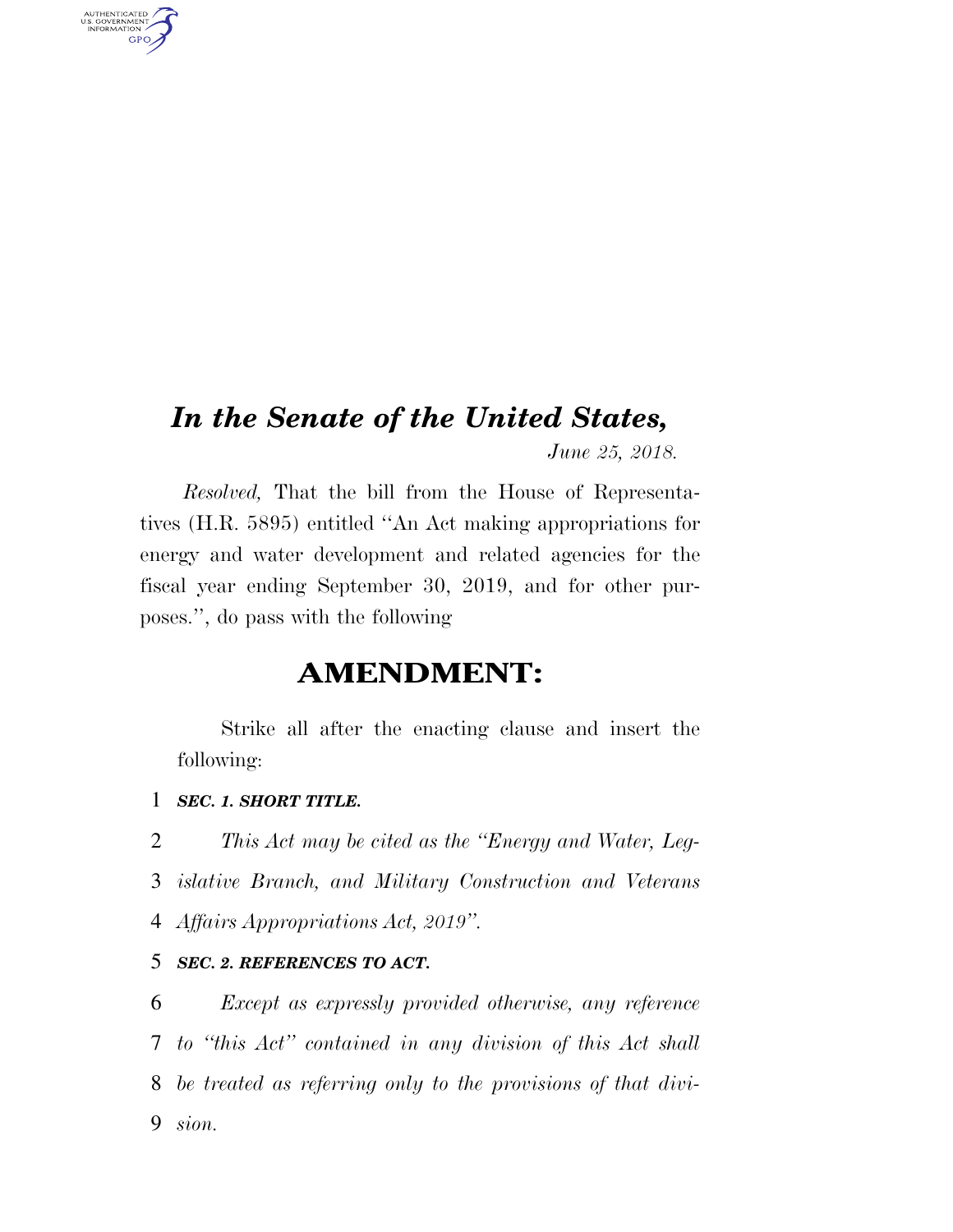#### 

#### *SEC. 3. REFERENCES TO REPORT.*

 *(a) Any reference to a ''report accompanying this Act'' contained in division A shall be treated as a reference to Senate Report 115–258. The effect of such Report shall be limited to division A and shall apply for purposes of deter- mining the allocation of funds provided by, and the imple-mentation of, division A.* 

 *(b) Any reference to a ''report accompanying this Act'' contained in division B shall be treated as a reference to Senate Report 115–274. The effect of such Report shall be limited to division B and shall apply for purposes of deter- mining the allocation of funds provided by, and the imple-mentation of, division B.* 

 *(c) Any reference to a ''report accompanying this Act'' contained in division C shall be treated as a reference to Senate Report 115–269. The effect of such Report shall be limited to division C and shall apply for purposes of deter- mining the allocation of funds provided by, and the imple-mentation of, division C.*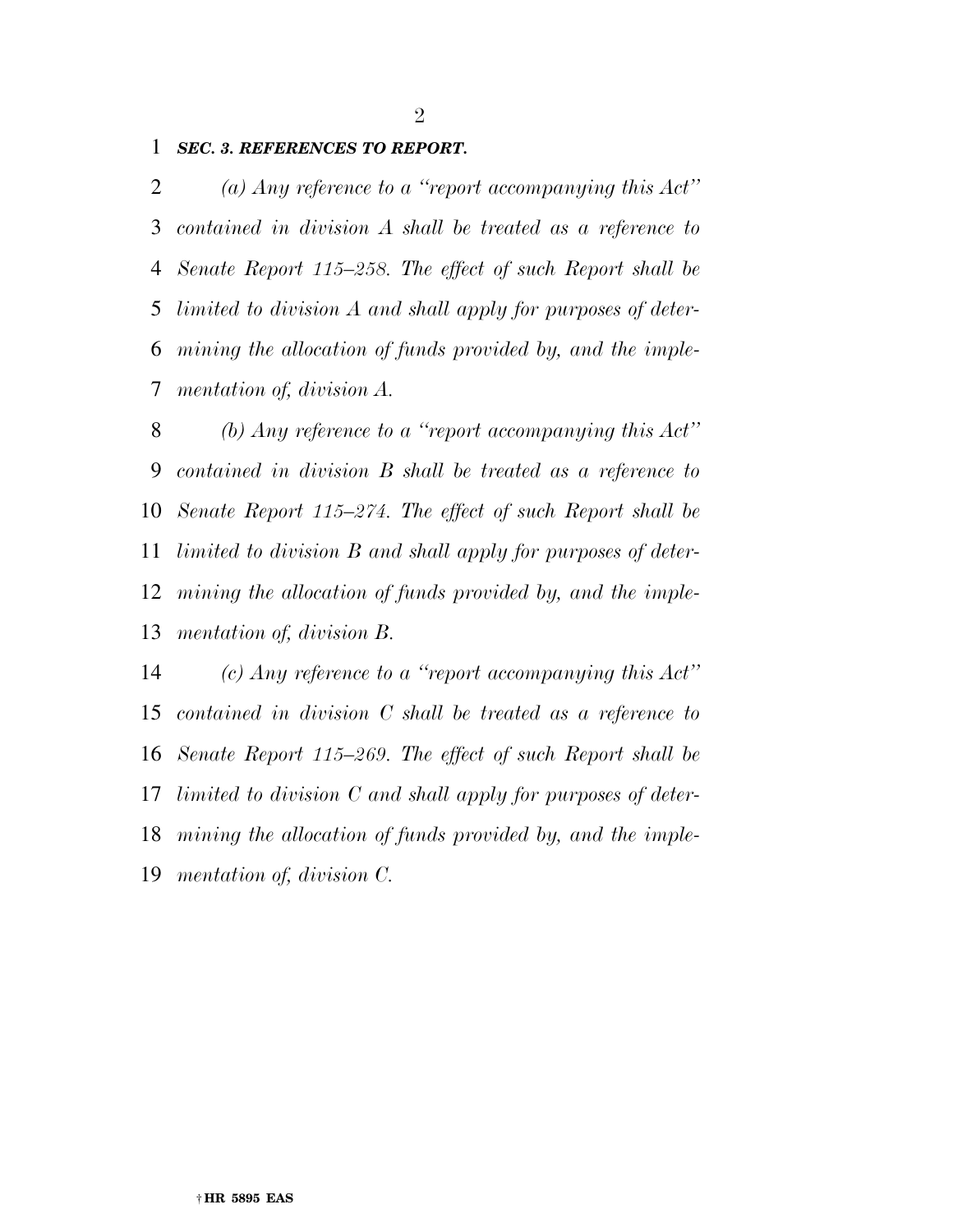| $\mathbf{1}$   | DIVISION A-ENERGY AND WATER DEVEL-                               |
|----------------|------------------------------------------------------------------|
| $\overline{2}$ | OPMENT AND RELATED AGENCIES AP-                                  |
| 3              | PROPRIATIONS ACT, 2019                                           |
| $\overline{4}$ | The following sums are appropriated, out of any                  |
| 5              | money in the Treasury not otherwise appropriated, for en-        |
| 6              | ergy and water development and related agencies for the          |
| 7              | fiscal year ending September 30, 2019, and for other pur-        |
| 8              | poses, namely:                                                   |
| 9              | <b>TITLE I</b>                                                   |
| 10             | CORPS OF ENGINEERS-CIVIL                                         |
| 11             | DEPARTMENT OF THE ARMY                                           |
| 12             | CORPS OF ENGINEERS-CIVIL                                         |
| 13             | The following appropriations shall be expended under             |
| 14             | the direction of the Secretary of the Army and the super-        |
| 15             | vision of the Chief of Engineers for authorized civil func-      |
| 16             | tions of the Department of the Army pertaining to river          |
| 17             | and harbor, flood and storm damage reduction, shore pro-         |
|                | 18 tection, aquatic ecosystem restoration, and related efforts.  |
| 19             | <b>INVESTIGATIONS</b>                                            |
| 20             | For expenses necessary where authorized by law for the           |
| 21             | collection and study of basic information pertaining to          |
| 22             | river and harbor, flood and storm damage reduction, shore        |
|                | 23 protection, aquatic ecosystem restoration, and related needs; |
|                | 24 for surveys and detailed studies, and plans and specifica-    |
| 25             | tions of proposed river and harbor, flood and storm damage       |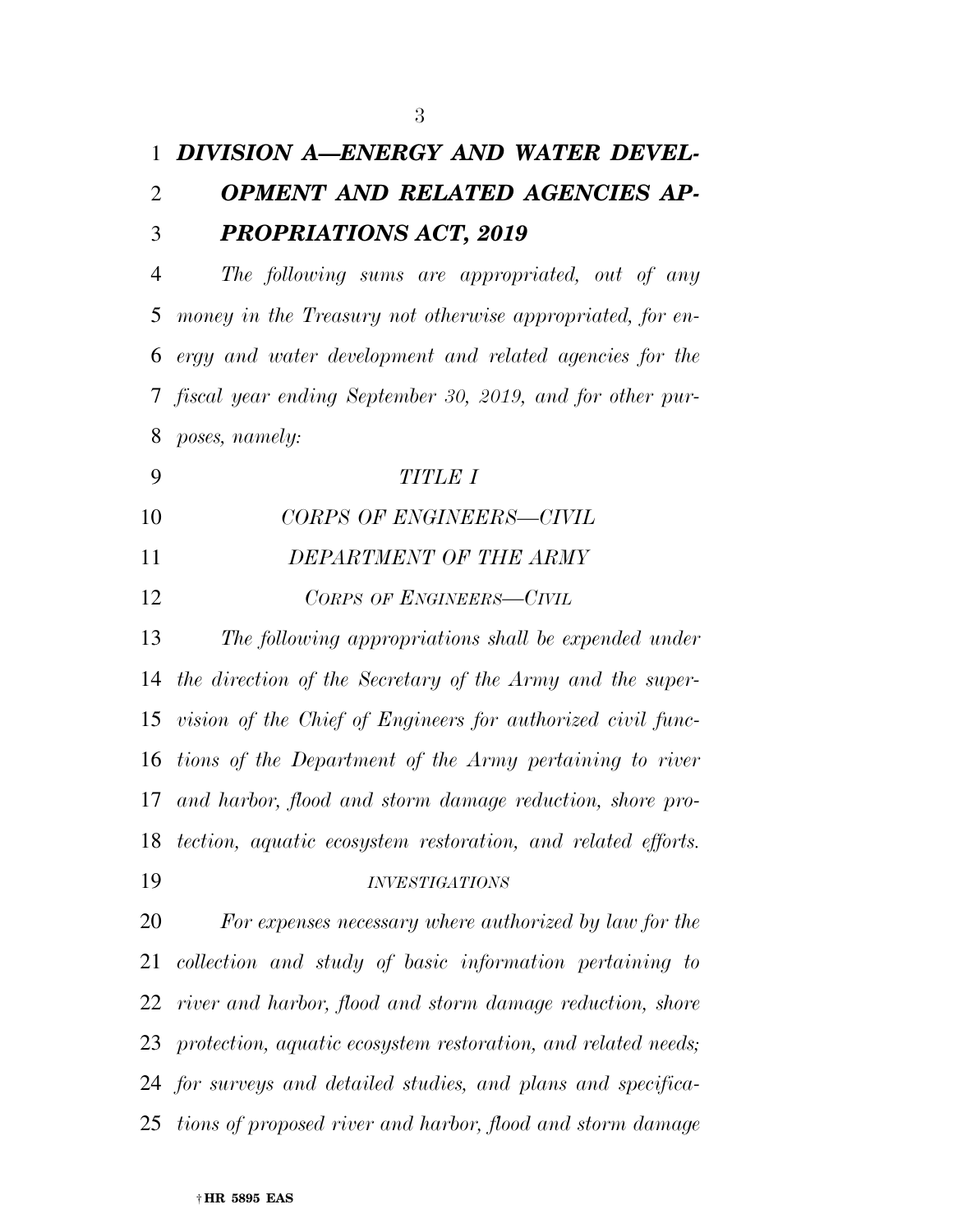*reduction, shore protection, and aquatic ecosystem restora- tion projects, and related efforts prior to construction; for restudy of authorized projects; and for miscellaneous inves- tigations, and, when authorized by law, surveys and de- tailed studies, and plans and specifications of projects prior to construction, \$123,000,000, to remain available until ex-pended.* 

# *CONSTRUCTION*

 *For expenses necessary for the construction of river and harbor, flood and storm damage reduction, shore pro- tection, aquatic ecosystem restoration, and related projects authorized by law; for conducting detailed studies, and plans and specifications, of such projects (including those involving participation by States, local governments, or private groups) authorized or made eligible for selection by law (but such detailed studies, and plans and specifications, shall not constitute a commitment of the Government to construction); \$2,148,000,000, to remain available until ex- pended; of which such sums as are necessary to cover the Federal share of construction costs for facilities under the Dredged Material Disposal Facilities program shall be de- rived from the Harbor Maintenance Trust Fund as author- ized by Public Law 104–303; and of which such sums as are necessary to cover one-half of the costs of construction, replacement, rehabilitation, and expansion of inland water-*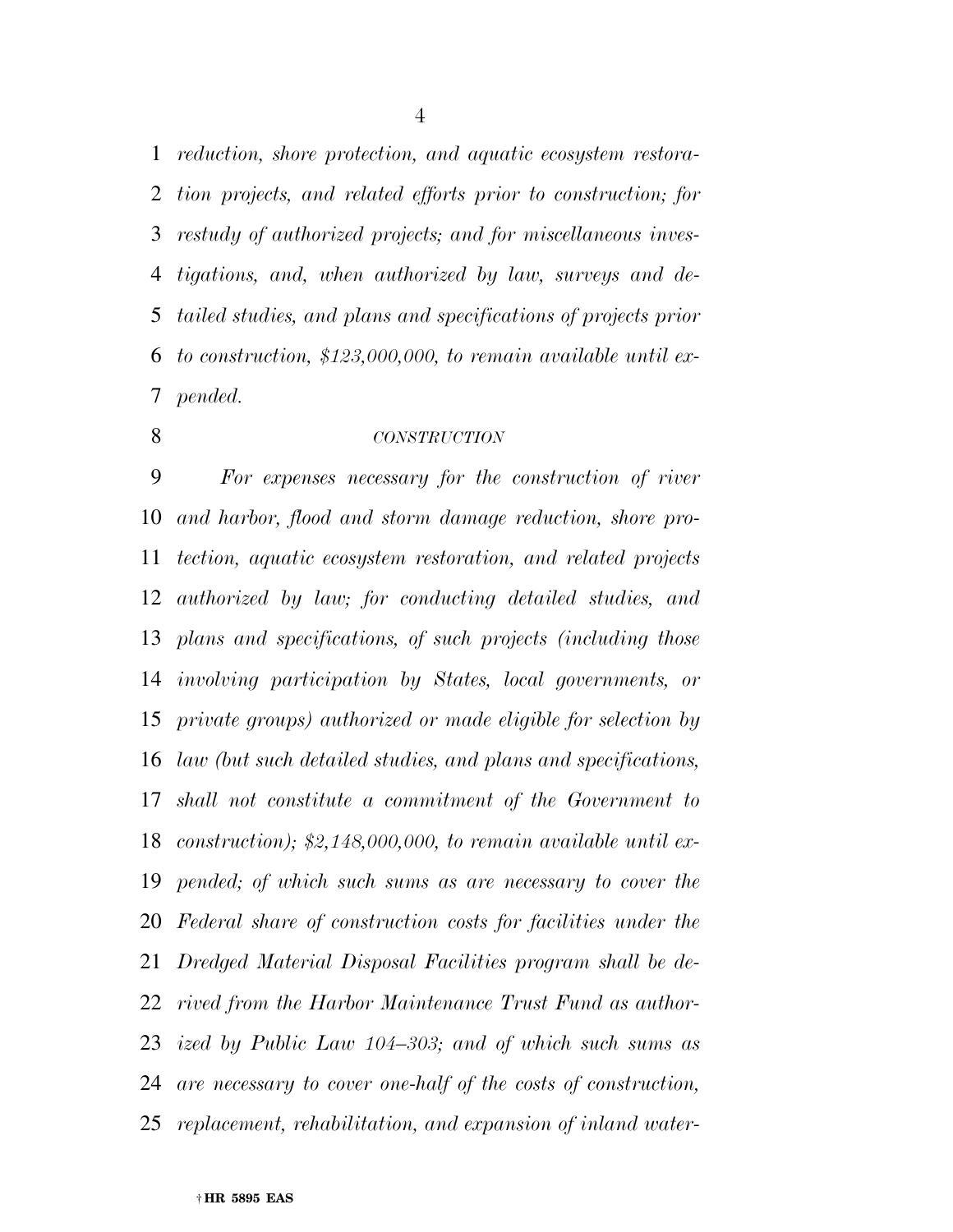*ways projects, except for Chickamauga Lock, Tennessee River, Tennessee, which shall be 15 percent during the fiscal year covered by this Act, shall be derived from the Inland Waterways Trust Fund, except as otherwise specifically provided for in law: Provided, That of the funds made available under this heading, \$102,130,000 shall be for Ad- ditional Funding, Inland Waterways Trust Fund Revenues, as designated in the report accompanying this Act: Pro- vided further, That of the funds made available under this heading, \$507,870,000 shall be for Additional Funding, Navigation, as designated in the report accompanying this Act of which not less than \$100,000,000 shall be used for projects relating to deep-draft navigation.* 

# *MISSISSIPPI RIVER AND TRIBUTARIES*

 *For expenses necessary for flood damage reduction projects and related efforts in the Mississippi River alluvial valley below Cape Girardeau, Missouri, as authorized by law, \$350,000,000, to remain available until expended, of which such sums as are necessary to cover the Federal share of eligible operation and maintenance costs for inland har- bors shall be derived from the Harbor Maintenance Trust Fund.* 

*OPERATION AND MAINTENANCE*

 *For expenses necessary for the operation, maintenance, and care of existing river and harbor, flood and storm dam-*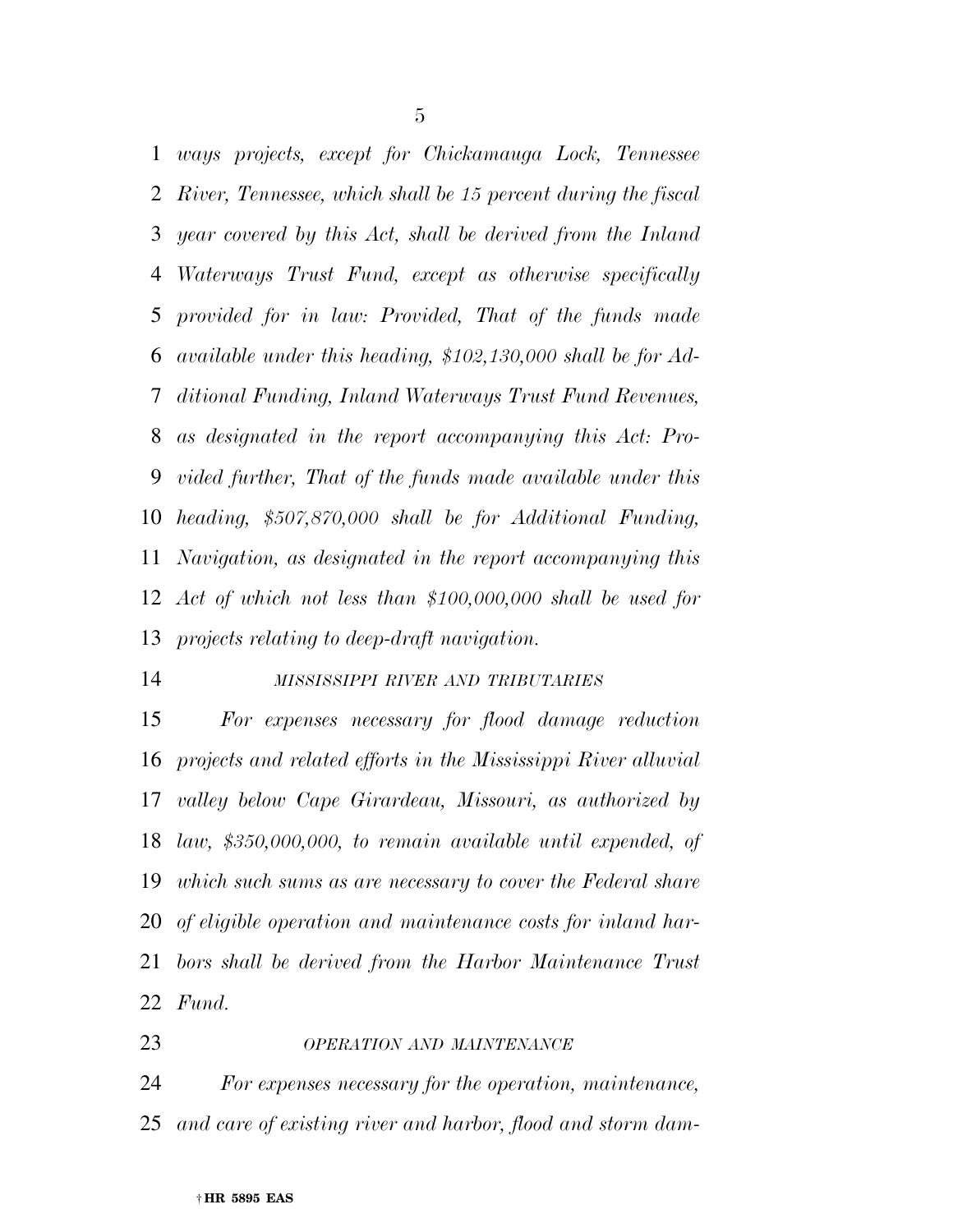*age reduction, aquatic ecosystem restoration, and related projects authorized by law; providing security for infra- structure owned or operated by the Corps, including admin- istrative buildings and laboratories; maintaining harbor channels provided by a State, municipality, or other public agency that serve essential navigation needs of general com- merce, where authorized by law; surveying and charting northern and northwestern lakes and connecting waters; clearing and straightening channels; and removing obstruc- tions to navigation, \$3,740,000,000, to remain available until expended, of which such sums as are necessary to cover the Federal share of eligible operation and maintenance costs for coastal harbors and channels, and for inland har- bors shall be derived from the Harbor Maintenance Trust Fund; of which such sums as become available from the spe- cial account for the Corps of Engineers established by the Land and Water Conservation Fund Act of 1965 shall be derived from that account for resource protection, research, interpretation, and maintenance activities related to re- source protection in the areas at which outdoor recreation is available; and of which such sums as become available from fees collected under section 217 of Public Law 104– 303 shall be used to cover the cost of operation and mainte- nance of the dredged material disposal facilities for which such fees have been collected: Provided, That 1 percent of*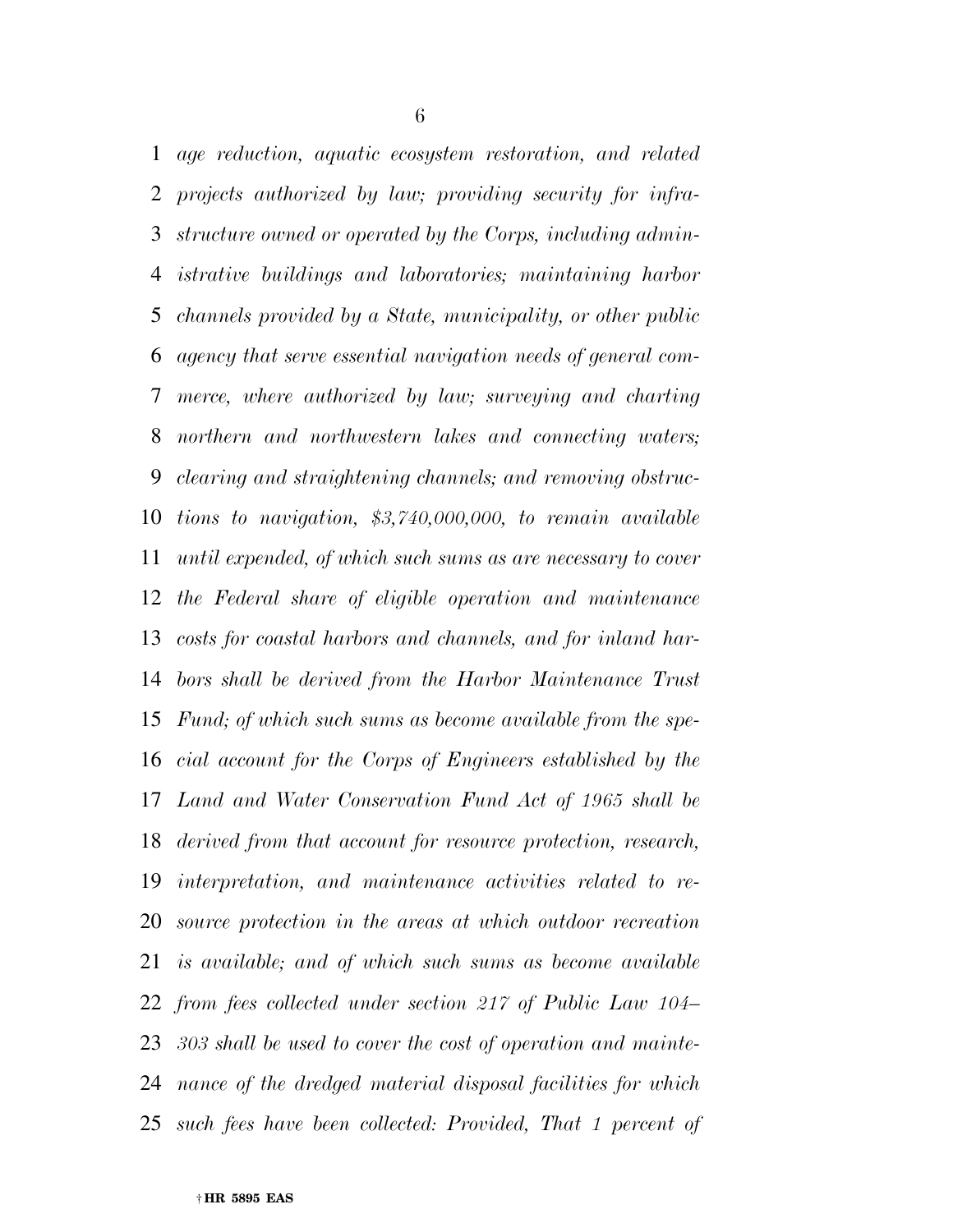*the total amount of funds provided for each of the programs, projects, or activities funded under this heading shall not be allocated to a field operating activity prior to the begin- ning of the fourth quarter of the fiscal year and shall be available for use by the Chief of Engineers to fund such emergency activities as the Chief of Engineers determines to be necessary and appropriate, and that the Chief of Engi- neers shall allocate during the fourth quarter any remain- ing funds which have not been used for emergency activities proportionally in accordance with the amounts provided for the programs, projects, or activities.* 

# *REGULATORY PROGRAM*

 *For expenses necessary for administration of laws per- taining to regulation of navigable waters and wetlands, \$200,000,000, to remain available until September 30, 2020.* 

*FORMERLY UTILIZED SITES REMEDIAL ACTION PROGRAM*

 *For expenses necessary to clean up contamination from sites in the United States resulting from work per- formed as part of the Nation's early atomic energy pro-gram, \$120,000,000, to remain available until expended.* 

*FLOOD CONTROL AND COASTAL EMERGENCIES*

 *For expenses necessary to prepare for flood, hurricane, and other natural disasters and support emergency oper-ations, repairs, and other activities in response to such dis-*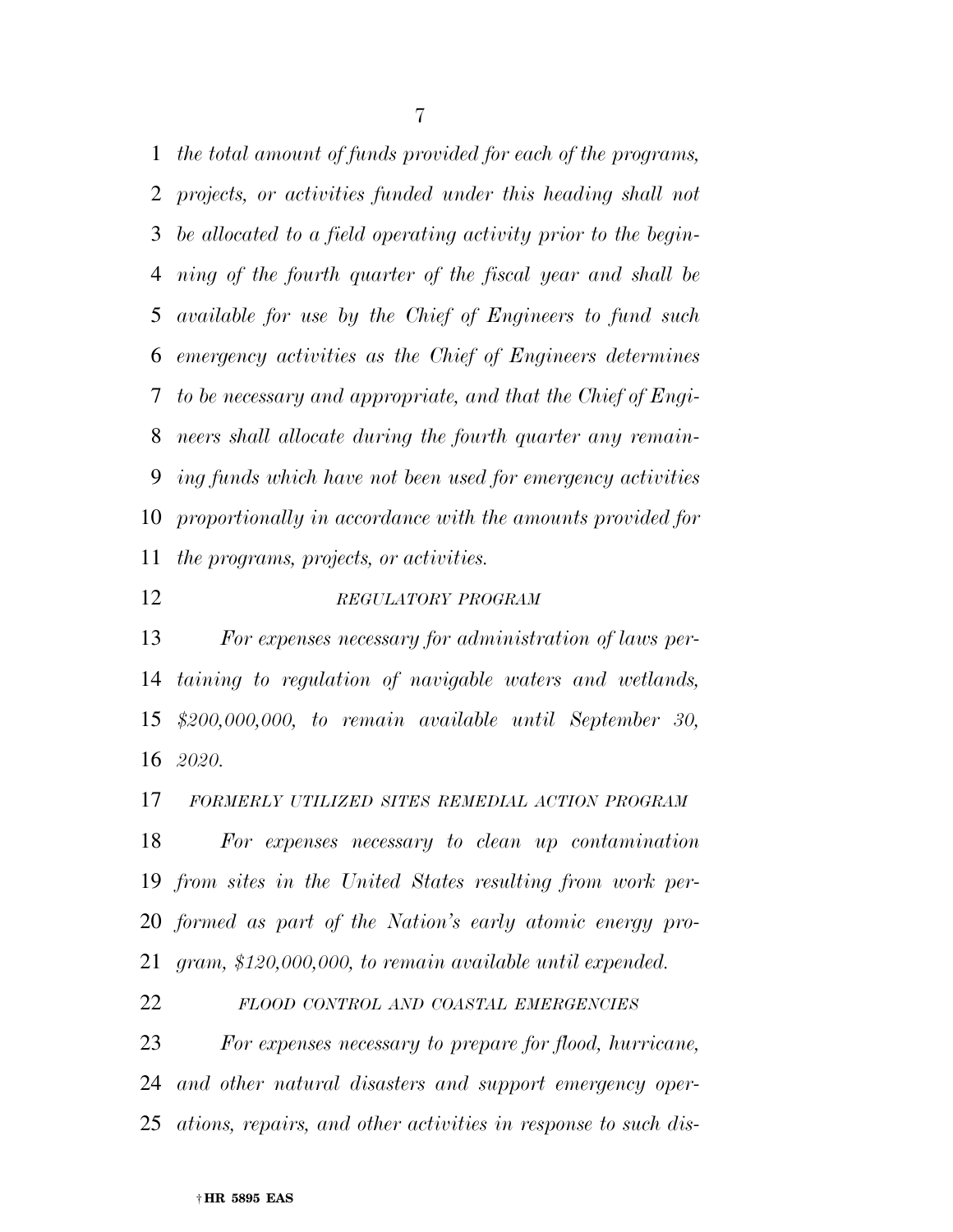*asters as authorized by law, \$35,000,000, to remain avail-able until expended.* 

# *EXPENSES*

 *For expenses necessary for the supervision and general administration of the civil works program in the head- quarters of the Corps of Engineers and the offices of the Division Engineers; and for costs of management and oper- ation of the Humphreys Engineer Center Support Activity, the Institute for Water Resources, the United States Army Engineer Research and Development Center, and the United States Army Corps of Engineers Finance Center al- locable to the civil works program, \$193,000,000, to remain available until September 30, 2020, of which not to exceed \$5,000 may be used for official reception and representation purposes and only during the current fiscal year: Provided, That no part of any other appropriation provided in this title shall be available to fund the civil works activities of the Office of the Chief of Engineers or the civil works execu- tive direction and management activities of the division of- fices: Provided further, That any Flood Control and Coastal Emergencies appropriation may be used to fund the super- vision and general administration of emergency operations, repairs, and other activities in response to any flood, hurri-cane, or other natural disaster.*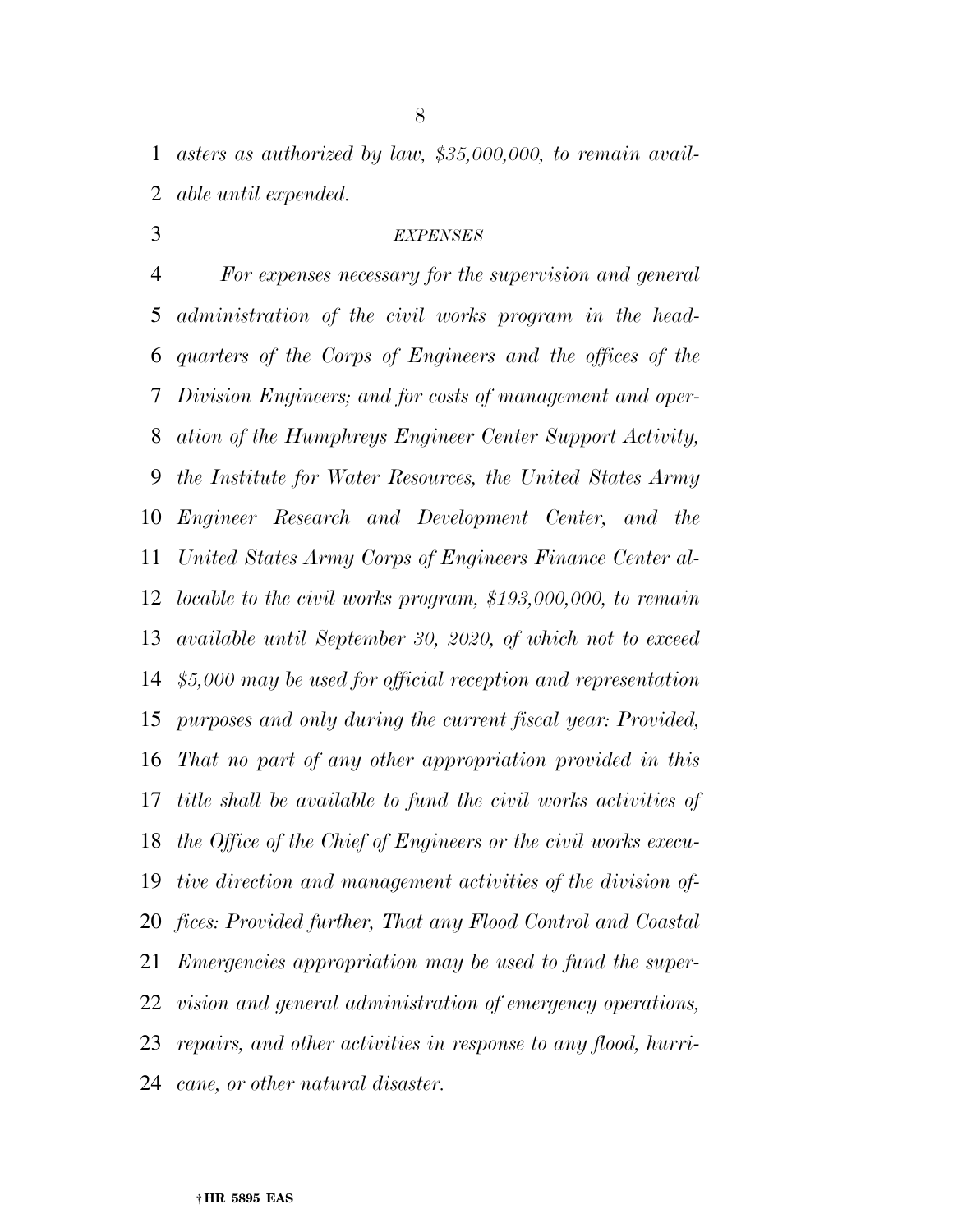*OFFICE OF THE ASSISTANT SECRETARY OF THE ARMY FOR*

# *CIVIL WORKS*

 *For the Office of the Assistant Secretary of the Army for Civil Works as authorized by 10 U.S.C. 3016(b)(3), \$5,000,000, to remain available until September 30, 2020: Provided, That not more than 75 percent of such amount may be obligated or expended until the Assistant Secretary submits to the Committees on Appropriations of both Houses of Congress a work plan that allocates at least 95 percent of the additional funding provided under each head- ing in this title, as designated under such heading in the report of the Committee on Appropriations accompanying this Act, to specific programs, projects, or activities. GENERAL PROVISIONS—CORPS OF ENGINEERS— CIVIL (INCLUDING TRANSFER OF FUNDS)*

 *SEC. 101. (a) None of the funds provided in title I of this Act, or provided by previous appropriations Acts to the agencies or entities funded in title I of this Act that remain available for obligation or expenditure in fiscal year 2019*, shall be available for obligation or expenditure *through a reprogramming of funds that:* 

 *(1) creates or initiates a new program, project, or activity;* 

*(2) eliminates a program, project, or activity;*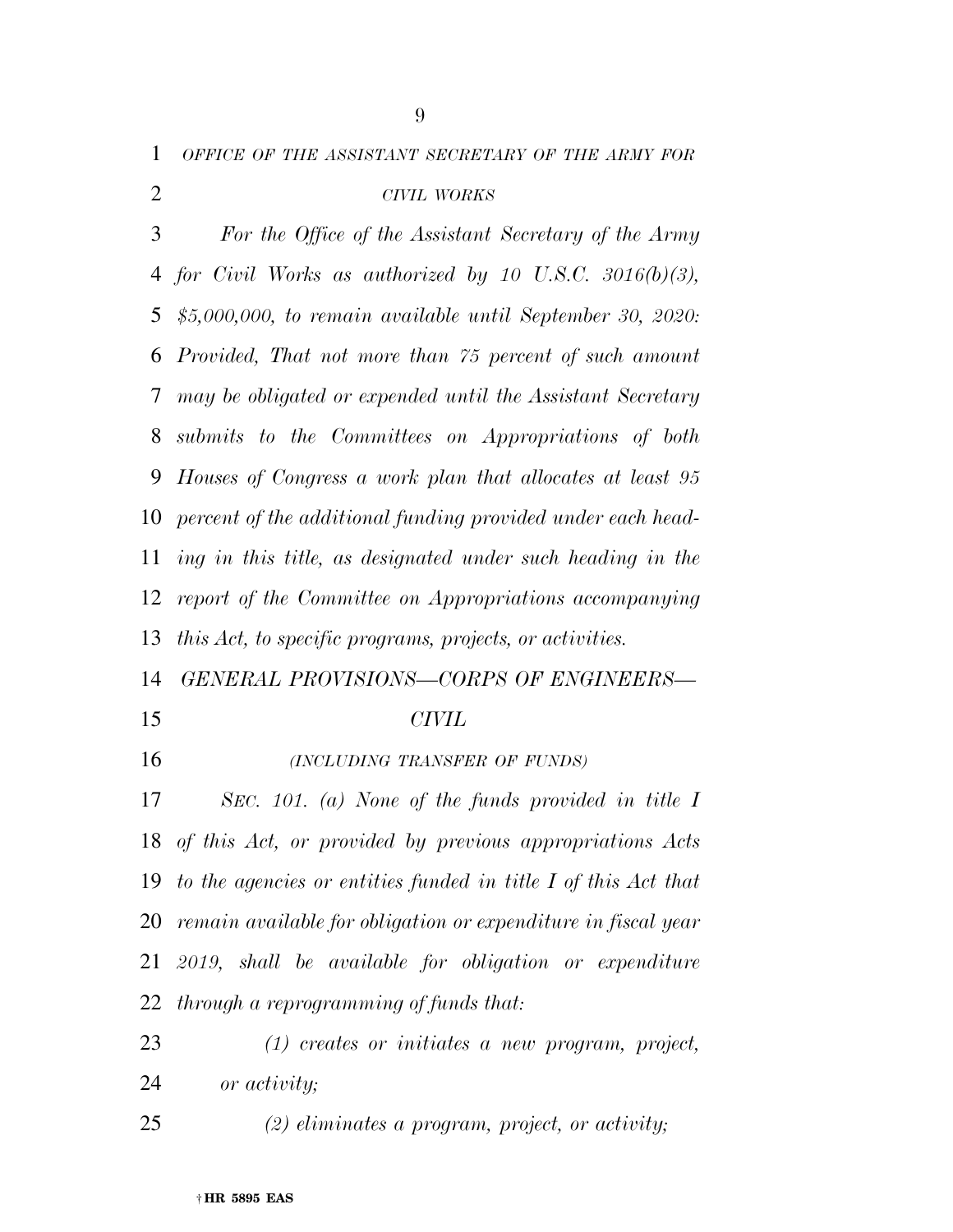| 1              | $(3)$ increases funds or personnel for any pro-                |
|----------------|----------------------------------------------------------------|
| $\overline{2}$ | gram, project, or activity for which funds have been           |
| 3              | denied or restricted by this Act, unless prior approval        |
| $\overline{4}$ | is received from the House and Senate Committees on            |
| 5              | <i>Appropriations</i> ;                                        |
| 6              | $(4)$ proposes to use funds directed for a specific            |
| 7              | activity for a different purpose, unless prior approval        |
| 8              | is received from the House and Senate Committees on            |
| 9              | Appropriations;                                                |
| 10             | $(5)$ augments or reduces existing programs,                   |
| 11             | projects, or activities in excess of the amounts con-          |
| 12             | tained in paragraphs $(6)$ through $(10)$ , unless prior       |
| 13             | approval is received from the House and Senate Com-            |
| 14             | mittees on Appropriations;                                     |
| 15             | $(6)$ INVESTIGATIONS.—For a base level over                    |
| 16             | $$100,000$ , reprogramming of 25 percent of the base           |
| 17             | amount up to a limit of \$150,000 per project, study           |
| 18             | or activity is allowed: Provided, That for a base level        |
| 19             | $$100,000$ , the reprogramming limit is<br><i>than</i><br>less |
| 20             | \$25,000: Provided further, That up to \$25,000 may be         |
| 21             | reprogrammed into any continuing study or activity             |
| 22             | that did not receive an appropriation for existing ob-         |

*ligations and concomitant administrative expenses;* 

 *(7) CONSTRUCTION.—For a base level over \$2,000,000, reprogramming of 15 percent of the base*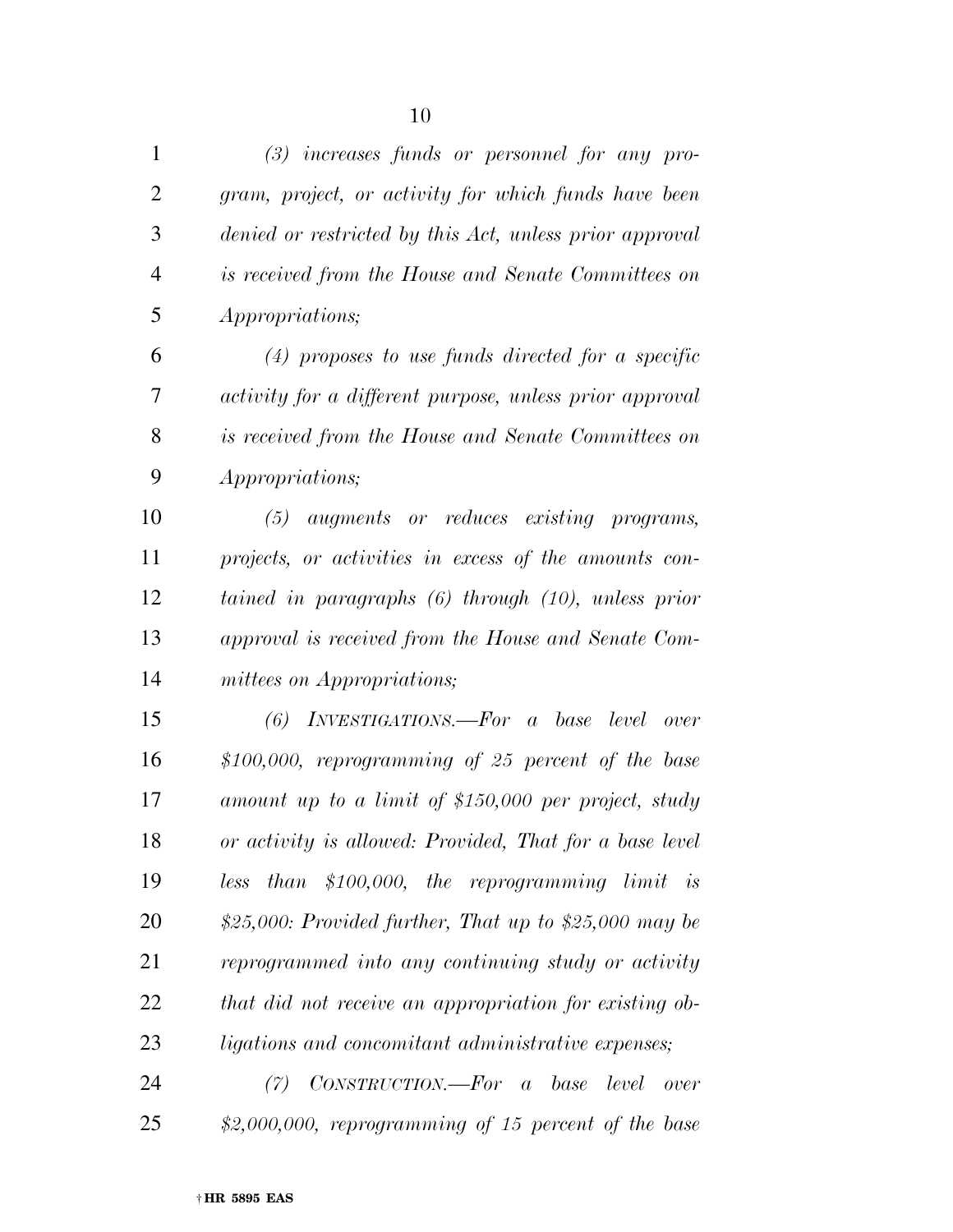| $\mathbf{1}$   | amount up to a limit of \$3,000,000 per project, study        |
|----------------|---------------------------------------------------------------|
| $\overline{2}$ | or activity is allowed: Provided, That for a base level       |
| 3              | less than $$2,000,000,$ the reprogramming limit is            |
| 4              | $$300,000: Provided further, That up to $3,000,000$           |
| 5              | may be reprogrammed for settled contractor claims,            |
| 6              | changed conditions, or real estate deficiency judg-           |
| 7              | ments: Provided further, That up to \$300,000 may be          |
| 8              | reprogrammed into any continuing study or activity            |
| 9              | that did not receive an appropriation for existing ob-        |
| 10             | ligations and concomitant administrative expenses;            |
| 11             | (8) OPERATION AND MAINTENANCE.-Unlimited                      |
| 12             | reprogramming authority is granted for the Corps to           |
| 13             | be able to respond to emergencies: Provided, That the         |
| 14             | Chief of Engineers shall notify the House and Senate          |
| 15             | Committees on Appropriations of these emergency ac-           |
| 16             | tions as soon thereafter as practicable: Provided fur-        |
| 17             | ther, That for a base level over $$1,000,000$ , re-           |
| 18             | programming of 15 percent of the base amount up to            |
| 19             | $a$ limit of \$5,000,000 per project, study, or activity      |
| 20             | is allowed: Provided further, That for a base level less      |
| 21             | $$1,000,000,$ the reprogramming<br>limit<br><i>than</i><br>is |
| 22             | \$150,000: Provided further, That \$150,000 may be re-        |
| 23             | programmed into any continuing study or activity              |
| 24             | that did not receive an appropriation;                        |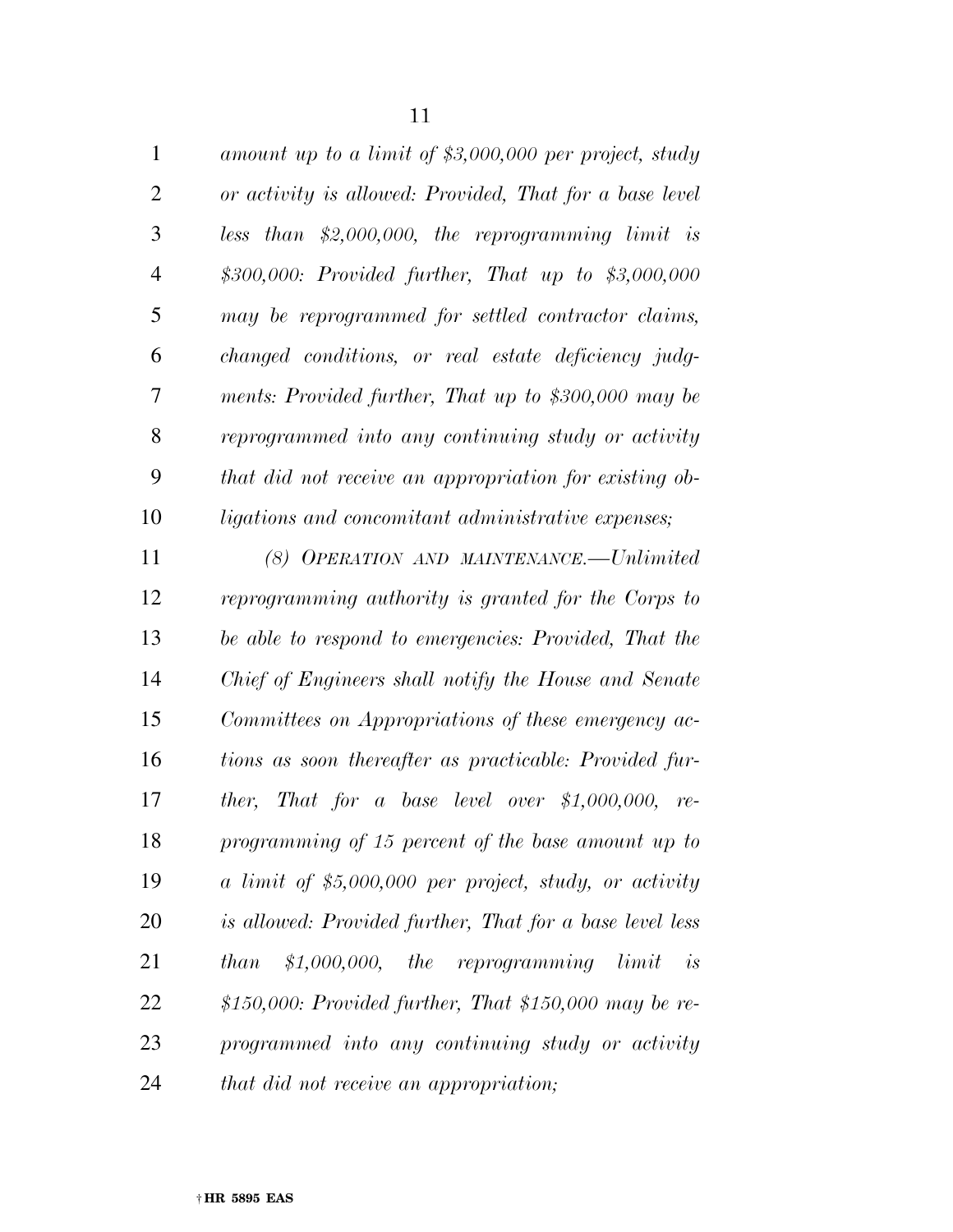| $\mathbf{1}$   | (9) MISSISSIPPI RIVER AND TRIBUTARIES.—The                    |
|----------------|---------------------------------------------------------------|
| $\overline{2}$ | reprogramming guidelines in paragraphs $(6)$ , $(7)$ ,        |
| 3              | and (8) shall apply to the Investigations, Construc-          |
| $\overline{4}$ | tion, and Operation and Maintenance portions of the           |
| 5              | Mississippi River and Tributaries Account, respec-            |
| 6              | tively; and                                                   |
| 7              | (10) FORMERLY UTILIZED SITES REMEDIAL AC-                     |
| 8              | TION PROGRAM.—Reprogramming of up to 15 percent               |
| 9              | of the base of the receiving project is permitted.            |
| 10             | (b) DE MINIMUS REPROGRAMMINGS.—In no case                     |
| 11             | should a reprogramming for less than \$50,000 be submitted    |
|                | 12 to the House and Senate Committees on Appropriations.      |
| 13             | (c) CONTINUING AUTHORITIES PROGRAM.—Subsection                |
|                | 14 $(a)(1)$ shall not apply to any project or activity funded |
| 15             | under the continuing authorities program.                     |
| 16             | $(d)$ Not later than 60 days after the date of enactment      |

 *of this Act, the Secretary shall submit a report to the House and Senate Committees on Appropriations to establish the baseline for application of reprogramming and transfer au-thorities for the current fiscal year which shall include:* 

 *(1) A table for each appropriation with a sepa- rate column to display the President's budget request, adjustments made by Congress, adjustments due to enacted rescissions, if applicable, and the fiscal year enacted level; and*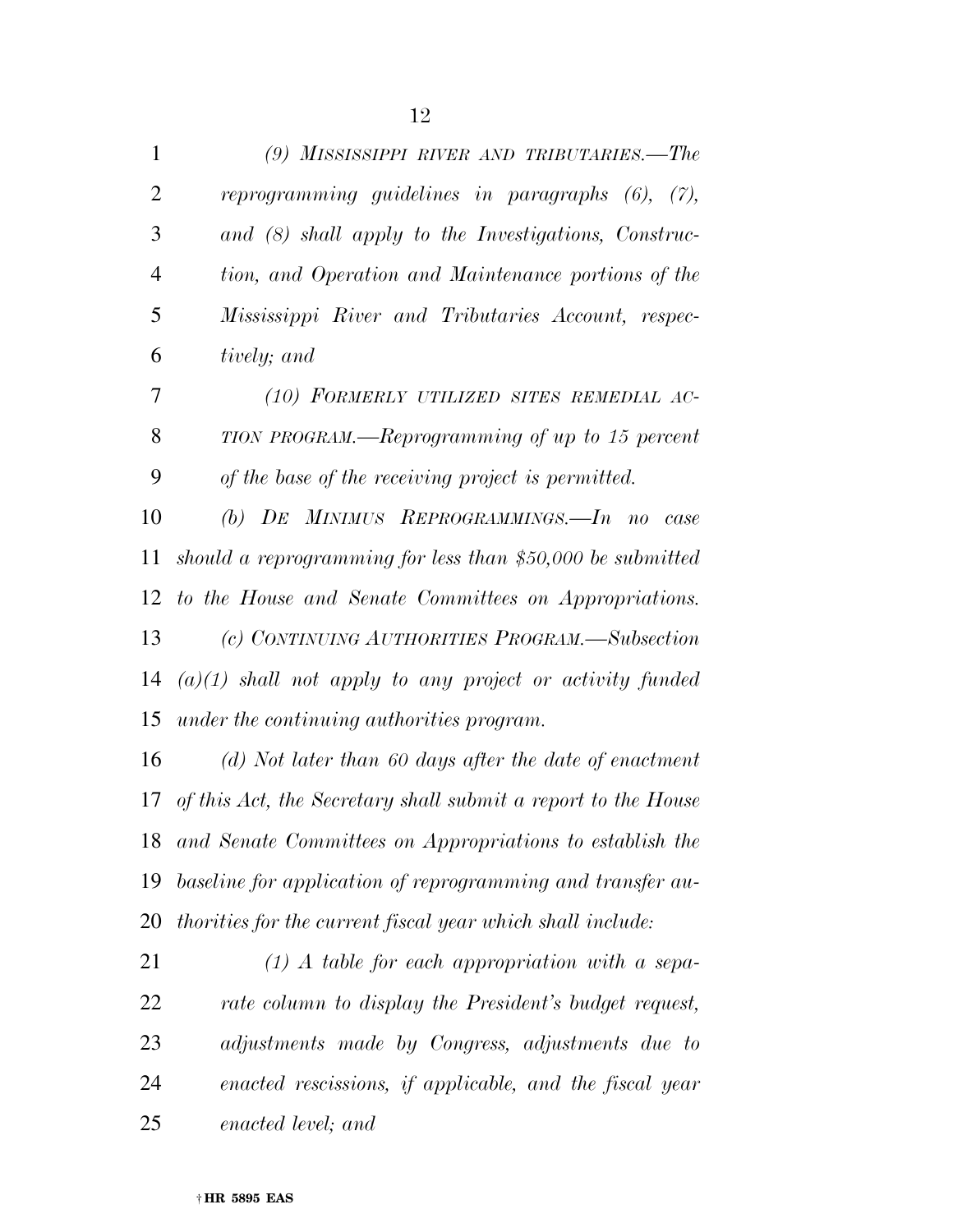*(2) A delineation in the table for each appro- priation both by object class and program, project and activity as detailed in the budget appendix for the respective appropriations; and* 

 *(3) An identification of items of special congres-sional interest.* 

 *(e) The Secretary shall allocate funds made available in this Act solely in accordance with the provisions of this Act and the report of the Committee on Appropriations ac- companying this Act, including the determination and des-ignation of new starts.* 

 *(f) None of the funds made available in this title may be used to award or modify any contract that commits funds beyond the amounts appropriated for that program, project, or activity that remain unobligated, except that such amounts may include any funds that have been made available through reprogramming pursuant to this section. SEC. 102. The Secretary of the Army may transfer to the Fish and Wildlife Service, and the Fish and Wildlife Service may accept and expend, up to \$5,400,000 of funds provided in this title under the heading ''Operation and Maintenance'' to mitigate for fisheries lost due to Corps of Engineers projects.* 

 *SEC. 103. None of the funds in this Act shall be used for an open lake placement alternative for dredged material,*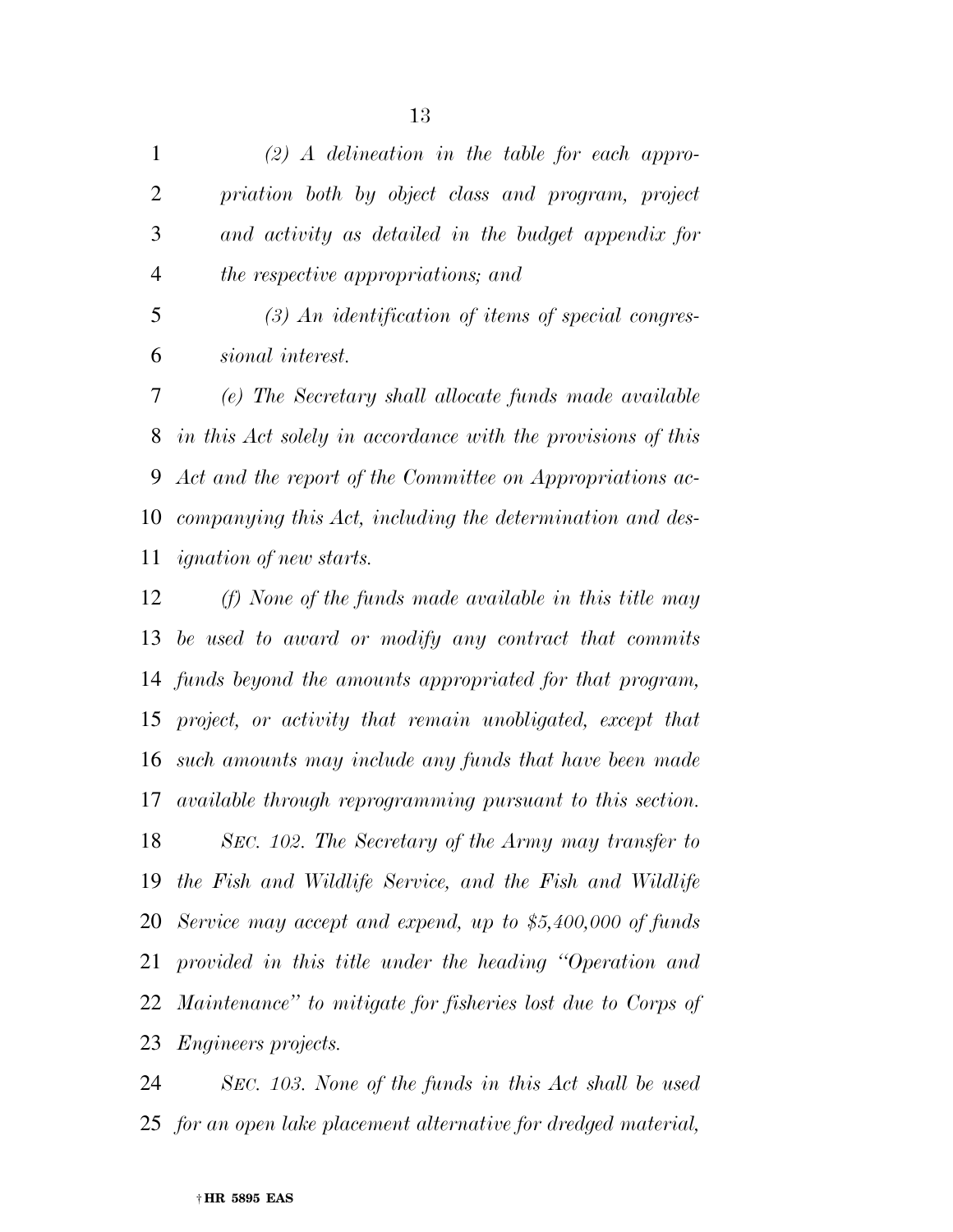*after evaluating the least costly, environmentally acceptable manner for the disposal or management of dredged material originating from Lake Erie or tributaries thereto, unless it is approved under a State water quality certification pur- suant to section 401 of the Federal Water Pollution Control Act (33 U.S.C. 1341): Provided, That until an open lake placement alternative for dredged material is approved under a State water quality certification, the Corps of En- gineers shall continue upland placement of such dredged material consistent with the requirements of section 101 of the Water Resources Development Act of 1986 (33 U.S.C. 2211).* 

 *SEC. 104. None of the funds made available in this title may be used for any acquisition of buoy chain that is not consistent with 48 CFR 225.7007, subsections (a)(1) and (a)(2)*.

 *SEC. 105. None of the funds made available by this Act may be used to require a permit for the discharge of dredged or fill material under the Federal Water Pollution Control Act (33 U.S.C. 1251 et seq.) for the activities identi- fied in subparagraphs (A) and (C) of section 404(f)(1) of the Act (33 U.S.C. 1344(f)(1)(A), (C)).* 

 *SEC. 106. Not later than 180 days after the date of enactment of this Act, the Secretary of the Army shall sub-mit to Congress a report that—*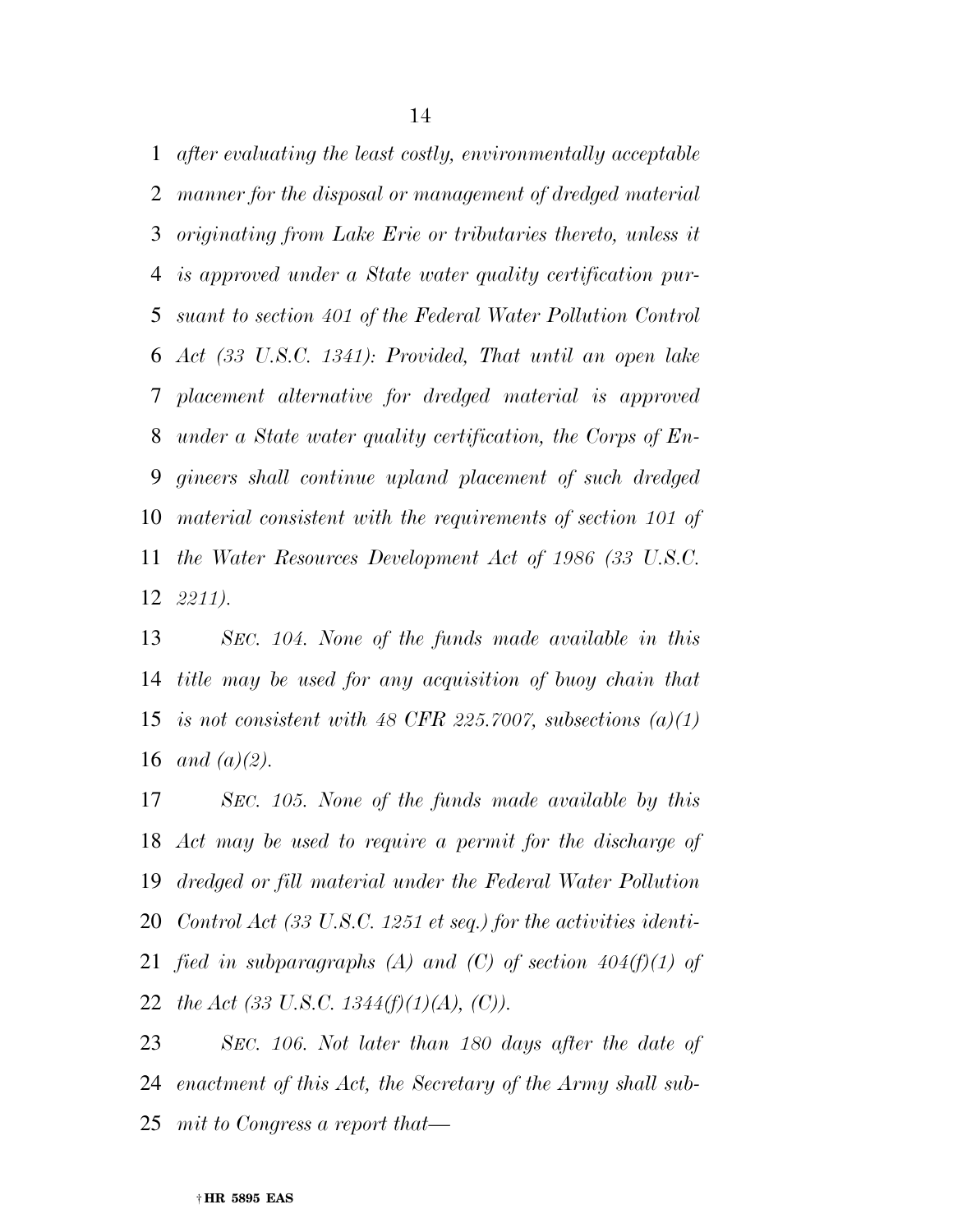| $\mathbf{1}$   | $(1)$ describes the history of Corps of Engineers       |
|----------------|---------------------------------------------------------|
| $\overline{2}$ | funding requests and actual appropriations for the      |
| 3              | last 10 fiscal years preceding the date of enactment    |
| 4              | of this Act for the flood and coastal storm damage re-  |
| 5              | duction business line, including a list of all requests |
| 6              | for coastal and inland investigations, construction,    |
| 7              | and operation and maintenance;                          |
| 8              | $(2)$ provides a definition for the terms "coastal"     |
| 9              | project" and "inland project" that the Corps of Engi-   |
| 10             | neers uses with respect to those projects under the     |
| 11             | flood and coastal storm damage reduction business       |
| 12             | line;                                                   |
| 13             | $(3)$ provides an analysis of the changes in the        |
| 14             | comparative funding for coastal projects and inland     |
| 15             | projects under that business line;                      |
| 16             | (4) provides an explanation for the discrepancy         |
| 17             | in funding between coastal projects and inland          |
| 18             | projects under that business line; and                  |
| 19             | $(5)$ includes recommendations on ways to correct       |
| 20             | the discrepancy described in paragraph $(4)$ .          |
| 21             | SEC. 107. It is the sense of the Senate that—           |
| 22             | $(1)$ ongoing construction of projects that prin-       |
| 23             | cipally benefit urban areas, including rainfall drain-  |
| 24             | age systems that address flood damages, should receive  |
| 25             | consideration for additional funding;                   |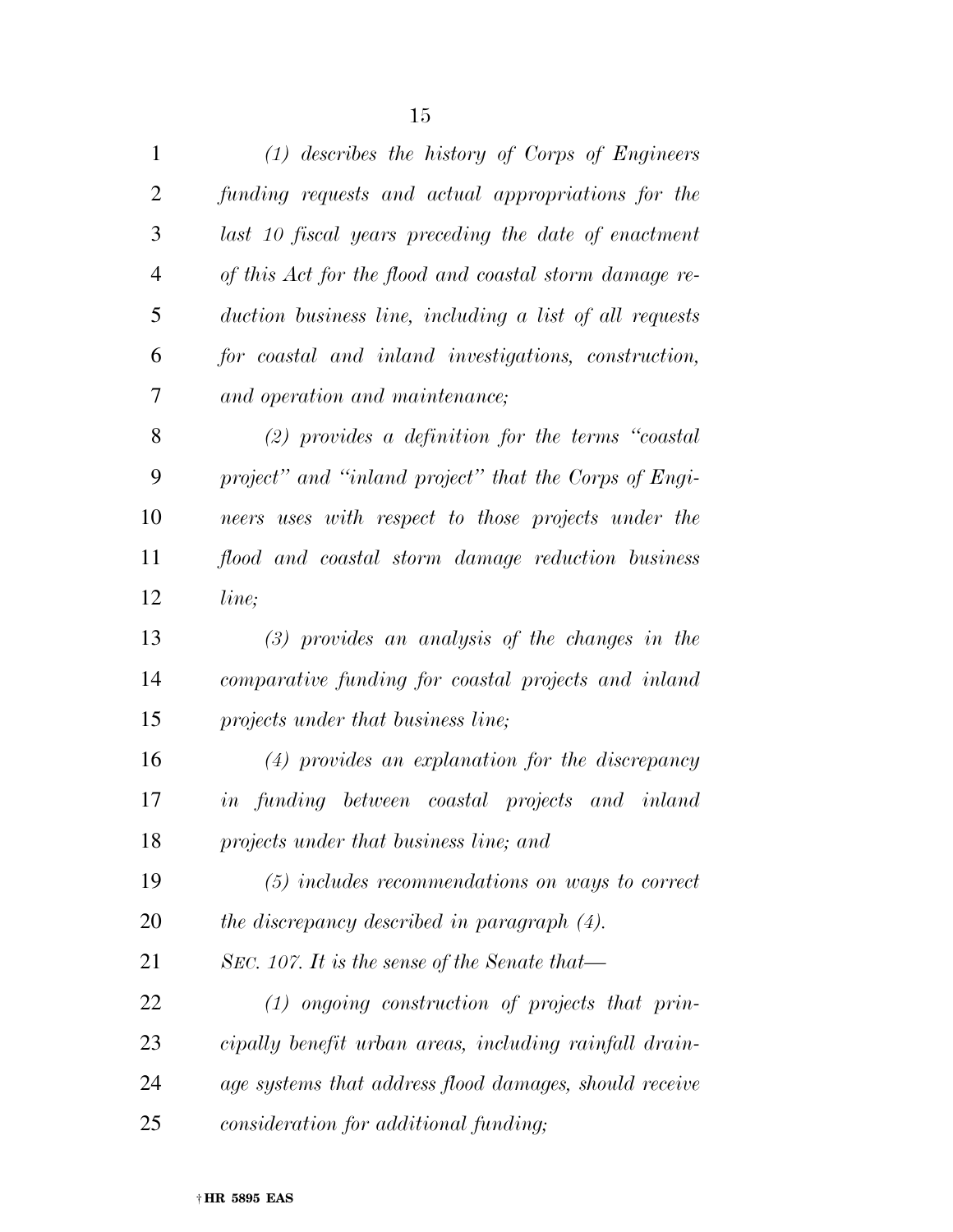| $\mathbf{1}$   | $(2)$ any additional funding described in para-         |
|----------------|---------------------------------------------------------|
| $\overline{2}$ | $graph (1)$ is in addition to the budget request sub-   |
| 3              | mitted to Congress by the President; and                |
| $\overline{4}$ | $(3)$ the projects described in paragraph<br>(1)        |
| 5              | should not be excluded from consideration for being     |
| 6              | inconsistent with the policy of the administration.     |
| 7              | SEC. 108. (a) Congress finds that—                      |
| 8              | $(1)$ the restoration of the Everglades, as described   |
| 9              | in the Comprehensive Everglades Restoration Plan        |
| 10             | authorized by title VI of the Water Resources Develop-  |
| 11             | ment Act of 2000 (Public Law $106-541$ ; 114 Stat.      |
| 12             | $2680)$ (referred to in this section as the "Plan"), is |
| 13             | the most ambitious environmental restoration pro-       |
| 14             | gram in history;                                        |
| 15             | $(2)$ the overarching objectives of the Plan are the    |
| 16             | restoration, preservation, and protection of the south  |
| 17             | Florida ecosystem, while providing for other water-re-  |
| 18             | lated needs of the region, including water supply and   |
| 19             | flood protection;                                       |
| 20             | $(3)$ the Plan should continue to be implemented        |
| 21             | as authorized—                                          |
| 22             | $(A)$ to ensure—                                        |
| 23             | $(i)$ the protection of water quality in                |
| 24             | the south Florida ecosystem;                            |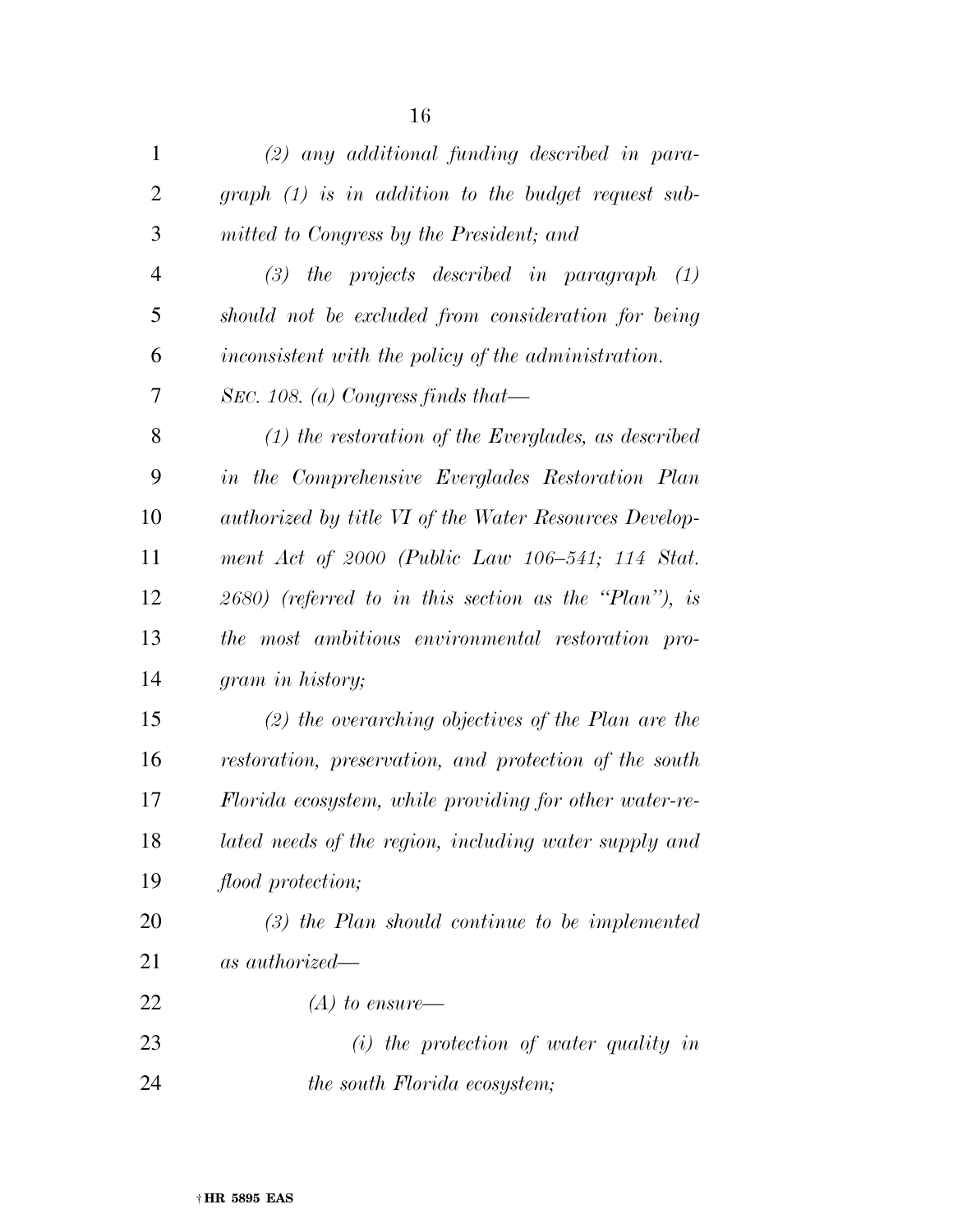| $\mathbf{1}$   | (ii) the reduction of the loss of fresh                  |
|----------------|----------------------------------------------------------|
| $\overline{2}$ | water from the south Florida ecosystem; and              |
| 3              | ( <i>iii</i> ) the improvement of the environ-           |
| $\overline{4}$ | ment of the south Florida ecosystem; and                 |
| 5              | $(B)$ to achieve and maintain the benefits to            |
| 6              | the natural system and human environment de-             |
| 7              | scribed in the Plan; and                                 |
| 8              | $(4)$ the equal partnership between the Federal          |
| 9              | Government and the State of Florida remains essen-       |
| 10             | tial to accomplishing the objectives of the Plan.        |
| 11             | (b) It is the sense of the Congress that—                |
| 12             | $(1)$ the discharge of excess water by the Corps of      |
| 13             | Engineers from Lake Okeechobee to the Caloosahatchee     |
| 14             | Estuary and the Indian River Lagoon represents a         |
| 15             | significant loss of fresh water from the South Florida   |
| 16             | ecosystem;                                               |
| 17             | $(2)$ the diversion of those Lake Okeechobee dis-        |
| 18             | charges to Plan projects or features like the Ever-      |
| 19             | glades Agricultural Area Storage Reservoir, designed     |
| 20             | to store and treat water prior to release into the Cen-  |
| 21             | tral Everglades, is an essential source of fresh water   |
| 22             | for meeting the objectives of the Plan; and              |
| 23             | $(3)$ the Plan authorizes a $50/50$ Federal-State        |
| 24             | cost share for all aspects of congressionally authorized |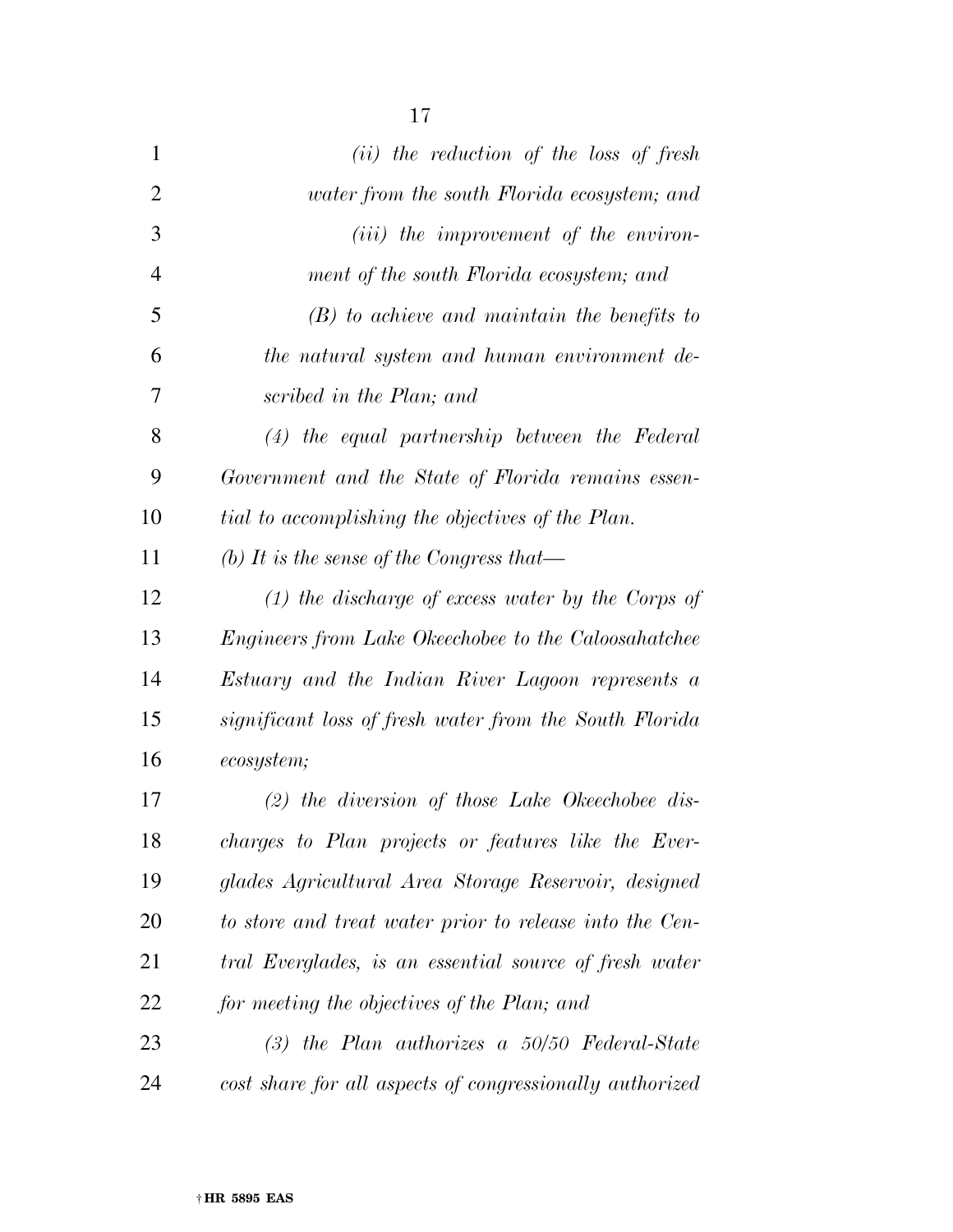*restoration projects, including water quality project features or components.* 

 *SEC. 109. Not later than 120 days after the date of enactment of this Act, the Secretary of the Army shall sub- mit to the Committee on Environment and Public Works of the Senate, the Committee on Appropriations of the Sen- ate, the Committee on Transportation and Infrastructure of the House of Representatives, and the Committee on Ap- propriations of the House of Representatives a report that—* 

 *(1) includes a list of all cost-shared Corps projects that, as of the date of enactment of this Act— (A) are physically and fiscally complete; and (B) for which excess non-Federal funds have not been returned to the non-Federal project sponsor; and (2) with respect to each project listed under paragraph (1), describes the status of— (A) returning the excess funds to the non- Federal project sponsor; and (B) providing the non-Federal project spon- sor a final accounting of the project. SEC. 110. None of the funds made available by this title may be used by the Corps of Engineers to conduct a*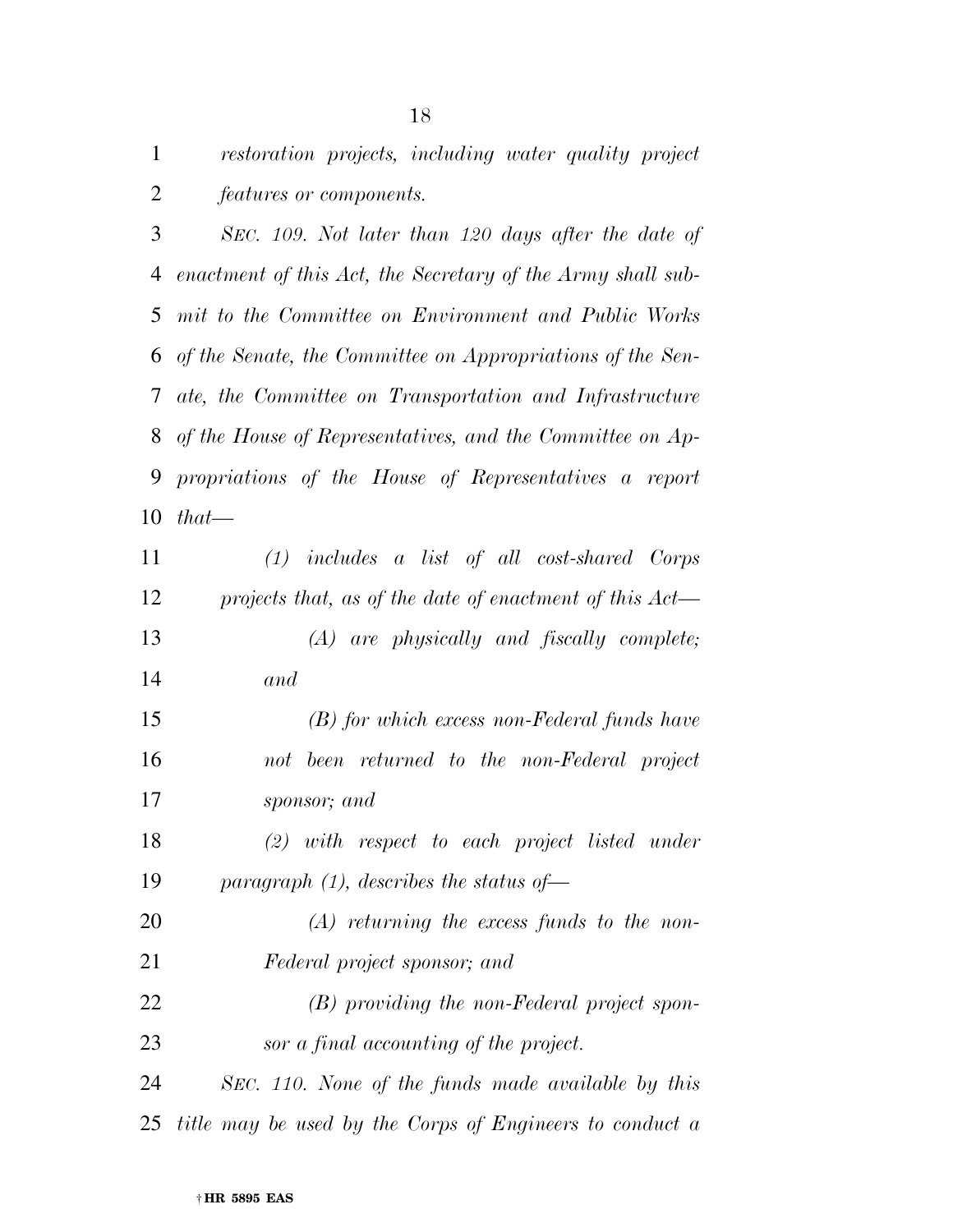| $\mathbf{1}$   | release or discharge of water from Lake Okeechobee to the    |
|----------------|--------------------------------------------------------------|
| 2              | Caloosahatchee Estuary or the Indian River Lagoon unless     |
| 3              | the discharge or release—                                    |
| $\overline{4}$ | $(1)$ is conducted in pulses to minimize down-               |
| 5              | stream impacts from reduced water quality and                |
| 6              | harmful algal blooms to local communities and wild-          |
| 7              | <i>life habitat</i> ; <i>or</i>                              |
| 8              | $(2)$ is necessary—                                          |
| 9              | $(A)$ to protect the integrity of the Herbert                |
| 10             | Hoover Dike; and                                             |
| 11             | $(B)$ to minimize threats to lives and human                 |
| 12             | health in the communities surrounding Lake                   |
| 13             | Okeechobee.                                                  |
| 14             | <b>TITLE II</b>                                              |
| 15             | DEPARTMENT OF THE INTERIOR                                   |
| 16             | CENTRAL UTAH PROJECT                                         |
| 17             | CENTRAL UTAH PROJECT COMPLETION ACCOUNT                      |
| 18             | For carrying out activities authorized by the Central        |
| 19             | Utah Project Completion Act, \$15,000,000, to remain avail-  |
| 20             | able until expended, of which \$898,000 shall be deposited   |
| 21             | into the Utah Reclamation Mitigation and Conservation        |
| 22             | Account for use by the Utah Reclamation Mitigation and       |
| 23             | Conservation Commission: Provided, That of the amount        |
| 24             | provided under this heading, $$1,398,675$ shall be available |
| 25             | until September 30, 2020, for expenses necessary in car-     |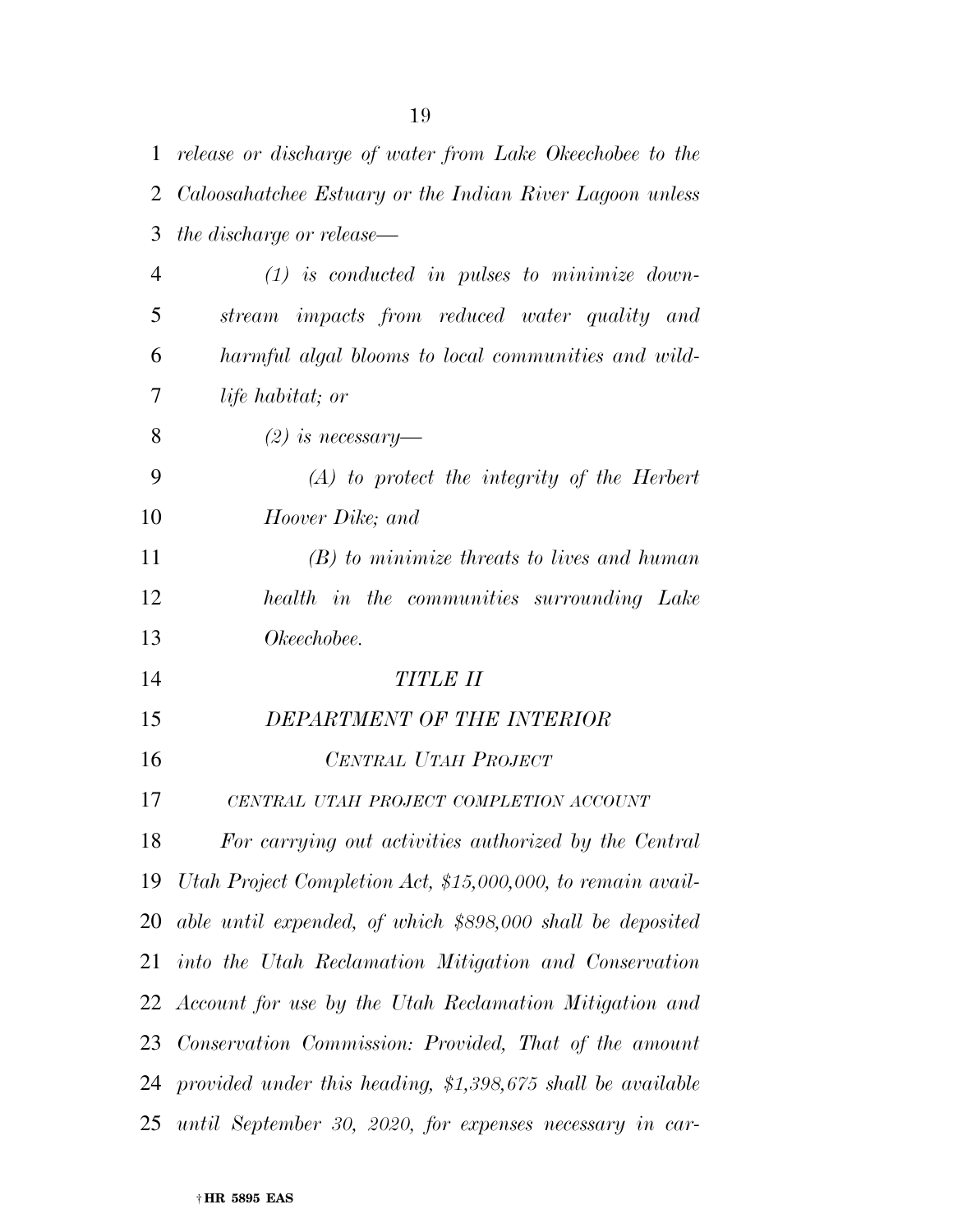*rying out related responsibilities of the Secretary of the In- terior: Provided further, That for fiscal year 2019, of the amount made available to the Commission under this Act or any other Act, the Commission may use an amount not to exceed \$1,500,000 for administrative expenses.* 

#### *BUREAU OF RECLAMATION*

 *The following appropriations shall be expended to exe-cute authorized functions of the Bureau of Reclamation:* 

*WATER AND RELATED RESOURCES*

*(INCLUDING TRANSFERS OF FUNDS)*

 *For management, development, and restoration of water and related natural resources and for related activi- ties, including the operation, maintenance, and rehabilita- tion of reclamation and other facilities, participation in fulfilling related Federal responsibilities to Native Ameri- cans, and related grants to, and cooperative and other agreements with, State and local governments, federally rec- ognized Indian tribes, and others, \$1,395,000,000, to re- main available until expended, of which \$67,693,000 shall be available for transfer to the Upper Colorado River Basin Fund and \$5,551,000 shall be available for transfer to the Lower Colorado River Basin Development Fund; of which such amounts as may be necessary may be advanced to the Colorado River Dam Fund: Provided, That such transfers may be increased or decreased within the overall appropria-*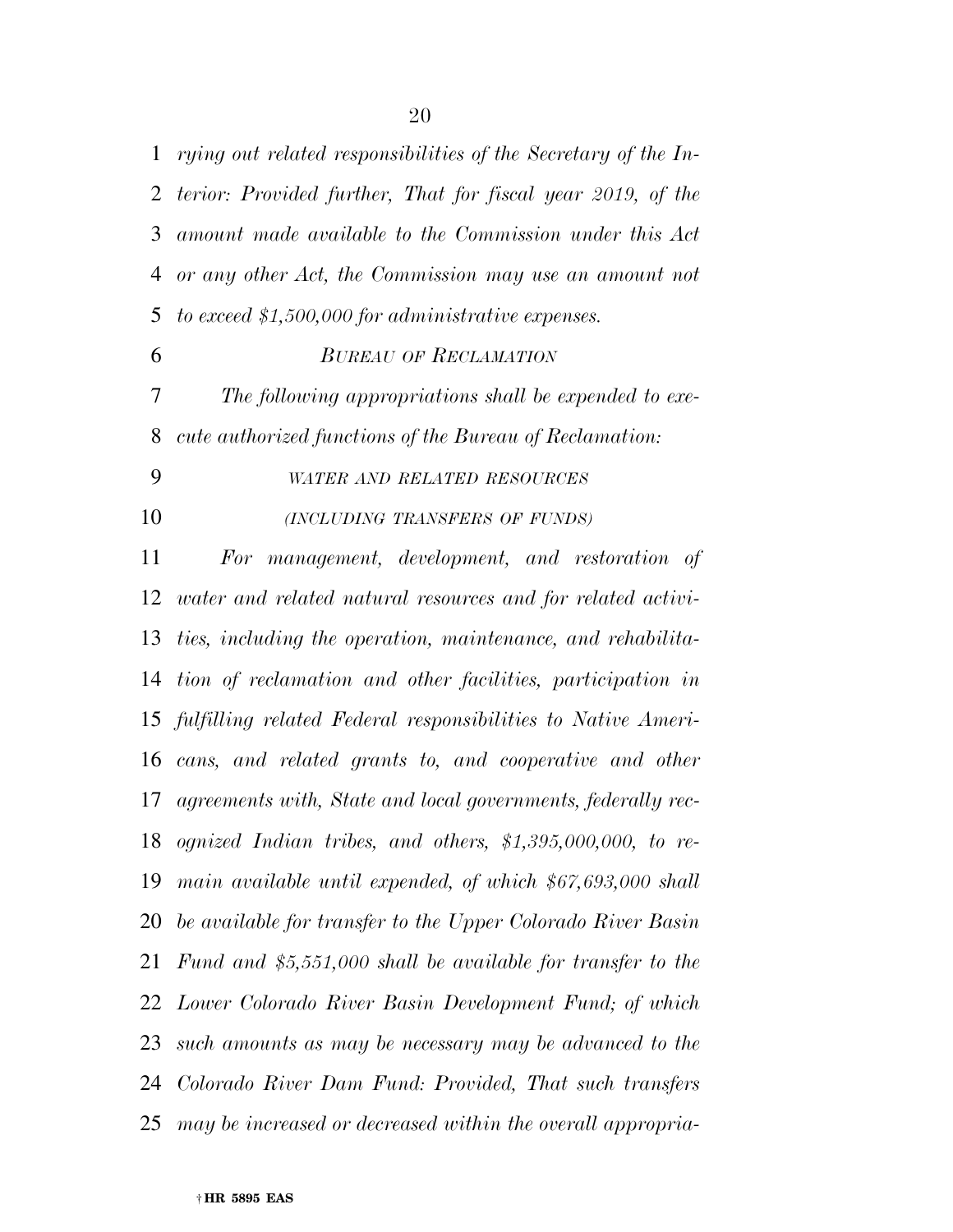*tion under this heading: Provided further, That within available funds, \$250,000 shall be for grants and financial assistance for educational activities: Provided further, That of the total appropriated, the amount for program activities that can be financed by the Reclamation Fund or the Bu- reau of Reclamation special fee account established by 16 U.S.C. 6806 shall be derived from that Fund or account: Provided further, That funds contributed under 43 U.S.C. 395 are available until expended for the purposes for which the funds were contributed: Provided further, That funds advanced under 43 U.S.C. 397a shall be credited to this account and are available until expended for the same pur- poses as the sums appropriated under this heading: Pro- vided further, That of the amounts provided herein, funds may be used for high-priority projects which shall be car- ried out by the Youth Conservation Corps, as authorized by 16 U.S.C. 1706: Provided further, That of the funds made available under this heading, \$99,500,000 shall be for Additional Funding for Ongoing Work: Rural Water, as designated in the report accompanying this Act.* 

*CENTRAL VALLEY PROJECT RESTORATION FUND*

 *For carrying out the programs, projects, plans, habitat restoration, improvement, and acquisition provisions of the Central Valley Project Improvement Act, \$62,008,000, to be derived from such sums as may be collected in the Central*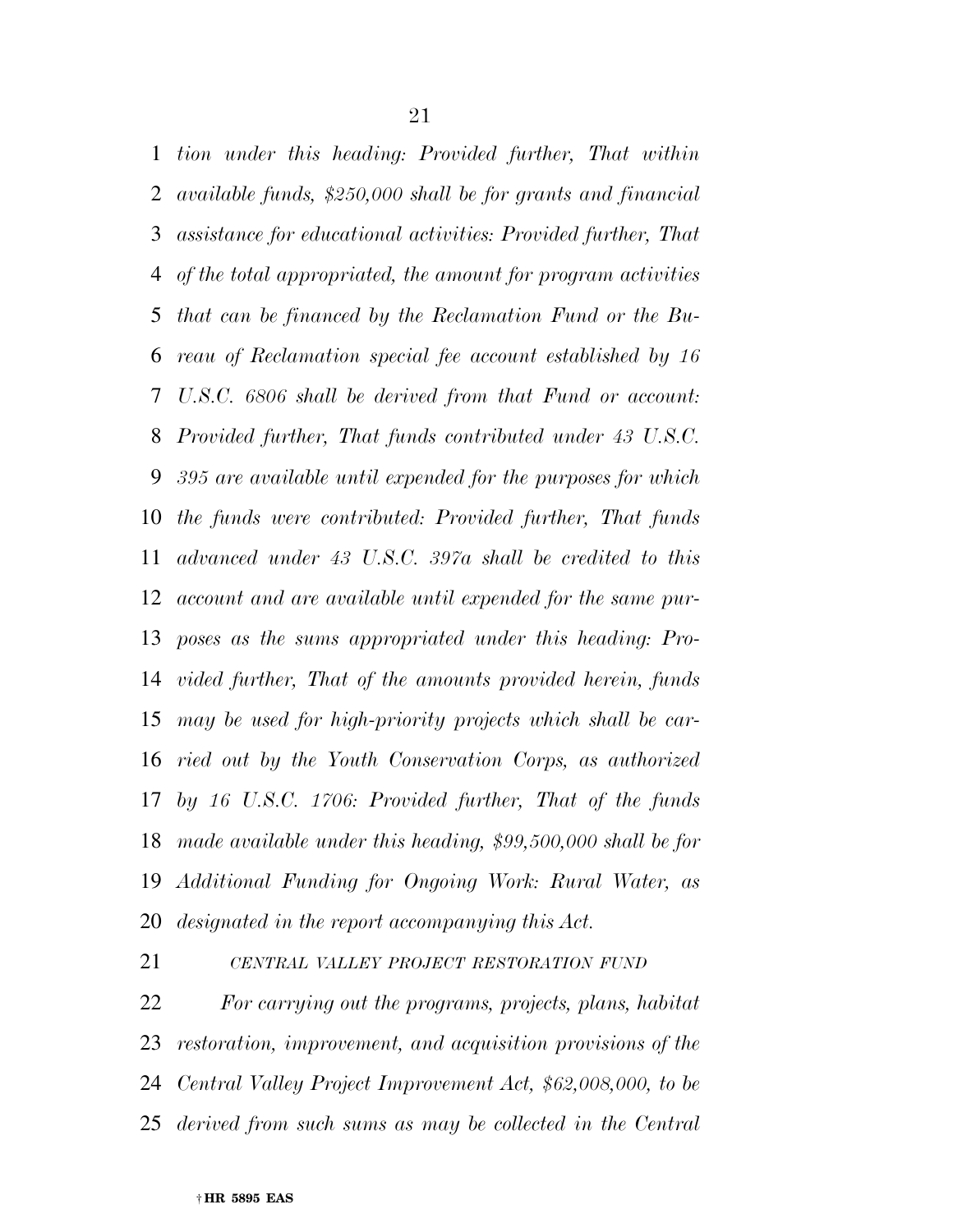*Valley Project Restoration Fund pursuant to sections 3407(d), 3404(c)(3), and 3405(f) of Public Law 102–575, to remain available until expended: Provided, That the Bu- reau of Reclamation is directed to assess and collect the full amount of the additional mitigation and restoration pay- ments authorized by section 3407(d) of Public Law 102– 575: Provided further, That none of the funds made avail- able under this heading may be used for the acquisition or leasing of water for in-stream purposes if the water is al- ready committed to in-stream purposes by a court adopted decree or order.* 

*CALIFORNIA BAY-DELTA RESTORATION*

*(INCLUDING TRANSFERS OF FUNDS)*

 *For carrying out activities authorized by the Water Supply, Reliability, and Environmental Improvement Act, consistent with plans to be approved by the Secretary of the Interior, \$35,000,000, to remain available until ex- pended, of which such amounts as may be necessary to carry out such activities may be transferred to appropriate accounts of other participating Federal agencies to carry out authorized purposes: Provided, That funds appro- priated herein may be used for the Federal share of the costs of CALFED Program management: Provided further, That CALFED implementation shall be carried out in a bal-anced manner with clear performance measures dem-*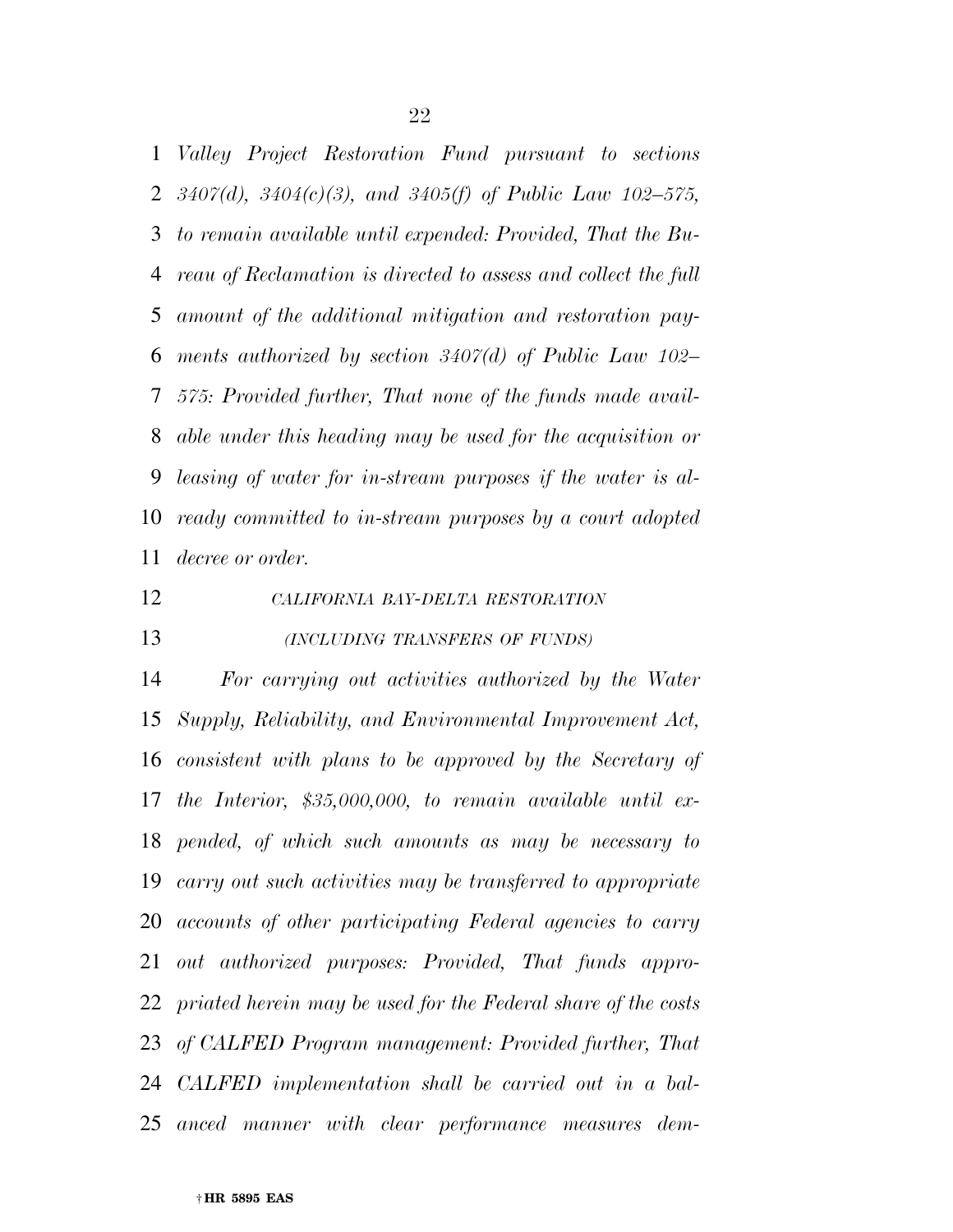*onstrating concurrent progress in achieving the goals and objectives of the Program.* 

*POLICY AND ADMINISTRATION*

 *For expenses necessary for policy, administration, and related functions in the Office of the Commissioner, the Denver office, and offices in the five regions of the Bureau of Reclamation, to remain available until September 30, 2020, \$61,000,000, to be derived from the Reclamation Fund and be nonreimbursable as provided in 43 U.S.C. 377: Provided, That no part of any other appropriation in this Act shall be available for activities or functions budg-eted as policy and administration expenses.* 

*ADMINISTRATIVE PROVISION*

 *Appropriations for the Bureau of Reclamation shall be available for purchase of not to exceed five passenger motor vehicles, which are for replacement only.* 

*GENERAL PROVISIONS—DEPARTMENT OF THE* 

# *INTERIOR*

 *SEC. 201. (a) None of the funds provided in title II of this Act for Water and Related Resources, or provided by previous or subsequent appropriations Acts to the agen- cies or entities funded in title II of this Act for Water and Related Resources that remain available for obligation or expenditure in fiscal year 2019, shall be available for obli-*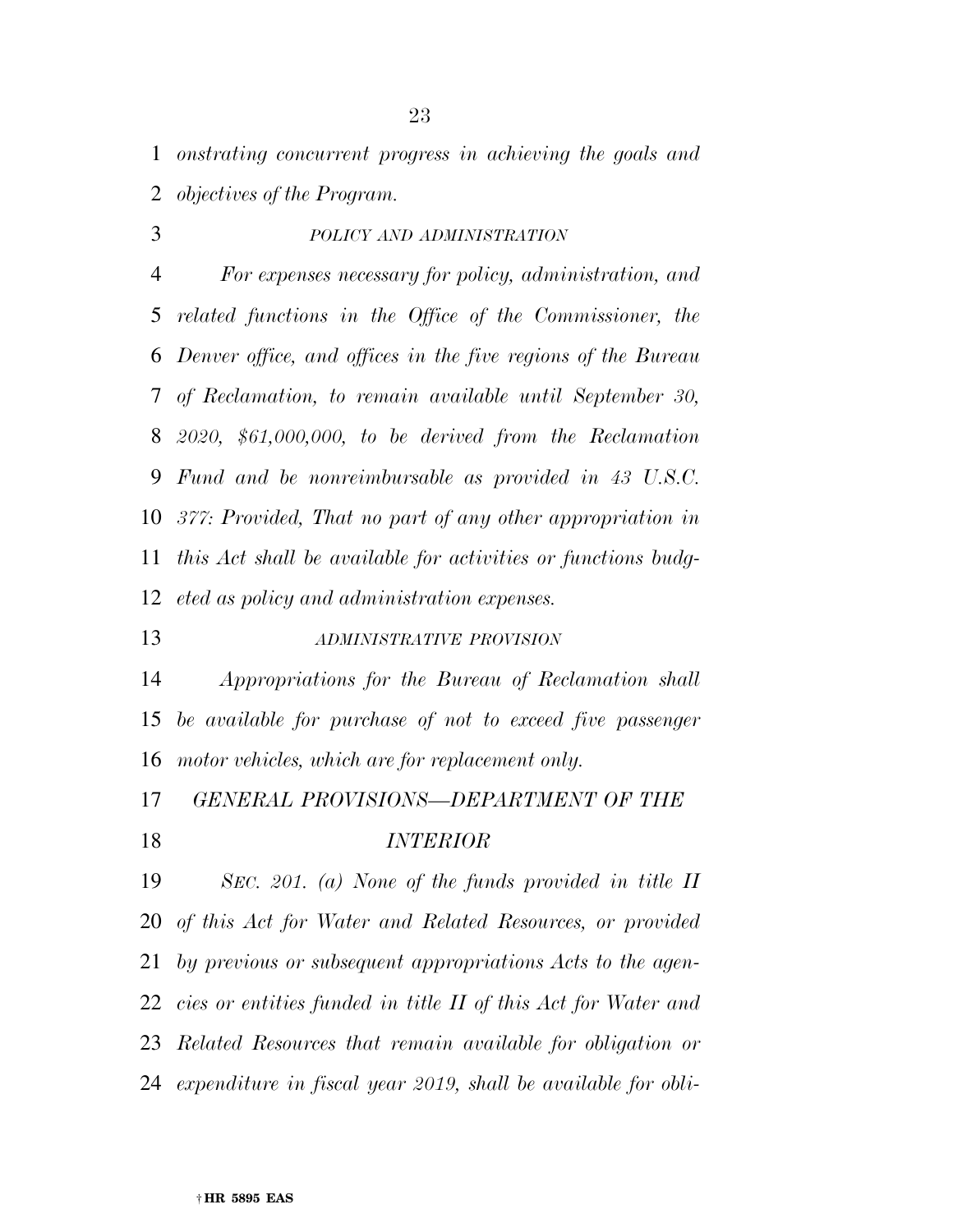*gation or expenditure through a reprogramming of funds that—* 

 *(1) initiates or creates a new program, project, or activity; (2) eliminates a program, project, or activity; (3) increases funds for any program, project, or activity for which funds have been denied or restricted by this Act, unless prior approval is received from the Committees on Appropriations of the House of Rep- resentatives and the Senate; (4) restarts or resumes any program, project or activity for which funds are not provided in this Act, unless prior approval is received from the Committees on Appropriations of the House of Representatives and the Senate; (5) transfers funds in excess of the following lim-*

 *its, unless prior approval is received from the Com- mittees on Appropriations of the House of Represent-atives and the Senate:* 

 *(A) 15 percent for any program, project or activity for which \$2,000,000 or more is avail- able at the beginning of the fiscal year; or (B) \$400,000 for any program, project or activity for which less than \$2,000,000 is avail-*

*able at the beginning of the fiscal year;*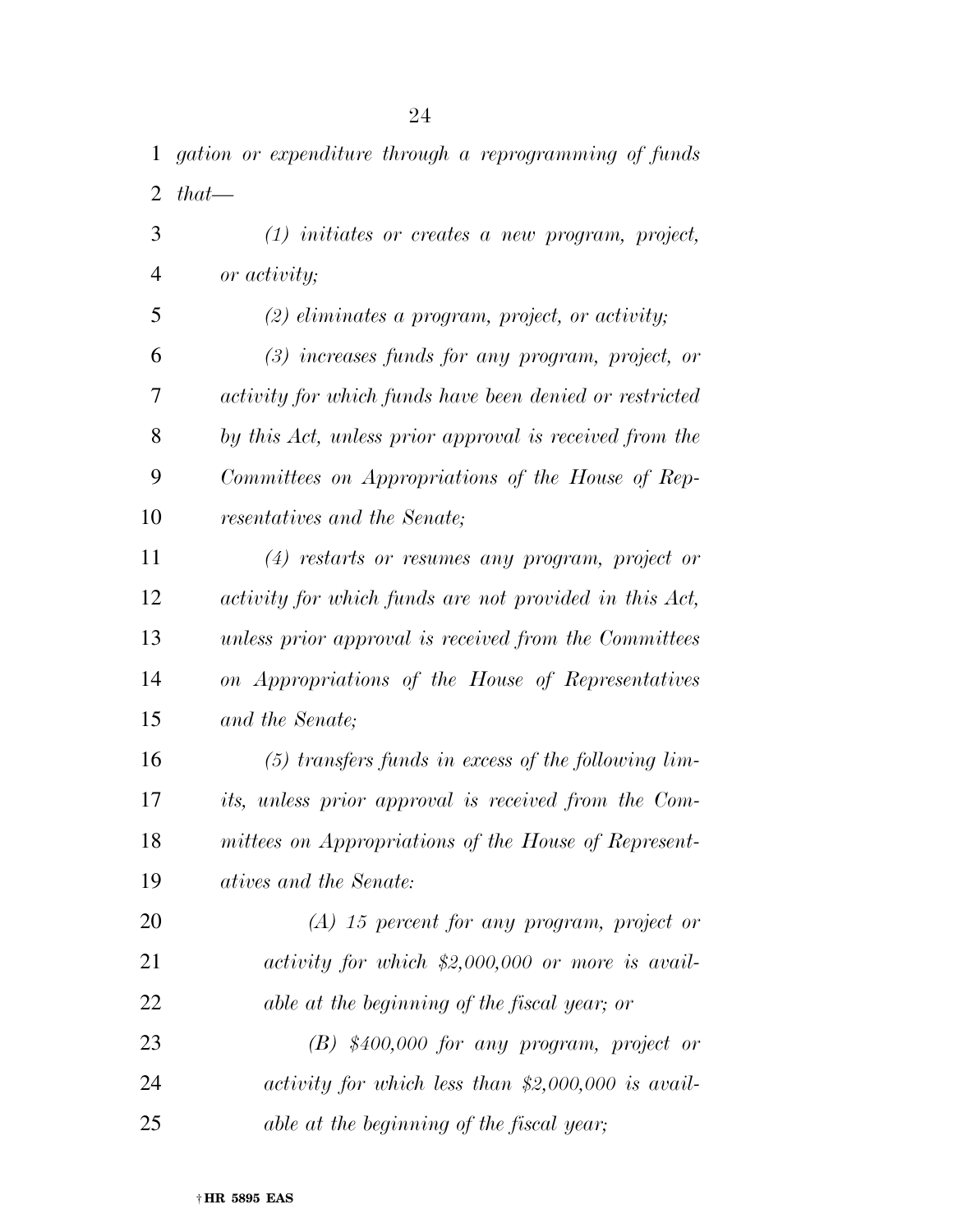| $\mathbf{1}$   | $(6)$ transfers more than \$500,000 from either the                            |
|----------------|--------------------------------------------------------------------------------|
| $\overline{2}$ | Facilities Operation, Maintenance, and Rehabilita-                             |
| 3              | tion category or the Resources Management and De-                              |
| $\overline{4}$ | velopment category to any program, project, or activ-                          |
| 5              | ity in the other category, unless prior approval is re-                        |
| 6              | ceived from the Committees on Appropriations of the                            |
| 7              | House of Representatives and the Senate; or                                    |
| 8              | $(7)$ transfers, where necessary to discharge legal                            |
| 9              | obligations of the Bureau of Reclamation, more than                            |
| 10             | $$5,000,000$ to provide adequate funds for settled con-                        |
| 11             | tractor claims, increased contractor earnings due to                           |
| 12             | accelerated rates of operations, and real estate defi-                         |
| 13             | ciency judgments, unless prior approval is received                            |
| 14             | from the Committees on Appropriations of the House                             |
| 15             | of Representatives and the Senate.                                             |
| 16             | (b) Subsection $(a)(5)$ shall not apply to any transfer                        |
| 1 <sub>7</sub> | $\alpha \alpha$ is the finite function of $\alpha$ is the function of $\alpha$ |

 *of funds within the Facilities Operation, Maintenance, and Rehabilitation category.* 

 *(c) For purposes of this section, the term transfer means any movement of funds into or out of a program, project, or activity.* 

 *(d) The Bureau of Reclamation shall submit reports on a quarterly basis to the Committees on Appropriations of the House of Representatives and the Senate detailing all the funds reprogrammed between programs, projects, ac-*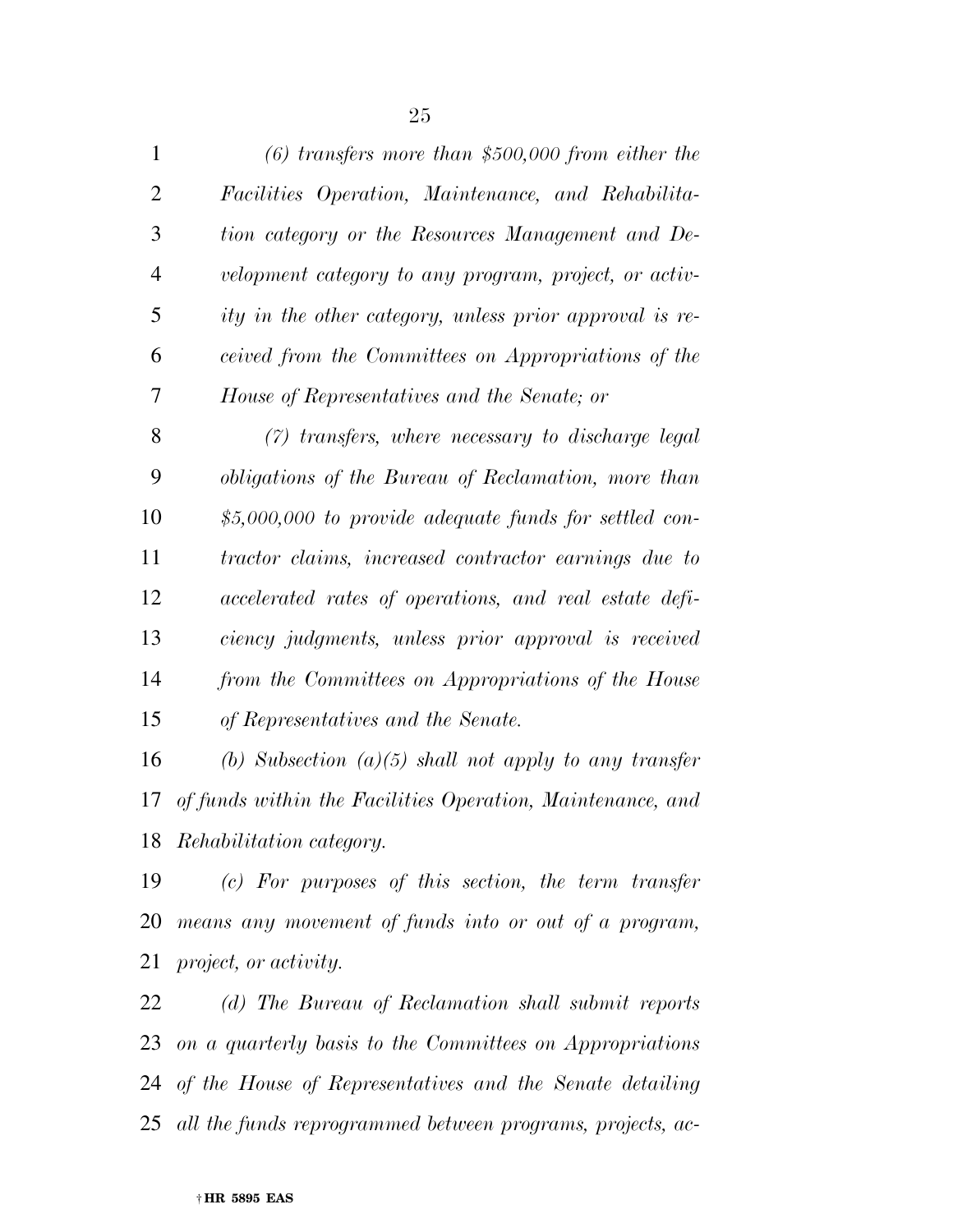*tivities, or categories of funding. The first quarterly report shall be submitted not later than 60 days after the date of enactment of this Act.* 

 *SEC. 202. (a) None of the funds appropriated or other- wise made available by this Act may be used to determine the final point of discharge for the interceptor drain for the San Luis Unit until development by the Secretary of the Interior and the State of California of a plan, which shall conform to the water quality standards of the State of California as approved by the Administrator of the Envi- ronmental Protection Agency, to minimize any detrimental effect of the San Luis drainage waters.* 

 *(b) The costs of the Kesterson Reservoir Cleanup Pro- gram and the costs of the San Joaquin Valley Drainage Program shall be classified by the Secretary of the Interior as reimbursable or nonreimbursable and collected until fully repaid pursuant to the ''Cleanup Program—Alternative Repayment Plan'' and the ''SJVDP—Alternative Repay- ment Plan'' described in the report entitled ''Repayment Report, Kesterson Reservoir Cleanup Program and San Joaquin Valley Drainage Program, February 1995'', pre- pared by the Department of the Interior, Bureau of Rec- lamation. Any future obligations of funds by the United States relating to, or providing for, drainage service or drainage studies for the San Luis Unit shall be fully reim-*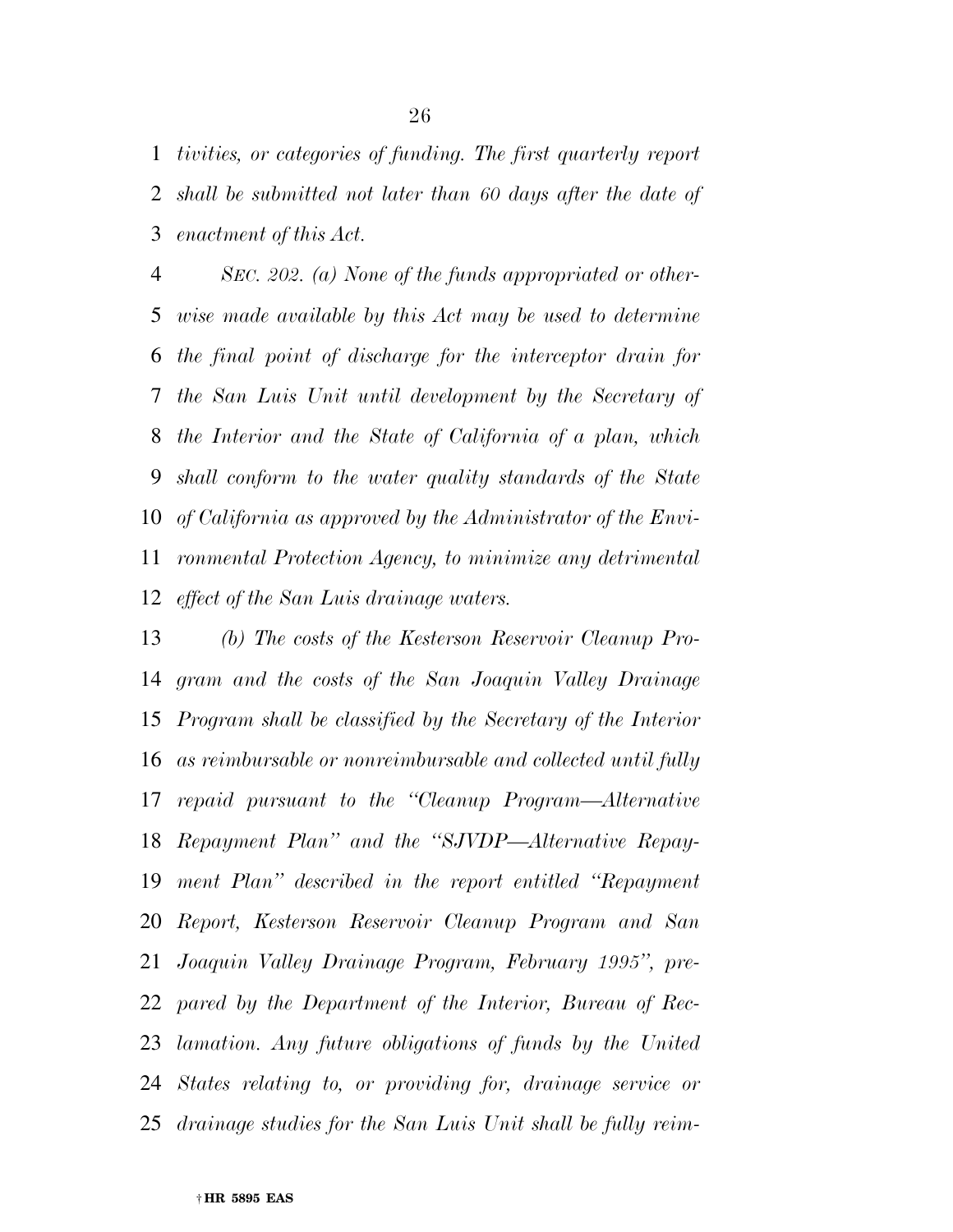*bursable by San Luis Unit beneficiaries of such service or studies pursuant to Federal reclamation law.* 

 *SEC. 203. (a) Section 206(c)(2) of the Energy and Water Development and Related Agencies Appropriations Act, 2015 (43 U.S.C. 620 note; Public Law 113–235) is amended by striking ''2018.'' and inserting the following: ''2022: Provided, That the Secretary shall not fund pilot projects in the Upper Colorado River Basin without the participation of the Upper Colorado River Division States, acting through the Upper Colorado River Commission.''.* 

 *(b) Section 9504(e) of the Secure Water Act of 2009 (42 U.S.C. 10364(e)) is amended by striking ''\$450,000,000'' and inserting ''\$480,000,000''.* 

 *SEC. 204. Section 9 of the Fort Peck Reservation Rural Water System Act of 2000 (Public Law 106–382; 114 Stat. 1457, 123 Stat. 2856, 128 Stat. 164) is amended by striking ''2020'' each place it appears in subsections (a)(1) and (b) and inserting ''2026''.* 

- *TITLE III*
- *DEPARTMENT OF ENERGY*
- *ENERGY PROGRAMS*

*ENERGY EFFICIENCY AND RENEWABLE ENERGY*

 *For Department of Energy expenses including the pur- chase, construction, and acquisition of plant and capital equipment, and other expenses necessary for energy effi-*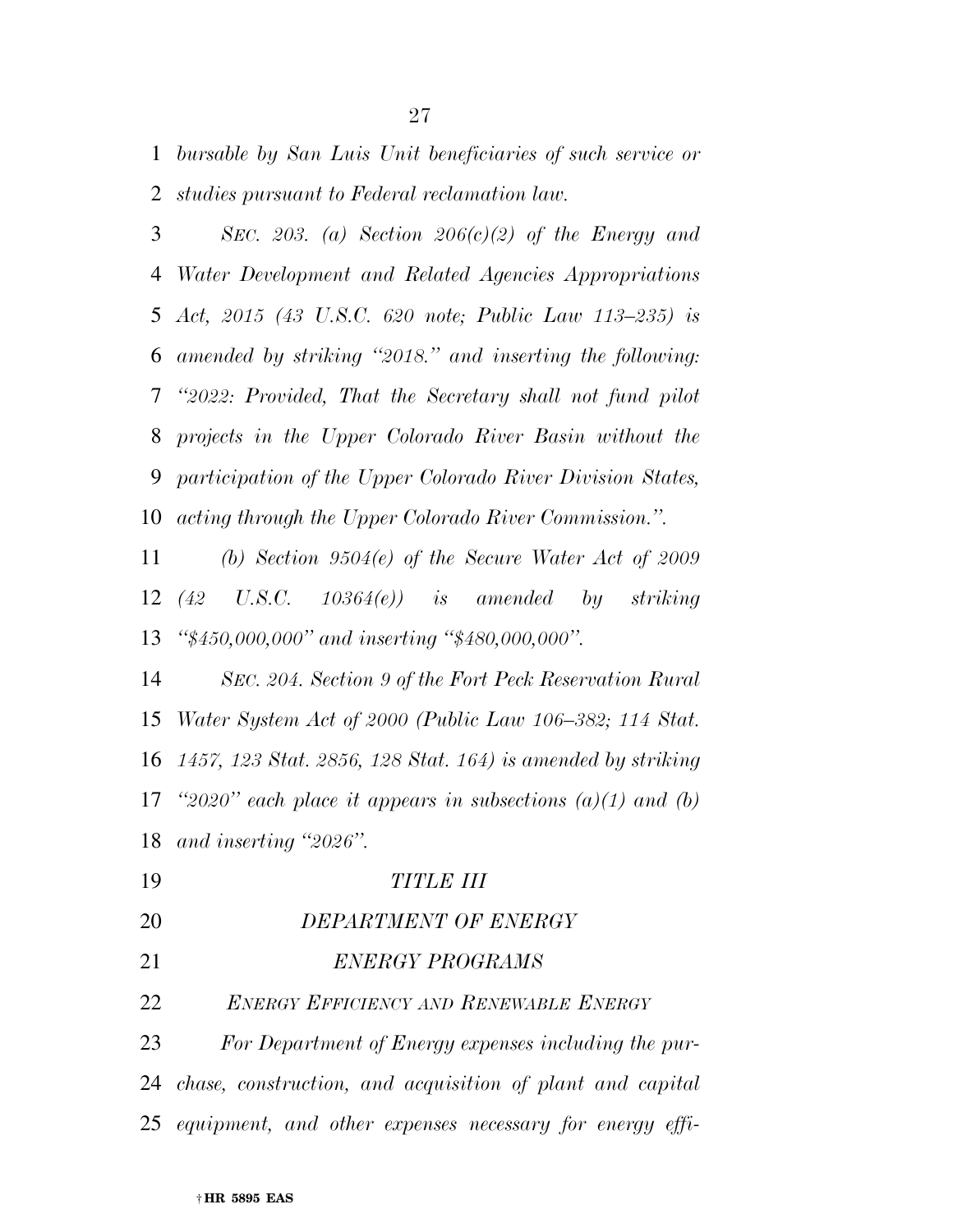*ciency and renewable energy activities in carrying out the purposes of the Department of Energy Organization Act (42 U.S.C. 7101 et seq.), including the acquisition or con- demnation of any real property or any facility or for plant or facility acquisition, construction, or expansion, \$2,322,000,000, to remain available until expended: Pro- vided, That of such amount, \$162,500,000 shall be available until September 30, 2020, for program direction: Provided further, That of such amount, not less than \$1,000,000 shall be used to support the development and deployment of high- efficiency linear generator power plant technology, which, for purposes of stationary electric power production, is equivalent to fuel cell power plant technology: Provided fur- ther, That of the amounts appropriated under this heading, \$4,050,000 shall be made available for the Photovoltaic Re- gional Test Centers for Solar Technologies of the Depart- ment of Energy to ensure the continued operation of each Regional Test Center for Solar Technologies of the Depart- ment of Energy, as in existence on the date of enactment of this Act.* 

|    | 21 CYBERSECURITY, ENERGY SECRUITY, AND EMERGENCY |
|----|--------------------------------------------------|
| 22 | <b>RESPONSE</b>                                  |

 *For Department of Energy expenses including the pur- chase, construction, and acquisition of plant and capital equipment, and other expenses necessary for energy sector*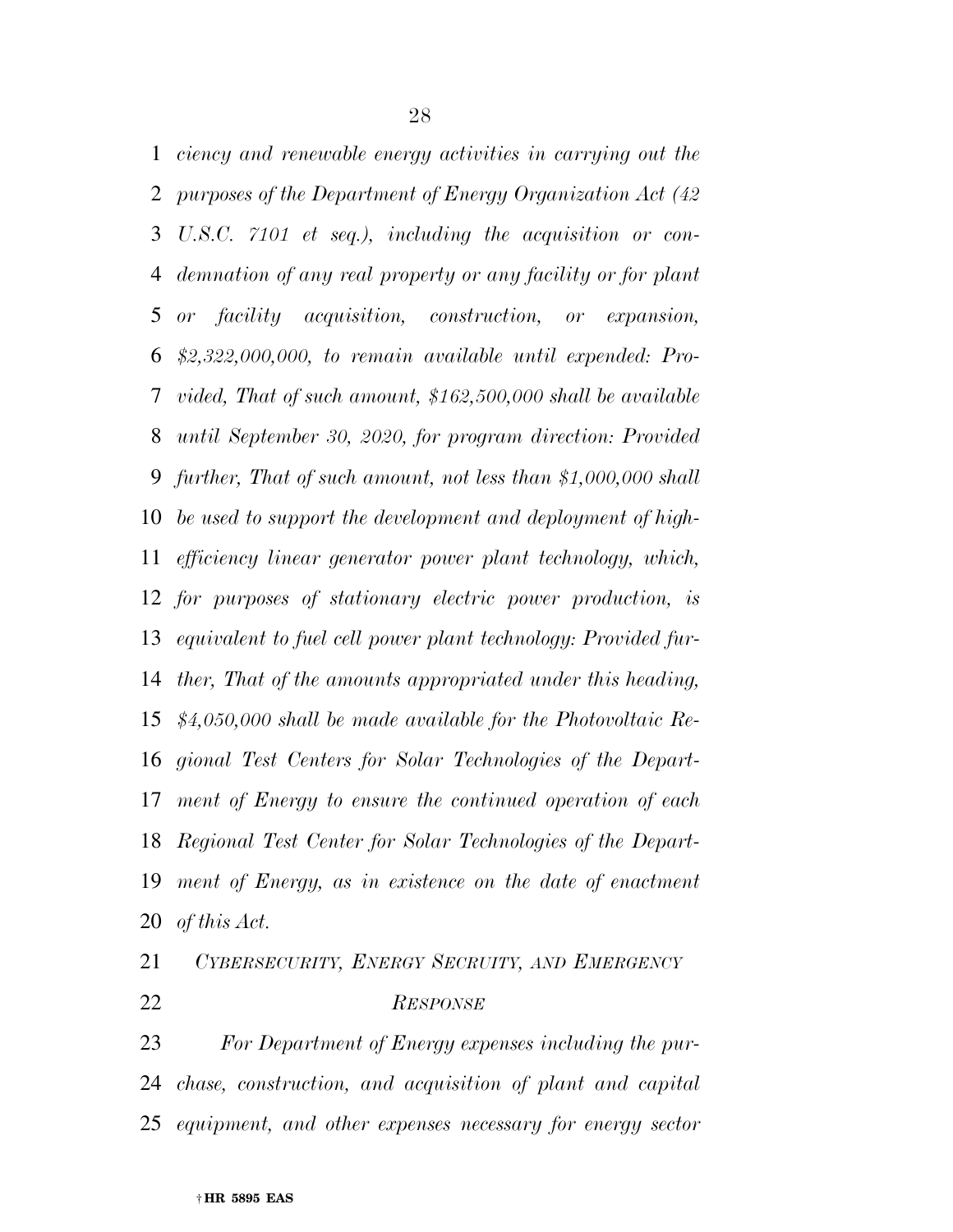*cybersecurity, energy security, emergency response, and electricity delivery activities in carrying out the purposes of the Department of Energy Organization Act (42 U.S.C. 7101 et seq.), including the acquisition or condemnation of any real property or any facility or for plant or facility acquisition, construction, or expansion, \$260,000,000, to re- main available until expended: Provided, That of such amount, \$28,500,000 shall be available until September 30, 2020, for program direction.* 

# *NUCLEAR ENERGY*

 *For Department of Energy expenses including the pur- chase, construction, and acquisition of plant and capital equipment, and other expenses necessary for nuclear energy activities in carrying out the purposes of the Department of Energy Organization Act (42 U.S.C. 7101 et seq.), in- cluding the acquisition or condemnation of any real prop- erty or any facility or for plant or facility acquisition, con- struction, or expansion, \$1,206,000,000, to remain avail- able until expended: Provided, That of such amount, \$80,000,000 shall be available until September 30, 2020, for program direction: Provided further, That of the funds made available under this heading, \$15,000,000 shall be for a material recovery demonstration project to provide high assay enriched low uranium to support advanced reactors.*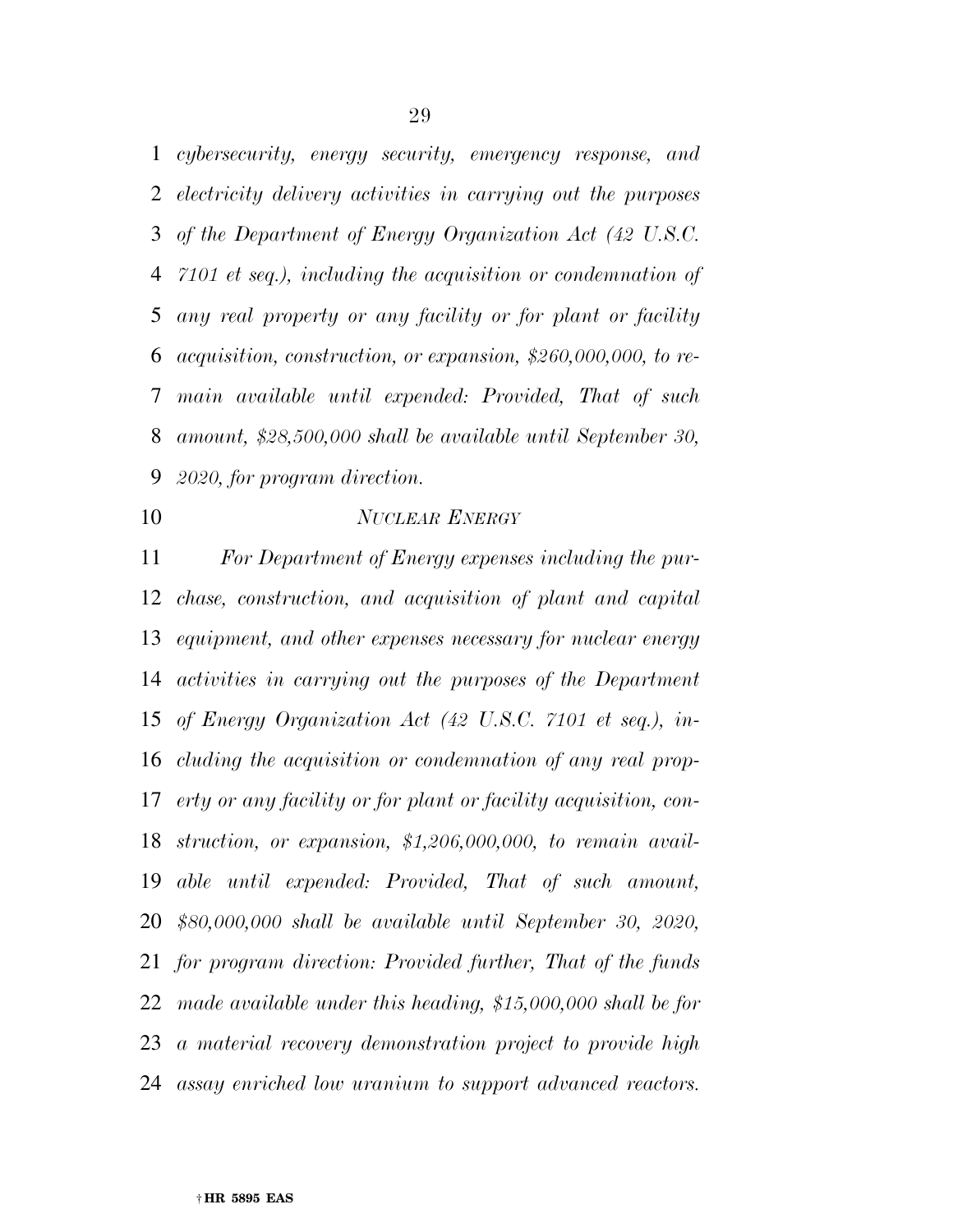*FOSSIL ENERGY RESEARCH AND DEVELOPMENT For Department of Energy expenses necessary in car- rying out fossil energy research and development activities, under the authority of the Department of Energy Organiza- tion Act (42 U.S.C. 7101 et seq.), including the acquisition of interest, including defeasible and equitable interests in any real property or any facility or for plant or facility acquisition or expansion, and for conducting inquiries, technological investigations and research concerning the ex- traction, processing, use, and disposal of mineral substances without objectionable social and environmental costs (30 U.S.C. 3, 1602, and 1603), \$727,000,000, to remain avail- able until expended: Provided, That using funds made available under this heading, the Secretary of Energy shall continue to carry out external Department of Energy ac- tivities for advanced coal processing research and develop- ment, including by advancing early stage research for con- verting coal pitch and coal to carbon fiber and other value- added products for alternative uses of coal: Provided fur- ther, That of such amount \$61,070,000 shall be available until September 30, 2020, for program direction.* 

*NAVAL PETROLEUM AND OIL SHALE RESERVES*

 *For Department of Energy expenses necessary to carry out naval petroleum and oil shale reserve activities, \$10,000,000, to remain available until expended: Provided,*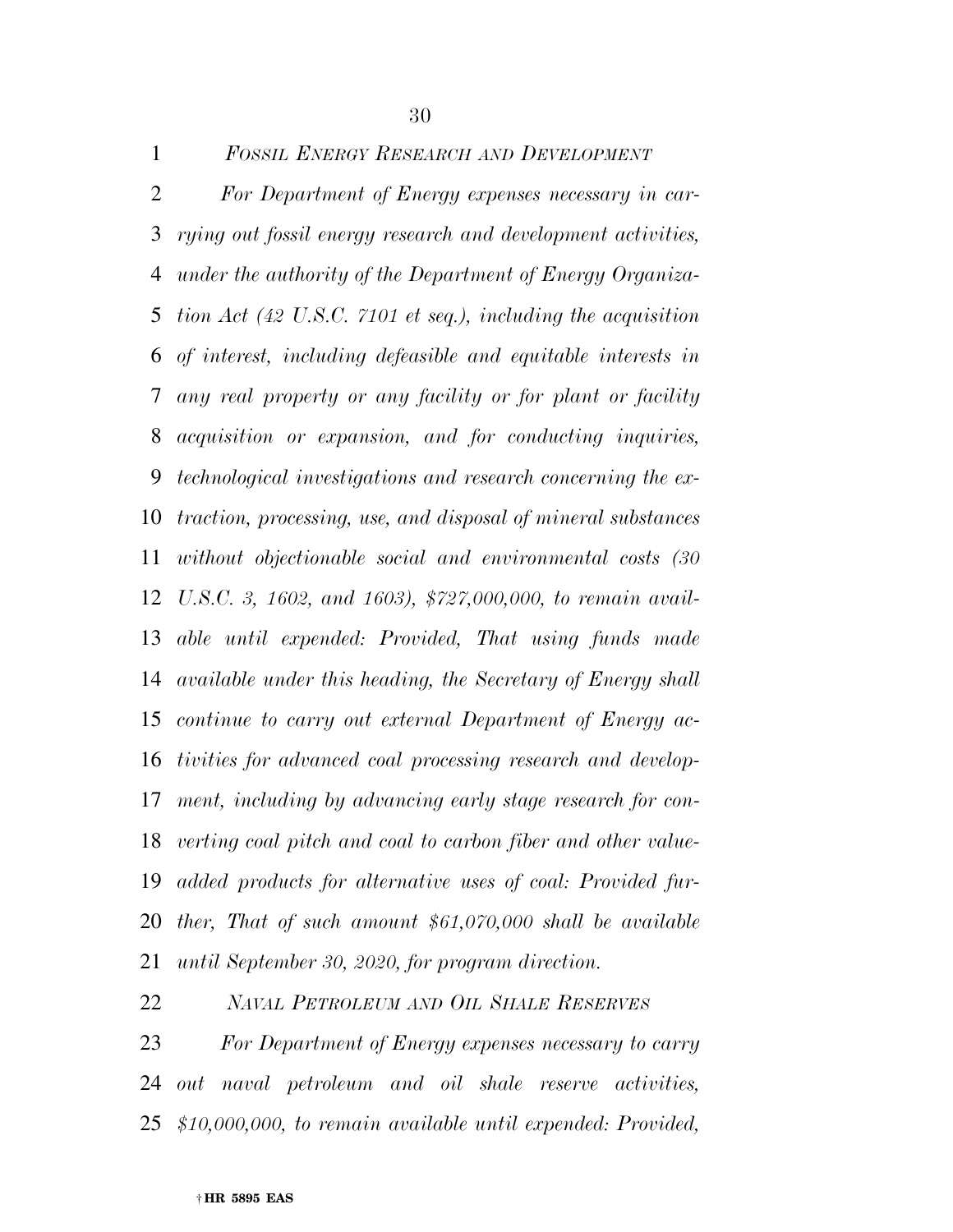*That notwithstanding any other provision of law, unobli- gated funds remaining from prior years shall be available for all naval petroleum and oil shale reserve activities.* 

# *STRATEGIC PETROLEUM RESERVE*

 *For Department of Energy expenses necessary for Strategic Petroleum Reserve facility development and oper- ations and program management activities pursuant to the Energy Policy and Conservation Act (42 U.S.C. 6201 et seq.), \$175,105,000, to remain available until expended: Provided, That, as authorized by section 404 of the Bipar- tisan Budget Act of 2015 (Public Law 114–74; 42 U.S.C. 6239 note), the Secretary of Energy shall draw down and sell not to exceed \$350,000,000 of crude oil from the Stra- tegic Petroleum Reserve in fiscal year 2019: Provided fur- ther, That the proceeds from such drawdown and sale shall be deposited into the ''Energy Security and Infrastructure Modernization Fund'' during fiscal year 2019: Provided further, That such amounts shall be made available and re- main available until expended for necessary expenses to carry out the Life Extension II project for the Strategic Pe-troleum Reserve.* 

# *SPR PETROLEUM ACCOUNT*

 *For the acquisition, transportation, and injection of petroleum products, and for other necessary expenses pursu-ant to the Energy Policy and Conservation Act of 1975,*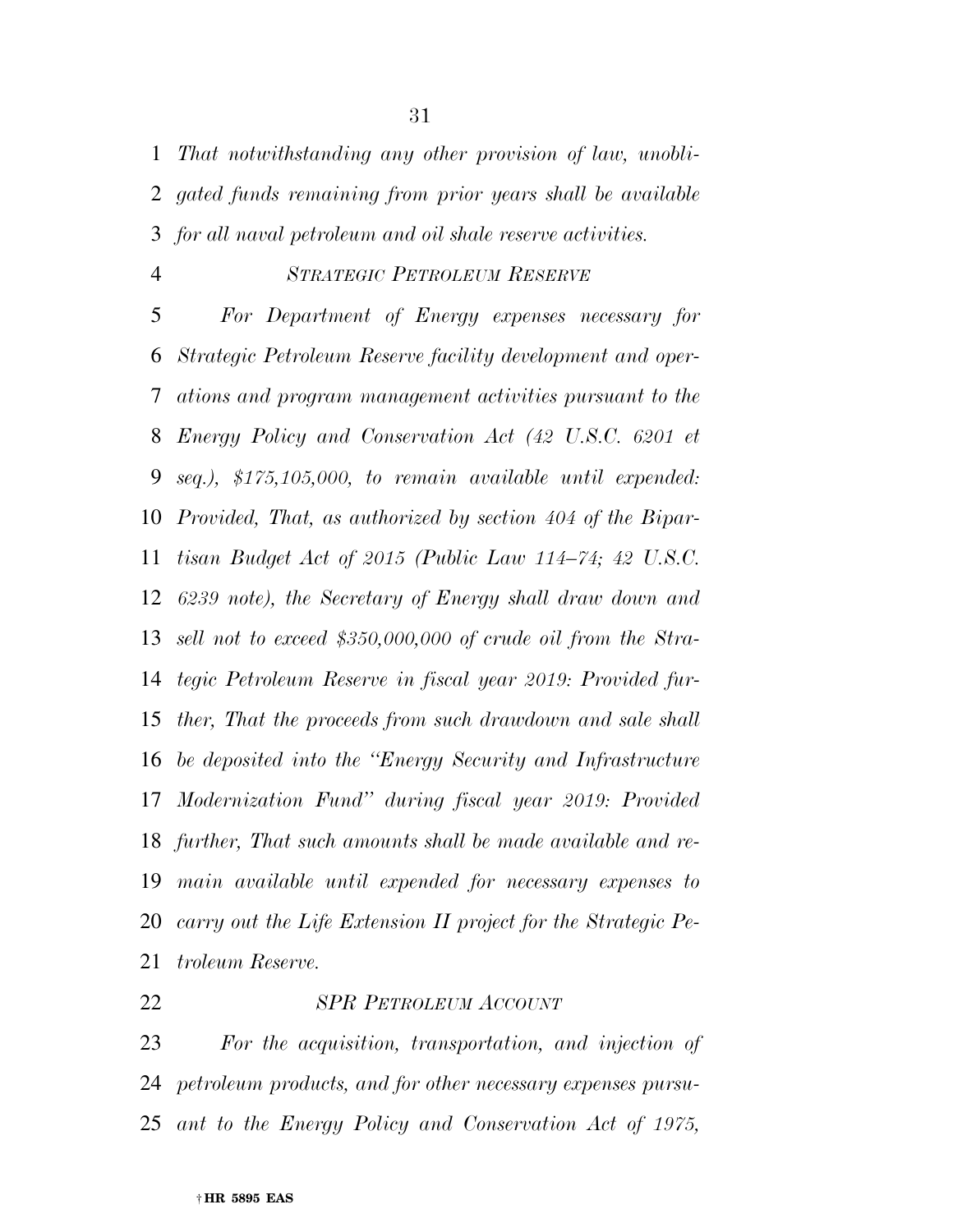*as amended (42 U.S.C. 6201 et seq.), sections 403 and 404 of the Bipartisan Budget Act of 2015 (42 U.S.C. 6241, 6239 note), and section 5010 of the 21st Century Cures Act (Pub- lic Law 114–255), \$8,400,000, to remain available until ex-pended.* 

 *NORTHEAST HOME HEATING OIL RESERVE For Department of Energy expenses necessary for Northeast Home Heating Oil Reserve storage, operation, and management activities pursuant to the Energy Policy and Conservation Act (42 U.S.C. 6201 et seq.), \$10,000,000, to remain available until expended.* 

*ENERGY INFORMATION ADMINISTRATION*

 *For Department of Energy expenses necessary in car- rying out the activities of the Energy Information Adminis-tration, \$125,000,000, to remain available until expended.* 

*NON-DEFENSE ENVIRONMENTAL CLEANUP*

 *For Department of Energy expenses, including the purchase, construction, and acquisition of plant and cap- ital equipment and other expenses necessary for non-defense environmental cleanup activities in carrying out the pur- poses of the Department of Energy Organization Act (42 U.S.C. 7101 et seq.), including the acquisition or con- demnation of any real property or any facility or for plant or facility acquisition, construction, or expansion, \$353,240,000, to remain available until expended.*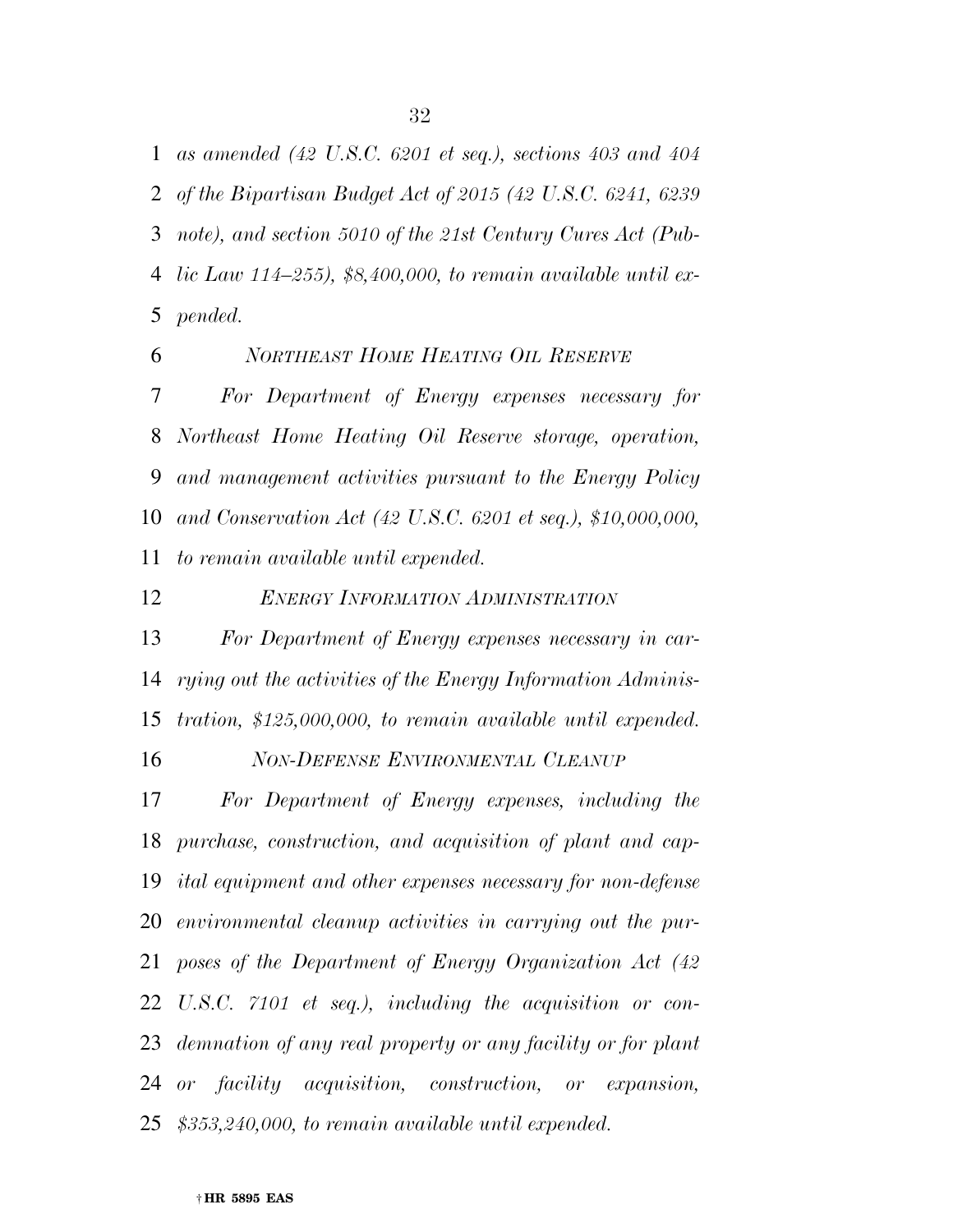*For Department of Energy expenses necessary in car- rying out uranium enrichment facility decontamination and decommissioning, remedial actions, and other activities of title II of the Atomic Energy Act of 1954, and title X, subtitle A, of the Energy Policy Act of 1992, \$840,818,000, to be derived from the Uranium Enrichment Decontamina- tion and Decommissioning Fund, to remain available until expended, of which \$10,689,000 shall be available in accord- ance with title X, subtitle A, of the Energy Policy Act of 1992.* 

#### *SCIENCE*

 *For Department of Energy expenses including the pur- chase, construction, and acquisition of plant and capital equipment, and other expenses necessary for science activi- ties in carrying out the purposes of the Department of En- ergy Organization Act (42 U.S.C. 7101 et seq.), including the acquisition or condemnation of any real property or facility or for plant or facility acquisition, construction, or expansion, and purchase of not more than 16 passenger motor vehicles including one ambulance and one bus, and one airplane for replacement only, \$6,650,000,000, to re-main available until expended: Provided, That of such*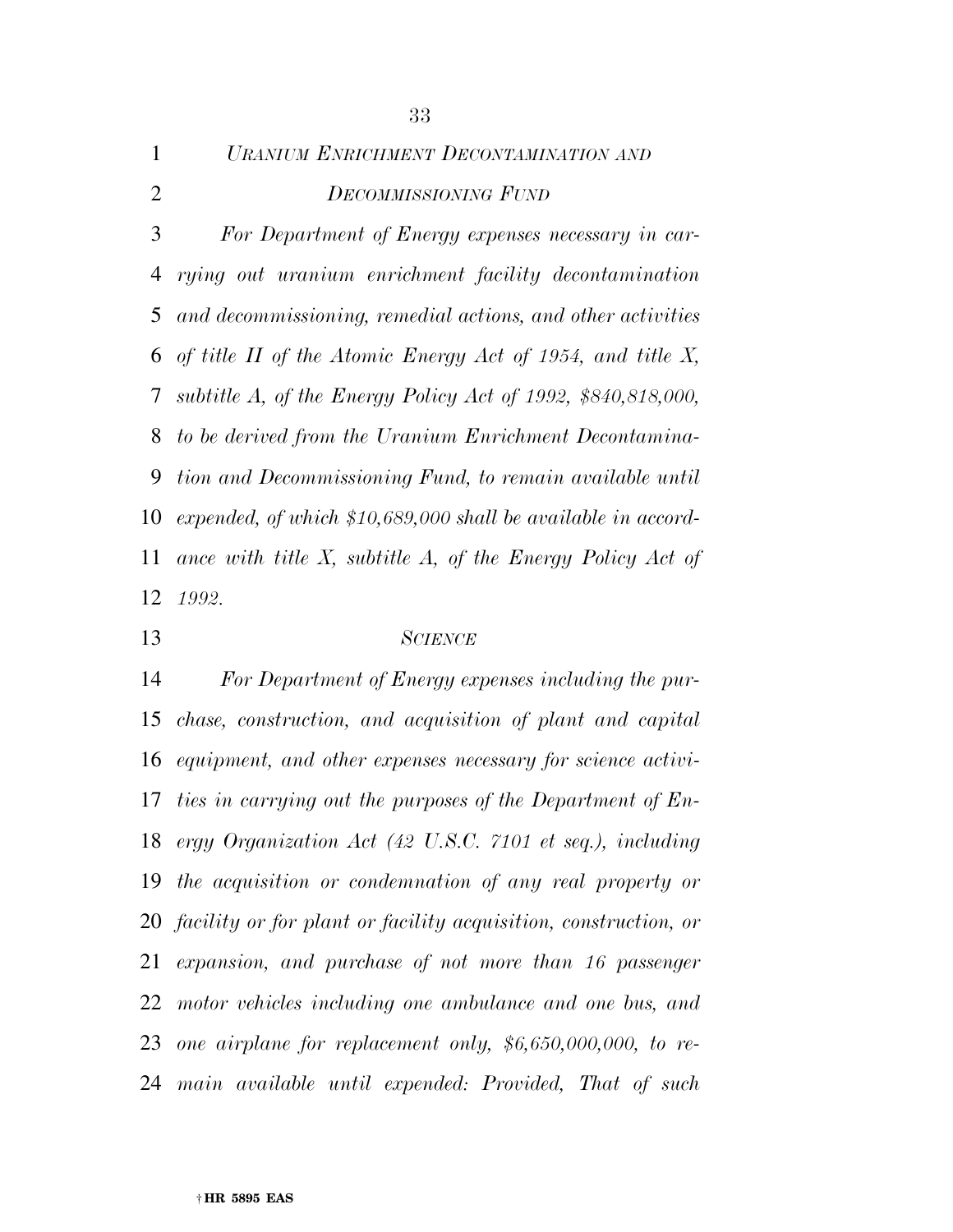*amount, \$184,000,000 shall be available until September 30, 2020, for program direction.* 

*ADVANCED RESEARCH PROJECTS AGENCY—ENERGY*

 *For Department of Energy expenses necessary in car- rying out the activities authorized by section 5012 of the America COMPETES Act (Public Law 110–69), \$375,000,000, to remain available until expended: Pro- vided, That of such amount, \$33,250,000 shall be available until September 30, 2020, for program direction.* 

*TITLE 17 INNOVATIVE TECHNOLOGY LOAN GUARANTEE*

# *PROGRAM*

 *Such sums as are derived from amounts received from borrowers pursuant to section 1702(b) of the Energy Policy Act of 2005 under this heading in prior Acts, shall be col- lected in accordance with section 502(7) of the Congres- sional Budget Act of 1974: Provided, That for necessary ad- ministrative expenses of the Title 17 Innovative Technology Loan Guarantee Program, as authorized, \$33,000,000 is appropriated, to remain available until September 30, 2020: Provided further, That up to \$33,000,000 of fees col- lected in fiscal year 2019 pursuant to section 1702(h) of the Energy Policy Act of 2005 shall be credited as offsetting collections under this heading and used for necessary ad- ministrative expenses in this appropriation and shall re-main available until September 30, 2020: Provided further,*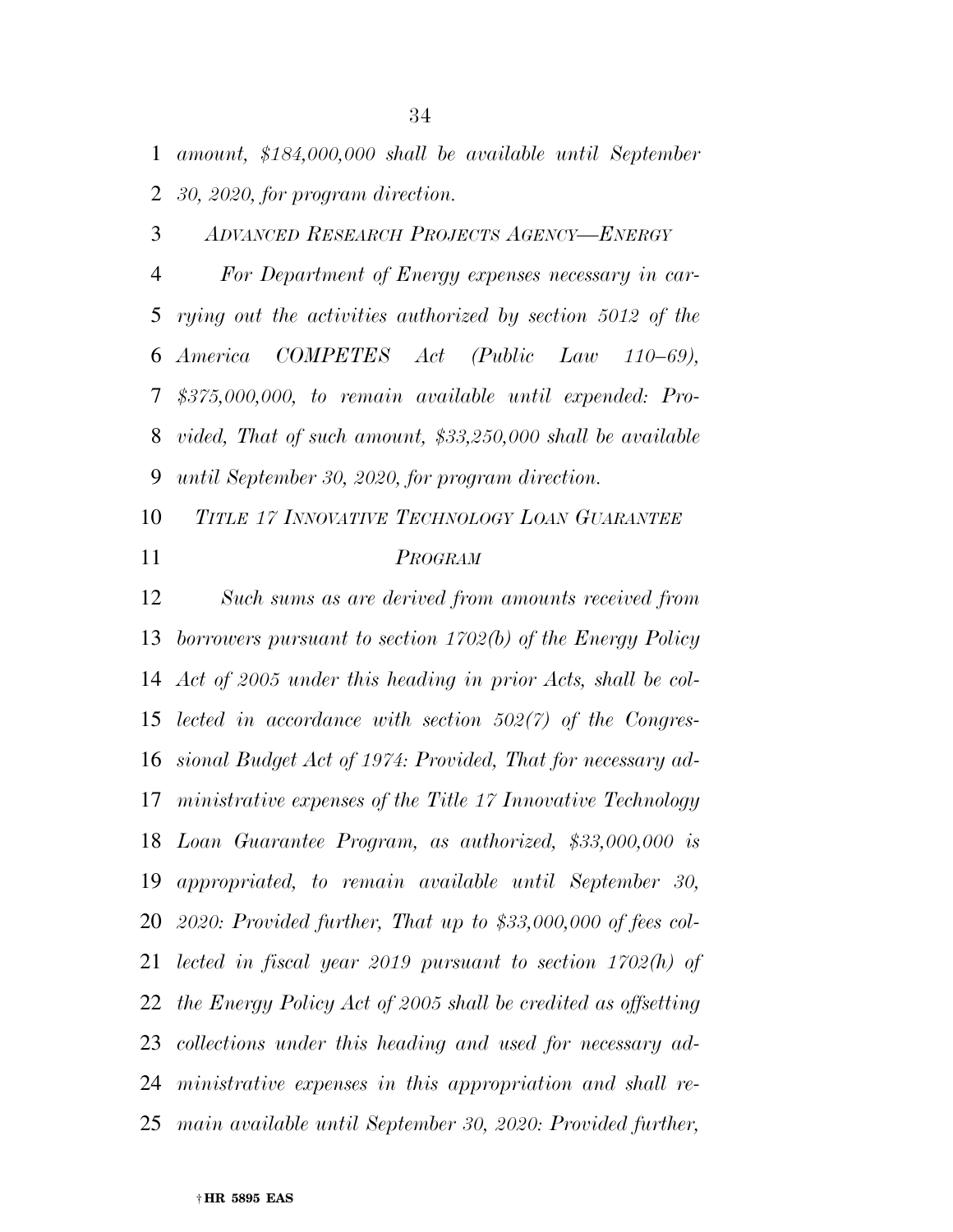*That to the extent that fees collected in fiscal year 2019 exceed \$33,000,000, those excess amounts shall be credited as offsetting collections under this heading and available in future fiscal years only to the extent provided in advance in appropriations Acts: Provided further, That the sum herein appropriated from the general fund shall be reduced (1) as such fees are received during fiscal year 2019 (esti- mated at \$15,000,000) and (2) to the extent that any re- maining general fund appropriations can be derived from fees collected in previous fiscal years that are not otherwise appropriated, so as to result in a final fiscal year 2019 appropriation from the general fund estimated at \$0: Pro- vided further, That the Department of Energy shall not sub- ordinate any loan obligation to other financing in violation of section 1702 of the Energy Policy Act of 2005 or subordi- nate any Guaranteed Obligation to any loan or other debt obligations in violation of section 609.10 of title 10, Code of Federal Regulations.* 

*ADVANCED TECHNOLOGY VEHICLES MANUFACTURING*

# *LOAN PROGRAM*

 *For Department of Energy administrative expenses necessary in carrying out the Advanced Technology Vehicles Manufacturing Loan Program, \$5,000,000, to remain available until September 30, 2020.*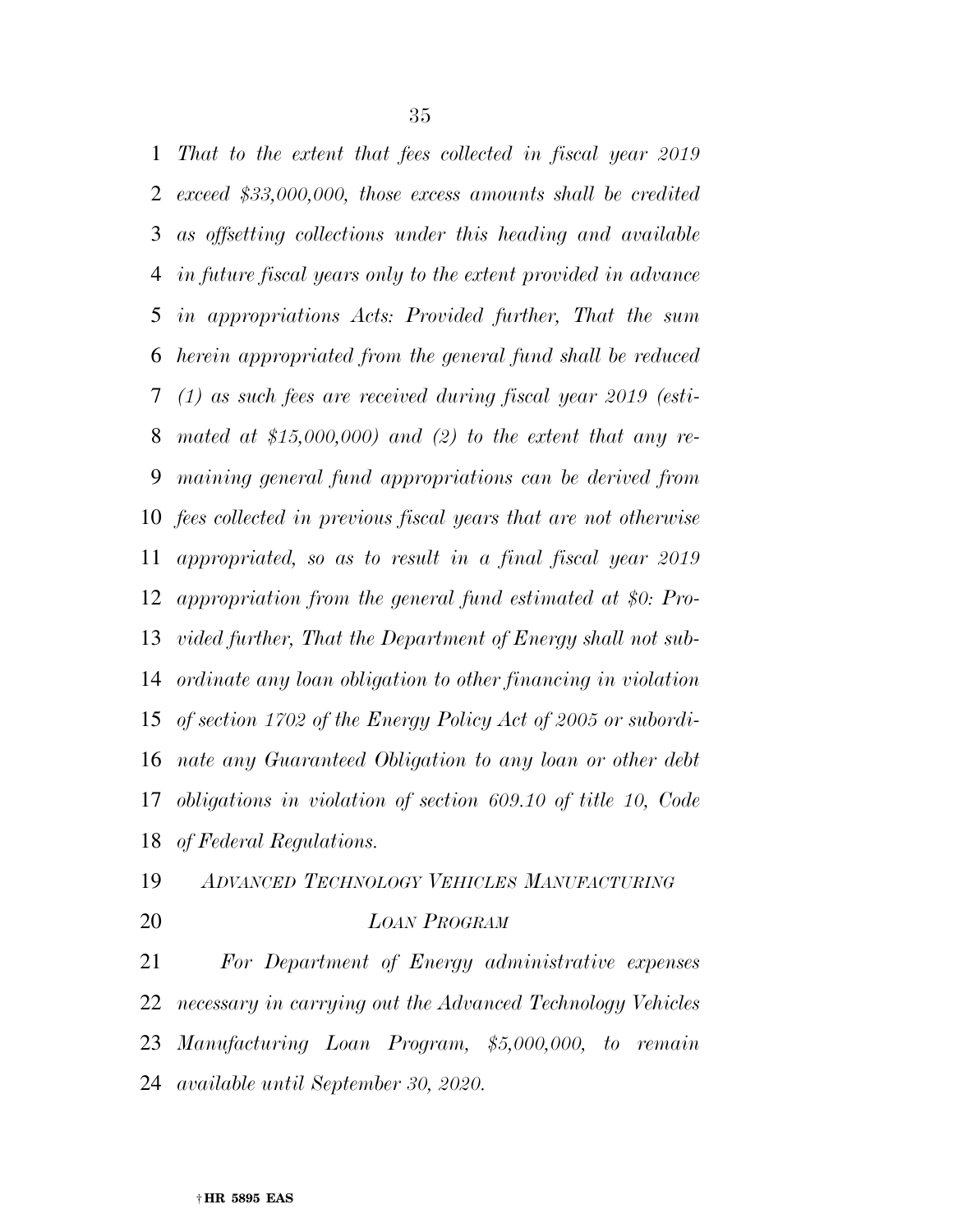*TRIBAL ENERGY LOAN GUARANTEE PROGRAM For Department of Energy administrative expenses necessary in carrying out the Tribal Energy Loan Guar- antee Program, \$1,000,000, to remain available until Sep-tember 30, 2020.* 

 *OFFICE OF INDIAN ENERGY POLICY AND PROGRAMS For necessary expenses for Indian Energy activities in carrying out the purposes of the Department of Energy Or- ganization Act (42 U.S.C. 7101 et seq.), \$18,000,000, to re- main available until expended: Provided, That, of the amount appropriated under this heading, \$4,800,000 shall be available until September 30, 2020 for program direc-tion.* 

*DEPARTMENTAL ADMINISTRATION*

 *For salaries and expenses of the Department of Energy necessary for departmental administration in carrying out the purposes of the Department of Energy Organization Act (42 U.S.C. 7101 et seq.), \$266,000,000, to remain available until September 30, 2020, including the hire of passenger motor vehicles and official reception and representation ex- penses not to exceed \$30,000, plus such additional amounts as necessary to cover increases in the estimated amount of cost of work for others notwithstanding the provisions of the Anti-Deficiency Act (31 U.S.C. 1511 et seq.): Provided, That such increases in cost of work are offset by revenue*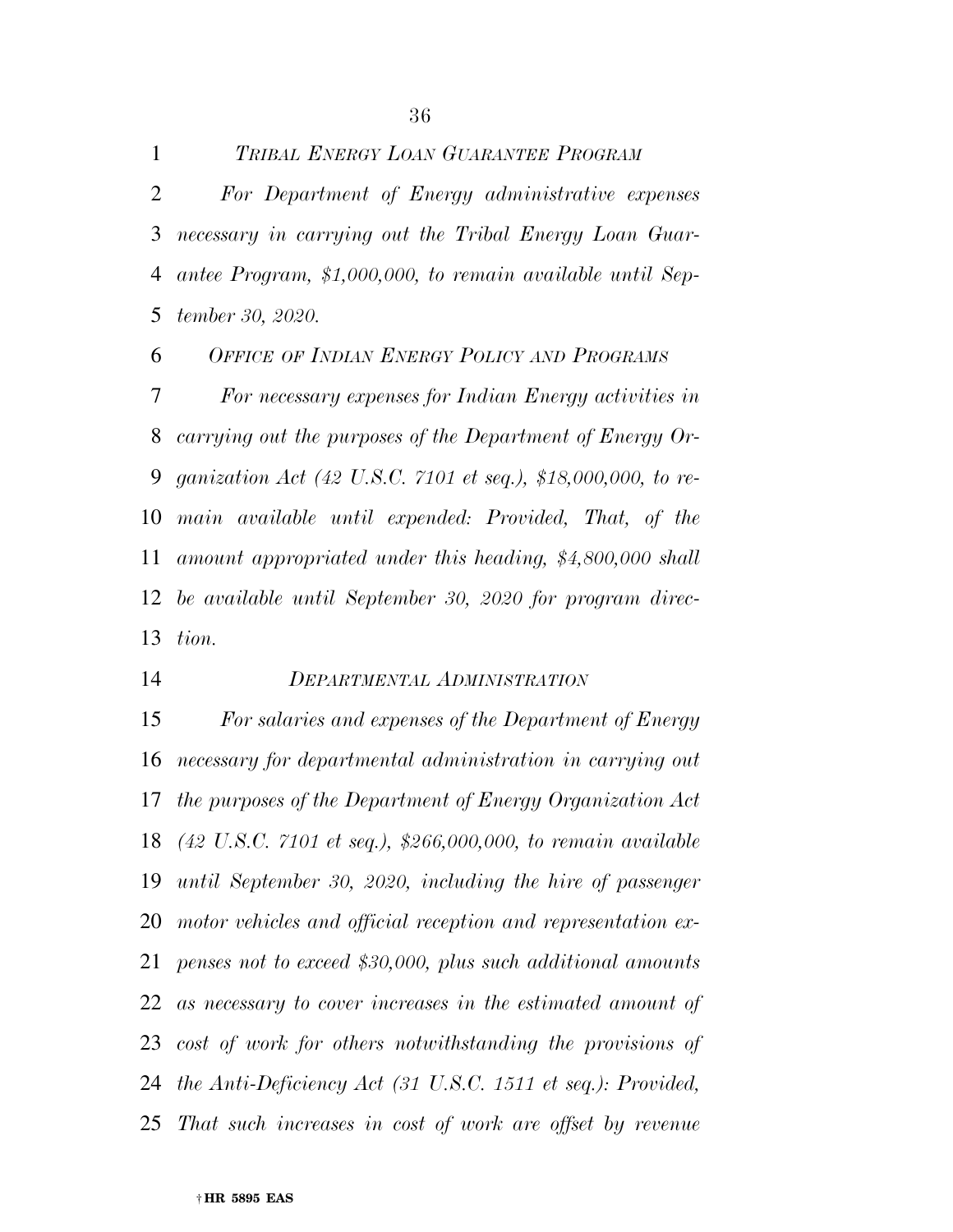*increases of the same or greater amount: Provided further, That moneys received by the Department for miscellaneous revenues estimated to total \$96,000,000 in fiscal year 2019 may be retained and used for operating expenses within this account, as authorized by section 201 of Public Law 95– 238, notwithstanding the provisions of 31 U.S.C. 3302: Pro- vided further, That the sum herein appropriated shall be reduced as collections are received during the fiscal year so as to result in a final fiscal year 2019 appropriation from the general fund estimated at not more than \$170,000,000.* 

### *OFFICE OF THE INSPECTOR GENERAL*

 *For expenses necessary for the Office of the Inspector General in carrying out the provisions of the Inspector Gen- eral Act of 1978, \$51,330,000, to remain available until September 30, 2020: Provided, That of such amount, such amounts as are necessary shall be available to ensure that the Office of the Inspector General fully meets the require- ments of the Federal Funding Accountability and Trans- parency Act of 2006 (31 U.S.C. 6101 note; Public Law 109– 292).*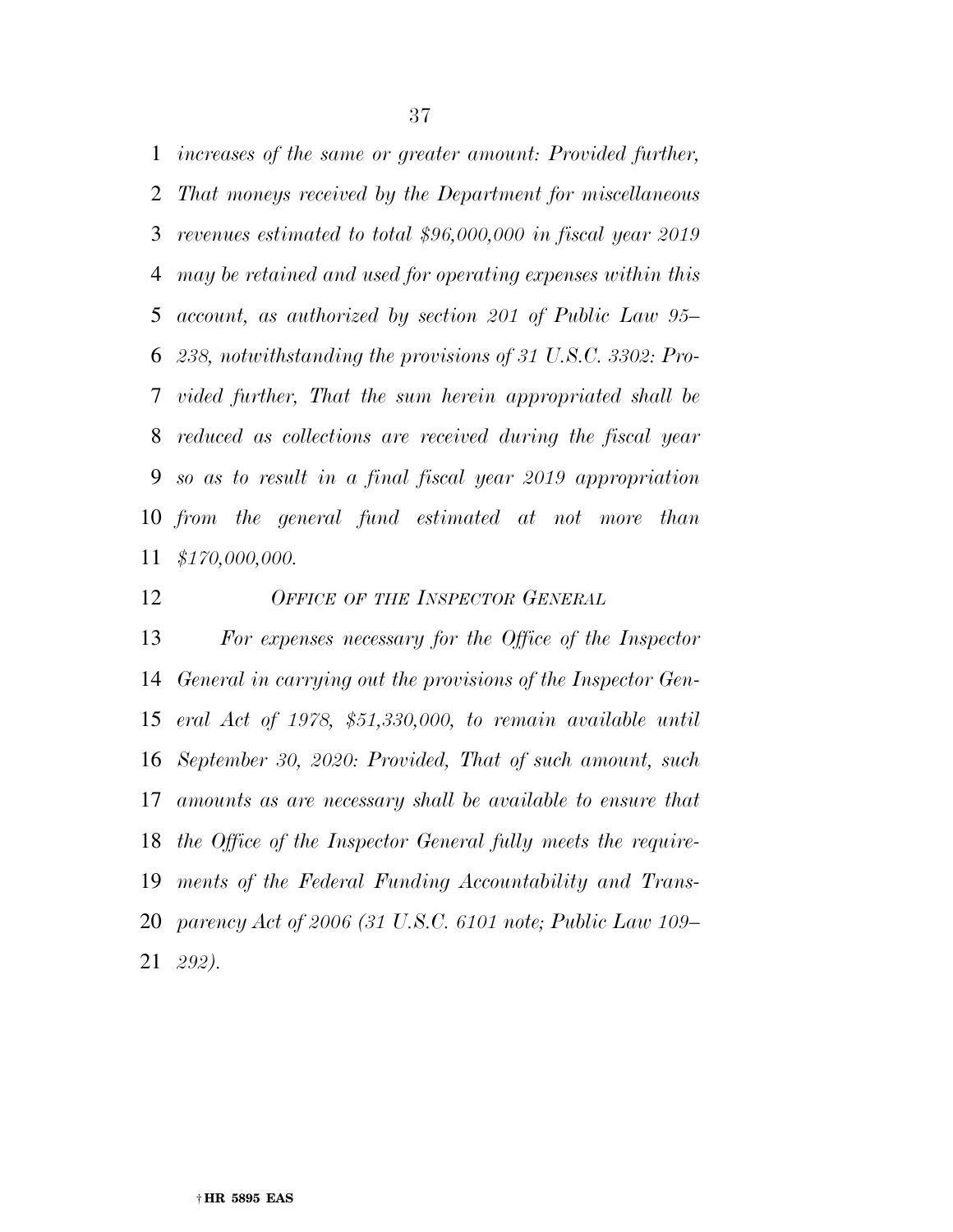| $\mathbf{1}$ | ATOMIC ENERGY DEFENSE ACTIVITIES           |
|--------------|--------------------------------------------|
|              | 2 NATIONAL NUCLEAR SECURITY ADMINISTRATION |
| 3            | <b>WEAPONS ACTIVITIES</b>                  |

 *For Department of Energy expenses, including the purchase, construction, and acquisition of plant and cap- ital equipment and other incidental expenses necessary for atomic energy defense weapons activities in carrying out the purposes of the Department of Energy Organization Act (42 U.S.C. 7101 et seq.), including the acquisition or con- demnation of any real property or any facility or for plant or facility acquisition, construction, or expansion, \$10,850,000,000, to remain available until expended: Pro- vided, That of such amount, \$102,022,000 shall be available until September 30, 2020, for program direction.* 

*DEFENSE NUCLEAR NONPROLIFERATION*

 *For Department of Energy expenses, including the purchase, construction, and acquisition of plant and cap- ital equipment and other incidental expenses necessary for defense nuclear nonproliferation activities, in carrying out the purposes of the Department of Energy Organization Act (42 U.S.C. 7101 et seq.), including the acquisition or con- demnation of any real property or any facility or for plant or facility acquisition, construction, or expansion, \$1,902,000,000, to remain available until expended: Pro-vided, That of the amounts appropriated under this head-*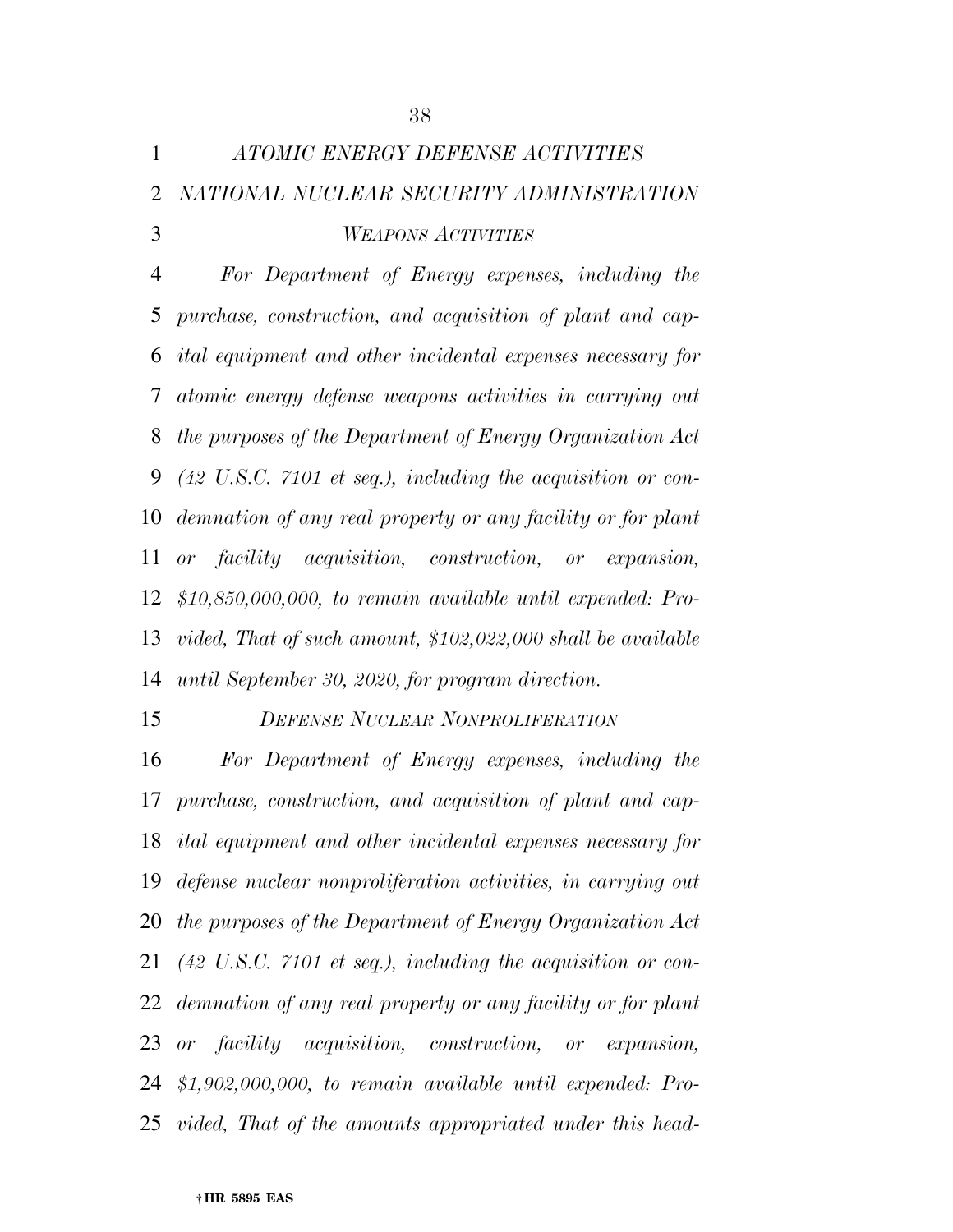*ing, \$20,000,000 shall be for cooperative agreements and laboratory support to accelerate the domestic production of Molybdenum-99.* 

### *NAVAL REACTORS*

 *For Department of Energy expenses necessary for naval reactors activities to carry out the Department of En- ergy Organization Act (42 U.S.C. 7101 et seq.), including the acquisition (by purchase, condemnation, construction, or otherwise) of real property, plant, and capital equip- ment, facilities, and facility expansion, \$1,620,000,000, to remain available until expended: Provided, That of such amount, \$48,042,000 shall be available until September 30, 2020, for program direction.* 

*FEDERAL SALARIES AND EXPENSES*

 *For expenses necessary for Federal Salaries and Ex- penses in the National Nuclear Security Administration, \$408,000,000, to remain available until September 30, 2020, including official reception and representation ex-penses not to exceed \$12,000.* 

 *ENVIRONMENTAL AND OTHER DEFENSE ACTIVITIES* 

*DEFENSE ENVIRONMENTAL CLEANUP*

 *For Department of Energy expenses, including the purchase, construction, and acquisition of plant and cap-ital equipment and other expenses necessary for atomic en-*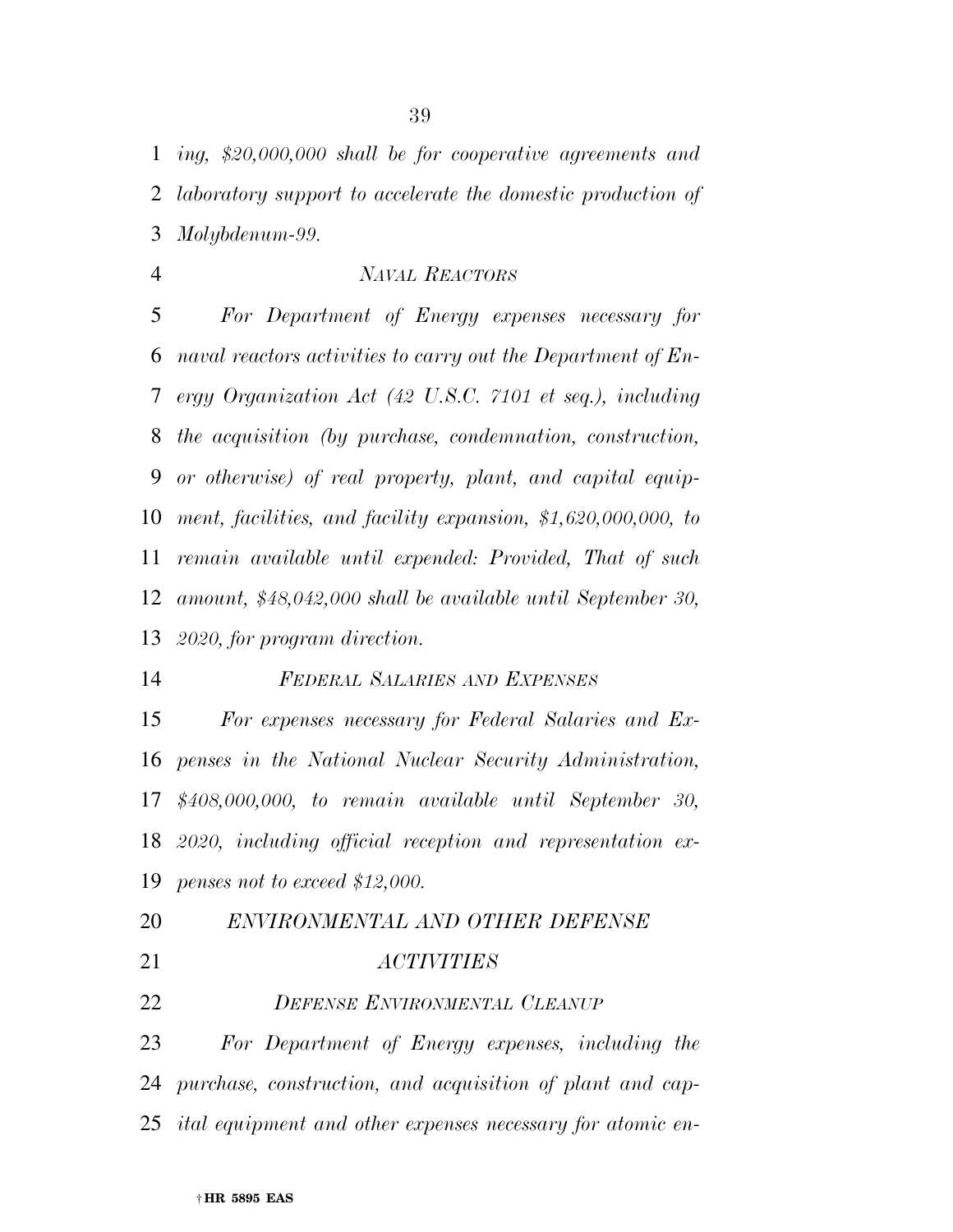*ergy defense environmental cleanup activities in carrying out the purposes of the Department of Energy Organization Act (42 U.S.C. 7101 et seq.), including the acquisition or condemnation of any real property or any facility or for plant or facility acquisition, construction, or expansion, \$5,988,000,000, to remain available until expended: Pro- vided, That of such amount, \$300,000,000 shall be available until September 30, 2020, for program direction.* 

### *OTHER DEFENSE ACTIVITIES*

 *For Department of Energy expenses, including the purchase, construction, and acquisition of plant and cap- ital equipment and other expenses, necessary for atomic en- ergy defense, other defense activities, and classified activi- ties, in carrying out the purposes of the Department of En- ergy Organization Act (42 U.S.C. 7101 et seq.), including the acquisition or condemnation of any real property or any facility or for plant or facility acquisition, construc- tion, or expansion, \$840,000,000, to remain available until expended: Provided, That of such amount, \$288,396,000 shall be available until September 30, 2020, for program direction.* 

| 22 | POWER MARKETING ADMINISTRATIONS                              |
|----|--------------------------------------------------------------|
| 23 | <b>BONNEVILLE POWER ADMINISTRATION FUND</b>                  |
| 24 | <i>Expenditures from the Bonneville Power Administra-</i>    |
|    | 25 tion Fund, established pursuant to Public Law 93–454, are |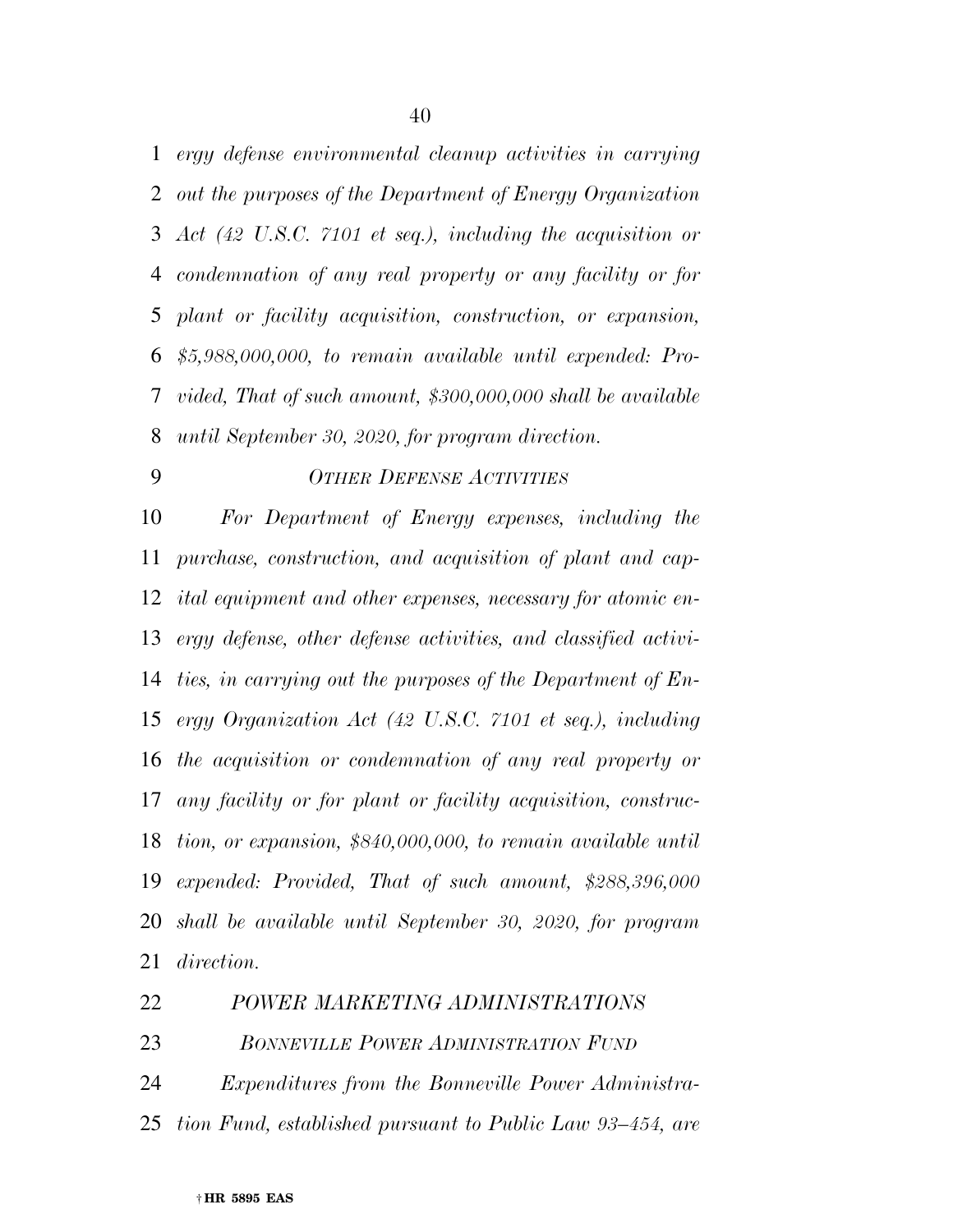*approved for official reception and representation expenses in an amount not to exceed \$5,000: Provided, That during fiscal year 2019, no new direct loan obligations may be made.* 

## *OPERATION AND MAINTENANCE, SOUTHEASTERN POWER ADMINISTRATION*

 *For expenses necessary for operation and maintenance of power transmission facilities and for marketing electric power and energy, including transmission wheeling and ancillary services, pursuant to section 5 of the Flood Con- trol Act of 1944 (16 U.S.C. 825s), as applied to the south- eastern power area, \$6,500,000, including official reception and representation expenses in an amount not to exceed \$1,500, to remain available until expended: Provided, That notwithstanding 31 U.S.C. 3302 and section 5 of the Flood Control Act of 1944, up to \$6,500,000 collected by the Southeastern Power Administration from the sale of power and related services shall be credited to this account as dis- cretionary offsetting collections, to remain available until expended for the sole purpose of funding the annual ex- penses of the Southeastern Power Administration: Provided further, That the sum herein appropriated for annual ex- penses shall be reduced as collections are received during the fiscal year so as to result in a final fiscal year 2019 appropriation estimated at not more than \$0: Provided fur-*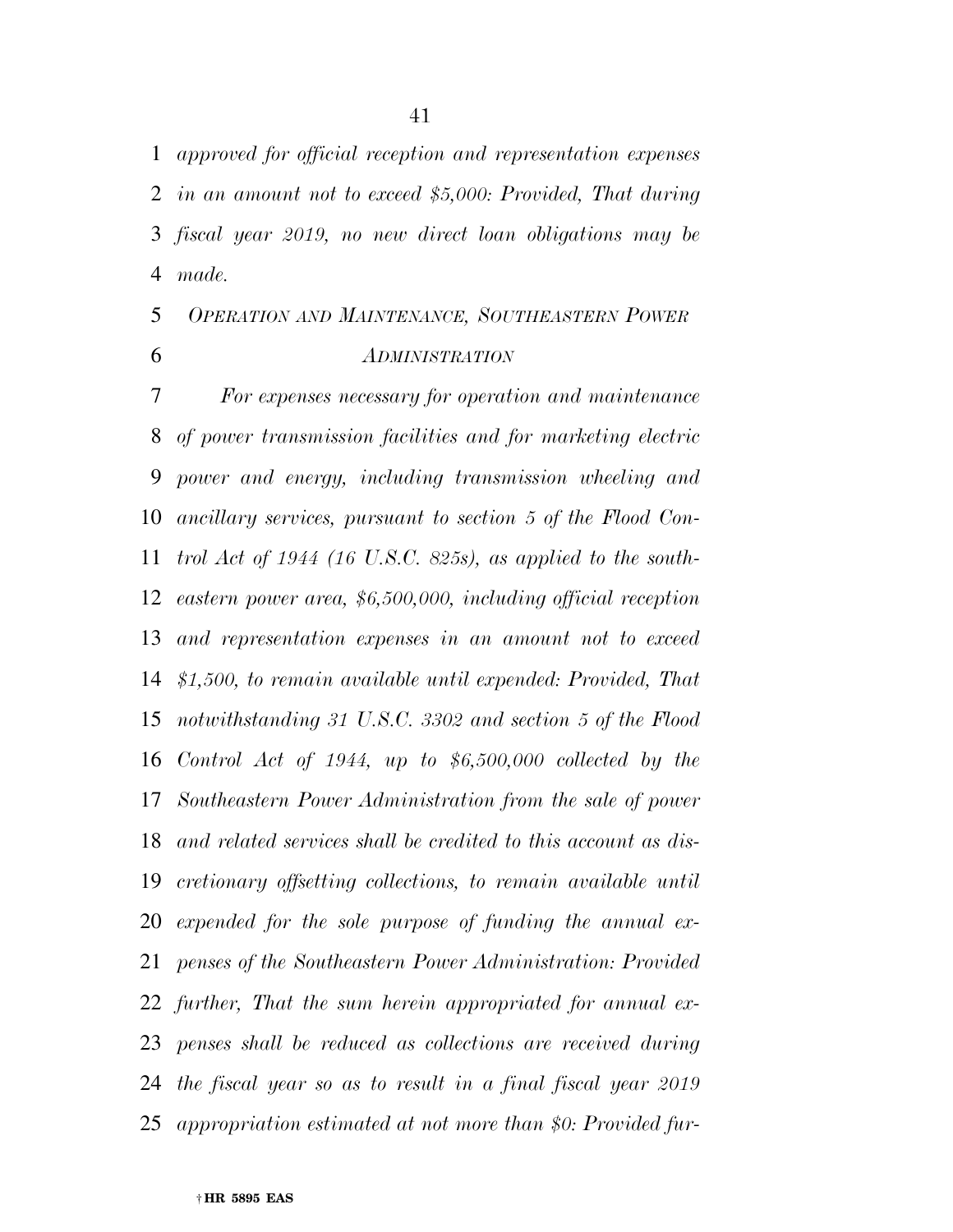*ther, That notwithstanding 31 U.S.C. 3302, up to \$55,000,000 collected by the Southeastern Power Adminis- tration pursuant to the Flood Control Act of 1944 to recover purchase power and wheeling expenses shall be credited to this account as offsetting collections, to remain available until expended for the sole purpose of making purchase power and wheeling expenditures: Provided further, That for purposes of this appropriation, annual expenses means expenditures that are generally recovered in the same year that they are incurred (excluding purchase power and wheeling expenses).* 

# *OPERATION AND MAINTENANCE, SOUTHWESTERN POWER ADMINISTRATION*

 *For expenses necessary for operation and maintenance of power transmission facilities and for marketing electric power and energy, for construction and acquisition of transmission lines, substations and appurtenant facilities, and for administrative expenses, including official recep- tion and representation expenses in an amount not to ex- ceed \$1,500 in carrying out section 5 of the Flood Control Act of 1944 (16 U.S.C. 825s), as applied to the South- western Power Administration, \$29,802,000, to remain available until expended: Provided, That notwithstanding 31 U.S.C. 3302 and section 5 of the Flood Control Act of 1944 (16 U.S.C. 825s), up to \$19,402,000 collected by the*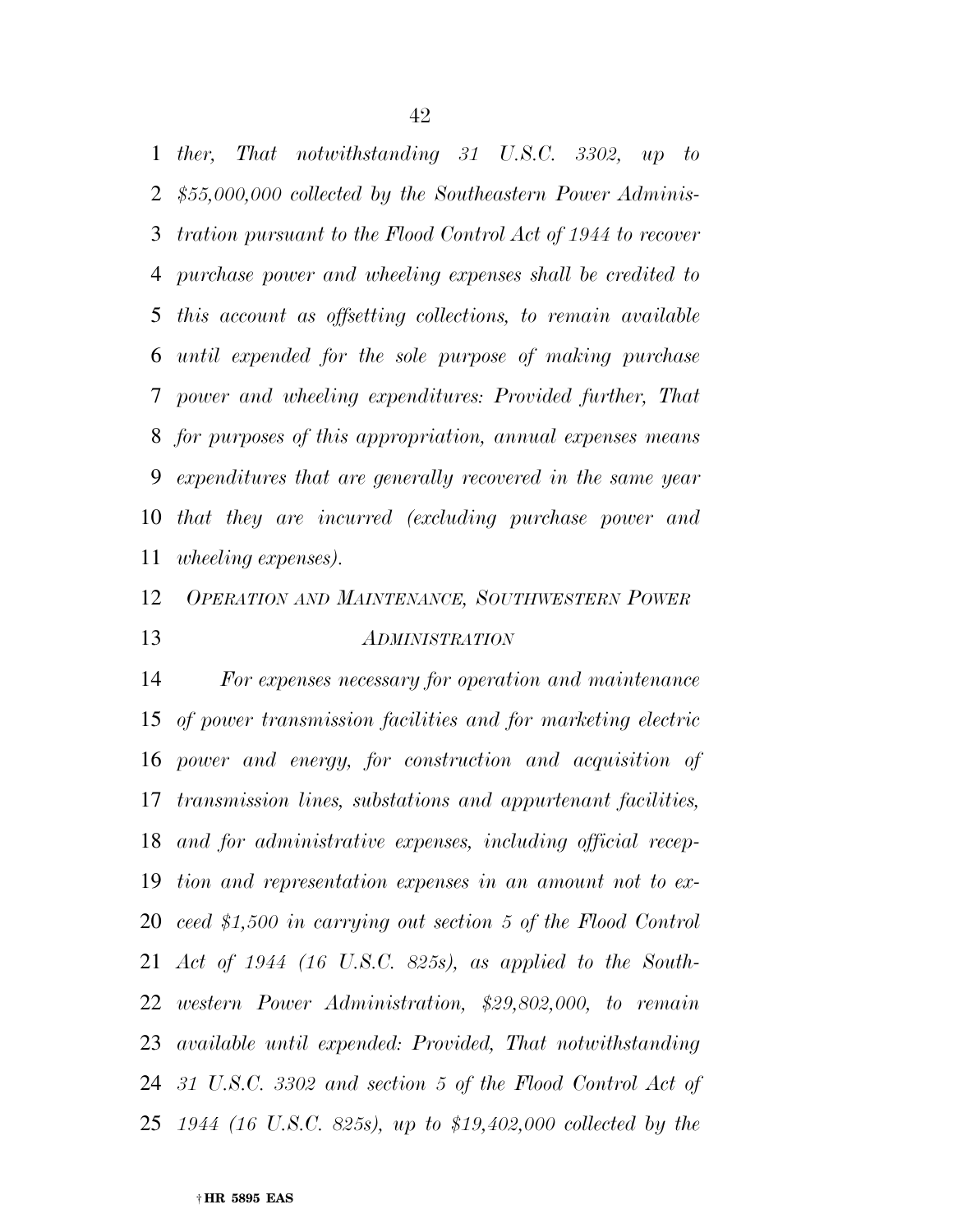*Southwestern Power Administration from the sale of power and related services shall be credited to this account as dis- cretionary offsetting collections, to remain available until expended, for the sole purpose of funding the annual ex- penses of the Southwestern Power Administration: Provided further, That the sum herein appropriated for annual ex- penses shall be reduced as collections are received during the fiscal year so as to result in a final fiscal year 2019 appropriation estimated at not more than \$10,400,000: Provided further, That notwithstanding 31 U.S.C. 3302, up to \$10,000,000 collected by the Southwestern Power Admin- istration pursuant to the Flood Control Act of 1944 to re- cover purchase power and wheeling expenses shall be cred- ited to this account as offsetting collections, to remain avail- able until expended for the sole purpose of making purchase power and wheeling expenditures: Provided further, That for purposes of this appropriation, annual expenses means expenditures that are generally recovered in the same year that they are incurred (excluding purchase power and wheeling expenses).* 

 *CONSTRUCTION, REHABILITATION, OPERATION AND MAINTENANCE, WESTERN AREA POWER ADMINISTRATION For carrying out the functions authorized by title III, section 302(a)(1)(E) of the Act of August 4, 1977 (42 U.S.C. 7152), and other related activities including conservation*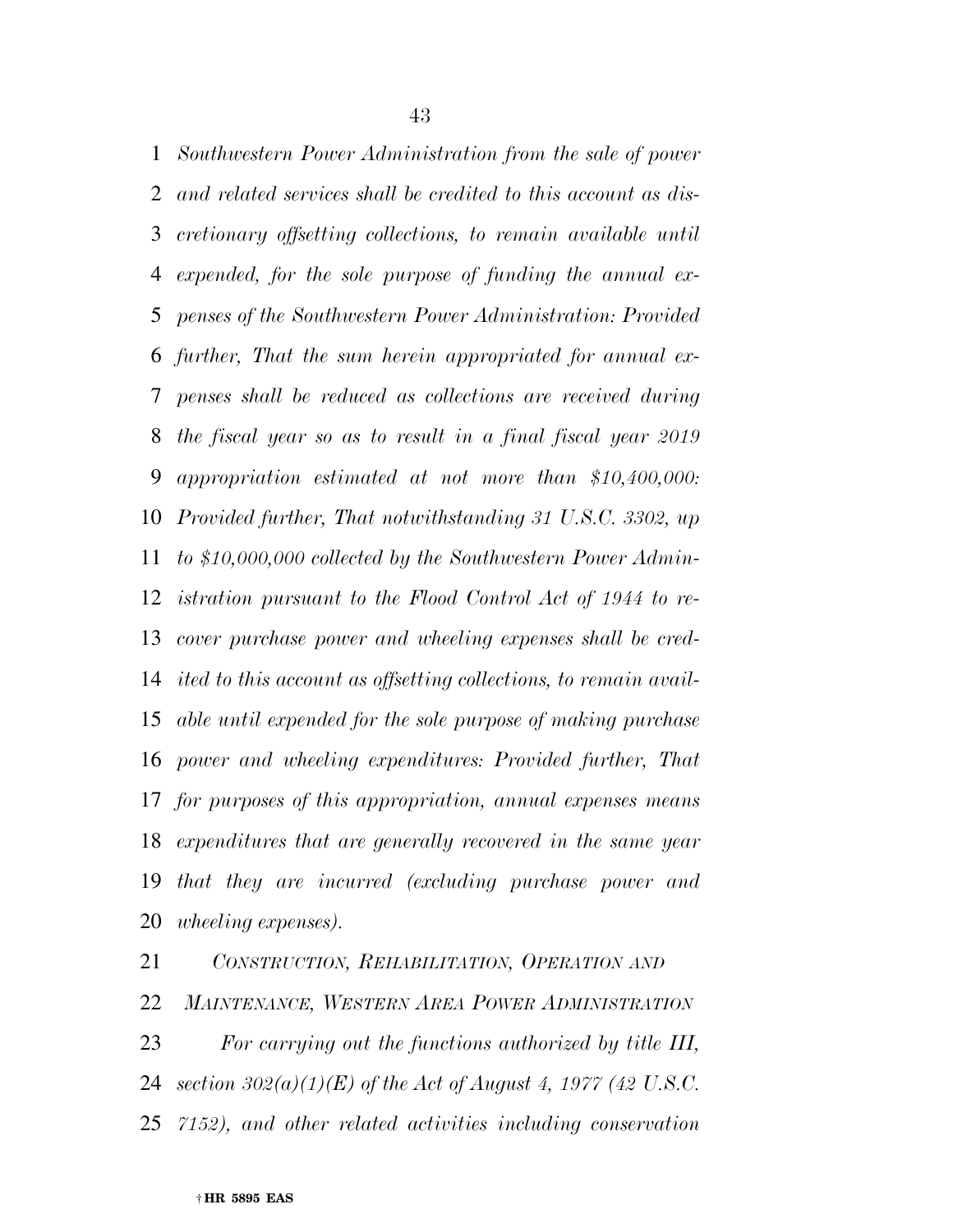*and renewable resources programs as authorized, \$222,142,000, including official reception and representa- tion expenses in an amount not to exceed \$1,500, to remain available until expended, of which \$222,142,000 shall be de- rived from the Department of the Interior Reclamation Fund: Provided, That notwithstanding 31 U.S.C. 3302, sec- tion 5 of the Flood Control Act of 1944 (16 U.S.C. 825s), and section 1 of the Interior Department Appropriation Act, 1939 (43 U.S.C. 392a), up to \$132,770,000 collected by the Western Area Power Administration from the sale of power and related services shall be credited to this ac- count as discretionary offsetting collections, to remain available until expended, for the sole purpose of funding the annual expenses of the Western Area Power Administra- tion: Provided further, That the sum herein appropriated for annual expenses shall be reduced as collections are re- ceived during the fiscal year so as to result in a final fiscal year 2019 appropriation estimated at not more than \$89,372,000, of which \$89,372,000 is derived from the Rec- lamation Fund: Provided further, That notwithstanding 31 U.S.C. 3302, up to \$180,000,000 collected by the Western Area Power Administration pursuant to the Flood Control Act of 1944 and the Reclamation Project Act of 1939 to recover purchase power and wheeling expenses shall be cred-ited to this account as offsetting collections, to remain avail-*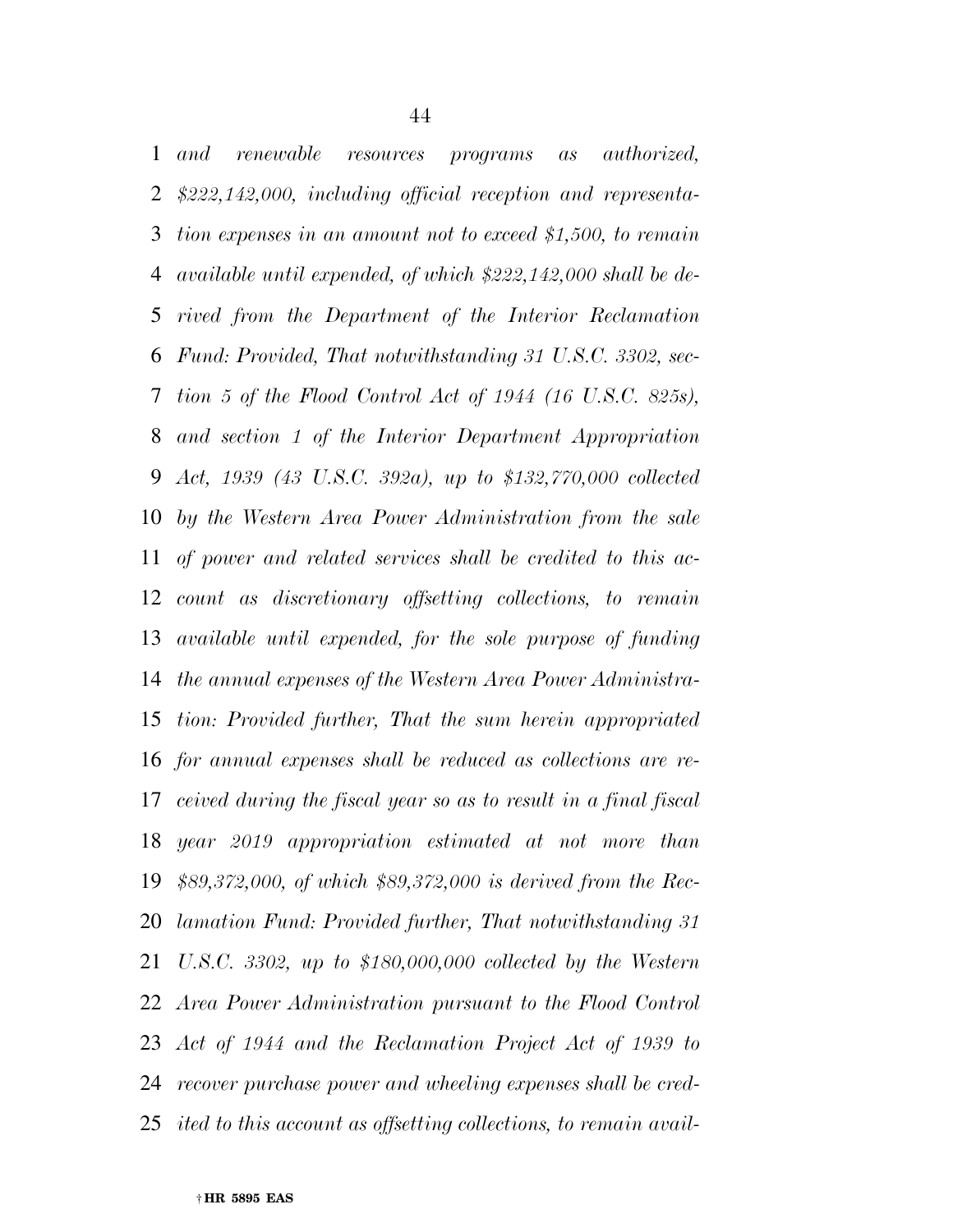*able until expended for the sole purpose of making purchase power and wheeling expenditures: Provided further, That for purposes of this appropriation, annual expenses means expenditures that are generally recovered in the same year that they are incurred (excluding purchase power and wheeling expenses).* 

## *FALCON AND AMISTAD OPERATING AND MAINTENANCE FUND*

 *For operation, maintenance, and emergency costs for the hydroelectric facilities at the Falcon and Amistad Dams, \$5,207,000, to remain available until expended, and to be derived from the Falcon and Amistad Operating and Maintenance Fund of the Western Area Power Administra- tion, as provided in section 2 of the Act of June 18, 1954 (68 Stat. 255): Provided, That notwithstanding the provi- sions of that Act and of 31 U.S.C. 3302, up to \$4,979,000 collected by the Western Area Power Administration from the sale of power and related services from the Falcon and Amistad Dams shall be credited to this account as discre- tionary offsetting collections, to remain available until ex- pended for the sole purpose of funding the annual expenses of the hydroelectric facilities of these Dams and associated Western Area Power Administration activities: Provided further, That the sum herein appropriated for annual ex-penses shall be reduced as collections are received during*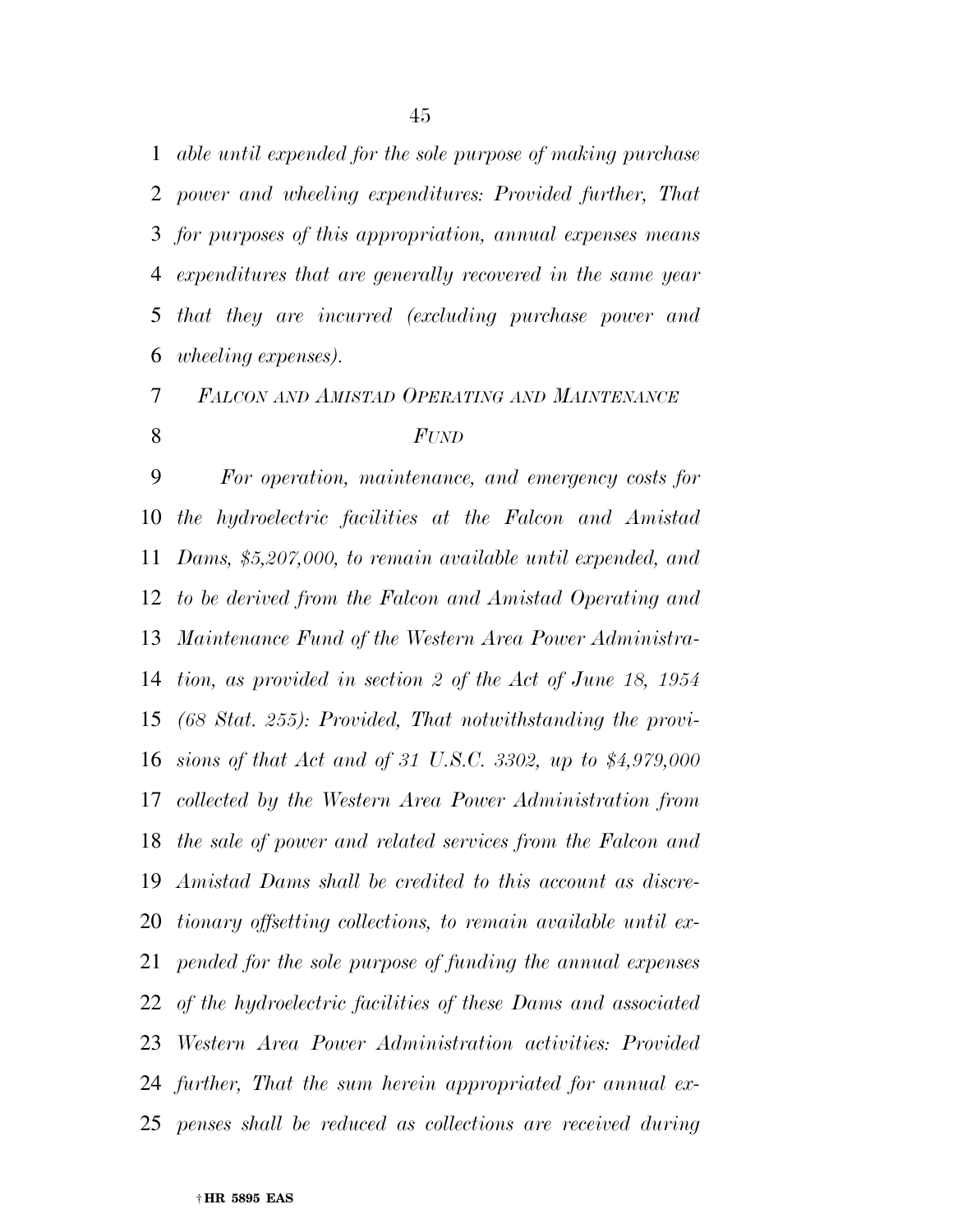*the fiscal year so as to result in a final fiscal year 2019 appropriation estimated at not more than \$228,000: Pro- vided further, That for purposes of this appropriation, an- nual expenses means expenditures that are generally recov- ered in the same year that they are incurred: Provided fur- ther, That for fiscal year 2019, the Administrator of the Western Area Power Administration may accept up to \$122,000 in funds contributed by United States power cus- tomers of the Falcon and Amistad Dams for deposit into the Falcon and Amistad Operating and Maintenance Fund, and such funds shall be available for the purpose for which contributed in like manner as if said sums had been specifi- cally appropriated for such purpose: Provided further, That any such funds shall be available without further appro- priation and without fiscal year limitation for use by the Commissioner of the United States Section of the Inter- national Boundary and Water Commission for the sole pur- pose of operating, maintaining, repairing, rehabilitating, replacing, or upgrading the hydroelectric facilities at these Dams in accordance with agreements reached between the Administrator, Commissioner, and the power customers. FEDERAL ENERGY REGULATORY COMMISSION*

*SALARIES AND EXPENSES*

 *For expenses necessary for the Federal Energy Regu-latory Commission to carry out the provisions of the De-*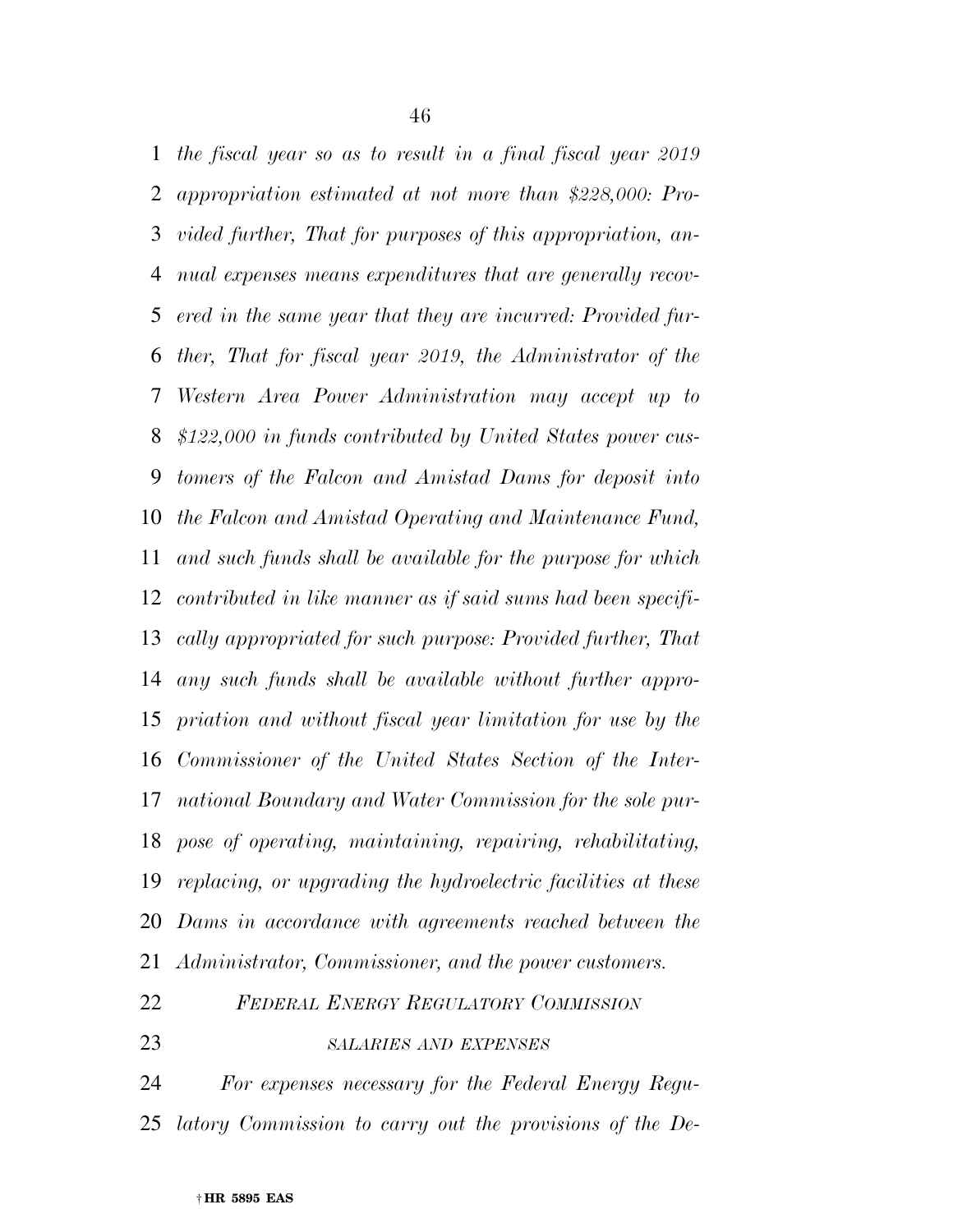*partment of Energy Organization Act (42 U.S.C. 7101 et seq.), including services as authorized by 5 U.S.C. 3109, official reception and representation expenses not to exceed \$3,000, and the hire of passenger motor vehicles, \$369,900,000, to remain available until expended: Pro- vided, That notwithstanding any other provision of law, not to exceed \$369,900,000 of revenues from fees and annual charges, and other services and collections in fiscal year 2019 shall be retained and used for expenses necessary in this account, and shall remain available until expended: Provided further, That the sum herein appropriated from the general fund shall be reduced as revenues are received during fiscal year 2019 so as to result in a final fiscal year 2019 appropriation from the general fund estimated at not more than \$0.* 

## *GENERAL PROVISIONS—DEPARTMENT OF*

### *ENERGY*

 *SEC. 301. (a) No appropriation, funds, or authority made available by this title for the Department of Energy shall be used to initiate or resume any program, project, or activity or to prepare or initiate Requests For Proposals or similar arrangements (including Requests for Quotations, Requests for Information, and Funding Oppor-tunity Announcements) for a program, project, or activity*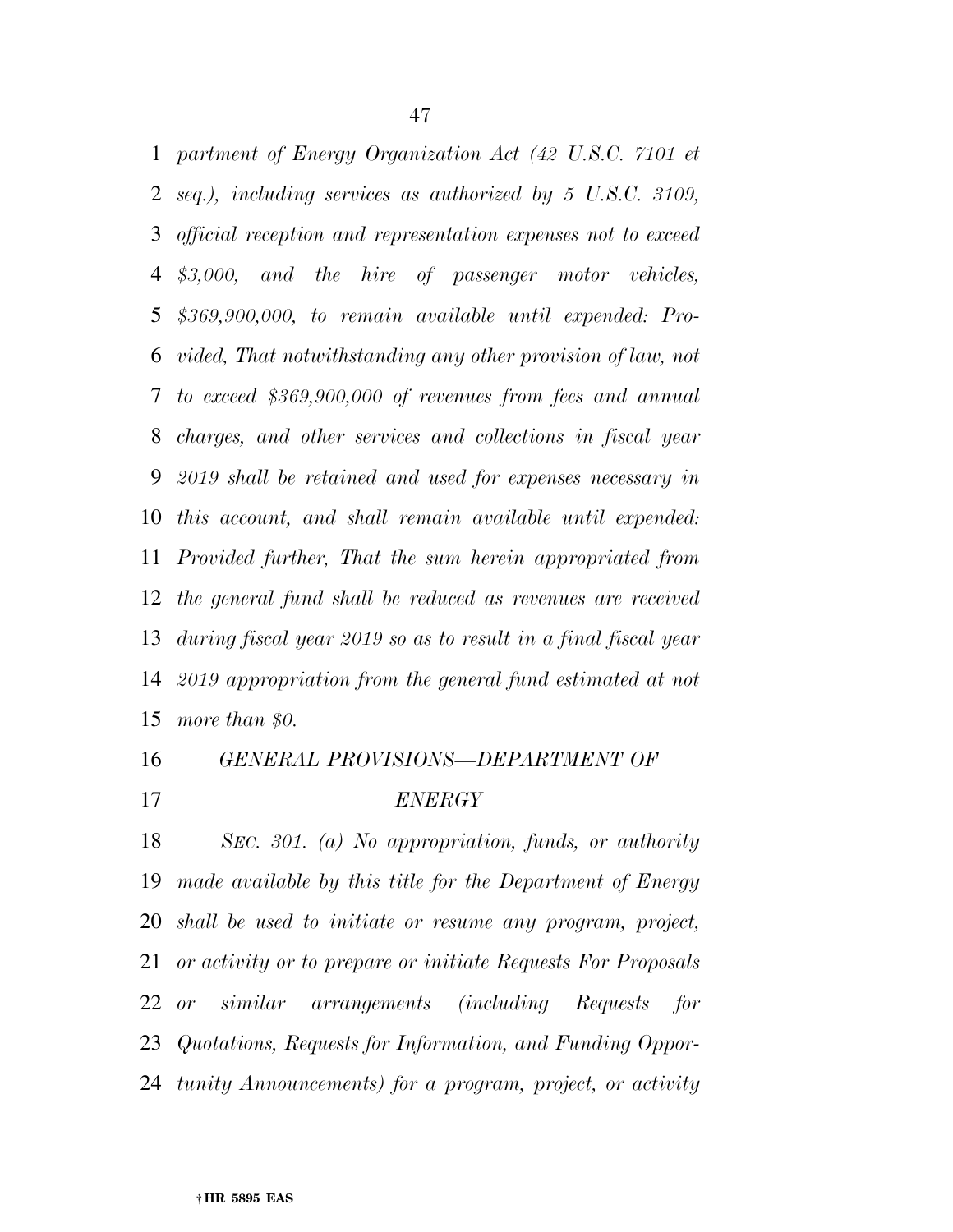*if the program, project, or activity has not been funded by Congress.* 

 *(b)(1) Unless the Secretary of Energy notifies the Com- mittees on Appropriations of both Houses of Congress at least 3 full business days in advance, none of the funds made available in this title may be used to—* 

 *(A) make a grant allocation or discretionary grant award totaling \$1,000,000 or more;* 

 *(B) make a discretionary contract award or Other Transaction Agreement totaling \$1,000,000 or more, including a contract covered by the Federal Ac-quisition Regulation;* 

 *(C) issue a letter of intent to make an allocation, award, or Agreement in excess of the limits in sub-paragraph (A) or (B); or* 

 *(D) announce publicly the intention to make an allocation, award, or Agreement in excess of the limits in subparagraph (A) or (B).* 

 *(2) The Secretary of Energy shall submit to the Com- mittees on Appropriations of both Houses of Congress with- in 15 days of the conclusion of each quarter a report detail- ing each grant allocation or discretionary grant award to- taling less than \$1,000,000 provided during the previous quarter.*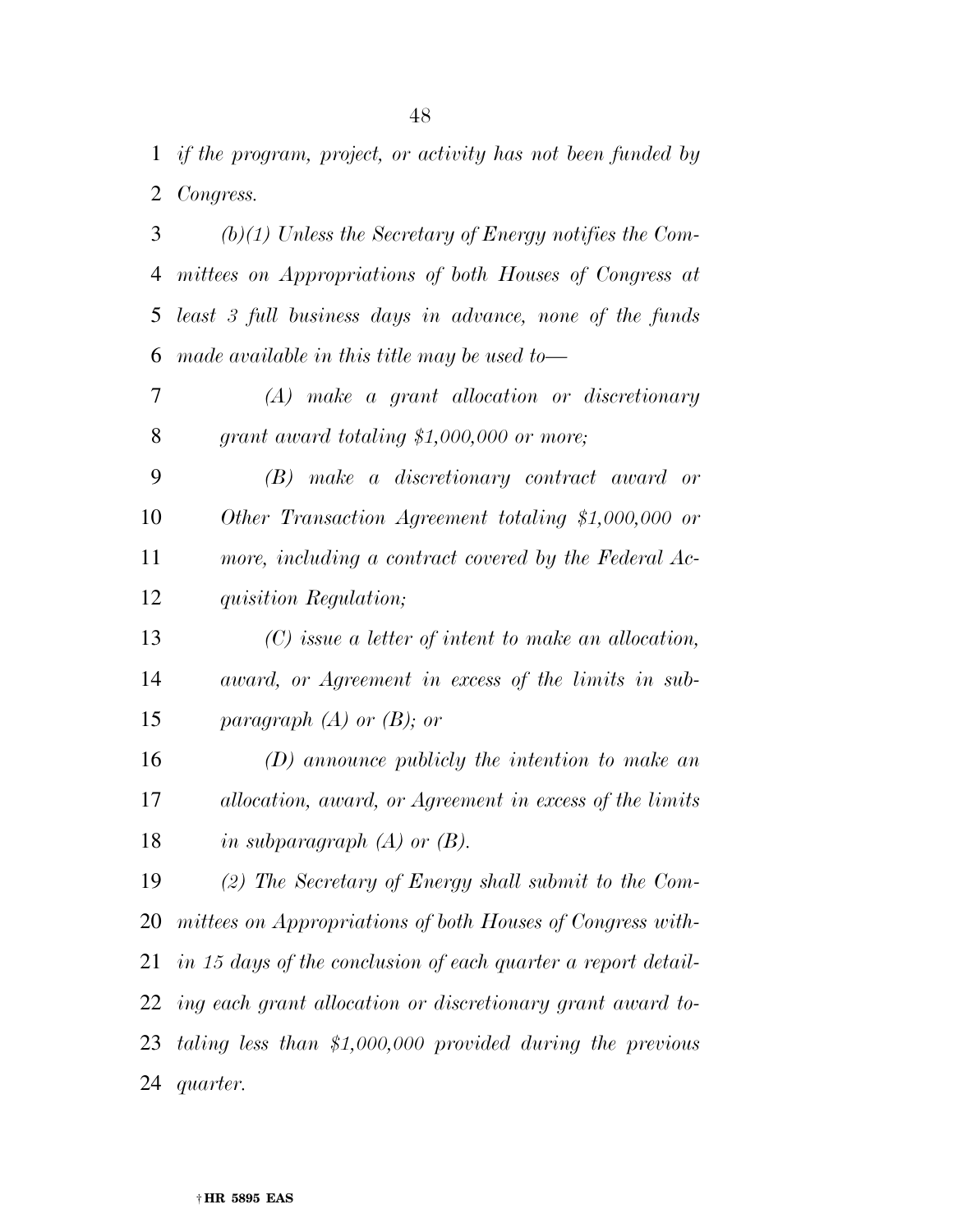*(3) The notification required by paragraph (1) and the report required by paragraph (2) shall include the recipient of the award, the amount of the award, the fiscal year for which the funds for the award were appropriated, the ac- count and program, project, or activity from which the funds are being drawn, the title of the award, and a brief description of the activity for which the award is made. (c) The Department of Energy may not, with respect to any program, project, or activity that uses budget au- thority made available in this title under the heading ''De- partment of Energy—Energy Programs'', enter into a multiyear contract, award a multiyear grant, or enter into a multiyear cooperative agreement unless—* 

 *(1) the contract, grant, or cooperative agreement is funded for the full period of performance as antici-pated at the time of award; or* 

 *(2) the contract, grant, or cooperative agreement includes a clause conditioning the Federal Govern- ment's obligation on the availability of future year budget authority and the Secretary notifies the Com- mittees on Appropriations of both Houses of Congress at least 3 days in advance.* 

 *(d) Except as provided in subsections (e), (f), and (g), the amounts made available by this title shall be expended as authorized by law for the programs, projects, and activi-*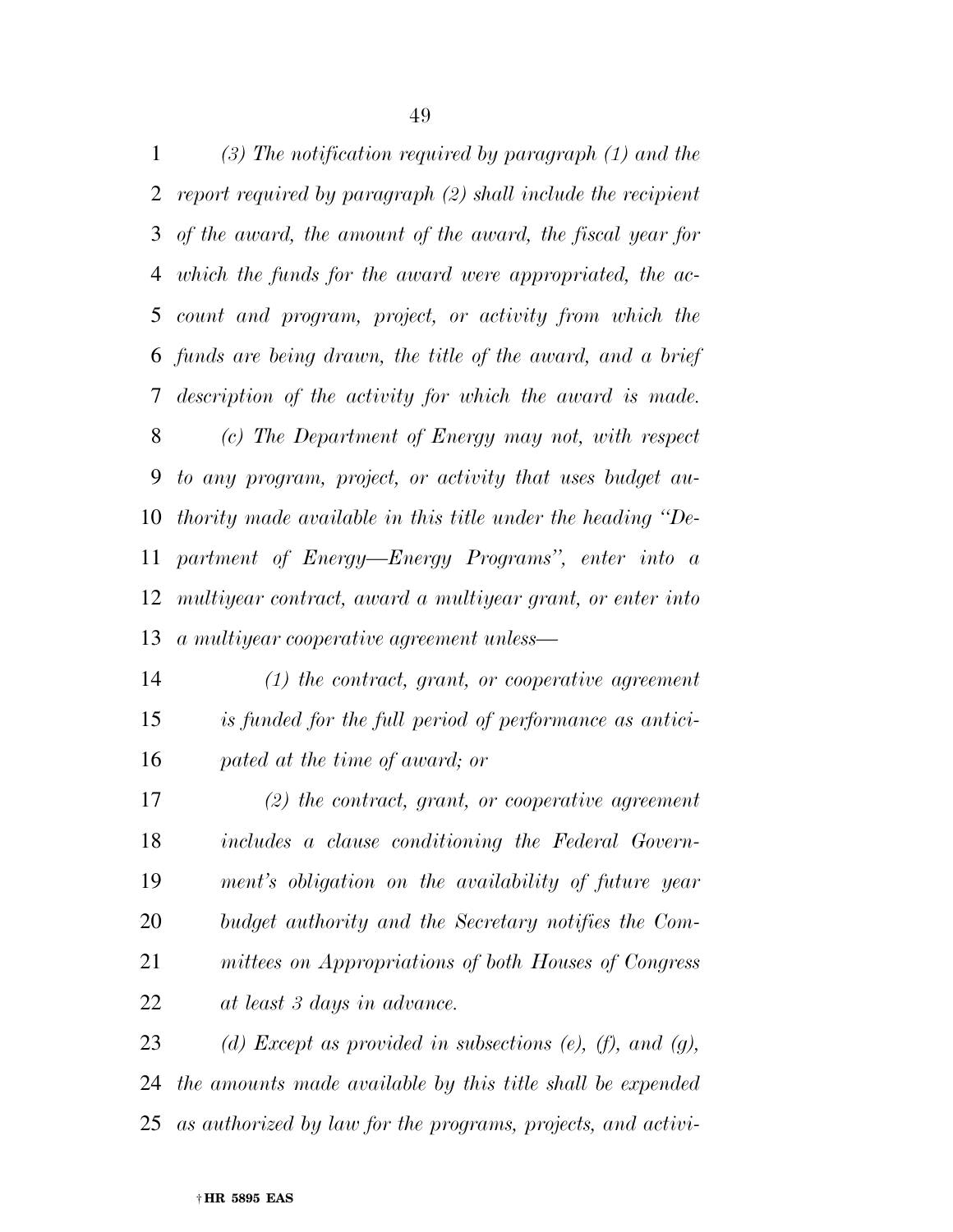*ties specified in the ''FY 2019 Senate'' column in the ''De- partment of Energy'' table included under the heading ''Title III—Department of Energy'' in the report of the Committee on Appropriations accompanying this Act.* 

 *(e) The amounts made available by this title may be reprogrammed for any program, project, or activity, and the Department shall notify, and obtain the prior approval of, the Committees on Appropriations of both Houses of Congress at least 30 days prior to the use of any proposed reprogramming that would cause any program, project, or activity funding level to increase or decrease by more than \$5,000,000 or 10 percent, whichever is less, during the time period covered by this Act.* 

 *(f) None of the funds provided in this title shall be available for obligation or expenditure through a re-programming of funds that—* 

 *(1) creates, initiates, or eliminates a program, project, or activity;* 

 *(2) increases funds or personnel for any pro- gram, project, or activity for which funds are denied or restricted by this Act; or* 

 *(3) reduces funds that are directed to be used for a specific program, project, or activity by this Act.* 

 *(g)(1) The Secretary of Energy may waive any re-quirement or restriction in this section that applies to the*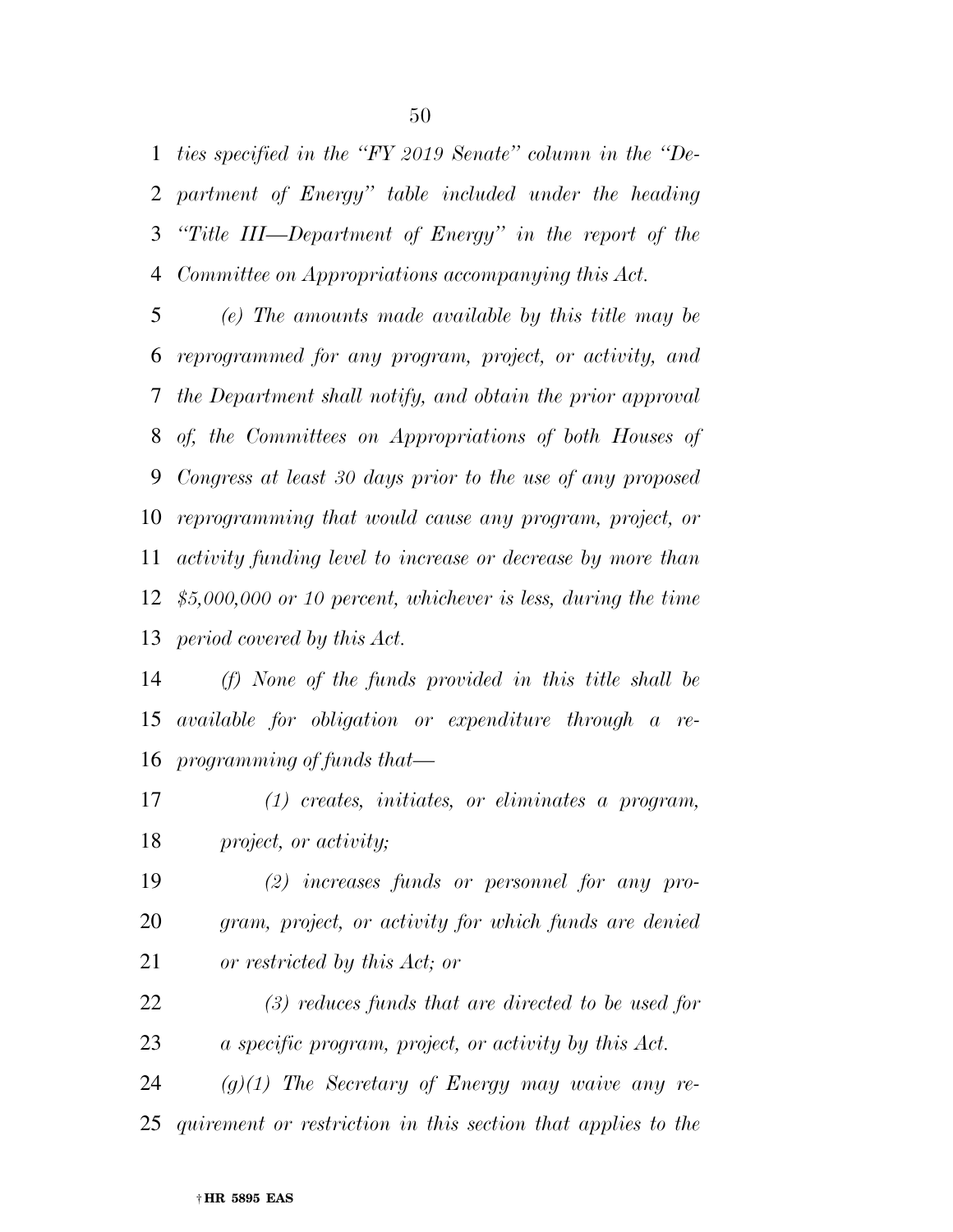*use of funds made available for the Department of Energy if compliance with such requirement or restriction would pose a substantial risk to human health, the environment, welfare, or national security.* 

 *(2) The Secretary of Energy shall notify the Commit- tees on Appropriations of both Houses of Congress of any waiver under paragraph (1) as soon as practicable, but not later than 3 days after the date of the activity to which a requirement or restriction would otherwise have applied. Such notice shall include an explanation of the substantial risk under paragraph (1) that permitted such waiver.* 

 *(h) The unexpended balances of prior appropriations provided for activities in this Act may be available to the same appropriation accounts for such activities established pursuant to this title. Available balances may be merged with funds in the applicable established accounts and there- after may be accounted for as one fund for the same time period as originally enacted.* 

 *SEC. 302. Funds appropriated by this or any other Act, or made available by the transfer of funds in this Act, for intelligence activities are deemed to be specifically au- thorized by the Congress for purposes of section 504 of the National Security Act of 1947 (50 U.S.C. 3094) during fis- cal year 2019 until the enactment of the Intelligence Au-thorization Act for fiscal year 2019.*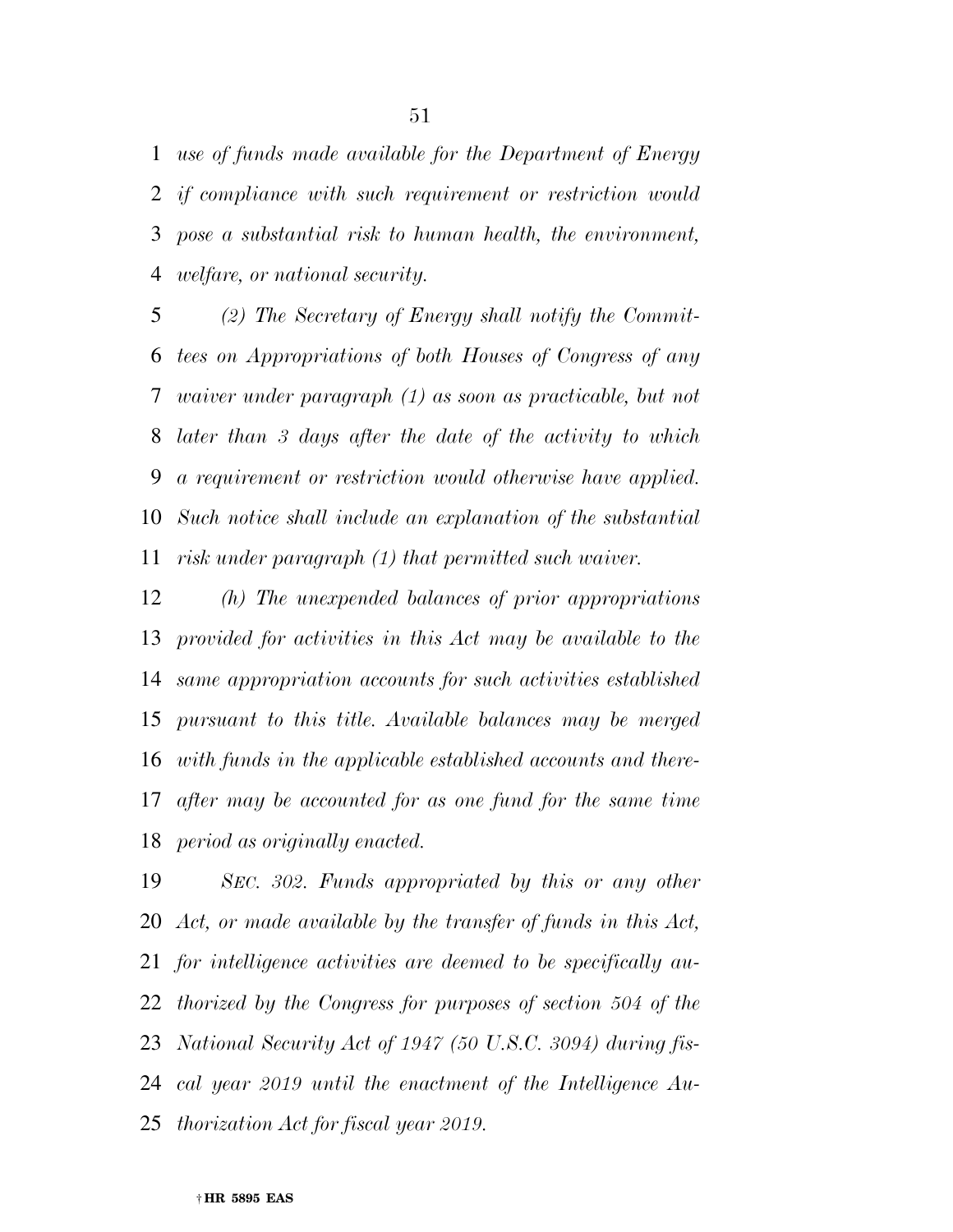| $\mathbf{1}$ | SEC. 303. None of the funds made available in this            |
|--------------|---------------------------------------------------------------|
| 2            | title may be used to approve critical decision-2 or critical  |
| 3            | decision-3 under Department of Energy Order 413.3B, or        |
| 4            | any successive departmental guidance, for construction        |
| 5            | projects where the total project cost exceeds $$100,000,000,$ |
| 6            | until a separate independent cost estimate has been devel-    |
| 7            | oped for the project for that critical decision.              |
| 8            | SEC. 304. (a) DEFINITIONS.—In this section:                   |
| 9            | $(1)$ AFFECTED INDIAN TRIBE.—The term "af-                    |
| 10           | fected Indian tribe" has the meaning given the term           |
| 11           | in section 2 of the Nuclear Waste Policy Act of 1982          |
| 12           | $(42 \text{ U.S.C. } 10101).$                                 |
| 13           | (2) HIGH-LEVEL RADIOACTIVE<br>$WASTE. - The$                  |
| 14           | term "high-level radioactive waste" has the meaning           |
| 15           | given the term in section 2 of the Nuclear Waste Pol-         |
| 16           | icy Act of 1982 (42 U.S.C. 10101).                            |
| 17           | (3) NUCLEAR WASTE FUND.—The term "Nuclear"                    |
| 18           | Waste Fund" means the Nuclear Waste Fund estab-               |
| 19           | lished under section $302(c)$ of the Nuclear Waste Pol-       |
| 20           | icy Act of 1982 (42 U.S.C. 10222(c)).                         |
| 21           | (4) SECRETARY.—The term "Secretary" means                     |
| 22           | the Secretary of Energy.                                      |
| 23           | $(5)$ SPENT NUCLEAR FUEL.—The term "spent"                    |
| 24           | nuclear fuel" has the meaning given the term in sec-          |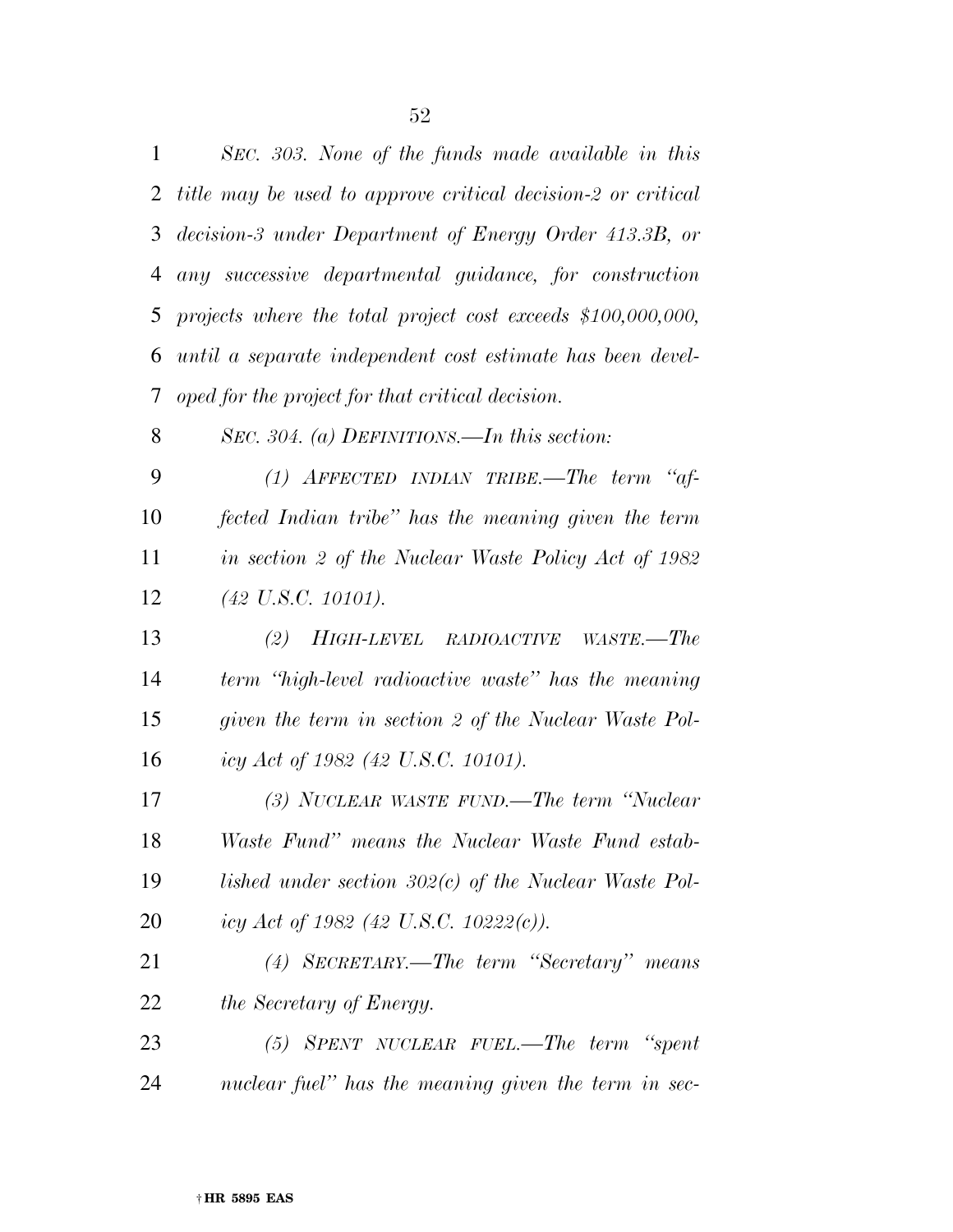*tion 2 of the Nuclear Waste Policy Act of 1982 (42 U.S.C. 10101).* 

 *(b) PILOT PROGRAM.—Notwithstanding any provision of the Nuclear Waste Policy Act of 1982 (42 U.S.C. 10101 et seq.), the Secretary is authorized, in the current fiscal year and subsequent fiscal years, to conduct a pilot pro- gram to license, construct, and operate 1 or more Federal consolidated storage facilities to provide interim storage as needed for spent nuclear fuel and high-level radioactive waste, with priority for storage given to spent nuclear fuel located on sites without an operating nuclear reactor.* 

 *(c) REQUESTS FOR PROPOSALS.—Not later than 120 days after the date of enactment of this Act, the Secretary shall issue a request for proposals for cooperative agree-ments—* 

 *(1) to obtain any license necessary from the Nu- clear Regulatory Commission for the construction of 1 or more consolidated storage facilities;* 

 *(2) to demonstrate the safe transportation of spent nuclear fuel and high-level radioactive waste, as applicable; and* 

 *(3) to demonstrate the safe storage of spent nu- clear fuel and high-level radioactive waste, as appli- cable, at the 1 or more consolidated storage facilities pending the construction and operation of deep geo-*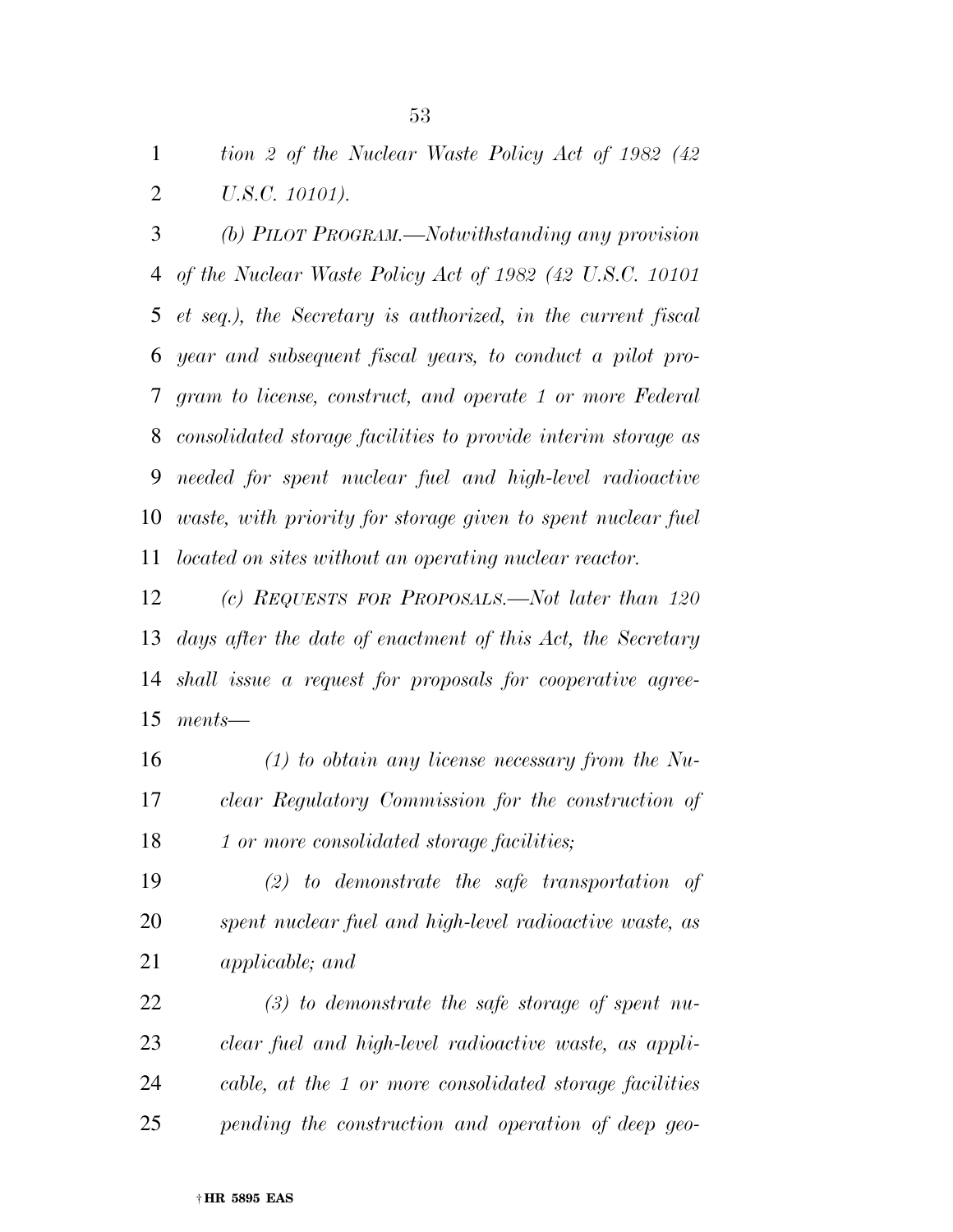| $\mathbf{1}$   | logic disposal capacity for the permanent disposal of         |
|----------------|---------------------------------------------------------------|
| $\overline{2}$ | the spent nuclear fuel.                                       |
| 3              | (d) CONSENT-BASED APPROVAL.-Prior to siting a                 |
| 4              | consolidated storage facility pursuant to this section, the   |
| 5              | Secretary shall enter into an agreement to host the facility  |
| 6              | $with$ —                                                      |
| 7              | $(1)$ the Governor of the State;                              |
| 8              | $(2)$ each unit of local government within the ju-            |
| 9              | risdiction of which the facility is proposed to be lo-        |
| 10             | cated; and                                                    |
| 11             | $(3)$ each affected Indian tribe.                             |
| 12             | $(e)$ APPLICABILITY.—In executing this section, the Sec-      |
| 13             | retary shall comply with—                                     |
| 14             | $(1)$ all licensing requirements and regulations of           |
| 15             | the Nuclear Regulatory Commission; and                        |
| 16             | $(2)$ all other applicable laws (including regula-            |
| 17             | tions).                                                       |
| 18             | (f) PILOT PROGRAM PLAN.—Not later than 120 days               |
| 19             | after the date on which the Secretary issues the request for  |
| 20             | proposals under subsection $(c)$ , the Secretary shall submit |
| 21             | to Congress a plan to carry out this section that includes—   |
| 22             | $(1)$ an estimate of the cost of licensing, con-              |
| 23             | structing, and operating a consolidated storage facil-        |
| 24             | ity, including the transportation costs, on an annual         |
| 25             | basis, over the expected lifetime of the facility;            |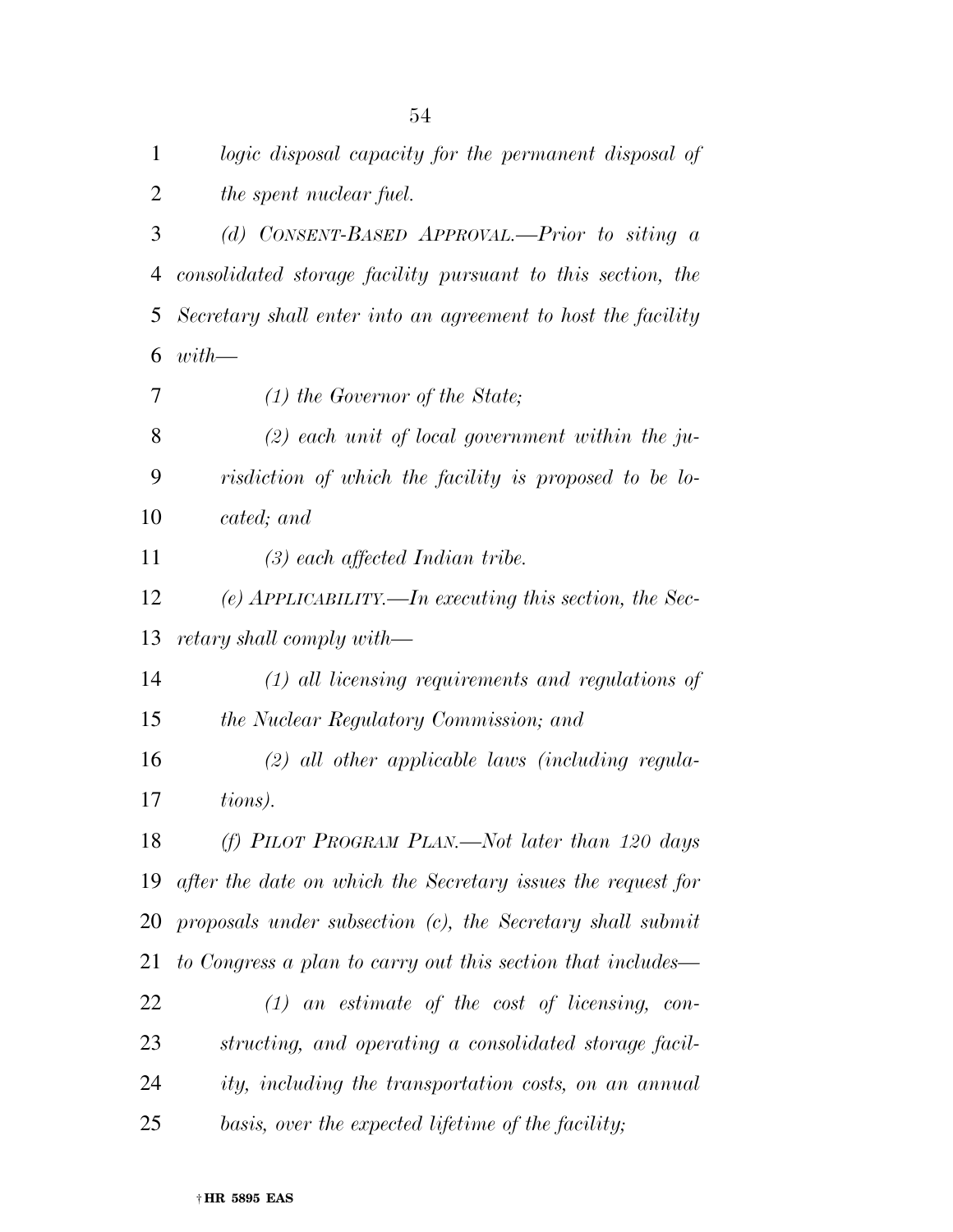| 1              | $(2)$ a schedule for—                                    |
|----------------|----------------------------------------------------------|
| $\overline{2}$ | $(A)$ obtaining any license necessary to con-            |
| 3              | struct and operate a consolidated storage facility       |
| $\overline{4}$ | from the Nuclear Regulatory Commission;                  |
| 5              | $(B)$ constructing the facility;                         |
| 6              | $(C)$ transporting spent fuel to the facility;           |
| 7              | and                                                      |
| 8              | $(D)$ removing the spent fuel and decommis-              |
| 9              | sioning the facility;                                    |
| 10             | $(3)$ an estimate of the cost of any financial as-       |
| 11             | sistance, compensation, or incentives proposed to be     |
| 12             | paid to the host State, Indian tribe, or local govern-   |
| 13             | ment;                                                    |
| 14             | $(4)$ an estimate of any future reductions in the        |
| 15             | damages expected to be paid by the United States for     |
| 16             | the delay of the Department of Energy in accepting       |
| 17             | spent fuel expected to result from the pilot program;    |
| 18             | $(5)$ recommendations for any additional legisla-        |
| 19             | tion needed to authorize and implement the pilot pro-    |
| 20             | gram; and                                                |
| 21             | $(6)$ recommendations for a mechanism to ensure          |
| 22             | that any spent nuclear fuel or high-level radioactive    |
| 23             | waste stored at a consolidated storage facility pursu-   |
| 24             | ant to this section shall move to deep geologic disposal |
| 25             | capacity, following a consent-based approval process     |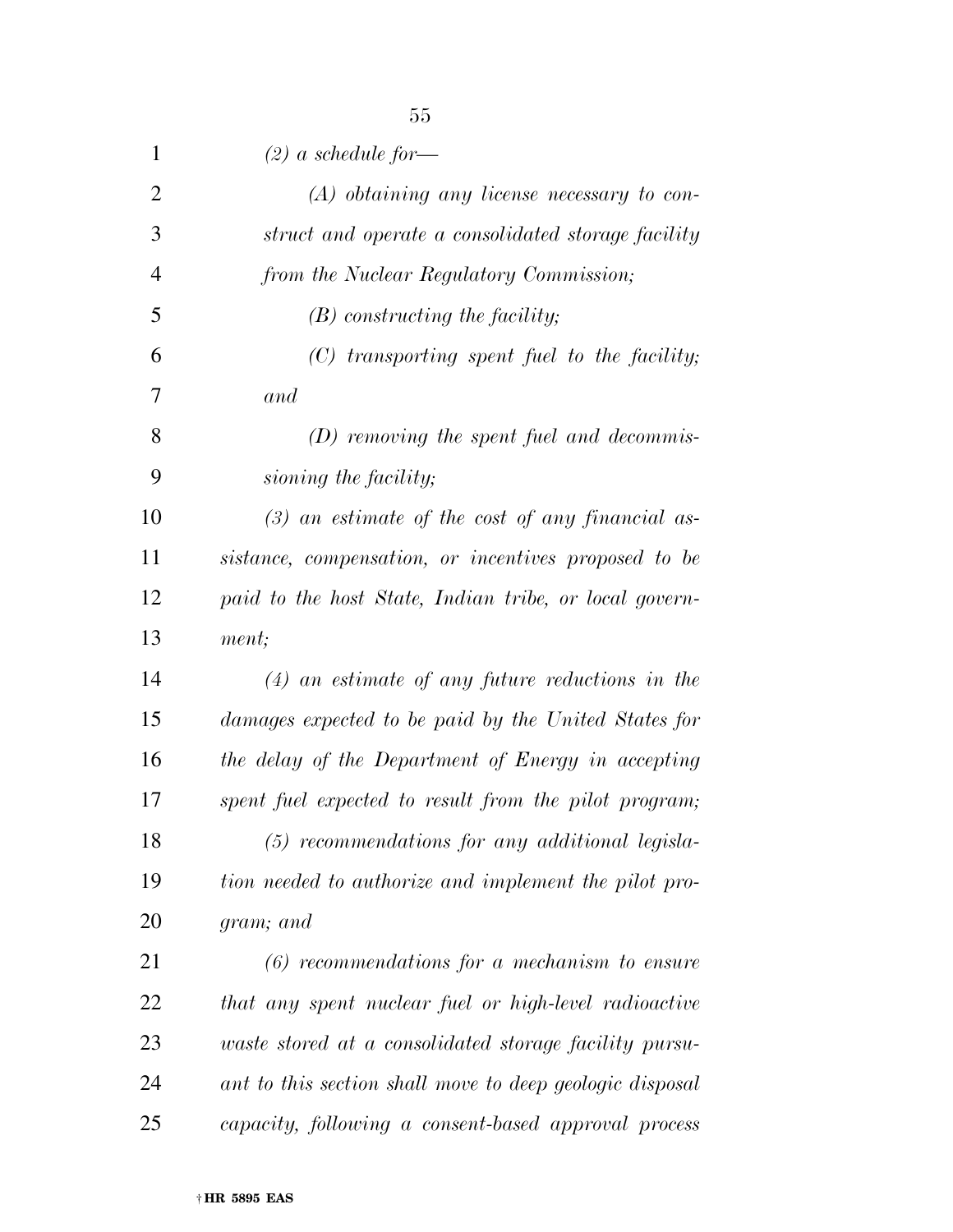*for that deep geologic disposal capacity consistent with subsection (d), within a reasonable time after the issuance of a license to construct and operate the con-solidated storage facility.* 

 *(g) PUBLIC PARTICIPATION.—Prior to choosing a site for the construction of a consolidated storage facility under this section, the Secretary shall conduct 1 or more public hearings in the vicinity of each potential site and in at least 1 other location within the State in which the site is located to solicit public comments and recommendations.* 

 *(h) USE OF NUCLEAR WASTE FUND.—The Secretary may make expenditures from the Nuclear Waste Fund to carry out this section, subject to appropriations.* 

 *SENSE OF THE SENATE REGARDING INNOVATION SEC. 305. (a) FINDINGS.—Congress finds that—* 

 *(1) the United States leads the world in innova-tion through scientific research;* 

 *(2) many technologies making major contribu- tions to the United States economy were created through Federal support for scientific research, in- cluding nuclear power, the laser, the personal com- puter, the internet, and Global Positioning Systems; and* 

 *(3) in recognition of the importance of innova-tion through scientific research and development,*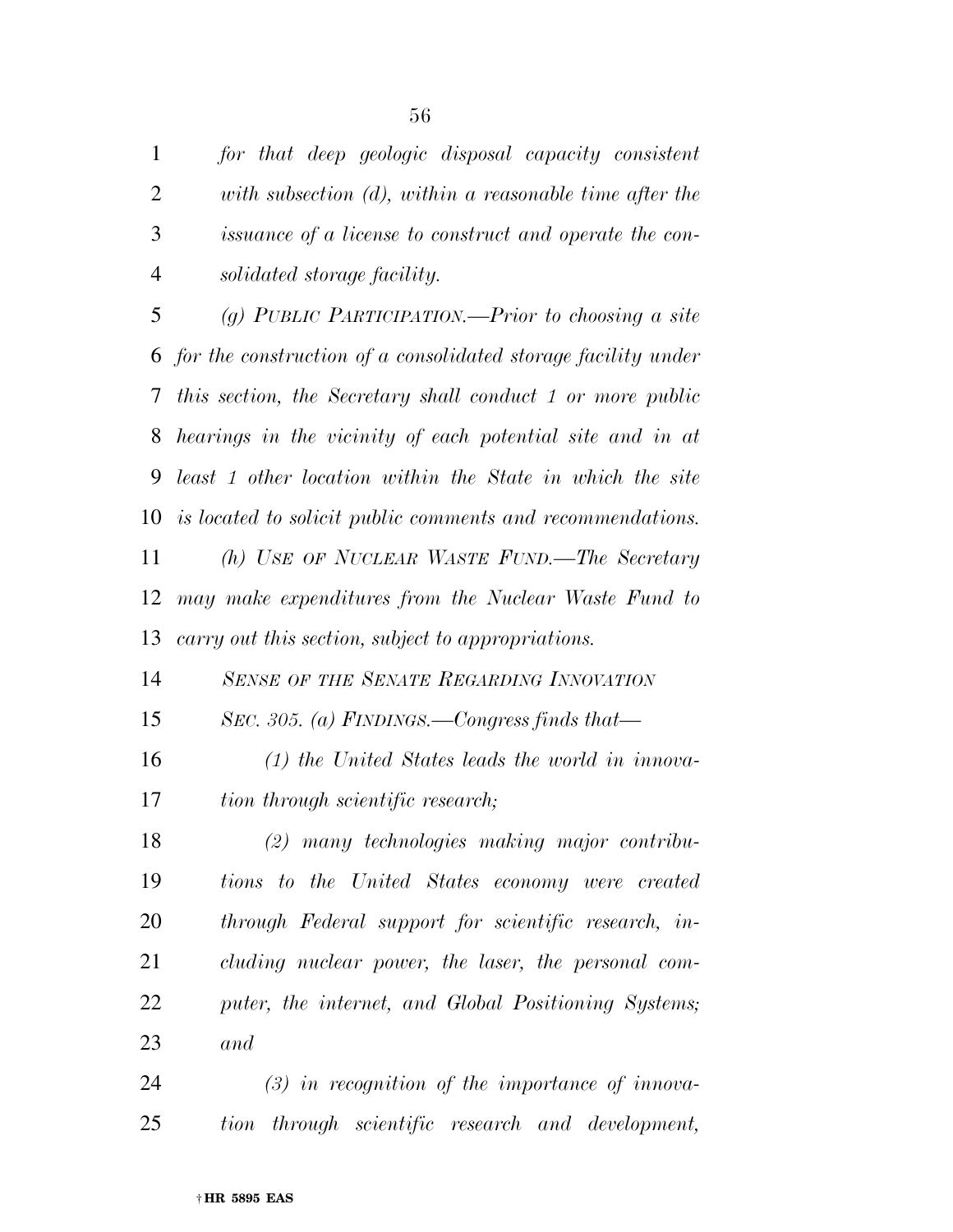| $\mathbf{1}$   | Congress increased appropriations for Department of             |
|----------------|-----------------------------------------------------------------|
| $\overline{2}$ | Energy research and development programs for fiscal             |
| 3              | year 2016 and each fiscal year thereafter.                      |
| $\overline{4}$ | (b) SENSE OF THE SENATE.—It is the sense of the Sen-            |
| 5              | $\it{ate~that}$                                                 |
| 6              | $(1)$ to maintain the position of the United States             |
| 7              | as a world leader in innovation, Congress and the               |
| 8              | Secretary of Energy should continue to support inno-            |
| 9              | vative science research and development at National             |
| 10             | Laboratories and institutions of higher education,              |
| 11             | along with private partners and nonprofit research              |
| 12             | organizations, through sustained robust and reliable            |
| 13             | funding in specific research areas, including—                  |
| 14             | (A)<br>exascale computing and supercom-                         |
| 15             | puting;                                                         |
| 16             | quantum and photonic information<br>(B)                         |
| 17             | sciences;                                                       |
| 18             | (C) biological and environmental research;                      |
| 19             | $(D)$ energy; and                                               |
| 20             | $(E)$ materials and manufacturing; and                          |
| 21             | Congress should continue to increase<br>(2)<br>$\overline{sci}$ |
| 22             | entific research and development funding—                       |
| 23             | $(A)$ to ensure future technological advances                   |
| 24             | <i>continue to spur innovation;</i>                             |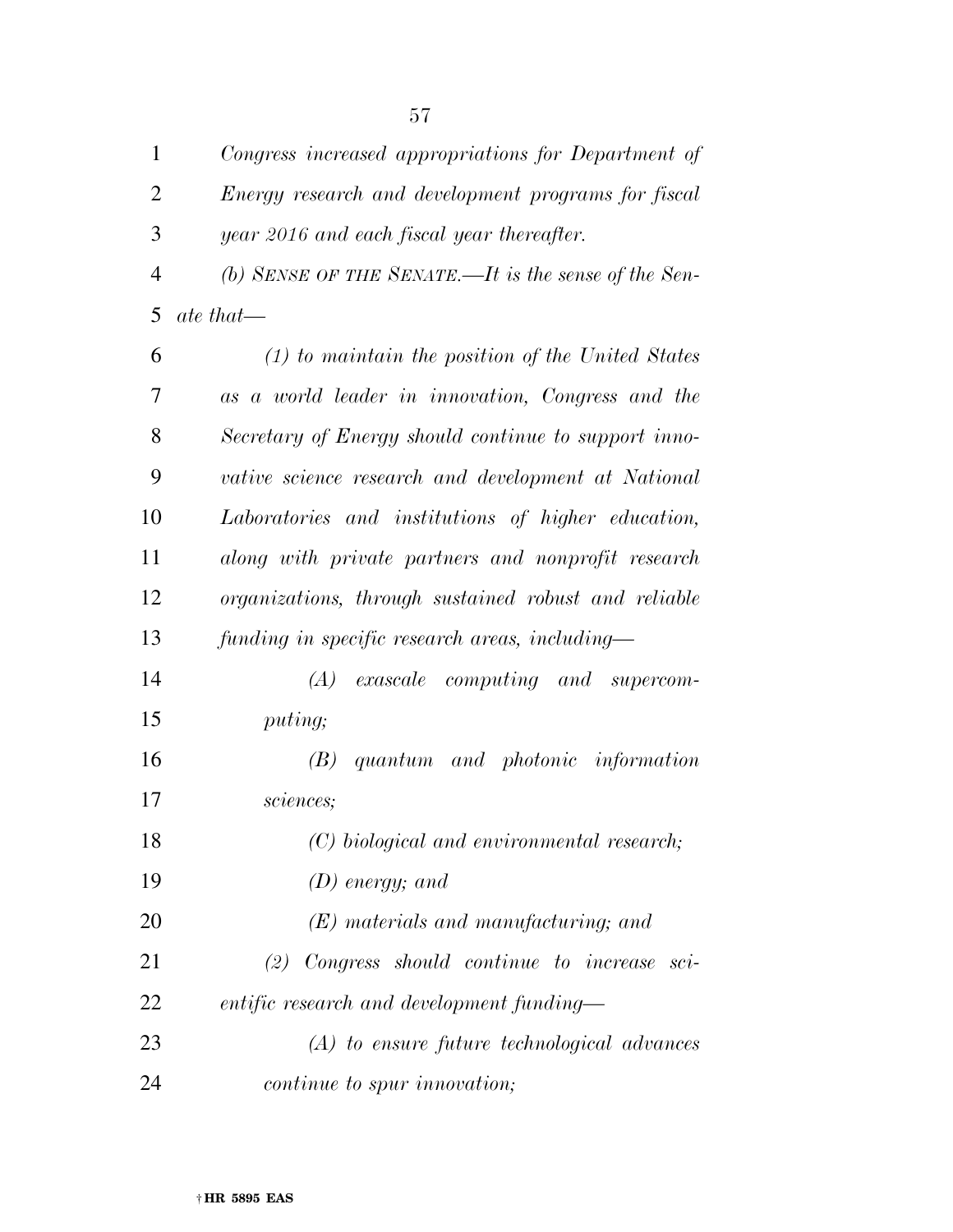*(B) to help companies create good paying jobs; and (C) to strengthen national security.* 

 *SEC. 306. (a) The Secretary of Energy, in consultation with the Secretary of Defense, shall evaluate the military installations at which it would be cost-effective to establish a partnership with community colleges, institutions of high- er education, and the private sector to train veterans and members of the Armed Forces transitioning to civilian life to enter the cybersecurity, energy, and artificial intelligence workforces.* 

 *(b) Not later than 120 days after the date of enactment of this Act, the Secretary of Energy, in consultation with the Secretary of Defense, shall submit to the congressional defense and energy committees and make publicly available a report describing the results of the evaluation conducted under subsection (a).* 

 *SEC. 307. (a) Section 5 of the Federal Power Act (16 U.S.C. 798) is amended—* 

 *(1) in subsection (a), by striking ''three'' and in-serting ''4''; and* 

*(2) in subsection (b)—* 

 *(A) by striking ''Commission may extend the period of a preliminary permit once for not more than 2 additional years beyond the 3*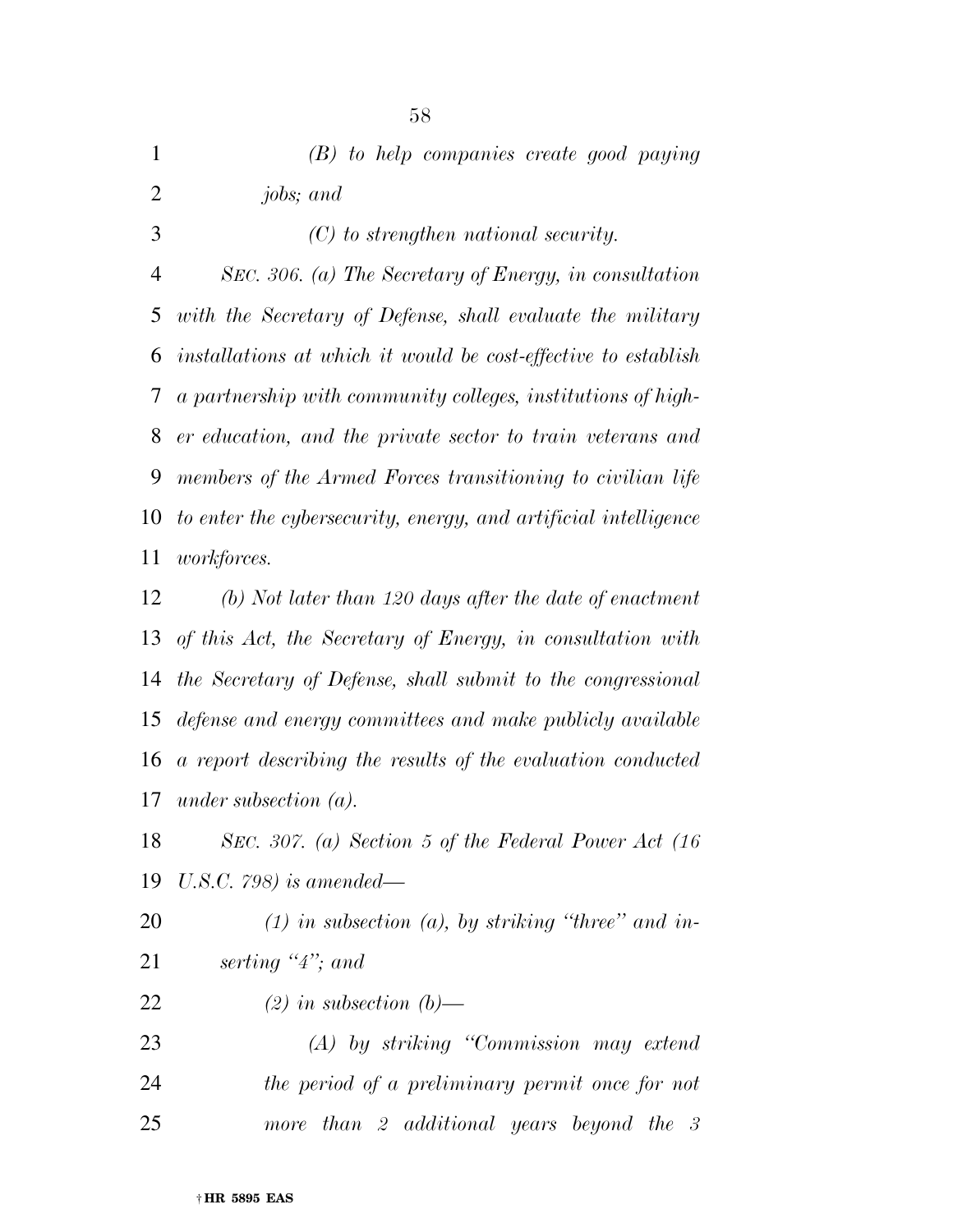| $\mathbf{1}$   | years" and inserting the following: "Commission"                    |
|----------------|---------------------------------------------------------------------|
| $\overline{2}$ | $may-$                                                              |
| 3              | $"(1)$ extend the period of a preliminary permit                    |
| $\overline{4}$ | once for not more than 4 additional years beyond the                |
| 5              | $4 \text{ years}$ ";                                                |
| 6              | $(B)$ by striking the period at the end and                         |
| 7              | inserting $\degree$ ; and $\degree$ ; and                           |
| 8              | $(C)$ by adding at the end the following:                           |
| 9              | $"(2)$ after the end of an extension period granted                 |
| 10             | under paragraph $(1)$ , issue an additional permit to               |
| 11             | the permittee if the Commission determines that there               |
| 12             | are extraordinary circumstances that warrant the                    |
| 13             | <i>issuance of the additional permit.".</i>                         |
| 14             | (b) Section 13 of the Federal Power Act $(16 \text{ U.S. C.})$      |
| 15             | 806) is amended in the second sentence by striking "once            |
| 16             | but not longer than two additional years" and inserting             |
| 17             | "for not more than $\delta$ additional years,".                     |
| 18             | $(c)$ Any obligation of a licensee or exemptee for the              |
| 19             | payment of annual charges under section $10(e)$ of the Fed-         |
| 20             | eral Power Act $(16 \text{ U.S.C. } 803(e))$ for a project that has |
| 21             | not commenced construction as of the date of enactment of           |
| 22             | this Act shall commence not earlier than the latest of—             |
| 23             | $(1)$ the date by which the licensee or exemptee is                 |
| 24             | required to commence construction; or                               |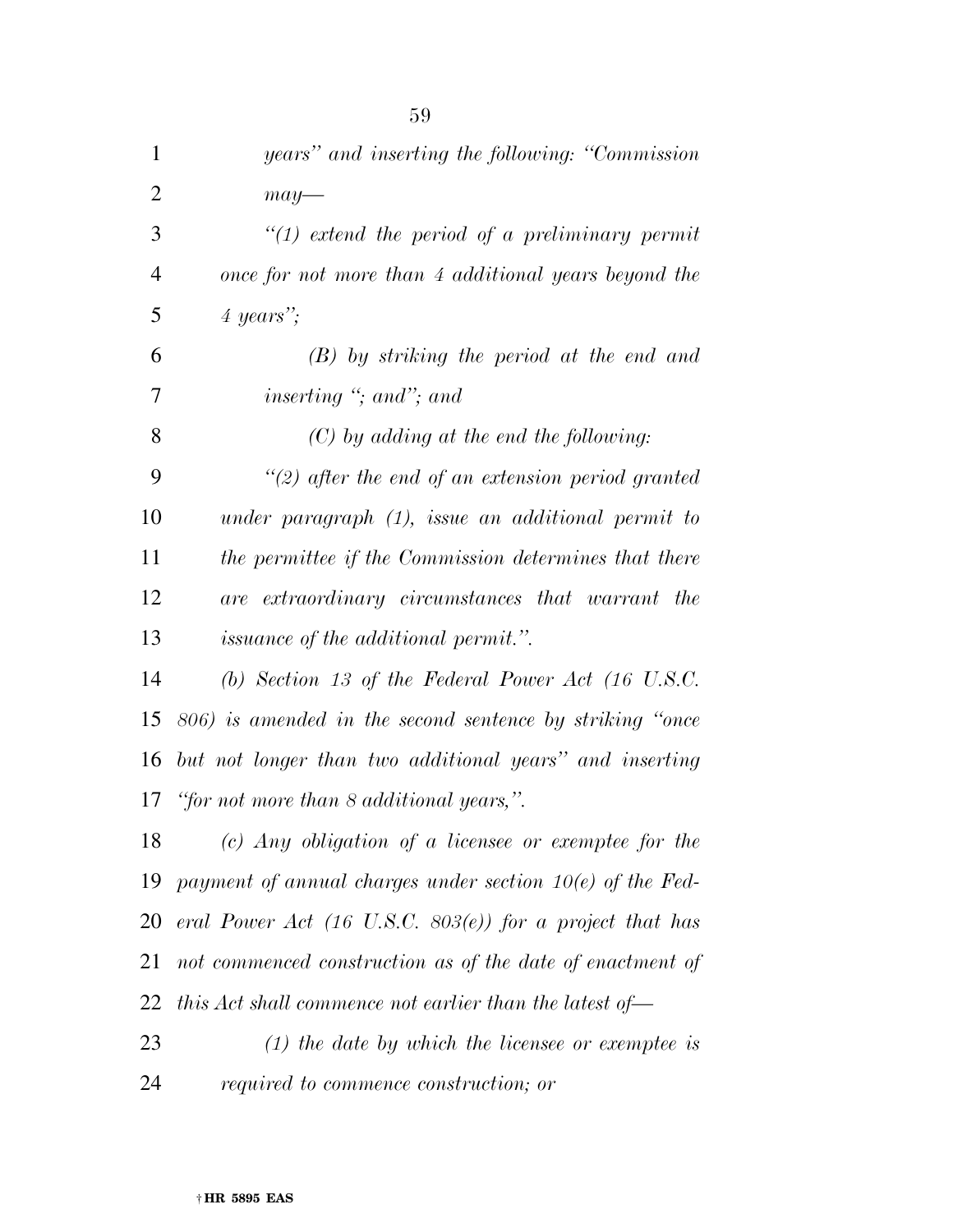| $\mathbf{1}$ | $(2)$ the date of any extension of the deadline             |
|--------------|-------------------------------------------------------------|
| 2            | under paragraph $(1)$ .                                     |
| 3            | SEC. 308. Not later than 18 months after the date of        |
| 4            | enactment of this Act, the Secretary of the Interior, after |
| 5            | consultation with the Secretary of Agriculture, shall—      |
| 6            | $(1)$ survey the exterior boundaries of the tract of        |
| 7            | Federal land within the project boundary of the Swan        |
| 8            | Lake Hydroelectric Project (FERC No. 2911) as gen-          |
| 9            | erally depicted and labeled "Lost Creek" on the map         |
| 10           | entitled "Swan Lake Project Boundary—Lot 2" and             |
| 11           | dated February 1, 2016; and                                 |
| 12           | $(2)$ issue a patent to the State of Alaska for the         |
| 13           | tract described in paragraph (1) in accordance              |
| 14           | $with$ —                                                    |
| 15           | $(A)$ the survey authorized under paragraph                 |
| 16           | (1);                                                        |
| 17           | (B) section $6(a)$ of the Act of July 7, 1958               |
| 18           | (commonly known as the "Alaska Statehood                    |
| 19           | $Act'')$ (48 U.S.C. note prec. 21; Public Law 85–           |
| 20           | $(508)$ ; and                                               |
| 21           | $(C)$ section 24 of the Federal Power Act (16)              |
| 22           | U.S.C. 818).                                                |
| 23           | SEC. 309. (a) In this section:                              |
| 24           | $(1)$ The term "Commission" means the Federal               |
| 25           | Energy Regulatory Commission.                               |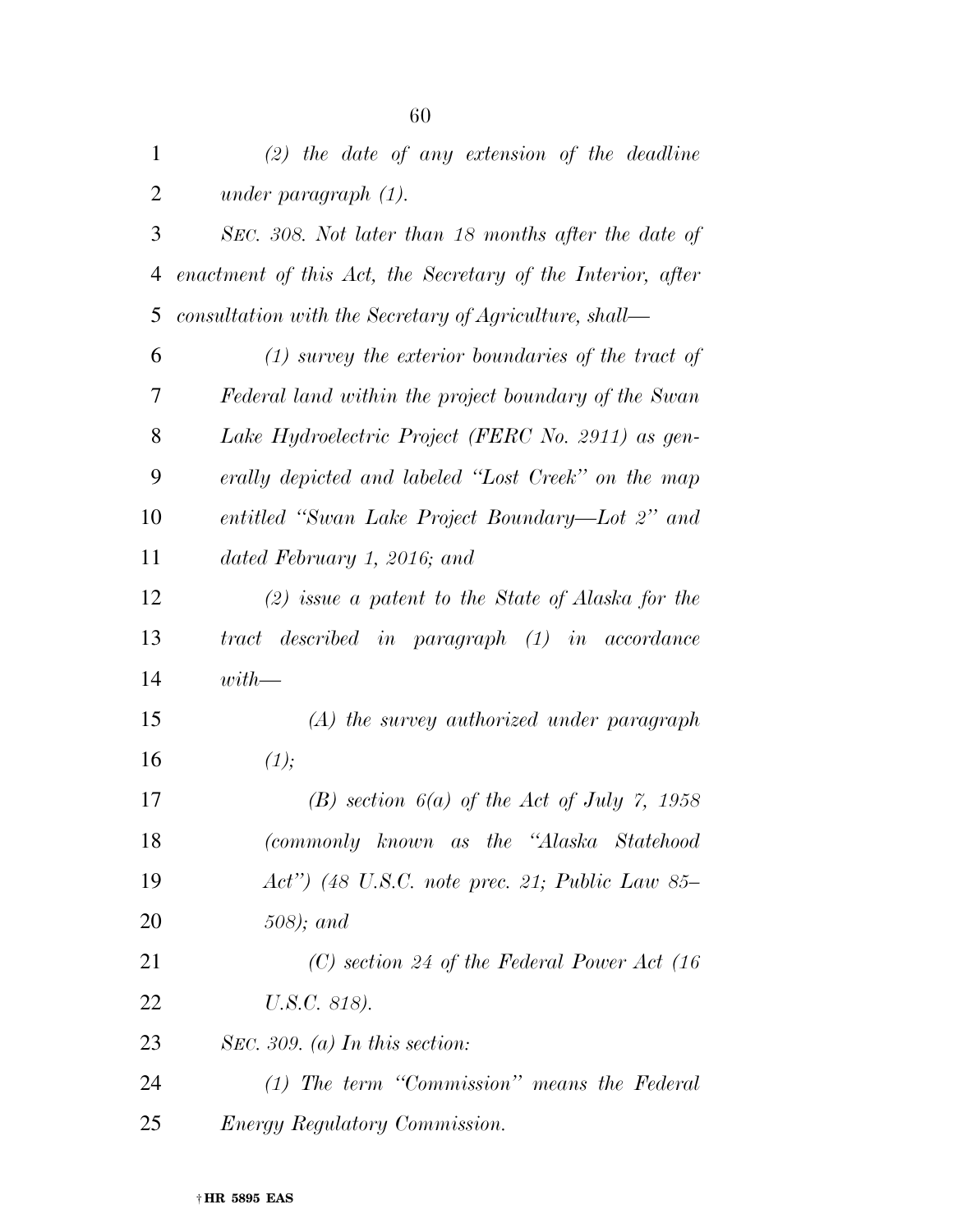| 1              | term "Terror Lake Hydroelectric<br>(2)<br>The                  |
|----------------|----------------------------------------------------------------|
| $\overline{2}$ | Project" means the project identified in section 1325          |
| 3              | of the Alaska National Interest Lands Conservation             |
| $\overline{4}$ | Act (16 U.S.C. 3212), and which is the Commission              |
| 5              | project numbered 2743.                                         |
| 6              | (3) The term "Upper Hidden Basin Diversion                     |
| 7              | Expansion" means the expansion of the Terror Lake              |
| $8\,$          | Hydroelectric Project as generally described in exhibit        |
| 9              | E to the Upper Hidden Basin Grant Application                  |
| 10             | dated July 2, 2014, and submitted to the Alaska $En-$          |
| 11             | ergy Authority Renewable Energy Fund Round VIII                |
| 12             | by Kodiak Electric Association, Inc.                           |
| 13             | (b) The licensee for the Terror Lake Hydroelectric             |
| 14             | Project may occupy not more than 20 acres of Federal land      |
| 15             | to construct, operate, and maintain the Upper Hidden           |
|                | 16 Basin Diversion Expansion without further authorization     |
| 17             | of the Secretary of the Interior or under the Alaska National  |
|                | 18 Interest Lands Conservation Act (16 U.S.C. 3101 et seq.).   |
| 19             | (c) The Upper Hidden Basin Diversion Expansion                 |
|                | 20 shall be subject to appropriate terms and conditions in-    |
| 21             | cluded in an amendment to a license issued by the Commis-      |
| 22             | sion pursuant to the Federal Power Act (16 U.S.C. 791a         |
|                | 23 et seq.), including section $4(e)$ of that Act (16 U.S.C.   |
|                | 24 $797(e)$ , following an environmental review by the Commis- |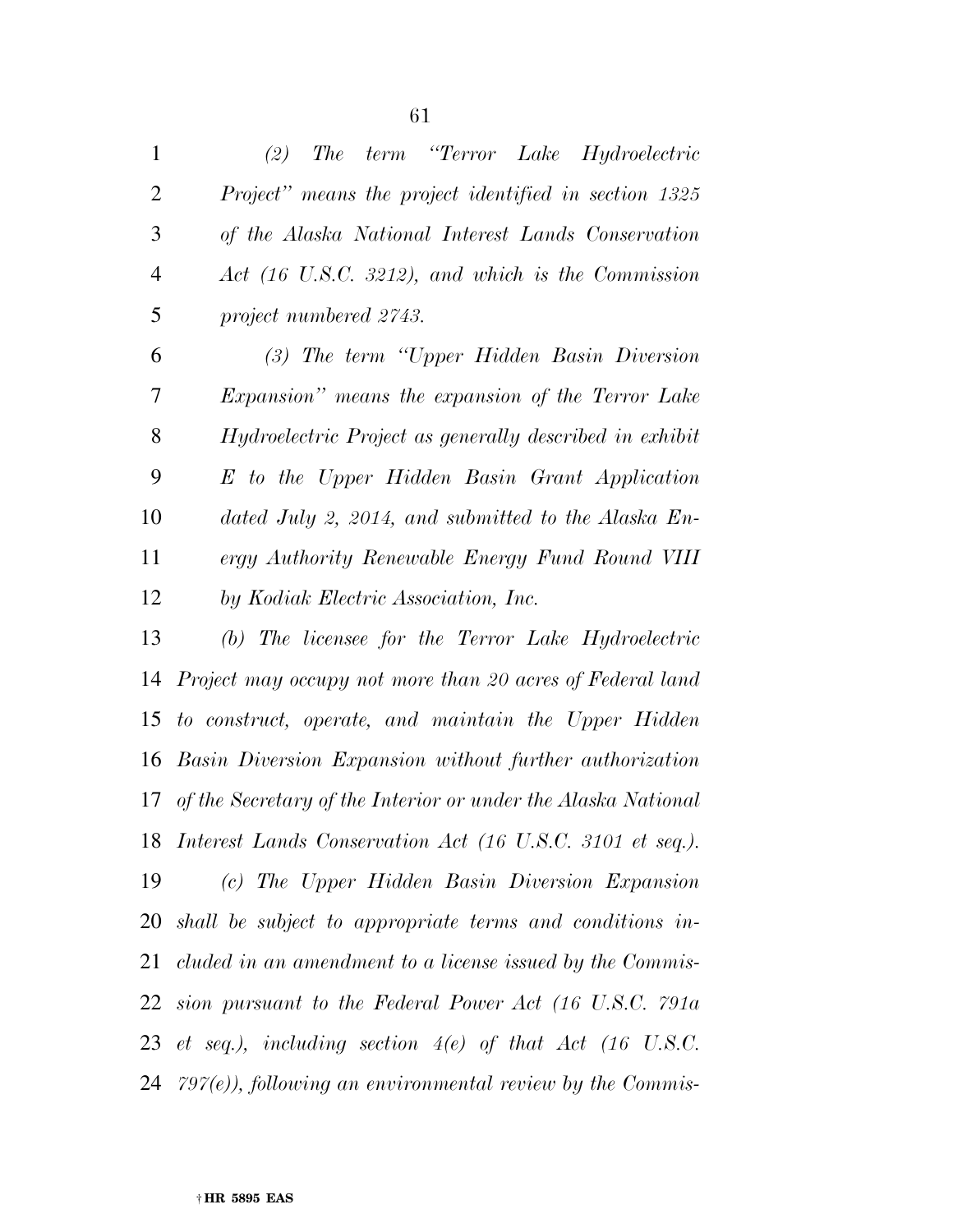| 1              | sion under the National Environmental Policy Act of 1969      |
|----------------|---------------------------------------------------------------|
| 2              | $(42 \text{ U.S.C. } 4321 \text{ et seq.}).$                  |
| 3              | SEC. 310. (a) In this section:                                |
| $\overline{4}$ | $(1)$ The term "Commission" means the Federal                 |
| 5              | <i>Energy Regulatory Commission.</i>                          |
| 6              | $(2)$ The term "license" means the license for the            |
| 7              | Commission project numbered 11393.                            |
| 8              | $(3)$ The term "licensee" means the holder of the             |
| 9              | license.                                                      |
| 10             | (b) On the request of the licensee, the Commission shall      |
| 11             | issue an order continuing the stay of the license.            |
| 12             | $(c)$ On the request of the licensee, but not later than      |
| 13             | 10 years after the date of enactment of this Act, the Com-    |
| 14             | mission shall—                                                |
| 15             | $(1)$ issue an order lifting the stay of the license          |
| 16             | under subsection $(b)$ ; and                                  |
| 17             | $(2)$ make the effective date of the license the date         |
| 18             | on which the stay is lifted under paragraph (1).              |
| 19             | $(d)(1)$ Notwithstanding the time period specified in         |
| 20             | section 13 of the Federal Power Act (16 U.S.C. 806) that      |
| 21             | would otherwise apply to the Commission project numbered      |
| 22             | 11393, the Commission may, at the request of the licensee,    |
|                | 23 and after reasonable notice, in accordance with the good   |
|                | 24 faith, due diligence, and public interest requirements of, |
|                | 25 and the procedures of the Commission under, that section,  |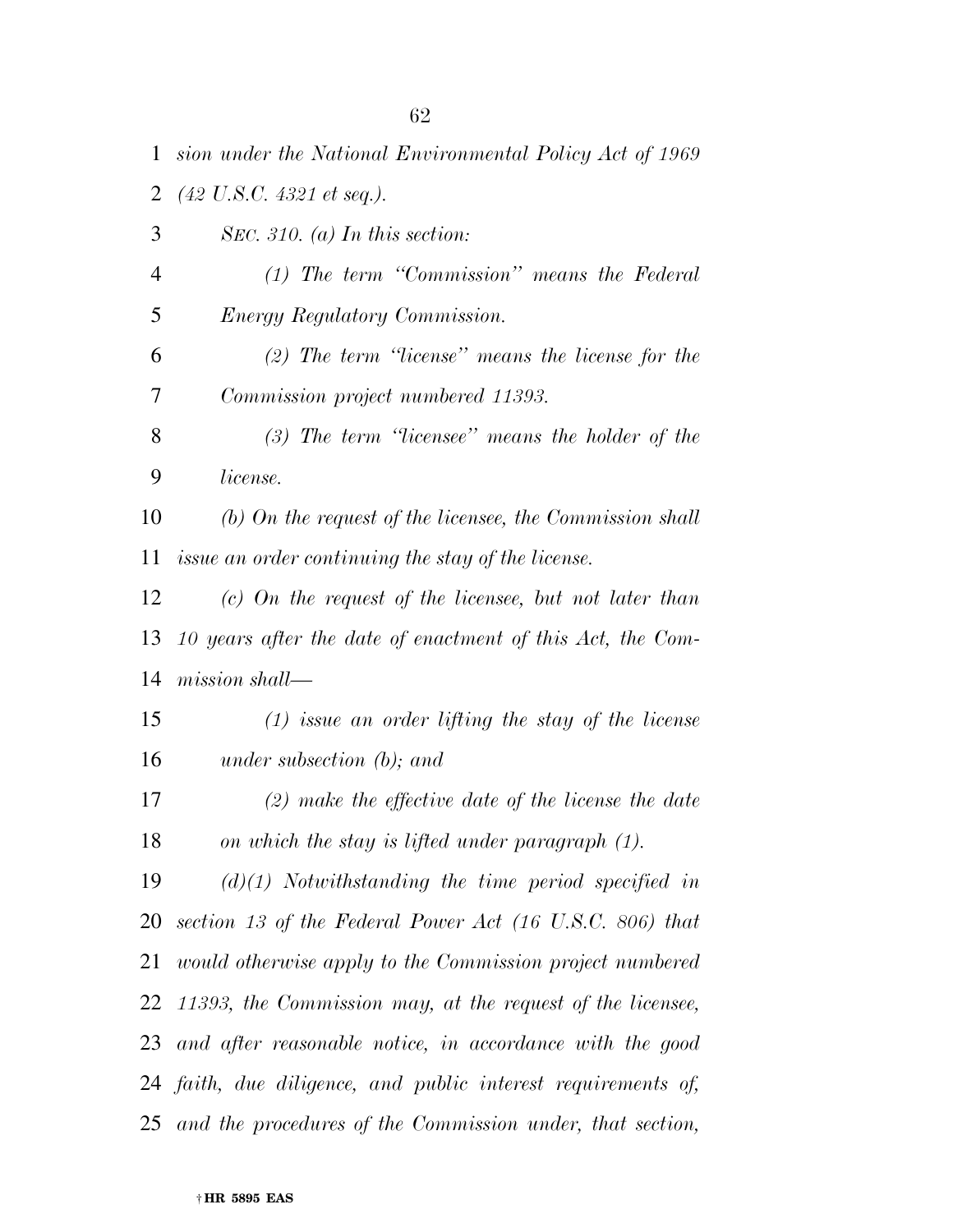*extend the time period during which the licensee is required to commence the construction of the project for not more than 3 consecutive 2-year periods from the date of the expi- ration of the extension originally issued by the Commission. (2)(A) If the period required for the commencement of* 

 *construction of the project described in paragraph (1) has expired prior to the date of enactment of this Act, the Com- mission may reinstate the license effective as of the date of the expiration of the license.* 

 *(B) If the Commission reinstates the license under sub- paragraph (A), the first extension authorized under para- graph (1) shall take effect on the date of that expiration. (e) Nothing in this section prioritizes, or creates any advantage or disadvantage to, Commission project num- bered 11393 under Federal law, including the Federal Power Act (16 U.S.C. 791a et seq.) or the Public Utility Regulatory Policies Act of 1978 (16 U.S.C. 2601 et seq.), as compared to—* 

 *(1) any electric generating facility in existence on the date of enactment of this Act; or* 

 *(2) any electric generating facility that may be examined, proposed, or developed during the period of any stay or extension of the license under this section. SEC. 311. (a) Notwithstanding the time period speci-fied in section 13 of the Federal Power Act (16 U.S.C. 806)*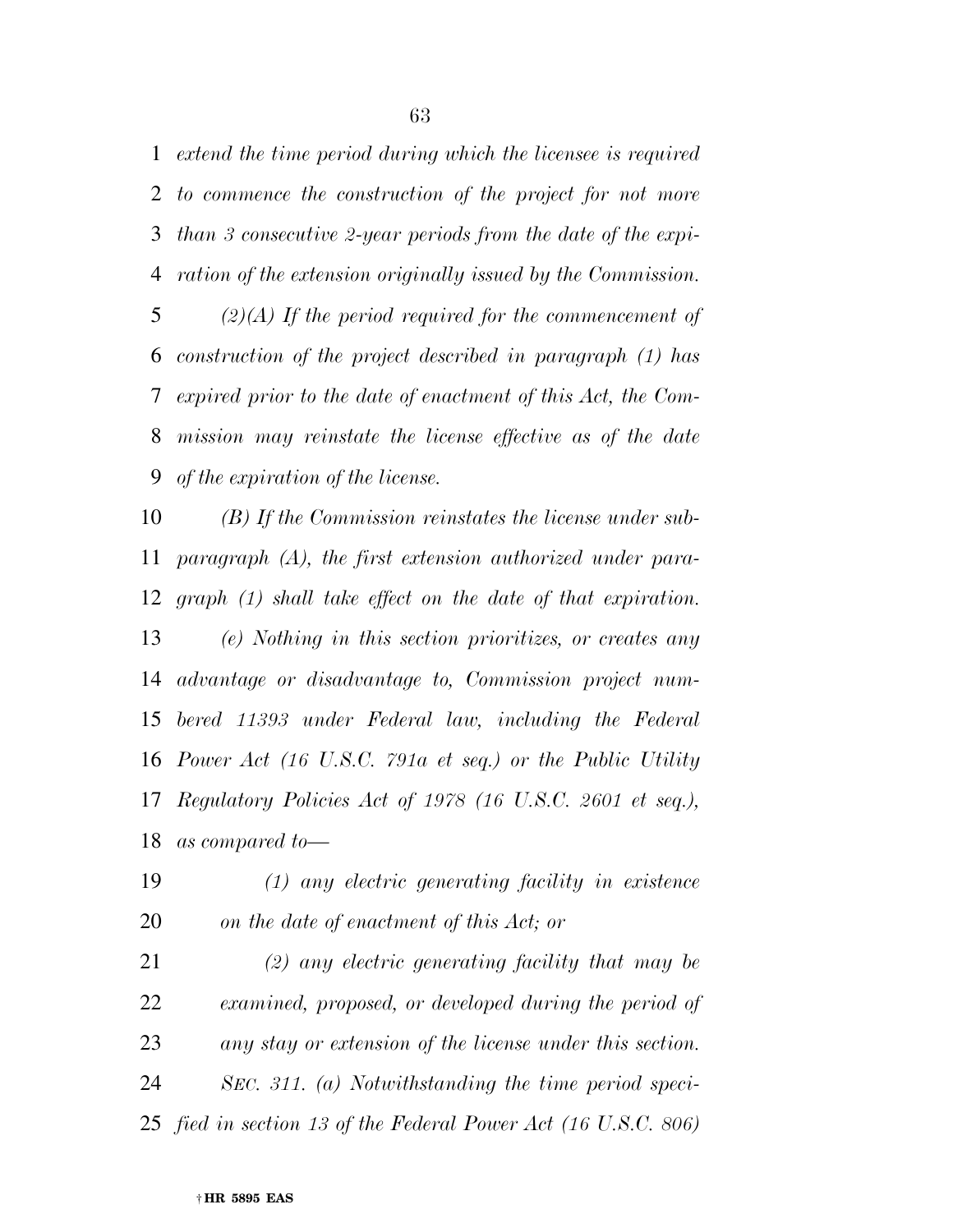*that would otherwise apply to Federal Energy Regulatory Commission project numbers 12756, 12757, and 12758, the Federal Energy Regulatory Commission (referred to in this section as the ''Commission'') may, at the request of the li- censee for the applicable project, and after reasonable notice, in accordance with the good faith, due diligence, and public interest requirements of that section and the procedures of the Commission under that section, extend the time period during which the licensee is required to commence the con- struction of the applicable project for up to 3 consecutive 2-year periods from the date of the expiration of the exten-sion originally issued by the Commission.* 

 *(b) If the time period required for commencement of construction of a project described in subsection (a) has ex-pired prior to the date of enactment of this Act—* 

 *(1) the Commission may reinstate the license for the applicable project effective as of the date of the ex-piration of the license; and* 

 *(2) the first extension authorized under sub-section (a) shall take effect on that expiration.* 

 *SEC. 312. (a) Notwithstanding the time period speci- fied in section 13 of the Federal Power Act (16 U.S.C. 806) that would otherwise apply to the Federal Energy Regu- latory Commission project numbered 12478–003, the Fed-eral Energy Regulatory Commission (referred to in this sec-*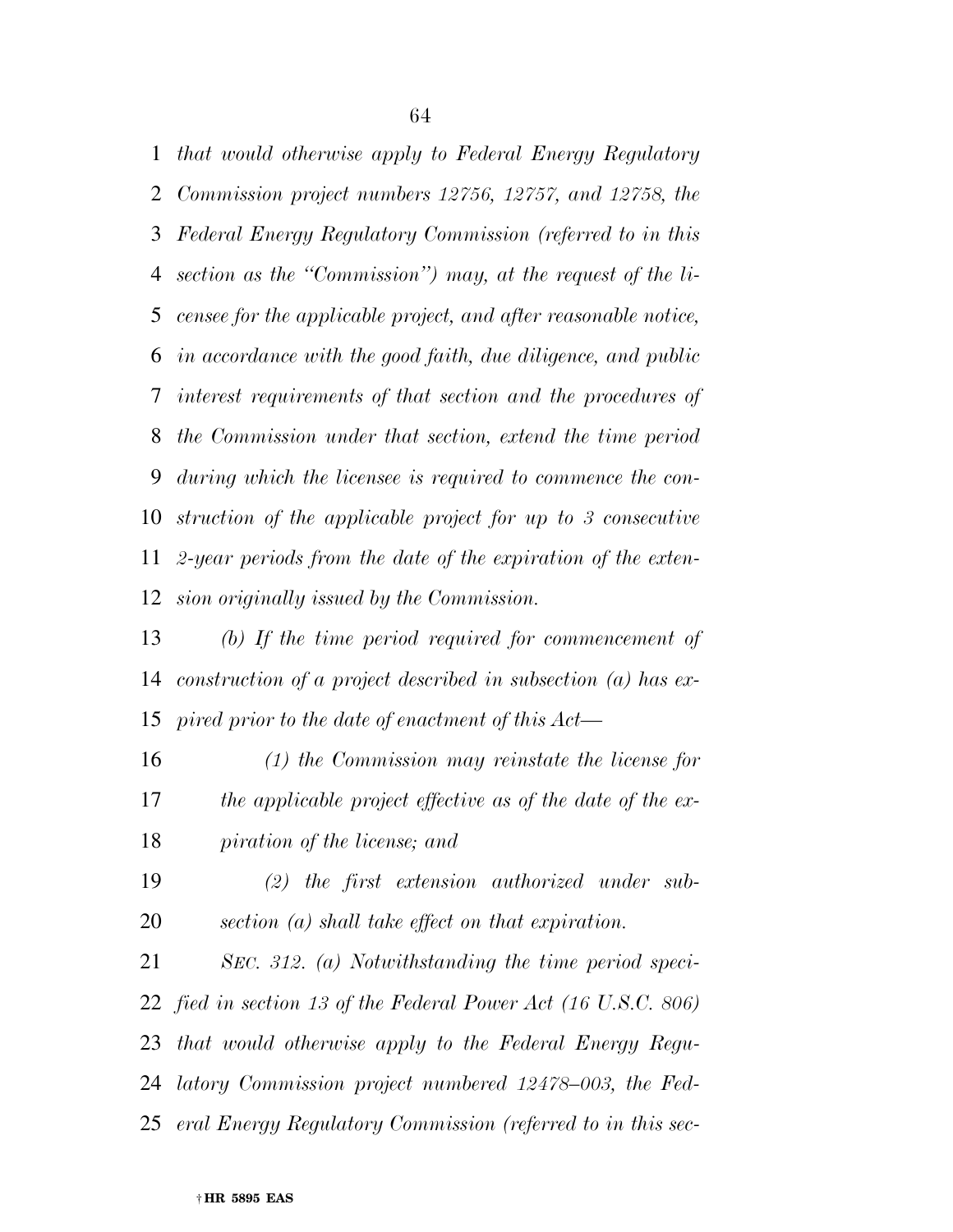*tion as the ''Commission'') may, at the request of the li- censee for the project, and after reasonable notice, in accord- ance with the good faith, due diligence, and public interest requirements of, and the procedures of the Commission under, that section, extend the time period during which the licensee is required to commence construction of the project for not more than 3 consecutive 2-year periods from the date of the expiration of the extension originally issued by the Commission.* 

 *(b)(1) If the period required for the commencement of construction of the project described in subsection (a) has expired prior to the date of enactment of this Act, the Com- mission may reinstate the license effective as of that date of expiration.* 

 *(2) If the Commission reinstates the license under paragraph (1), the first extension authorized under sub- section (a) shall take effect on the date of that expiration. SEC. 313. (a) Notwithstanding the time period speci- fied in section 13 of the Federal Power Act (16 U.S.C. 806) that would otherwise apply to the Federal Energy Regu- latory Commission project numbered 13287, the Federal Energy Regulatory Commission (referred to in this section as the ''Commission'') may, at the request of the licensee for the project, and after reasonable notice, in accordance with the good faith, due diligence, and public interest re-*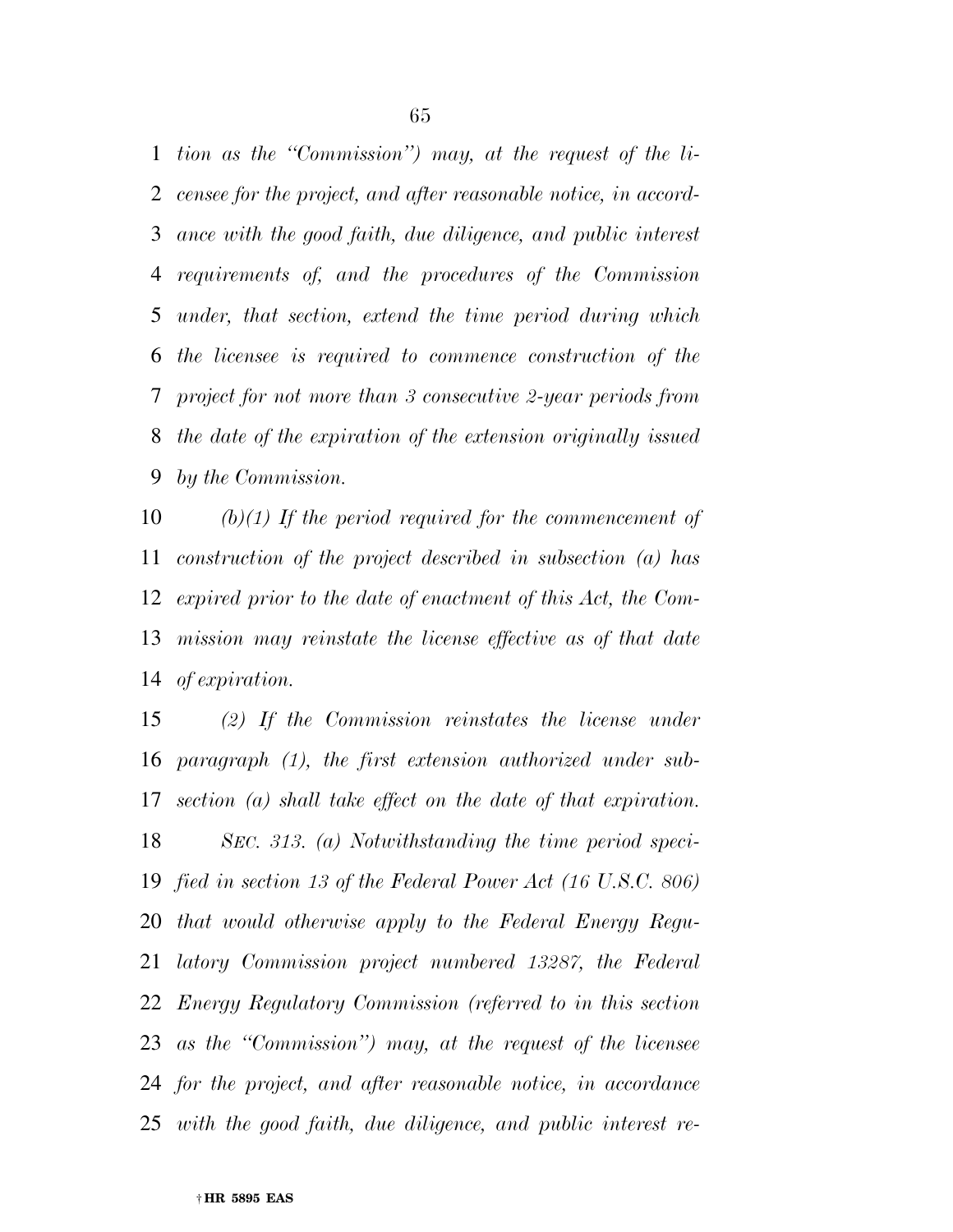*quirements of that section and the procedures of the Com- mission under that section, extend the time period during which the licensee is required to commence construction of the project for up to 4 consecutive 2-year periods after the required date of the commencement of construction de-scribed in Article 301 of the license.* 

 *(b)(1) If the period required for the commencement of construction of the project described in subsection (a) has expired prior to the date of enactment of this Act, the Com- mission may reinstate the license effective as of that date of expiration.* 

 *(2) If the Commission reinstates the license under paragraph (1), the first extension authorized under sub- section (a) shall take effect on the date of that expiration. SEC. 314. (a) Notwithstanding the time period speci- fied in section 13 of the Federal Power Act (16 U.S.C. 806) that would otherwise apply to the Federal Energy Regu- latory Commission project numbered 12642, the Federal Energy Regulatory Commission (referred to in this section as the ''Commission'') may, at the request of the licensee for the project, and after reasonable notice, in accordance with the good faith, due diligence, and public interest re- quirements of that section and the procedures of the Com- mission under that section, extend the time period during which the licensee is required to commence the construction*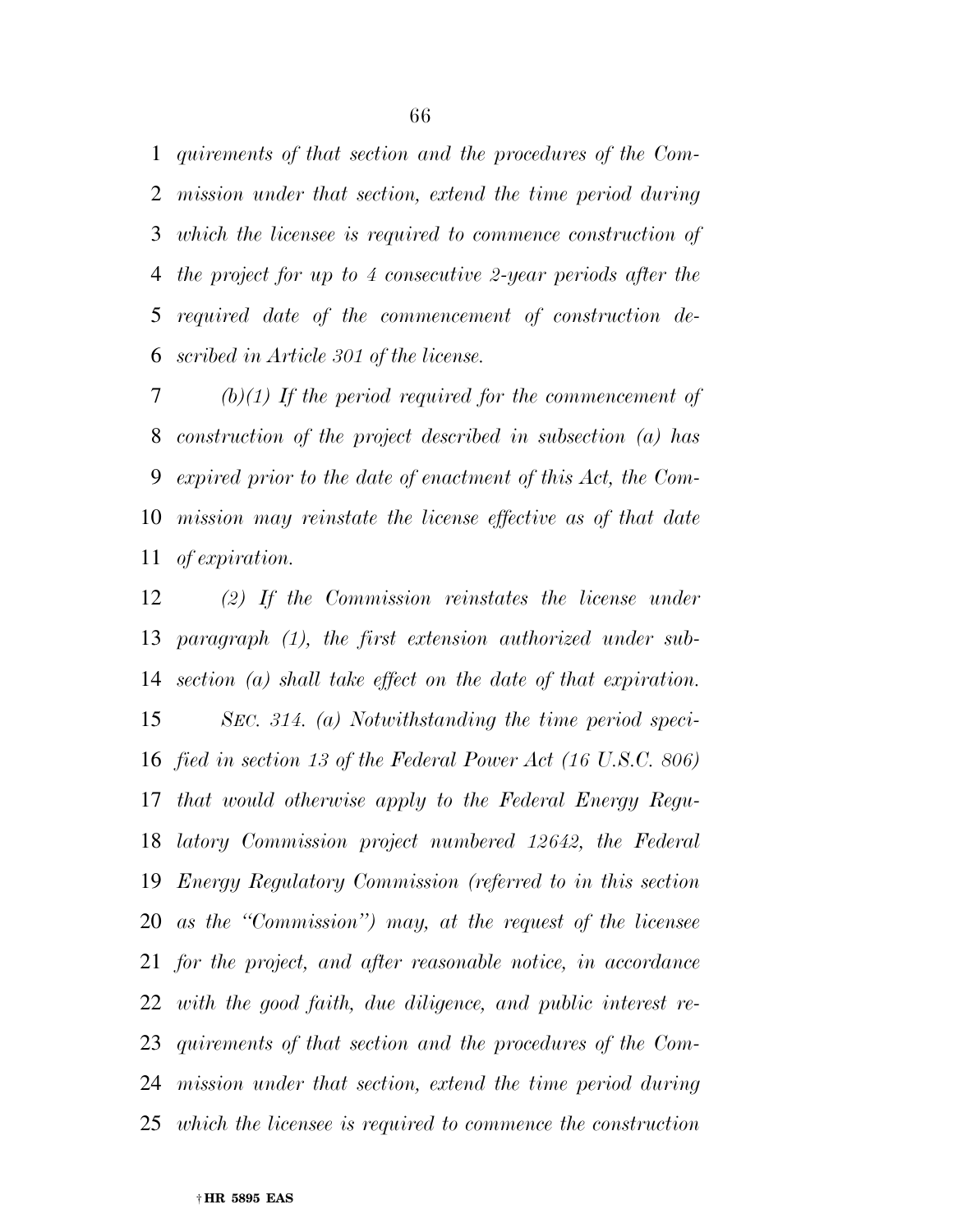*of the project for up to 3 consecutive 2-year periods from the date of the expiration of the extension originally issued by the Commission.* 

 *(b) If the period required for commencement of con- struction of the project described in subsection (a) has ex-pired prior to the date of enactment of this Act—* 

 *(1) the Commission may reinstate the license ef- fective as of the date of the expiration of the license; and* 

 *(2) the first extension authorized under sub-section (a) shall take effect on that expiration date.* 

 *SEC. 315. (a) Notwithstanding the time period speci- fied in section 13 of the Federal Power Act (16 U.S.C. 806) that would otherwise apply to the Federal Energy Regu- latory Commission projects numbered 12737 and 12740, the Federal Energy Regulatory Commission (referred to in this section as the ''Commission'') may, at the request of the li- censee for the applicable project, and after reasonable notice, in accordance with the good faith, due diligence, and public interest requirements of that section and the procedures of the Commission under that section, extend the time period during which the licensee is required to commence the con- struction of the applicable project for up to 3 consecutive 2-year periods from the date of the expiration of the exten-sion originally issued by the Commission.*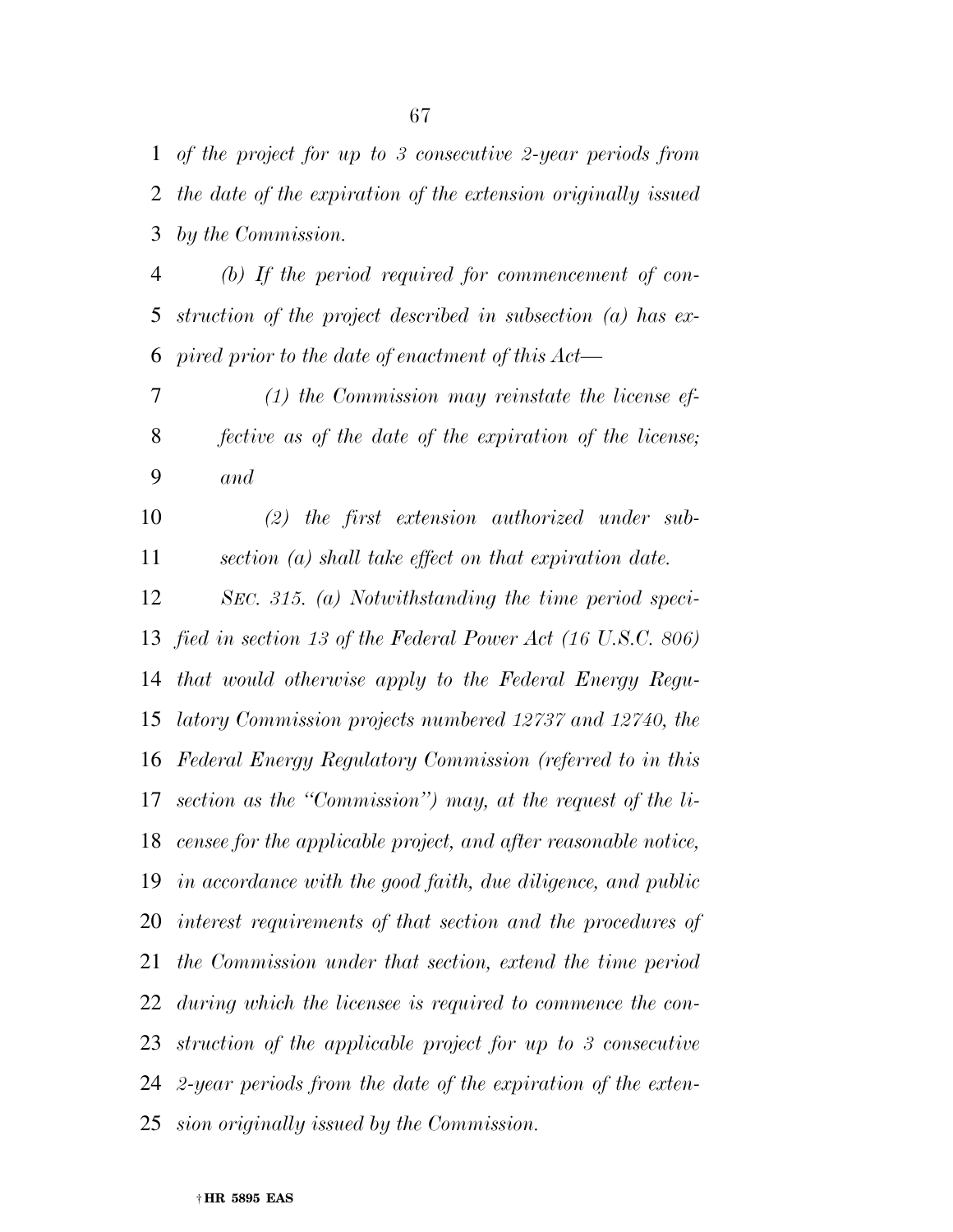*(b) If the period required for commencement of con- struction of a project described in subsection (a) has expired prior to the date of enactment of this Act—* 

 *(1) the Commission may reinstate the license for the applicable project effective as of the date of the ex-piration of the license; and* 

 *(2) the first extension authorized under sub-section (a) shall take effect on that expiration.* 

 *SEC. 316. (a) Notwithstanding the time period speci- fied in section 13 of the Federal Power Act (16 U.S.C. 806) that would otherwise apply to the Federal Energy Regu- latory Commission project numbered 12715 (referred to in this section as the ''project''), the Federal Energy Regu- latory Commission (referred to in this section as the ''Com- mission'') may, at the request of the licensee for the project, and after reasonable notice, in accordance with the good faith, due diligence, and public interest requirements of, and the procedures of the Commission under, that section, extend the time period during which the licensee is required to commence the construction of the project for not more than 3 consecutive 2-year periods that begin on the date of the expiration of the extension originally issued by the Commission.* 

 *(b)(1) If the period required for the commencement of construction of the project has expired before the date of en-*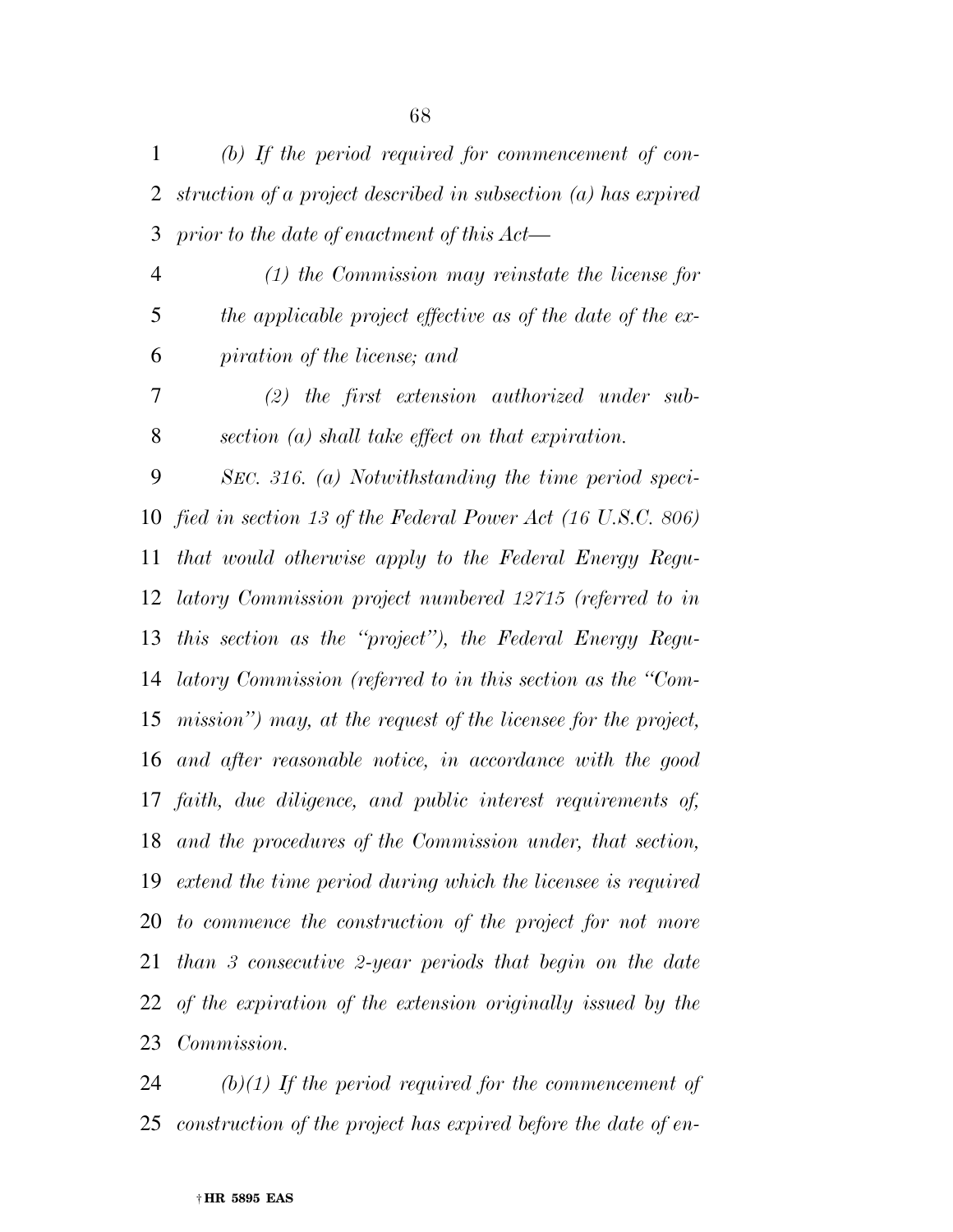*actment of this Act, the Commission may reinstate the li-cense effective as of the date of the expiration of the license.* 

 *(2) If the Commission reinstates the license under paragraph (1), the first extension authorized under sub- section (a) shall take effect on the date of that expiration. SEC. 317. In making awards from the Energy Tech- nology Commercialization Fund established under section 1001(e) of the Energy Policy Act of 2005 (42 U.S.C. 16391(e)), the requirements for matching funds shall be de- termined by the Secretary of Energy in accordance with section 988 of that Act (42 U.S.C. 16352).* 

 *SEC. 318. Pursuant to section 1807 of the Grand Can- yon Protection Act of 1992 (Public Law 102–575; 106 Stat. 4672), section 3(d)(1) of Public Law 106–392 (114 Stat. 1604), section 601(b) of the Colorado River Basin Project Act (43 U.S.C. 1551(b)), and section 15 of the Act of April 11, 1956 (commonly known as the ''Colorado River Storage Project Act'') (43 U.S.C. 620n) of the offsetting collections in the Upper Colorado River Basin Fund of the Western Area Power Administration for repayment of capital costs, \$23,000,000 may be transferred to the Upper Colorado Basin Fund.* 

 *SEC. 319. (a) The Secretary of Energy (referred to in this section as the ''Secretary'') shall conduct a study on*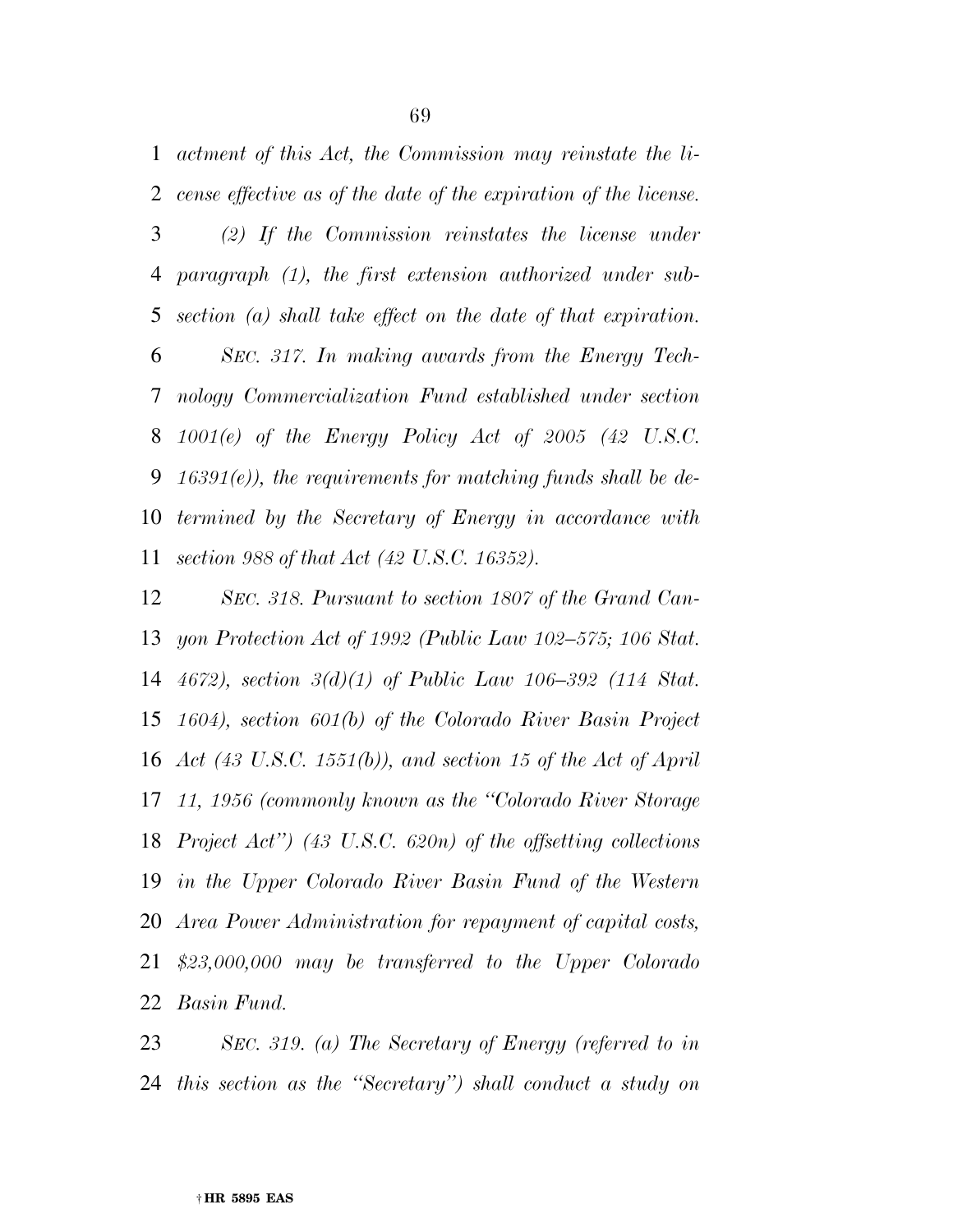*the potential for natural gas demand response across energy sectors and geographic regions.* 

 *(b) Not later than 18 months after the date of enact- ment of this Act, the Secretary shall submit to Congress a report on the results of study conducted under subsection (a), including—* 

 *(1) a description and quantification of— (A) potential natural gas and energy sav- ings and load shifting; and (B) the costs and benefits associated with those savings, including avoided energy costs, re- duced market price volatility, improved electric and gas system reliability, deferred or avoided pipeline or utility capital investment, and air emissions reductions; (2) an identification of geographic areas that would benefit most from implementing demand re- sponse measures for natural gas infrastructure; and (3) a description of— (A) existing and emerging technologies that can be used for demand response in the natural gas sector; and (B) best practices for developing a strategy for deployment of those technologies in the nat-ural gas sector.*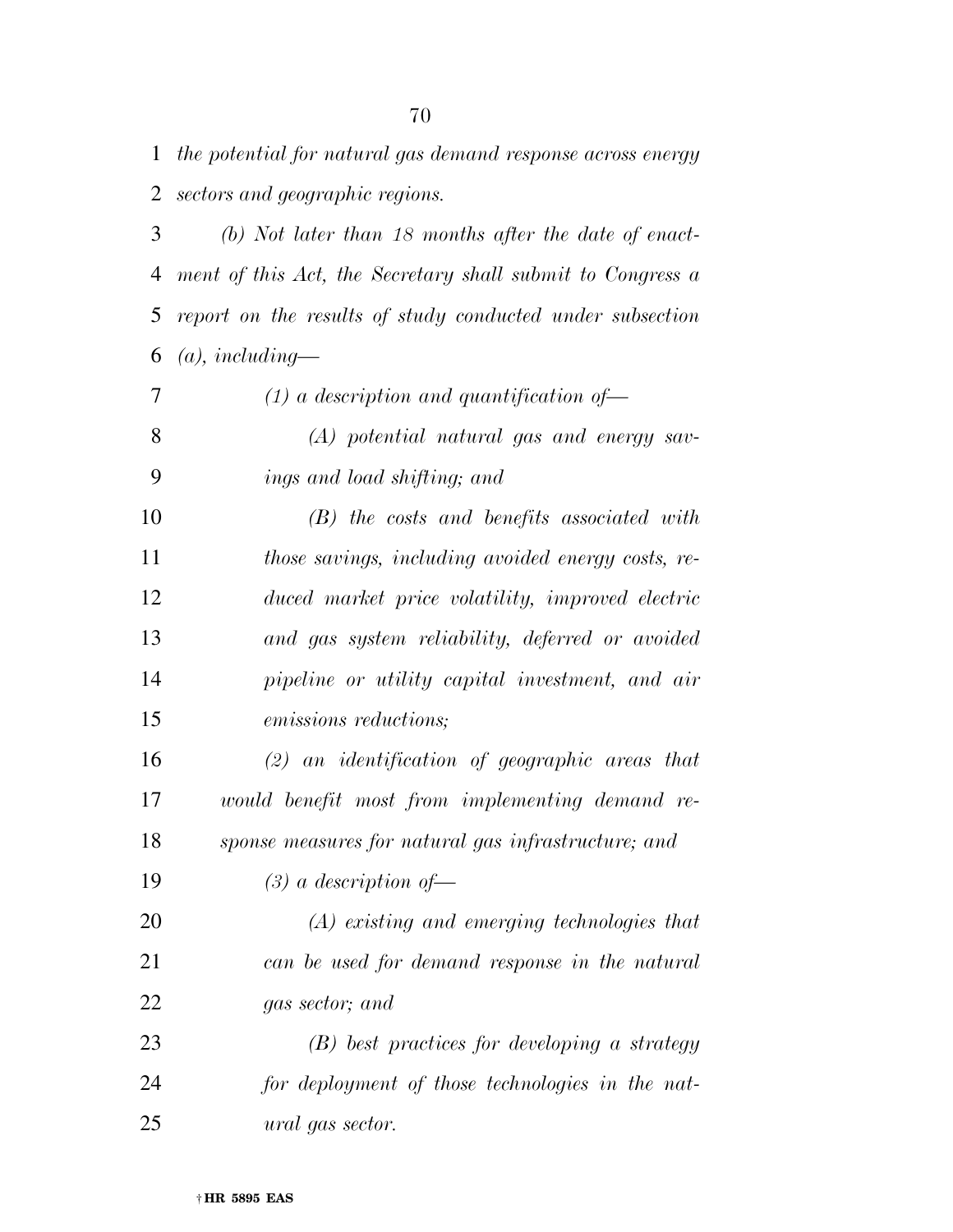| $\mathbf{1}$   | TITLE IV                                                         |
|----------------|------------------------------------------------------------------|
| $\overline{2}$ | <b>INDEPENDENT AGENCIES</b>                                      |
| 3              | <b>APPALACHIAN REGIONAL COMMISSION</b>                           |
| $\overline{4}$ | For expenses necessary to carry out the programs au-             |
| 5              | thorized by the Appalachian Regional Development Act of          |
| 6              | 1965, and for expenses necessary for the Federal Co-Chair-       |
| 7              | man and the Alternate on the Appalachian Regional Com-           |
| 8              | mission, for payment of the Federal share of the adminis-        |
| 9              | trative expenses of the Commission, including services as        |
| 10             | authorized by 5 U.S.C. 3109, and hire of passenger motor         |
| 11             | vehicles, \$155,000,000, to remain available until expended.     |
| 12             | <b>DEFENSE NUCLEAR FACILITIES SAFETY BOARD</b>                   |
| 13             | <b>SALARIES AND EXPENSES</b>                                     |
| 14             | For expenses necessary for the Defense Nuclear Facili-           |
| 15             | ties Safety Board in carrying out activities authorized by       |
| 16             | the Atomic Energy Act of 1954, as amended by Public Law          |
| 17             | $100-456$ , section 1441, \$31,000,000, to remain available      |
|                | 18 <i>until September 30, 2020</i> .                             |
| 19             | <b>DELTA REGIONAL AUTHORITY</b>                                  |
| 20             | <b>SALARIES AND EXPENSES</b>                                     |
| 21             | For expenses necessary for the Delta Regional Author-            |
| 22             | ity and to carry out its activities, as authorized by the        |
| 23             | Delta Regional Authority Act of 2000, notwithstanding sec-       |
| 24             | tions $382F(d)$ , $382M$ , and $382N$ of said Act, \$25,000,000, |
|                | 25 to remain available until expended.                           |

† **HR 5895 EAS**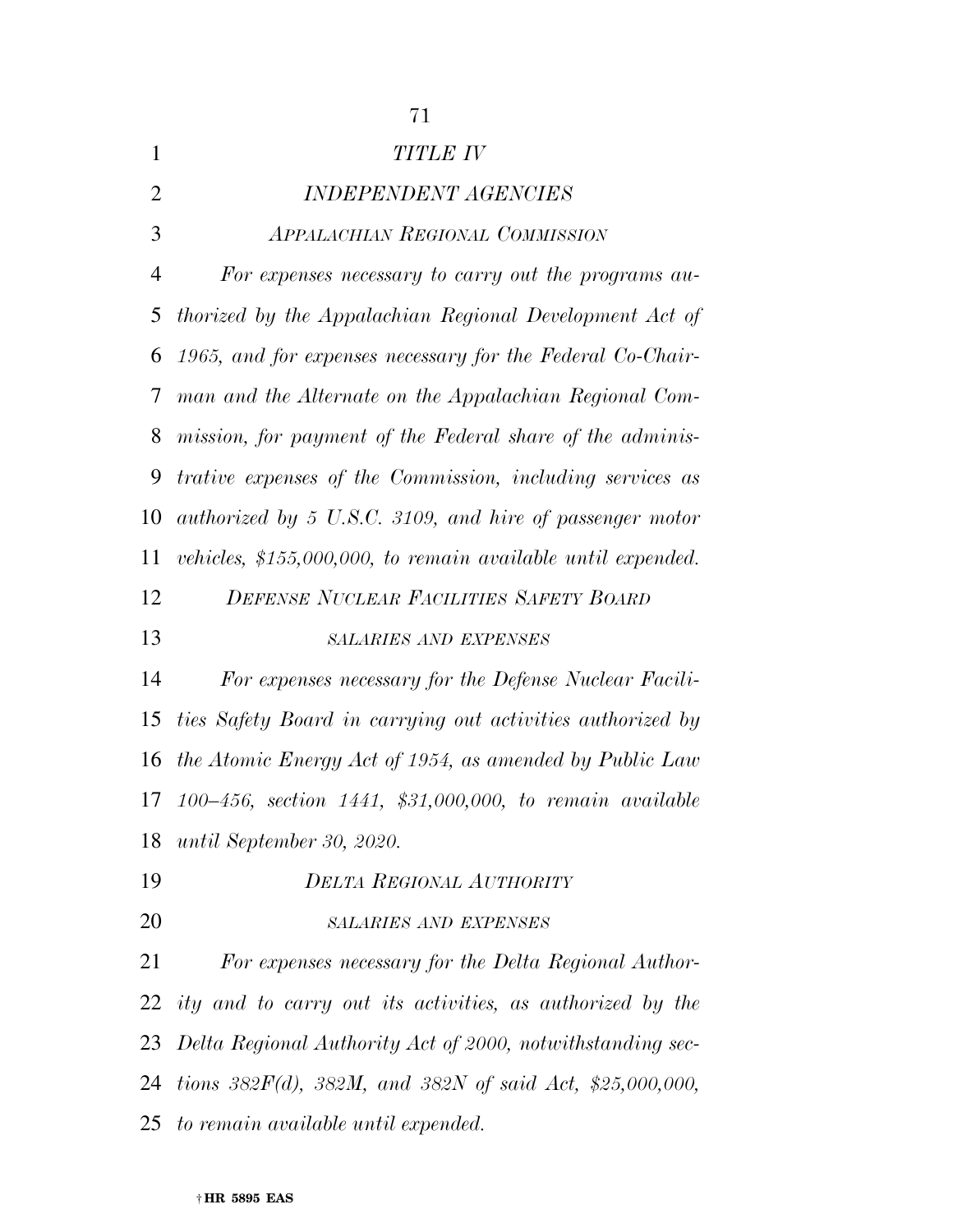#### *DENALI COMMISSION*

 *For expenses necessary for the Denali Commission in- cluding the purchase, construction, and acquisition of plant and capital equipment as necessary and other expenses, \$15,000,000, to remain available until expended, notwith- standing the limitations contained in section 306(g) of the Denali Commission Act of 1998: Provided, That funds shall be available for construction projects in an amount not to exceed 80 percent of total project cost for distressed commu- nities, as defined by section 307 of the Denali Commission Act of 1998 (division C, title III, Public Law 105–277), as amended by section 701 of appendix D, title VII, Public Law 106–113 (113 Stat. 1501A–280), and an amount not to exceed 50 percent for non-distressed communities: Pro- vided further, That notwithstanding any other provision of law regarding payment of a non-Federal share in connec- tion with a grant-in-aid program, amounts under this heading shall be available for the payment of such a non- Federal share for programs undertaken to carry out the purposes of the Commission.* 

*NORTHERN BORDER REGIONAL COMMISSION*

 *For expenses necessary for the Northern Border Re- gional Commission in carrying out activities authorized by subtitle V of title 40, United States Code, \$20,000,000, to remain available until expended: Provided, That such*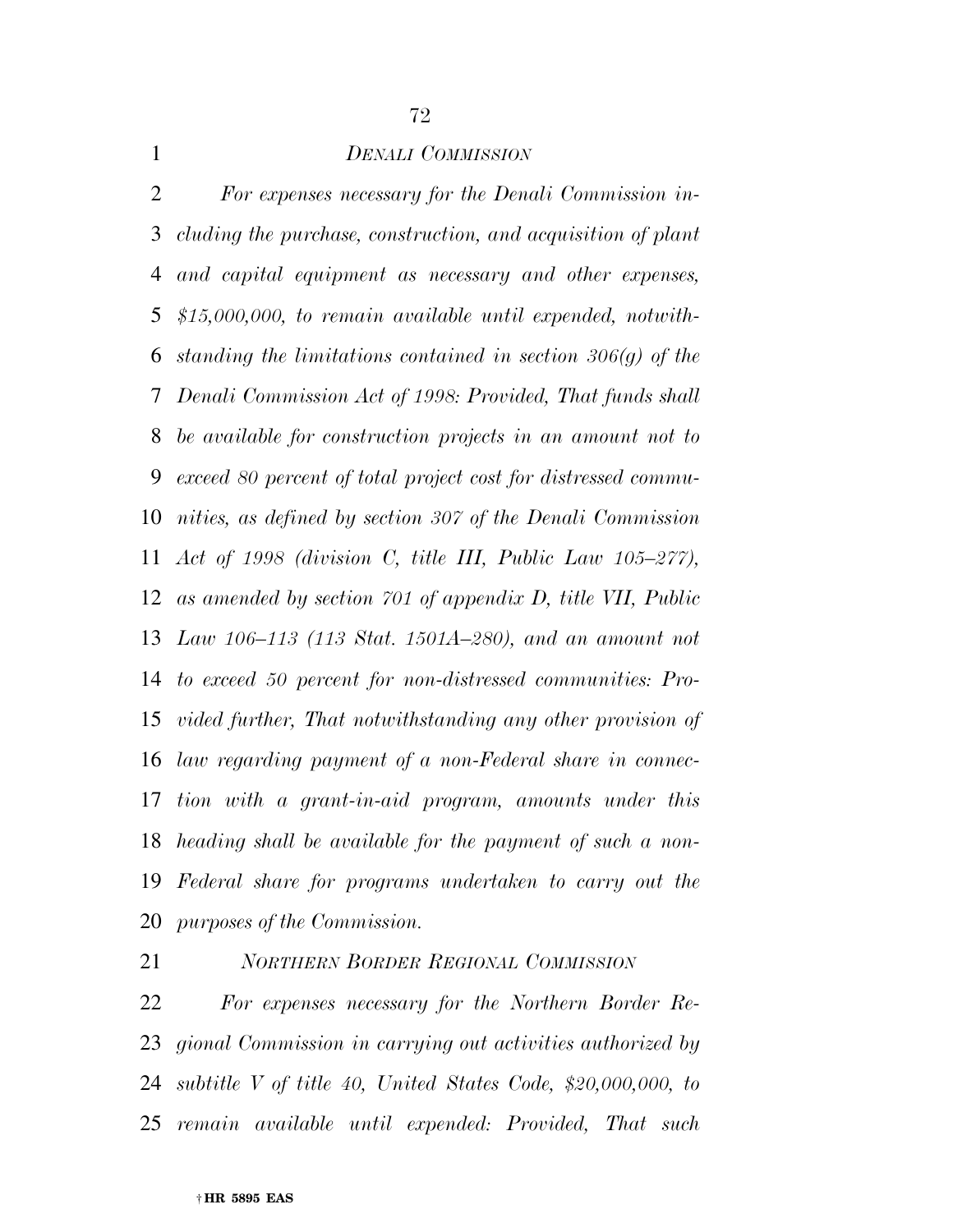*amounts shall be available for administrative expenses, not- withstanding section 15751(b) of title 40, United States Code: Provided further, That during fiscal year 2019, the duties and authority of the Federal Cochairperson shall be assumed by the Northern Border Regional Commission Pro- gram Director if the position of the Federal Cochairperson and Alternate Federal Cochairperson is vacant.* 

*NUCLEAR REGULATORY COMMISSION*

## *SALARIES AND EXPENSES*

 *For expenses necessary for the Commission in carrying out the purposes of the Energy Reorganization Act of 1974 and the Atomic Energy Act of 1954, \$898,350,000, includ- ing official representation expenses not to exceed \$25,000, to remain available until expended: Provided, That of the amount appropriated herein, not more than \$9,500,000 may be made available for salaries, travel, and other sup- port costs for the Office of the Commission, to remain avail- able until September 30, 2020, of which, notwithstanding section 201(a)(2)(c)* of the Energy Reorganization Act of *1974 (42 U.S.C. 5841(a)(2)(c)), the use and expenditure shall only be approved by a majority vote of the Commis- sion: Provided further, That revenues from licensing fees, inspection services, and other services and collections esti- mated at \$794,218,500 in fiscal year 2019 shall be retained and used for necessary salaries and expenses in this ac-*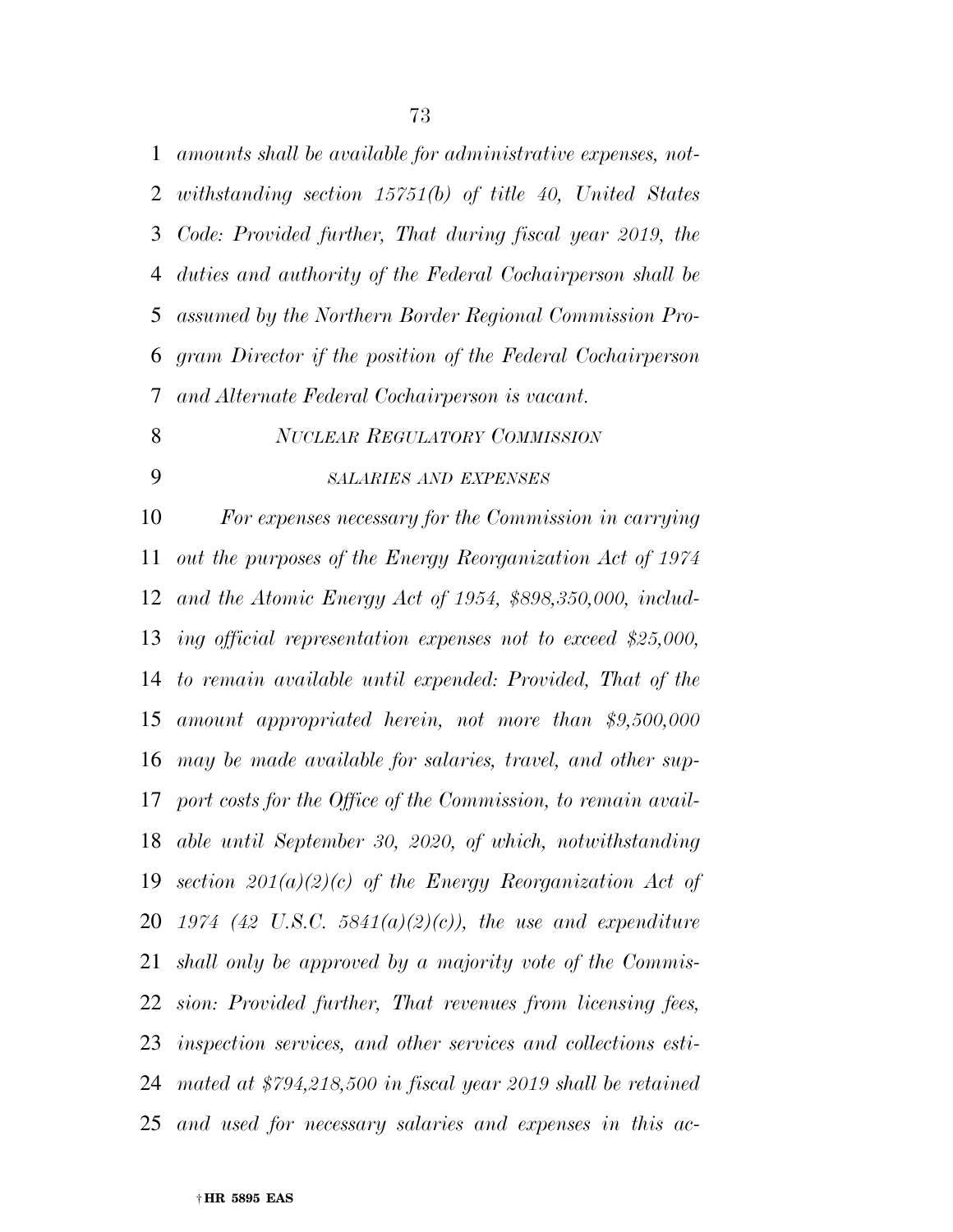*count, notwithstanding 31 U.S.C. 3302, and shall remain available until expended: Provided further, That the sum herein appropriated shall be reduced by the amount of reve- nues received during fiscal year 2019 so as to result in a final fiscal year 2019 appropriation estimated at not more than \$104,131,500: Provided further, That of the amounts appropriated under this heading, \$10,000,000 shall be for university research and development in areas relevant to the Commission's mission, and \$5,000,000 shall be for a Nuclear Science and Engineering Grant Program that will support multiyear projects that do not align with pro- grammatic missions but are critical to maintaining the dis-cipline of nuclear science and engineering.* 

#### *OFFICE OF INSPECTOR GENERAL*

 *For expenses necessary for the Office of Inspector Gen- eral in carrying out the provisions of the Inspector General Act of 1978, \$12,609,000, to remain available until Sep- tember 30, 2020: Provided, That revenues from licensing fees, inspection services, and other services and collections estimated at \$10,355,000 in fiscal year 2019 shall be re- tained and be available until September 30, 2020, for nec- essary salaries and expenses in this account, notwith- standing section 3302 of title 31, United States Code: Pro- vided further, That the sum herein appropriated shall be reduced by the amount of revenues received during fiscal*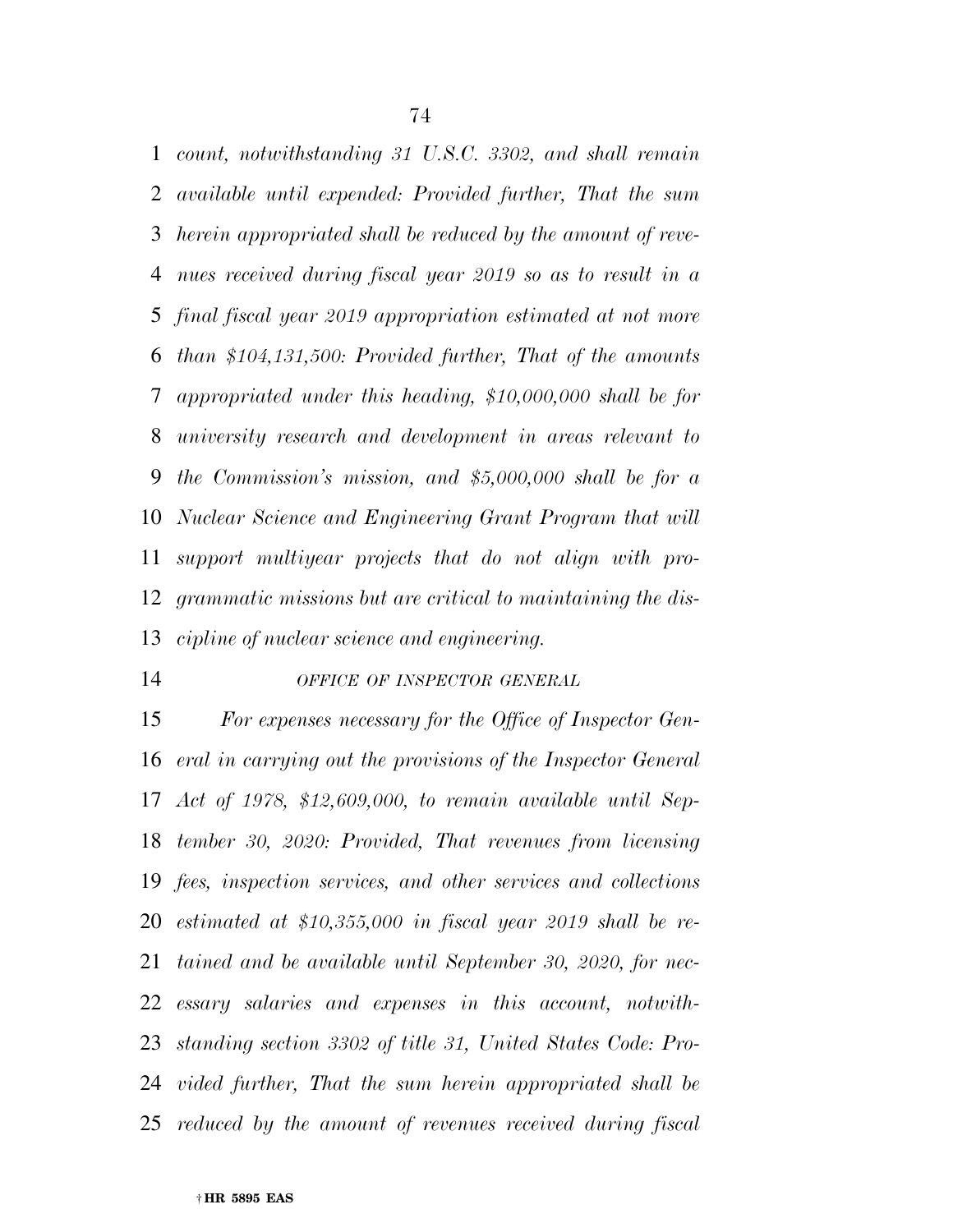*year 2019 so as to result in a final fiscal year 2019 appro- priation estimated at not more than \$2,254,000: Provided further, That of the amounts appropriated under this head- ing, \$1,103,000 shall be for Inspector General services for the Defense Nuclear Facilities Safety Board, which shall not be available from fee revenues. NUCLEAR WASTE TECHNICAL REVIEW BOARD SALARIES AND EXPENSES For expenses necessary for the Nuclear Waste Tech- nical Review Board, as authorized by Public Law 100–203, section 5051, \$3,600,000, to be derived from the Nuclear Waste Fund, to remain available until September 30, 2020. GENERAL PROVISIONS—INDEPENDENT AGENCIES SEC. 401. The Nuclear Regulatory Commission shall comply with the July 5, 2011, version of Chapter VI of its Internal Commission Procedures when responding to Con- gressional requests for information. SEC. 402. (a) The amounts made available by this title for the Nuclear Regulatory Commission may be repro- grammed for any program, project, or activity, and the Commission shall notify the Committees on Appropriations of both Houses of Congress at least 30 days prior to the* 

*use of any proposed reprogramming that would cause any* 

*program funding level to increase or decrease by more than*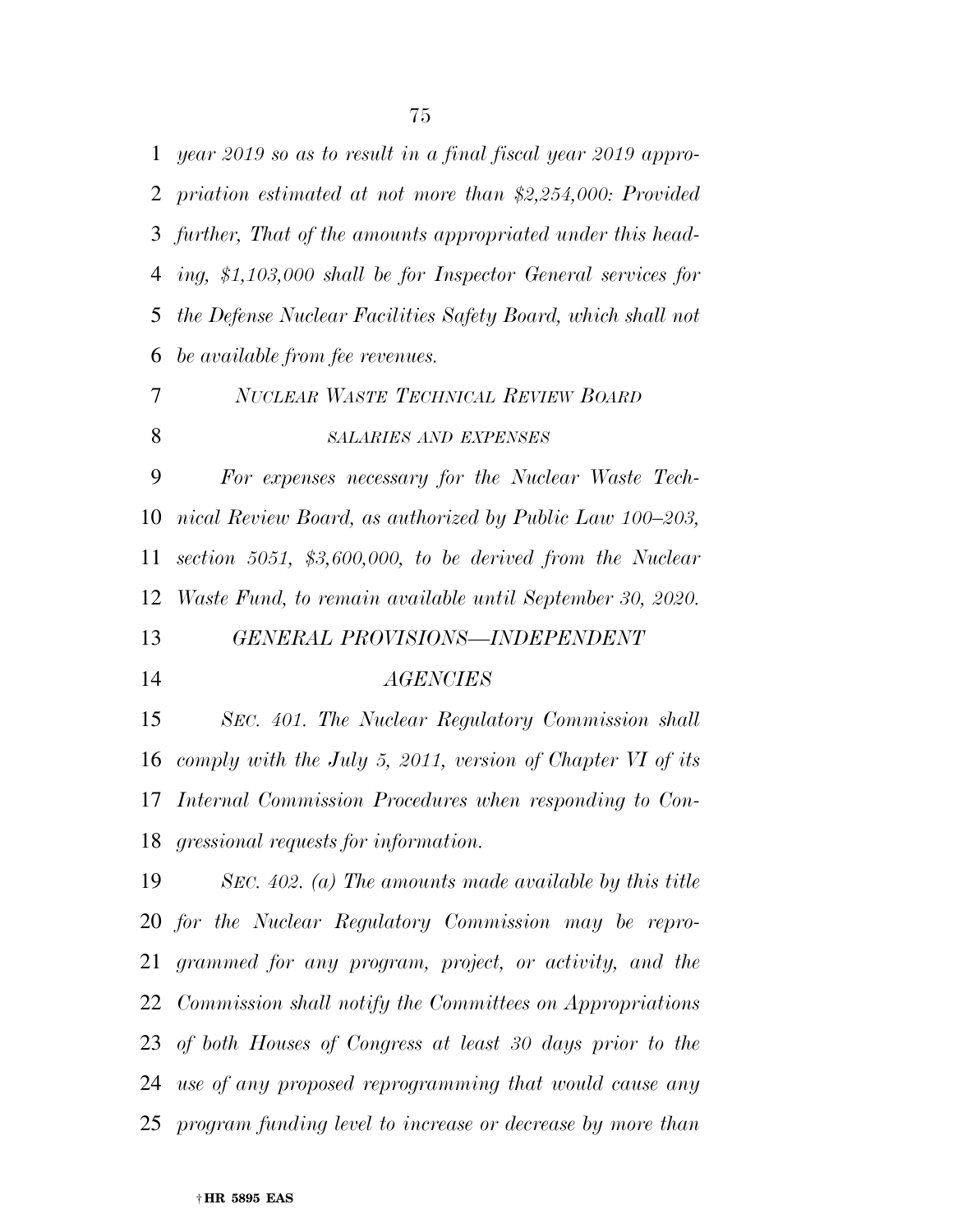*\$500,000 or 10 percent, whichever is less, during the time period covered by this Act.* 

 *(b)(1) The Nuclear Regulatory Commission may waive the notification requirement in subsection (a) if compliance with such requirement would pose a substantial risk to human health, the environment, welfare, or national secu-rity.* 

 *(2) The Nuclear Regulatory Commission shall notify the Committees on Appropriations of both Houses of Con- gress of any waiver under paragraph (1) as soon as prac- ticable, but not later than 3 days after the date of the activ- ity to which a requirement or restriction would otherwise have applied. Such notice shall include an explanation of the substantial risk under paragraph (1) that permitted such waiver and shall provide a detailed report to the Com- mittees of such waiver and changes to funding levels to pro-grams, projects, or activities.* 

 *(c) Except as provided in subsections (a), (b), and (d), the amounts made available by this title for ''Nuclear Regu- latory Commission—Salaries and Expenses'' shall be ex- pended as directed in the report of the Committee on Appro-priations accompanying this Act.* 

 *(d) None of the funds provided for the Nuclear Regu- latory Commission shall be available for obligation or ex-penditure through a reprogramming of funds that increases*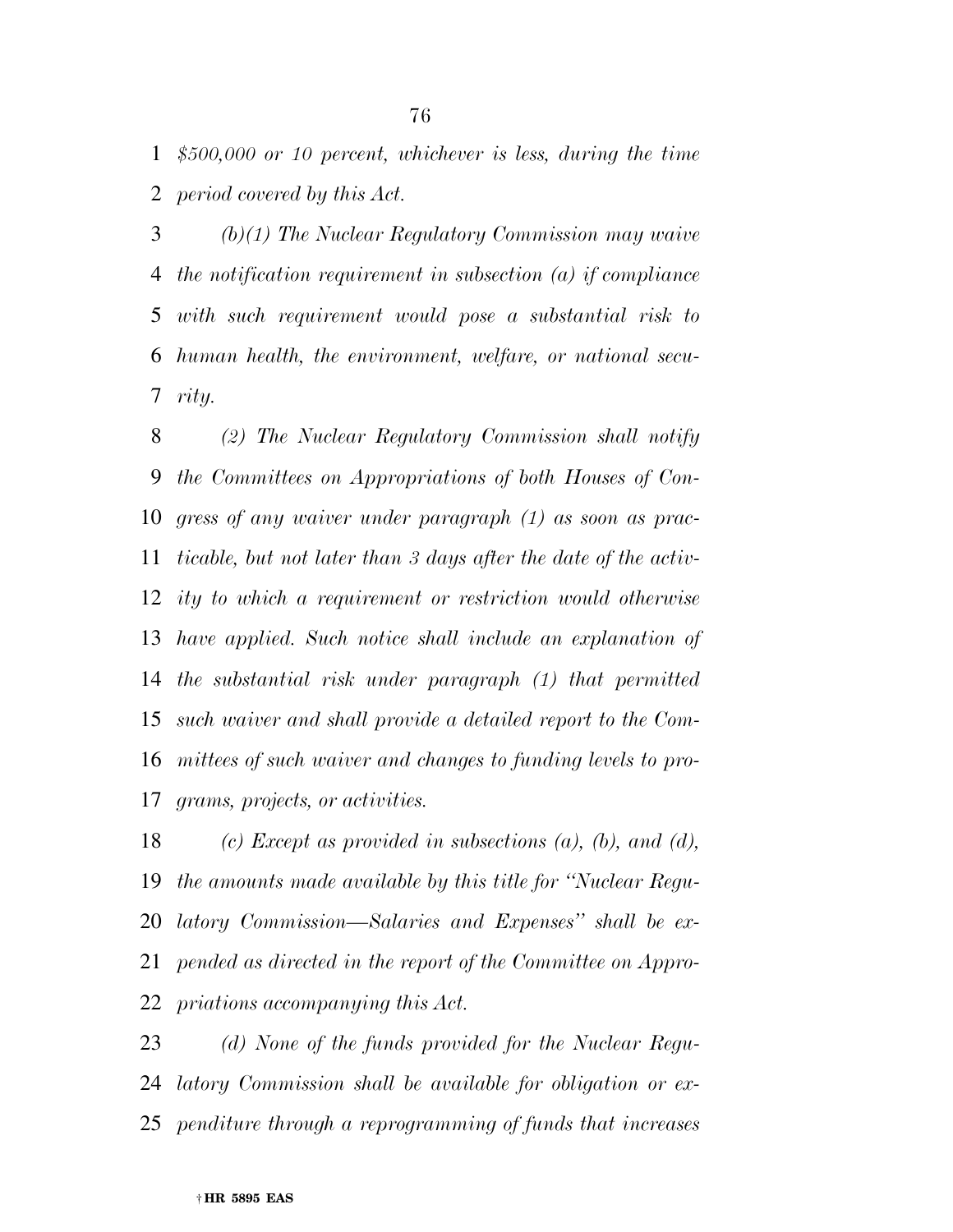*funds or personnel for any program, project, or activity for which funds are denied or restricted by this Act.* 

 *(e) The Commission shall provide a monthly report to the Committees on Appropriations of both Houses of Con- gress, which includes the following for each program, project, or activity, including any prior year appropria-tions—* 

*(1) total budget authority;* 

*(2) total unobligated balances; and* 

*(3) total unliquidated obligations.* 

## *TITLE V*

*GENERAL PROVISIONS* 

 *SEC. 501. None of the funds appropriated by this Act may be used in any way, directly or indirectly, to influence congressional action on any legislation or appropriation matters pending before Congress, other than to commu- nicate to Members of Congress as described in 18 U.S.C. 1913.* 

 *SEC. 502. (a) None of the funds made available in title III of this Act may be transferred to any department, agen- cy, or instrumentality of the United States Government, ex- cept pursuant to a transfer made by or transfer authority provided in this Act or any other appropriations Act for any fiscal year, transfer authority referenced in the report of the Committee on Appropriations accompanying this*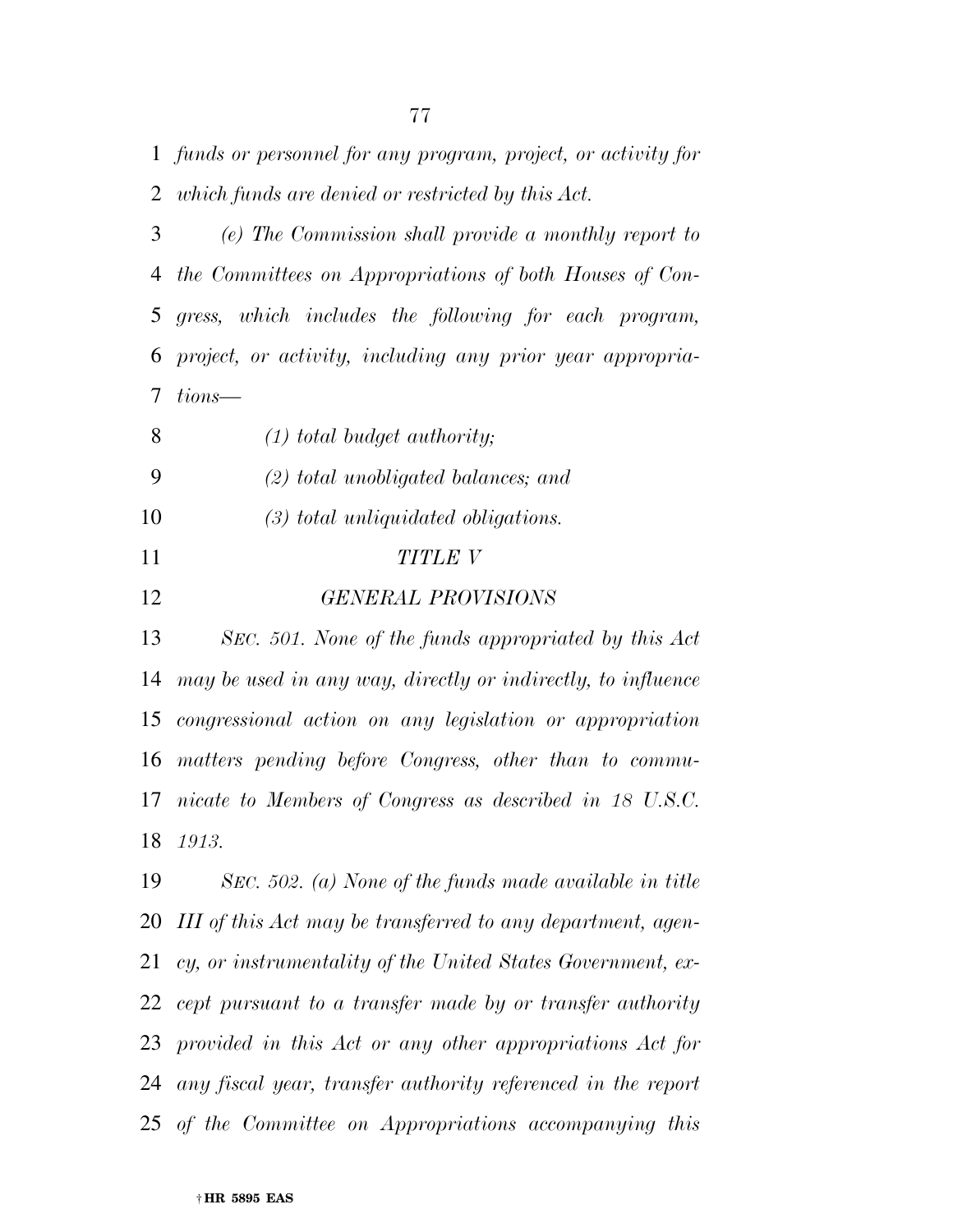*Act, or any authority whereby a department, agency, or in- strumentality of the United States Government may pro- vide goods or services to another department, agency, or in-strumentality.* 

 *(b) None of the funds made available for any depart- ment, agency, or instrumentality of the United States Gov- ernment may be transferred to accounts funded in title III of this Act, except pursuant to a transfer made by or trans- fer authority provided in this Act or any other appropria- tions Act for any fiscal year, transfer authority referenced in the report of the Committee on Appropriations accom- panying this Act, or any authority whereby a department, agency, or instrumentality of the United States Government may provide goods or services to another department, agen-cy, or instrumentality.* 

 *(c) The head of any relevant department or agency funded in this Act utilizing any transfer authority shall submit to the Committees on Appropriations of both Houses of Congress a semiannual report detailing the transfer au- thorities, except for any authority whereby a department, agency, or instrumentality of the United States Government may provide goods or services to another department, agen- cy, or instrumentality, used in the previous 6 months and in the year-to-date. This report shall include the amounts transferred and the purposes for which they were trans-*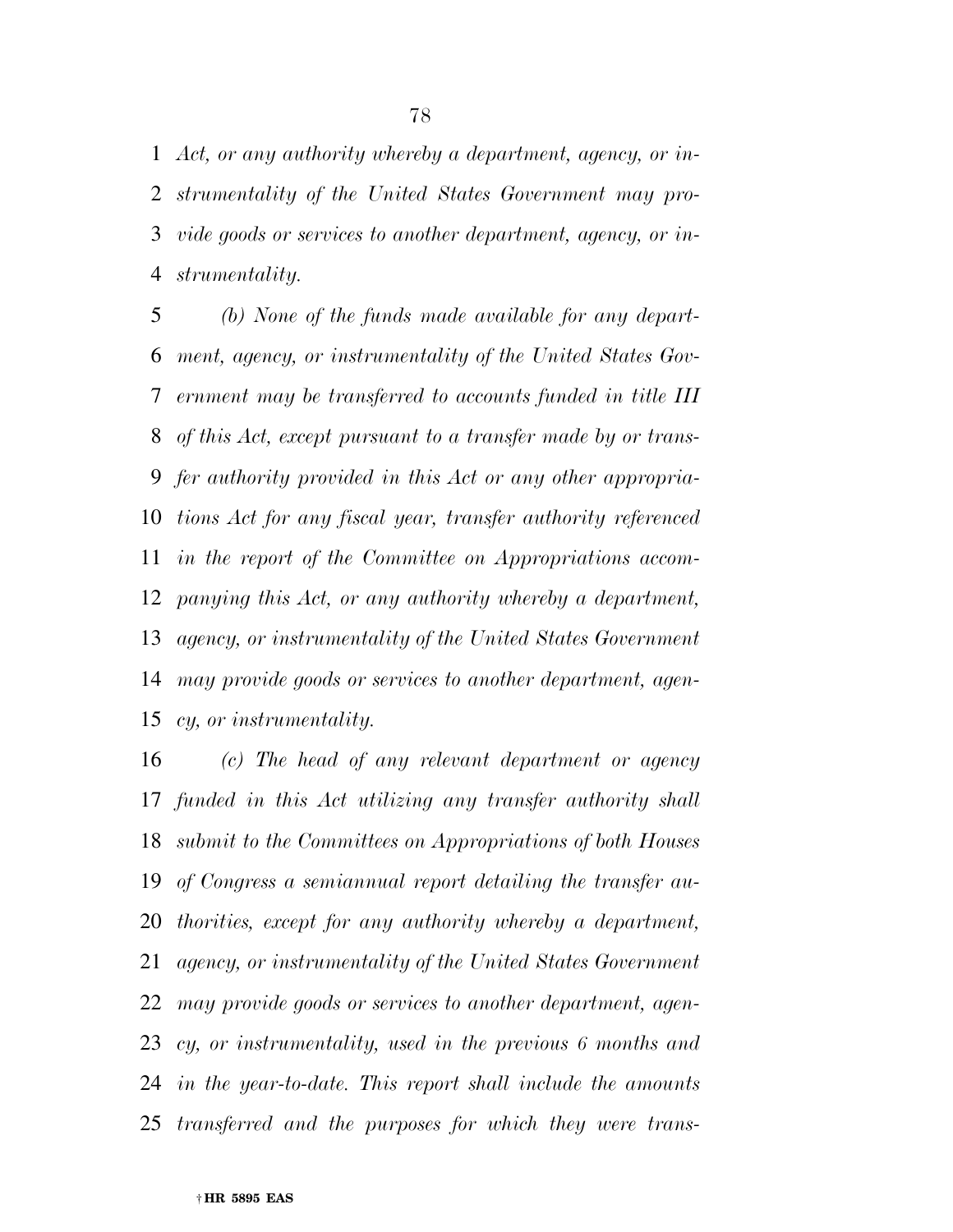*ferred, and shall not replace or modify existing notification requirements for each authority.* 

 *SEC. 503. (a) None of the funds made available in this Act may be used to maintain or establish a computer net- work unless such network blocks the viewing, downloading, and exchanging of pornography.* 

 *(b) Nothing in subsection (a) shall limit the use of funds necessary for any Federal, State, tribal, or local law enforcement agency or any other entity carrying out crimi- nal investigations, prosecution, or adjudication activities. This division may be cited as the ''Energy and Water Development and Related Agencies Appropriations Act, 2019''.*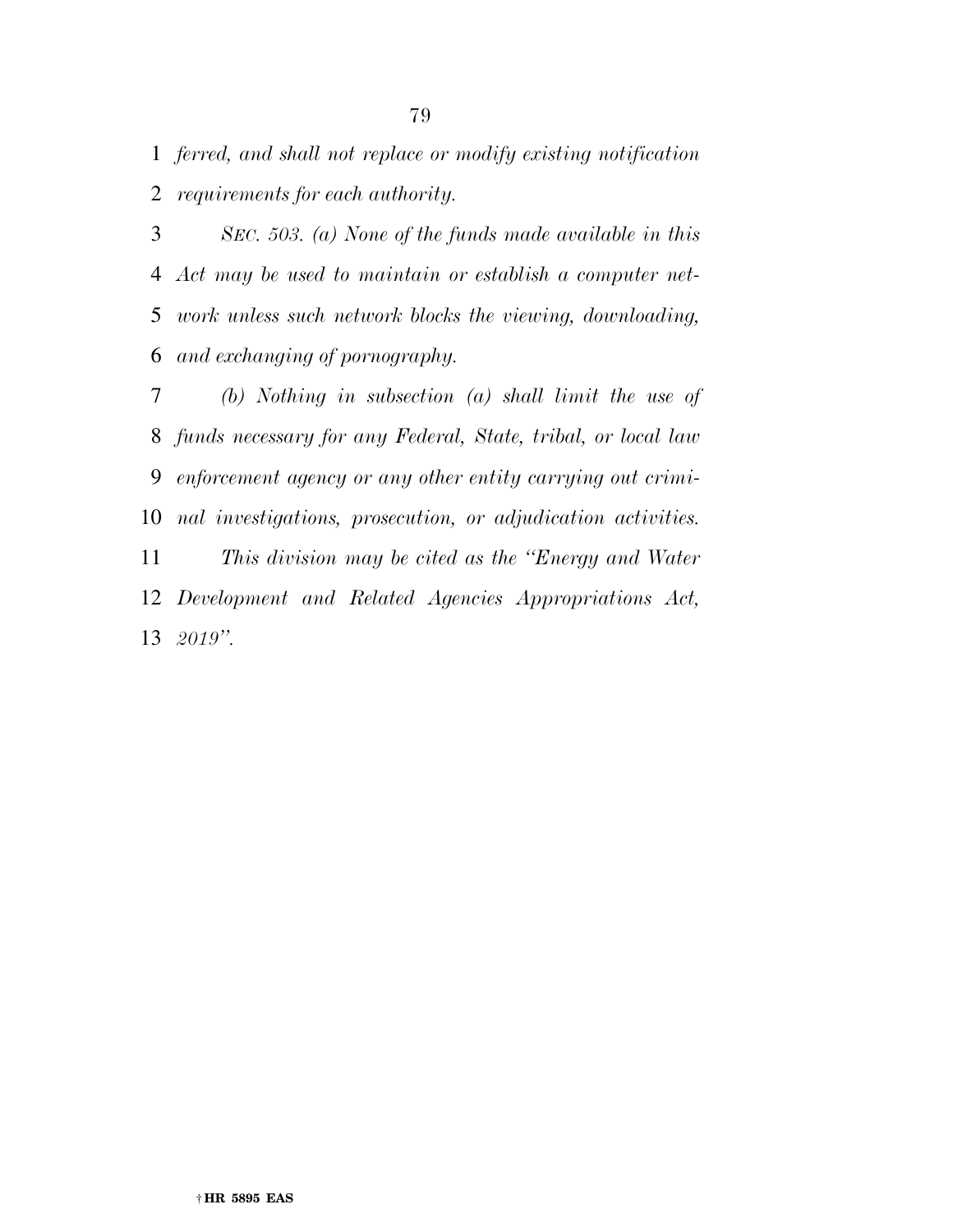| $\mathbf{1}$   | <b>DIVISION B-LEGISLATIVE BRANCH</b>                          |
|----------------|---------------------------------------------------------------|
| $\overline{2}$ | <b>APPROPRIATIONS ACT, 2019</b>                               |
| 3              | The following sums are appropriated, out of any               |
| 4              | money in the Treasury not otherwise appropriated, for the     |
| 5              | Legislative Branch for the fiscal year ending September 30,   |
| 6              | 2019, and for other purposes, namely:                         |
| 7              | <b>TITLE I</b>                                                |
| 8              | LEGISLATIVE BRANCH                                            |
| 9              | <i>SENATE</i>                                                 |
| 10             | <b>EXPENSE ALLOWANCES</b>                                     |
| 11             | For expense allowances of the Vice President, \$18,760;       |
| 12             | the President Pro Tempore of the Senate, \$37,520; Majority   |
| 13             | Leader of the Senate, \$39,920; Minority Leader of the Sen-   |
| 14             | ate, \$39,920; Majority Whip of the Senate, \$9,980; Minority |
| 15             | Whip of the Senate, \$9,980; President Pro Tempore Emer-      |
| 16             | itus, \$15,000; Chairmen of the Majority and Minority Con-    |
|                | 17 ference Committees, \$4,690 for each Chairman; and Chair-  |
| 18             | men of the Majority and Minority Policy Committees,           |
| 19             | \$4,690 for each Chairman; in all, \$189,840.                 |
| 20             | For representation allowances of the Majority and Mi-         |
| 21             | nority Leaders of the Senate, \$14,070 for each such Leader;  |
| 22             | <i>in all, \$28,140.</i>                                      |
| 23             | <b>SALARIES, OFFICERS AND EMPLOYEES</b>                       |
| 24             | For compensation of officers, employees, and others as        |
| 25             | authorized<br>by law, including agency contributions,         |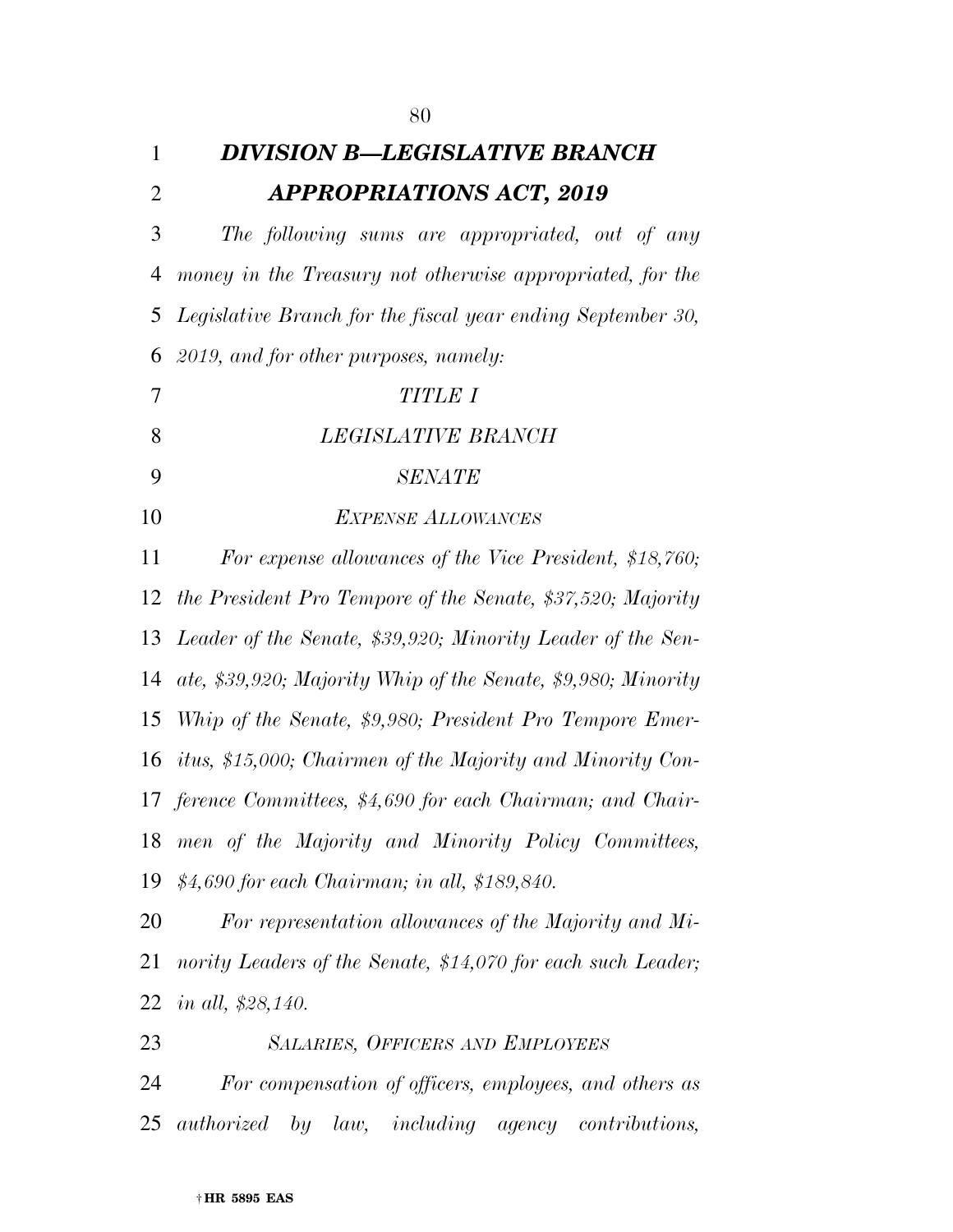*\$205,376,812, which shall be paid from this appropriation as follows:* 

| 3              | OFFICE OF THE VICE PRESIDENT                                 |
|----------------|--------------------------------------------------------------|
| $\overline{4}$ | For the Office of the Vice President, \$2,417,248.           |
| 5              | OFFICE OF THE PRESIDENT PRO TEMPORE                          |
| 6              | For the Office of the President Pro Tempore, \$723,466.      |
| 7              | OFFICE OF THE PRESIDENT PRO TEMPORE EMERITUS                 |
| 8              | For the Office of the President Pro Tempore Emeritus,        |
| 9              | \$309,000.                                                   |
| 10             | OFFICES OF THE MAJORITY AND MINORITY LEADERS                 |
| 11             | For Offices of the Majority and Minority Leaders,            |
| 12             | \$5,255,576.                                                 |
| 13             | OFFICES OF THE MAJORITY AND MINORITY WHIPS                   |
| 14             | For Offices of the Majority and Minority Whips,              |
| 15             | \$3,359,424.                                                 |
| 16             | COMMITTEE ON APPROPRIATIONS                                  |
| 17             | For salaries of the Committee on Appropriations,             |
| 18             | \$15,142,000.                                                |
| 19             | CONFERENCE COMMITTEES                                        |
| 20             | For the Conference of the Majority and the Conference        |
| 21             | of the Minority, at rates of compensation to be fixed by the |
| 22             | Chairman of each such committee, $$1,658,000$ for each such  |
| 23             | <i>committee; in all, <math>\$3,316,000</math>.</i>          |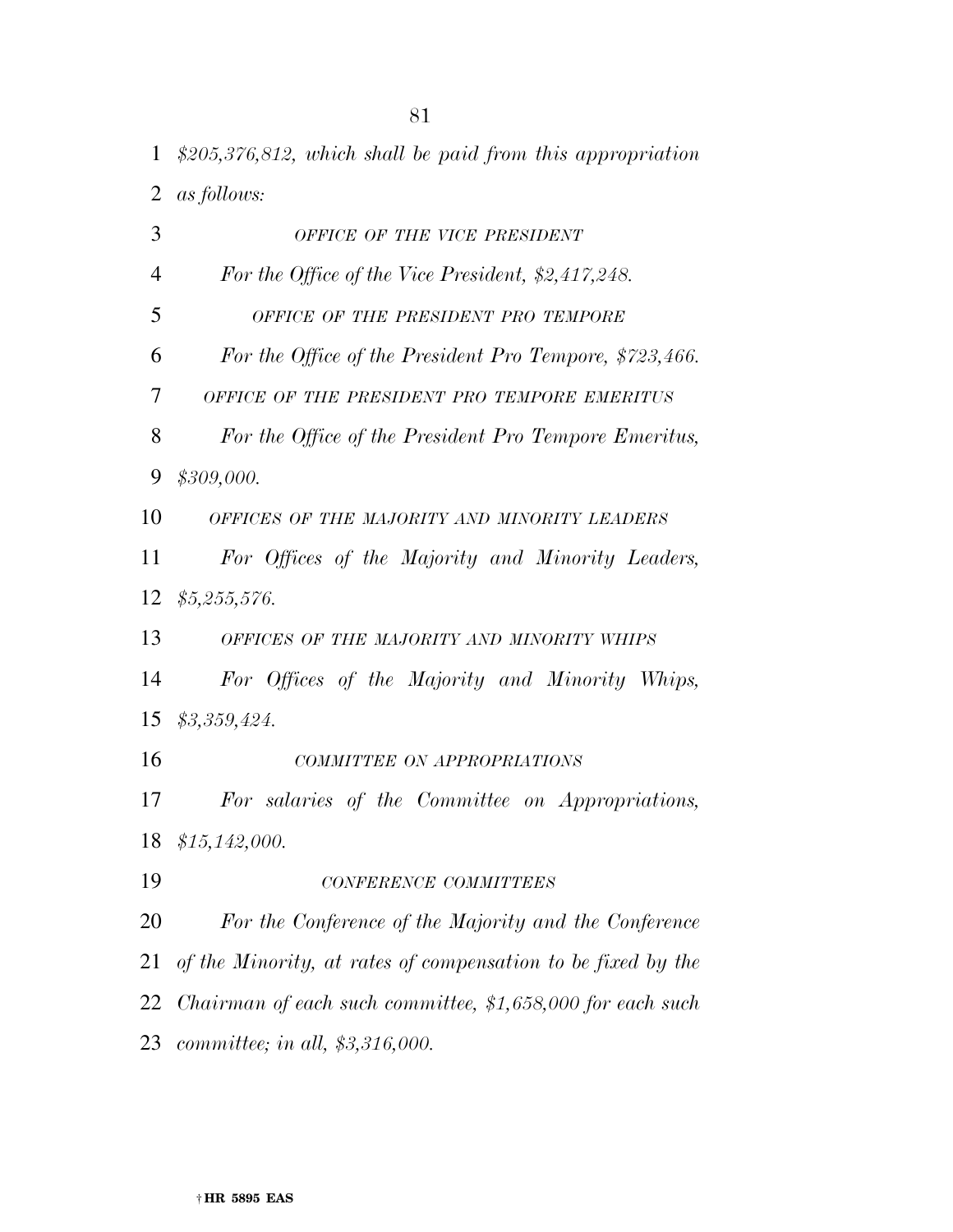| $\mathbf{1}$   | OFFICES OF THE SECRETARIES OF THE CONFERENCE OF           |
|----------------|-----------------------------------------------------------|
| $\overline{2}$ | THE MAJORITY AND THE CONFERENCE OF THE MINORITY           |
| 3              | For Offices of the Secretaries of the Conference of the   |
| 4              | Majority and the Conference of the Minority, \$817,402.   |
| 5              | POLICY COMMITTEES                                         |
| 6              | For salaries of the Majority Policy Committee and the     |
| 7              | Minority Policy Committee, \$1,692,905 for each such com- |
| 8              | mittee; in all, $$3,385,810$ .                            |
| 9              | OFFICE OF THE CHAPLAIN                                    |
| 10             | For Office of the Chaplain, \$461,886.                    |
| 11             | OFFICE OF THE SECRETARY                                   |
| 12             | For Office of the Secretary, $$25,783,000$ .              |
| 13             | OFFICE OF THE SERGEANT AT ARMS AND DOORKEEPER             |
| 14             | For Office of the Sergeant at Arms and Doorkeeper,        |
| 15             | \$82,684,000.                                             |
| 16             | OFFICES OF THE SECRETARIES FOR THE MAJORITY AND           |
| 17             | <i>MINORITY</i>                                           |
| 18             | For Offices of the Secretary for the Majority and the     |
| 19             | Secretary for the Minority, \$1,810,000.                  |
| 20             | AGENCY CONTRIBUTIONS AND RELATED EXPENSES                 |
| 21             | For agency contributions for employee benefits, as au-    |
| 22             | thorized by law, and related expenses, \$59,912,000.      |
| 23             | OFFICE OF THE LEGISLATIVE COUNSEL OF THE SENATE           |
| 24             | For salaries and expenses of the Office of the Legisla-   |
| 25             | tive Counsel of the Senate, \$6,115,000.                  |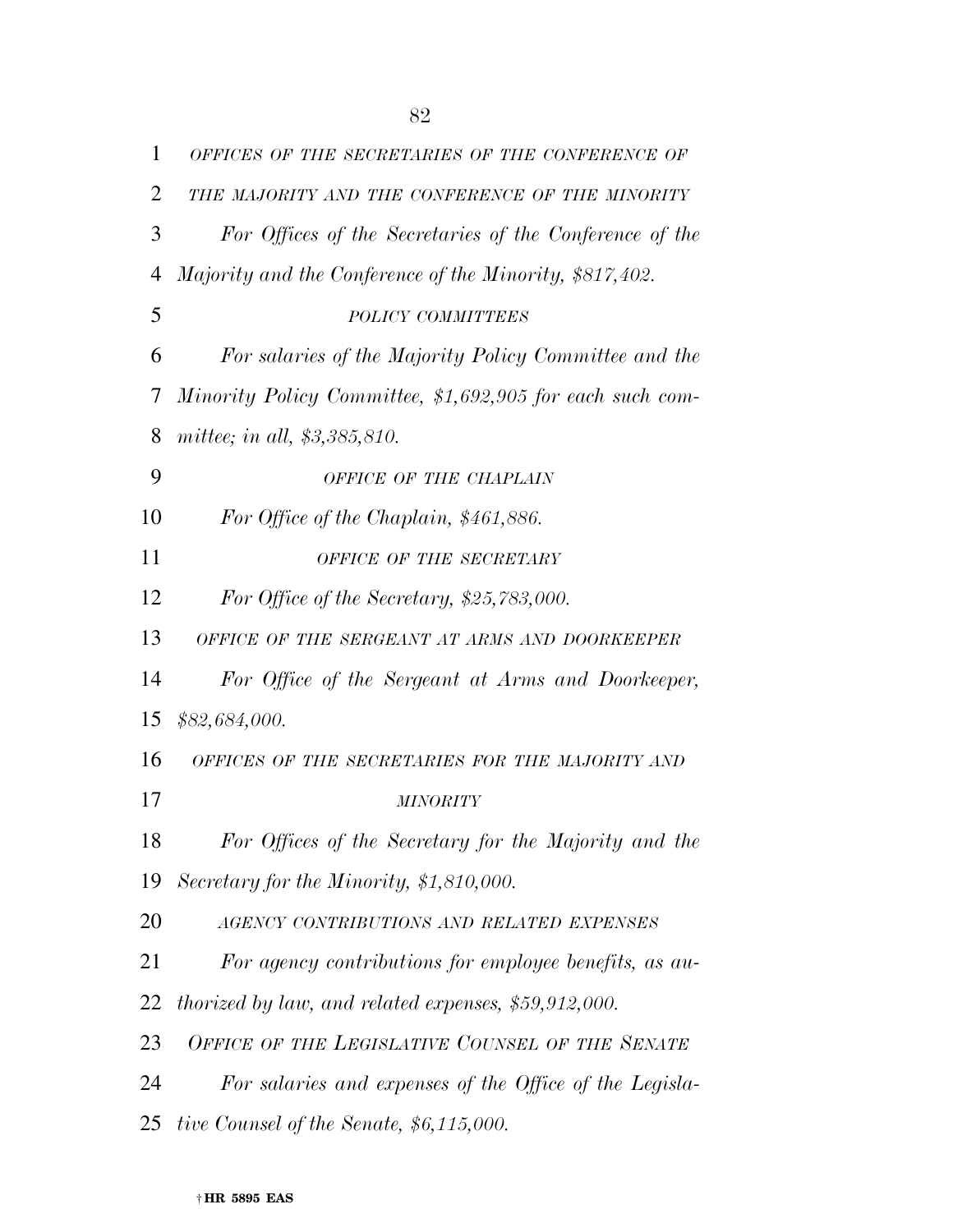| 1              | <b>OFFICE OF SENATE LEGAL COUNSEL</b>                           |
|----------------|-----------------------------------------------------------------|
| 2              | For salaries and expenses of the Office of Senate Legal         |
| 3              | Counsel, \$1,147,000.                                           |
| $\overline{4}$ | <b>EXPENSE ALLOWANCES OF THE SECRETARY OF THE SEN-</b>          |
| 5              | ATE, SERGEANT AT ARMS AND DOORKEEPER OF THE                     |
| 6              | SENATE, AND SECRETARIES FOR THE MAJORITY AND                    |
| 7              | <b>MINORITY OF THE SENATE</b>                                   |
| 8              | For expense allowances of the Secretary of the Senate,          |
| 9              | \$7,110; Sergeant at Arms and Doorkeeper of the Senate,         |
| 10             | $$7,110$ ; Secretary for the Majority of the Senate, $$7,110$ ; |
| 11             | Secretary for the Minority of the Senate, \$7,110; in all,      |
| 12             | \$28,440.                                                       |
| 13             | CONTINGENT EXPENSES OF THE SENATE                               |
| 14             | INQUIRIES AND INVESTIGATIONS                                    |
| 15             | For expenses of inquiries and investigations ordered            |
| 16             | by the Senate, or conducted under paragraph 1 of rule           |
| 17             | XXVI of the Standing Rules of the Senate, section 112 of        |
| 18             | the Supplemental Appropriations and Rescission Act, 1980        |
|                | 19 (Public Law 96–304), and Senate Resolution 281, 96th         |
| 20             | Congress, agreed to March 11, 1980, \$133,265,000, of which     |
|                | 21 \$26,650,000 shall remain available until September 30,      |
|                | 22 2021.                                                        |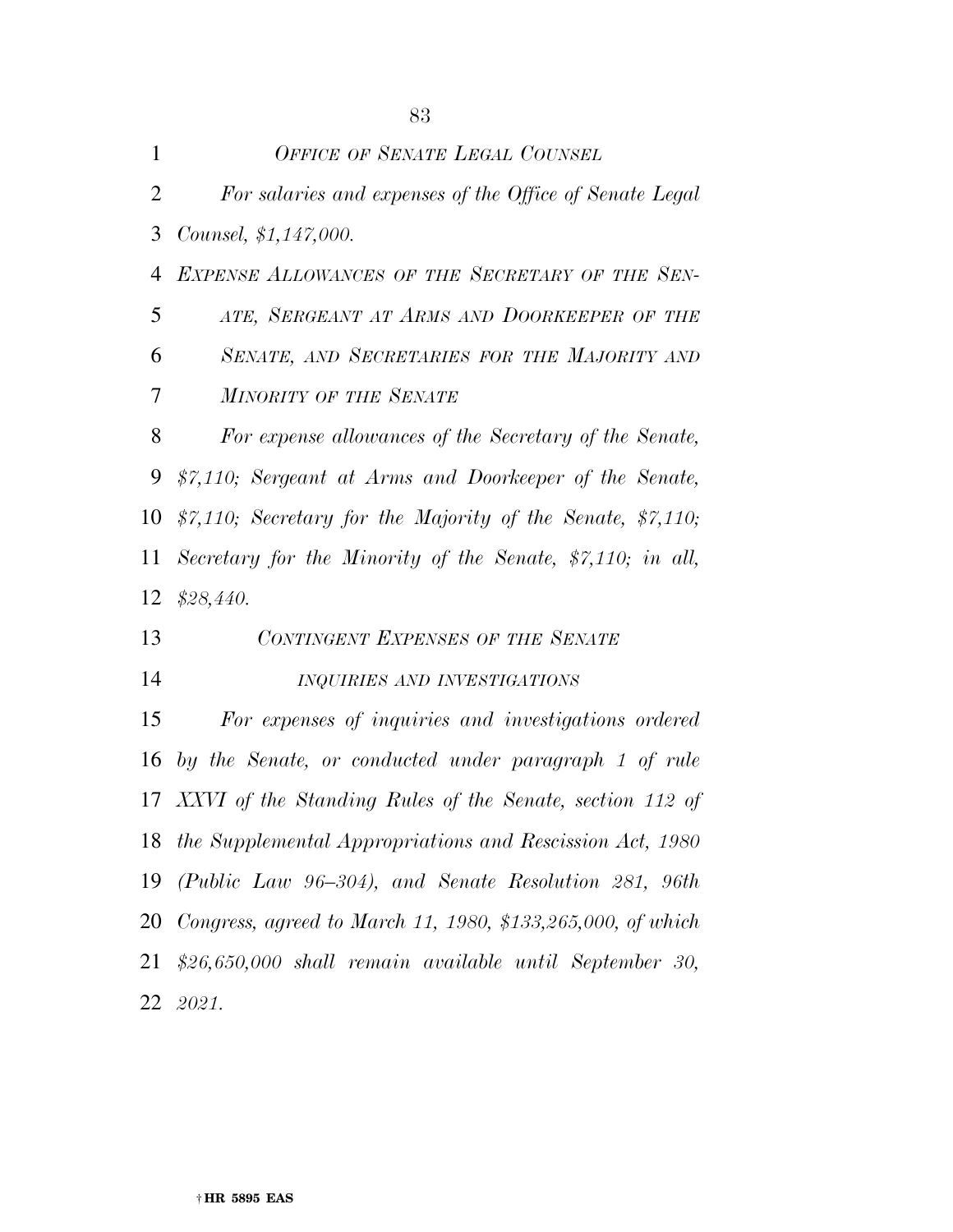| $\mathbf 1$ | U.S. SENATE CAUCUS ON INTERNATIONAL NARCOTICS                  |
|-------------|----------------------------------------------------------------|
| 2           | <b>CONTROL</b>                                                 |
| 3           | For expenses of the United States Senate Caucus on             |
| 4           | International Narcotics Control, \$508,000.                    |
| 5           | SECRETARY OF THE SENATE                                        |
| 6           | For expenses of the Office of the Secretary of the Sen-        |
| 7           | ate, \$10,036,000 of which $$6,436,000$ shall remain available |
| 8           | until September 30, 2023 and of which $$3,600,000$ shall re-   |
| 9           | main available until expended.                                 |
| 10          | SERGEANT AT ARMS AND DOORKEEPER OF THE SENATE                  |
| 11          | For expenses of the Office of the Sergeant at Arms and         |
| 12          | Doorkeeper of the Senate, \$126,595,000, which shall remain    |
| 13          | available until September 30, 2023.                            |
| 14          | MISCELLANEOUS ITEMS                                            |
| 15          | For miscellaneous items, \$20,870,849 which shall re-          |
| 16          | main available until September 30, 2021.                       |
| 17          | SENATORS' OFFICIAL PERSONNEL AND OFFICE EXPENSE                |
| 18          | <b>ACCOUNT</b>                                                 |
| 19          | For Senators' Official Personnel and Office Expense            |
| 20          | Account, \$429,000,000 of which \$20,128,950 shall remain      |
| 21          | available until September 30, 2021 and of which \$5,000,000    |
| 22          | shall be allocated solely for the purpose of providing finan-  |
| 23          | cial compensation to Senate interns.                           |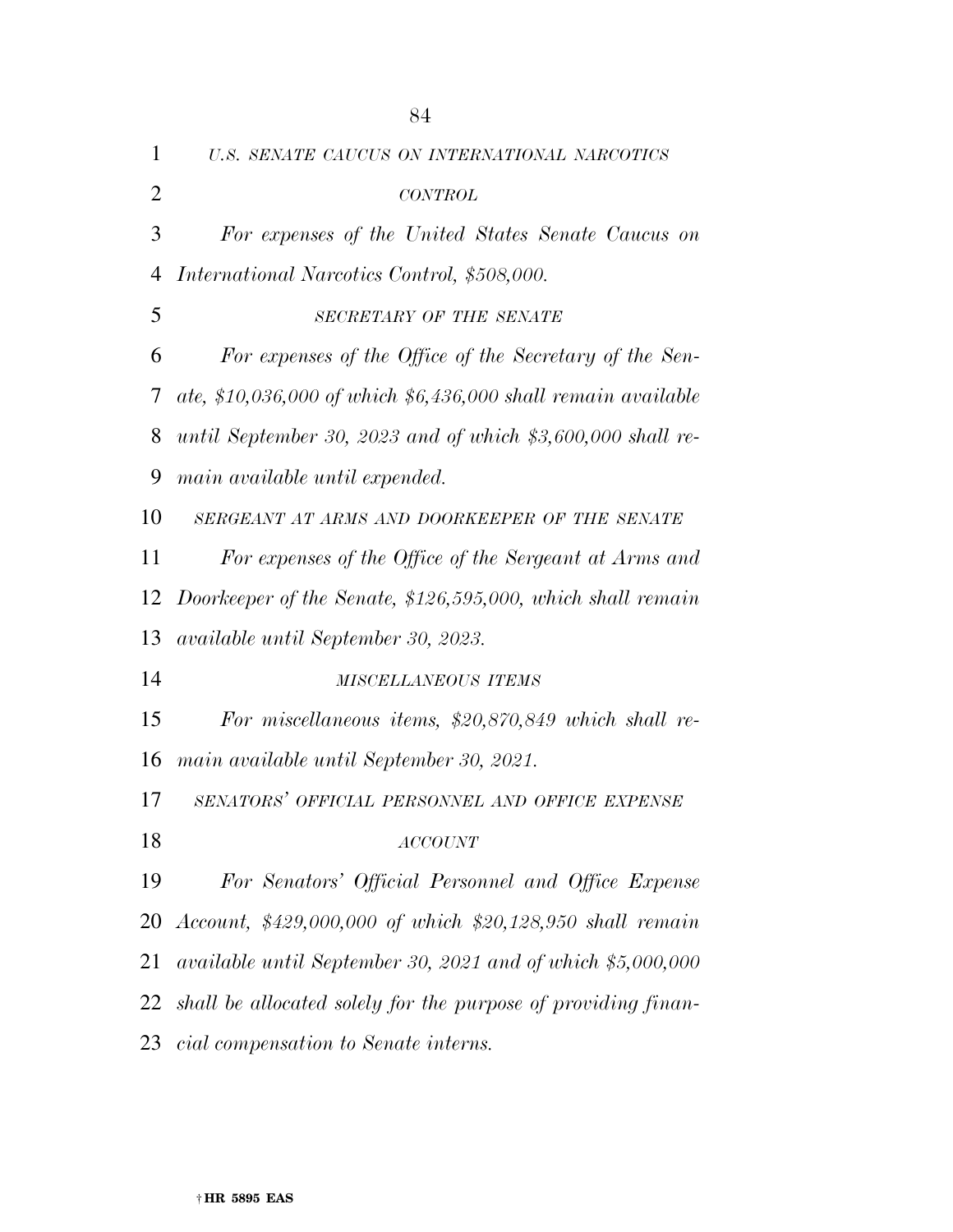*OFFICIAL MAIL COSTS For expenses necessary for official mail costs of the Senate, \$300,000. ADMINISTRATIVE PROVISIONS REQUIRING AMOUNTS REMAINING IN SENATORS' OFFICIAL PERSONNEL AND OFFICE EXPENSE ACCOUNT TO BE USED FOR DEFICIT REDUCTION OR TO REDUCE THE FEDERAL DEBT SEC. 101. Notwithstanding any other provision of law, any amounts appropriated under this Act under the head- ing ''SENATE'' under the heading ''CONTINGENT EX- PENSES OF THE SENATE'' under the heading ''SENATORS' OFFICIAL PERSONNEL AND OFFICE EXPENSE ACCOUNT'' shall be available for obligation only during the fiscal year or fiscal years for which such amounts are made available. Any unexpended balances under such allowances remaining after the end of the period of availability shall be returned to the Treasury in accordance with the undesignated para- graph under the center heading ''GENERAL PROVISION'' under chapter XI of the Third Supplemental Appropriation Act, 1957 (2 U.S.C. 4107) and used for deficit reduction (or, if there is no Federal budget deficit after all such pay-*

*ments have been made, for reducing the Federal debt, in* 

*such manner as the Secretary of the Treasury considers ap-*

*propriate).*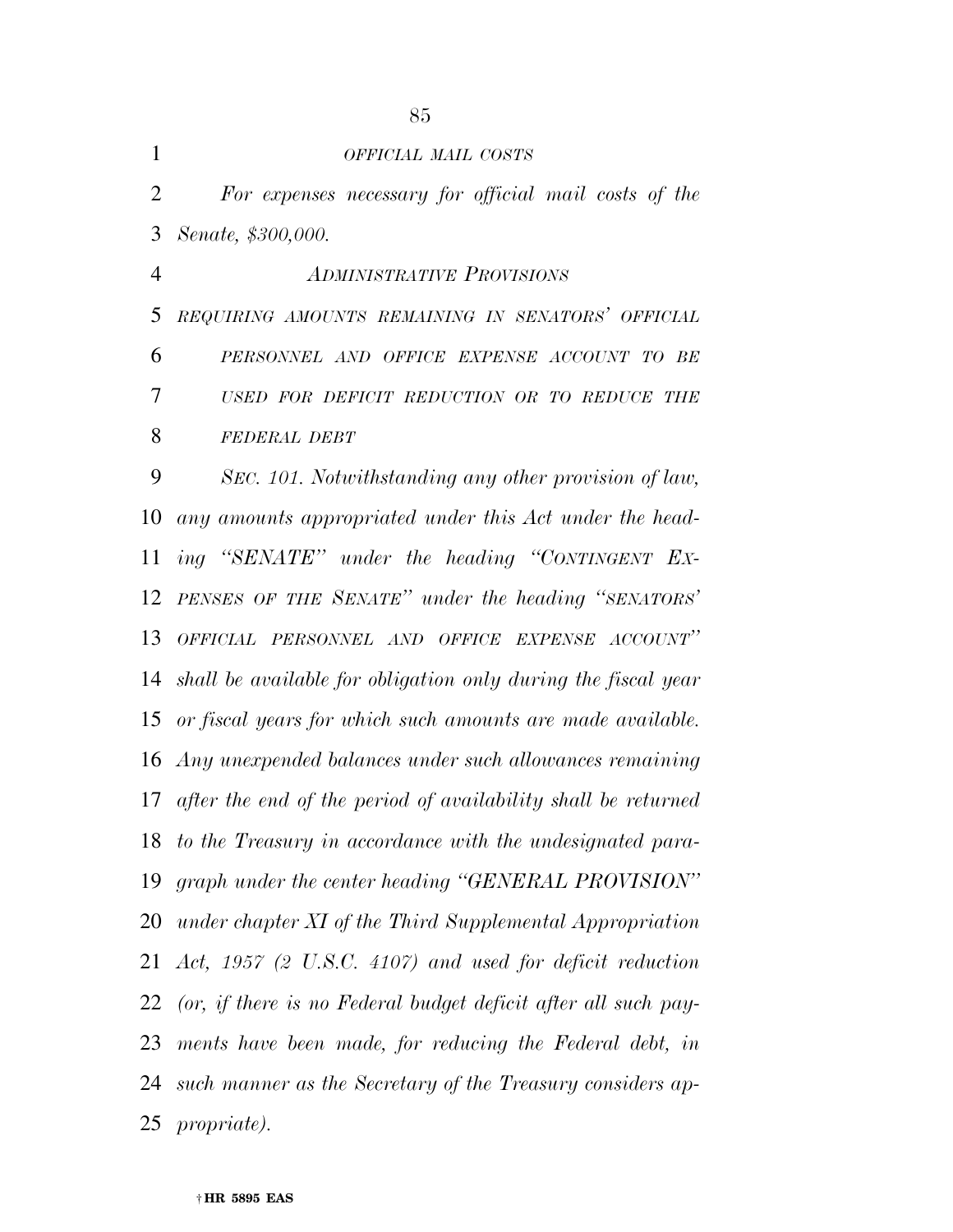| 1  | ADJUSTMENTS TO COMPENSATION                                        |
|----|--------------------------------------------------------------------|
| 2  | SEC. 102. Notwithstanding any other provision of law,              |
| 3  | no adjustment shall be made under section $601(a)$ of the          |
| 4  | <i>Legislative Reorganization Act of 1946 (2 U.S.C. 4501) (re-</i> |
| 5  | lating to cost of living adjustments for Members of Con-           |
| 6  | gress) during fiscal year 2019.                                    |
| 7  | FILING BY SENATE CANDIDATES WITH COMMISSION                        |
| 8  | SEC. 103. Section 302 $(g)$ of the Federal Election Cam-           |
| 9  | paign Act of 1971 (52 U.S.C. 30102(g)) is amended to read          |
| 10 | as follows:                                                        |
| 11 | "(g) FILING WITH THE COMMISSION.—All designa-                      |
| 12 | tions, statements, and reports required to be filed under this     |
| 13 | Act shall be filed with the Commission.".                          |
| 14 | <b>HOUSE OF REPRESENTATIVES</b>                                    |
| 15 | <b>SALARIES AND EXPENSES</b>                                       |
| 16 | For salaries and expenses of the House of Representa-              |
| 17 | tives, $$1,232,893,035, as follows:$                               |
| 18 | <b>HOUSE LEADERSHIP OFFICES</b>                                    |
| 19 | For salaries and expenses, as authorized by law,                   |
| 20 | \$25,378,875, including: Office of the Speaker, $$7,123,634$ ,     |
| 21 | including \$25,000 for official expenses of the Speaker; Office    |
|    | 22 of the Majority Floor Leader, \$2,642,739, including \$10,000   |
|    | 23 for official expenses of the Majority Leader; Office of the     |
|    | 24 Minority Floor Leader, \$7,751,946, including \$10,000 for      |

*official expenses of the Minority Leader; Office of the Major-*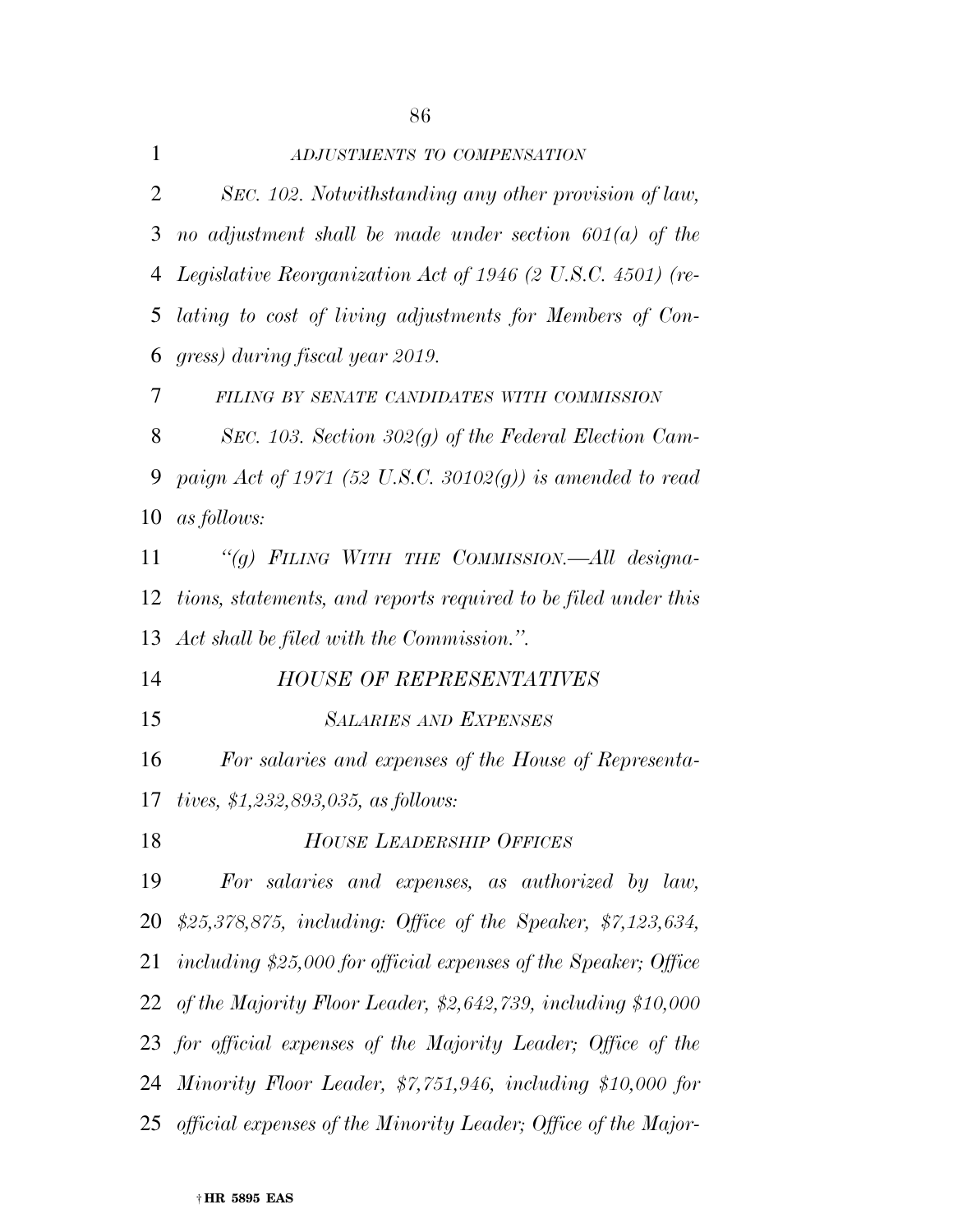*ity Whip, including the Chief Deputy Majority Whip, \$2,197,163, including \$5,000 for official expenses of the Ma- jority Whip; Office of the Minority Whip, including the Chief Deputy Minority Whip, \$1,700,079, including \$5,000 for official expenses of the Minority Whip; Republican Con- ference, \$2,186,819; Democratic Caucus, \$1,776,495: Pro- vided, That such amount for salaries and expenses shall re- main available from January 3, 2019 until January 2, 2020.* 

*MEMBERS' REPRESENTATIONAL ALLOWANCES*

 *INCLUDING MEMBERS' CLERK HIRE, OFFICIAL EXPENSES OF MEMBERS, AND OFFICIAL MAIL*

 *For Members' representational allowances, including Members' clerk hire, official expenses, and official mail, \$573,630,000.* 

*COMMITTEE EMPLOYEES*

*STANDING COMMITTEES, SPECIAL AND SELECT*

 *For salaries and expenses of standing committees, spe- cial and select, authorized by House resolutions, \$127,903,173: Provided, That such amount shall remain available for such salaries and expenses until December 31, 2020, except that \$4,000,000 of such amount shall remain available until expended for committee room upgrading.*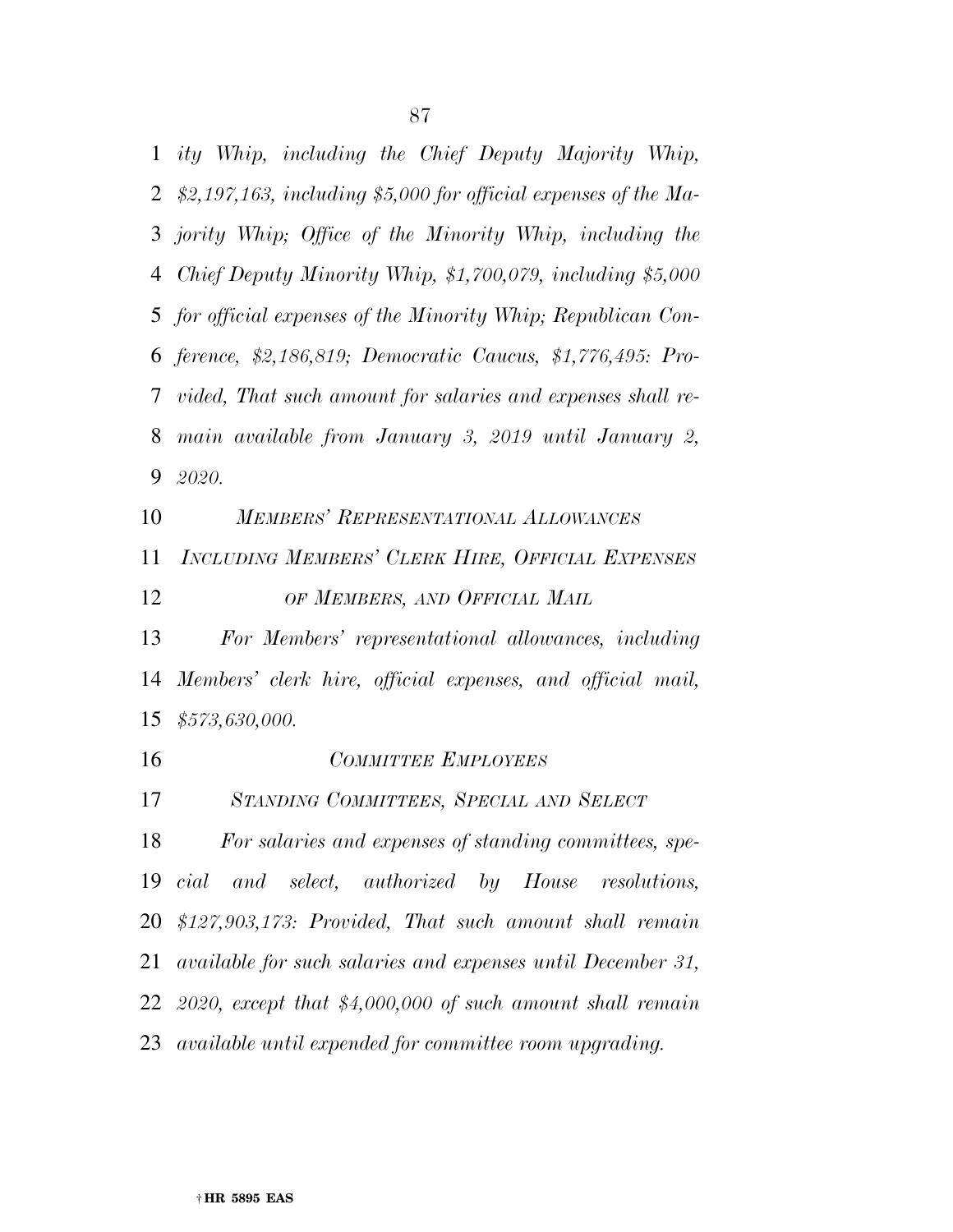|   | COMMITTEE ON APPROPRIATIONS                                    |
|---|----------------------------------------------------------------|
| 2 | For salaries and expenses of the Committee on Appro-           |
|   | 3 priations, \$23,112,971, including studies and examinations  |
|   | 4 of executive agencies and temporary personal services for    |
|   | 5 such committee, to be expended in accordance with section    |
|   | 6 202(b) of the Legislative Reorganization Act of 1946 and     |
|   | 7 to be available for reimbursement to agencies for services   |
|   | 8 performed: Provided, That such amount shall remain avail-    |
|   | 9 able for such salaries and expenses until December 31, 2020. |
|   |                                                                |

*SALARIES, OFFICERS AND EMPLOYEES*

 *For compensation and expenses of officers and employ- ees, as authorized by law, \$218,345,000, including: for sala- ries and expenses of the Office of the Clerk, including the positions of the Chaplain and the Historian, and including not more than \$25,000 for official representation and recep- tion expenses, of which not more than \$20,000 is for the Family Room and not more than \$2,000 is for the Office of the Chaplain, \$28,305,000; for salaries and expenses of the Office of the Sergeant at Arms, including the position of Superintendent of Garages and the Office of Emergency Management, and including not more than \$3,000 for offi- cial representation and reception expenses, \$18,773,000 of which \$5,524,000 shall remain available until expended; for salaries and expenses of the Office of the Chief Administra-tive Officer including not more than \$3,000 for official rep-*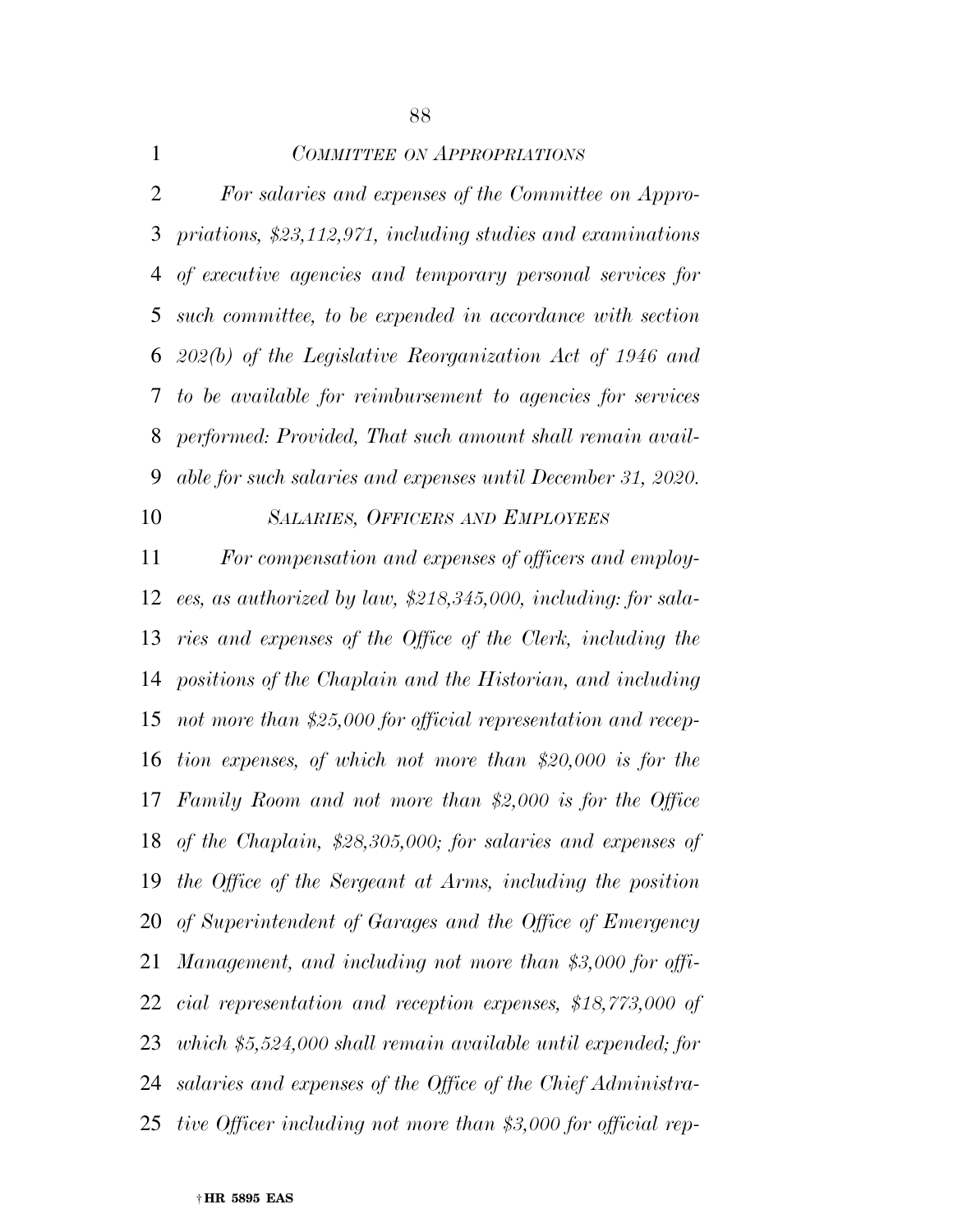*resentation and reception expenses, \$148,058,000, of which \$11,631,000 shall remain available until expended; for sala- ries and expenses of the Office of the Inspector General, \$5,019,000; for salaries and expenses of the Office of General Counsel, \$1,502,000; for salaries and expenses of the Office of the Parliamentarian, including the Parliamentarian, \$2,000 for preparing the Digest of Rules, and not more than \$1,000 for official representation and reception expenses, \$2,026,000; for salaries and expenses of the Office of the Law Revision Counsel of the House, \$3,327,000; for salaries and expenses of the Office of the Legislative Counsel of the House, \$9,937,000; for salaries and expenses of the Office of Interparliamentary Affairs, \$814,000; for other author-ized employees, \$584,000.* 

## *ALLOWANCES AND EXPENSES*

 *For allowances and expenses as authorized by House resolution or law, \$264,293,016, including: supplies, mate- rials, administrative costs and Federal tort claims, \$525,016; official mail for committees, leadership offices, and administrative offices of the House, \$190,000; Govern- ment contributions for health, retirement, Social Security, and other applicable employee benefits, \$239,000,000, to re- main available until March 31, 2020; Business Continuity and Disaster Recovery, \$16,186,000 of which \$5,000,000 shall remain available until expended; transition activities*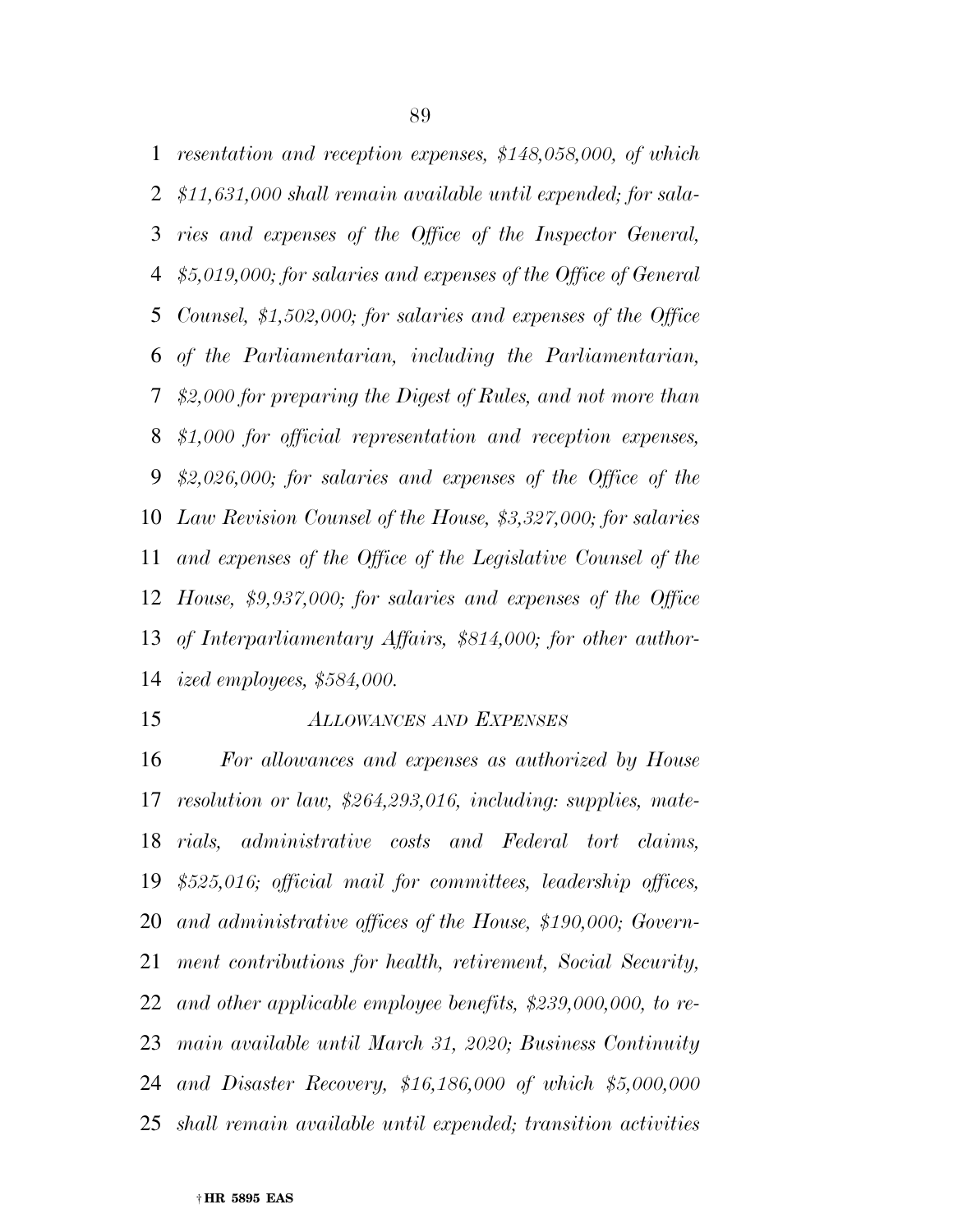*for new members and staff, \$3,000,000, to remain available until expended; Wounded Warrior Program \$3,000,000, to remain available until expended; Office of Congressional Ethics, \$1,670,000; and miscellaneous items including pur- chase, exchange, maintenance, repair and operation of House motor vehicles, interparliamentary receptions, and gratuities to heirs of deceased employees of the House, \$722,000. ADMINISTRATIVE PROVISIONS REQUIRING AMOUNTS REMAINING IN MEMBERS' REPRESEN-TATIONAL ALLOWANCES TO BE USED FOR DEFICIT RE-*

*DUCTION OR TO REDUCE THE FEDERAL DEBT*

 *SEC. 110. (a) Notwithstanding any other provision of law, any amounts appropriated under this Act for ''HOUSE OF REPRESENTATIVES—SALARIES AND EX- PENSES—MEMBERS' REPRESENTATIONAL ALLOWANCES'' shall be available only for fiscal year 2019. Any amount remaining after all payments are made under such allow- ances for fiscal year 2019 shall be deposited in the Treasury and used for deficit reduction (or, if there is no Federal budget deficit after all such payments have been made, for reducing the Federal debt, in such manner as the Secretary of the Treasury considers appropriate).*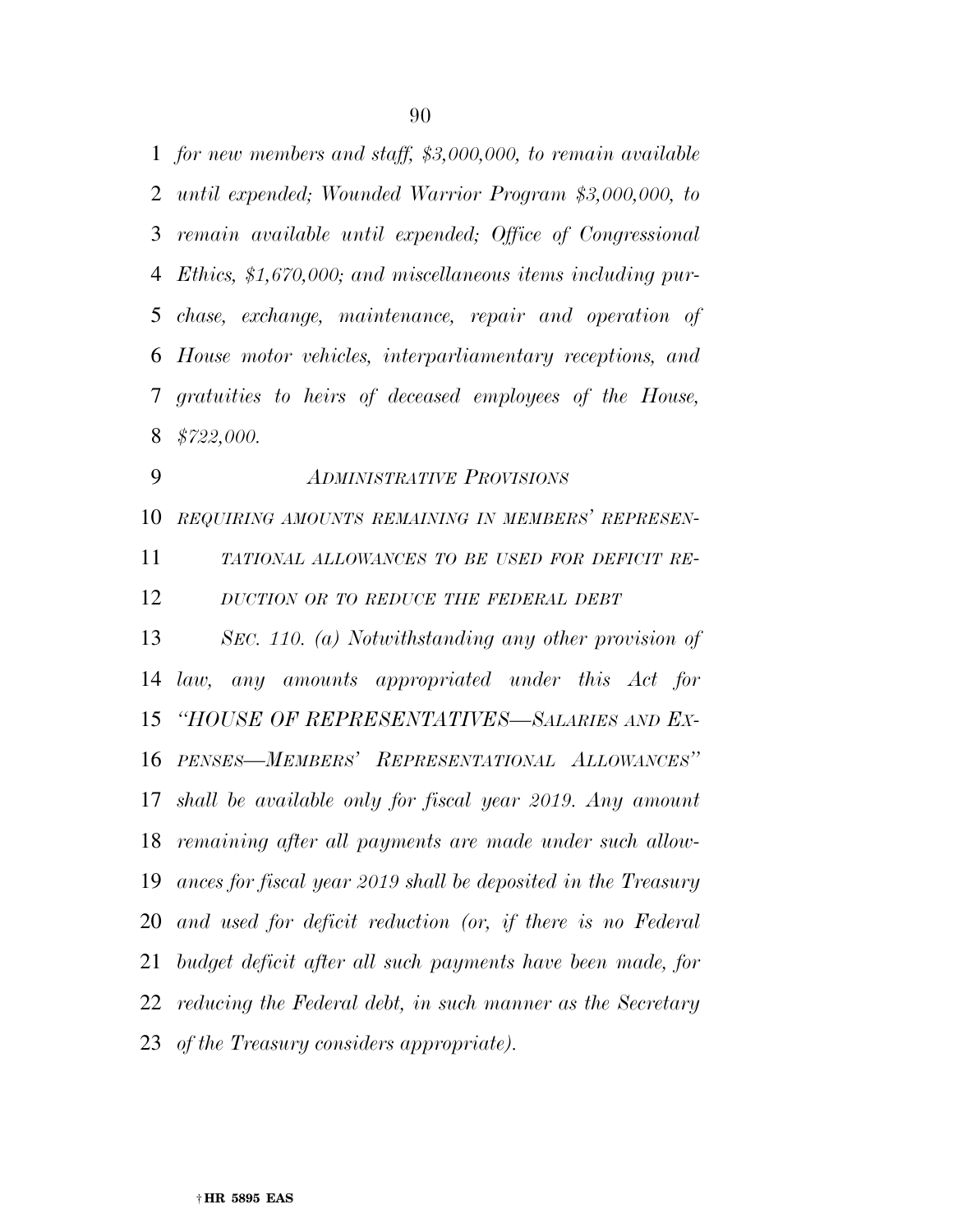*(b) REGULATIONS.—The Committee on House Admin- istration of the House of Representatives shall have author-ity to prescribe regulations to carry out this section.* 

 *(c) DEFINITION.—As used in this section, the term ''Member of the House of Representatives'' means a Rep- resentative in, or a Delegate or Resident Commissioner to, the Congress.* 

*DELIVERY OF BILLS AND RESOLUTIONS*

 *SEC. 111. (a) None of the funds made available in any fiscal year may be used to deliver a printed copy of a bill, joint resolution, or resolution to the office of a Member of the House of Representatives (including a Delegate or Resi- dent Commissioner to the Congress) unless the Member re-quests a copy.* 

 *(b) This section shall apply with respect to fiscal year 2019 and each succeeding fiscal year.* 

*DELIVERY OF CONGRESSIONAL RECORD*

 *SEC. 112. (a) None of the funds made available in any fiscal year may be used to deliver a printed copy of any version of the Congressional Record to the office of a Mem- ber of the House of Representatives (including a Delegate or Resident Commissioner to the Congress).* 

 *(b) This section shall apply with respect to fiscal year 2019 and each succeeding fiscal year.*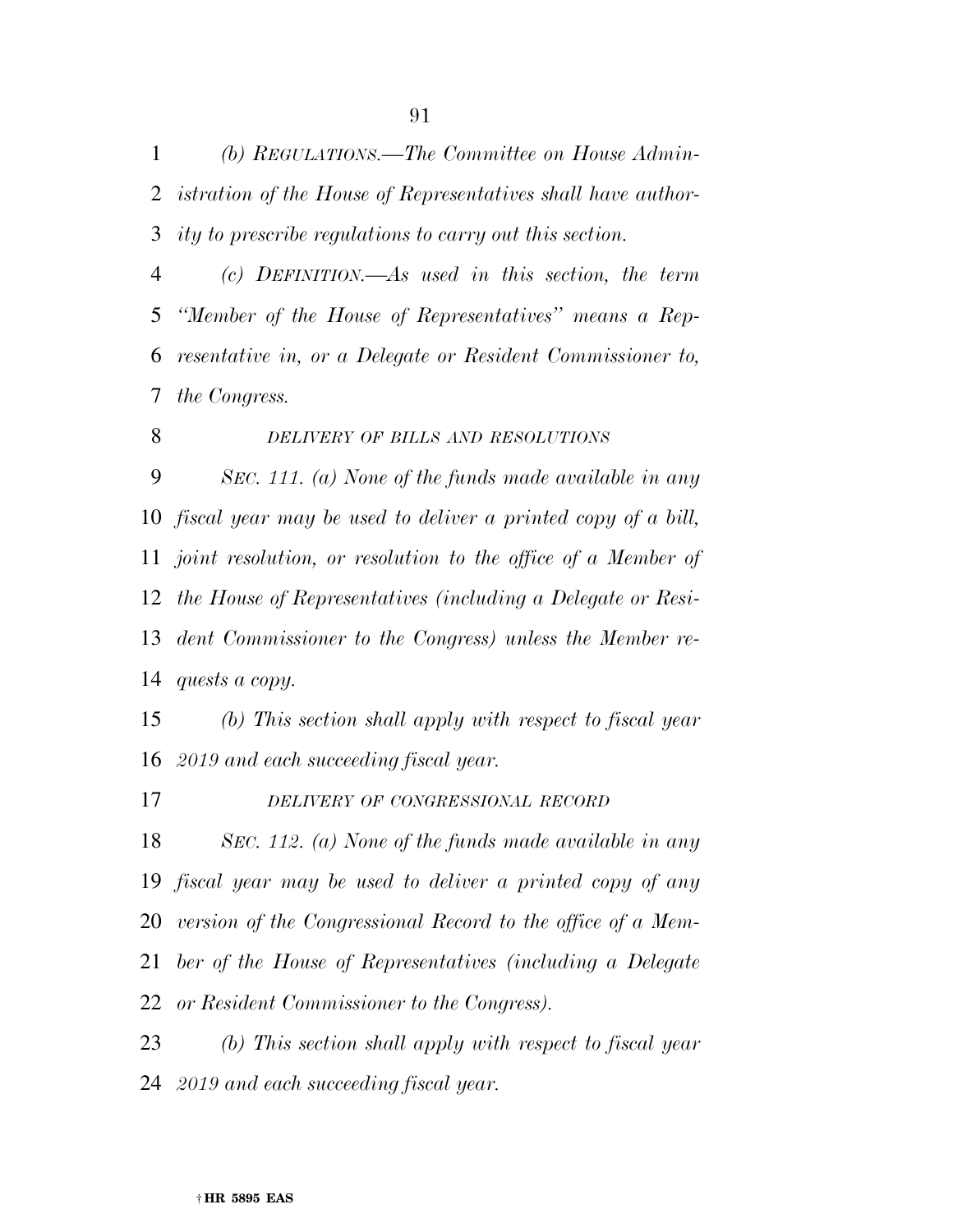*LIMITATION ON AMOUNT AVAILABLE TO LEASE VEHICLES SEC. 113. None of the funds made available in this Act may be used by the Chief Administrative Officer of the House of Representatives to make any payments from any Members' Representational Allowance for the leasing of a vehicle, excluding mobile district offices, in an aggregate amount that exceeds \$1,000 for the vehicle in any month. LIMITATION ON PRINTED COPIES OF U.S. CODE TO HOUSE SEC. 114. (a) None of the funds made available in any fiscal year may be to provide an aggregate number of more than 50 printed copies of any edition of the United States Code to all offices of the House of Representatives.* 

 *(b) This section shall apply with respect to fiscal year 2019 and each succeeding fiscal year.* 

*DELIVERY OF REPORTS OF DISBURSEMENTS*

 *SEC. 115. (a) None of the funds made available in any fiscal year may be used to deliver a printed copy of the report of disbursements for the operations of the House of Representatives under section 106 of the House of Rep- resentatives Administration Reform Technical Corrections Act (2 U.S.C. 5535) to the office of a Member of the House of Representatives (including a Delegate or Resident Com-missioner to the Congress).* 

 *(b) This section shall apply with respect to fiscal year 2019 and each succeeding fiscal year.*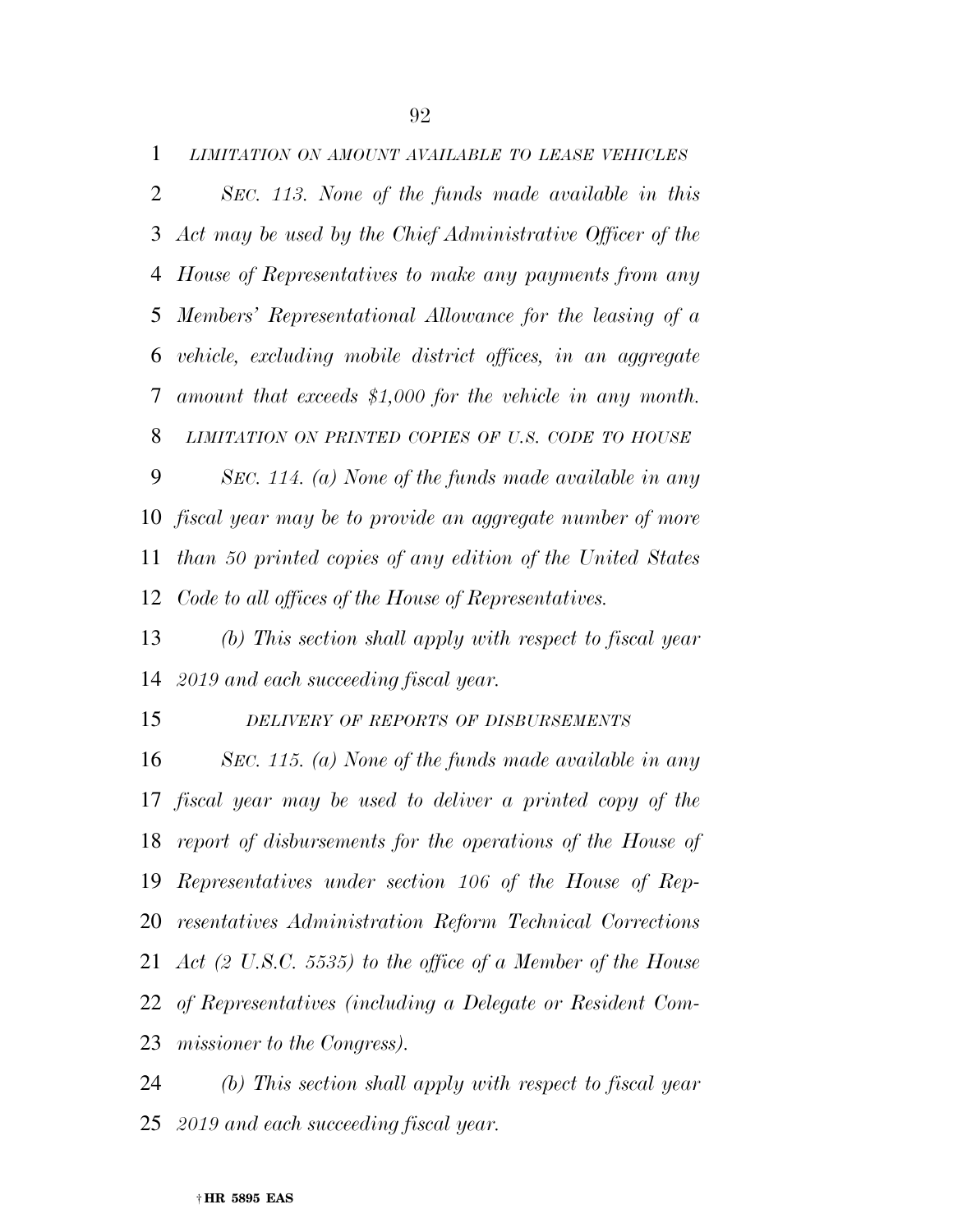*DELIVERY OF DAILY CALENDAR SEC. 116. (a) None of the funds made available in any fiscal year may be used to deliver to the office of a Member of the House of Representatives (including a Delegate or Resident Commissioner to the Congress) a printed copy of the Daily Calendar of the House of Representatives which is prepared by the Clerk of the House of Representatives. (b) This section shall apply with respect to fiscal year 2019 and each succeeding fiscal year. DELIVERY OF CONGRESSIONAL PICTORIAL DIRECTORY SEC. 117. (a) None of the funds made available in any fiscal year may be used to deliver a printed copy of the Congressional Pictorial Directory to the office of a Member of the House of Representatives (including a Delegate or Resident Commissioner to the Congress). (b) This section shall apply with respect to fiscal year 2019 and each succeeding fiscal year.* 

*REPEAL OF AUTHORIZATIONS FOR FORMER SPEAKERS*

 *SEC. 118. (a) REPEAL OF AUTHORIZATIONS FOR OF- FICE SPACE, OFFICE EXPENSES, FRANKING AND PRINTING PRIVILEGES, AND STAFF.—The first section and sections 2, 4, 5, and 8 of House Resolution 1238, Ninety-first Congress, agreed to December 22, 1970 (as enacted into permanent law by chapter VIII of the Supplemental Appropriations*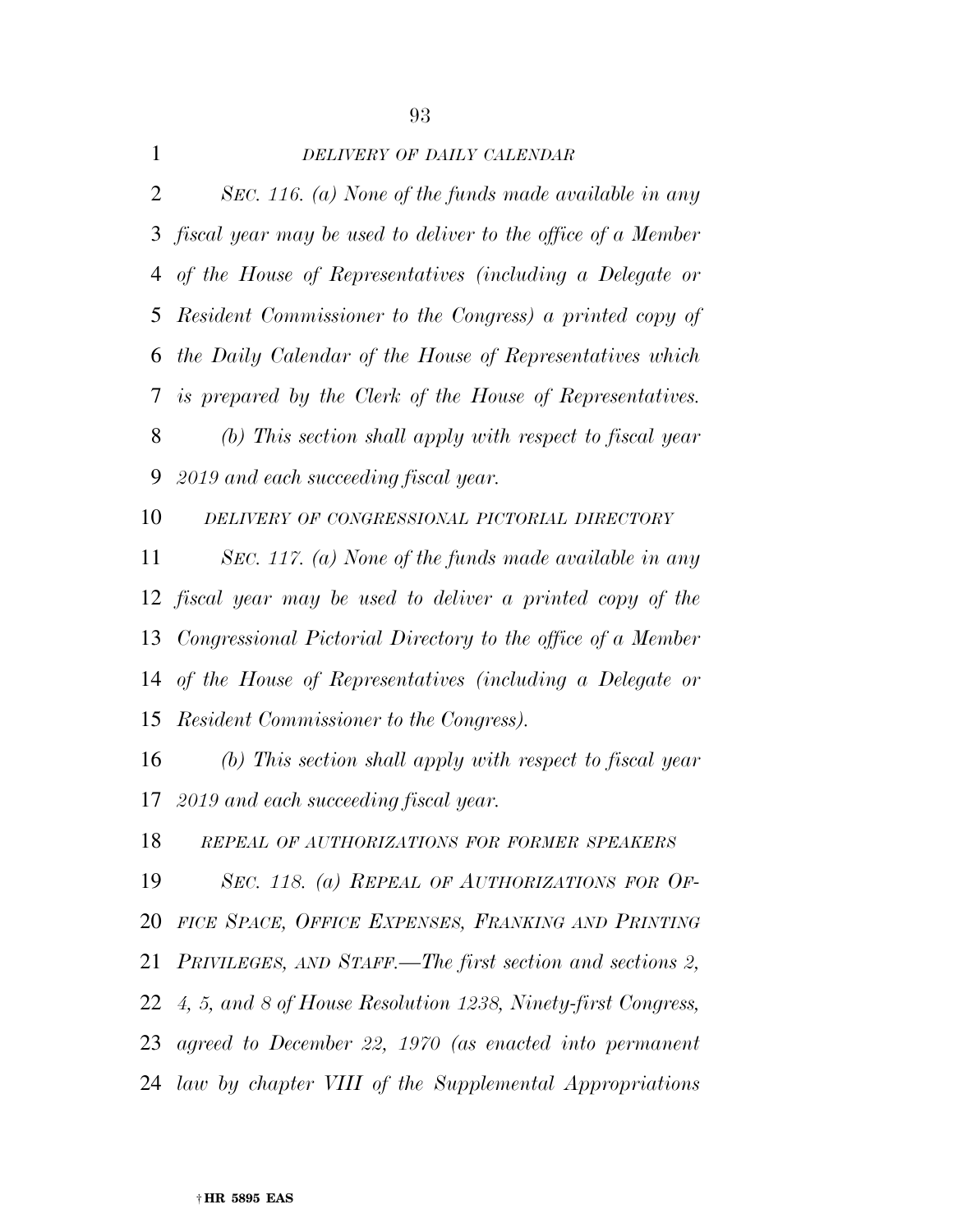*Act, 1971) (2 U.S.C. 5125(a), 5126, 5127, 5128, and 5129) are repealed.* 

 *(b) CONFORMING AMENDMENT.—Subsection (b) of the first section of Public Law 93–532 (2 U.S.C. 5125(b)) is repealed.* 

 *(c) EFFECTIVE DATE.—The amendments made by this section shall apply with respect to any individual who serves as a Representative in Congress during the One Hun-dred Fifteenth Congress or any succeeding Congress.* 

*ADJUSTMENTS TO COMPENSATION*

 *SEC. 119. Notwithstanding any other provision of law, no adjustment shall be made under section 601(a) of the Legislative Reorganization Act of 1946 (2 U.S.C. 4501) (re- lating to cost of living adjustments for Members of Con-gress) during fiscal year 2019.* 

#### *TRANSFER AUTHORITY*

 *SEC. 120. (a) AUTHORITY TO MAKE TRANSFERS AMONG HOUSE LEADERSHIP OFFICES.—Section 101 of the Legislative Branch Appropriations Act, 1993 (2 U.S.C. 5507) is amended by adding at the end the following new subsection:* 

 *''(f) Amounts appropriated for any fiscal year for the House of Representatives under the heading 'House Leader- ship Offices' may be transferred among and merged with the various offices and activities under such heading, effec-*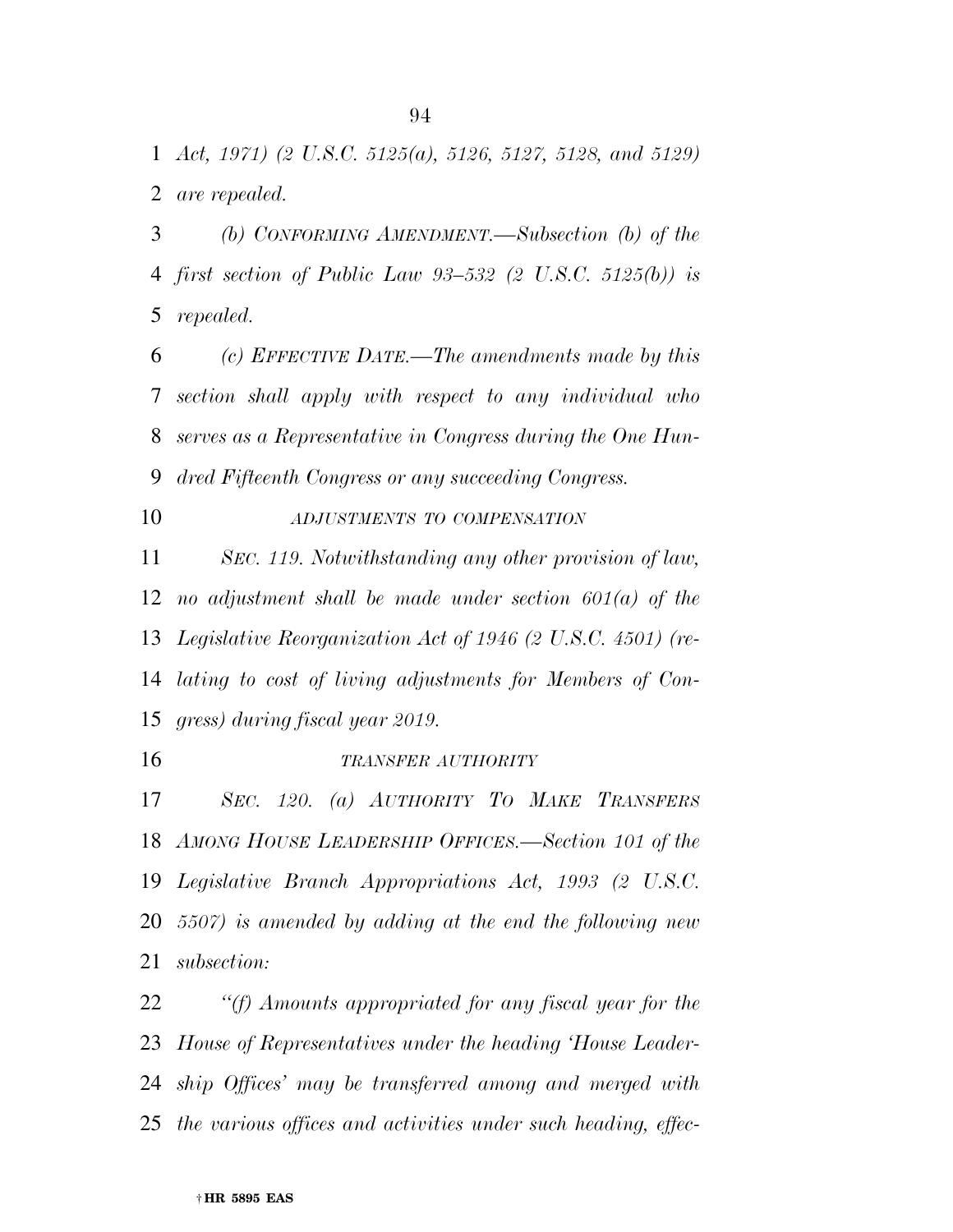*tive upon the expiration of the 21-day period (or such alter- native period that may be imposed by the Committee on Appropriations of the House of Representatives) which be- gins on the date such Committee has been notified of the transfer.''.* 

 *(b) EFFECTIVE DATE.—The amendment made by sub- section (a) shall apply with respect to fiscal year 2019 and each succeeding fiscal year.* 

*For Joint Committees, as follows:* 

*JOINT ITEMS* 

*JOINT ECONOMIC COMMITTEE*

 *For salaries and expenses of the Joint Economic Com- mittee, \$4,203,000, to be disbursed by the Secretary of the Senate.* 

 *JOINT COMMITTEE ON TAXATION For salaries and expenses of the Joint Committee on Taxation, \$11,169,000, to be disbursed by the Chief Admin- istrative Officer of the House of Representatives. For other joint items, as follows: OFFICE OF THE ATTENDING PHYSICIAN For medical supplies, equipment, and contingent ex- penses of the emergency rooms, and for the Attending Physi- cian and his assistants, including: (1) an allowance of \$2,175 per month to the At-*

*tending Physician;*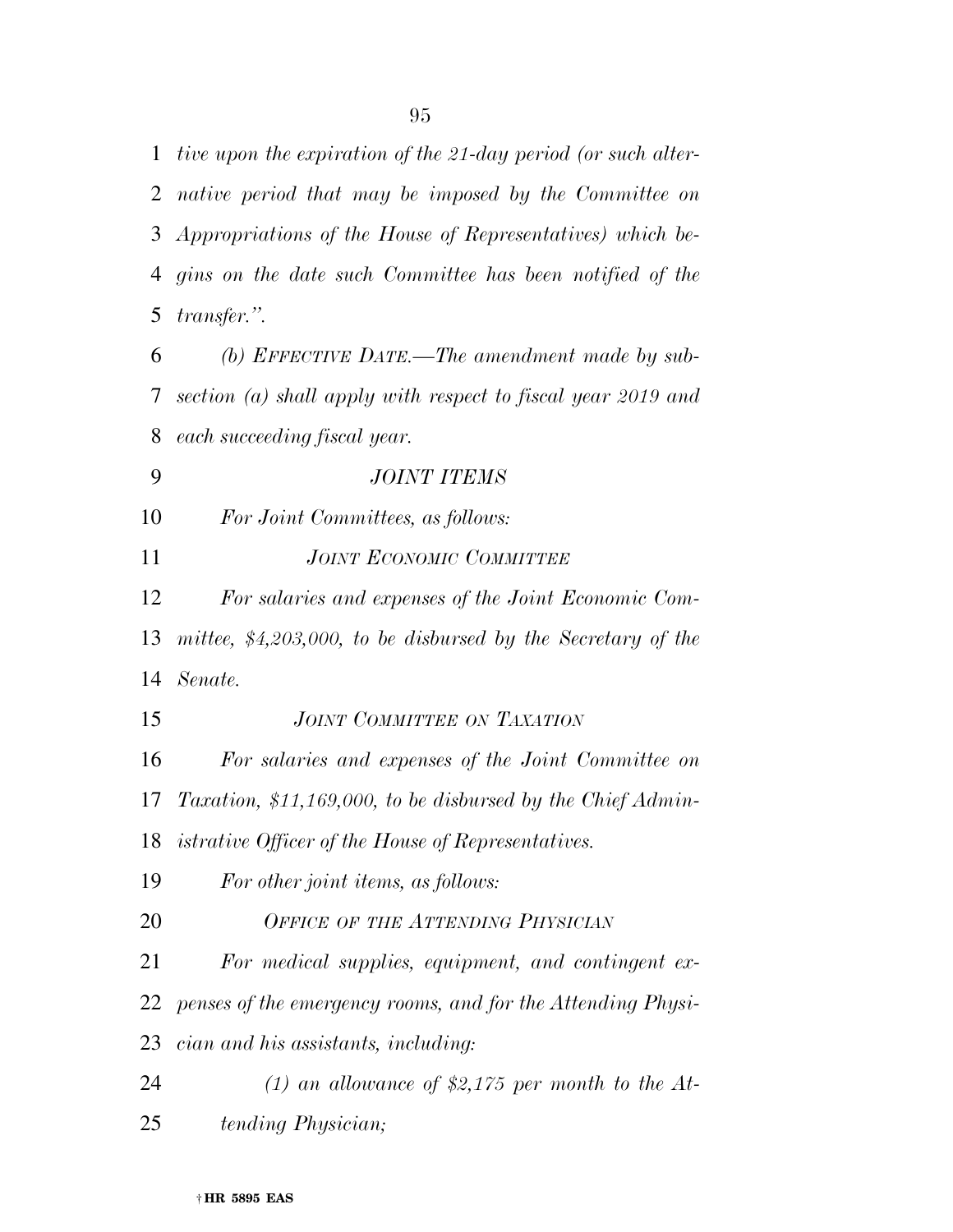| $\mathbf{1}$   | (2) an allowance of \$1,300 per month to the Sen-           |
|----------------|-------------------------------------------------------------|
| 2              | ior Medical Officer;                                        |
| 3              | $(3)$ an allowance of \$725 per month each to three         |
| $\overline{4}$ | medical officers while on duty in the Office of the At-     |
| 5              | tending Physician;                                          |
| 6              | (4) an allowance of \$725 per month to 2 assist-            |
| 7              | ants and \$580 per month each not to exceed 11 assist-      |
| 8              | ants on the basis heretofore provided for such assist-      |
| 9              | ants; and                                                   |
| 10             | $(5)$ \$2,740,000 for reimbursement to the Depart-          |
| 11             | ment of the Navy for expenses incurred for staff and        |
| 12             | equipment assigned to the Office of the Attending           |
| 13             | Physician, which shall be advanced and credited to          |
| 14             | the applicable appropriation or appropriations from         |
| 15             | which such salaries, allowances, and other expenses         |
| 16             | are payable and shall be available for all the purposes     |
| 17             | thereof, \$3,798,000, to be disbursed by the Chief $Ad-$    |
| 18             | ministrative Officer of the House of Representatives.       |
| 19             | <b>OFFICE OF CONGRESSIONAL ACCESSIBILITY SERVICES</b>       |
| 20             | <b>SALARIES AND EXPENSES</b>                                |
| 21             | For salaries and expenses of the Office of Congressional    |
| 22             | Accessibility Services, \$1,486,000, to be disbursed by the |
| 23             | Secretary of the Senate.                                    |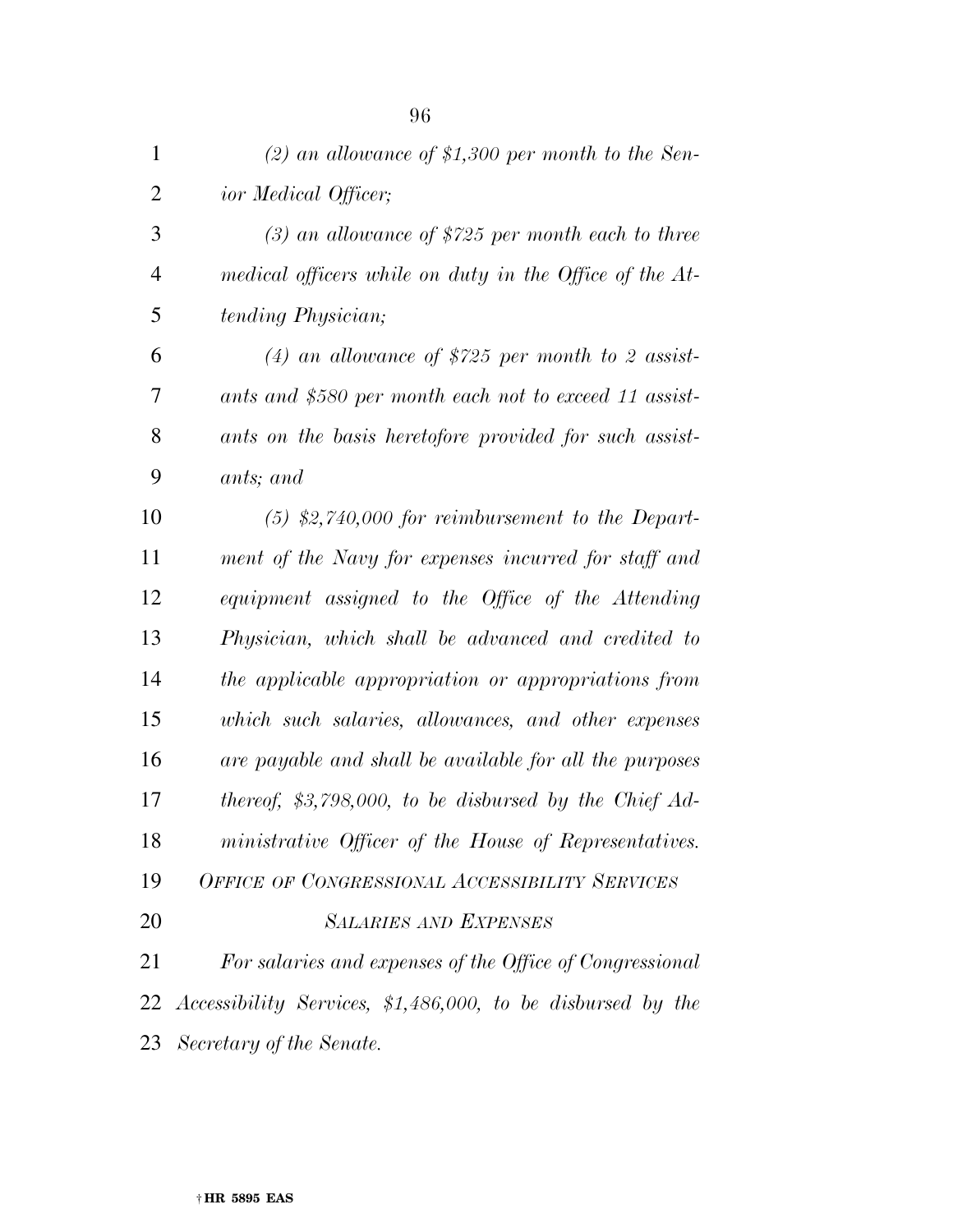## *CAPITOL POLICE*

*SALARIES*

 *For salaries of employees of the Capitol Police, includ- ing overtime, hazardous duty pay, and Government con- tributions for health, retirement, social security, profes- sional liability insurance, and other applicable employee benefits, \$371,483,000 of which overtime shall not exceed \$43,668,000 unless the Committee on Appropriations of the House and Senate are notified, to be disbursed by the Chief of the Capitol Police or his designee.* 

### *GENERAL EXPENSES*

 *For necessary expenses of the Capitol Police, including motor vehicles, communications and other equipment, secu- rity equipment and installation, uniforms, weapons, sup- plies, materials, training, medical services, forensic services, stenographic services, personal and professional services, the employee assistance program, the awards program, postage, communication services, travel advances, relocation of in- structor and liaison personnel for the Federal Law Enforce- ment Training Center, and not more than \$5,000 to be ex- pended on the certification of the Chief of the Capitol Police in connection with official representation and reception ex- penses, \$81,554,000, to be disbursed by the Chief of the Cap- itol Police or his designee: Provided, That, notwithstanding any other provision of law, the cost of basic training for*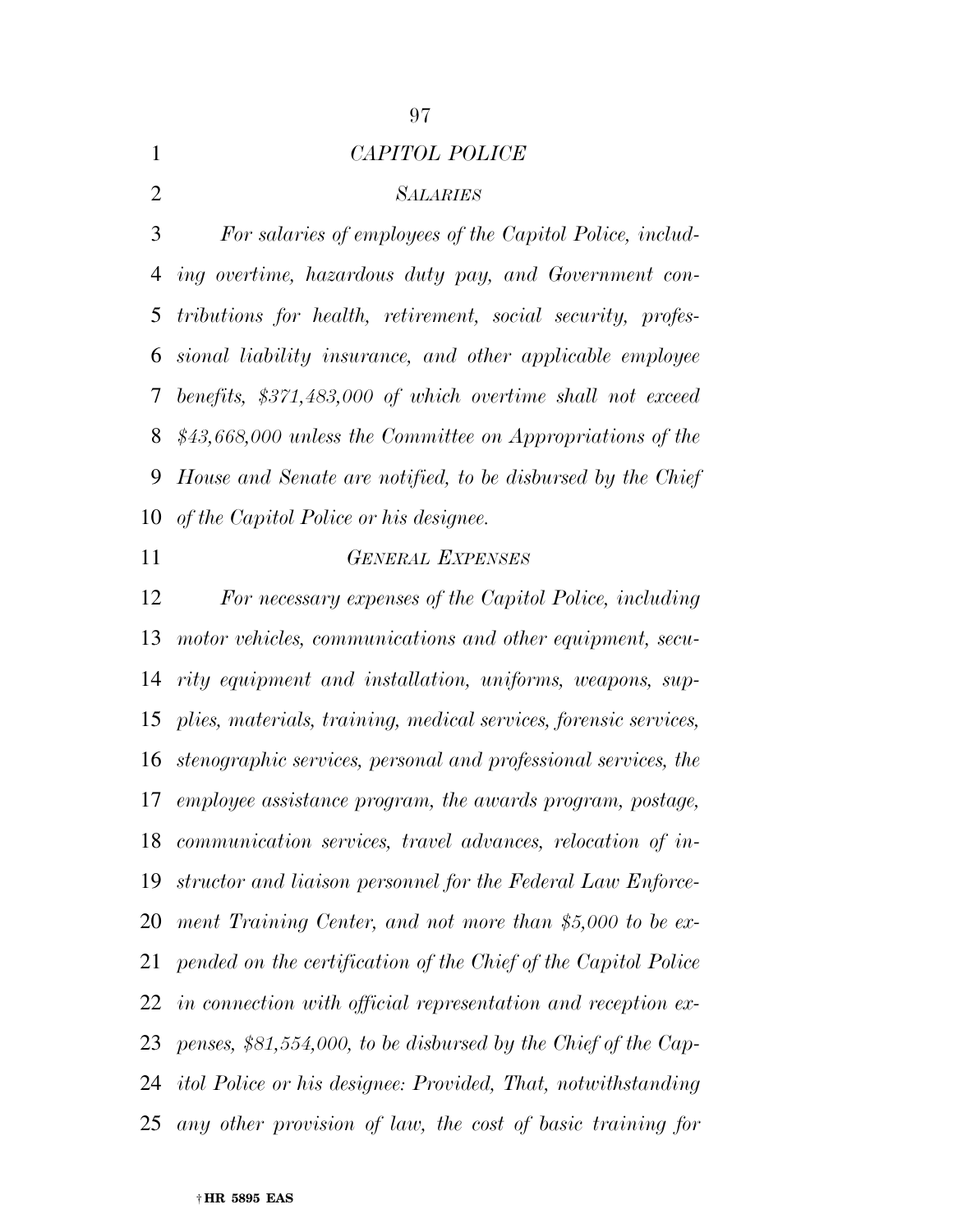*the Capitol Police at the Federal Law Enforcement Train- ing Center for fiscal year 2019 shall be paid by the Sec- retary of Homeland Security from funds available to the Department of Homeland Security. OFFICE OF COMPLIANCE SALARIES AND EXPENSES For salaries and expenses of the Office of Compliance, as authorized by section 305 of the Congressional Account- ability Act of 1995 (2 U.S.C. 1385), \$6,332,670, of which \$900,000 shall remain available until September 30, 2020: Provided, That not more than \$500 may be expended on the certification of the Executive Director of the Office of Compliance in connection with official representation and reception expenses.* 

- *CONGRESSIONAL BUDGET OFFICE*
- 

#### *SALARIES AND EXPENSES*

 *For salaries and expenses necessary for operation of the Congressional Budget Office, including not more than \$6,000 to be expended on the certification of the Director of the Congressional Budget Office in connection with offi- cial representation and reception expenses, \$50,295,000: Provided, that the Director shall use not less than \$500,000 of the amount made available under this heading for (1) improving technical systems, processes, and models for the purpose of improving the transparency of estimates of budg-*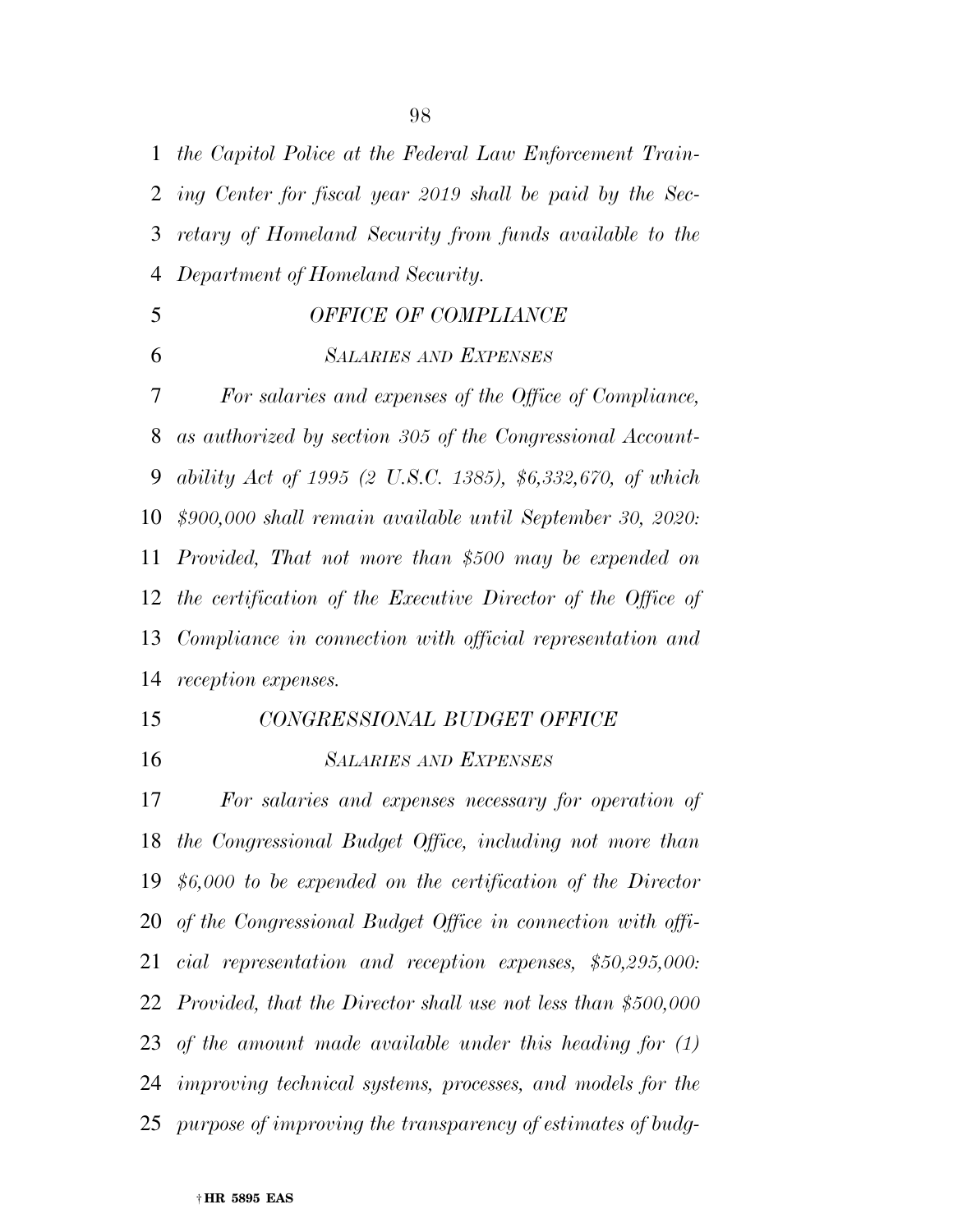*etary effects to Members of Congress, employees of Members of Congress, and the public, and (2) to increase the avail- ability of models, economic assumptions, and data for Mem- bers of Congress, employees of Members of Congress, and the public.* 

## *ARCHITECT OF THE CAPITOL*

 *For salaries for the Architect of the Capitol, and other personal services, at rates of pay provided by law; for all necessary expenses for surveys and studies, construction, op- eration, and general and administrative support in connec- tion with facilities and activities under the care of the Ar- chitect of the Capitol including the Botanic Garden; elec- trical substations of the Capitol, Senate and House office buildings, and other facilities under the jurisdiction of the* 

*CAPITAL CONSTRUCTION AND OPERATIONS*

 *Architect of the Capitol; including furnishings and office equipment; including not more than \$5,000 for official re- ception and representation expenses, to be expended as the Architect of the Capitol may approve, and not more than \$5,000 that shall be used by the Architect of the Capitol to work with contractors to eliminate or reduce the use of plastic straws in facilities of the legislative branch that are under the care of the Architect of the Capitol; for purchase or exchange, maintenance, and operation of a passenger motor vehicle, \$101,381,903.*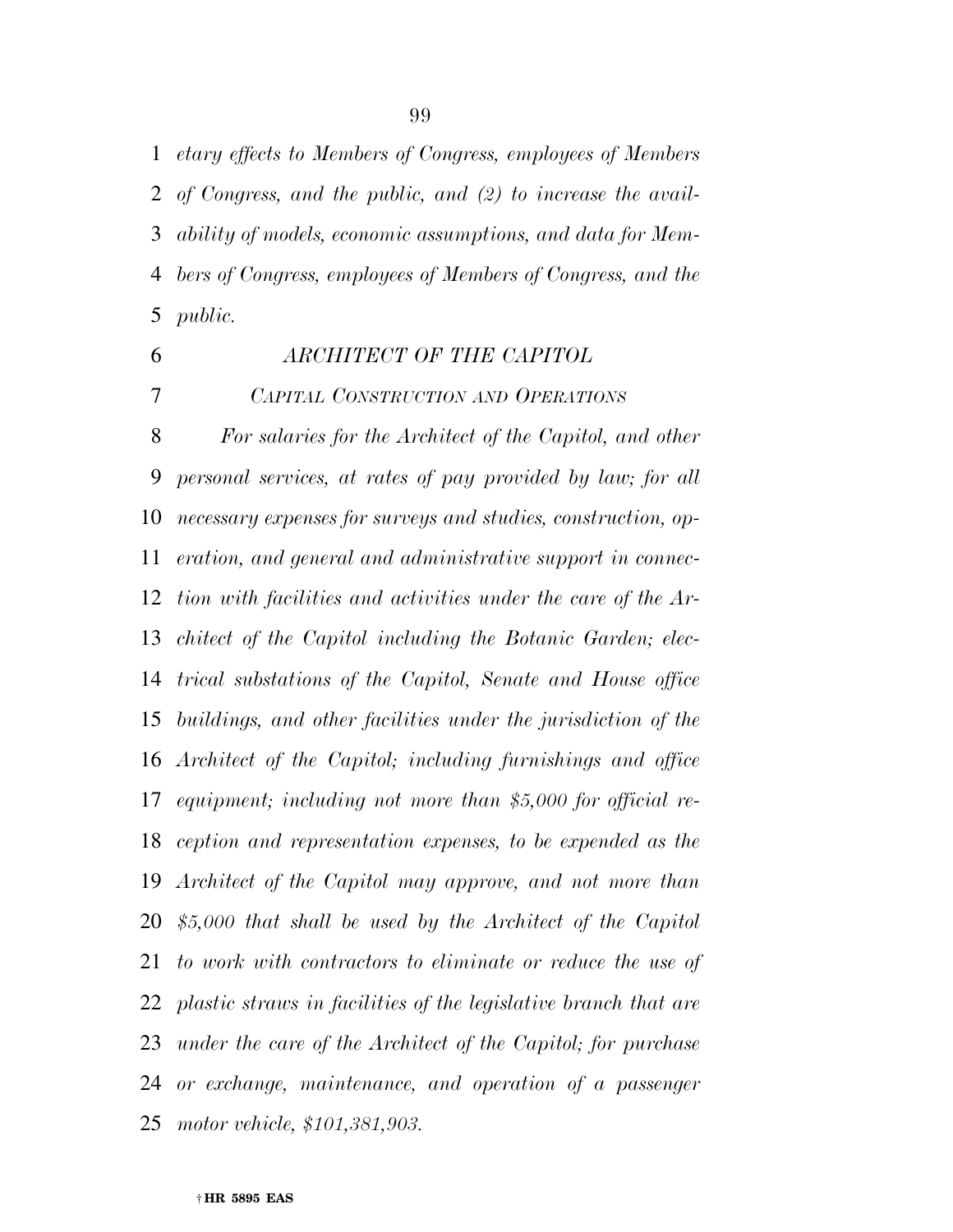*CAPITOL BUILDING*

 *For all necessary expenses for the maintenance, care and operation of the Capitol, \$39,318,335, of which \$12,981,000 shall remain available until September 30, 2023.* 

### *CAPITOL GROUNDS*

 *For all necessary expenses for care and improvement of grounds surrounding the Capitol, the Senate and House office buildings, and the Capitol Power Plant, \$16,160,439, of which \$5,019,000 shall remain available until September 30, 2023.* 

# *HOUSE OFFICE BUILDINGS*

 *For all necessary expenses for the maintenance, care and operation of the House office buildings, \$187,098,000, of which \$127,552,000 shall remain available until Sep- tember 30, 2023, and of which \$62,000,000 shall remain available until expended for the restoration and renovation of the Cannon House Office Building; Provided, That of the amount made available under this heading, \$7,000,000 shall be derived by transfer from the House Office Building Fund established under section 176(d) of the Continuing Appropriations Act, 2017, as added by section 101(3) of the Further Continuing Appropriation Act, 2017 (Public Law 114–254; 2 U.S.C. 2001 note).*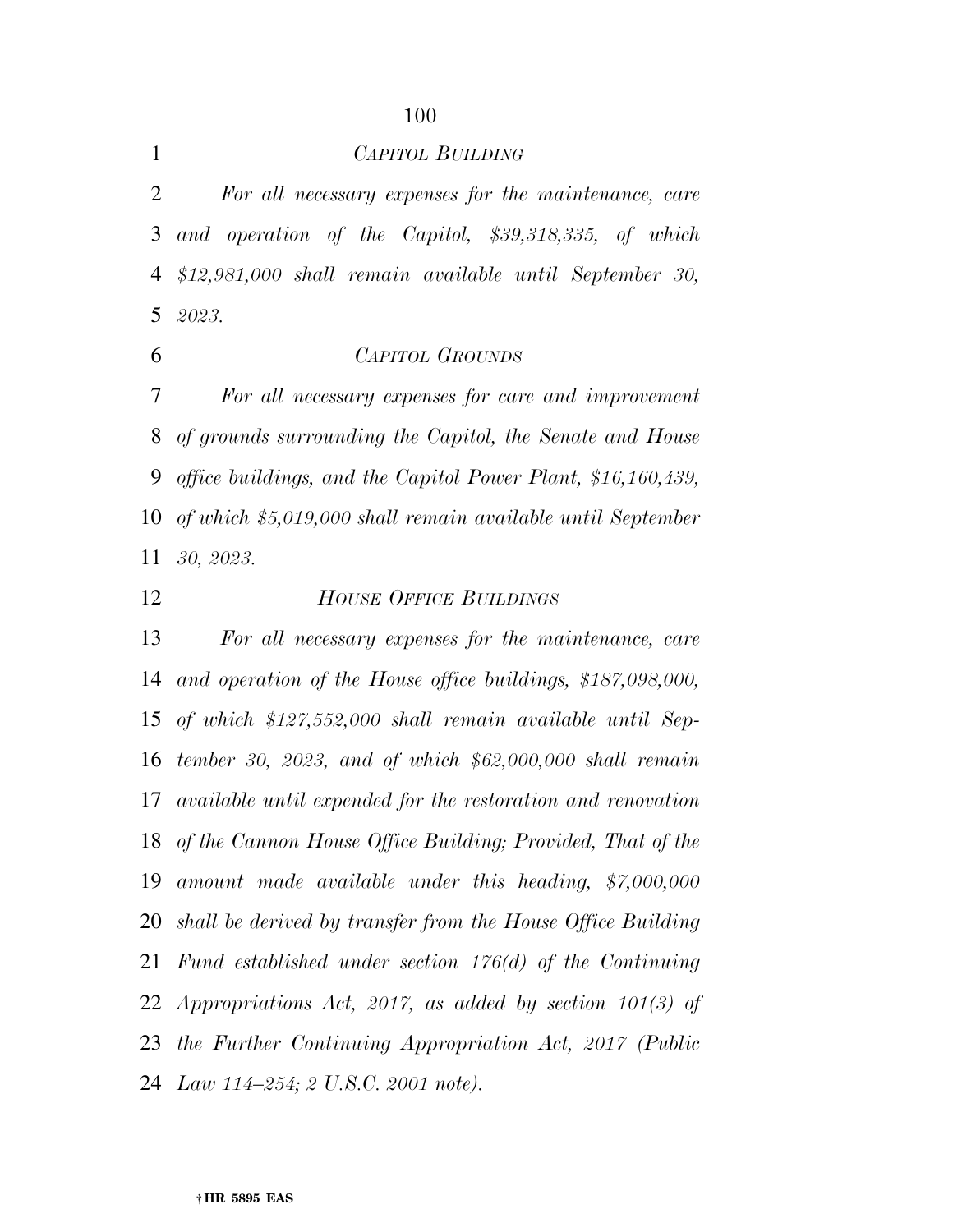*In addition, for a payment to the House Historic Buildings Revitalization Trust Fund, \$10,000,000, to re-main available until expended.* 

*SENATE OFFICE BUILDINGS*

 *For all necessary expenses for the maintenance, care and operation of Senate office buildings; and furniture and furnishings to be expended under the control and super- vision of the Architect of the Capitol, \$92,918,081, of which \$31,162,000 shall remain available until September 30, 2023.* 

## *CAPITOL POWER PLANT*

 *For all necessary expenses for the maintenance, care and operation of the Capitol Power Plant; lighting, heating, power (including the purchase of electrical energy) and water and sewer services for the Capitol, Senate and House office buildings, Library of Congress buildings, and the grounds about the same, Botanic Garden, Senate garage, and air conditioning refrigeration not supplied from plants in any of such buildings; heating the Government Pub- lishing Office and Washington City Post Office, and heating and chilled water for air conditioning for the Supreme Court Building, the Union Station complex, the Thurgood Marshall Federal Judiciary Building and the Folger Shake- speare Library, expenses for which shall be advanced or re-imbursed upon request of the Architect of the Capitol and*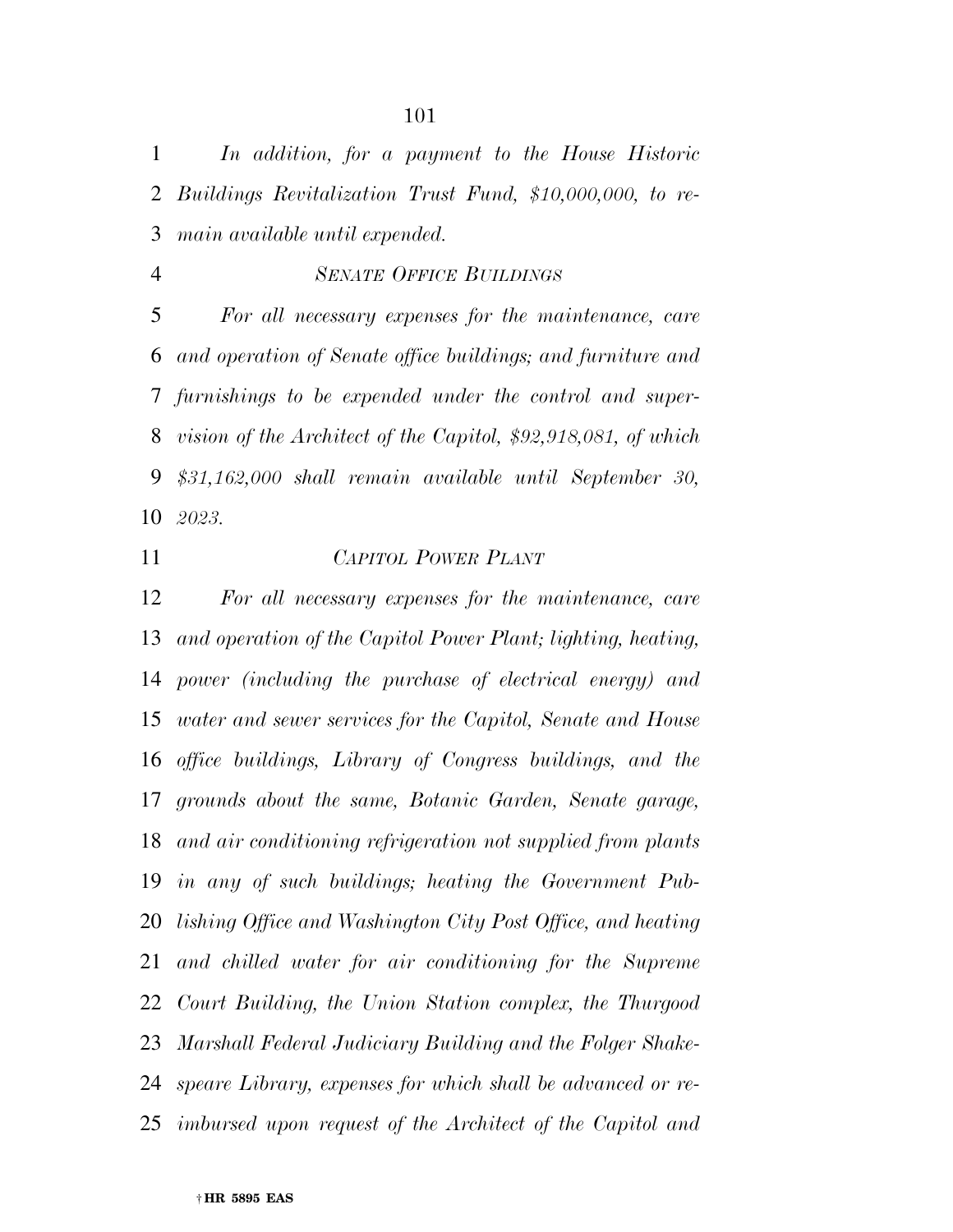*amounts so received shall be deposited into the Treasury to the credit of this appropriation, \$97,827,258, of which \$15,286,617 shall remain available until September 30, 2023: Provided, That not more than \$9,000,000 of the funds credited or to be reimbursed to this appropriation as herein provided shall be available for obligation during fiscal year 2019.* 

*LIBRARY BUILDINGS AND GROUNDS*

 *For all necessary expenses for the mechanical and structural maintenance, care and operation of the Library buildings and grounds, \$64,125,666, of which \$36,254,000 shall remain available until September 30, 2023.* 

*CAPITOL POLICE BUILDINGS, GROUNDS AND SECURITY*

 *For all necessary expenses for the maintenance, care and operation of buildings, grounds and security enhance- ments of the United States Capitol Police, wherever located, the Alternate Computing Facility, and Architect of the Cap- itol security operations, \$54,680,047, of which \$28,777,000 shall remain available until September 30, 2023.* 

#### *BOTANIC GARDEN*

 *For all necessary expenses for the maintenance, care and operation of the Botanic Garden and the nurseries, buildings, grounds, and collections; and purchase and ex- change, maintenance, repair, and operation of a passenger motor vehicle; all under the direction of the Joint Com-*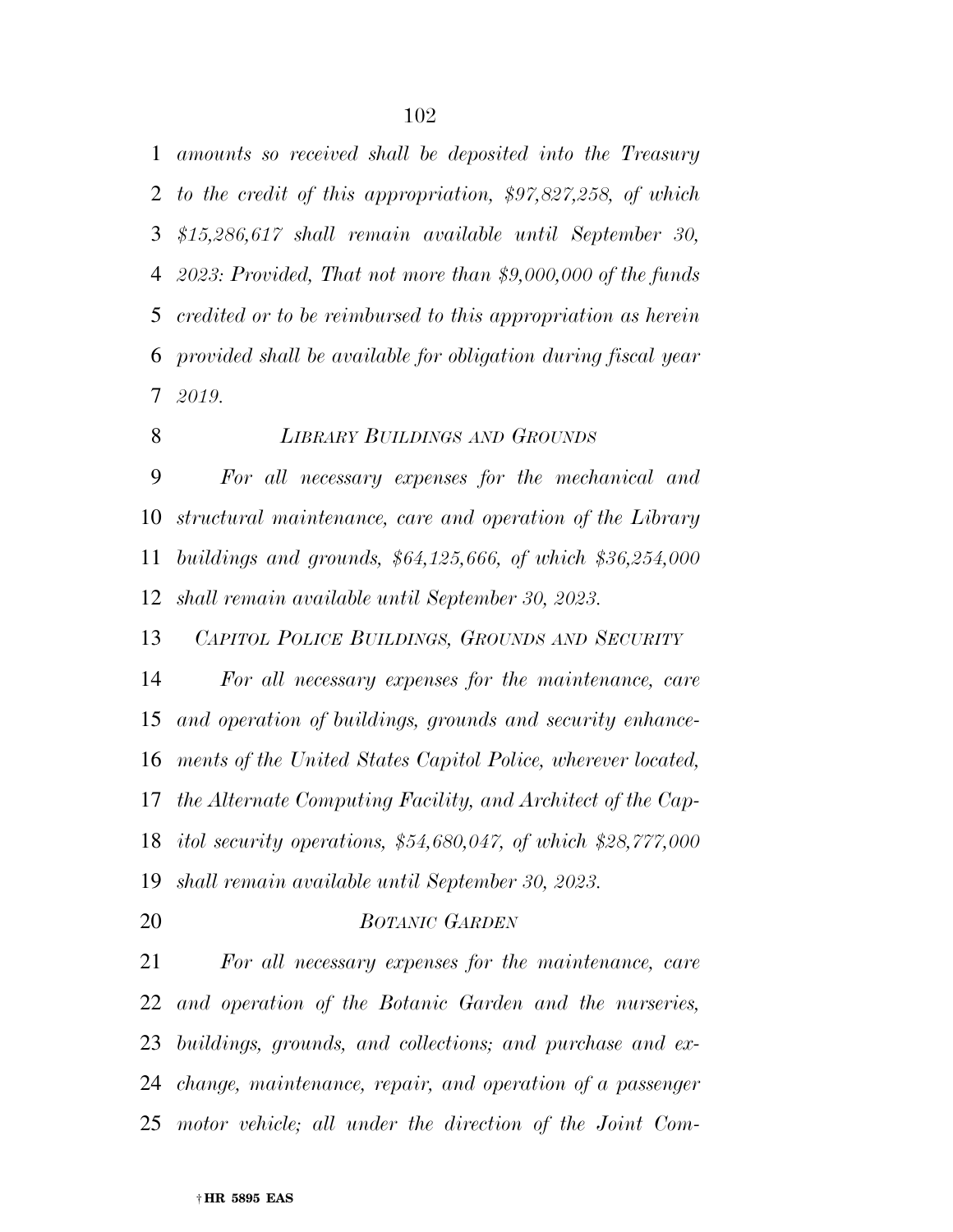*mittee on the Library, \$14,559,589, of which \$3,559,000 shall remain available until September 30, 2023: Provided, That, of the amount made available under this heading, the Architect of the Capitol may obligate and expend such sums as may be necessary for the maintenance, care and oper- ation of the National Garden established under section 307E of the Legislative Branch Appropriations Act, 1989 (2 U.S.C. 2146), upon vouchers approved by the Architect of the Capitol or a duly authorized designee. CAPITOL VISITOR CENTER For all necessary expenses for the operation of the Cap- itol Visitor Center, \$23,054,946. ADMINISTRATIVE PROVISIONS NO BONUSES FOR CONTRACTORS BEHIND SCHEDULE OR OVER BUDGET SEC. 140. None of the funds made available in this Act for the Architect of the Capitol may be used to make incentive or award payments to contractors for work on contracts or programs for which the contractor is behind schedule or over budget, unless the Architect of the Capitol, or agency-employed designee, determines that any such de-viations are due to unforeseeable events, government-driven* 

*scope changes, or are not significant within the overall* 

*scope of the project and/or program.*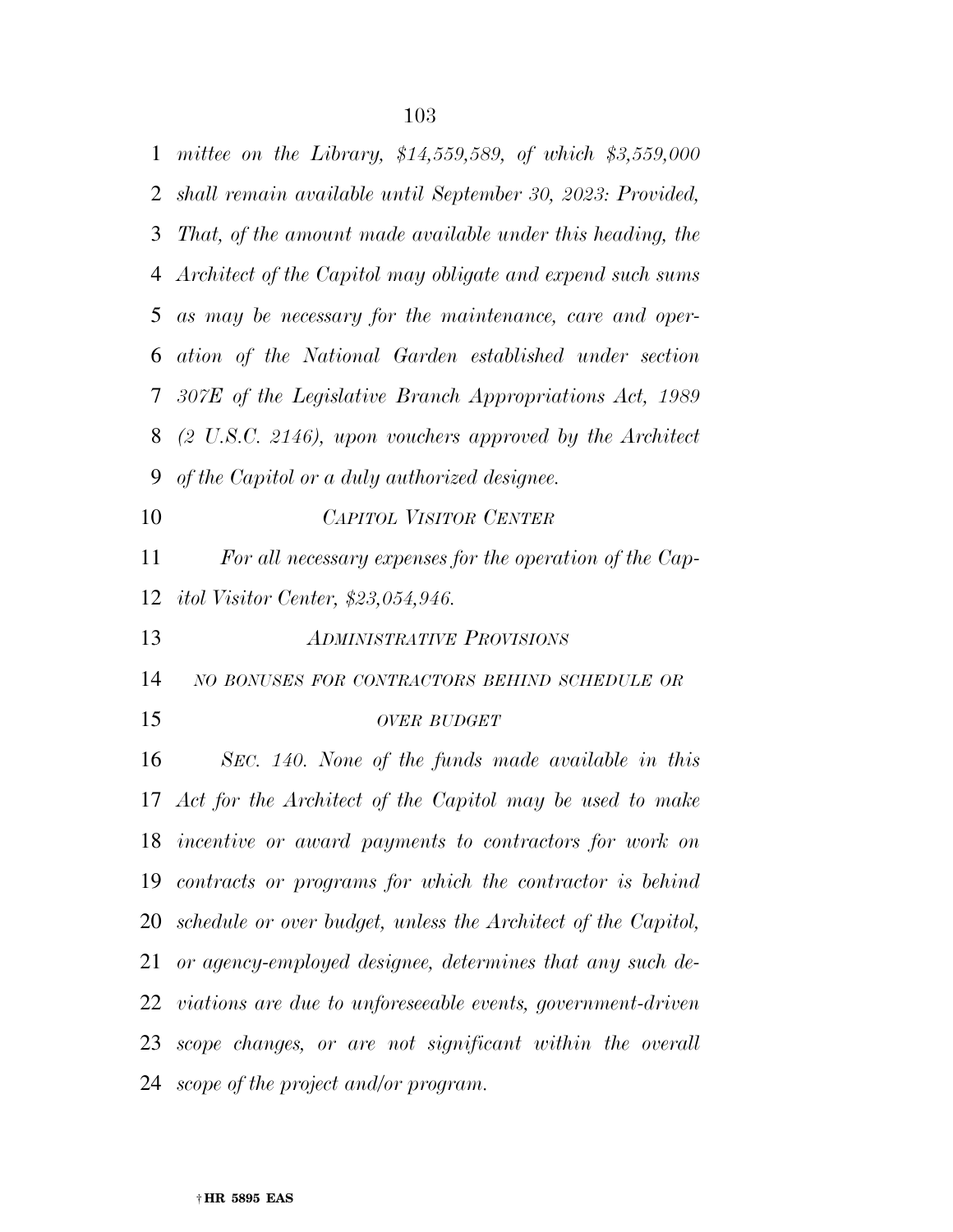*SCRIMS SEC. 141. None of the funds made available by this Act may be used for scrims containing photographs of building facades during restoration or construction projects performed by the Architect of the Capitol. LIBRARY OF CONGRESS SALARIES AND EXPENSES For all necessary expenses of the Library of Congress not otherwise provided for, including development and maintenance of the Library's catalogs; custody and custo- dial care of the Library buildings; special clothing; clean- ing, laundering and repair of uniforms; preservation of mo- tion pictures in the custody of the Library; operation and maintenance of the American Folklife Center in the Li- brary; preparation and distribution of catalog records and other publications of the Library; hire or purchase of one passenger motor vehicle; and expenses of the Library of Con-*

 *gress Trust Fund Board not properly chargeable to the in- come of any trust fund held by the Board, \$474,429,000, of which not more than \$6,000,000 shall be derived from collections credited to this appropriation during fiscal year 2019, and shall remain available until expended, under the Act of June 28, 1902 (chapter 1301; 32 Stat. 480; 2 U.S.C. 150): Provided, That the Library of Congress may not obli-gate or expend any funds derived from collections under the*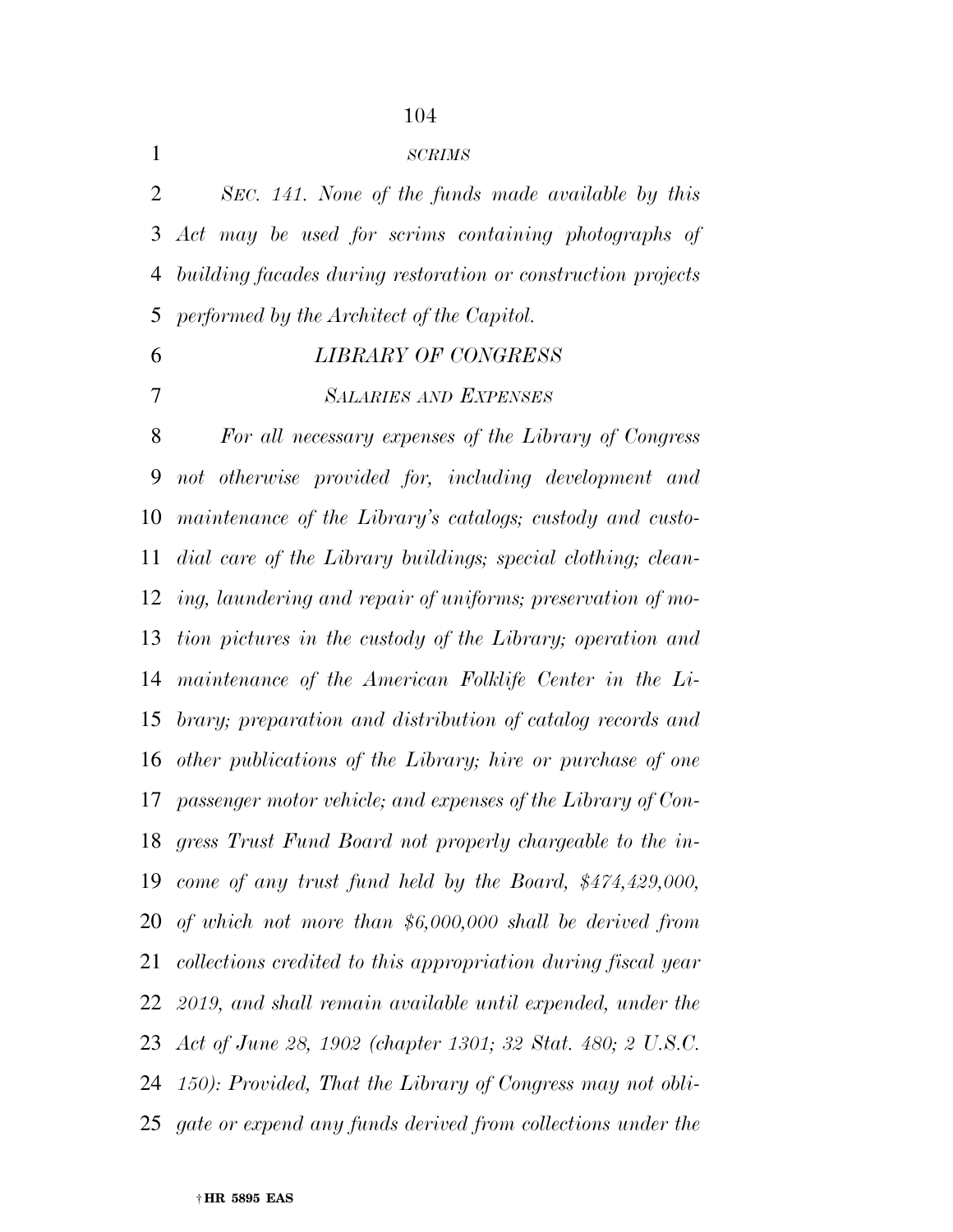*Act of June 28, 1902, in excess of the amount authorized for obligation or expenditure in appropriations Acts: Pro- vided further, That the total amount available for obligation shall be reduced by the amount by which collections are less than \$6,000,000: Provided further, That of the total amount appropriated, not more than \$12,000 may be expended, on the certification of the Librarian of Congress, in connection with official representation and reception expenses for the Overseas Field Offices: Provided further, That of the total amount appropriated, \$8,855,000 shall remain available until expended for the digital collections and educational curricula program: Provided further, That of the total amount appropriated, \$1,318,000 shall remain available until expended for upgrade of the Legislative Branch Fi- nancial Management System: Provided further, That of the total amount appropriated, \$250,000 shall remain avail- able until expended for the Surplus Books Program to pro- mote the program and facilitate a greater number of dona- tions to eligible entities across the United States: Provided further, That of the total amount appropriated, \$2,383,000 shall remain available until expended for the Veterans His- tory Project to continue digitization efforts of already col- lected materials, reach a greater number of veterans to record their stories, and promote public access to the Project.*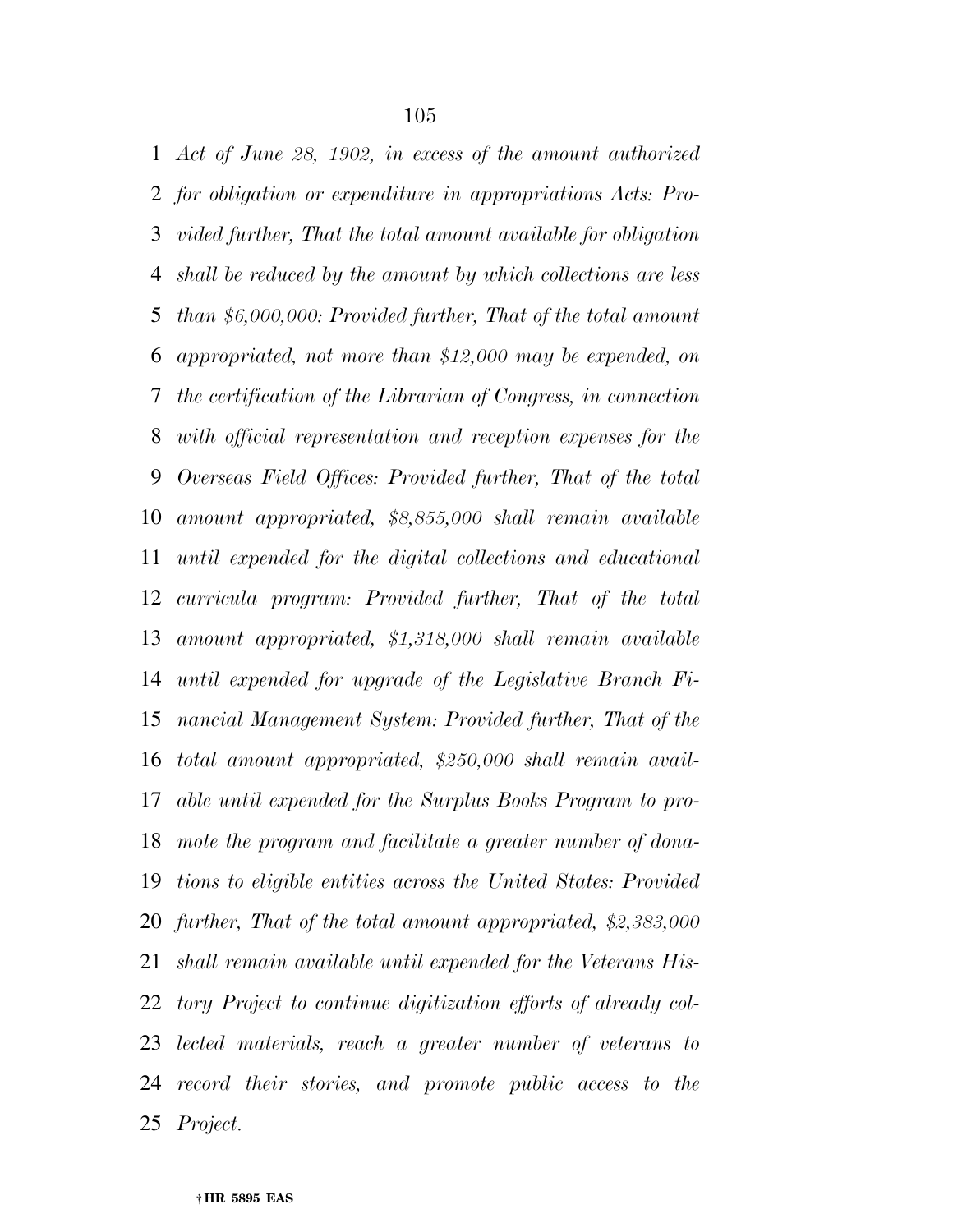*COPYRIGHT OFFICE*

# *SALARIES AND EXPENSES*

 *For all necessary expenses of the Copyright Office, \$92,462,000, of which not more than \$39,218,000, to re- main available until expended, shall be derived from collec- tions credited to this appropriation during fiscal year 2019 under section 708(d) of title 17, United States Code: Pro- vided, That the Copyright Office may not obligate or expend any funds derived from collections under such section, in excess of the amount authorized for obligation or expendi- ture in appropriations Acts: Provided further, That not more than \$6,272,000 shall be derived from collections dur- ing fiscal year 2019 under sections 111(d)(2), 119(b)(3), 803(e), 1005, and 1316 of such title: Provided further, That the total amount available for obligation shall be reduced by the amount by which collections are less than \$45,490,000: Provided further, That \$4,328,000 shall be de- rived from prior year unobligated balances: Provided fur- ther, That not more than \$100,000 of the amount appro- priated is available for the maintenance of an ''Inter- national Copyright Institute'' in the Copyright Office of the Library of Congress for the purpose of training nationals of developing countries in intellectual property laws and policies: Provided further, That not more than \$6,500 may be expended, on the certification of the Librarian of Con-*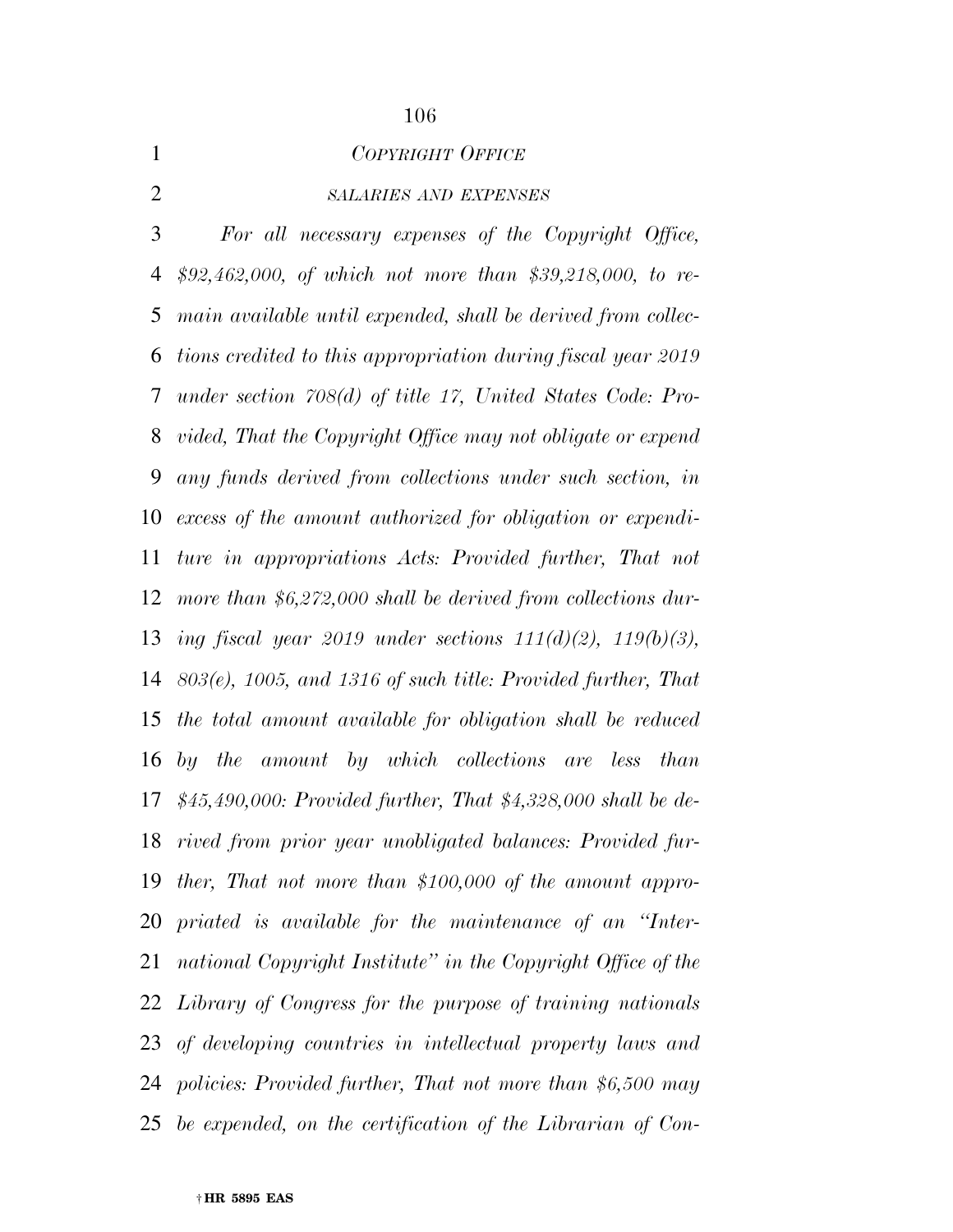*gress, in connection with official representation and recep- tion expenses for activities of the International Copyright Institute and for copyright delegations, visitors, and semi- nars: Provided further, That, notwithstanding any provi- sion of chapter 8 of title 17, United States Code, any amounts made available under this heading which are at- tributable to royalty fees and payments received by the Copyright Office pursuant to sections 111, 119, and chapter 10 of such title may be used for the costs incurred in the administration of the Copyright Royalty Judges program, with the exception of the costs of salaries and benefits for the Copyright Royalty Judges and staff under section 802(e).* 

- *CONGRESSIONAL RESEARCH SERVICE*
- 

# *SALARIES AND EXPENSES*

 *For all necessary expenses to carry out the provisions of section 203 of the Legislative Reorganization Act of 1946 (2 U.S.C. 166) and to revise and extend the Annotated Con- stitution of the United States of America, \$123,828,000: Provided, That no part of such amount may be used to pay any salary or expense in connection with any publication, or preparation of material therefor (except the Digest of Public General Bills), to be issued by the Library of Con- gress unless such publication has obtained prior approval of either the Committee on House Administration of the*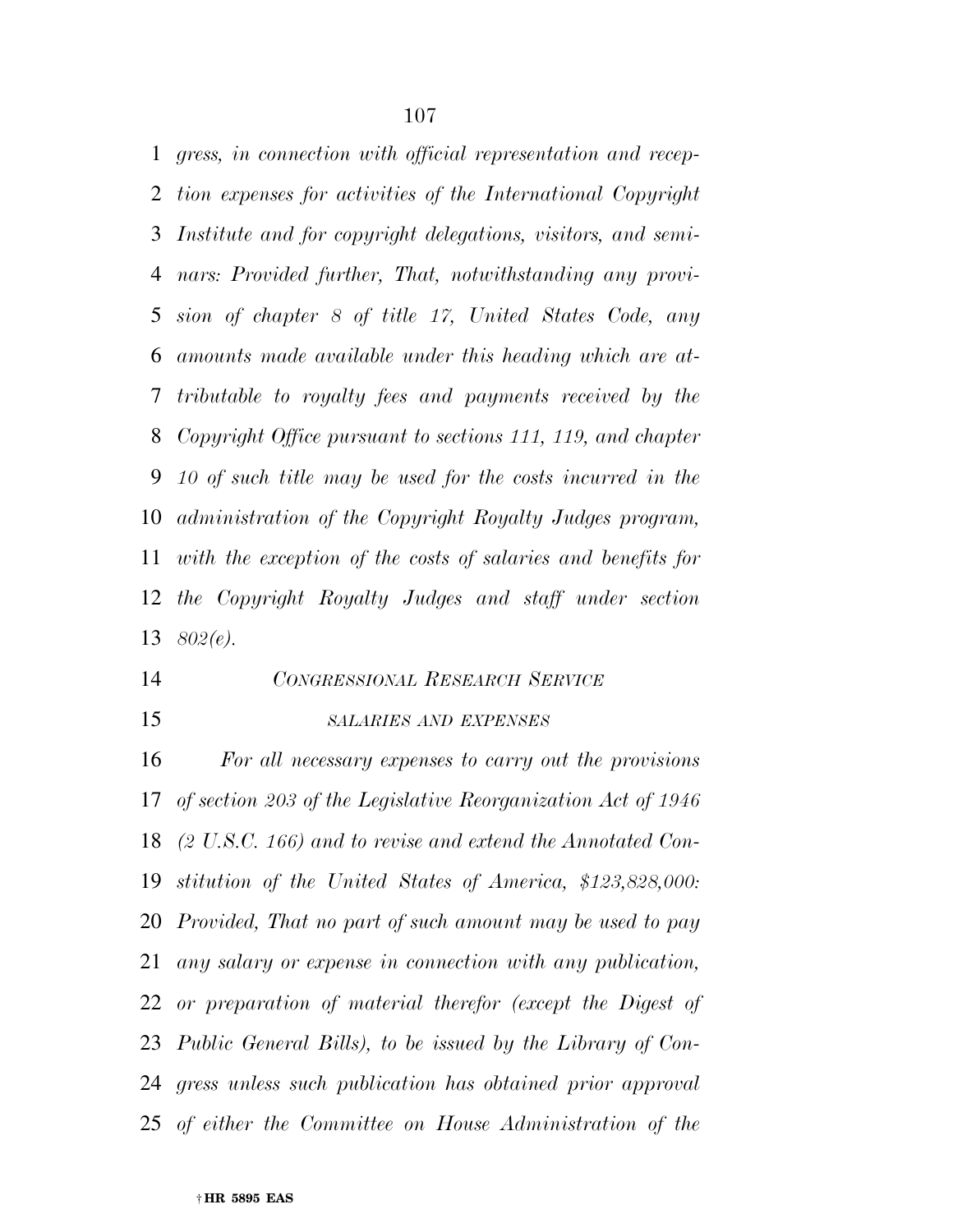*House of Representatives or the Committee on Rules and Administration of the Senate: Provided further, That this prohibition does not apply to publication of non-confiden- tial Congressional Research Service (CRS) products: Pro- vided further, That a non-confidential CRS product in- cludes any written product containing research or analysis that is currently available for general congressional access on the CRS Congressional Intranet, or that would be made available on the CRS Congressional Intranet in the normal course of business and does not include material prepared in response to Congressional requests for confidential anal-ysis or research.* 

 *BOOKS FOR THE BLIND AND PHYSICALLY HANDICAPPED SALARIES AND EXPENSES*

 *For all necessary expenses to carry out the Act of March 3, 1931 (chapter 400; 46 Stat. 1487; 2 U.S.C. 135a), \$52,521,000: Provided, That of the total amount appro- priated, \$650,000 shall be available to contract to provide newspapers to blind and physically handicapped residents at no cost to the individual.* 

 *ADMINISTRATIVE PROVISIONS REIMBURSABLE AND REVOLVING FUND ACTIVITIES SEC. 150. (a) IN GENERAL.—For fiscal year 2019, the obligational authority of the Library of Congress for the ac-*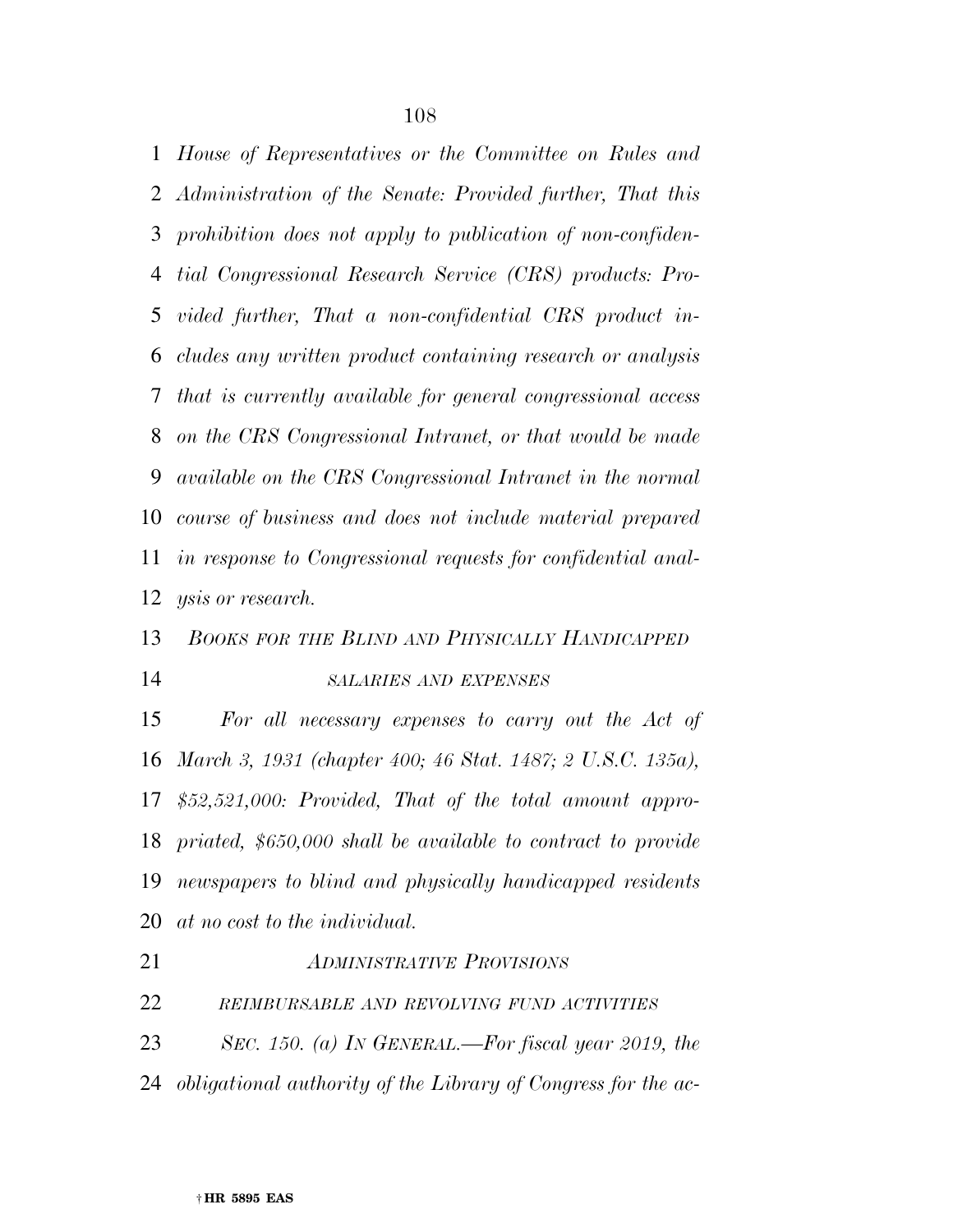*tivities described in subsection (b) may not exceed \$194,608,000.* 

 *(b) ACTIVITIES.—The activities referred to in sub- section (a) are reimbursable and revolving fund activities that are funded from sources other than appropriations to the Library in appropriations Acts for the legislative branch.* 

| GOVERNMENT PUBLISHING OFFICE |
|------------------------------|
| CONGRESSIONAL PUBLISHING     |

*(INCLUDING TRANSFER OF FUNDS)*

 *For authorized publishing of congressional informa- tion and the distribution of congressional information in any format; publishing of Government publications author- ized by law to be distributed to Members of Congress; and publishing, and distribution of Government publications authorized by law to be distributed without charge to the recipient, \$79,000,000: Provided, That this appropriation shall not be available for paper copies of the permanent edi- tion of the Congressional Record for individual Representa- tives, Resident Commissioners or Delegates authorized under section 906 of title 44, United States Code: Provided further, That this appropriation shall be available for the payment of obligations incurred under the appropriations for similar purposes for preceding fiscal years: Provided further, That notwithstanding the 2-year limitation under*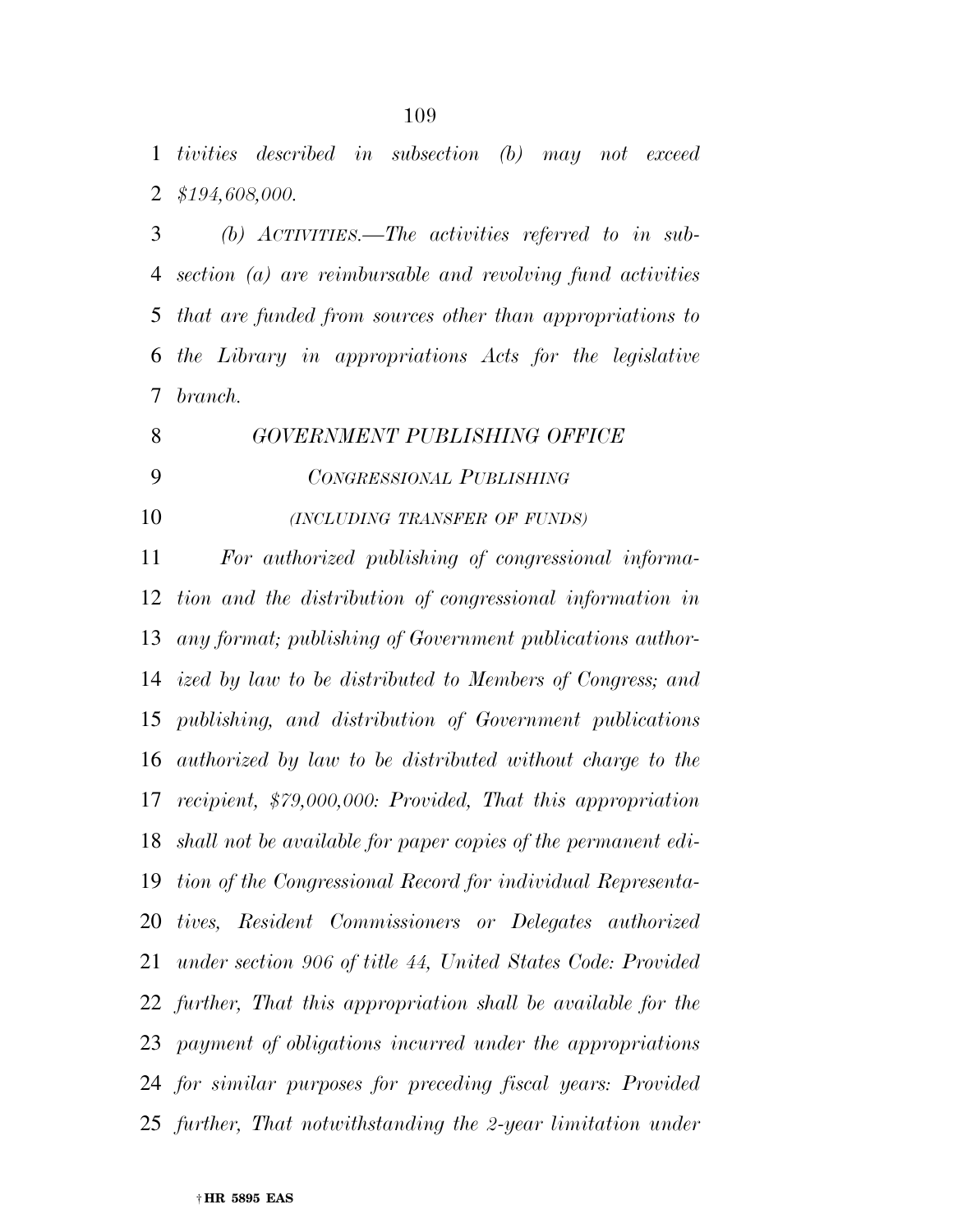*section 718 of title 44, United States Code, none of the funds appropriated or made available under this Act or any other Act for printing and binding and related services provided to Congress under chapter 7 of title 44, United States Code, may be expended to print a document, report, or publica- tion after the 27-month period beginning on the date that such document, report, or publication is authorized by Con- gress to be printed, unless Congress reauthorizes such print- ing in accordance with section 718 of title 44, United States Code: Provided further, That unobligated or unexpended balances of expired discretionary funds made available under this heading in this Act for this fiscal year may be transferred to, and merged with, funds under the heading ''Government Publishing Office Business Operations Re- volving Fund'' no later than the end of the fifth fiscal year after the last fiscal year for which such funds are available for the purposes for which appropriated, to be available for carrying out the purposes of this heading, subject to the ap- proval of the Committee on Appropriations of the House of Representatives and the Senate: Provided further, That notwithstanding sections 901, 902, and 906 of title 44, United States Code, this appropriation may be used to pre- pare indexes to the Congressional Record on only a monthly and session basis.*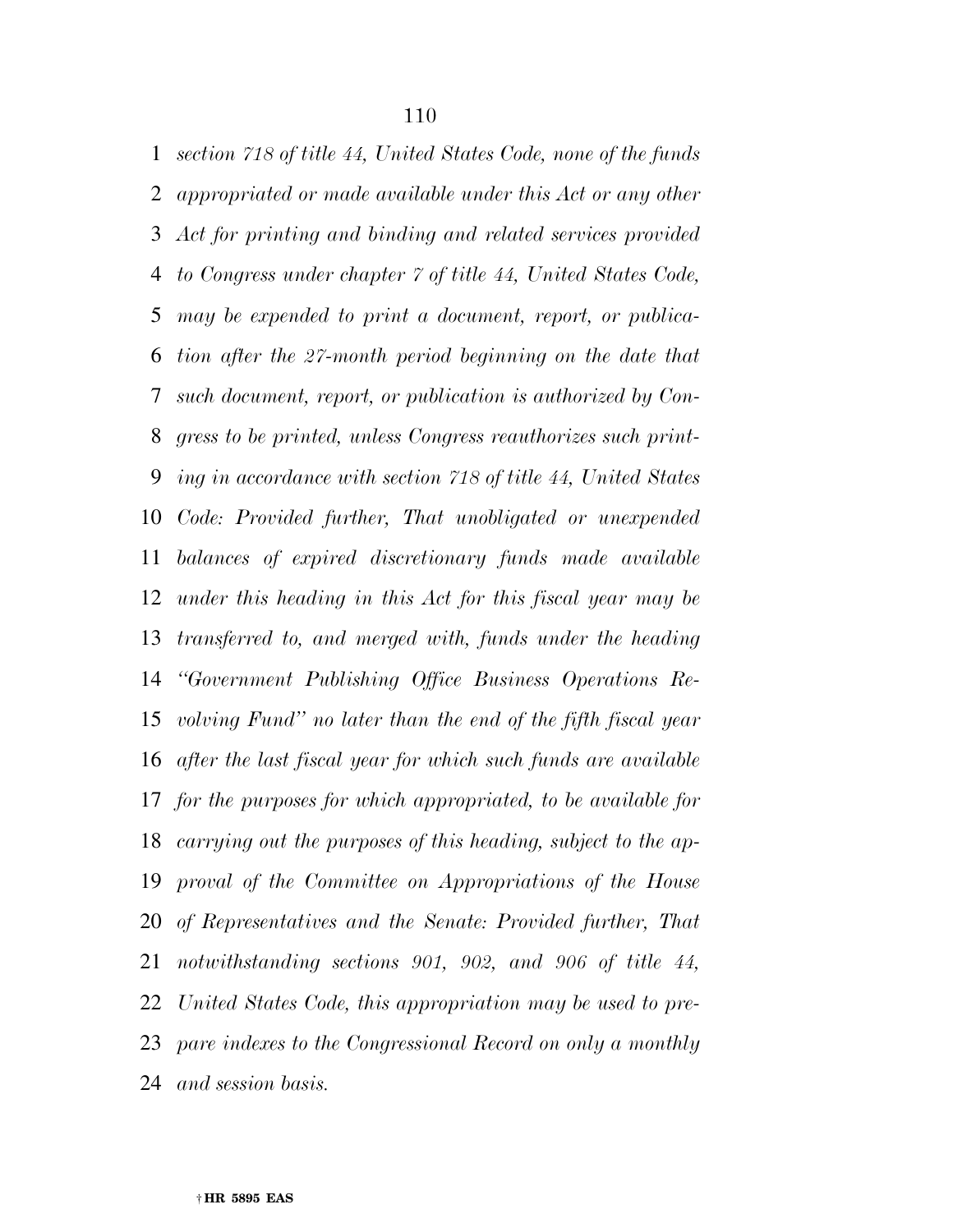| $\mathbf{1}$   | PUBLIC INFORMATION PROGRAMS OF THE                                  |
|----------------|---------------------------------------------------------------------|
| $\overline{2}$ | <b>SUPERINTENDENT OF DOCUMENTS</b>                                  |
| 3              | <b>SALARIES AND EXPENSES</b>                                        |
| $\overline{4}$ | (INCLUDING TRANSFER OF FUNDS)                                       |
| 5              | For expenses of the public information programs of the              |
| 6              | Office of Superintendent of Documents necessary to provide          |
| 7              | for the cataloging and indexing of Government publications          |
| 8              | and their distribution to the public, Members of Congress,          |
| 9              | other Government agencies, and designated depository and            |
| 10             | international exchange libraries as authorized by law,              |
| 11             | $$32,000,000$ : Provided, That amounts of not more than             |
| 12             | $$2,000,000$ from current year appropriations are author-           |
| 13             | ized for producing and disseminating Congressional serial           |
| 14             | sets and other related publications for fiscal years 2017 and       |
| 15             | $2018\ to\ depository\ and\ other\ designated\ libraries: Provided$ |
| 16             | further, That unobligated or unexpended balances of expired         |
| 17             | discretionary funds made available under this heading in            |
| 18             | this Act for this fiscal year may be transferred to, and            |
| 19             | merged with, funds under the heading "Government Pub-               |
| 20             | lishing Office Business Operations Revolving Fund" no               |
| 21             | later than the end of the fifth fiscal year after the last fiscal   |
|                | 22 year for which such funds are available for the purposes         |
|                | 23 for which appropriated, to be available for carrying out the     |
|                | 24 purposes of this heading, subject to the approval of the Com-    |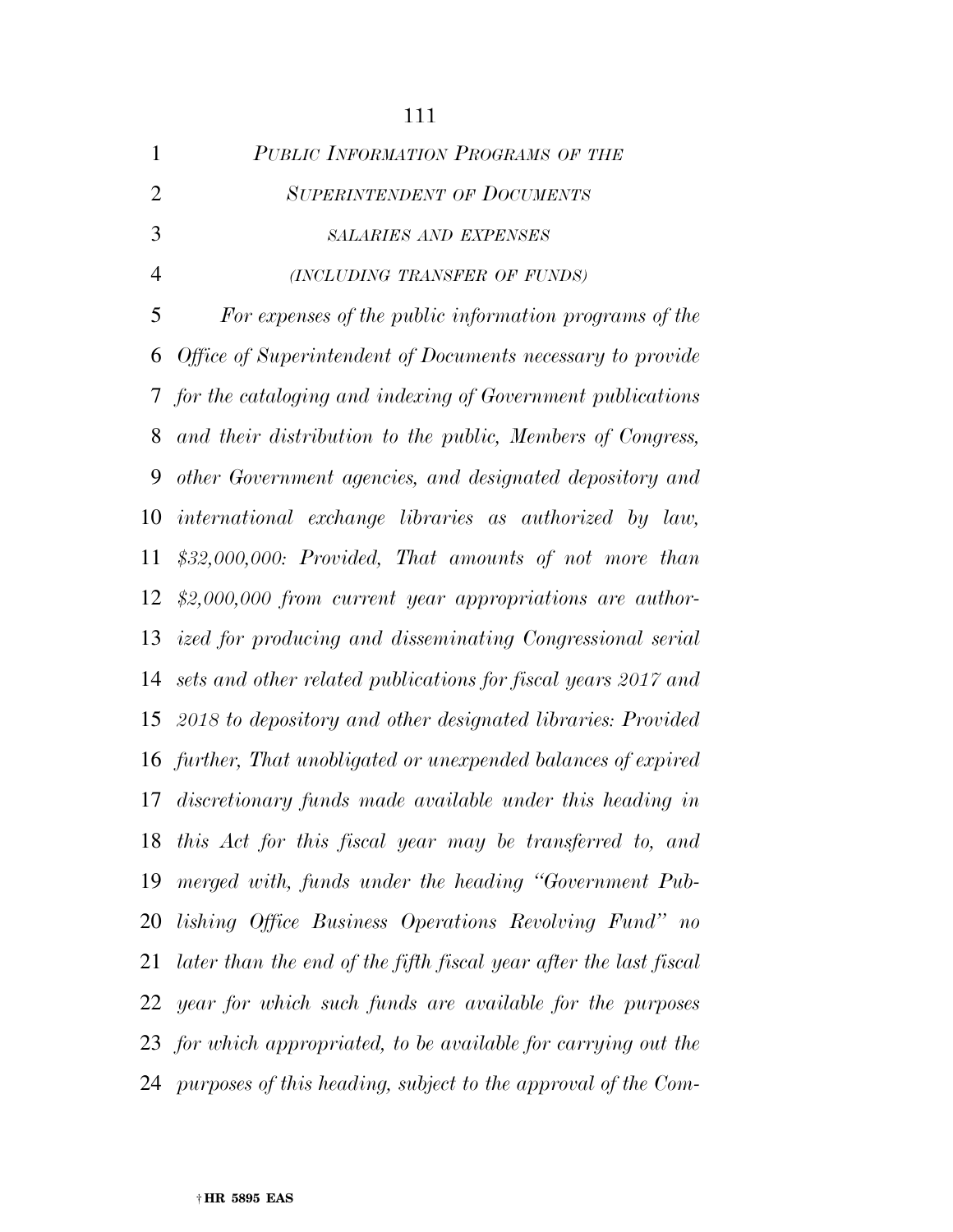*mittee on Appropriations of the House of Representatives and the Senate.* 

 *GOVERNMENT PUBLISHING OFFICE BUSINESS OPERATIONS REVOLVING FUND*

 *For payment to the Government Publishing Office Business Operations Revolving Fund, \$6,000,000, to re- main available until expended, for information technology development and facilities repair: Provided, That the Gov- ernment Publishing Office is hereby authorized to make such expenditures, within the limits of funds available and in accordance with law, and to make such contracts and commitments without regard to fiscal year limitations as provided by section 9104 of title 31, United States Code, as may be necessary in carrying out the programs and pur- poses set forth in the budget for the current fiscal year for the Government Publishing Office Business Operations Re- volving Fund: Provided further, That not more than \$7,500 may be expended on the certification of the Director of the Government Publishing Office in connection with official representation and reception expenses: Provided further, That the Business Operations Revolving Fund shall be available for the hire or purchase of not more than 12 pas- senger motor vehicles: Provided further, That expenditures in connection with travel expenses of the advisory councils to the Director of the Government Publishing Office shall*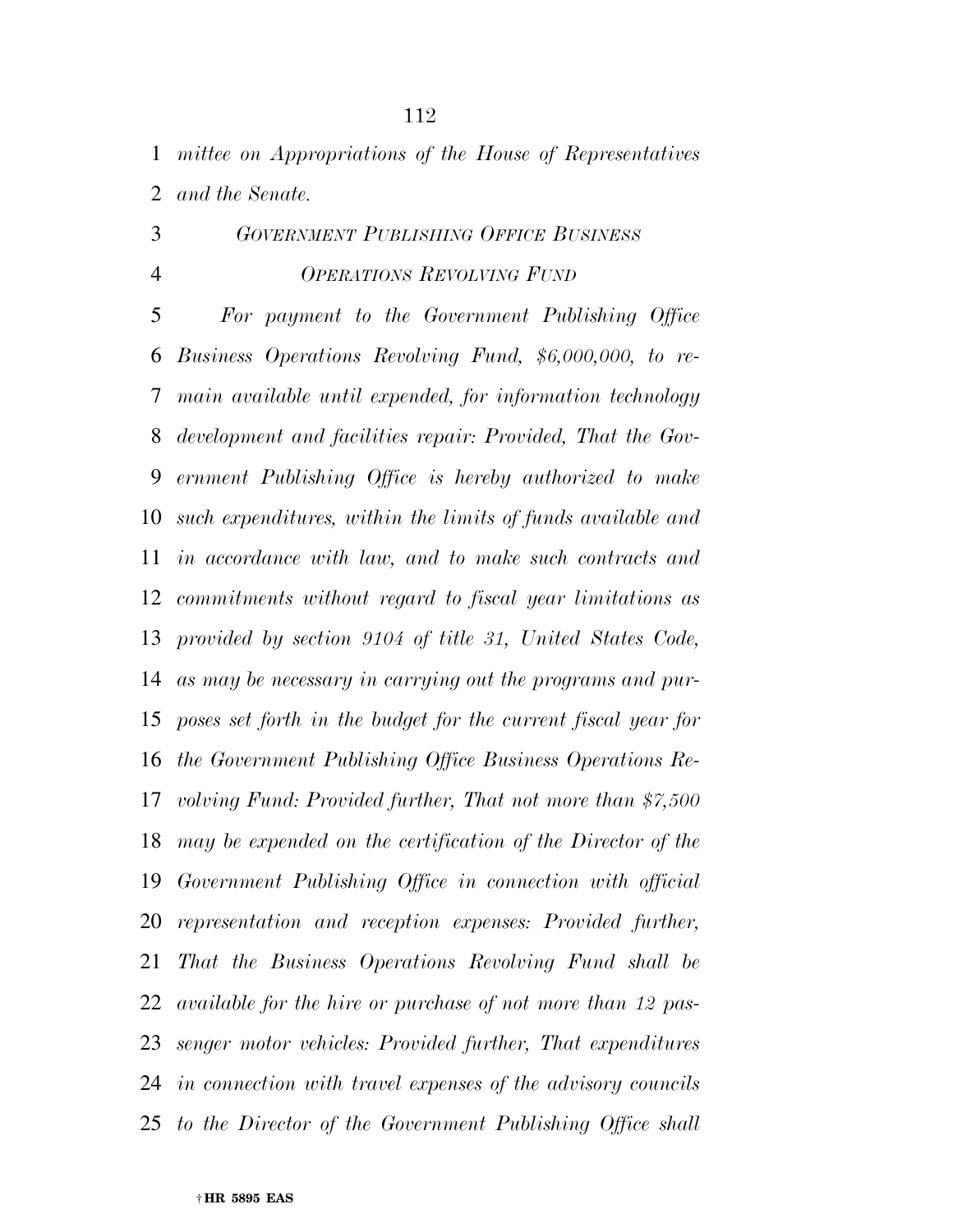*be deemed necessary to carry out the provisions of title 44, United States Code: Provided further, That the Business Operations Revolving Fund shall be available for tem- porary or intermittent services under section 3109(b) of title 5, United States Code, but at rates for individuals not more than the daily equivalent of the annual rate of basic pay for level V of the Executive Schedule under section 5316 of such title: Provided further, That activities financed through the Business Operations Revolving Fund may pro- vide information in any format: Provided further, That the Business Operations Revolving Fund and the funds pro- vided under the heading ''Public Information Programs of the Superintendent of Documents'' may not be used for con- tracted security services at Government Publishing Office's passport facility in the District of Columbia.* 

#### *GOVERNMENT ACCOUNTABILITY OFFICE*

#### *SALARIES AND EXPENSES*

 *For necessary expenses of the Government Account- ability Office, including not more than \$12,500 to be ex-pended on the certification of the Comptroller General of the United States in connection with official representation and reception expenses; temporary or intermittent services under section 3109(b) of title 5, United States Code, but at rates for individuals not more than the daily equivalent of the annual rate of basic pay for level IV of the Executive*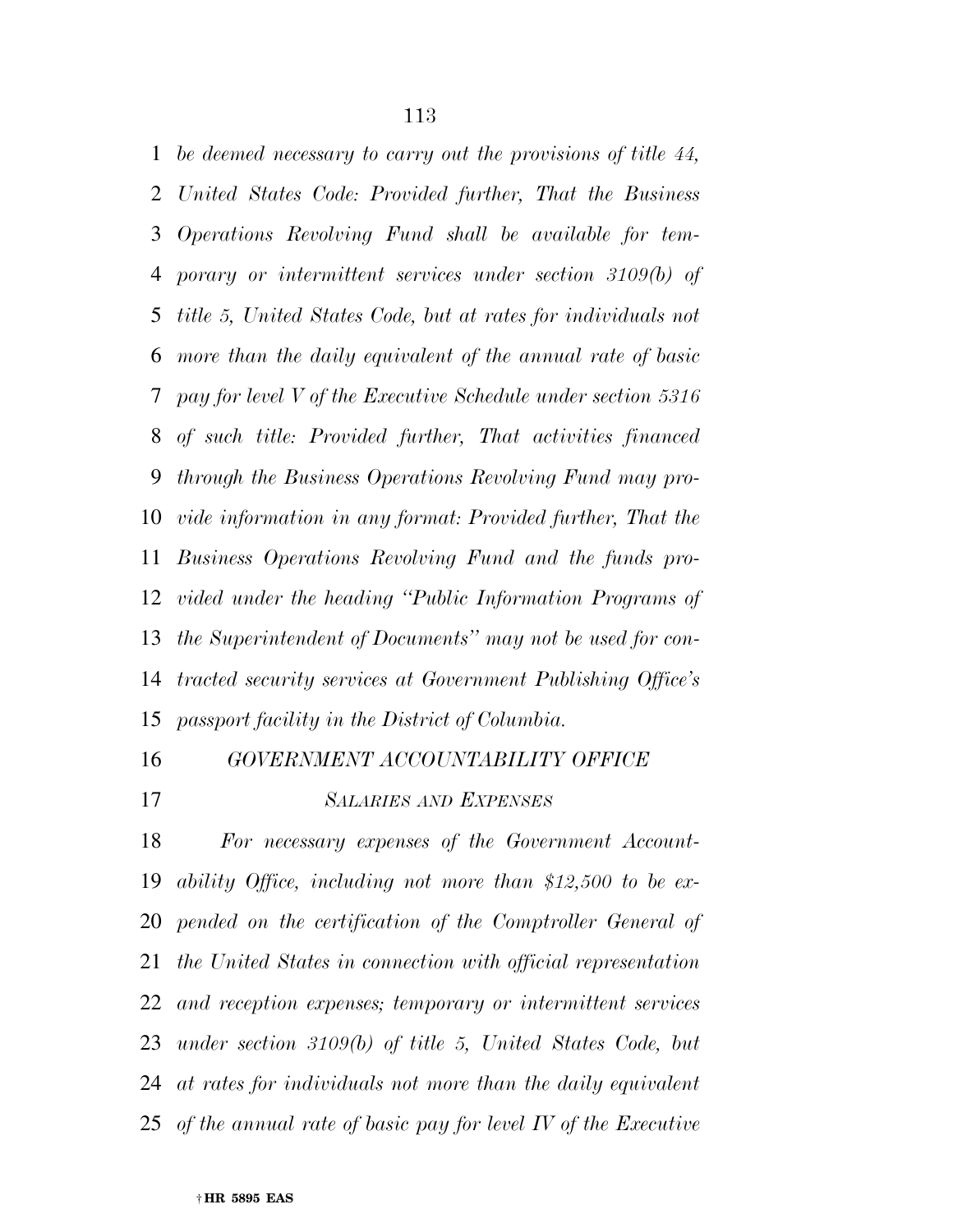*Schedule under section 5315 of such title; hire of one pas- senger motor vehicle; advance payments in foreign countries in accordance with section 3324 of title 31, United States Code; benefits comparable to those payable under sections 901(5), (6), and (8) of the Foreign Service Act of 1980 (22 U.S.C. 4081(5), (6), and (8)); and under regulations pre- scribed by the Comptroller General of the United States, rental of living quarters in foreign countries, \$589,749,653: Provided further, That, in addition, \$35,900,000 of pay- ments received under sections 782, 791, 3521, and 9105 of title 31, United States Code, shall be available without fis- cal year limitation: Provided further, That this appropria- tion and appropriations for administrative expenses of any other department or agency which is a member of the Na- tional Intergovernmental Audit Forum or a Regional Inter- governmental Audit Forum shall be available to finance an appropriate share of either Forum's costs as determined by the respective Forum, including necessary travel expenses of non-Federal participants: Provided further, That pay- ments hereunder to the Forum may be credited as reim- bursements to any appropriation from which costs involved are initially financed.*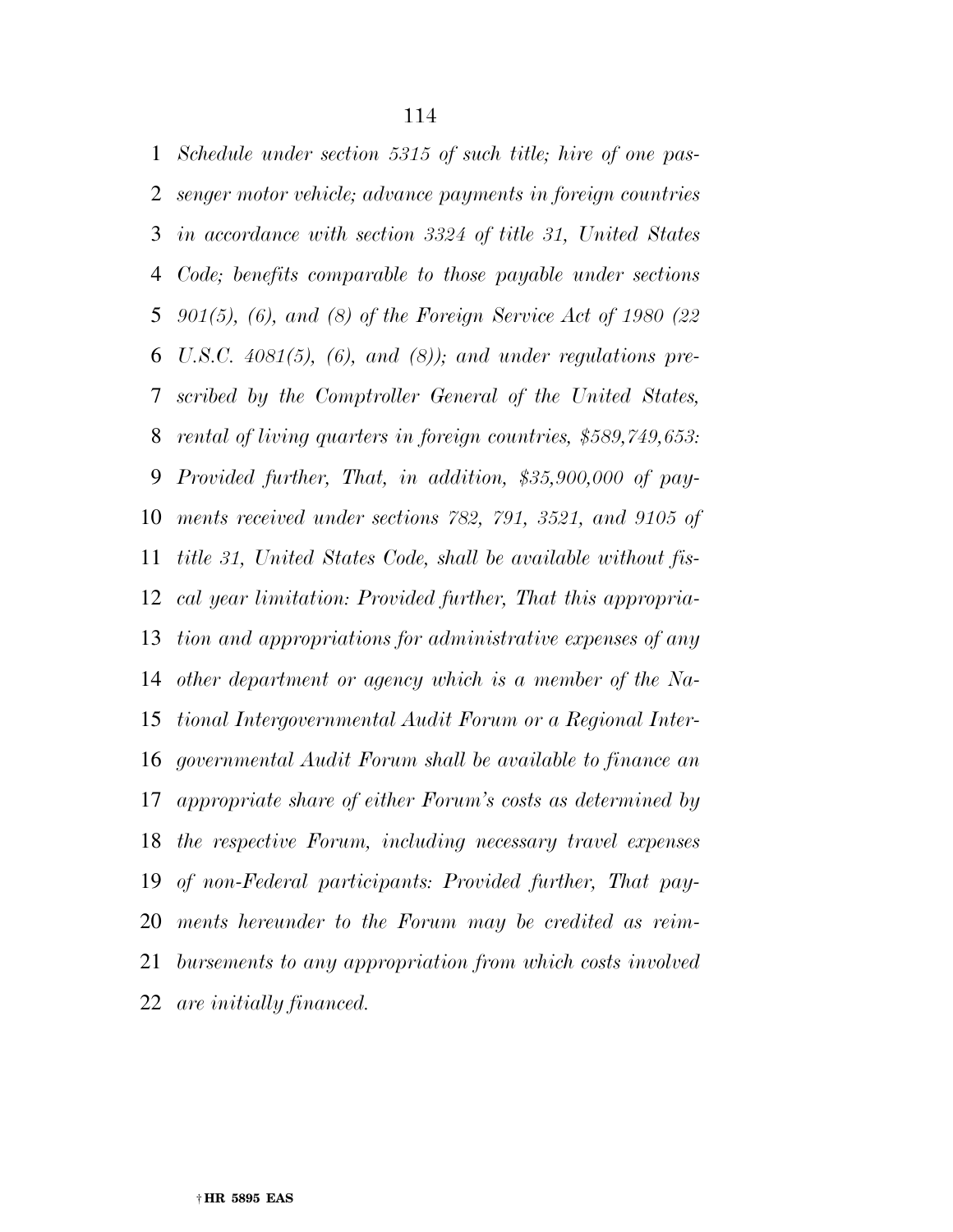| $\mathbf{1}$   | OPEN WORLD LEADERSHIP CENTER TRUST                              |
|----------------|-----------------------------------------------------------------|
| $\overline{2}$ | <b>FUND</b>                                                     |
| 3              | For a payment to the Open World Leadership Center               |
| 4              | Trust Fund for financing activities of the Open World           |
| 5              | Leadership Center under section 313 of the Legislative          |
| 6              | Branch Appropriations Act, 2001 (2 U.S.C. 1151),                |
| 7              | \$5,600,000: Provided, That funds made available to support     |
| 8              | Russian participants shall only be used for those engaging      |
| 9              | in free market development, humanitarian activities, and        |
| 10             | civic engagement, and shall not be used for officials of the    |
| 11             | central government of Russia.                                   |
| 12             | JOHN C. STENNIS CENTER FOR PUBLIC SERVICE                       |
| 13             | TRAINING AND DEVELOPMENT                                        |
| 14             | For payment to the John C. Stennis Center for Public            |
| 15             | Service Development Trust Fund established under section        |
| 16             | 116 of the John C. Stennis Center for Public Service Train-     |
| 17             | ing and Development Act $(2 \text{ U.S.C. } 1105)$ , \$430,000. |
| 18             | <b>TITLE II</b>                                                 |
| 19             | <b>GENERAL PROVISIONS</b>                                       |
| 20             | MAINTENANCE AND CARE OF PRIVATE VEHICLES                        |
| 21             | SEC. 201. No part of the funds appropriated in this             |
| 22             | Act shall be used for the maintenance or care of private        |
| 23             | vehicles, except for emergency assistance and cleaning as       |
| 24             | may be provided under regulations relating to parking fa-       |
|                | 25 cilities for the House of Representatives issued by the Com- |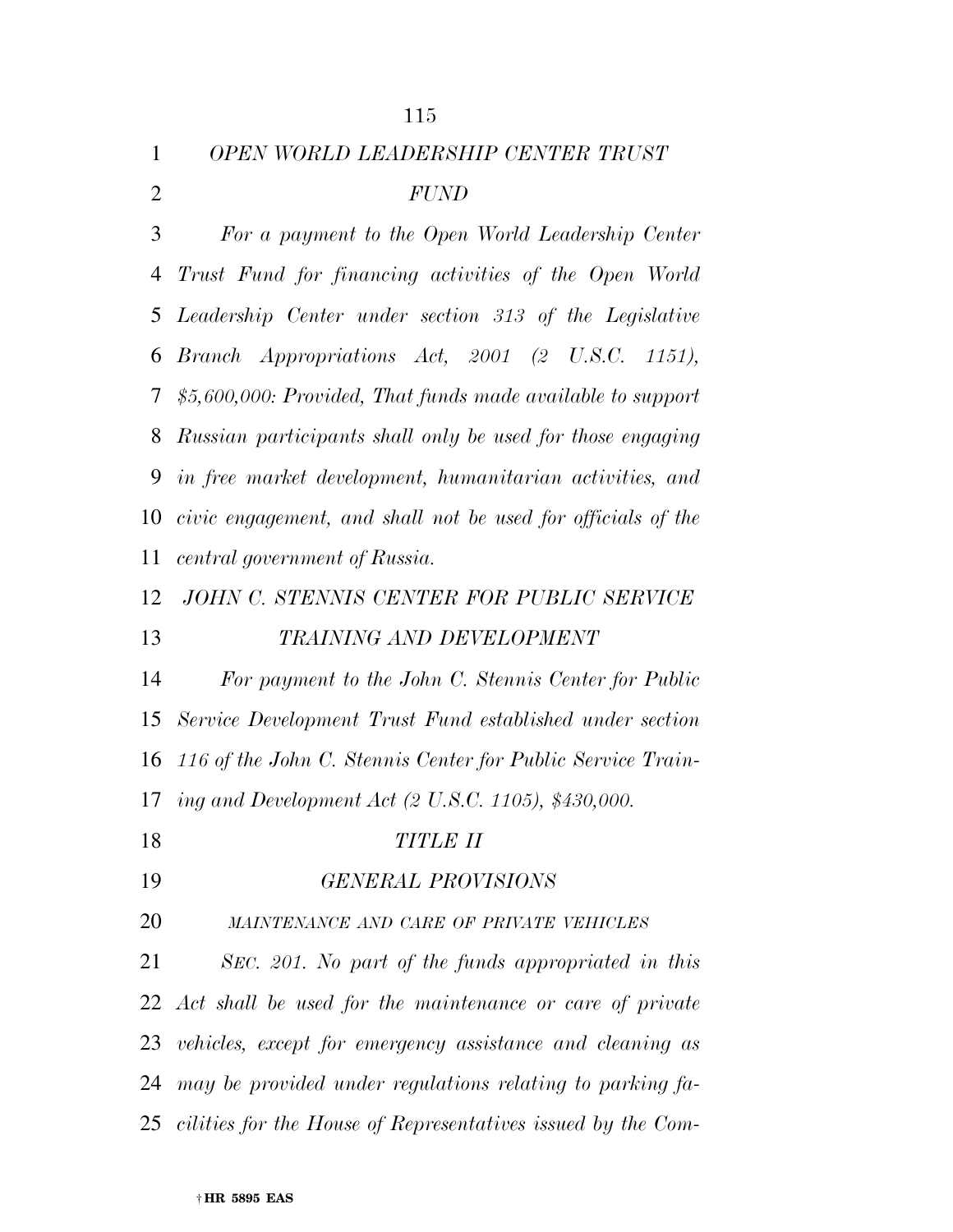*mittee on House Administration and for the Senate issued by the Committee on Rules and Administration.* 

*FISCAL YEAR LIMITATION*

 *SEC. 202. No part of the funds appropriated in this Act shall remain available for obligation beyond fiscal year 2019 unless expressly so provided in this Act.* 

# *RATES OF COMPENSATION AND DESIGNATION*

 *SEC. 203. Whenever in this Act any office or position not specifically established by the Legislative Pay Act of 1929 (46 Stat. 32 et seq.) is appropriated for or the rate of compensation or designation of any office or position ap- propriated for is different from that specifically established by such Act, the rate of compensation and the designation in this Act shall be the permanent law with respect thereto: Provided, That the provisions in this Act for the various items of official expenses of Members, officers, and commit- tees of the Senate and House of Representatives, and clerk hire for Senators and Members of the House of Representa-tives shall be the permanent law with respect thereto.* 

#### *CONSULTING SERVICES*

 *SEC. 204. The expenditure of any appropriation under this Act for any consulting service through procurement contract, under section 3109 of title 5, United States Code, shall be limited to those contracts where such expenditures are a matter of public record and available for public in-*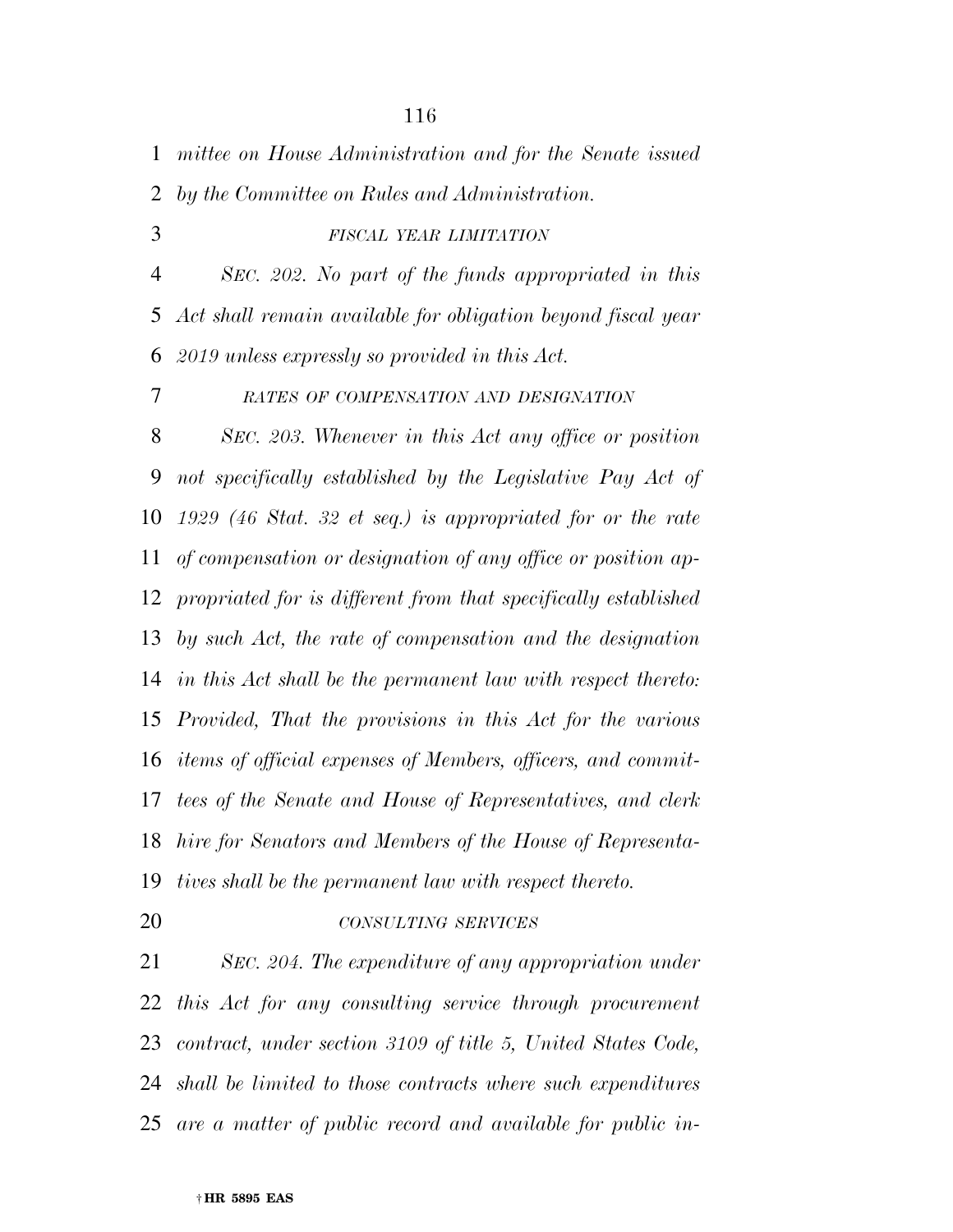*spection, except where otherwise provided under existing law, or under existing Executive order issued under existing law.* 

# *COSTS OF LBFMC*

 *SEC. 205. Amounts available for administrative ex- penses of any legislative branch entity which participates in the Legislative Branch Financial Managers Council (LBFMC) established by charter on March 26, 1996, shall be available to finance an appropriate share of LBFMC costs as determined by the LBFMC, except that the total LBFMC costs to be shared among all participating legisla- tive branch entities (in such allocations among the entities as the entities may determine) may not exceed \$2,000.* 

#### *LIMITATION ON TRANSFERS*

 *SEC. 206. None of the funds made available in this Act may be transferred to any department, agency, or in- strumentality of the United States Government, except pur- suant to a transfer made by, or transfer authority provided in, this Act or any other appropriation Act.* 

*GUIDED TOURS OF THE CAPITOL*

 *SEC. 207. (a) Except as provided in subsection (b), none of the funds made available to the Architect of the Cap- itol in this Act may be used to eliminate or restrict guided tours of the United States Capitol which are led by employ-ees and interns of offices of Members of Congress and other*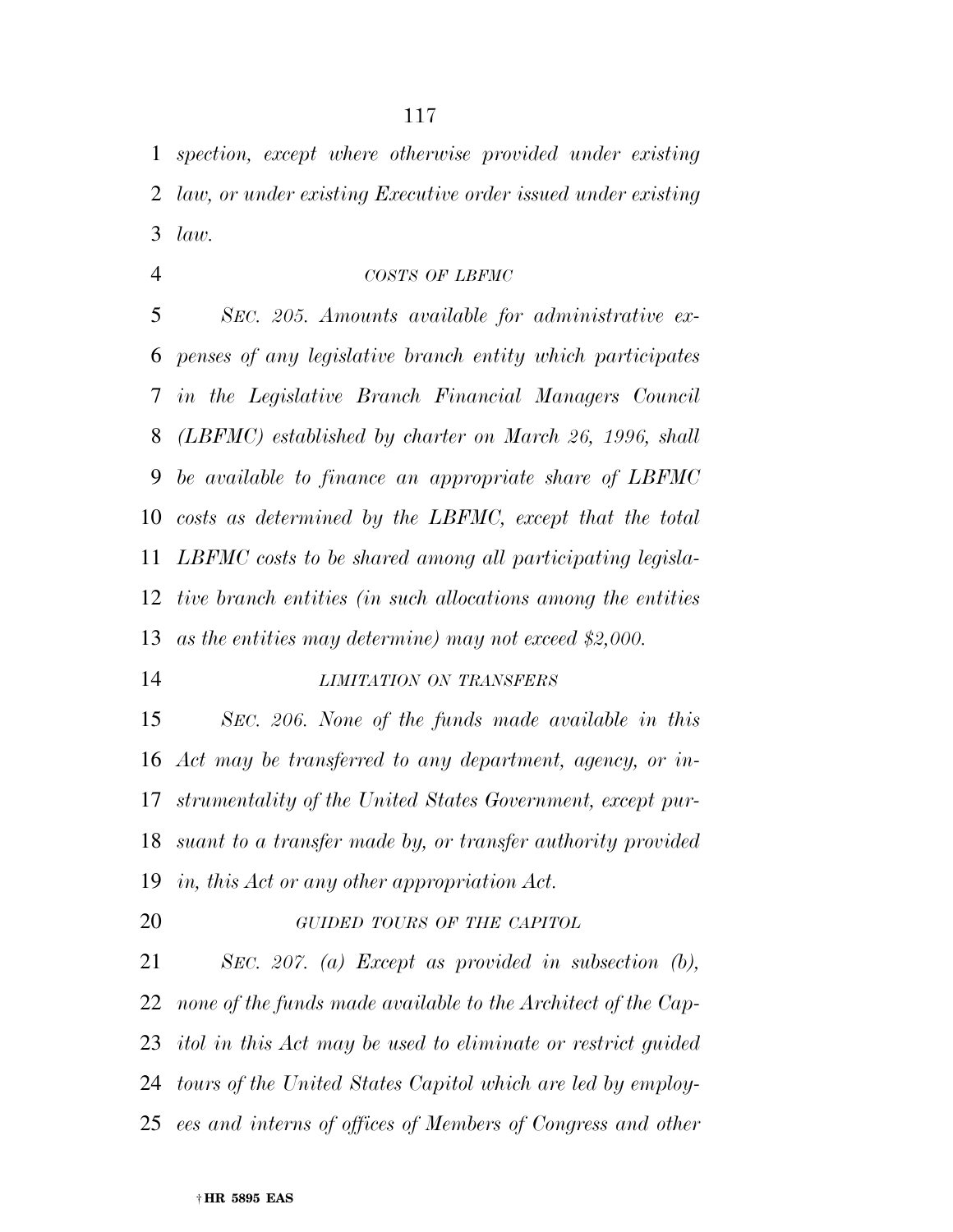*offices of the House of Representatives and Senate, unless through regulations as authorized by section 402(b)(8) of the Capitol Visitor Center Act of 2008 (2 U.S.C. 2242(b)(8)).* 

 *(b) At the direction of the Capitol Police Board, or at the direction of the Architect of the Capitol with the ap- proval of the Capitol Police Board, guided tours of the United States Capitol which are led by employees and in- terns described in subsection (a) may be suspended tempo- rarily or otherwise subject to restriction for security or re- lated reasons to the same extent as guided tours of the United States Capitol which are led by the Architect of the Capitol.* 

*LIMITATION ON TELECOMMUNICATIONS EQUIPMENT*

*PROCUREMENT*

 *SEC. 208. (a) None of the funds appropriated or other- wise made available under this Act may be used to acquire telecommunications equipment produced by Huawei Tech- nologies Company, ZTE Corporation or a high-impact or moderate-impact information system, as defined for secu- rity categorization in the National Institute of Standards and Technology's (NIST) Federal Information Processing Standard Publication 199, ''Standards for Security Cat-egorization of Federal Information and Information Sys-*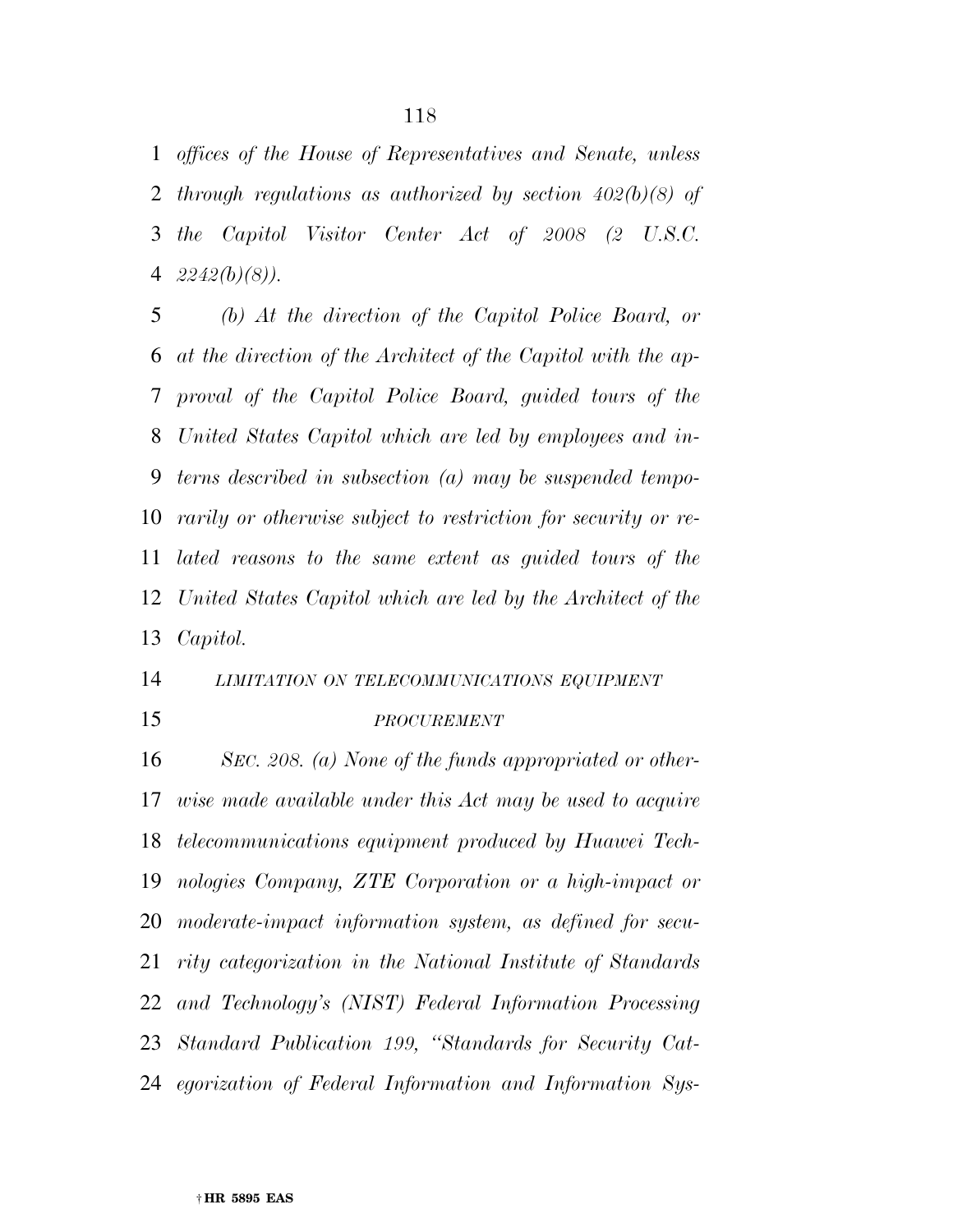*tems'' unless the agency, office, or other entity acquiring the equipment or system has—* 

 *(1) reviewed the supply chain risk for the infor- mation systems against criteria developed by NIST to inform acquisition decisions for high-impact and moderate-impact information systems within the Fed-eral Government;* 

 *(2) reviewed the supply chain risk from the pre- sumptive awardee against available and relevant threat information provided by the Federal Bureau of Investigation and other appropriate agencies; and* 

 *(3) in consultation with the Federal Bureau of Investigation or other appropriate Federal entity, conducted an assessment of any risk of cyber-espio- nage or sabotage associated with the acquisition of such system, including any risk associated with such system being produced, manufactured, or assembled by one or more entities identified by the United States Government as posing a cyber threat, includ- ing but not limited to, those that may be owned, di- rected, or subsidized by the People's Republic of China, the Islamic Republic of Iran, the Democratic People's Republic of Korea, or the Russian Federa-tion.*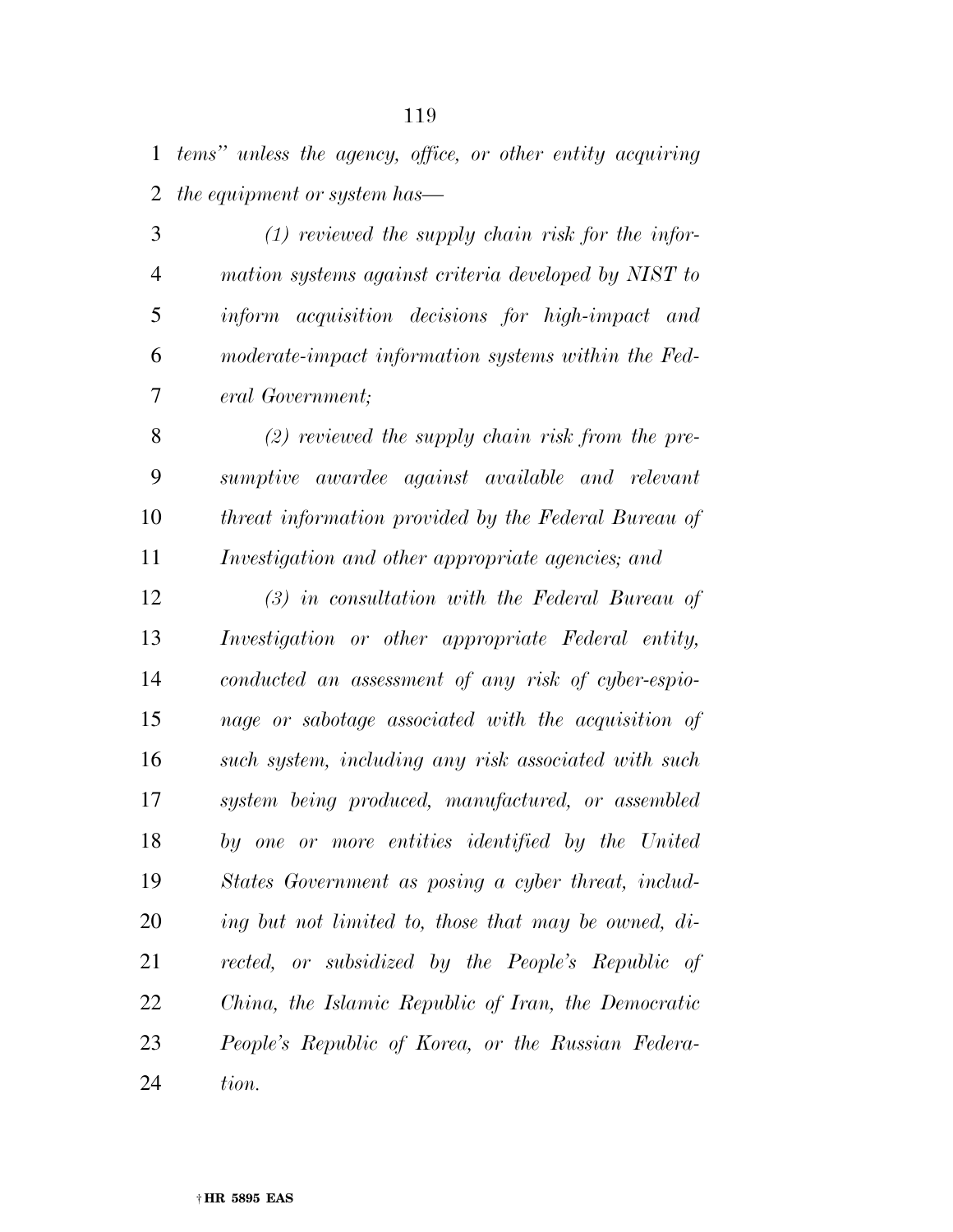| 1  | (b) None of the funds appropriated or otherwise made           |
|----|----------------------------------------------------------------|
| 2  | available under this Act may be used to acquire a high-        |
| 3  | impact or moderate impact information system reviewed          |
| 4  | and assessed under subsection $(a)$ unless the head of the as- |
| 5  | sessing entity described in subsection (a) has—                |
| 6  | $(1)$ developed, in consultation with NIST and                 |
| 7  | supply chain risk management experts, a mitigation             |
| 8  | strategy for any identified risks;                             |
| 9  | $(2)$ determined, in consultation with NIST and                |
| 10 | the Federal Bureau of Investigation, that the acquisi-         |
| 11 | tion of such system is in the vital national security          |
| 12 | interest of the United States; and                             |
| 13 | $(3)$ reported that determination to the Commit-               |
| 14 | tees on Appropriations of the House of Representa-             |
| 15 | tives and the Senate in a manner that identifies the           |
| 16 | system intended for acquisition and a detailed de-             |
| 17 | scription of the mitigation strategies identified in (1),      |
| 18 | provided that such report may include a classified             |
| 19 | annex as necessary.                                            |
| 20 | PROHIBITION ON CERTAIN OPERATIONAL EXPENSES                    |
| 21 | SEC. 209. (a) None of the funds made available in this         |
| 22 | Act may be used to maintain or establish a computer net-       |
|    |                                                                |

*work unless such network blocks the viewing, downloading,* 

*and exchanging of pornography.*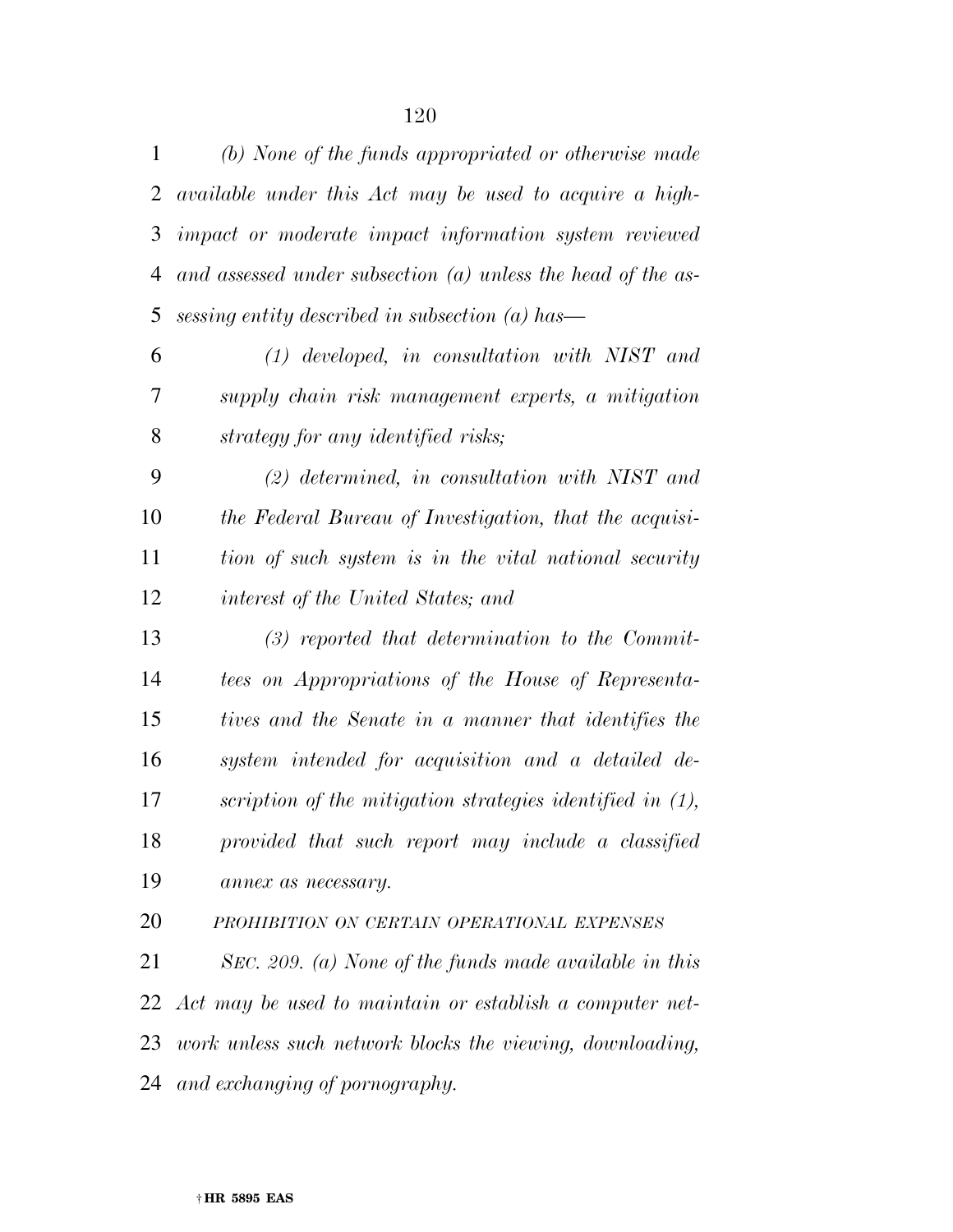*(b) Nothing in subsection (a) shall limit the use of funds necessary for any Federal, State, tribal, or local law enforcement agency or any other entity carrying out crimi- nal investigations, prosecution, or adjudication activities or other official government activities.* 

 *This division may be cited as the ''Legislative Branch Appropriations Act, 2019''.*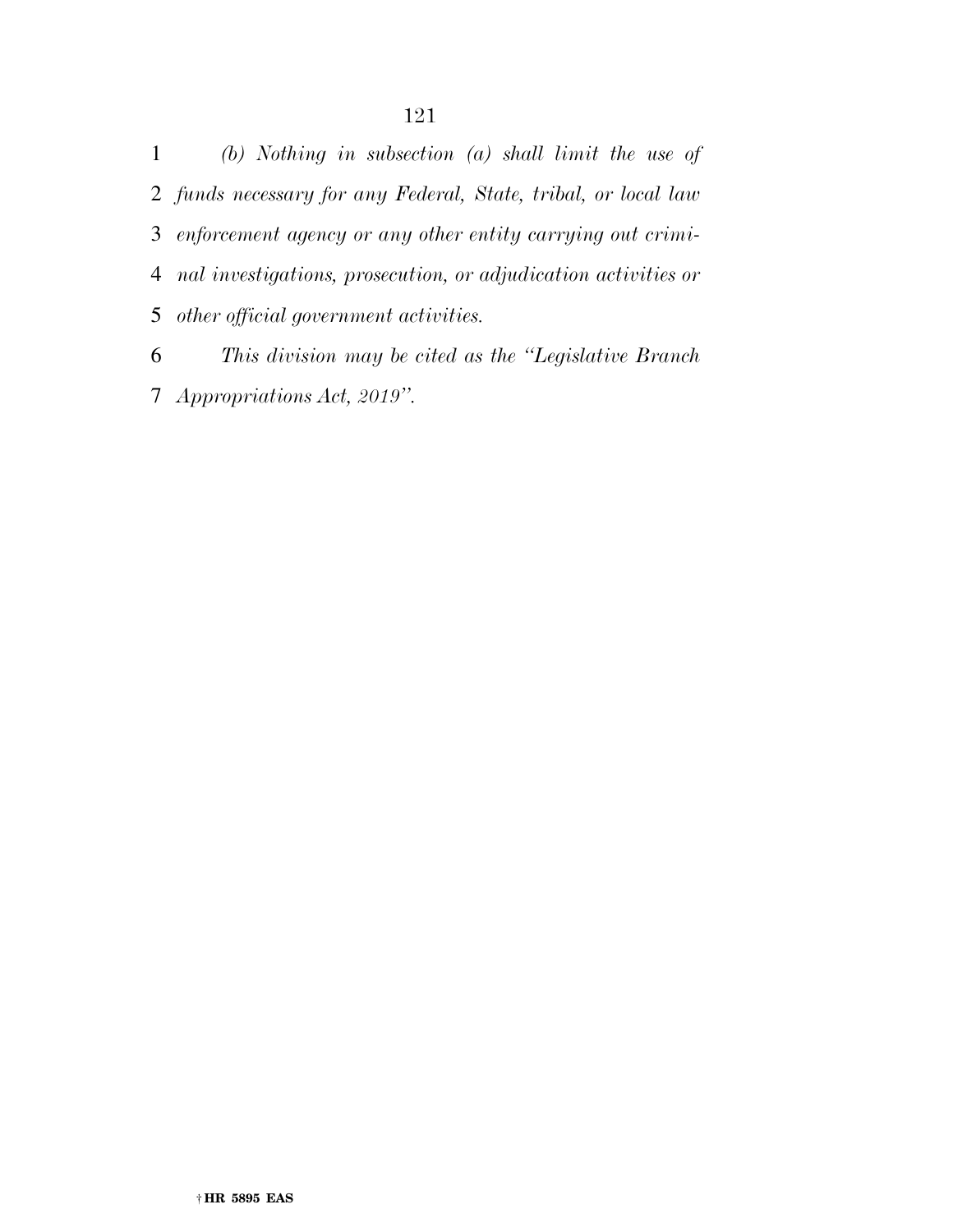# *DIVISION C—MILITARY CONSTRUCTION, VETERANS AFFAIRS, AND RELATED AGENCIES APPROPRIATIONS ACT, 2019*

 *The following sums are appropriated, out of any money in the Treasury not otherwise appropriated, for military construction, the Department of Veterans Affairs, and related agencies for the fiscal year ending September 30, 2019, and for other purposes, namely:* 

#### *TITLE I*

# *DEPARTMENT OF DEFENSE*

*MILITARY CONSTRUCTION, ARMY*

 *For acquisition, construction, installation, and equip- ment of temporary or permanent public works, military in- stallations, facilities, and real property for the Army as currently authorized by law, including personnel in the Army Corps of Engineers and other personal services nec- essary for the purposes of this appropriation, and for con- struction and operation of facilities in support of the func- tions of the Commander in Chief, \$1,021,768,000, to remain available until September 30, 2023: Provided, That, of this amount, not to exceed \$110,068,000 shall be available for study, planning, design, architect and engineer services, and host nation support, as authorized by law, unless the Secretary of the Army determines that additional obliga-tions are necessary for such purposes and notifies the Com-*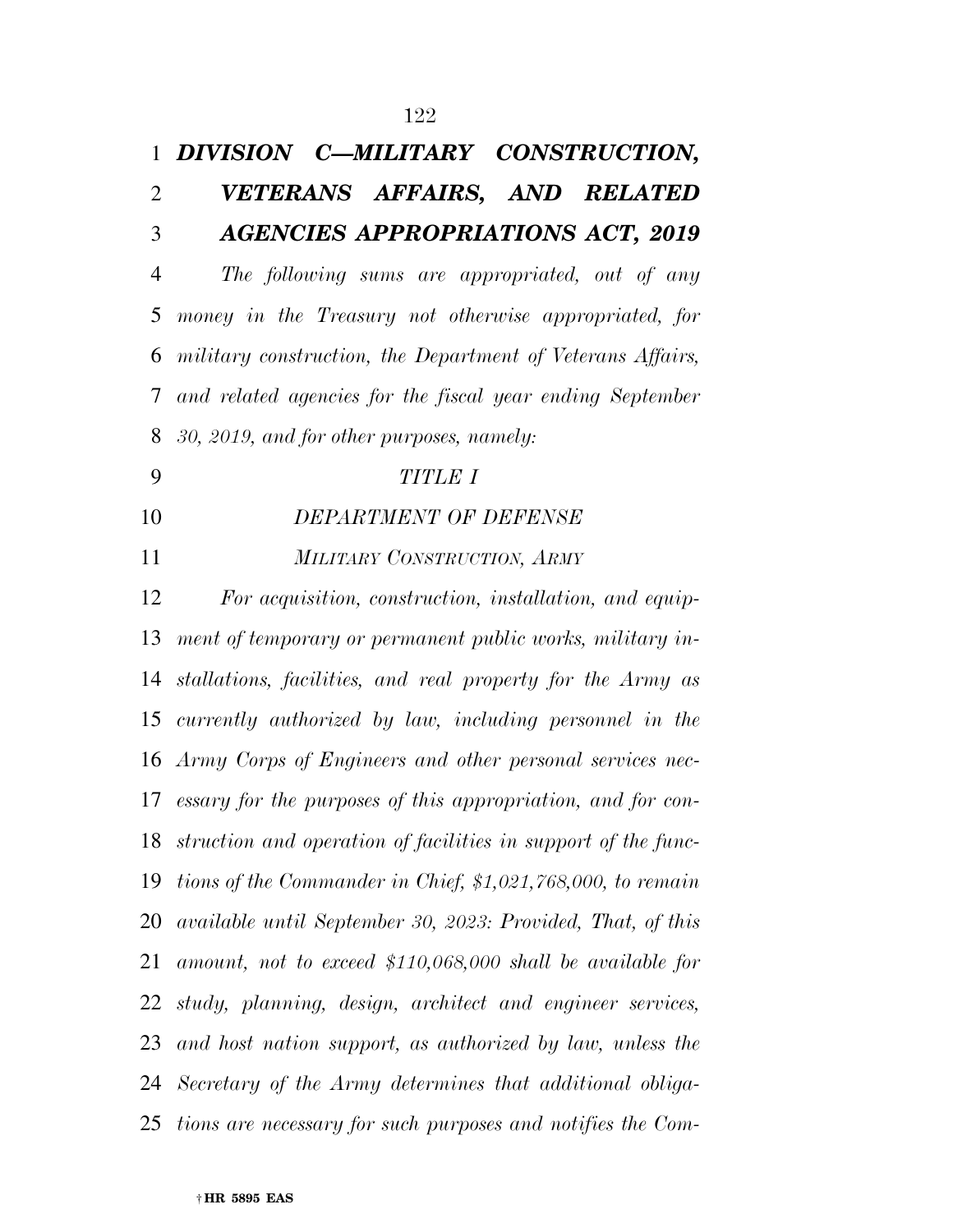*mittees on Appropriations of both Houses of Congress of the* 

*determination and the reasons therefor.* 

*MILITARY CONSTRUCTION, NAVY AND MARINE CORPS*

 *For acquisition, construction, installation, and equip- ment of temporary or permanent public works, naval in- stallations, facilities, and real property for the Navy and Marine Corps as currently authorized by law, including personnel in the Naval Facilities Engineering Command and other personal services necessary for the purposes of this appropriation, \$2,222,522,000, to remain available until September 30, 2023: Provided, That, of this amount, not to exceed \$185,542,000 shall be available for study, plan- ning, design, and architect and engineer services, as author- ized by law, unless the Secretary of the Navy determines that additional obligations are necessary for such purposes and notifies the Committees on Appropriations of both Houses of Congress of the determination and the reasons therefor.* 

*MILITARY CONSTRUCTION, AIR FORCE*

 *For acquisition, construction, installation, and equip- ment of temporary or permanent public works, military in- stallations, facilities, and real property for the Air Force as currently authorized by law, \$1,495,423,000, to remain available until September 30, 2023: Provided, That, of this amount, not to exceed \$206,577,000 shall be available for*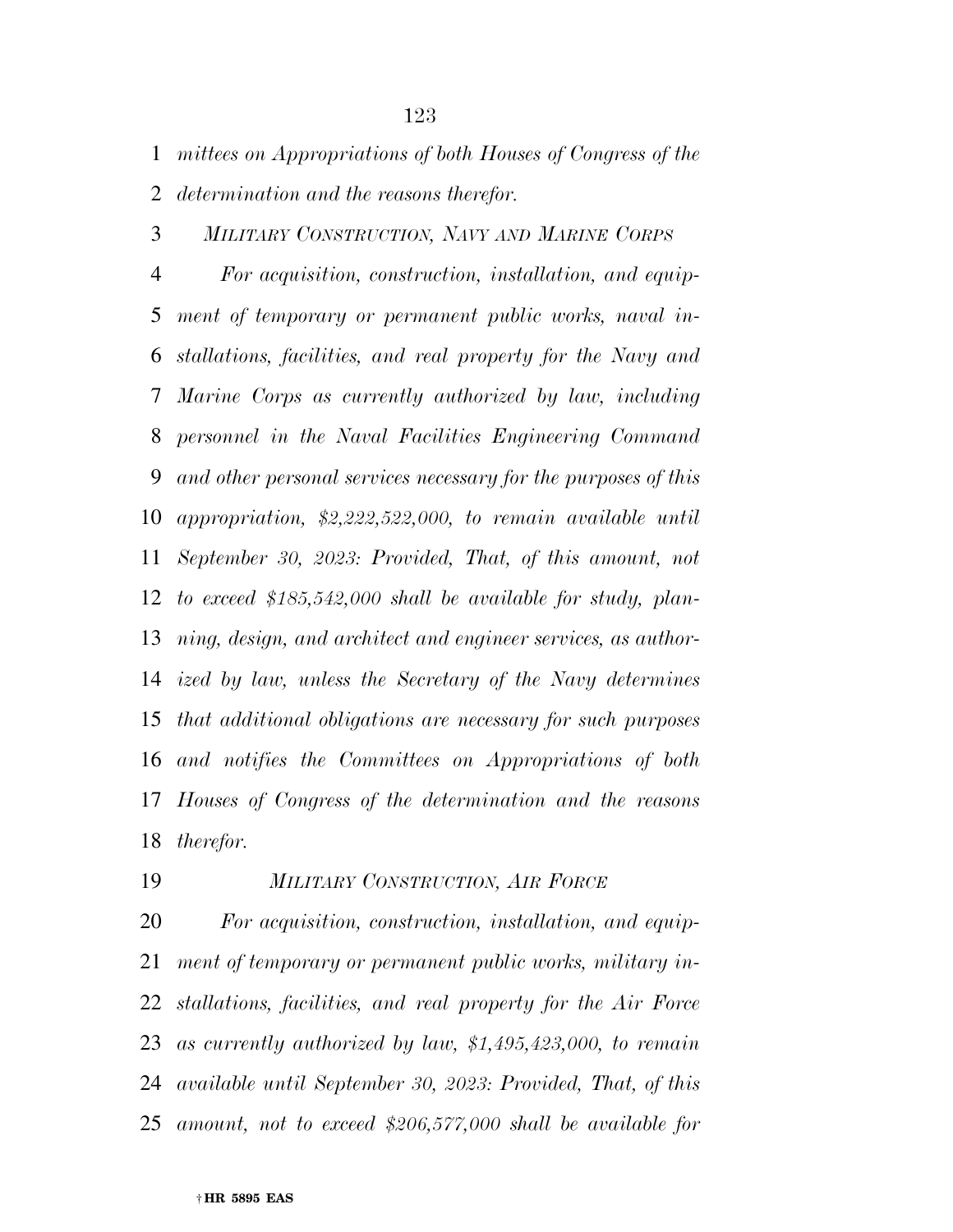*study, planning, design, and architect and engineer serv- ices, as authorized by law, unless the Secretary of the Air Force determines that additional obligations are necessary for such purposes and notifies the Committees on Appro- priations of both Houses of Congress of the determination and the reasons therefor.* 

*MILITARY CONSTRUCTION, DEFENSE-WIDE*

*(INCLUDING TRANSFER OF FUNDS)*

 *For acquisition, construction, installation, and equip- ment of temporary or permanent public works, installa- tions, facilities, and real property for activities and agen- cies of the Department of Defense (other than the military departments), as currently authorized by law, \$2,575,938,000, to remain available until September 30, 2023: Provided, That such amounts of this appropriation as may be determined by the Secretary of Defense may be transferred to such appropriations of the Department of De- fense available for military construction or family housing as the Secretary may designate, to be merged with and to be available for the same purposes, and for the same time period, as the appropriation or fund to which transferred: Provided further, That, of the amount, not to exceed \$195,345,000 shall be available for study, planning, design, and architect and engineer services, as authorized by law, unless the Secretary of Defense determines that additional*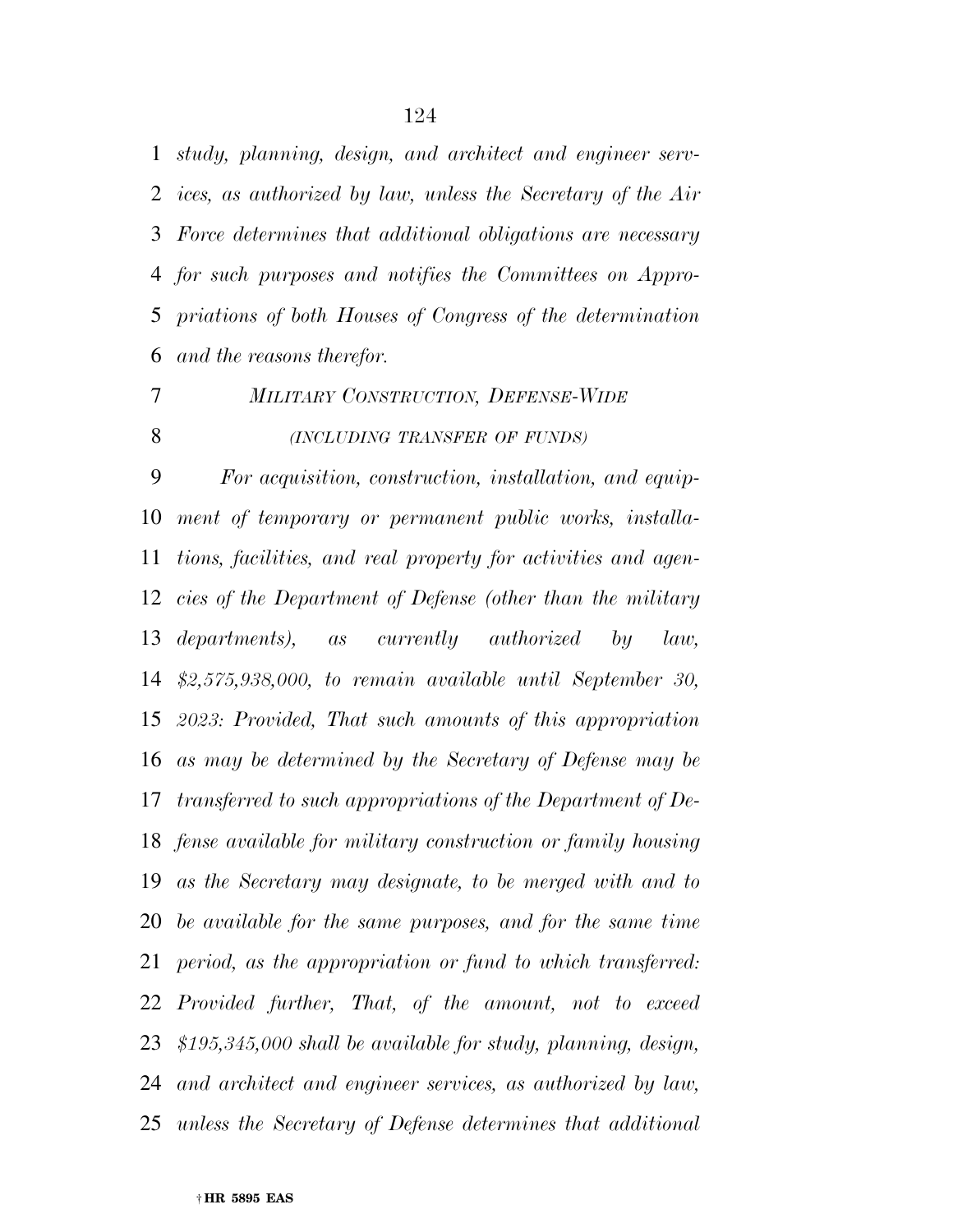*obligations are necessary for such purposes and notifies the Committees on Appropriations of both Houses of Congress of the determination and the reasons therefor.* 

*MILITARY CONSTRUCTION, ARMY NATIONAL GUARD*

 *For construction, acquisition, expansion, rehabilita- tion, and conversion of facilities for the training and ad- ministration of the Army National Guard, and contribu- tions therefor, as authorized by chapter 1803 of title 10, United States Code, and Military Construction Authoriza- tion Acts, \$190,122,000, to remain available until Sep- tember 30, 2023: Provided, That, of the amount, not to ex- ceed \$16,622,000 shall be available for study, planning, de- sign, and architect and engineer services, as authorized by law, unless the Director of the Army National Guard deter- mines that additional obligations are necessary for such purposes and notifies the Committees on Appropriations of both Houses of Congress of the determination and the rea-sons therefor.* 

*MILITARY CONSTRUCTION, AIR NATIONAL GUARD*

 *For construction, acquisition, expansion, rehabilita- tion, and conversion of facilities for the training and ad- ministration of the Air National Guard, and contributions therefor, as authorized by chapter 1803 of title 10, United States Code, and Military Construction Authorization Acts, \$139,126,000, to remain available until September 30,*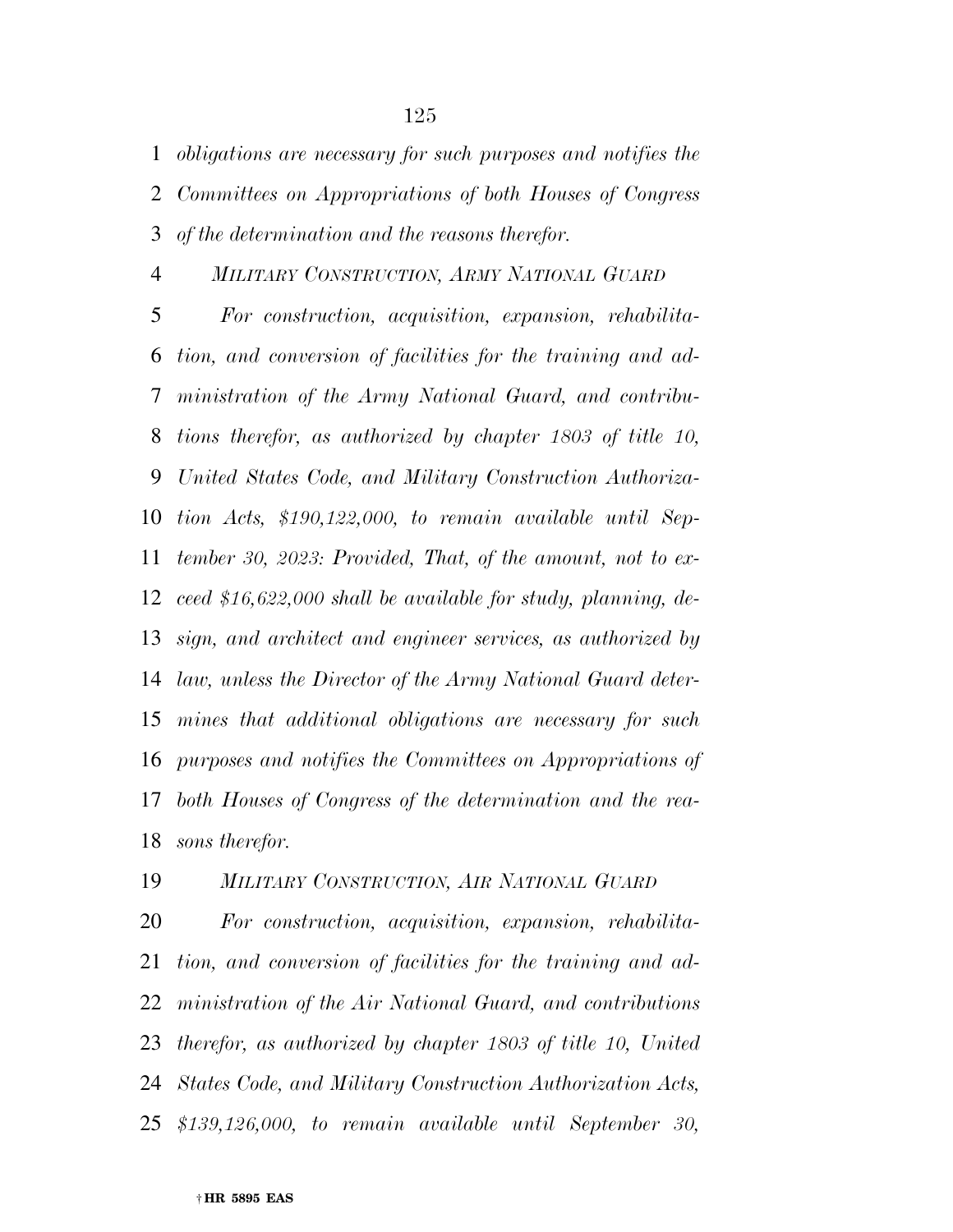*2023: Provided, That, of the amount, not to exceed \$18,500,000 shall be available for study, planning, design, and architect and engineer services, as authorized by law, unless the Director of the Air National Guard determines that additional obligations are necessary for such purposes and notifies the Committees on Appropriations of both Houses of Congress of the determination and the reasons therefor.* 

#### *MILITARY CONSTRUCTION, ARMY RESERVE*

 *For construction, acquisition, expansion, rehabilita- tion, and conversion of facilities for the training and ad- ministration of the Army Reserve as authorized by chapter 1803 of title 10, United States Code, and Military Con- struction Authorization Acts, \$64,919,000, to remain avail- able until September 30, 2023: Provided, That, of the amount, not to exceed \$5,855,000 shall be available for study, planning, design, and architect and engineer serv- ices, as authorized by law, unless the Chief of the Army Reserve determines that additional obligations are nec- essary for such purposes and notifies the Committees on Ap- propriations of both Houses of Congress of the determina-tion and the reasons therefor.* 

*MILITARY CONSTRUCTION, NAVY RESERVE*

 *For construction, acquisition, expansion, rehabilita-tion, and conversion of facilities for the training and ad-*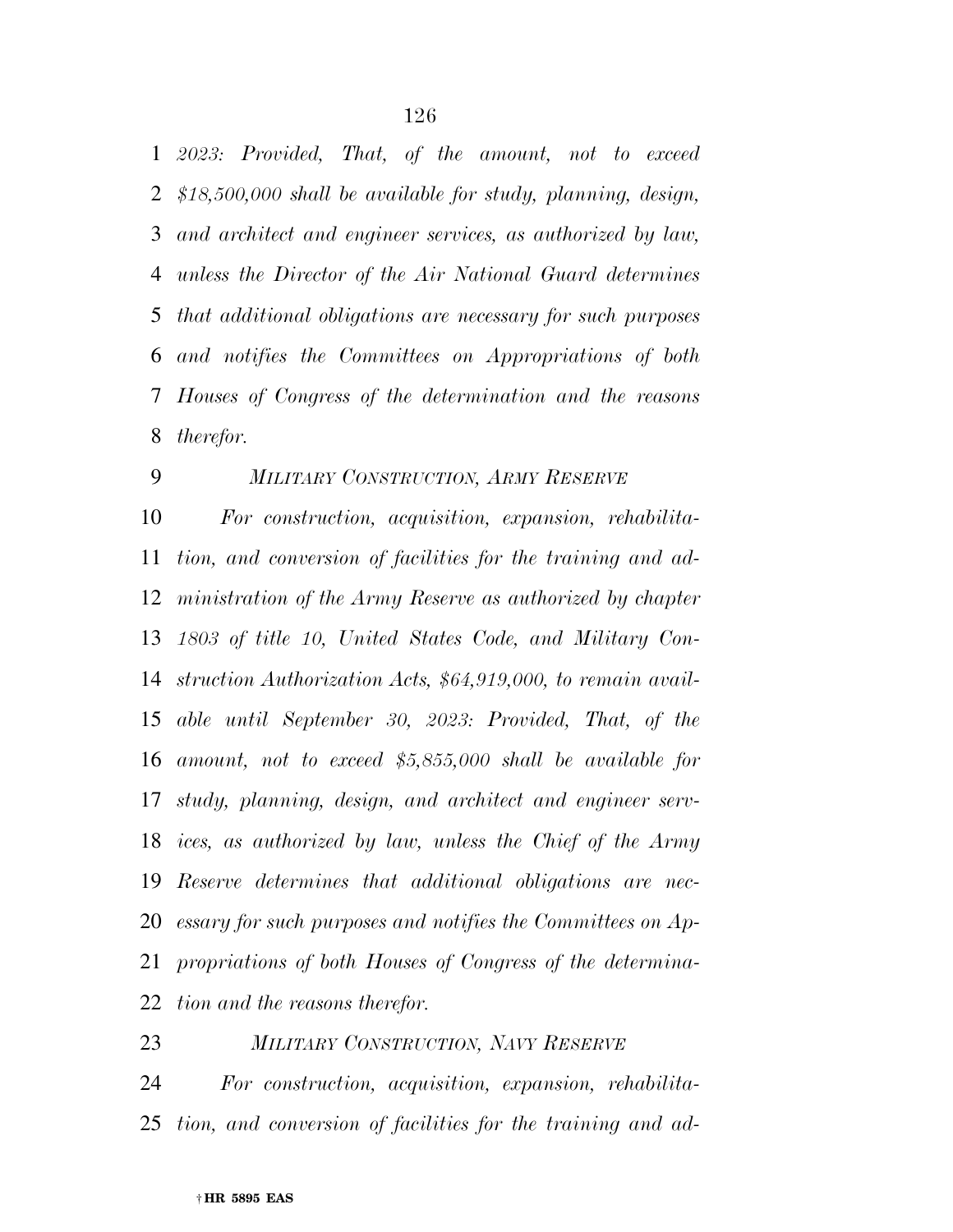*ministration of the reserve components of the Navy and Ma- rine Corps as authorized by chapter 1803 of title 10, United States Code, and Military Construction Authorization Acts, \$43,065,000, to remain available until September 30, 2023: Provided, That, of the amount, not to exceed \$4,695,000 shall be available for study, planning, design, and architect and engineer services, as authorized by law, unless the Sec- retary of the Navy determines that additional obligations are necessary for such purposes and notifies the Committees on Appropriations of both Houses of Congress of the deter-mination and the reasons therefor.* 

*MILITARY CONSTRUCTION, AIR FORCE RESERVE*

 *For construction, acquisition, expansion, rehabilita- tion, and conversion of facilities for the training and ad- ministration of the Air Force Reserve as authorized by chapter 1803 of title 10, United States Code, and Military Construction Authorization Acts, \$50,163,000, to remain available until September 30, 2023: Provided, That, of the amount, not to exceed \$4,055,000 shall be available for study, planning, design, and architect and engineer serv- ices, as authorized by law, unless the Chief of the Air Force Reserve determines that additional obligations are nec- essary for such purposes and notifies the Committees on Ap- propriations of both Houses of Congress of the determina-tion and the reasons therefor.*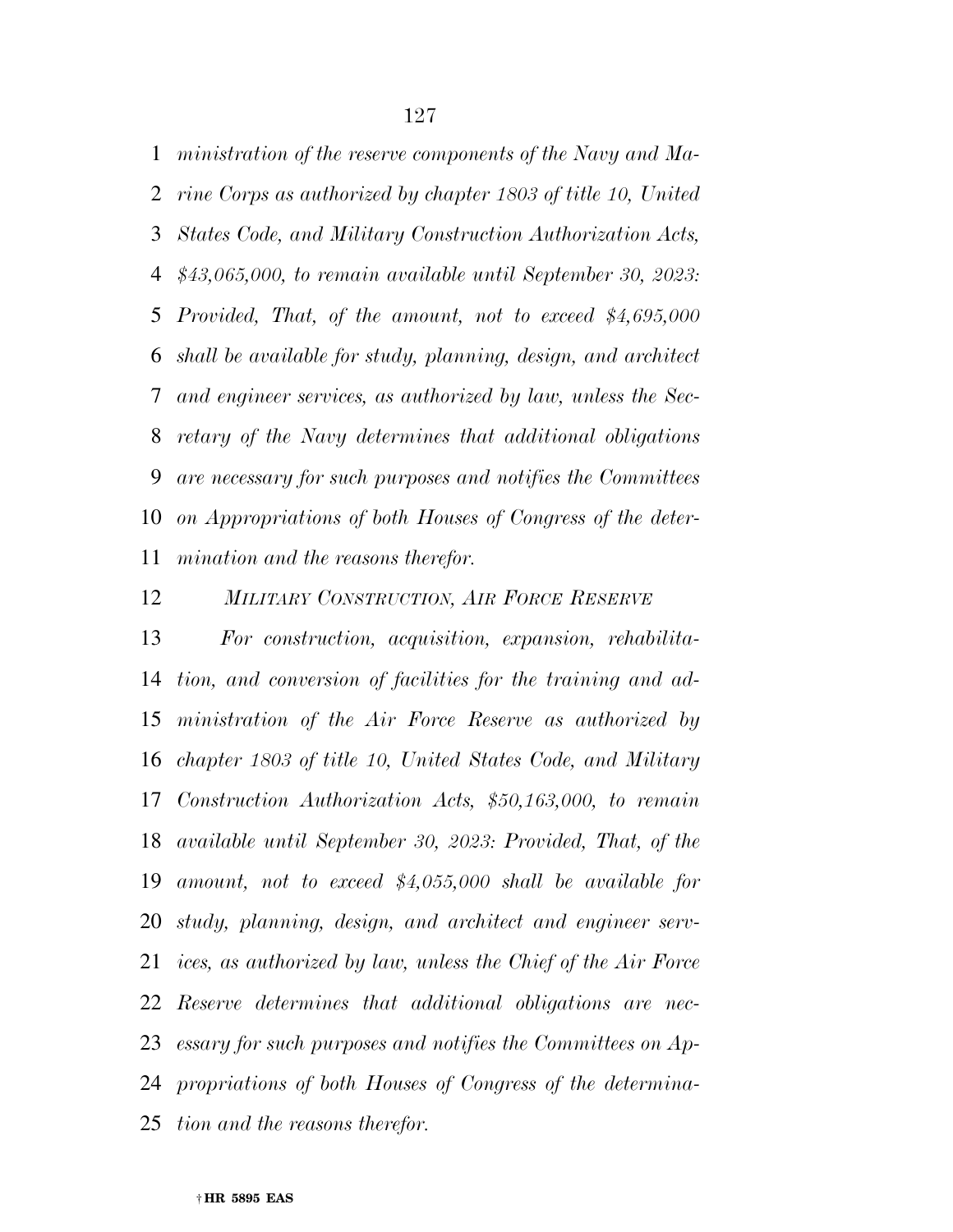| $\mathbf{1}$   | NORTH ATLANTIC TREATY ORGANIZATION                              |
|----------------|-----------------------------------------------------------------|
| $\overline{2}$ | <b>SECURITY INVESTMENT PROGRAM</b>                              |
| 3              | For the United States share of the cost of the North            |
|                | 4 Atlantic Treaty Organization Security Investment Pro-         |
|                | 5 gram for the acquisition and construction of military facili- |
|                | 6 ties and installations (including international military      |
|                | 7 headquarters) and for related expenses for the collective de- |
|                | 8 fense of the North Atlantic Treaty Area as authorized by      |
|                | 9 section 2806 of title 10, United States Code, and Military    |
|                | 10 Construction Authorization Acts, \$171,064,000, to remain    |
|                | 11 <i>available until expended.</i>                             |

*DEPARTMENT OF DEFENSE BASE CLOSURE ACCOUNT*

 *For deposit into the Department of Defense Base Clo- sure Account, established by section 2906(a) of the Defense Base Closure and Realignment Act of 1990 (10 U.S.C. 2687 note), \$277,538,000, to remain available until expended.* 

*FAMILY HOUSING CONSTRUCTION, ARMY*

 *For expenses of family housing for the Army for con- struction, including acquisition, replacement, addition, ex- pansion, extension, and alteration, as authorized by law, \$330,660,000, to remain available until September 30, 2023.* 

 *FAMILY HOUSING OPERATION AND MAINTENANCE, ARMY For expenses of family housing for the Army for oper-ation and maintenance, including debt payment, leasing,*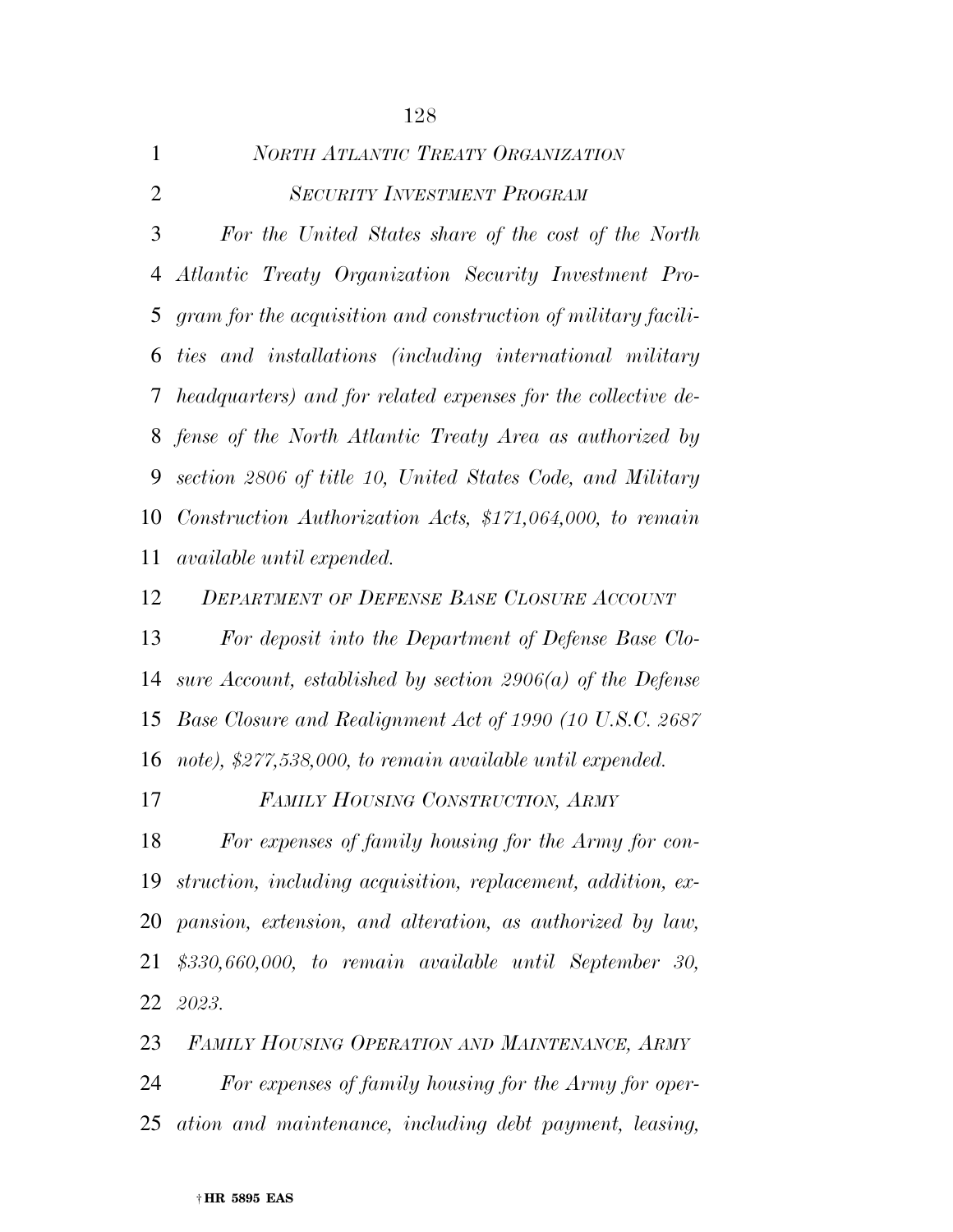*minor construction, principal and interest charges, and in- surance premiums, as authorized by law, \$376,509,000. FAMILY HOUSING CONSTRUCTION, NAVY AND MARINE CORPS For expenses of family housing for the Navy and Ma- rine Corps for construction, including acquisition, replace- ment, addition, expansion, extension, and alteration, as au- thorized by law, \$104,581,000, to remain available until September 30, 2023. FAMILY HOUSING OPERATION AND MAINTENANCE, NAVY AND MARINE CORPS For expenses of family housing for the Navy and Ma- rine Corps for operation and maintenance, including debt payment, leasing, minor construction, principal and inter- est charges, and insurance premiums, as authorized by law, \$314,536,000. FAMILY HOUSING CONSTRUCTION, AIR FORCE For expenses of family housing for the Air Force for construction, including acquisition, replacement, addition, expansion, extension, and alteration, as authorized by law, \$78,446,000, to remain available until September 30, 2023. FAMILY HOUSING OPERATION AND MAINTENANCE, AIR FORCE For expenses of family housing for the Air Force for* 

*operation and maintenance, including debt payment, leas-*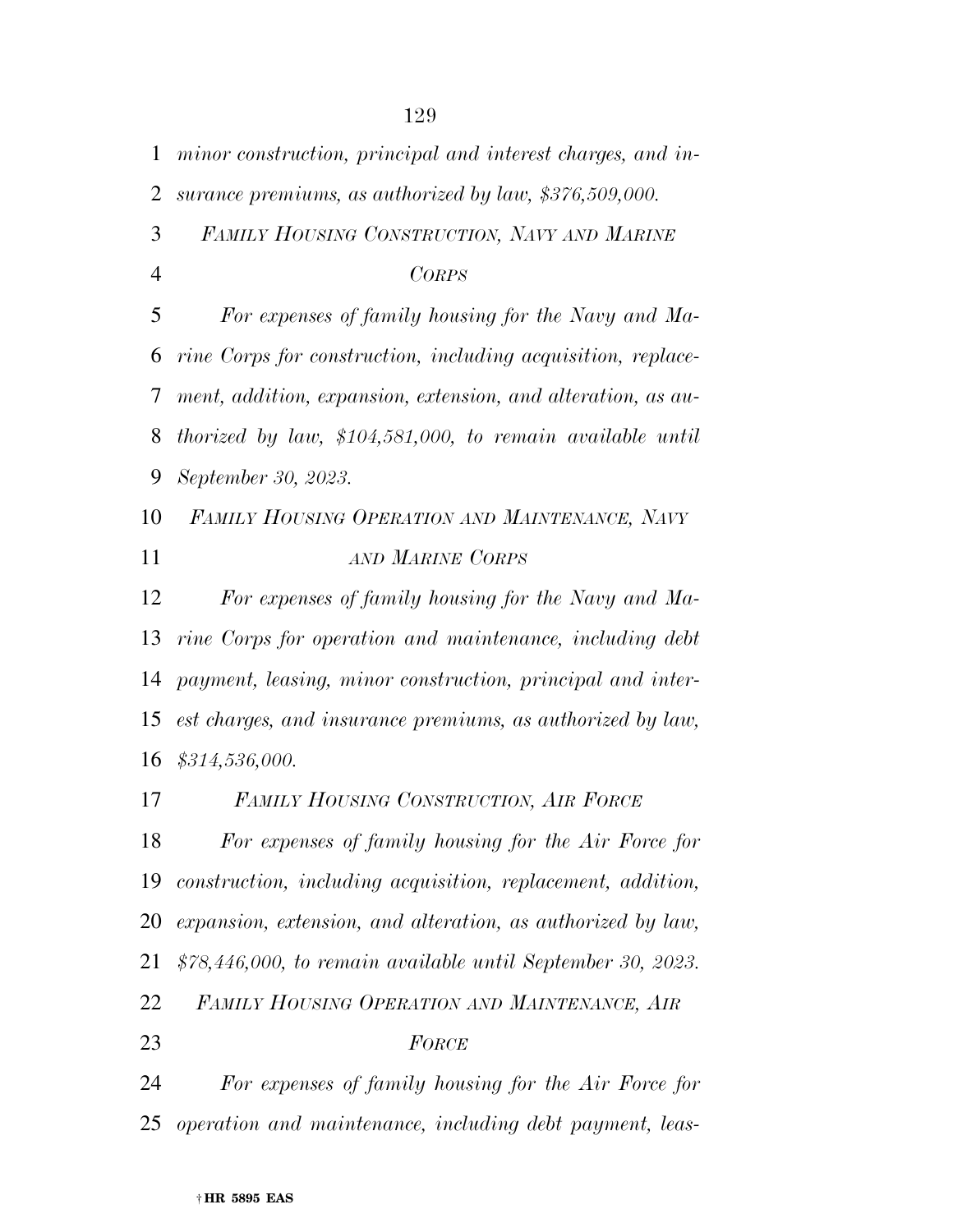*ing, minor construction, principal and interest charges, and insurance premiums, as authorized by law, \$317,274,000. FAMILY HOUSING OPERATION AND MAINTENANCE, DEFENSE-WIDE For expenses of family housing for the activities and agencies of the Department of Defense (other than the mili- tary departments) for operation and maintenance, leasing, and minor construction, as authorized by law, \$58,373,000. DEPARTMENT OF DEFENSE FAMILY HOUSING IMPROVEMENT FUND For the Department of Defense Family Housing Im- provement Fund, \$1,653,000, to remain available until ex- pended, for family housing initiatives undertaken pursuant to section 2883 of title 10, United States Code, providing alternative means of acquiring and improving military family housing and supporting facilities. DEPARTMENT OF DEFENSE MILITARY UNACCOMPANIED HOUSING IMPROVEMENT FUND For the Department of Defense Military Unaccom- panied Housing Improvement Fund, \$600,000, to remain available until expended, for unaccompanied housing ini- tiatives undertaken pursuant to section 2883 of title 10, United States Code, providing alternative means of acquir-*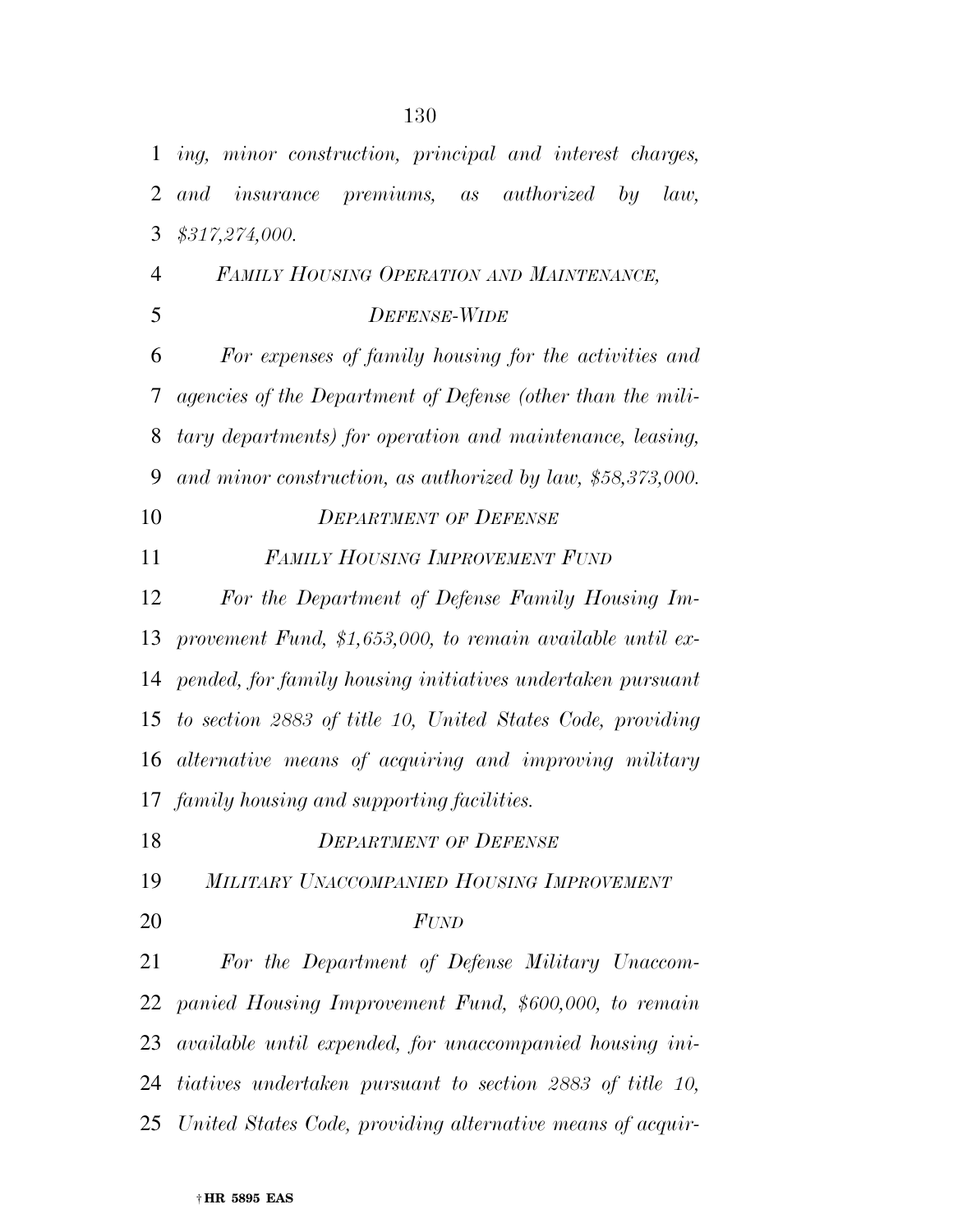*ing and improving military unaccompanied housing and supporting facilities.* 

*ADMINISTRATIVE PROVISIONS*

 *SEC. 101. None of the funds made available in this title shall be expended for payments under a cost-plus-a- fixed-fee contract for construction, where cost estimates ex- ceed \$25,000, to be performed within the United States, ex- cept Alaska, without the specific approval in writing of the Secretary of Defense setting forth the reasons therefor.* 

 *SEC. 102. Funds made available in this title for con- struction shall be available for hire of passenger motor vehi-cles.* 

 *SEC. 103. Funds made available in this title for con- struction may be used for advances to the Federal Highway Administration, Department of Transportation, for the con- struction of access roads as authorized by section 210 of title 23, United States Code, when projects authorized there- in are certified as important to the national defense by the Secretary of Defense.* 

 *SEC. 104. None of the funds made available in this title may be used to begin construction of new bases in the United States for which specific appropriations have not been made.* 

 *SEC. 105. None of the funds made available in this title shall be used for purchase of land or land easements*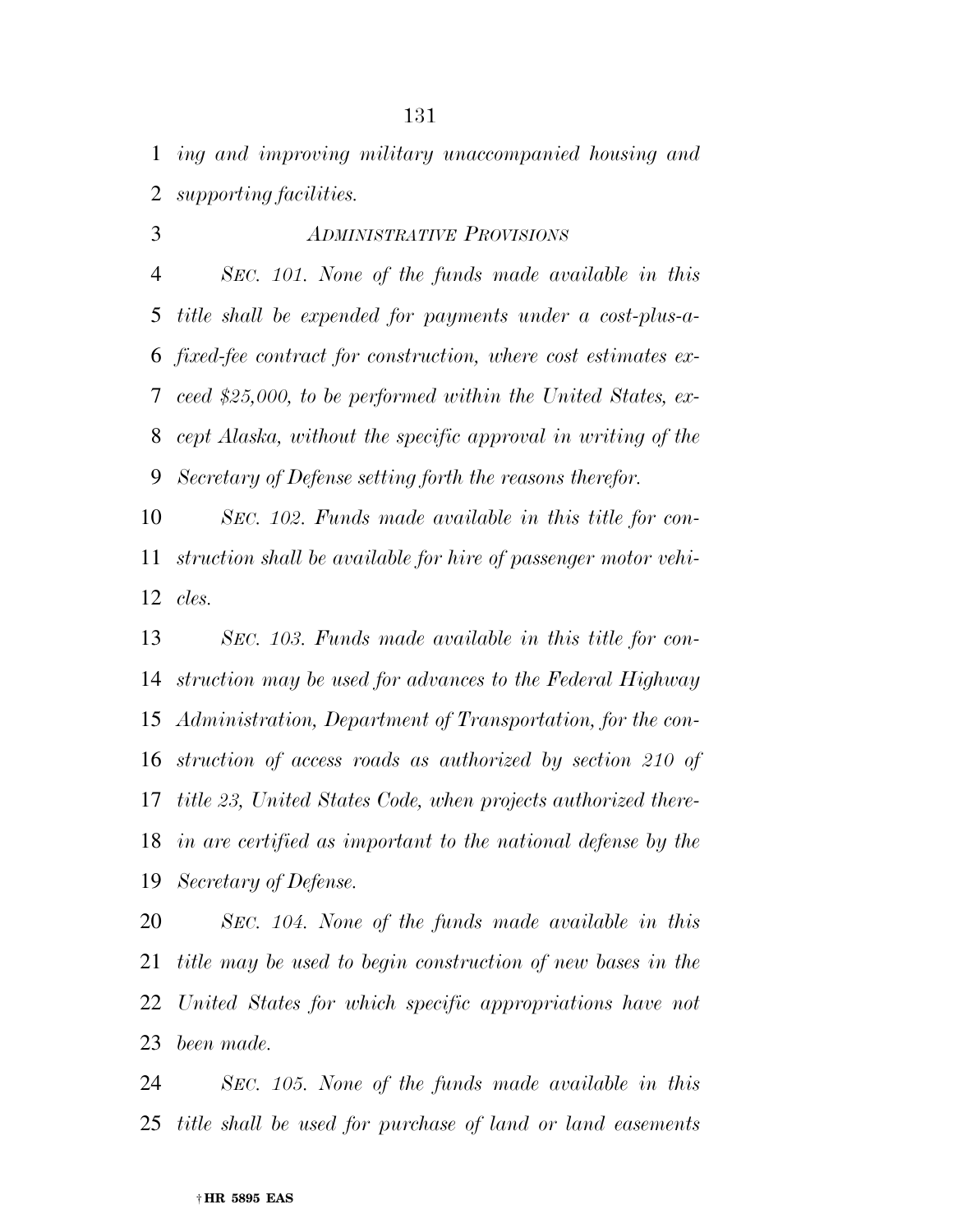*in excess of 100 percent of the value as determined by the Army Corps of Engineers or the Naval Facilities Engineer- ing Command, except: (1) where there is a determination of value by a Federal court; (2) purchases negotiated by the Attorney General or the designee of the Attorney Gen- eral; (3) where the estimated value is less than \$25,000; or (4) as otherwise determined by the Secretary of Defense to be in the public interest.* 

 *SEC. 106. None of the funds made available in this title shall be used to: (1) acquire land; (2) provide for site preparation; or (3) install utilities for any family housing, except housing for which funds have been made available in annual Acts making appropriations for military con-struction.* 

 *SEC. 107. None of the funds made available in this title for minor construction may be used to transfer or relo- cate any activity from one base or installation to another, without prior notification to the Committees on Appropria-tions of both Houses of Congress.* 

 *SEC. 108. None of the funds made available in this title may be used for the procurement of steel for any con- struction project or activity for which American steel pro- ducers, fabricators, and manufacturers have been denied the opportunity to compete for such steel procurement.*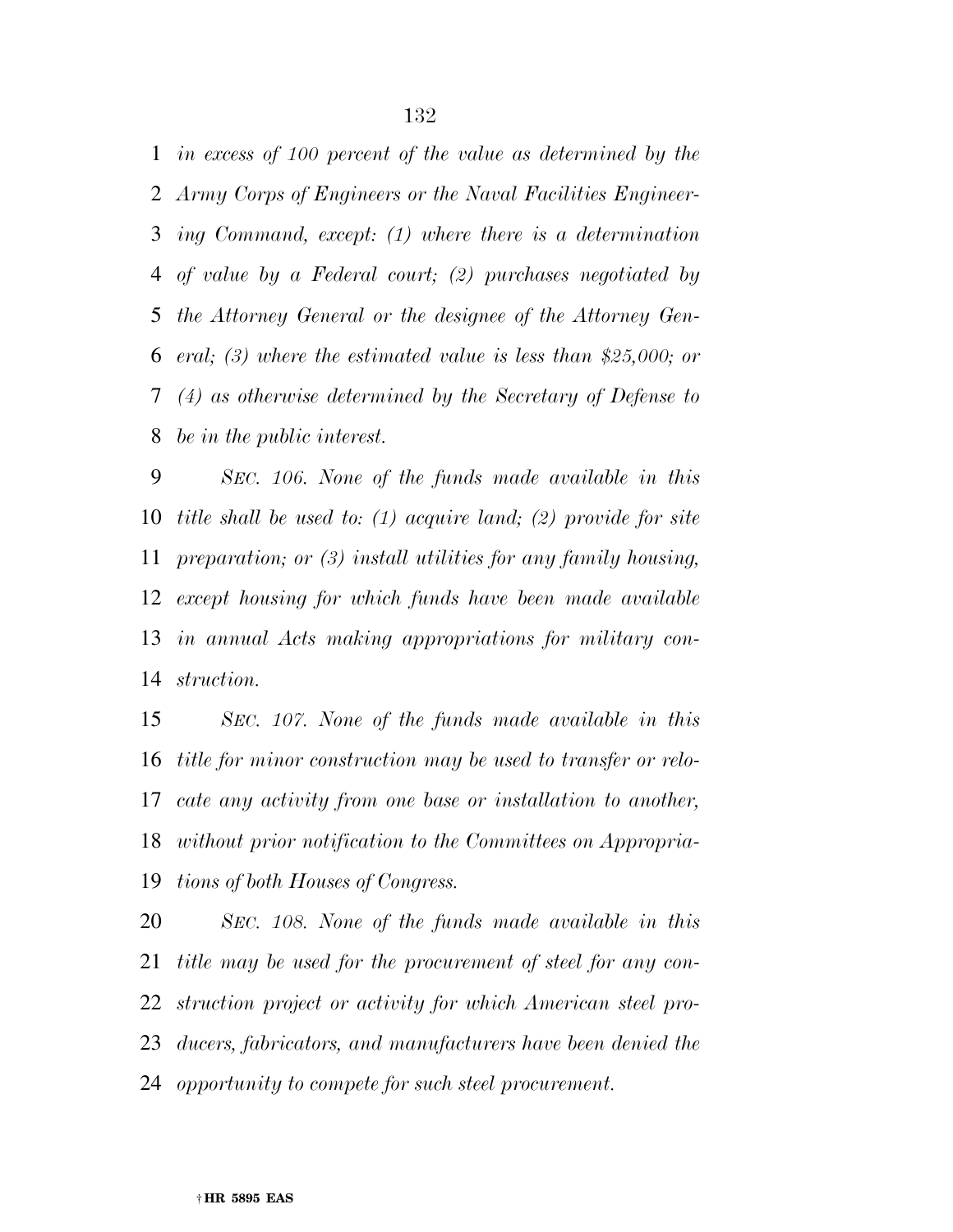*SEC. 109. None of the funds available to the Depart- ment of Defense for military construction or family housing during the current fiscal year may be used to pay real prop-erty taxes in any foreign nation.* 

 *SEC. 110. None of the funds made available in this title may be used to initiate a new installation overseas without prior notification to the Committees on Appropria-tions of both Houses of Congress.* 

 *SEC. 111. None of the funds made available in this title may be obligated for architect and engineer contracts estimated by the Government to exceed \$500,000 for projects to be accomplished in Japan, in any North Atlantic Treaty Organization member country, or in countries bordering the Arabian Gulf, unless such contracts are awarded to United States firms or United States firms in joint venture with host nation firms.* 

 *SEC. 112. None of the funds made available in this title for military construction in the United States terri- tories and possessions in the Pacific and on Kwajalein Atoll, or in countries bordering the Arabian Gulf, may be used to award any contract estimated by the Government to exceed \$1,000,000 to a foreign contractor: Provided, That this section shall not be applicable to contract awards for which the lowest responsive and responsible bid of a United States contractor exceeds the lowest responsive and respon-*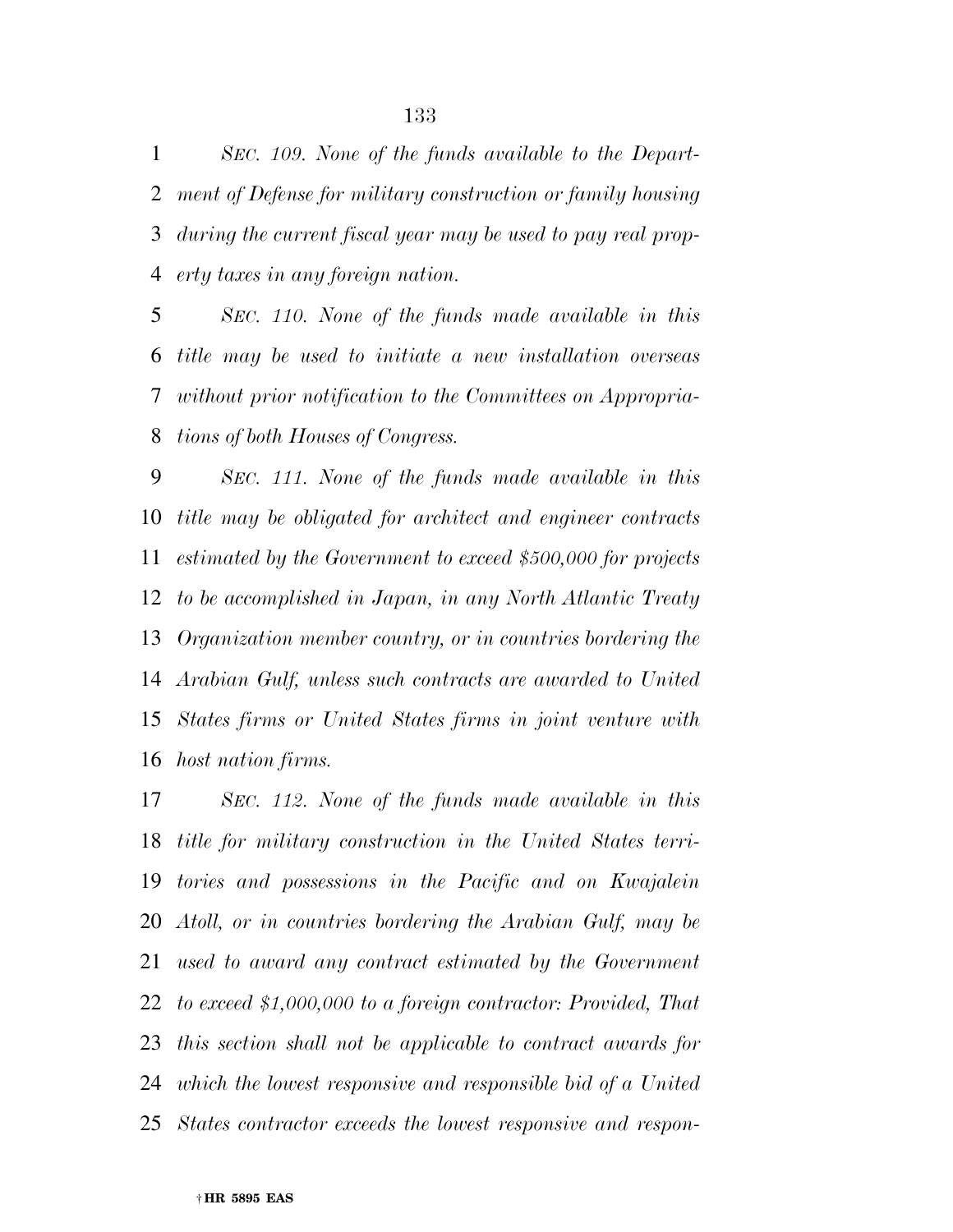*sible bid of a foreign contractor by greater than 20 percent: Provided further, That this section shall not apply to con- tract awards for military construction on Kwajalein Atoll for which the lowest responsive and responsible bid is sub-mitted by a Marshallese contractor.* 

 *SEC. 113. The Secretary of Defense shall inform the appropriate committees of both Houses of Congress, includ- ing the Committees on Appropriations, of plans and scope of any proposed military exercise involving United States personnel 30 days prior to its occurring, if amounts ex- pended for construction, either temporary or permanent, are anticipated to exceed \$100,000.* 

 *SEC. 114. Funds appropriated to the Department of Defense for construction in prior years shall be available for construction authorized for each such military depart- ment by the authorizations enacted into law during the cur-rent session of Congress.* 

 *SEC. 115. For military construction or family housing projects that are being completed with funds otherwise ex- pired or lapsed for obligation, expired or lapsed funds may be used to pay the cost of associated supervision, inspection, overhead, engineering and design on those projects and on subsequent claims, if any.* 

 *SEC. 116. Notwithstanding any other provision of law, any funds made available to a military department or de-*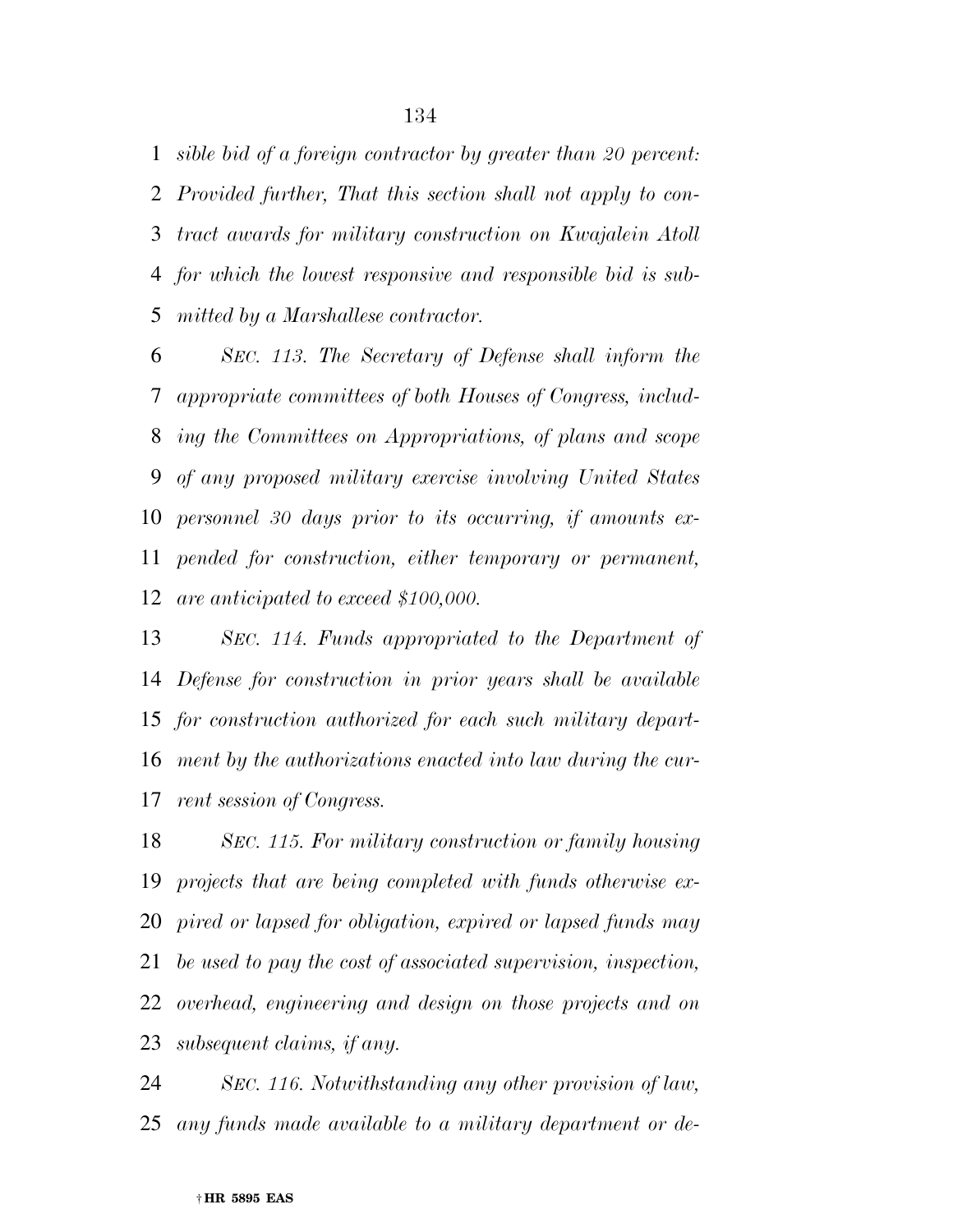*fense agency for the construction of military projects may be obligated for a military construction project or contract, or for any portion of such a project or contract, at any time before the end of the fourth fiscal year after the fiscal year for which funds for such project were made available, if the funds obligated for such project: (1) are obligated from funds available for military construction projects; and (2) do not exceed the amount appropriated for such project, plus any amount by which the cost of such project is in-creased pursuant to law.* 

# *(INCLUDING TRANSFER OF FUNDS)*

 *SEC. 117. Subject to 30 days prior notification, or 14 days for a notification provided in an electronic medium pursuant to sections 480 and 2883 of title 10, United States Code, to the Committees on Appropriations of both Houses of Congress, such additional amounts as may be determined by the Secretary of Defense may be transferred to: (1) the Department of Defense Family Housing Improvement Fund from amounts appropriated for construction in ''Family Housing'' accounts, to be merged with and to be available for the same purposes and for the same period of time as amounts appropriated directly to the Fund; or (2) the De- partment of Defense Military Unaccompanied Housing Im- provement Fund from amounts appropriated for construc-tion of military unaccompanied housing in ''Military Con-*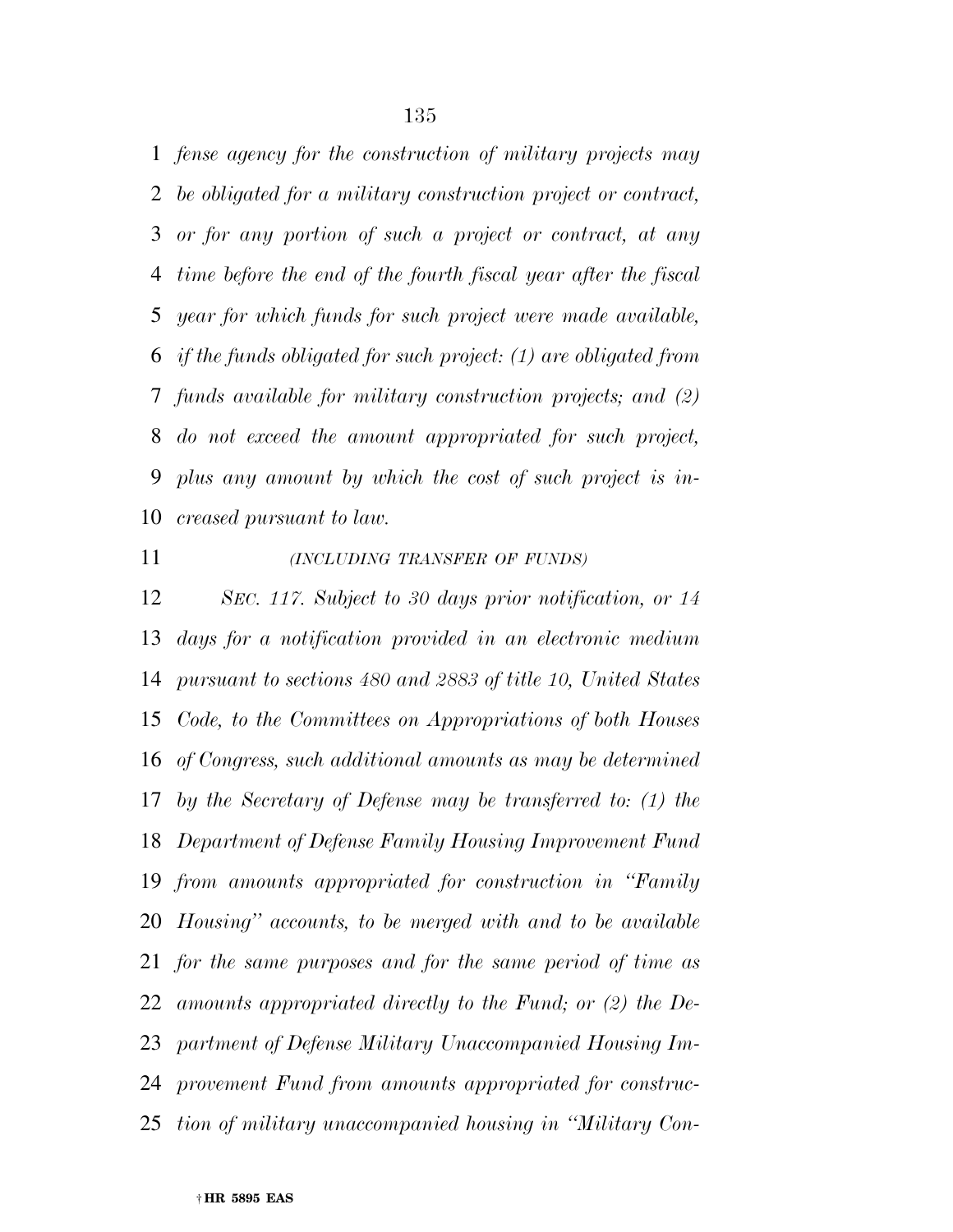*struction'' accounts, to be merged with and to be available for the same purposes and for the same period of time as amounts appropriated directly to the Fund: Provided, That appropriations made available to the Funds shall be avail- able to cover the costs, as defined in section 502(5) of the Congressional Budget Act of 1974, of direct loans or loan guarantees issued by the Department of Defense pursuant to the provisions of subchapter IV of chapter 169 of title 10, United States Code, pertaining to alternative means of acquiring and improving military family housing, military unaccompanied housing, and supporting facilities.* 

### *(INCLUDING TRANSFER OF FUNDS)*

 *SEC. 118. In addition to any other transfer authority available to the Department of Defense, amounts may be transferred from the Department of Defense Base Closure Account to the fund established by section 1013(d) of the Demonstration Cities and Metropolitan Development Act of 1966 (42 U.S.C. 3374) to pay for expenses associated with the Homeowners Assistance Program incurred under 42 U.S.C. 3374(a)(1)(A). Any amounts transferred shall be merged with and be available for the same purposes and for the same time period as the fund to which transferred. SEC. 119. Notwithstanding any other provision of law, funds made available in this title for operation and mainte-nance of family housing shall be the exclusive source of*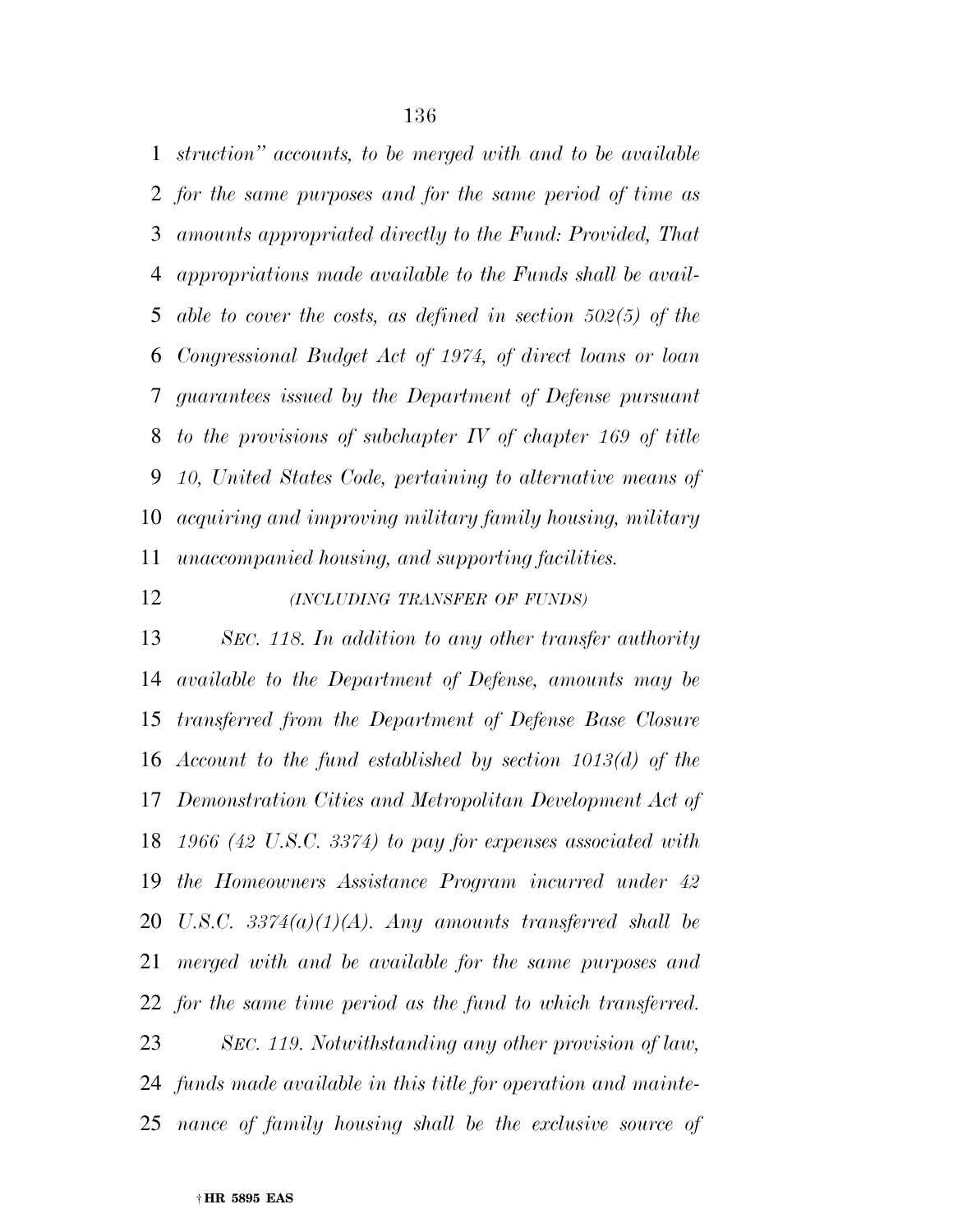*funds for repair and maintenance of all family housing units, including general or flag officer quarters: Provided, That not more than \$35,000 per unit may be spent annu- ally for the maintenance and repair of any general or flag officer quarters without 30 days prior notification, or 14 days for a notification provided in an electronic medium pursuant to sections 480 and 2883 of title 10, United States Code, to the Committees on Appropriations of both Houses of Congress, except that an after-the-fact notification shall be submitted if the limitation is exceeded solely due to costs associated with environmental remediation that could not be reasonably anticipated at the time of the budget submis- sion: Provided further, That the Under Secretary of Defense (Comptroller) is to report annually to the Committees on Appropriations of both Houses of Congress all operation and maintenance expenditures for each individual general or flag officer quarters for the prior fiscal year.* 

 *SEC. 120. Amounts contained in the Ford Island Im- provement Account established by subsection (h) of section 2814 of title 10, United States Code, are appropriated and shall be available until expended for the purposes specified in subsection (i)(1) of such section or until transferred pur-suant to subsection (i)(3) of such section.*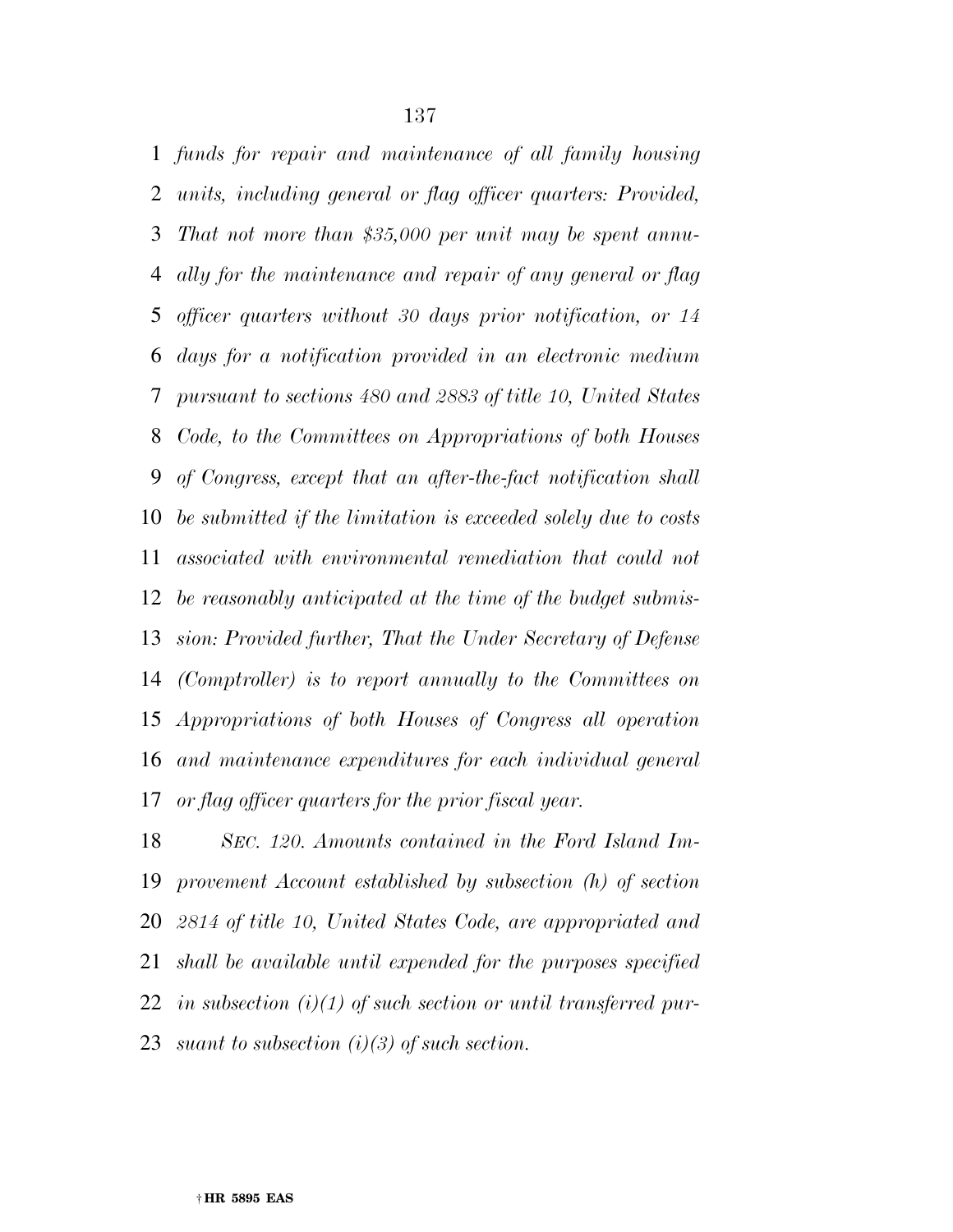### *(INCLUDING TRANSFER OF FUNDS)*

 *SEC. 121. During the 5-year period after appropria- tions available in this Act to the Department of Defense for military construction and family housing operation and maintenance and construction have expired for obligation, upon a determination that such appropriations will not be necessary for the liquidation of obligations or for making authorized adjustments to such appropriations for obliga- tions incurred during the period of availability of such ap- propriations, unobligated balances of such appropriations may be transferred into the appropriation ''Foreign Cur- rency Fluctuations, Construction, Defense'', to be merged with and to be available for the same time period and for the same purposes as the appropriation to which trans-ferred.* 

 *SEC. 122. Amounts appropriated or otherwise made available in an account funded under the headings in this title may be transferred among projects and activities with- in the account in accordance with the reprogramming guidelines for military construction and family housing construction contained in Department of Defense Financial Management Regulation 7000.14–R, Volume 3, Chapter 7, of March 2011, as in effect on the date of enactment of this Act.*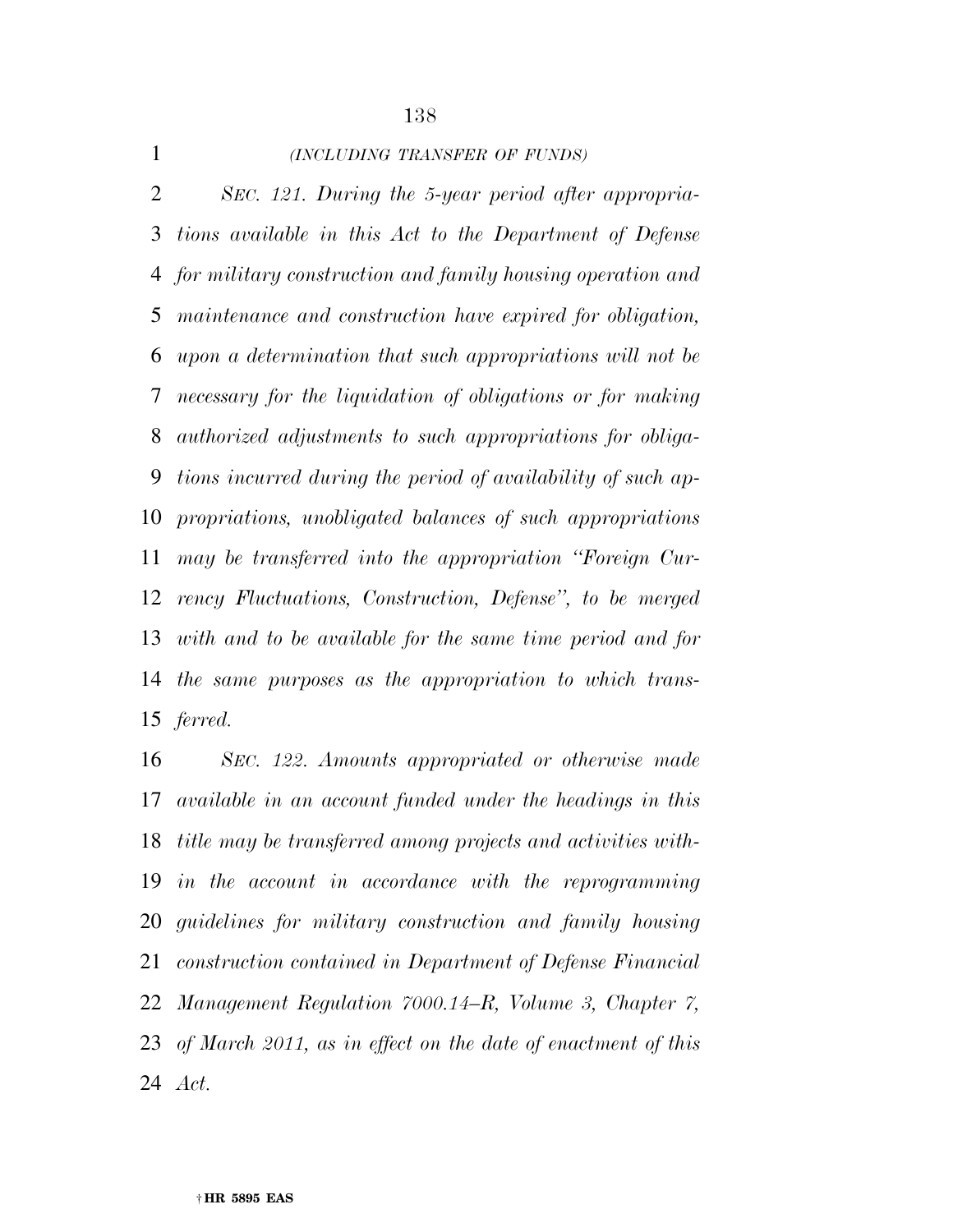*SEC. 123. None of the funds made available in this title may be obligated or expended for planning and design and construction of projects at Arlington National Ceme-tery.* 

 *SEC. 124. For an additional amount for the accounts and in the amounts specified, to remain available until September 30, 2023:* 

| 8  | "Military Construction, Army", \$77,600,000;             |
|----|----------------------------------------------------------|
| 9  | "Military Construction, Navy and Marine                  |
| 10 | Corps", \$244,400,000, of which \$10,000,000 is for      |
| 11 | planning and design;                                     |
| 12 | "Military Construction, Air<br>$Force$ <sup>"</sup> ,    |
| 13 | \$118,516,000, of which \$22,316,000 is for planning     |
| 14 | and design;                                              |
| 15 | "Military Construction, Army National Guard",            |
| 16 | \$22,000,000;                                            |
| 17 | "Military Construction, Air National Guard",             |
| 18 | \$11,100,000, for planning and design;                   |
| 19 | "Military Construction, Army Reserve",                   |
| 20 | $$10,000,000;$ and                                       |
| 21 | "Military Construction, Air Force Reserve",              |
| 22 | \$14,400,000, of which \$5,000,000 is for planning and   |
| 23 | design:                                                  |
| 24 | Provided, That such funds may only be obligated to carry |
|    |                                                          |

*out construction projects identified in the respective mili-*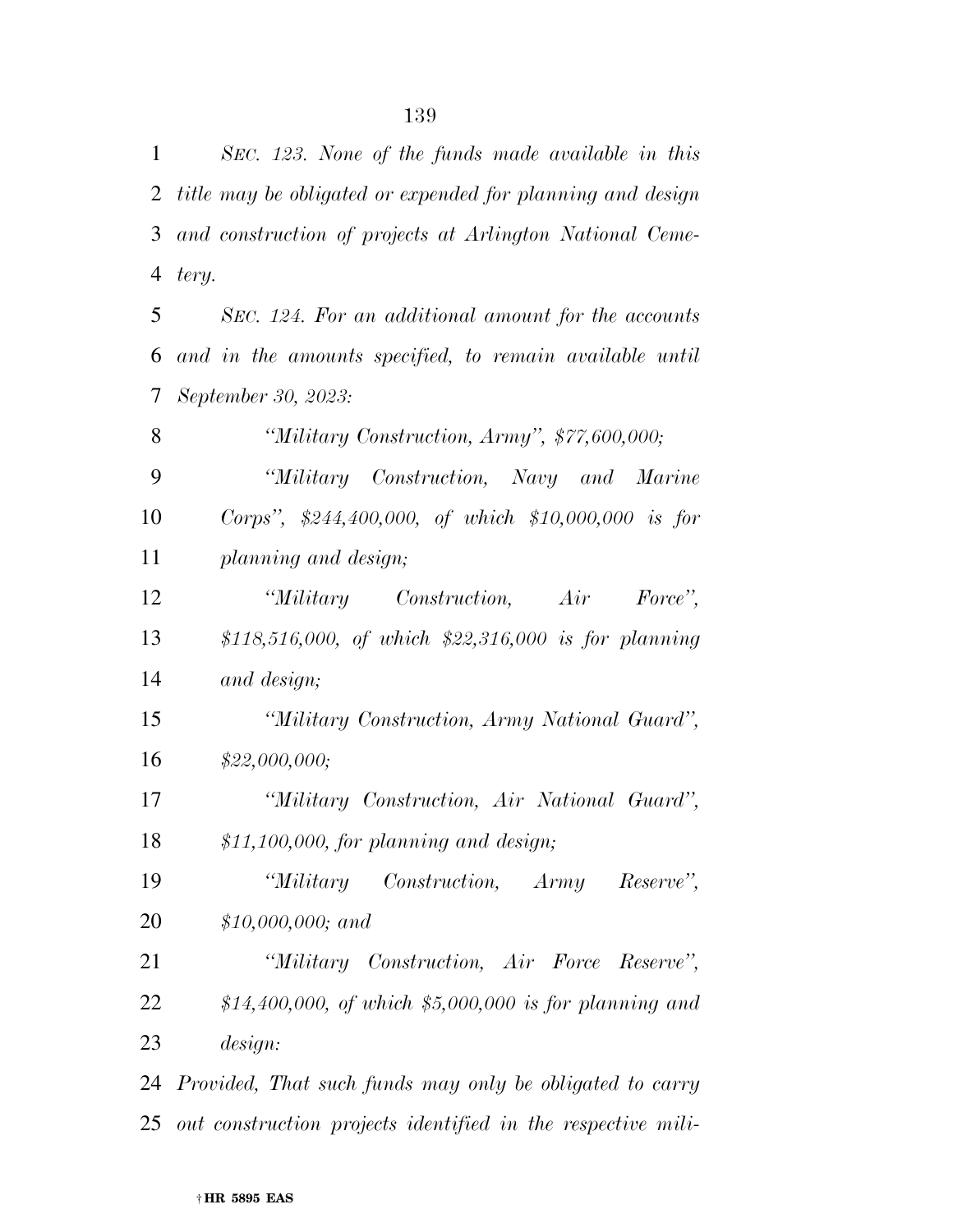*tary department's unfunded priority list for fiscal year 2019 submitted to Congress: Provided further, That such projects are subject to authorization prior to obligation and expenditure of funds to carry out construction: Provided further, That not later than 30 days after enactment of this Act, the Secretary of the military department concerned, or his or her designee, shall submit to the Committees on Ap- propriations of both Houses of Congress an expenditure plan for funds provided under this section.* 

*(RESCISSIONS OF FUNDS)*

 *SEC. 125. Of the unobligated balances available to the Department of Defense from prior appropriation Acts, the following funds are hereby rescinded from the following ac-counts in the amounts specified:* 

 *''Military Construction, Air Force'', \$31,158,000; ''Military Construction, Army National Guard'', \$10,000,000; and* 

 *''Family Housing Construction, Navy and Ma-rine Corps'', \$2,138,000:* 

 *Provided, That no amounts may be rescinded from amounts that were designated by the Congress for Overseas Contin- gency Operations/Global War on Terrorism or as an emer- gency requirement pursuant to a concurrent resolution on the budget or the Balanced Budget and Emergency Deficit Control Act of 1985, as amended.*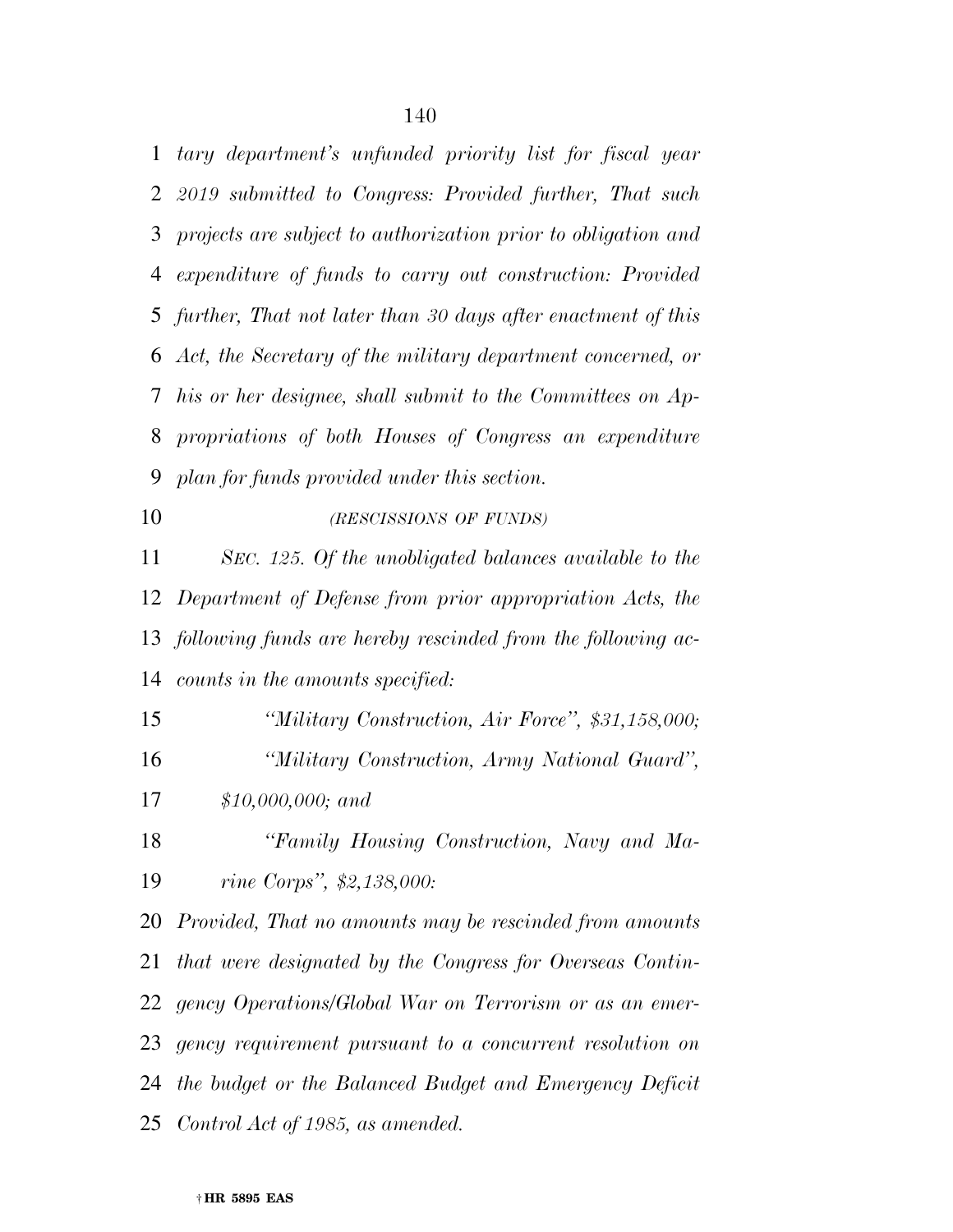*SEC. 126. For the purposes of this Act, the term ''con- gressional defense committees'' means the Committees on Armed Services of the House of Representatives and the Senate, the Subcommittee on Military Construction and Veterans Affairs of the Committee on Appropriations of the Senate, and the Subcommittee on Military Construction and Veterans Affairs of the Committee on Appropriations of the House of Representatives.* 

 *SEC. 127. None of the funds made available by this Act may be used to carry out the closure or realignment of the United States Naval Station, Guantánamo Bay, Cuba.* 

 *SEC. 128. Notwithstanding any other provision of law, none of the funds appropriated or otherwise made available by this or any other Act may be used to consolidate or relo- cate any element of a United States Air Force Rapid Engi- neer Deployable Heavy Operational Repair Squadron En- gineer (RED HORSE) outside of the United States until the Secretary of the Air Force (1) completes an analysis and comparison of the cost and infrastructure investment required to consolidate or relocate a RED HORSE squad- ron outside of the United States versus within the United States; (2) provides to the Committees on Appropriations of both Houses of Congress (''the Committees'') a report de-tailing the findings of the cost analysis; and (3) certifies*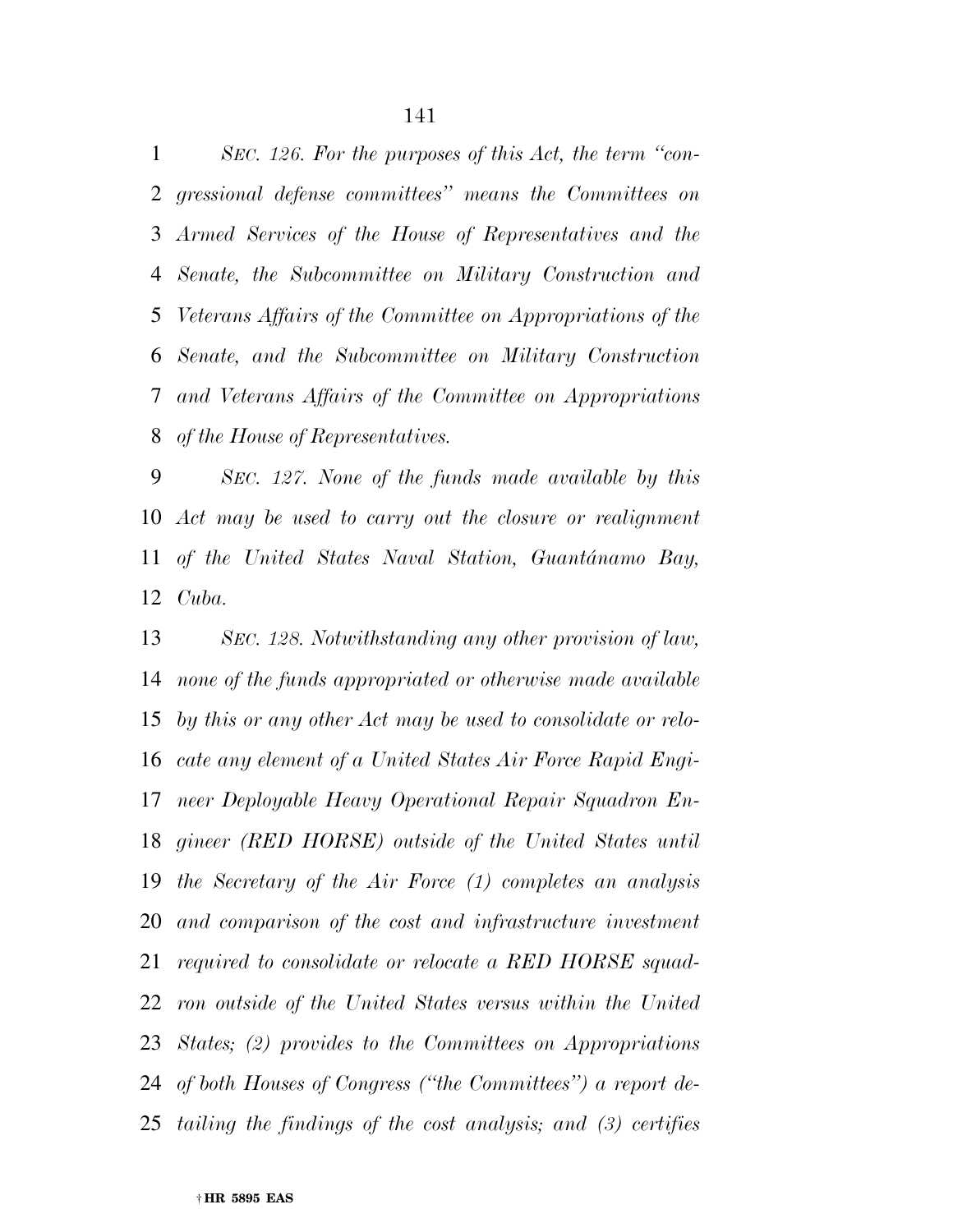*in writing to the Committees that the preferred site for the consolidation or relocation yields the greatest savings for the Air Force: Provided, That the term ''United States'' in this section does not include any territory or possession of the United States.* 

 *SEC. 129. Notwithstanding section 123 of this Act, for an additional amount for ''Military Construction, Army'' in this title, \$30,000,000, to remain available until ex- pended, is provided for completion of the Defense Access Roads project and land acquisition for Arlington National Cemetery as authorized by section 2101 of the National De- fense Authorization Act for Fiscal Year 2016 (Public Law 114–92) and section 2829A of the National Defense Author- ization Act for Fiscal Year 2017 (Public Law 114–328): Provided, That such funds shall be in addition to any other funds made available in this or prior year Acts for such purposes, including funds made available by section 132 of the Military Construction, Veterans Affairs, and Related Agencies Appropriations Act, 2016 (Public Law 114–113). SEC. 130. All amounts appropriated to the ''Depart- ment of Defense—Military Construction, Army'', ''Depart- ment of Defense—Military Construction, Navy and Marine Corps'', ''Department of Defense—Military Construction, Air Force'', and ''Department of Defense—Military Con-struction, Defense-Wide'' accounts pursuant to the author-*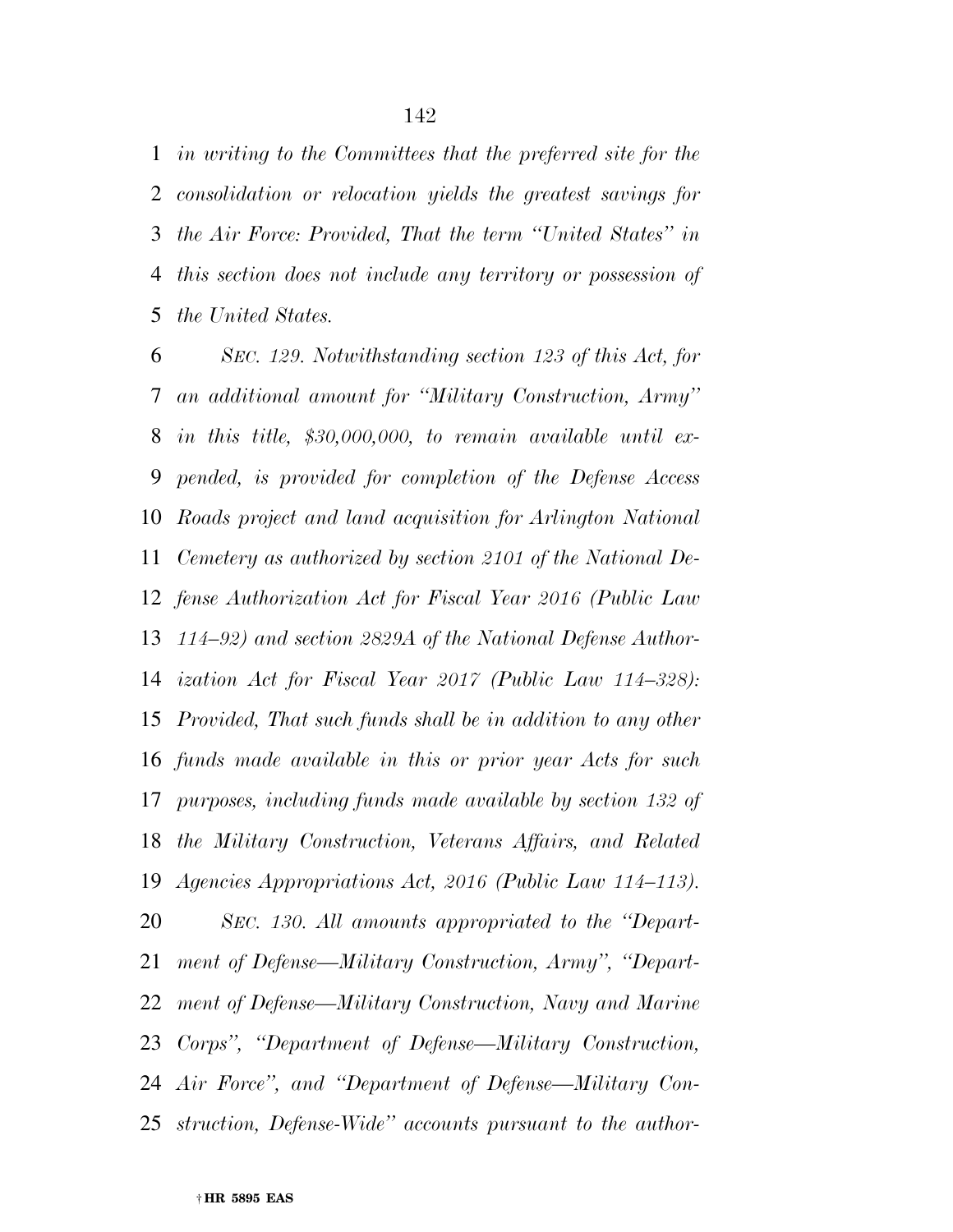*ization of appropriations in a National Defense Authoriza- tion Act specified for fiscal year 2019 in the funding table in section 4601 of that Act shall be immediately available and allotted to contract for the full scope of authorized projects.* 

 *REPORT ON CELL SITE SIMULATORS DETECTED NEAR FACILITIES OF THE DEPARTMENT OF DEFENSE*

 *SEC. 131. The Secretary of Defense shall submit to the congressional defense committees a full accounting of cell site simulators detected near facilities of the Department of Defense during the three year period ending on the date of the enactment of this Act and the actions taken by the Secretary to protect personnel of the Department, their fam- ilies, and facilities of the Department from foreign powers using such technology to conduct surveillance.* 

 *TITLE II DEPARTMENT OF VETERANS AFFAIRS VETERANS BENEFITS ADMINISTRATION COMPENSATION AND PENSIONS (INCLUDING TRANSFER OF FUNDS) For the payment of compensation benefits to or on be- half of veterans and a pilot program for disability examina- tions as authorized by section 107 and chapters 11, 13, 18, 51, 53, 55, and 61 of title 38, United States Code; pension benefits to or on behalf of veterans as authorized by chapters*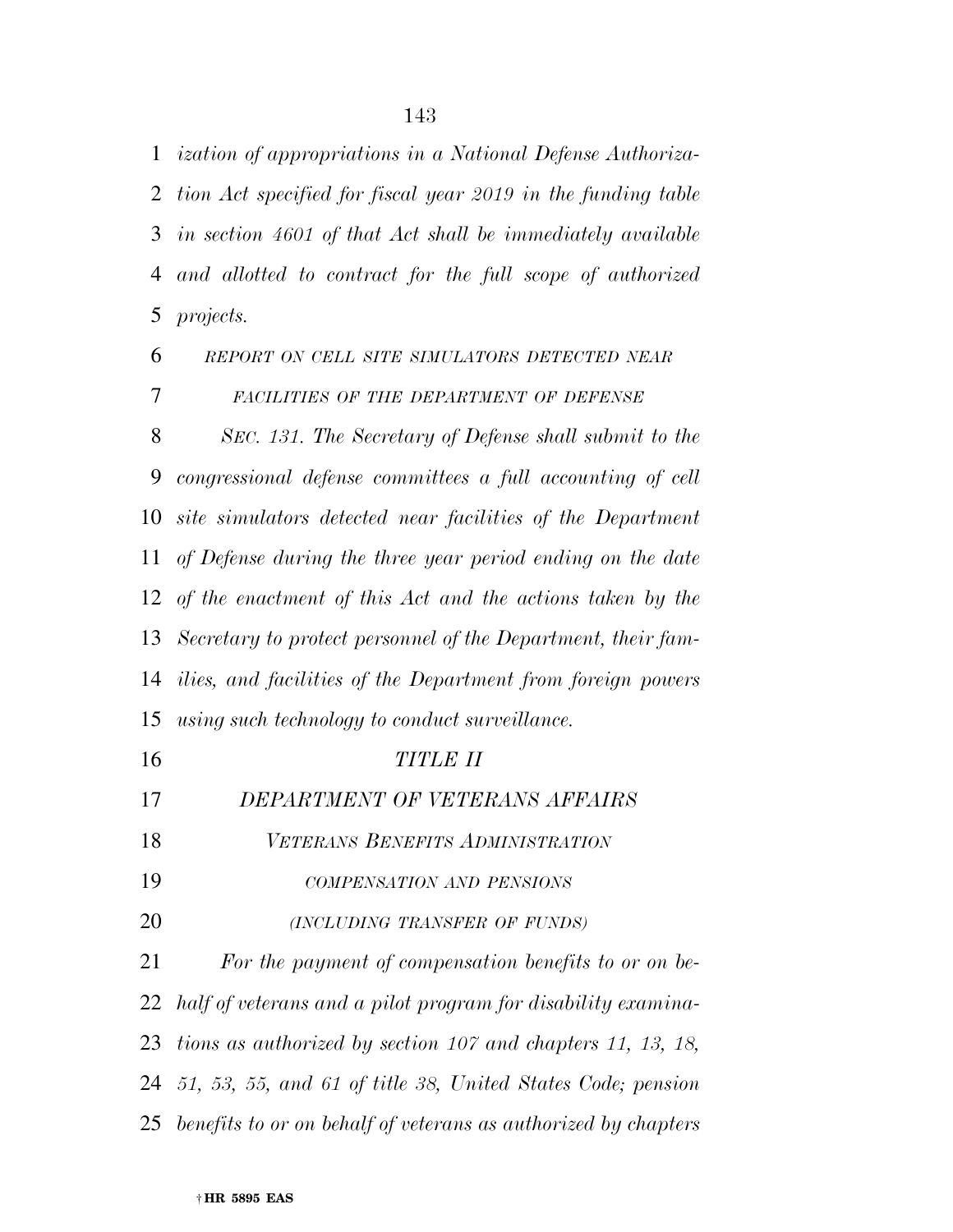*15, 51, 53, 55, and 61 of title 38, United States Code; and burial benefits, the Reinstated Entitlement Program for Survivors, emergency and other officers' retirement pay, ad- justed-service credits and certificates, payment of premiums due on commercial life insurance policies guaranteed under the provisions of title IV of the Servicemembers Civil Relief Act (50 U.S.C. App. 541 et seq.) and for other benefits as authorized by sections 107, 1312, 1977, and 2106, and chapters 23, 51, 53, 55, and 61 of title 38, United States Code, \$108,530,139,000, to remain available until ex- pended, of which \$107,119,807,000 shall become available on October 1, 2019: Provided, That not to exceed \$18,047,000 of the amount made available for fiscal year 2020 under this heading shall be reimbursed to ''General Operating Expenses, Veterans Benefits Administration'', and ''Information Technology Systems'' for necessary ex- penses in implementing the provisions of chapters 51, 53, and 55 of title 38, United States Code, the funding source for which is specifically provided as the ''Compensation and Pensions'' appropriation: Provided further, That such sums as may be earned on an actual qualifying patient basis, shall be reimbursed to ''Medical Care Collections Fund'' to augment the funding of individual medical facilities for nursing home care provided to pensioners as authorized.*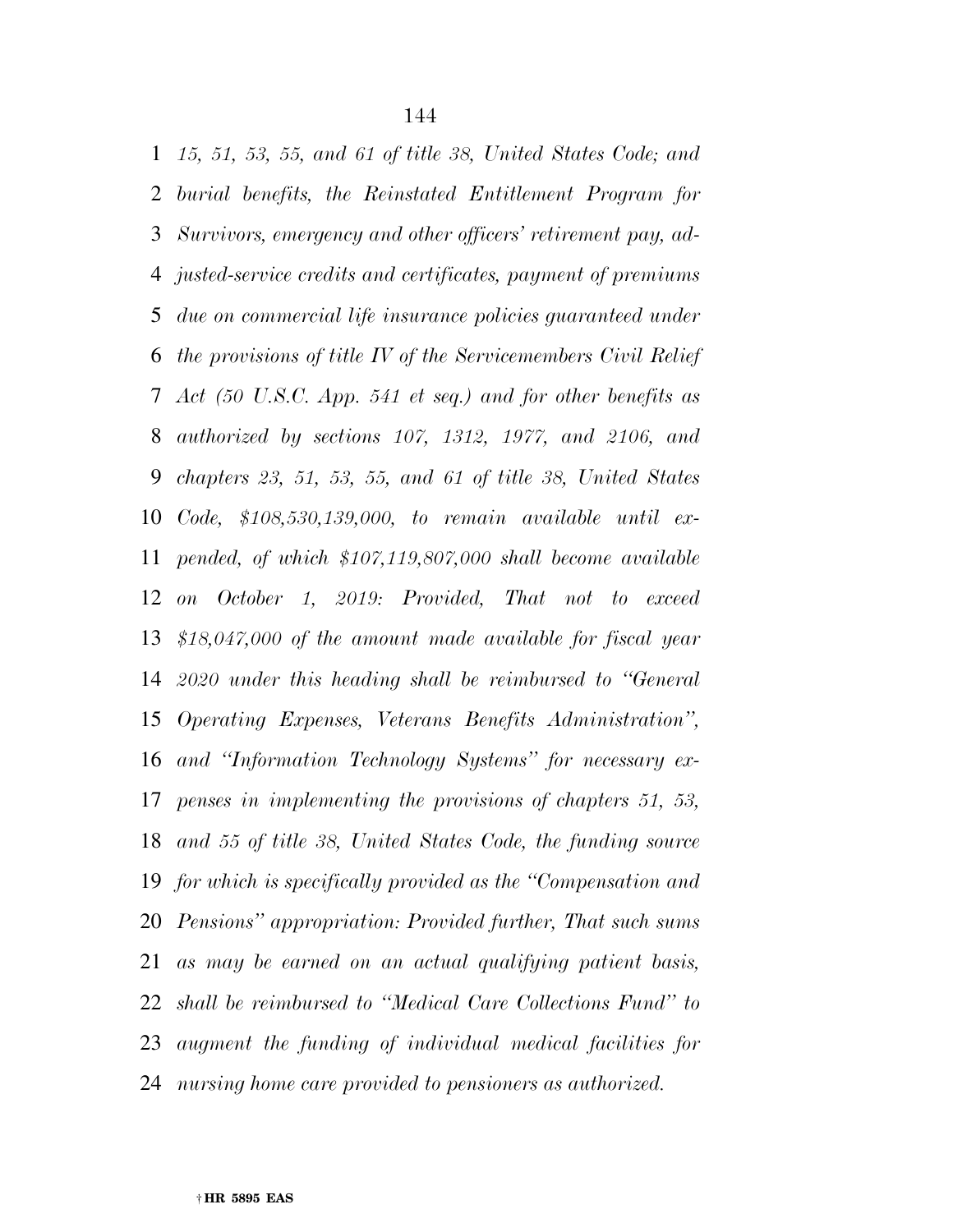*READJUSTMENT BENEFITS*

 *For the payment of readjustment and rehabilitation benefits to or on behalf of veterans as authorized by chapters 21, 30, 31, 33, 34, 35, 36, 39, 41, 51, 53, 55, and 61 of title 38, United States Code, \$14,065,282,000, to remain available until expended and to become available on October 1, 2019: Provided, That expenses for rehabilitation program services and assistance which the Secretary is authorized to provide under subsection (a) of section 3104 of title 38, United States Code, other than under paragraphs (1), (2), (5), and (11) of that subsection, shall be charged to this account.* 

## *VETERANS INSURANCE AND INDEMNITIES*

 *For military and naval insurance, national service life insurance, servicemen's indemnities, service-disabled vet- erans insurance, and veterans mortgage life insurance as authorized by chapters 19 and 21, title 38, United States Code, \$111,340,000, which shall become available on Octo-ber 1, 2019, and shall remain available until expended.* 

*VETERANS HOUSING BENEFIT PROGRAM FUND*

 *For the cost of direct and guaranteed loans, such sums as may be necessary to carry out the program, as authorized by subchapters I through III of chapter 37 of title 38, United States Code: Provided, That such costs, including the cost of modifying such loans, shall be as defined in sec-*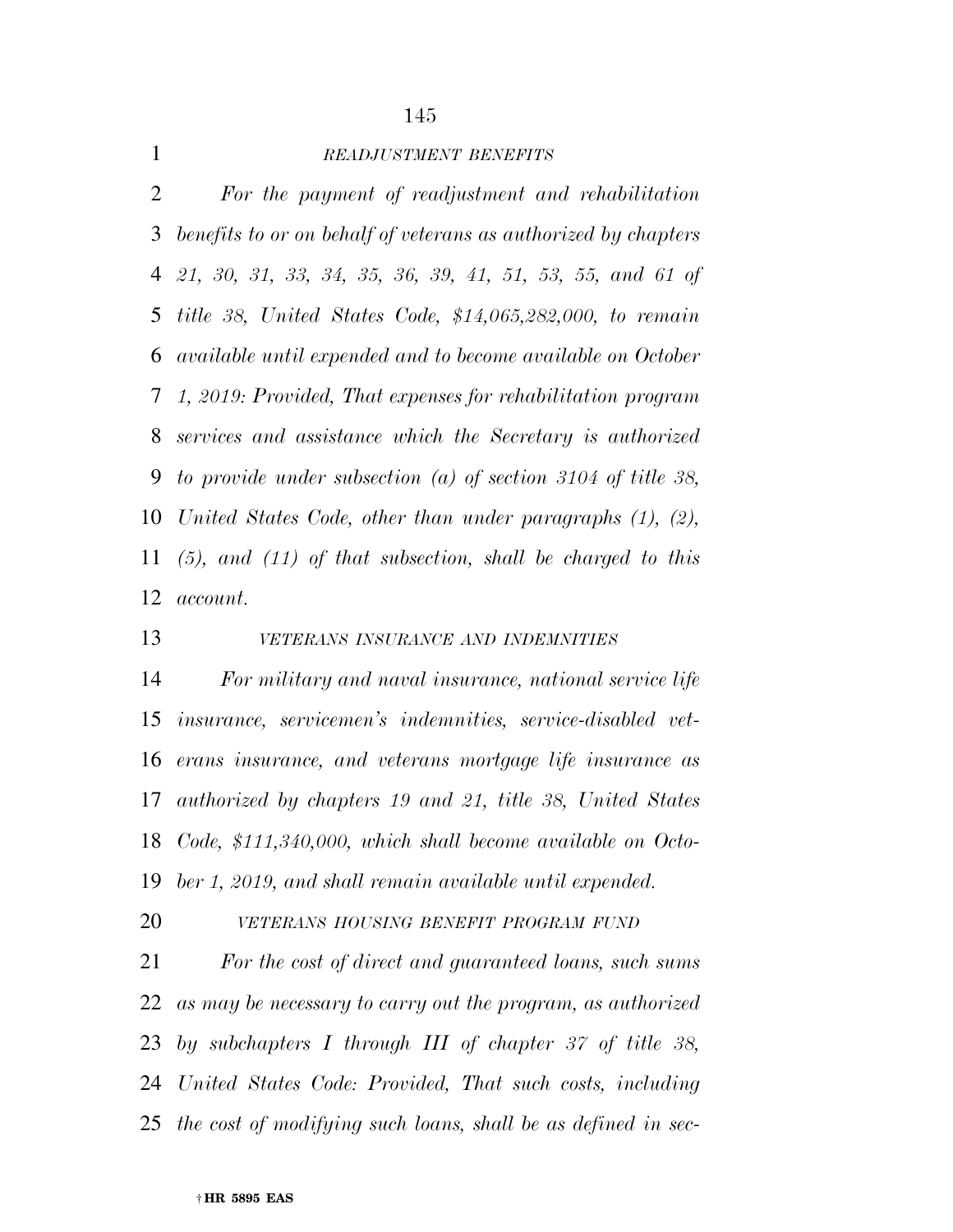*tion 502 of the Congressional Budget Act of 1974: Provided further, That, during fiscal year 2019, within the resources available, not to exceed \$500,000 in gross obligations for direct loans are authorized for specially adapted housing loans.* 

 *In addition, for administrative expenses to carry out the direct and guaranteed loan programs, \$200,612,000.* 

*VOCATIONAL REHABILITATION LOANS PROGRAM ACCOUNT*

 *For the cost of direct loans, \$39,000, as authorized by chapter 31 of title 38, United States Code: Provided, That such costs, including the cost of modifying such loans, shall be as defined in section 502 of the Congressional Budget Act of 1974: Provided further, That funds made available under this heading are available to subsidize gross obliga- tions for the principal amount of direct loans not to exceed \$2,037,366.* 

 *In addition, for administrative expenses necessary to carry out the direct loan program, \$396,000, which may be paid to the appropriation for ''General Operating Ex-penses, Veterans Benefits Administration''.* 

 *NATIVE AMERICAN VETERAN HOUSING LOAN PROGRAM ACCOUNT*

 *For administrative expenses to carry out the direct loan program authorized by subchapter V of chapter 37 of title 38, United States Code, \$1,163,000.*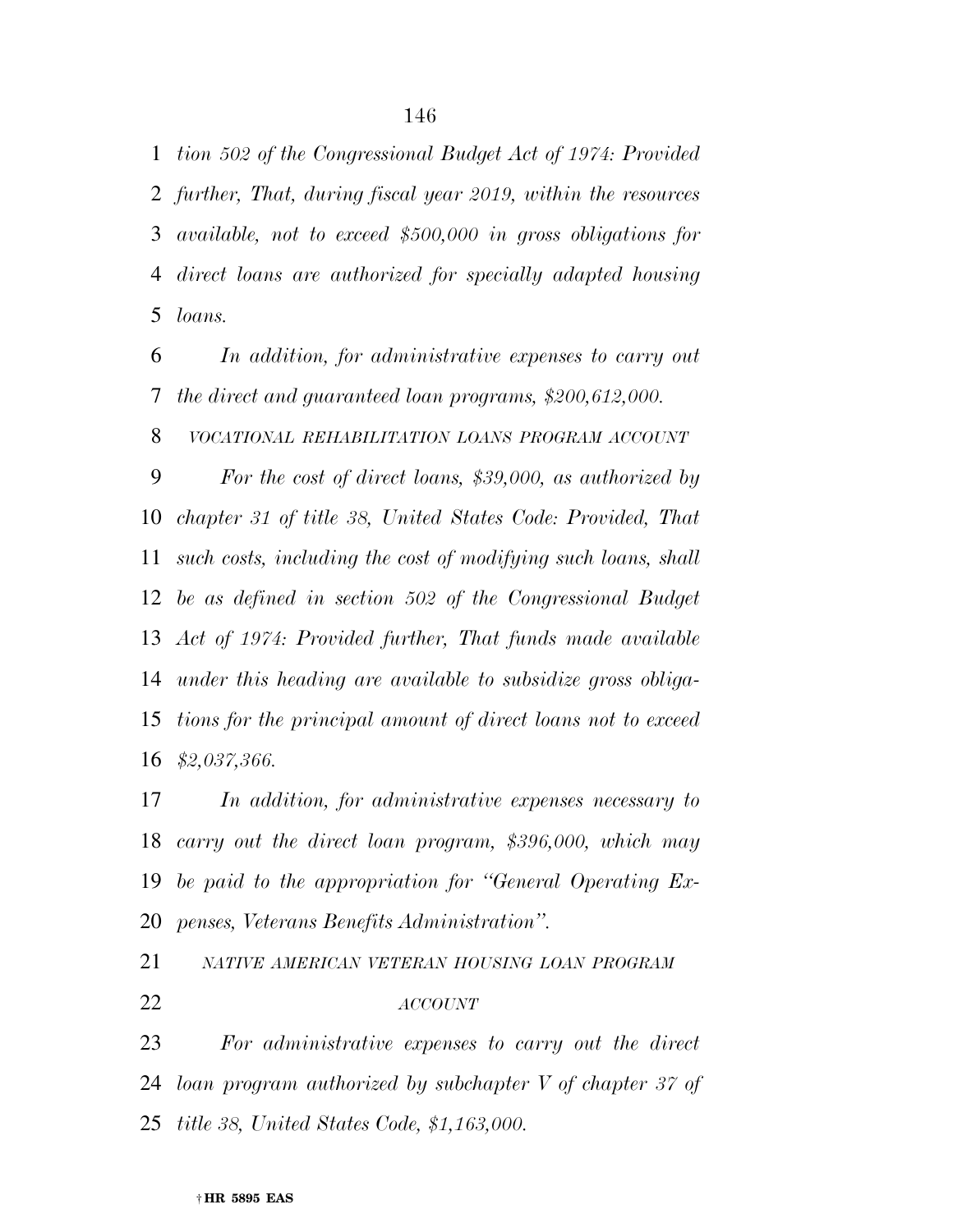*GENERAL OPERATING EXPENSES, VETERANS BENEFITS*

# *ADMINISTRATION*

 *For necessary operating expenses of the Veterans Bene- fits Administration, not otherwise provided for, including hire of passenger motor vehicles, reimbursement of the Gen- eral Services Administration for security guard services, and reimbursement of the Department of Defense for the cost of overseas employee mail, \$2,956,316,000: Provided, That expenses for services and assistance authorized under paragraphs (1), (2), (5), and (11) of section 3104(a) of title 38, United States Code, that the Secretary of Veterans Af- fairs determines are necessary to enable entitled veterans: (1) to the maximum extent feasible, to become employable and to obtain and maintain suitable employment; or (2) to achieve maximum independence in daily living, shall be charged to this account: Provided further, That, of the funds made available under this heading, not to exceed 10 percent shall remain available until September 30, 2020.* 

- *VETERANS HEALTH ADMINISTRATION*
- 

## *MEDICAL SERVICES*

 *For necessary expenses for furnishing, as authorized by law, inpatient and outpatient care and treatment to beneficiaries of the Department of Veterans Affairs and vet- erans described in section 1705(a) of title 38, United States Code, including care and treatment in facilities not under*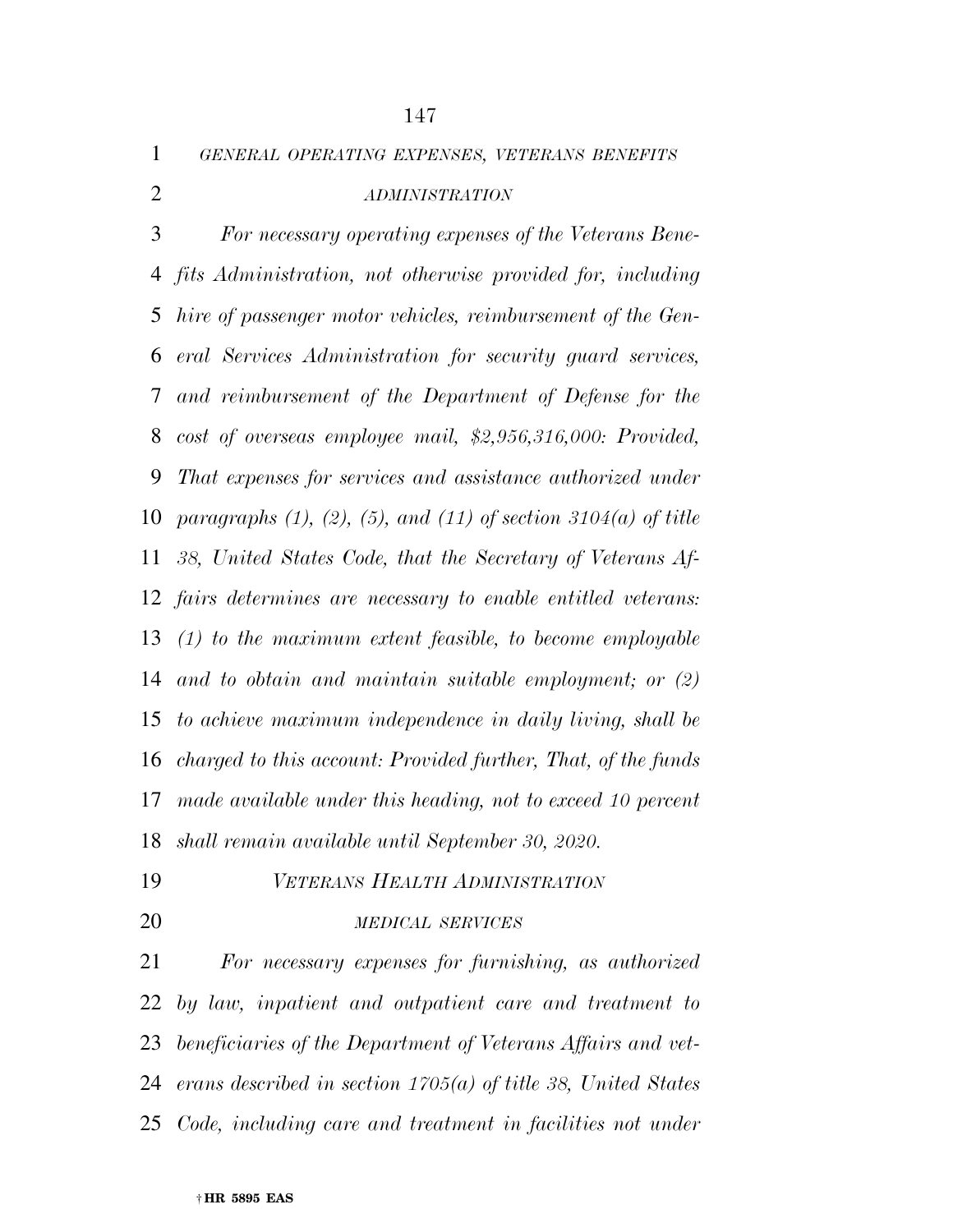*the jurisdiction of the Department, and including medical supplies and equipment, bioengineering services, food serv- ices, and salaries and expenses of healthcare employees hired under title 38, United States Code, aid to State homes as authorized by section 1741 of title 38, United States Code, assistance and support services for caregivers as au- thorized by section 1720G of title 38, United States Code, loan repayments authorized by section 604 of the Caregivers and Veterans Omnibus Health Services Act of 2010 (Public Law 111–163; 124 Stat. 1174; 38 U.S.C. 7681 note), monthly assistance allowances authorized by section 322(d) of title 38, United States Code, grants authorized by section 521A of title 38, United States Code, and administrative expenses necessary to carry out sections 322(d) and 521A of title 38, United States Code, and hospital care and med- ical services authorized by section 1787 of title 38, United States Code; \$750,000,000, which shall be in addition to funds previously appropriated under this heading that be- come available on October 1, 2018; and, in addition, \$51,411,165,000, plus reimbursements, shall become avail- able on October 1, 2019, and shall remain available until September 30, 2020: Provided, That, of the amount made available on October 1, 2019, under this heading, \$1,500,000,000 shall remain available until September 30, 2021: Provided further, That, notwithstanding any other*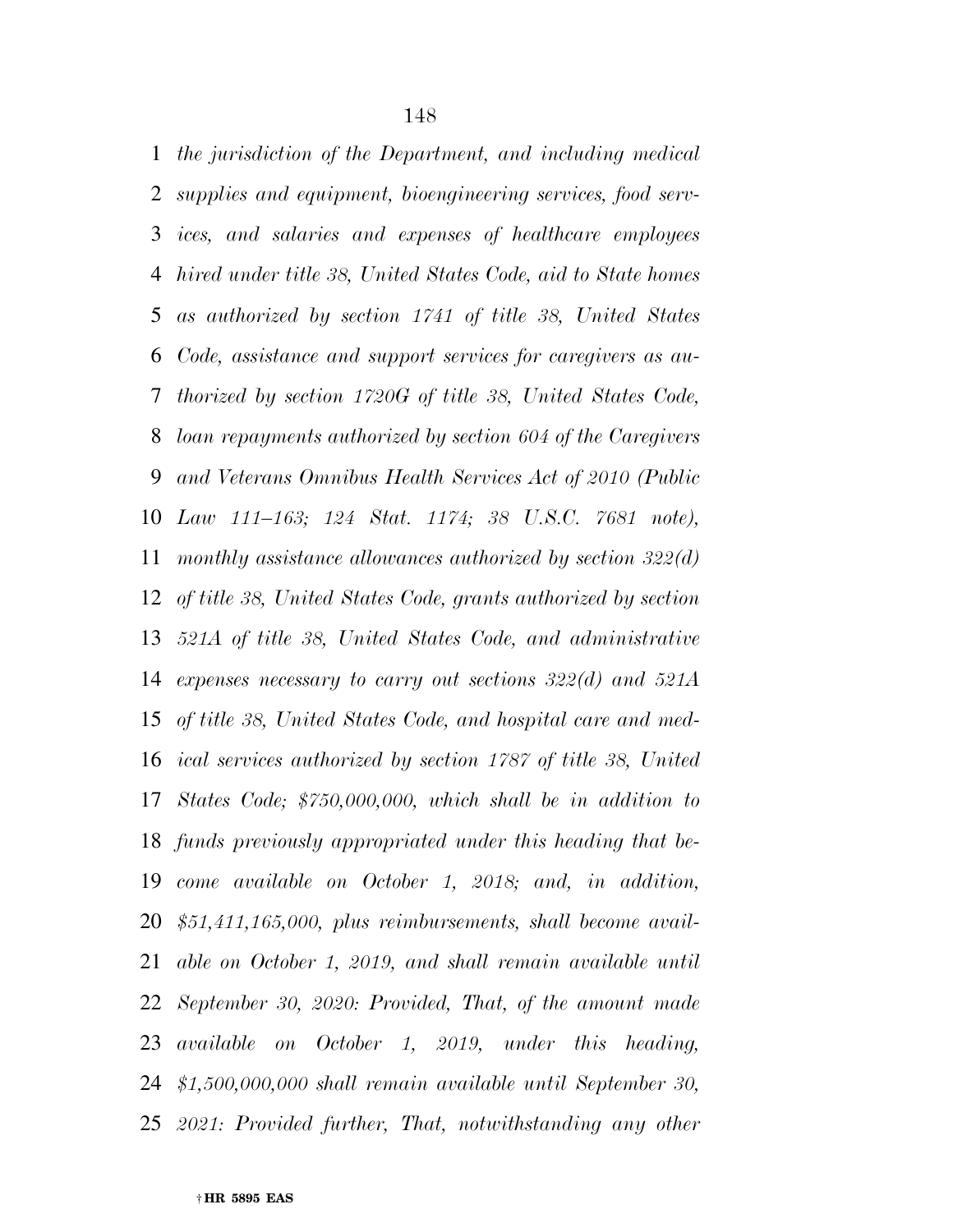*provision of law, the Secretary of Veterans Affairs shall es- tablish a priority for the provision of medical treatment for veterans who have service-connected disabilities, lower income, or have special needs: Provided further, That, not- withstanding any other provision of law, the Secretary of Veterans Affairs shall give priority funding for the provi- sion of basic medical benefits to veterans in enrollment pri- ority groups 1 through 6: Provided further, That, notwith- standing any other provision of law, the Secretary of Vet- erans Affairs may authorize the dispensing of prescription drugs from Veterans Health Administration facilities to en- rolled veterans with privately written prescriptions based on requirements established by the Secretary: Provided fur- ther, That the implementation of the program described in the previous proviso shall incur no additional cost to the Department of Veterans Affairs: Provided further, That the Secretary of Veterans Affairs shall ensure that sufficient amounts appropriated under this heading for medical sup- plies and equipment are available for the acquisition of prosthetics designed specifically for female veterans.* 

# *MEDICAL COMMUNITY CARE*

 *For necessary expenses for furnishing health care to individuals pursuant to chapter 17 of title 38, United States Code, at non-Department facilities, \$1,000,000,000, which shall be in addition to funds previously appropriated*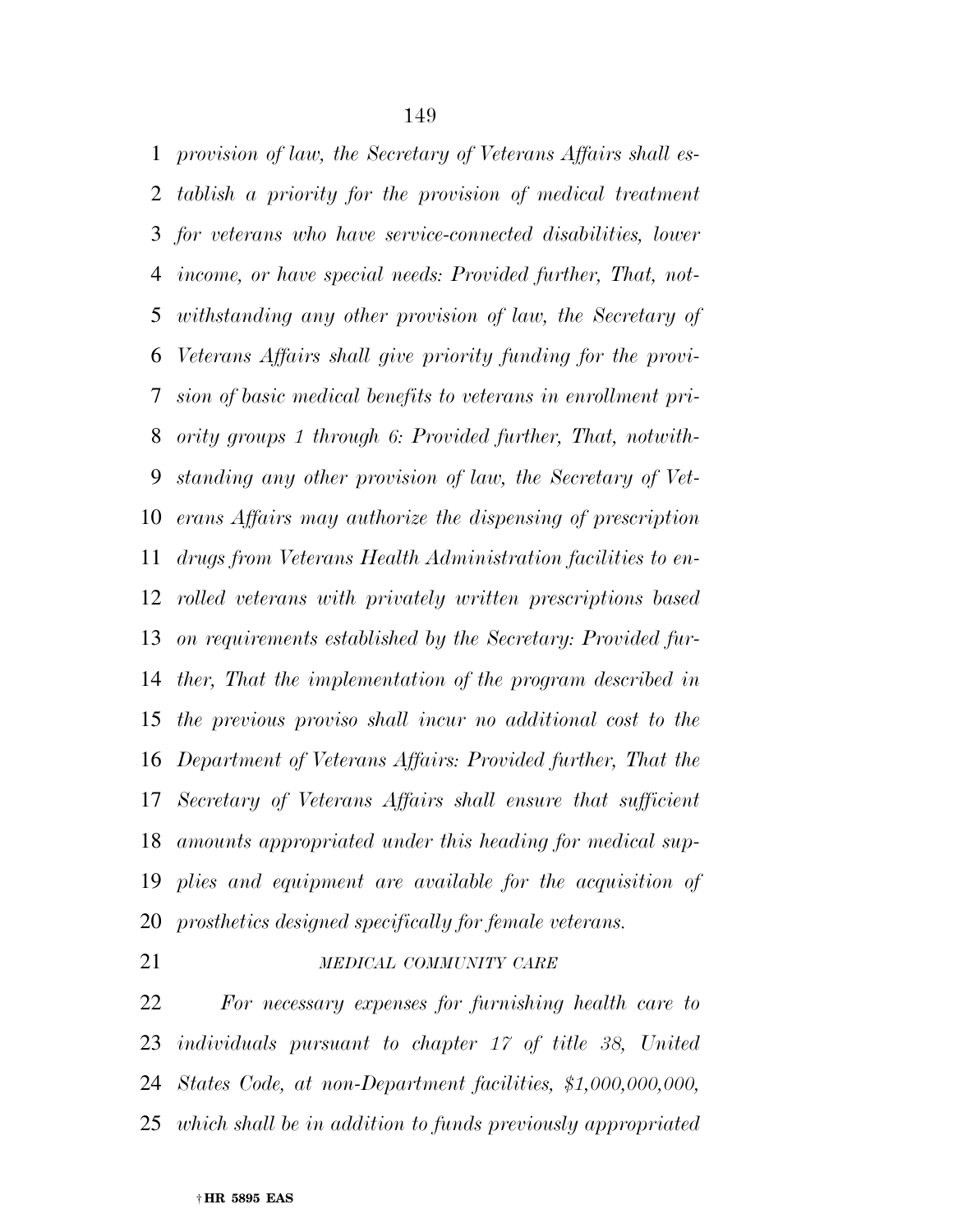*under this heading that become available on October 1, 2018; and, in addition, \$10,758,399,000, plus reimburse- ments, shall become available on October 1, 2019, and shall remain available until September 30, 2020: Provided, That, of the amount made available on October 1, 2019, under this heading, \$2,000,000,000 shall remain available until September 30, 2021.* 

# *MEDICAL SUPPORT AND COMPLIANCE*

 *For necessary expenses in the administration of the medical, hospital, nursing home, domiciliary, construction, supply, and research activities, as authorized by law; ad- ministrative expenses in support of capital policy activities; and administrative and legal expenses of the Department for collecting and recovering amounts owed the Department as authorized under chapter 17 of title 38, United States Code, and the Federal Medical Care Recovery Act (42 U.S.C. 2651 et seq.), \$7,239,156,000, plus reimbursements, shall become available on October 1, 2019, and shall remain available until September 30, 2020: Provided, That, of the amount made available on October 1, 2019, under this heading, \$100,000,000 shall remain available until Sep-tember 30, 2021.* 

## *MEDICAL FACILITIES*

 *For necessary expenses for the maintenance and oper-ation of hospitals, nursing homes, domiciliary facilities,*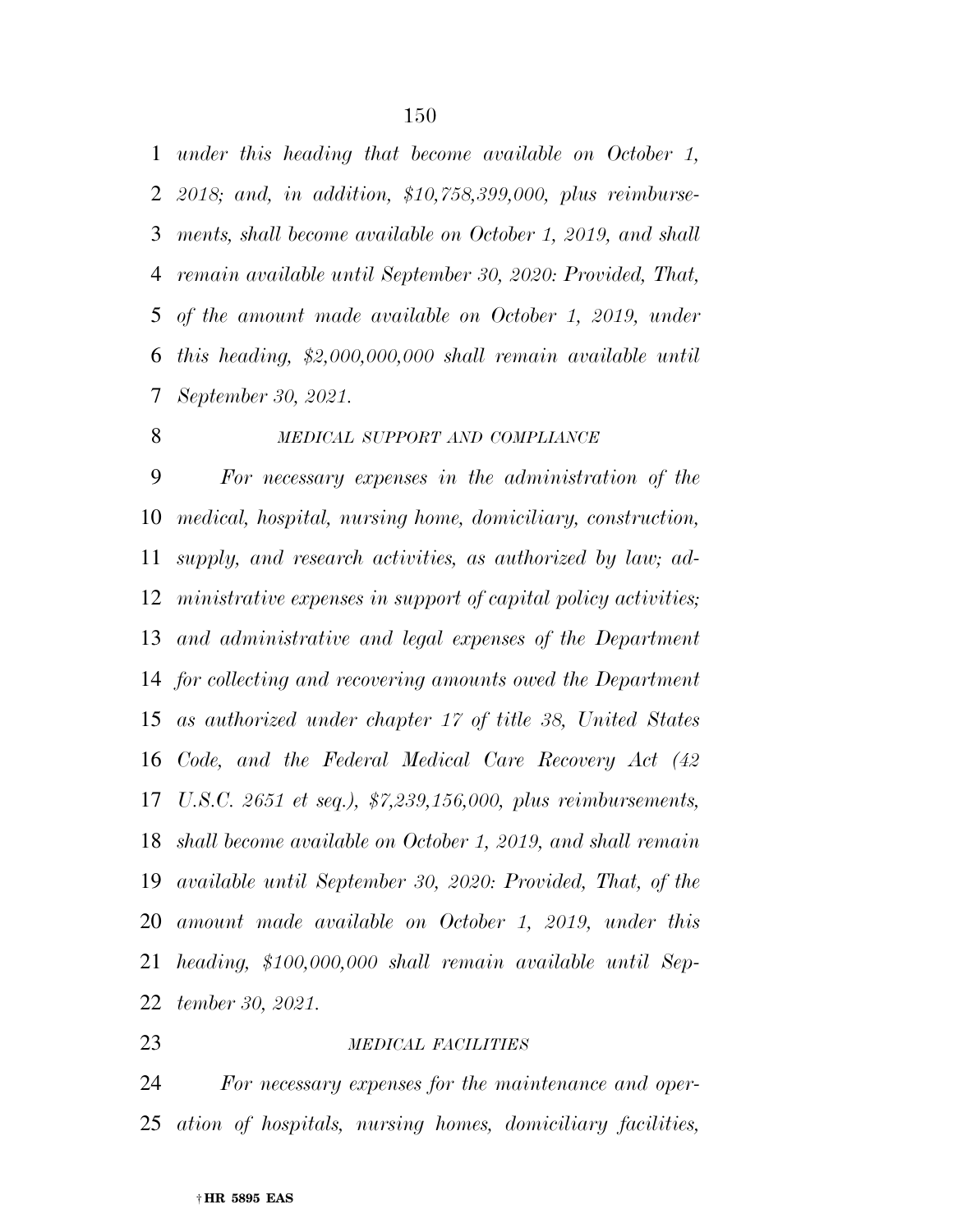*and other necessary facilities of the Veterans Health Admin- istration; for administrative expenses in support of plan- ning, design, project management, real property acquisition and disposition, construction, and renovation of any facil- ity under the jurisdiction or for the use of the Department; for oversight, engineering, and architectural activities not charged to project costs; for repairing, altering, improving, or providing facilities in the several hospitals and homes under the jurisdiction of the Department, not otherwise pro- vided for, either by contract or by the hire of temporary employees and purchase of materials; for leases of facilities; and for laundry services; \$211,000,000, which shall be in addition to funds previously appropriated under this head- ing that become available on October 1, 2018; and, in addi- tion, \$6,141,880,000, plus reimbursements, shall become available on October 1, 2019, and shall remain available until September 30, 2020: Provided, That, of the amount made available on October 1, 2019, under this heading, \$250,000,000 shall remain available until September 30, 2021.* 

# *MEDICAL AND PROSTHETIC RESEARCH*

 *For necessary expenses in carrying out programs of medical and prosthetic research and development as author- ized by chapter 73 of title 38, United States Code, \$779,000,000, plus reimbursements, shall remain available*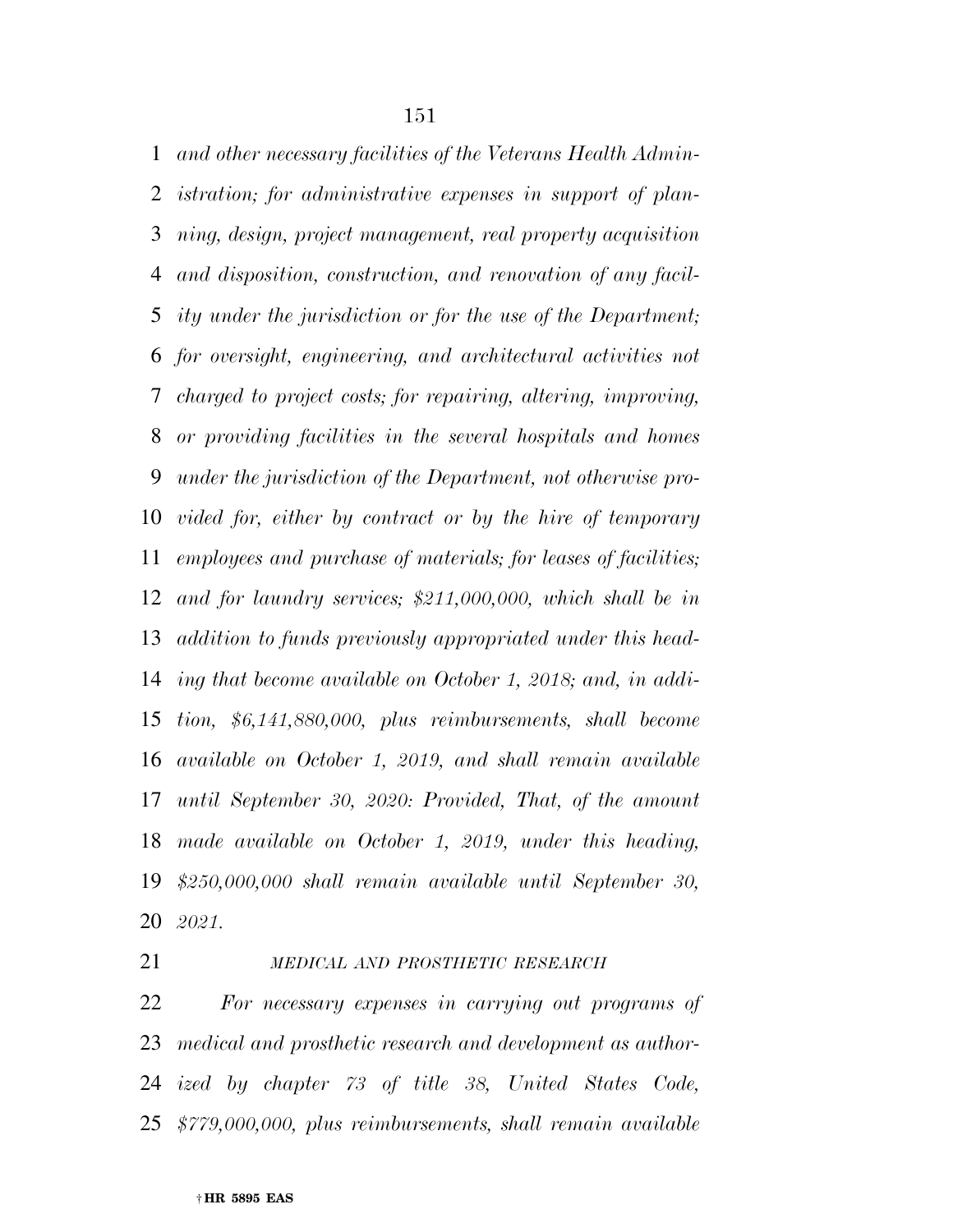*until September 30, 2020: Provided, That the Secretary of Veterans Affairs shall ensure that sufficient amounts appro- priated under this heading are available for prosthetic re- search specifically for female veterans, and for toxic expo-sure research.* 

## *NATIONAL CEMETERY ADMINISTRATION*

 *For necessary expenses of the National Cemetery Ad- ministration for operations and maintenance, not otherwise provided for, including uniforms or allowances therefor; cemeterial expenses as authorized by law; purchase of one passenger motor vehicle for use in cemeterial operations; hire of passenger motor vehicles; and repair, alteration or improvement of facilities under the jurisdiction of the Na- tional Cemetery Administration, \$315,836,000, of which not to exceed 10 percent shall remain available until Sep-tember 30, 2020.* 

*DEPARTMENTAL ADMINISTRATION*

# *GENERAL ADMINISTRATION*

*(INCLUDING TRANSFER OF FUNDS)*

 *For necessary operating expenses of the Department of Veterans Affairs, not otherwise provided for, including ad- ministrative expenses in support of Department-wide cap- ital planning, management and policy activities, uniforms, or allowances therefor; not to exceed \$25,000 for official re-ception and representation expenses; hire of passenger*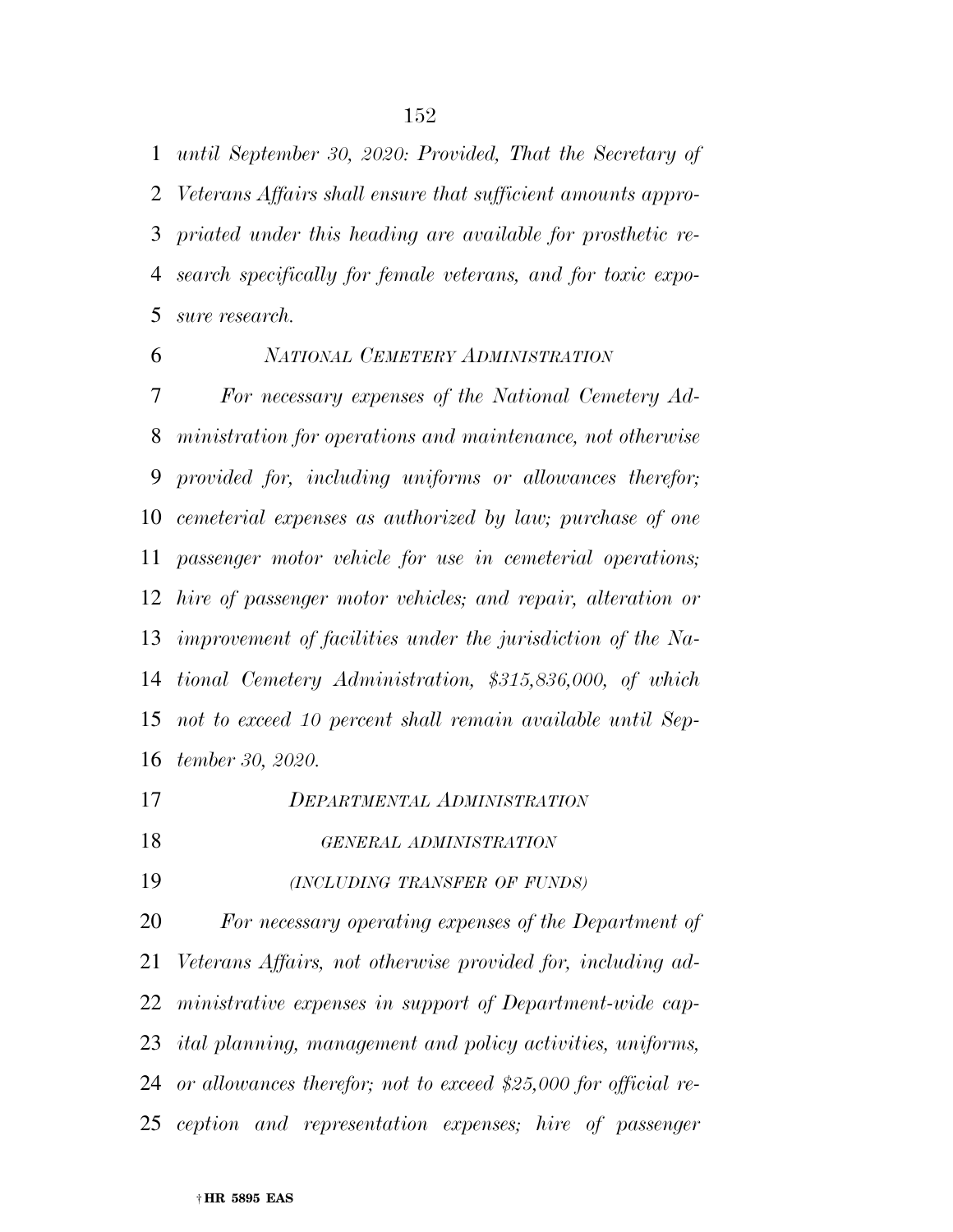| 1  | motor vehicles; and reimbursement of the General Services      |
|----|----------------------------------------------------------------|
| 2  | Administration for security guard services, \$365,976,000,     |
| 3  | of which not to exceed 10 percent shall remain available       |
| 4  | until September 30, 2020: Provided, That funds provided        |
| 5  | under this heading may be transferred to "General Oper-        |
| 6  | ating Expenses, Veterans Benefits Administration".             |
| 7  | <b>BOARD OF VETERANS APPEALS</b>                               |
| 8  | For necessary operating expenses of the Board of Vet-          |
| 9  | erans Appeals, $$174,748,000$ , of which not to exceed 10 per- |
| 10 | cent shall remain available until September 30, 2020.          |
| 11 | INFORMATION TECHNOLOGY SYSTEMS                                 |
| 12 | (INCLUDING TRANSFER OF FUNDS)                                  |
| 13 | For necessary expenses for information technology sys-         |
| 14 | tems and telecommunications support, including develop-        |
| 15 | mental information systems and operational information         |
| 16 | systems; for pay and associated costs; and for the capital     |
| 17 | asset acquisition of information technology systems, includ-   |
|    | 18 ing management and related contractual costs of said ac-    |
| 19 | quisitions, including contractual costs associated with oper-  |
| 20 | ations authorized by section 3109 of title 5, United States    |
| 21 | Code, \$4,184,571,000, plus reimbursements: Provided, That     |
| 22 | $$1,243,220,000$ shall be for pay and associated costs, of     |
| 23 | which not to exceed 3 percent shall remain available until     |
| 24 | September 30, 2020: Provided further, That \$2,560,780,000     |
| 25 | shall be for operations and maintenance, of which not to       |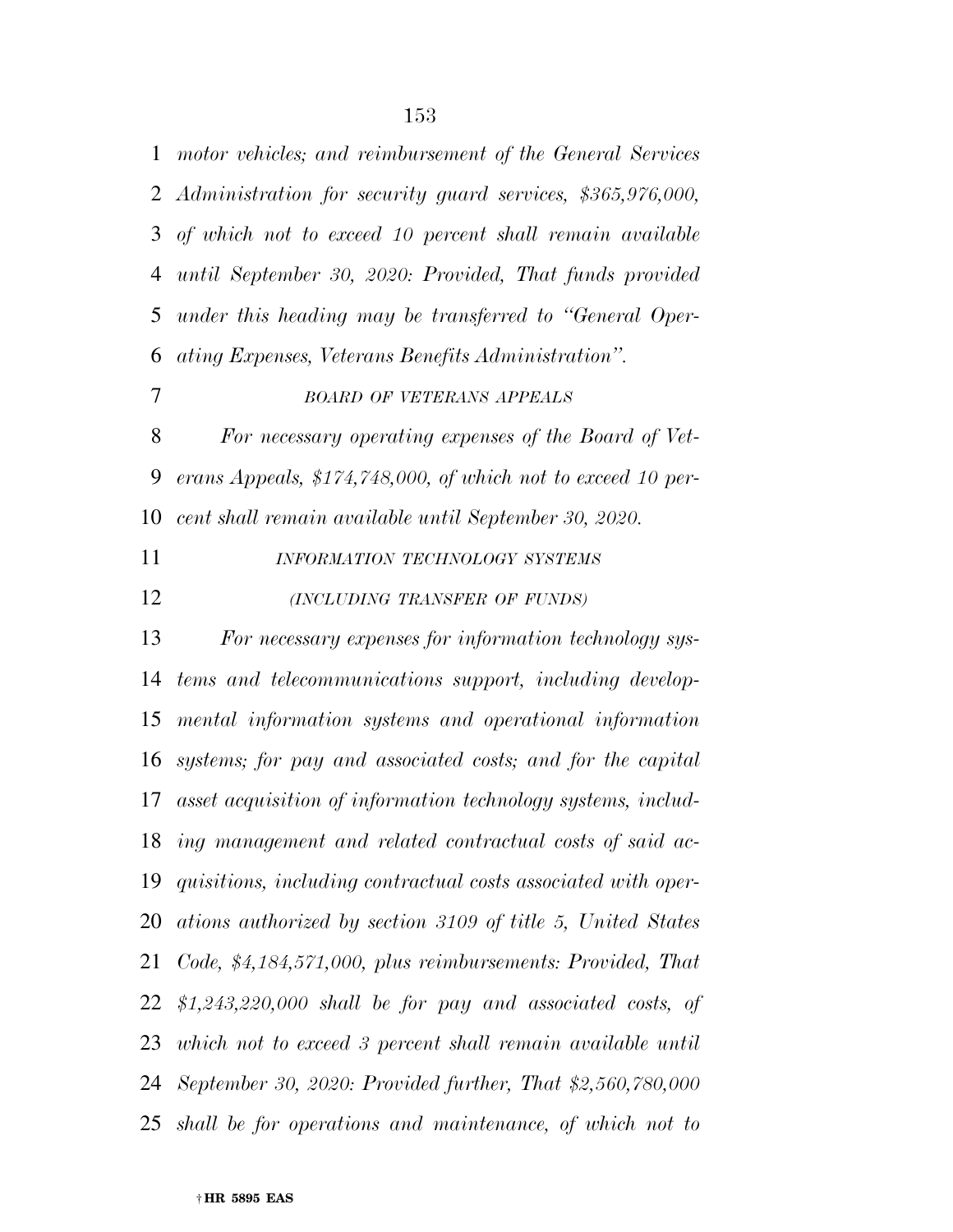*exceed 5 percent shall remain available until September 30, 2020: Provided further, That \$380,571,000 shall be for in- formation technology systems development, and shall re- main available until September 30, 2020: Provided further, That amounts made available for salaries and expenses, op- erations and maintenance, and information technology sys- tems development may be transferred among the three sub- accounts after the Secretary of Veterans Affairs requests from the Committees on Appropriations of both Houses of Congress the authority to make the transfer and an ap- proval is issued: Provided further, That amounts made available for the ''Information Technology Systems'' ac- count for development may be transferred among projects or to newly defined projects: Provided further, That no project may be increased or decreased by more than \$1,000,000 of cost prior to submitting a request to the Com- mittees on Appropriations of both Houses of Congress to make the transfer and an approval is issued, or absent a response, a period of 30 days has elapsed: Provided further, That the funds made available under this heading for infor- mation technology systems development shall be for the projects, and in the amounts, specified under this heading in the report accompanying this Act.*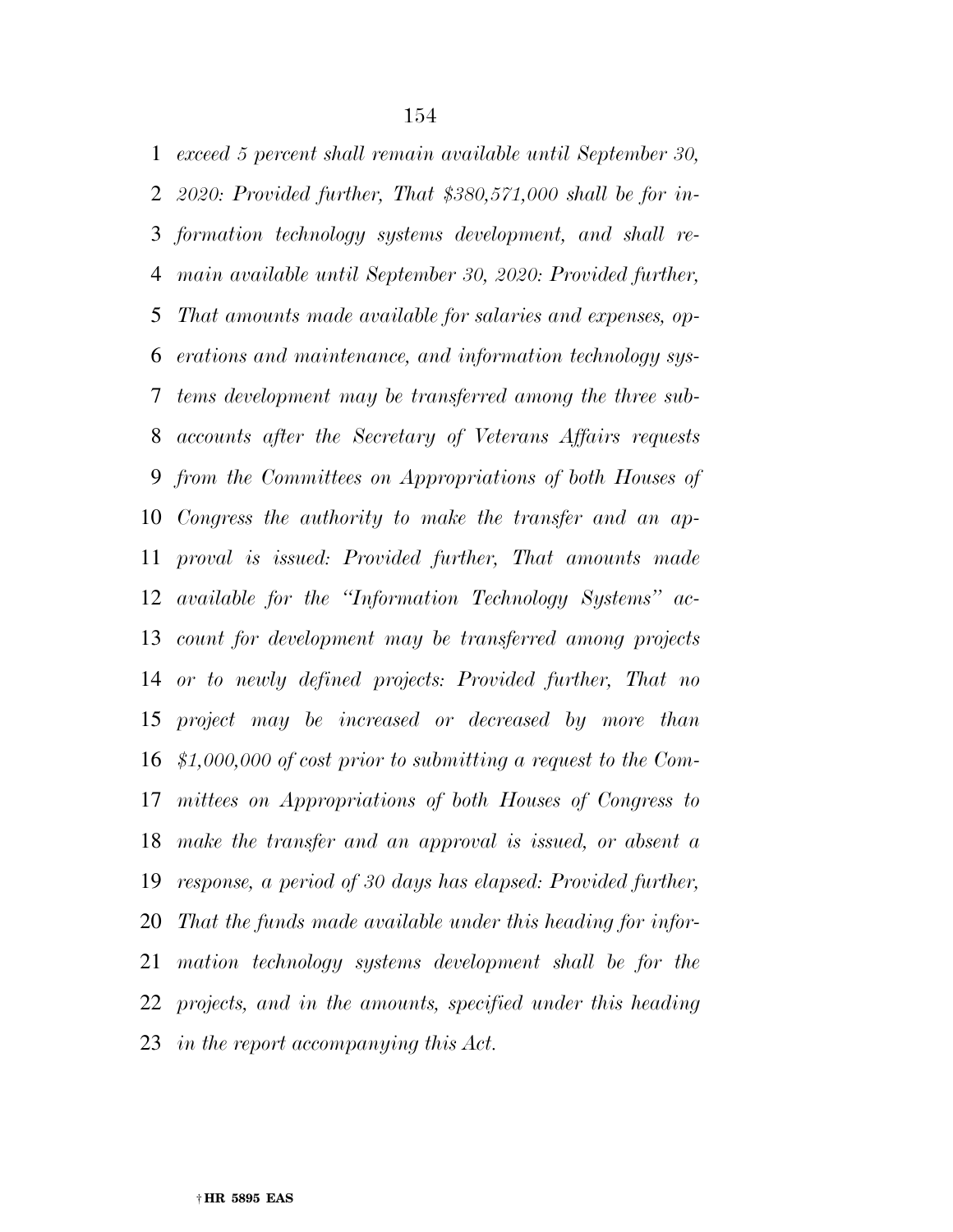| $\mathbf{1}$   | VETERANS ELECTRONIC HEALTH RECORD                              |
|----------------|----------------------------------------------------------------|
| $\overline{2}$ | For activities related to implementation, preparation,         |
| 3              | development, interface, management, rollout, and mainte-       |
| $\overline{4}$ | nance of a Veterans Electronic Health Record system, in-       |
| 5              | cluding contractual costs associated with operations author-   |
| 6              | ized by section 3109 of title 5, United States Code, and sala- |
| 7              | ries and expenses of employees hired under titles 5 and 38,    |
| 8              | United States Code, \$800,000,000, to remain available         |
| 9              | until September 30, 2020: Provided, That the Secretary of      |
| 10             | Veterans Affairs shall submit to the Committees on Appro-      |
| 11             | priations of both Houses of Congress quarterly reports de-     |
| 12             | tailing obligations, expenditures, and deployment imple-       |
| 13             | mentation by facility: Provided further, That the funds pro-   |
| 14             | vided in this account shall only be available to the Office    |
|                | 15 of the Deputy Secretary, to be administered by that Office. |
| 16             | OFFICE OF INSPECTOR GENERAL                                    |

 *For necessary expenses of the Office of Inspector Gen- eral, to include information technology, in carrying out the provisions of the Inspector General Act of 1978 (5 U.S.C. App.), \$192,000,000, of which not to exceed 10 percent shall remain available until September 30, 2020.* 

*CONSTRUCTION, MAJOR PROJECTS*

 *For constructing, altering, extending, and improving any of the facilities, including parking projects, under the jurisdiction or for the use of the Department of Veterans*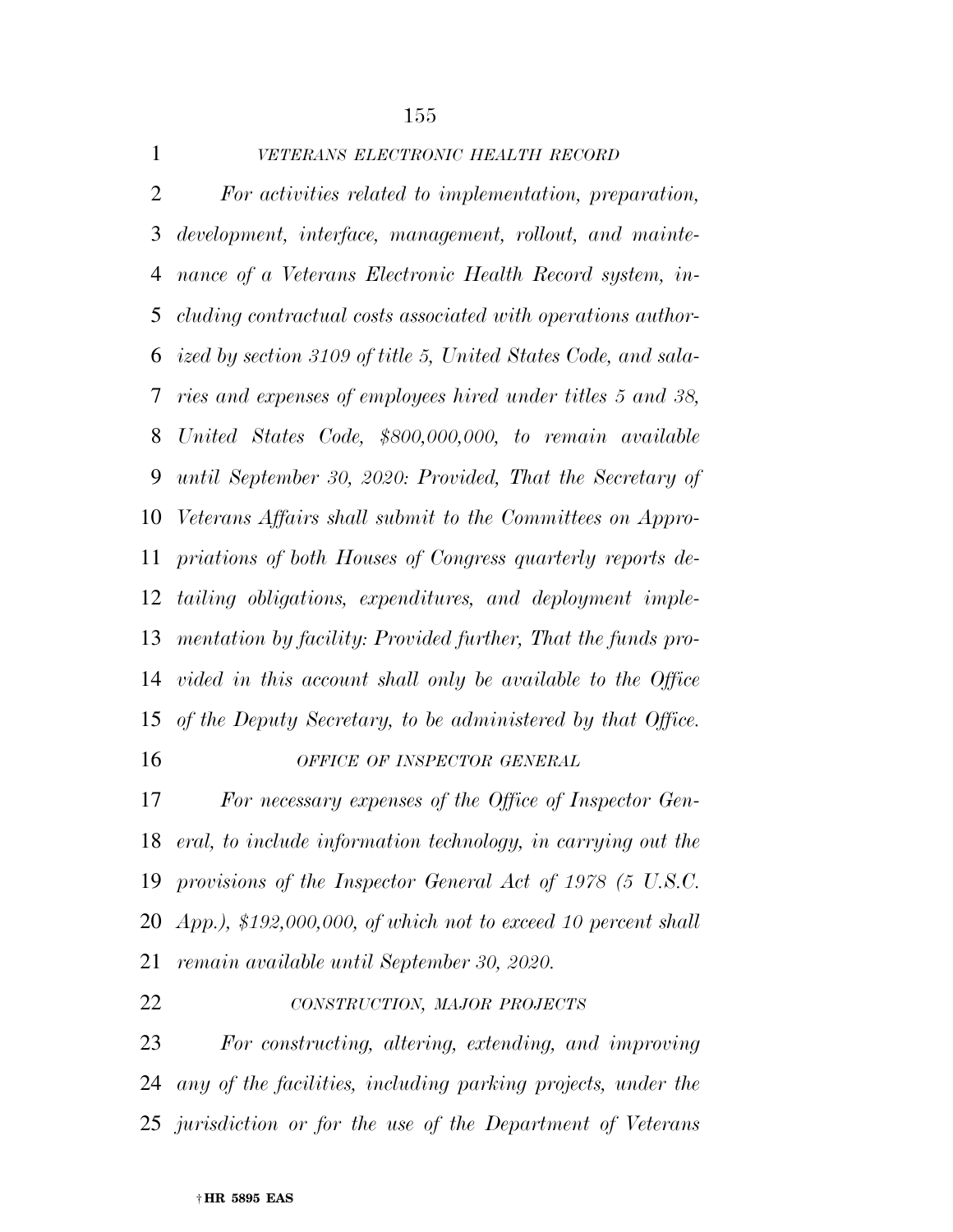*Affairs, or for any of the purposes set forth in sections 316, 2404, 2406 and chapter 81 of title 38, United States Code, not otherwise provided for, including planning, architec- tural and engineering services, construction management services, maintenance or guarantee period services costs as- sociated with equipment guarantees provided under the project, services of claims analysts, offsite utility and storm drainage system construction costs, and site acquisition, where the estimated cost of a project is more than the amount set forth in section 8104(a)(3)(A) of title 38, United States Code, or where funds for a project were made avail- able in a previous major project appropriation, \$1,127,486,000, of which \$647,486,000 shall remain avail- able until September 30, 2023, and of which \$480,000,000 shall remain available until expended, of which \$400,000,000 shall be available for seismic improvement projects and seismic program management activities: Pro- vided, That except for advance planning activities, includ- ing needs assessments which may or may not lead to capital investments, and other capital asset management related activities, including portfolio development and management activities, and investment strategy studies funded through the advance planning fund and the planning and design activities funded through the design fund, including needs assessments which may or may not lead to capital invest-*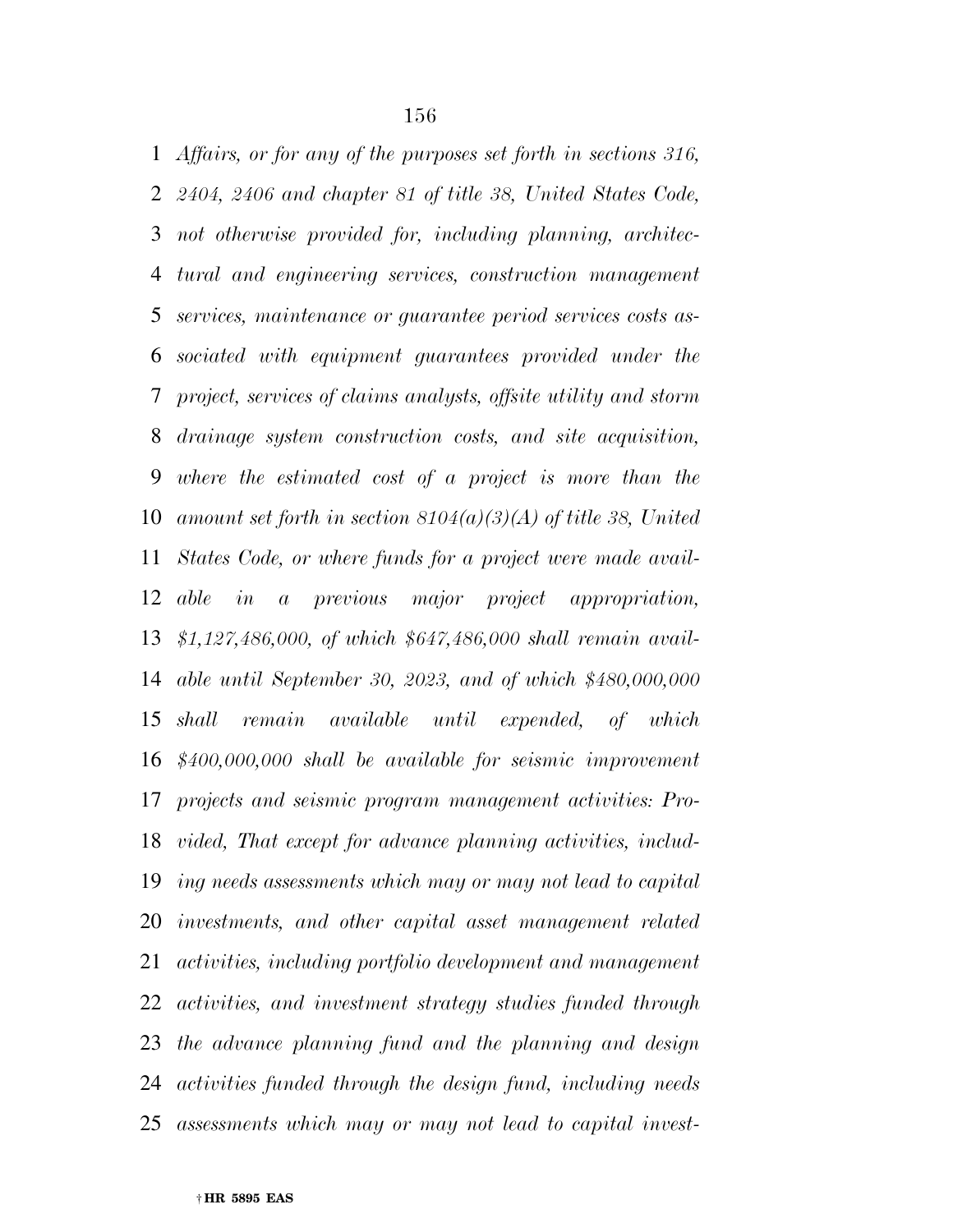*ments, and salaries and associated costs of the resident engi- neers who oversee those capital investments funded through this account and contracting officers who manage specific major construction projects, and funds provided for the pur- chase, security, and maintenance of land for the National Cemetery Administration through the land acquisition line item, none of the funds made available under this heading shall be used for any project that has not been notified to Congress through the budgetary process or that has not been approved by the Congress through statute, joint resolution, or in the explanatory statement accompanying such Act and presented to the President at the time of enrollment: Provided further, That funds made available under this heading for fiscal year 2019, for each approved project shall be obligated: (1) by the awarding of a construction docu- ments contract by September 30, 2019; and (2) by the awarding of a construction contract by September 30, 2020: Provided further, That the Secretary of Veterans Affairs shall promptly submit to the Committees on Appropriations of both Houses of Congress a written report on any ap- proved major construction project for which obligations are not incurred within the time limitations established above.* 

*CONSTRUCTION, MINOR PROJECTS*

 *For constructing, altering, extending, and improving any of the facilities, including parking projects, under the*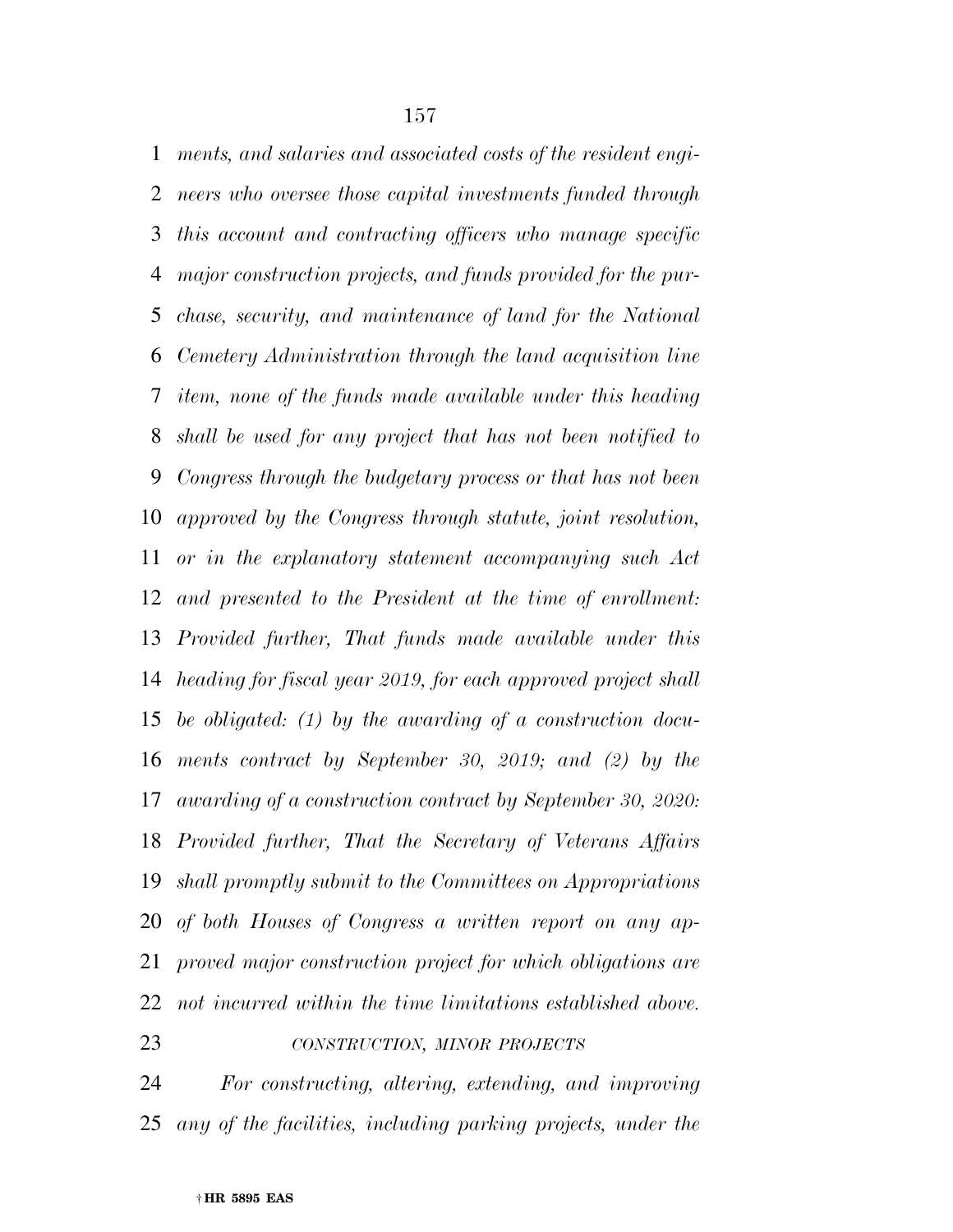*jurisdiction or for the use of the Department of Veterans Affairs, including planning and assessments of needs which may lead to capital investments, architectural and engi- neering services, maintenance or guarantee period services costs associated with equipment guarantees provided under the project, services of claims analysts, offsite utility and storm drainage system construction costs, and site acquisi- tion, or for any of the purposes set forth in sections 316, 2404, 2406 and chapter 81 of title 38, United States Code, not otherwise provided for, where the estimated cost of a project is equal to or less than the amount set forth in sec- tion 8104(a)(3)(A) of title 38, United States Code, \$706,889,000, to remain available until September 30, 2023, along with unobligated balances of previous ''Con- struction, Minor Projects'' appropriations which are hereby made available for any project where the estimated cost is equal to or less than the amount set forth in such section: Provided, That funds made available under this heading shall be for: (1) repairs to any of the nonmedical facilities under the jurisdiction or for the use of the Department which are necessary because of loss or damage caused by any natural disaster or catastrophe; and (2) temporary measures necessary to prevent or to minimize further loss by such causes.*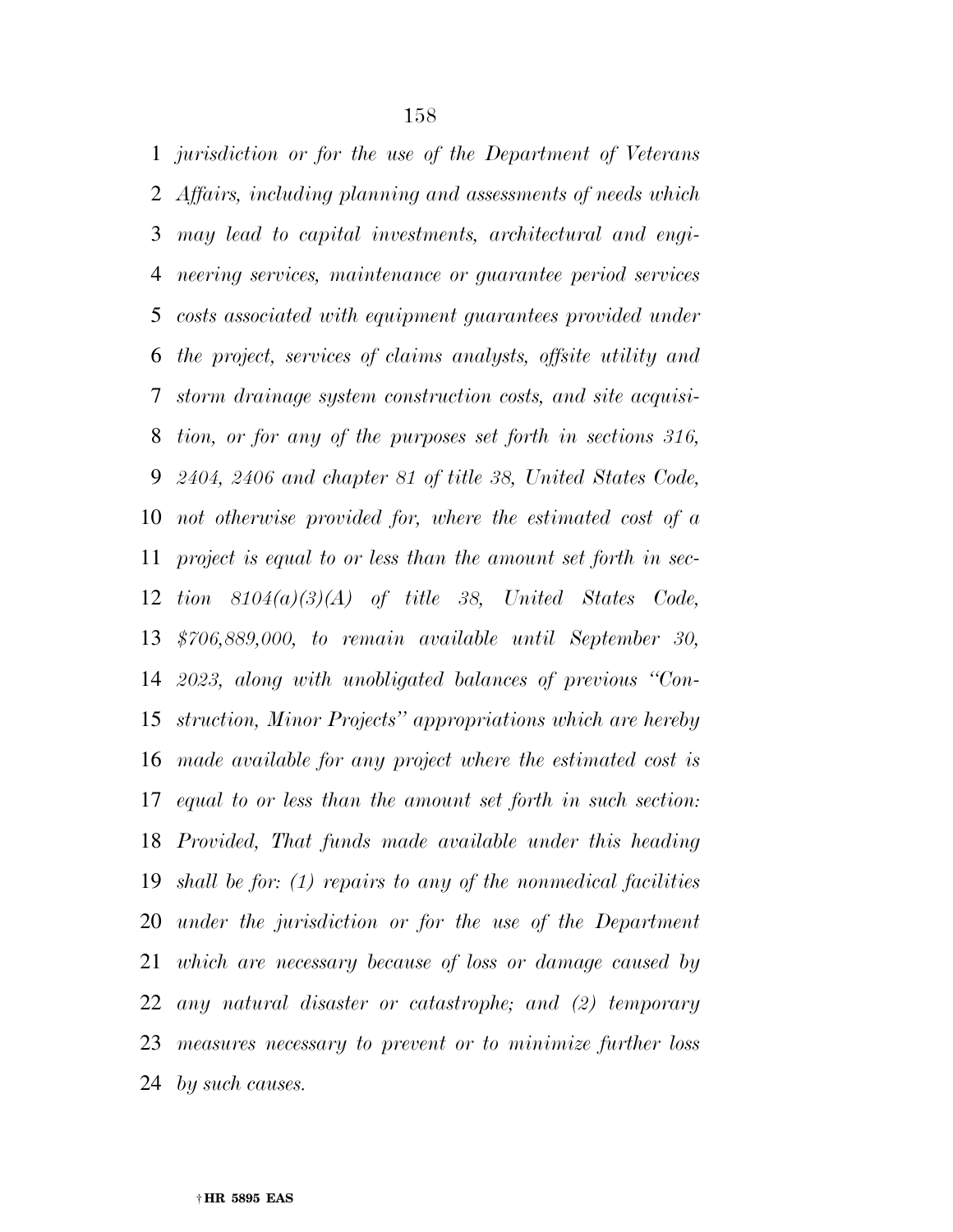| $\mathbf{1}$   | GRANTS FOR CONSTRUCTION OF                                      |
|----------------|-----------------------------------------------------------------|
| $\overline{2}$ | STATE EXTENDED CARE FACILITIES                                  |
| 3              | For grants to assist States to acquire or construct             |
| 4              | State nursing home and domiciliary facilities and to re-        |
| 5              | model, modify, or alter existing hospital, nursing home, and    |
| 6              | domiciliary facilities in State homes, for furnishing care      |
| 7              | to veterans as authorized by sections 8131 through 8137 of      |
| 8              | title 38, United States Code, \$150,000,000, to remain avail-   |
| 9              | able until expended.                                            |
| 10             | GRANTS FOR CONSTRUCTION OF VETERANS CEMETERIES                  |
| 11             | For grants to assist States and tribal organizations            |
| 12             | in establishing, expanding, or improving veterans ceme-         |
| 13             | teries as authorized by section 2408 of title 38, United        |
|                | 14 States Code, \$45,000,000, to remain available until ex-     |
|                | $15$ pended.                                                    |
| 16             | <b>ADMINISTRATIVE PROVISIONS</b>                                |
| 17             | (INCLUDING TRANSFER OF FUNDS)                                   |
| 18             | SEC. 201. Any appropriation for fiscal year 2019 for            |
| 19             | "Compensation and Pensions", "Readjustment Benefits",           |
| 20             | and "Veterans Insurance and Indemnities" may be trans-          |
|                | 21 ferred as necessary to any other of the mentioned appro-     |
|                | 22 priations: Provided, That, before a transfer may take place, |
|                | 23 the Secretary of Veterans Affairs shall request from the     |
|                | 24 Committees on Appropriations of both Houses of Congress      |
| 25             | the authority to make the transfer and such Committees          |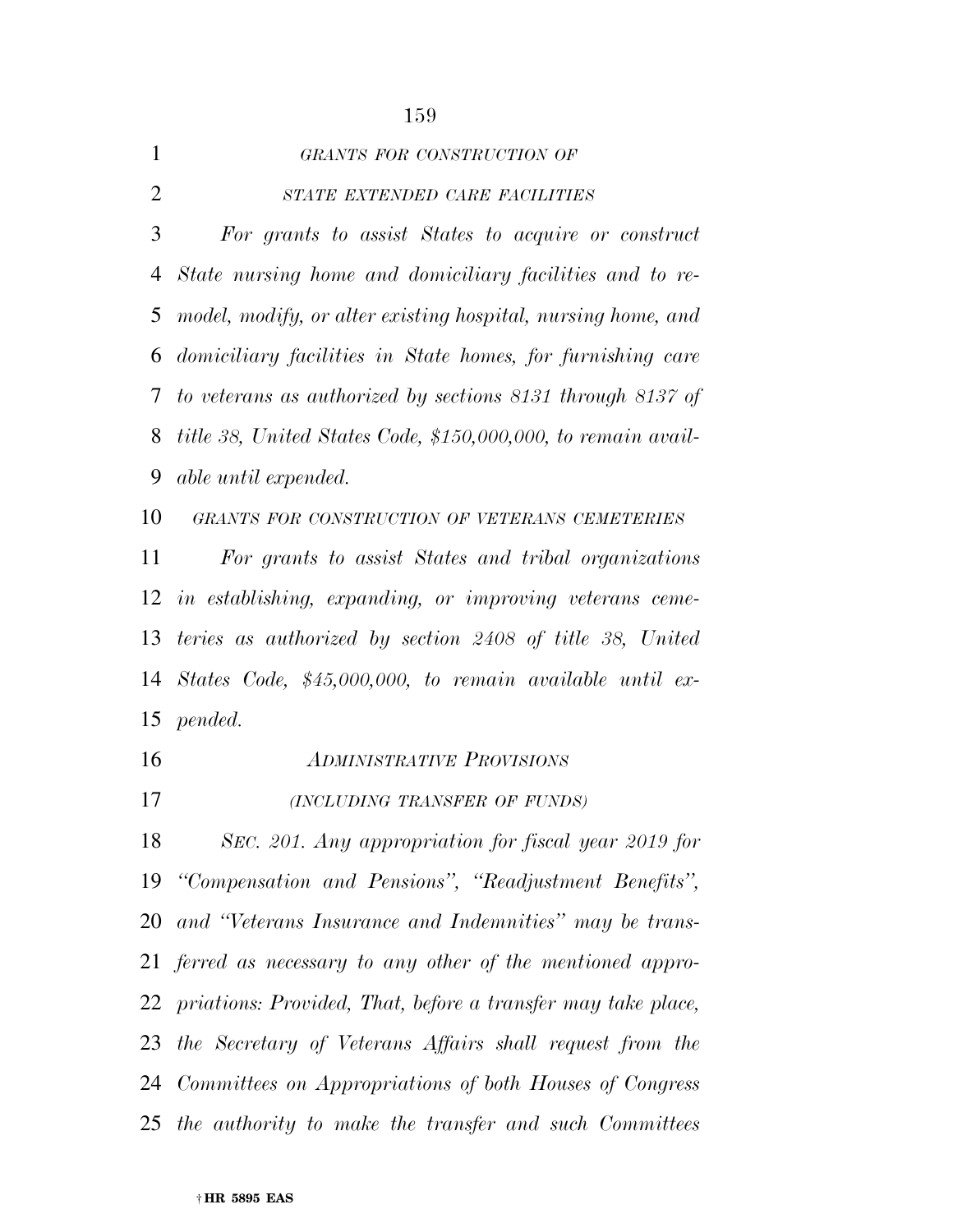*issue an approval, or absent a response, a period of 30 days has elapsed.* 

# *(INCLUDING TRANSFER OF FUNDS)*

 *SEC. 202. Amounts made available for the Department of Veterans Affairs for fiscal year 2019, in this or any other Act, under the ''Medical Services'', ''Medical Community Care'', ''Medical Support and Compliance'', and ''Medical Facilities'' accounts may be transferred among the ac- counts: Provided, That any transfers among the ''Medical Services'', ''Medical Community Care'', and ''Medical Sup- port and Compliance'' accounts of 1 percent or less of the total amount appropriated to the account in this or any other Act may take place subject to notification from the Secretary of Veterans Affairs to the Committees on Appro- priations of both Houses of Congress of the amount and purpose of the transfer: Provided further, That any trans- fers among the ''Medical Services'', ''Medical Community Care'', and ''Medical Support and Compliance'' accounts in excess of 1 percent, or exceeding the cumulative 1 percent for the fiscal year, may take place only after the Secretary requests from the Committees on Appropriations of both Houses of Congress the authority to make the transfer and an approval is issued: Provided further, That any transfers to or from the ''Medical Facilities'' account may take place only after the Secretary requests from the Committees on*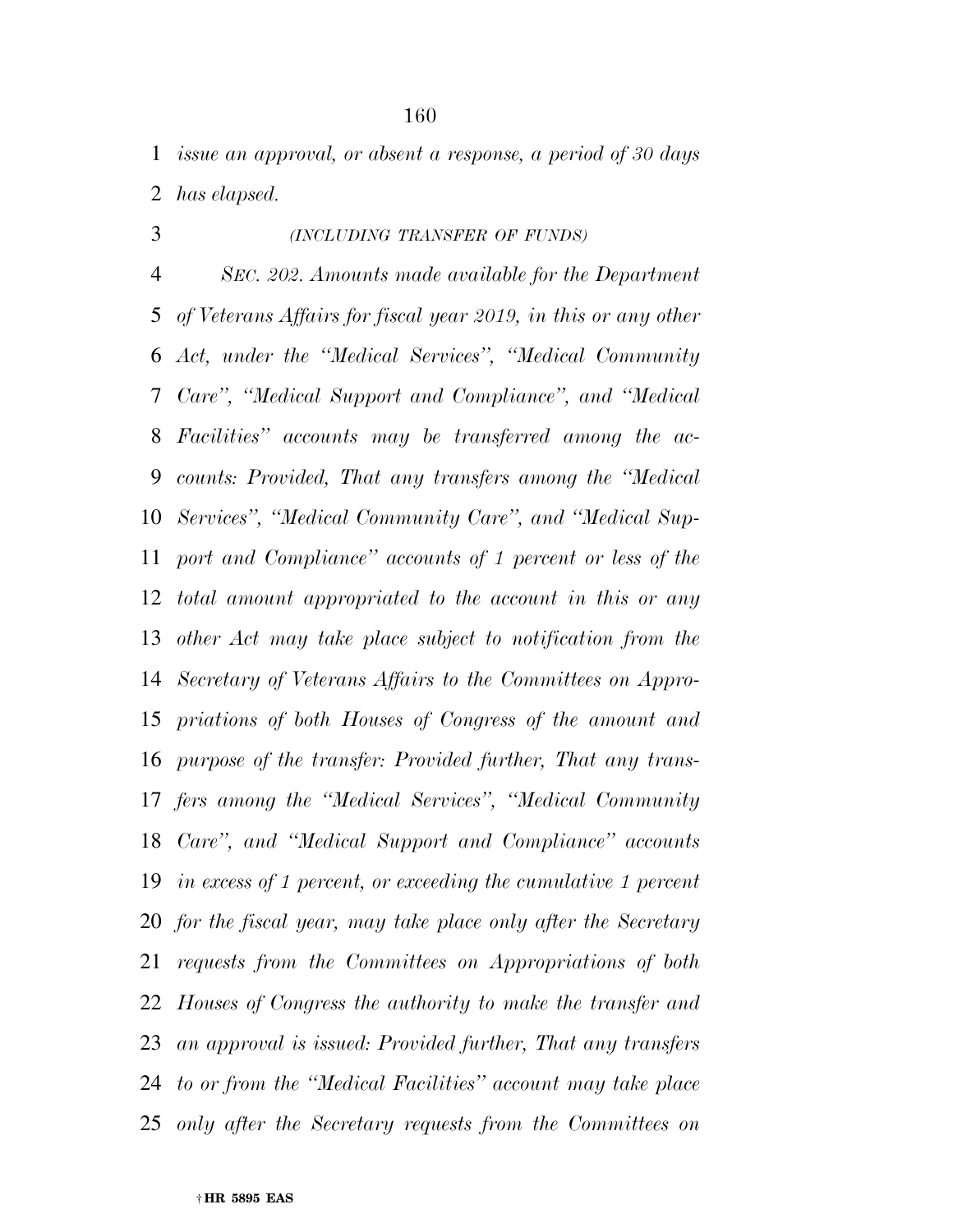*Appropriations of both Houses of Congress the authority to make the transfer and an approval is issued.* 

 *SEC. 203. Appropriations available in this title for sal- aries and expenses shall be available for services authorized by section 3109 of title 5, United States Code; hire of pas- senger motor vehicles; lease of a facility or land or both; and uniforms or allowances therefore, as authorized by sec-tions 5901 through 5902 of title 5, United States Code.* 

 *SEC. 204. No appropriations in this title (except the appropriations for ''Construction, Major Projects'', and ''Construction, Minor Projects'') shall be available for the purchase of any site for or toward the construction of any new hospital or home.* 

 *SEC. 205. No appropriations in this title shall be available for hospitalization or examination of any persons (except beneficiaries entitled to such hospitalization or ex- amination under the laws providing such benefits to vet- erans, and persons receiving such treatment under sections 7901 through 7904 of title 5, United States Code, or the Robert T. Stafford Disaster Relief and Emergency Assist- ance Act (42 U.S.C. 5121 et seq.)), unless reimbursement of the cost of such hospitalization or examination is made to the ''Medical Services'' account at such rates as may be fixed by the Secretary of Veterans Affairs.*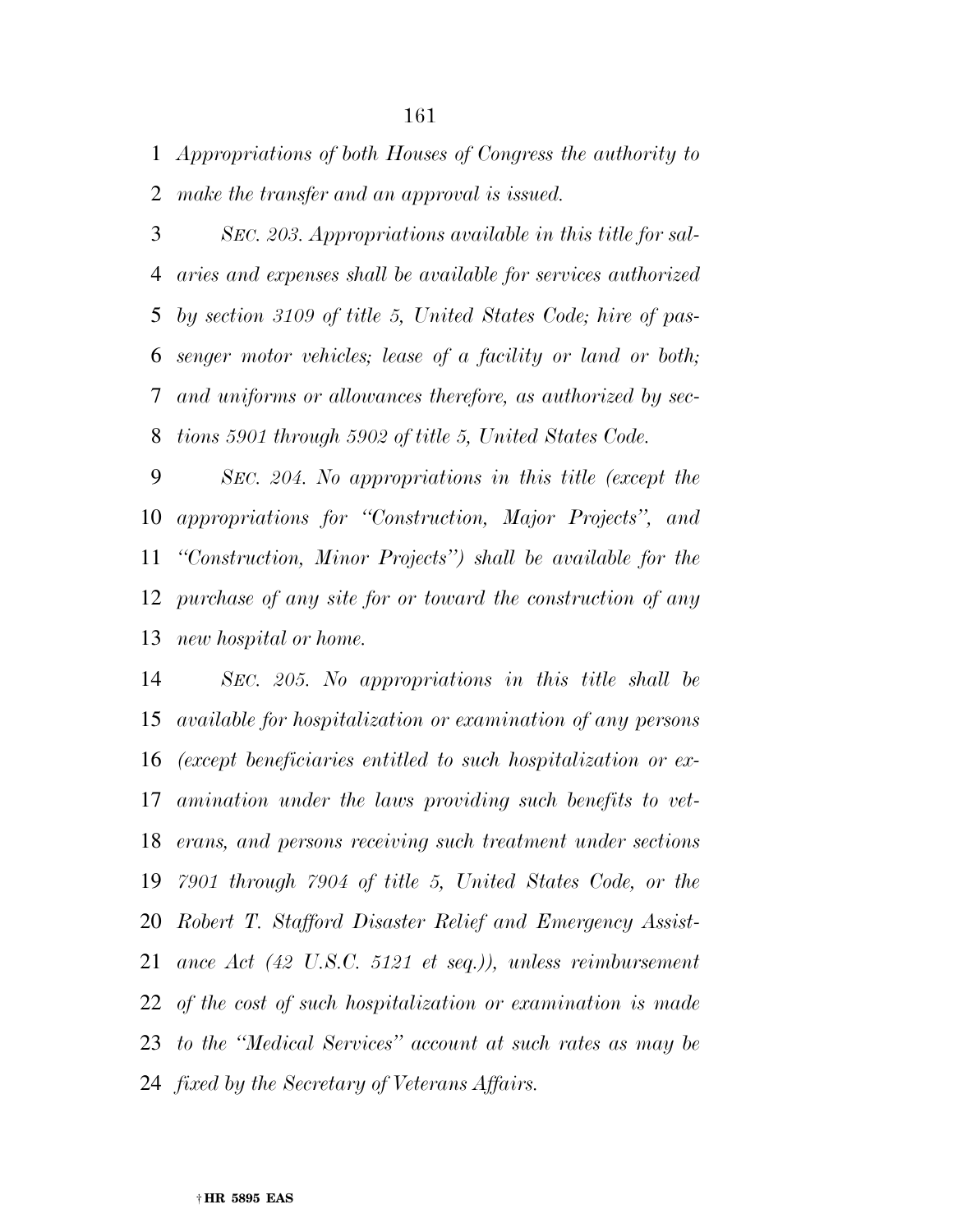*SEC. 206. Appropriations available in this title for ''Compensation and Pensions'', ''Readjustment Benefits'', and ''Veterans Insurance and Indemnities'' shall be avail- able for payment of prior year accrued obligations required to be recorded by law against the corresponding prior year accounts within the last quarter of fiscal year 2018.* 

 *SEC. 207. Appropriations available in this title shall be available to pay prior year obligations of corresponding prior year appropriations accounts resulting from sections 3328(a), 3334, and 3712(a) of title 31, United States Code, except that if such obligations are from trust fund accounts they shall be payable only from ''Compensation and Pen-sions''.* 

*(INCLUDING TRANSFER OF FUNDS)*

 *SEC. 208. Notwithstanding any other provision of law, during fiscal year 2019, the Secretary of Veterans Affairs shall, from the National Service Life Insurance Fund under section 1920 of title 38, United States Code, the Veterans' Special Life Insurance Fund under section 1923 of title 38, United States Code, and the United States Government Life Insurance Fund under section 1955 of title 38, United States Code, reimburse the ''General Operating Expenses, Veterans Benefits Administration'' and ''Information Tech- nology Systems'' accounts for the cost of administration of the insurance programs financed through those accounts:*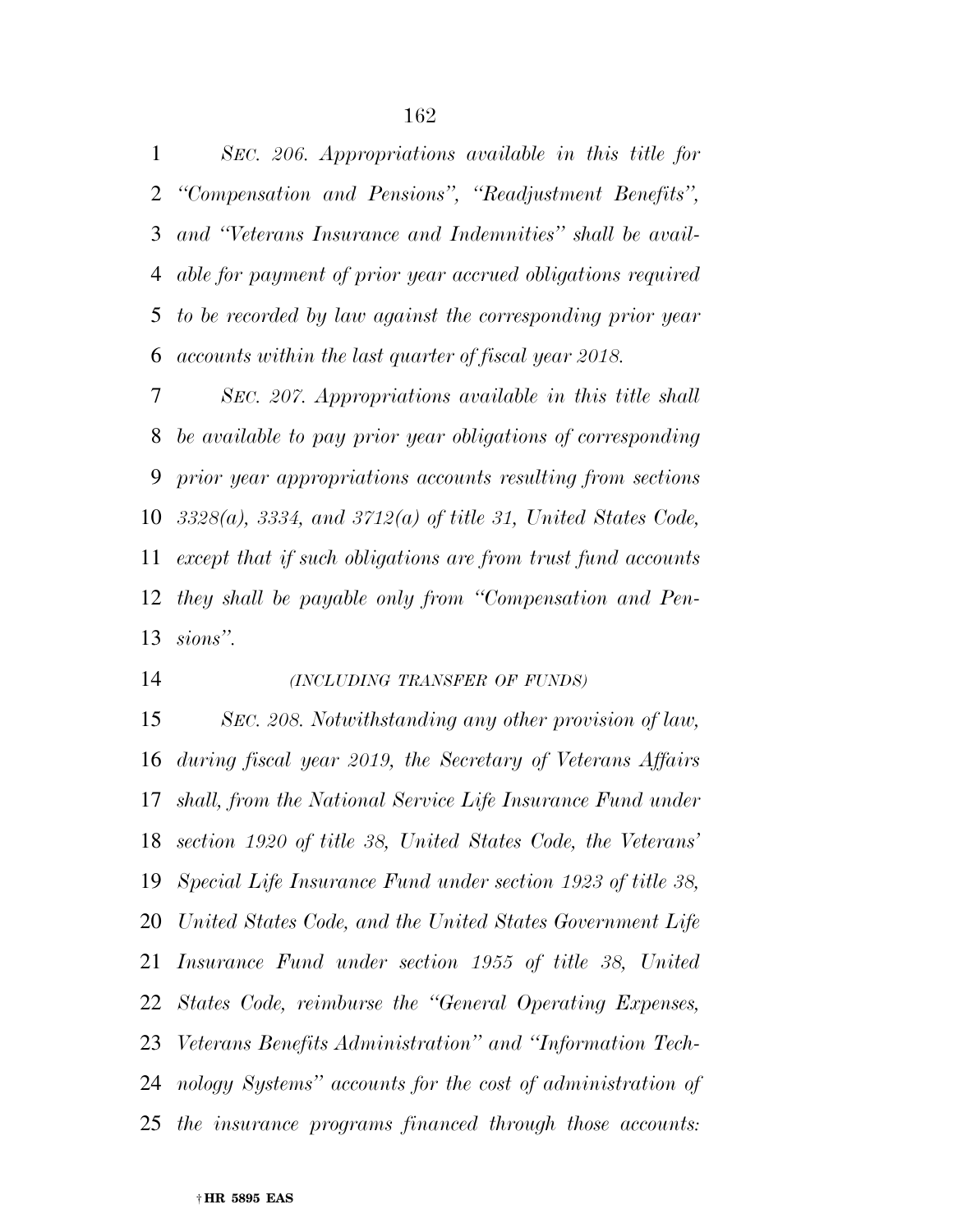*Provided, That reimbursement shall be made only from the surplus earnings accumulated in such an insurance pro- gram during fiscal year 2019 that are available for divi- dends in that program after claims have been paid and ac- tuarially determined reserves have been set aside: Provided further, That if the cost of administration of such an insur- ance program exceeds the amount of surplus earnings accu- mulated in that program, reimbursement shall be made only to the extent of such surplus earnings: Provided fur- ther, That the Secretary shall determine the cost of adminis- tration for fiscal year 2019 which is properly allocable to the provision of each such insurance program and to the provision of any total disability income insurance included in that insurance program.* 

 *SEC. 209. Amounts deducted from enhanced-use lease proceeds to reimburse an account for expenses incurred by that account during a prior fiscal year for providing en- hanced-use lease services, may be obligated during the fiscal year in which the proceeds are received.* 

## *(INCLUDING TRANSFER OF FUNDS)*

 *SEC. 210. Funds available in this title or funds for salaries and other administrative expenses shall also be available to reimburse the Office of Resolution Management, the Office of Employment Discrimination Complaint Adju-dication, the Office of Accountability and Whistleblower*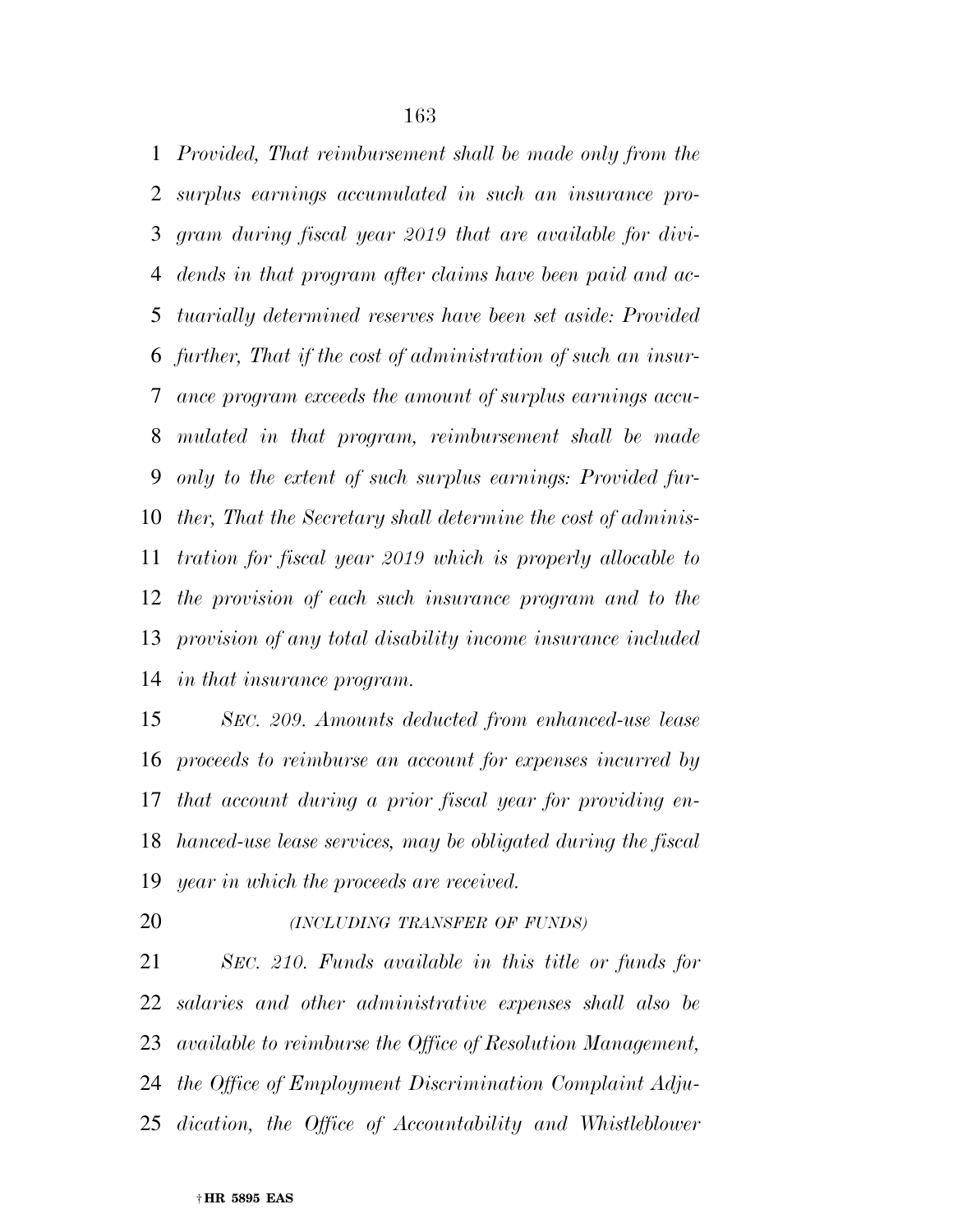*Protection, and the Office of Diversity and Inclusion for all services provided at rates which will recover actual costs but not to exceed \$48,431,000 for the Office of Resolution Management, \$4,333,000 for the Office of Employment Dis- crimination Complaint Adjudication, \$17,700,000 for the Office of Accountability and Whistleblower Protection, and \$3,230,000 for the Office of Diversity and Inclusion: Pro- vided, That payments may be made in advance for services to be furnished based on estimated costs: Provided further, That amounts received shall be credited to the ''General Ad- ministration'' and ''Information Technology Systems'' ac-counts for use by the office that provided the service.* 

 *SEC. 211. No funds of the Department of Veterans Af- fairs shall be available for hospital care, nursing home care, or medical services provided to any person under chapter 17 of title 38, United States Code, for a non-service-con- nected disability described in section 1729(a)(2) of such title, unless that person has disclosed to the Secretary of Veterans Affairs, in such form as the Secretary may require, current, accurate third-party reimbursement information for purposes of section 1729 of such title: Provided, That the Secretary may recover, in the same manner as any other debt due the United States, the reasonable charges for such care or services from any person who does not make such disclosure as required: Provided further, That any amounts*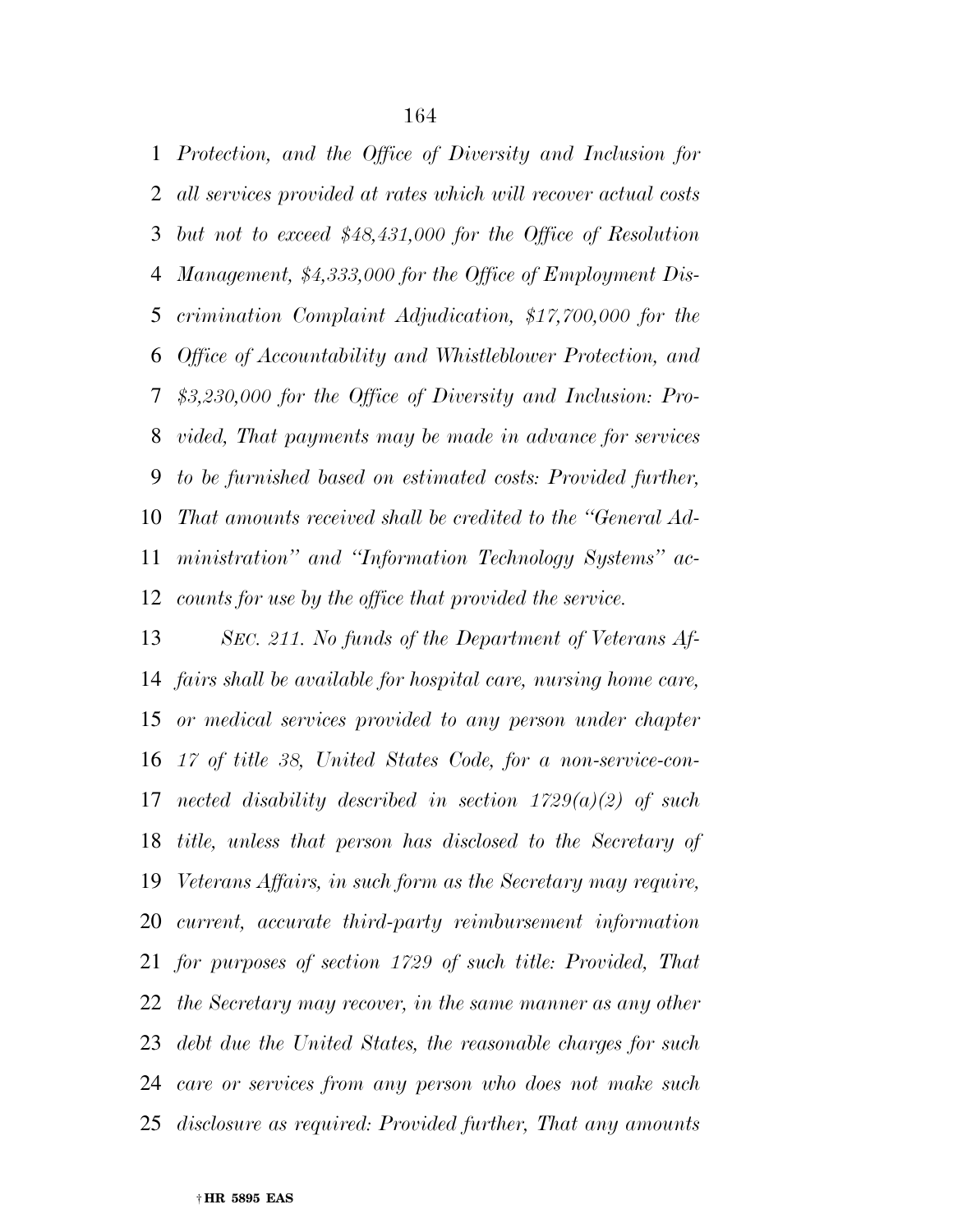*so recovered for care or services provided in a prior fiscal year may be obligated by the Secretary during the fiscal year in which amounts are received.* 

*(INCLUDING TRANSFER OF FUNDS)*

 *SEC. 212. Notwithstanding any other provision of law, proceeds or revenues derived from enhanced-use leasing ac- tivities (including disposal) may be deposited into the ''Construction, Major Projects'' and ''Construction, Minor Projects'' accounts and be used for construction (including site acquisition and disposition), alterations, and improve- ments of any medical facility under the jurisdiction or for the use of the Department of Veterans Affairs. Such sums as realized are in addition to the amount provided for in ''Construction, Major Projects'' and ''Construction, Minor Projects''.* 

- *SEC. 213. Amounts made available under ''Medical Services'' are available—*
- *(1) for furnishing recreational facilities, sup-plies, and equipment; and*
- *(2) for funeral expenses, burial expenses, and other expenses incidental to funerals and burials for beneficiaries receiving care in the Department.*
- *(INCLUDING TRANSFER OF FUNDS)*
- *SEC. 214. Such sums as may be deposited to the Med-*
- *ical Care Collections Fund pursuant to section 1729A of*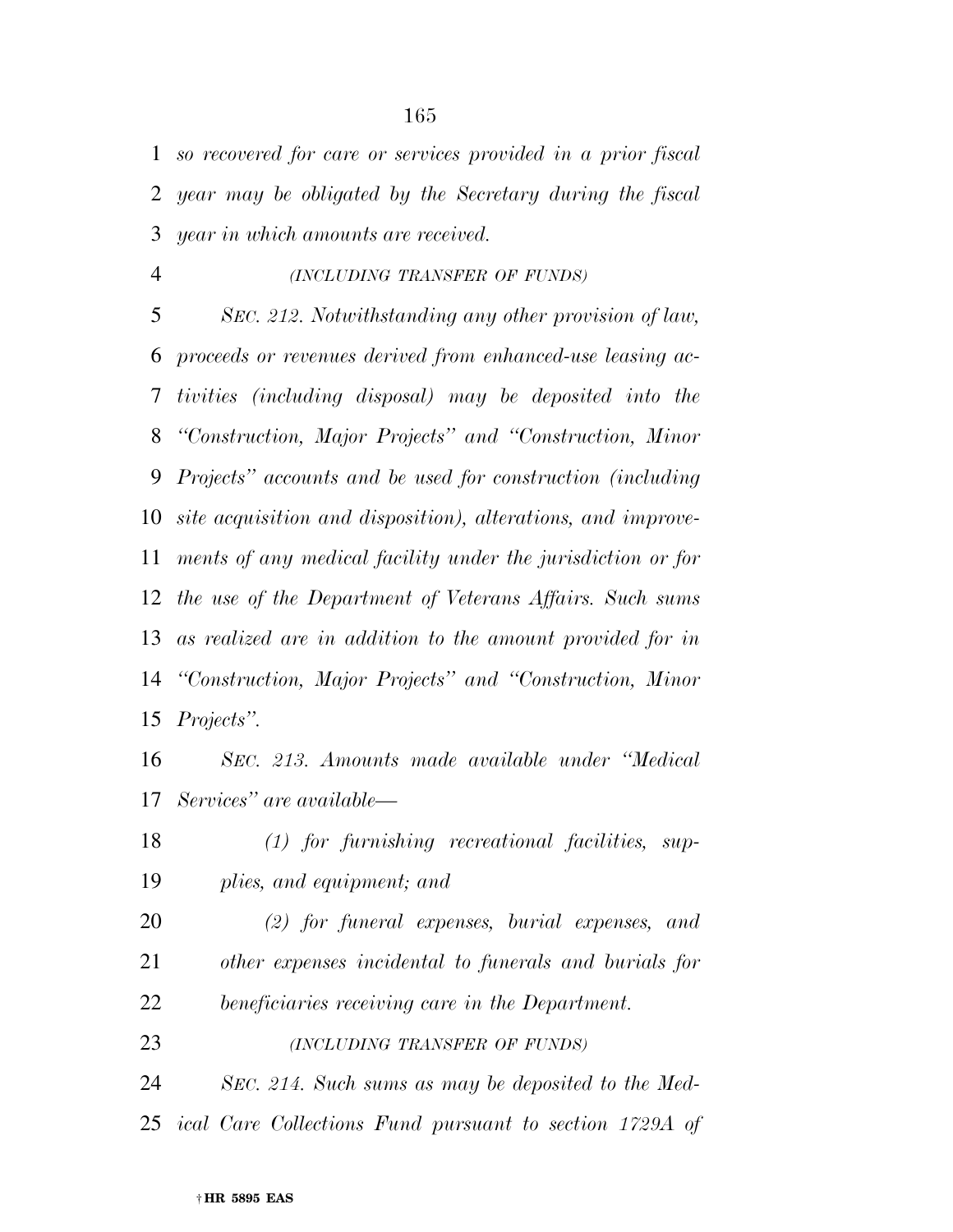*title 38, United States Code, may be transferred to the ''Medical Services'' and ''Medical Community Care'' ac- counts to remain available until expended for the purposes of these accounts.* 

 *SEC. 215. The Secretary of Veterans Affairs may enter into agreements with Federally Qualified Health Centers in the State of Alaska and Indian tribes and tribal organiza- tions which are party to the Alaska Native Health Compact with the Indian Health Service, to provide healthcare, in- cluding behavioral health and dental care, to veterans in rural Alaska. The Secretary shall require participating vet- erans and facilities to comply with all appropriate rules and regulations, as established by the Secretary. The term ''rural Alaska'' shall mean those lands which are not within the boundaries of the municipality of Anchorage or the Fairbanks North Star Borough.* 

*(INCLUDING TRANSFER OF FUNDS)*

 *SEC. 216. Such sums as may be deposited to the De- partment of Veterans Affairs Capital Asset Fund pursuant to section 8118 of title 38, United States Code, may be transferred to the ''Construction, Major Projects'' and ''Con- struction, Minor Projects'' accounts, to remain available until expended for the purposes of these accounts.* 

 *SEC. 217. Not later than 30 days after the end of each fiscal quarter, the Secretary of Veterans Affairs shall submit*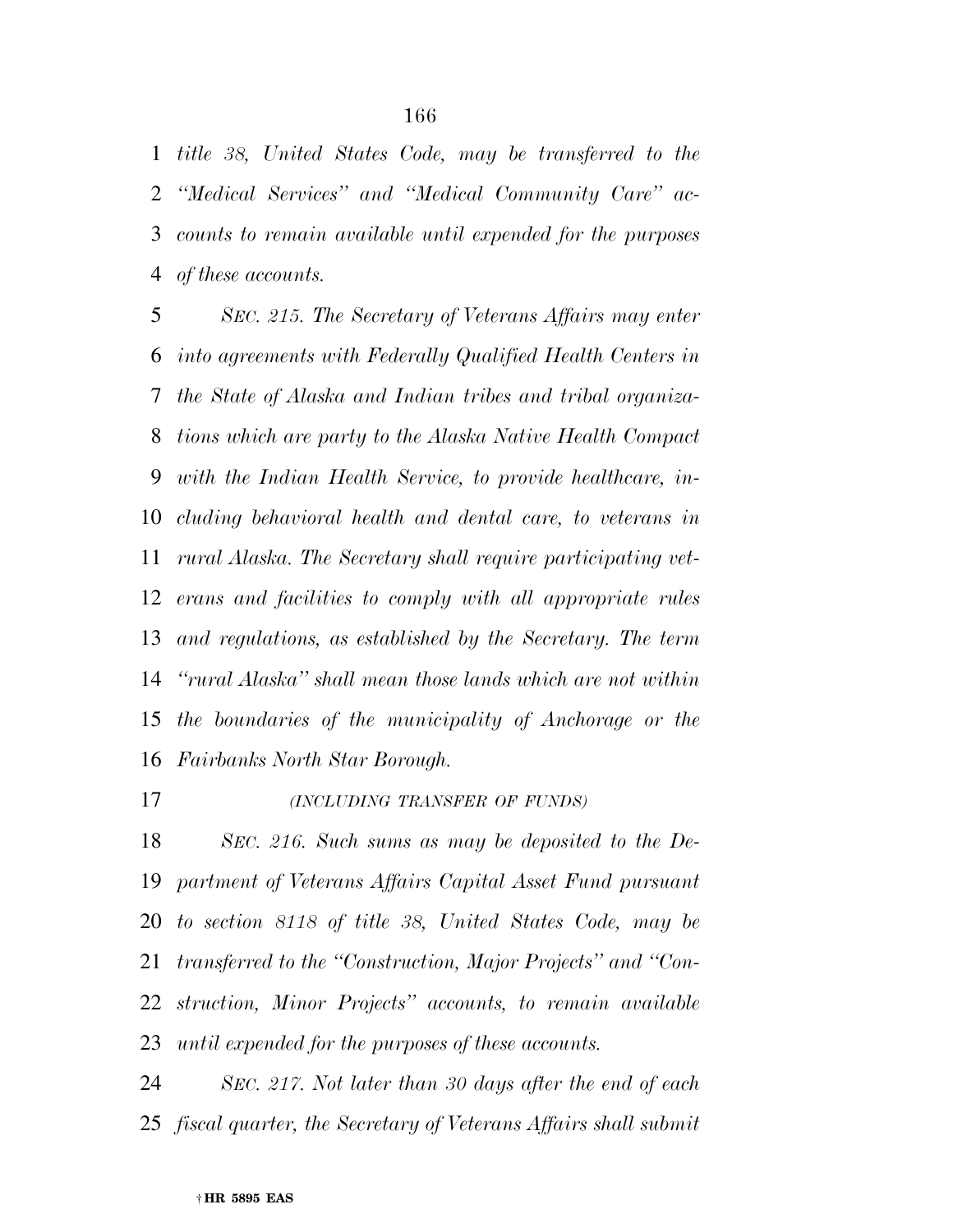*to the Committees on Appropriations of both Houses of Con- gress a report on the financial status of the Department of Veterans Affairs for the preceding quarter: Provided, That, at a minimum, the report shall include the direction contained in the paragraph entitled ''Quarterly reporting'', under the heading ''General Administration'' in the joint explanatory statement accompanying Public Law 114–223.* 

# *(INCLUDING TRANSFER OF FUNDS)*

 *SEC. 218. Amounts made available under the ''Medical Services'', ''Medical Community Care'', ''Medical Support and Compliance'', ''Medical Facilities'', ''General Oper- ating Expenses, Veterans Benefits Administration'', ''Board of Veterans Appeals'', ''General Administration'', and ''Na- tional Cemetery Administration'' accounts for fiscal year 2019 may be transferred to or from the ''Information Tech- nology Systems'' account: Provided, That such transfers may not result in a more than 10 percent aggregate increase in the total amount made available by this Act for the ''In- formation Technology Systems'' account: Provided further, That, before a transfer may take place, the Secretary of Vet- erans Affairs shall request from the Committees on Appro- priations of both Houses of Congress the authority to make the transfer and an approval is issued.*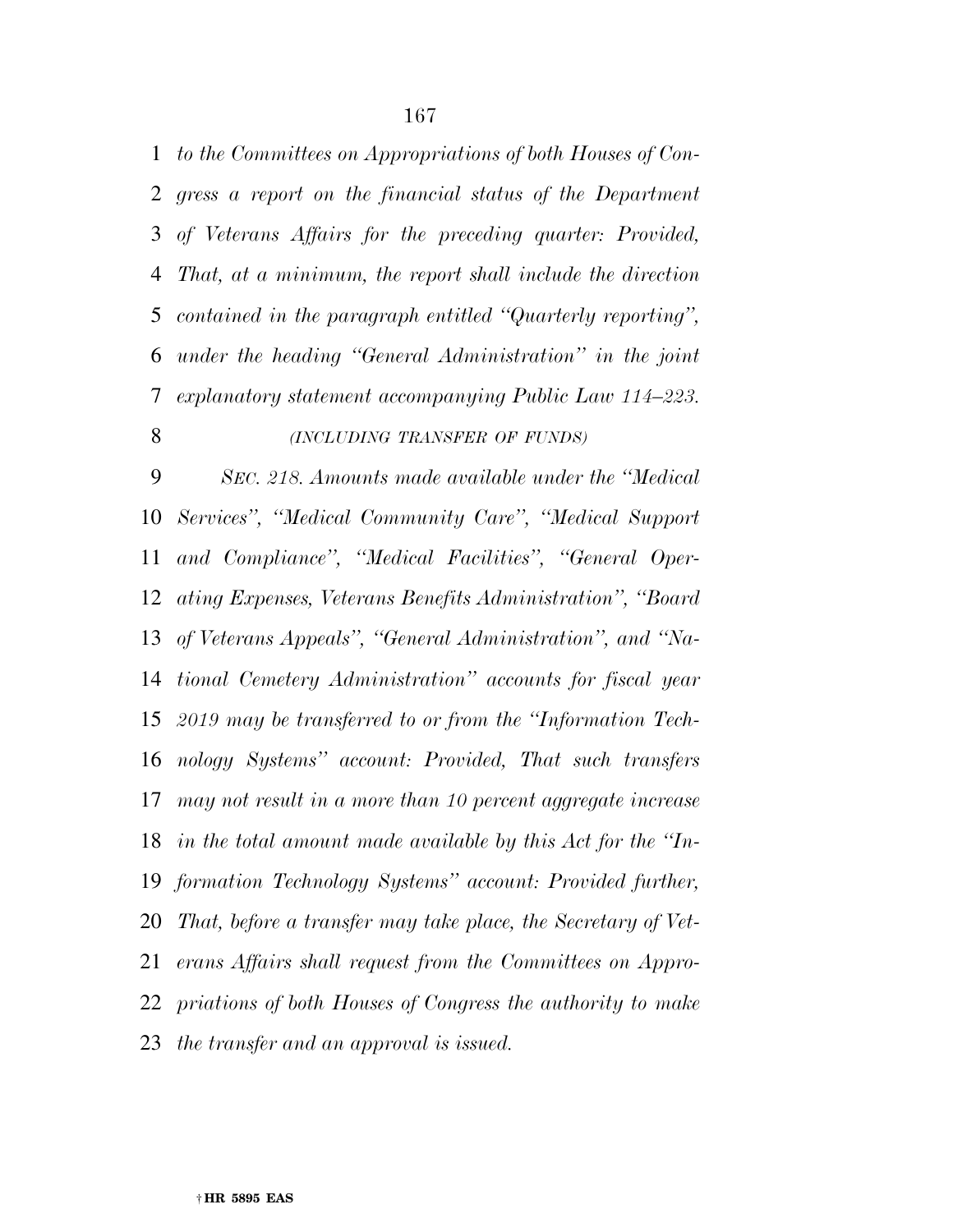| $\mathbf{1}$ | (INCLUDING TRANSFER OF FUNDS)                                     |
|--------------|-------------------------------------------------------------------|
| 2            | SEC. 219. Of the amounts appropriated to the Depart-              |
| 3            | ment of Veterans Affairs for fiscal year 2019 for "Medical        |
| 4            | Services", "Medical Community Care", "Medical Support             |
| 5            | and Compliance", "Medical Facilities", "Construction,             |
| 6            | Minor Projects", and "Information Technology Systems",            |
| 7            | up to $$301,578,000, plus$ reimbursements, may be trans-          |
|              | 8 ferred to the Joint Department of Defense—Department of         |
| 9            | Veterans Affairs Medical Facility Demonstration Fund, es-         |
| 10           | tablished by section 1704 of the National Defense Authoriza-      |
| 11           | tion Act for Fiscal Year 2010 (Public Law 111–84; 123             |
| 12           | Stat. 3571) and may be used for operation of the facilities       |
| 13           | designated as combined Federal medical facilities as de-          |
| 14           | scribed by section 706 of the Duncan Hunter National De-          |
|              | 15 fense Authorization Act for Fiscal Year 2009 (Public Law       |
| 16           | $110-417$ ; $122$ Stat. $4500$ ): Provided, That additional funds |
| 17           | may be transferred from accounts designated in this section       |
|              | 18 to the Joint Department of Defense—Department of Vet-          |
| 19           | erans Affairs Medical Facility Demonstration Fund upon            |
| 20           | written notification by the Secretary of Veterans Affairs to      |
| 21           | the Committees on Appropriations of both Houses of Con-           |
| 22           | gress: Provided further, That section 220 of title II of divi-    |
| 23           | sion $J$ of Public Law 115–141 is repealed.                       |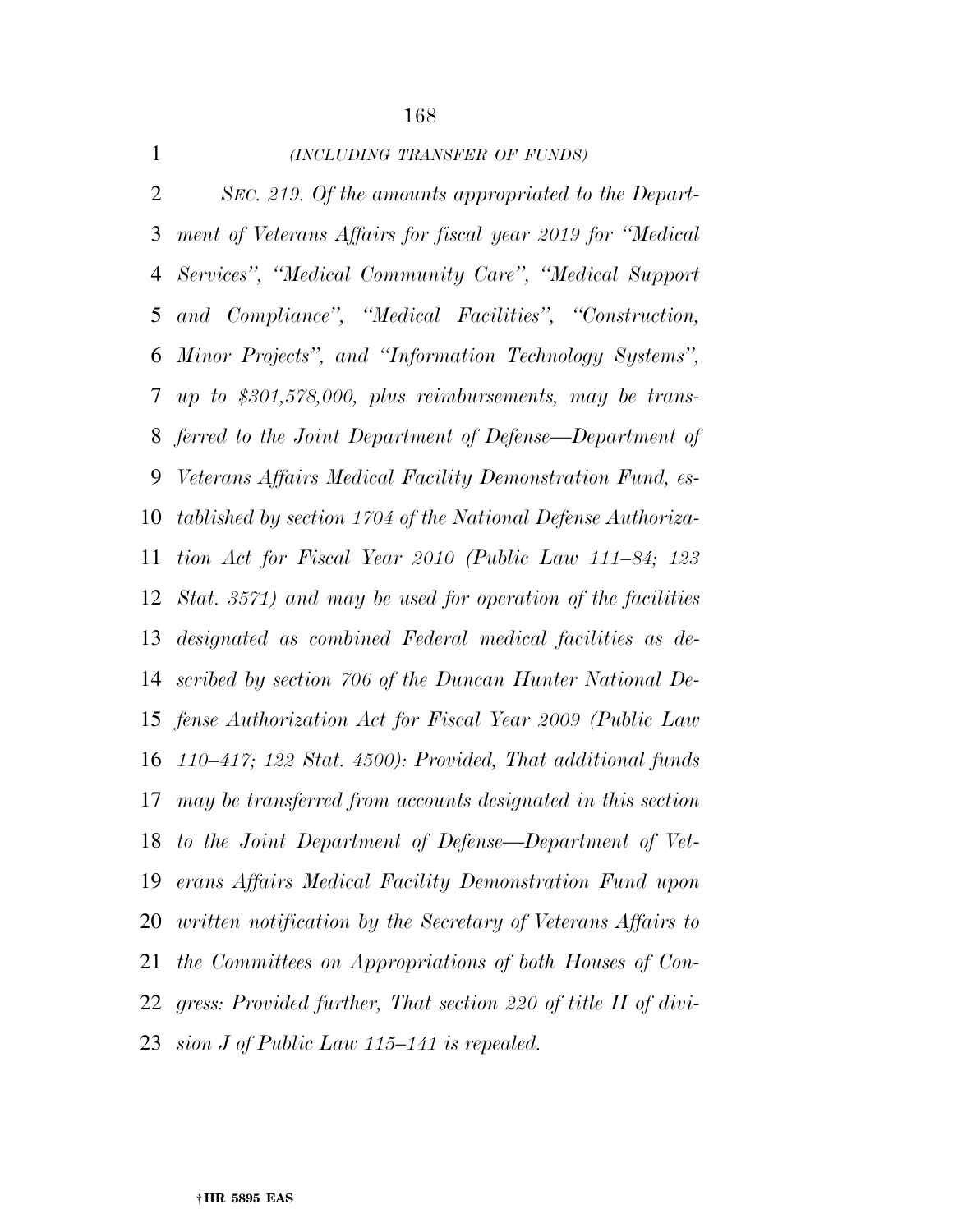| $\mathbf{1}$   | (INCLUDING TRANSFER OF FUNDS)                                      |
|----------------|--------------------------------------------------------------------|
| $\overline{2}$ | SEC. 220. Of the amounts appropriated to the Depart-               |
| 3              | ment of Veterans Affairs which become available on October         |
| 4              | 1, 2019, for "Medical Services", "Medical Community                |
| 5              | Care", "Medical Support and Compliance", and "Medical              |
| 6              | <i>Facilities</i> ", up to \$307,609,000, plus reimbursements, may |
| $\tau$         | be transferred to the Joint Department of Defense—Depart-          |
| 8              | ment of Veterans Affairs Medical Facility Demonstration            |
| 9              | Fund, established by section 1704 of the National Defense          |
|                | 10 Authorization Act for Fiscal Year 2010 (Public Law 111–         |
| 11             | 84; 123 Stat. 3571) and may be used for operation of the           |
|                | 12 facilities designated as combined Federal medical facilities    |
|                | 13 as described by section 706 of the Duncan Hunter National       |
|                | 14 Defense Authorization Act for Fiscal Year 2009 (Public          |
|                | 15 Law 110–417; 122 Stat. 4500): Provided, That additional         |
|                | 16 funds may be transferred from accounts designated in this       |
| 17             | section to the Joint Department of Defense—Department              |
|                | 18 of Veterans Affairs Medical Facility Demonstration Fund         |
| 19             | upon written notification by the Secretary of Veterans Af-         |
| 20             | fairs to the Committees on Appropriations of both Houses           |
| 21             | of Congress.                                                       |
|                |                                                                    |

# *(INCLUDING TRANSFER OF FUNDS)*

 *SEC. 221. Such sums as may be deposited to the Med- ical Care Collections Fund pursuant to section 1729A of title 38, United States Code, for healthcare provided at fa-*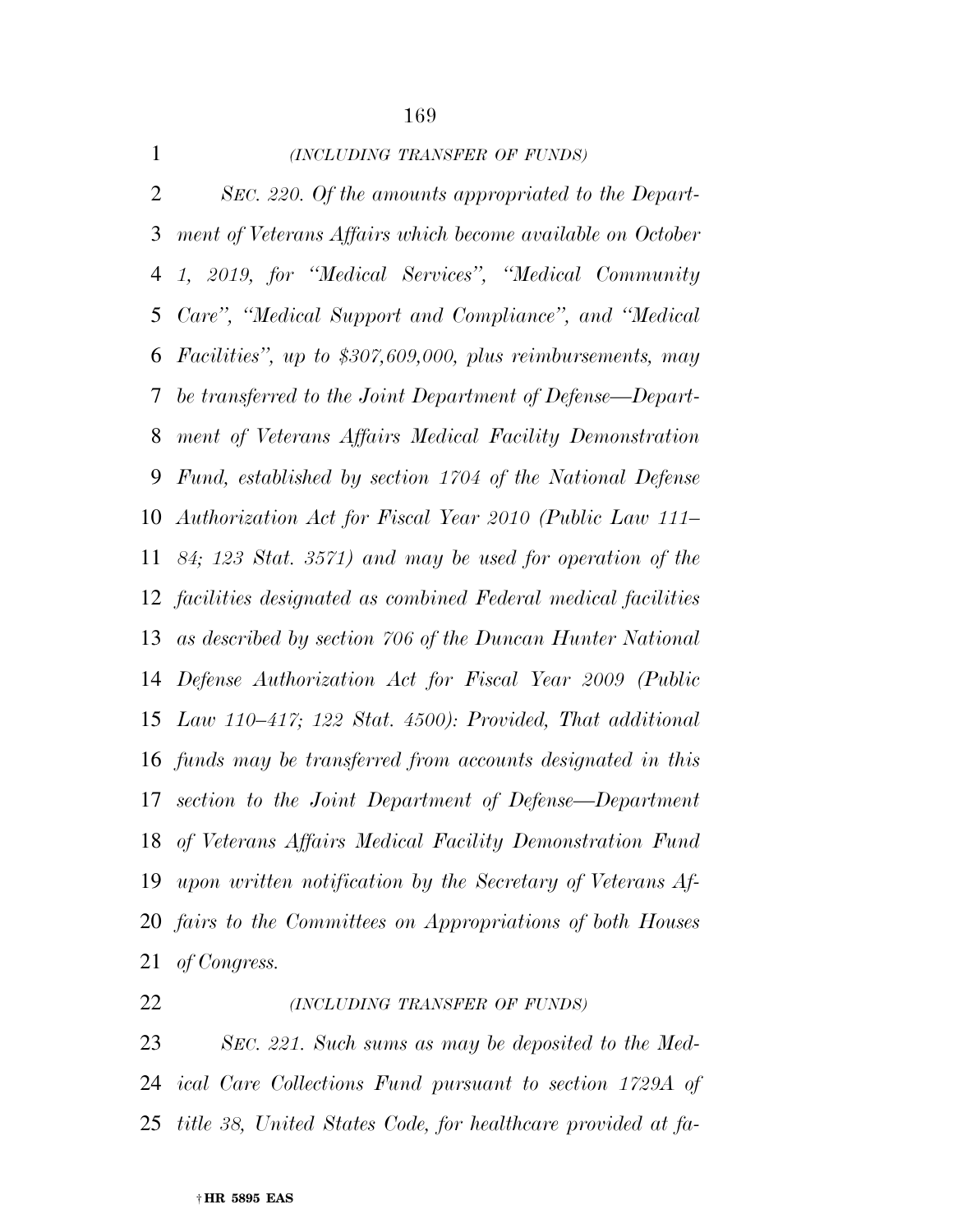*cilities designated as combined Federal medical facilities as described by section 706 of the Duncan Hunter National Defense Authorization Act for Fiscal Year 2009 (Public Law 110–417; 122 Stat. 4500) shall also be available: (1) for transfer to the Joint Department of Defense—Depart- ment of Veterans Affairs Medical Facility Demonstration Fund, established by section 1704 of the National Defense Authorization Act for Fiscal Year 2010 (Public Law 111– 84; 123 Stat. 3571); and (2) for operations of the facilities designated as combined Federal medical facilities as de- scribed by section 706 of the Duncan Hunter National De- fense Authorization Act for Fiscal Year 2009 (Public Law 110–417; 122 Stat. 4500): Provided, That, notwithstanding section 1704(b)(3) of the National Defense Authorization Act for Fiscal Year 2010 (Public Law 111–84; 123 Stat. 2573), amounts transferred to the Joint Department of De- fense—Department of Veterans Affairs Medical Facility Demonstration Fund shall remain available until expended. (INCLUDING TRANSFER OF FUNDS)*

 *SEC. 222. Of the amounts available in this title for ''Medical Services'', ''Medical Community Care'', ''Medical Support and Compliance'', and ''Medical Facilities'', a minimum of \$15,000,000 shall be transferred to the DOD– VA Health Care Sharing Incentive Fund, as authorized by section 8111(d) of title 38, United States Code, to remain*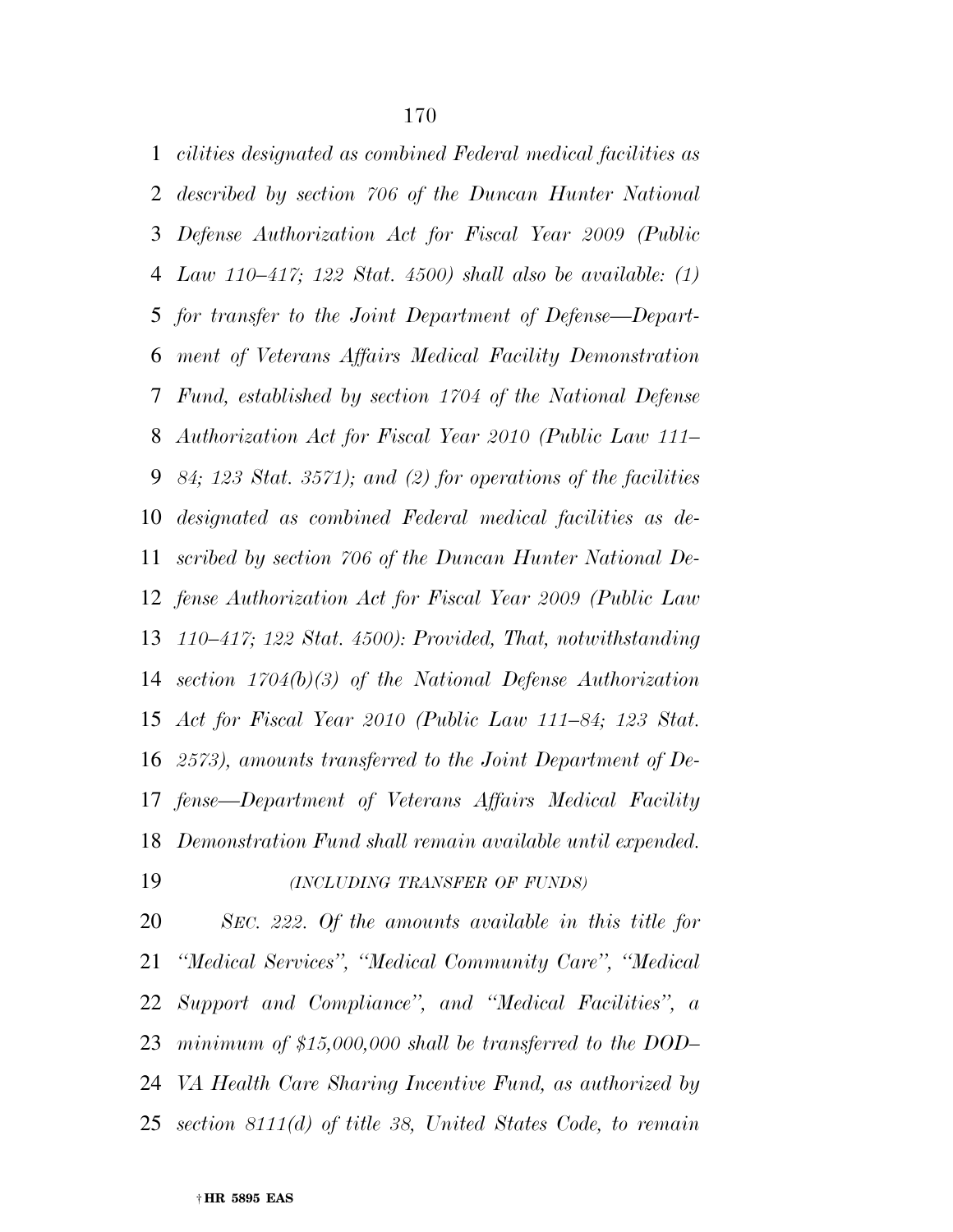*available until expended, for any purpose authorized by sec-*

*tion 8111 of title 38, United States Code.* 

 *SEC. 223. None of the funds available to the Depart- ment of Veterans Affairs, in this or any other Act, may be used to replace the current system by which the Veterans Integrated Service Networks select and contract for diabetes monitoring supplies and equipment.* 

 *SEC. 224. The Secretary of Veterans Affairs shall no- tify the Committees on Appropriations of both Houses of Congress of all bid savings in a major construction project that total at least \$5,000,000, or 5 percent of the pro- grammed amount of the project, whichever is less: Provided, That such notification shall occur within 14 days of a con- tract identifying the programmed amount: Provided fur- ther, That the Secretary shall notify the Committees on Ap- propriations of both Houses of Congress 14 days prior to the obligation of such bid savings and shall describe the an-ticipated use of such savings.* 

 *SEC. 225. None of the funds made available for ''Con- struction, Major Projects'' may be used for a project in ex- cess of the scope specified for that project in the original justification data provided to the Congress as part of the request for appropriations unless the Secretary of Veterans Affairs receives approval from the Committees on Appro-priations of both Houses of Congress.*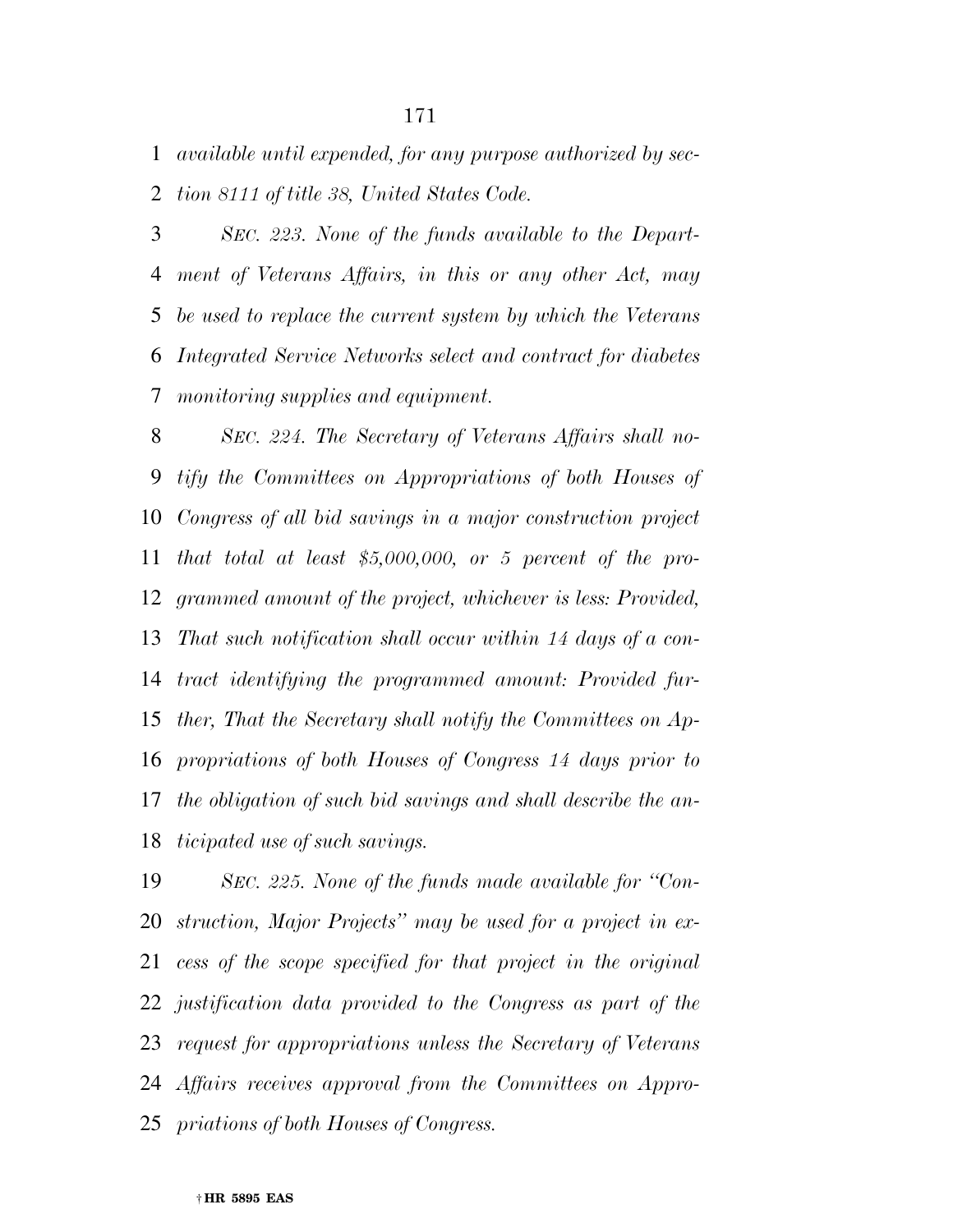*SEC. 226. Not later than 30 days after the end of each fiscal quarter, the Secretary of Veterans Affairs shall submit to the Committees on Appropriations of both Houses of Con- gress a quarterly report containing performance measures and data from each Veterans Benefits Administration Re- gional Office: Provided, That, at a minimum, the report shall include the direction contained in the section entitled ''Disability claims backlog'', under the heading ''General Operating Expenses, Veterans Benefits Administration'' in the joint explanatory statement accompanying Public Law 114–223: Provided further, That the report shall also in- clude information on the number of appeals pending at the Veterans Benefits Administration as well as the Board of Veterans Appeals on a quarterly basis.* 

 *SEC. 227. The Secretary of Veterans Affairs shall pro- vide written notification to the Committees on Appropria- tions of both Houses of Congress 15 days prior to organiza- tional changes which result in the transfer of 25 or more full-time equivalents from one organizational unit of the Department of Veterans Affairs to another.* 

 *SEC. 228. The Secretary of Veterans Affairs shall pro- vide on a quarterly basis to the Committees on Appropria- tions of both Houses of Congress notification of any single national outreach and awareness marketing campaign in which obligations exceed \$2,000,000.*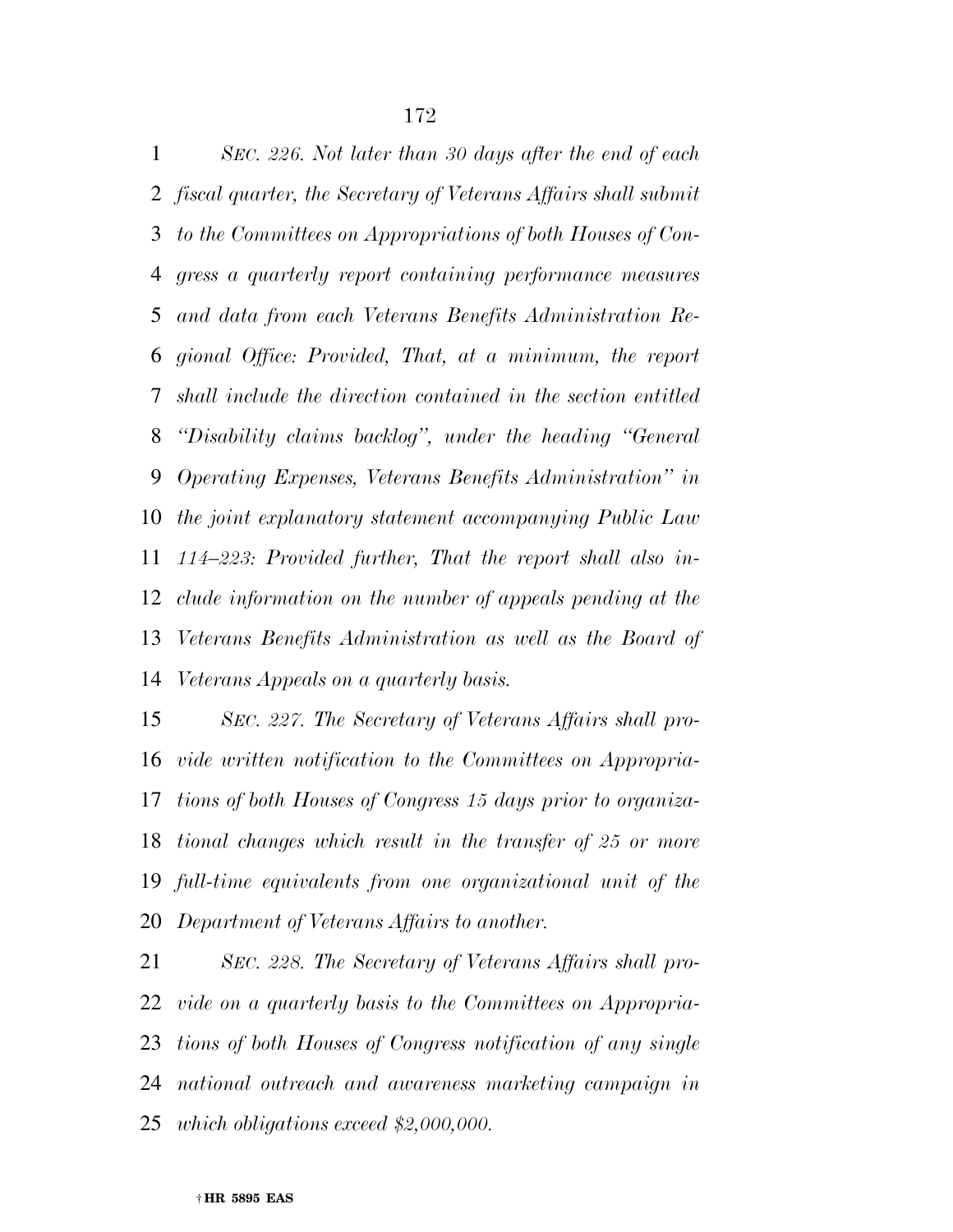| $\mathbf{1}$   | (INCLUDING TRANSFER OF FUNDS)                                     |
|----------------|-------------------------------------------------------------------|
| $\overline{2}$ | SEC. 229. The Secretary of Veterans Affairs, upon de-             |
| 3              | termination that such action is necessary to address needs        |
| 4              | of the Veterans Health Administration, may transfer to the        |
| 5              | "Medical Services" account any discretionary appropria-           |
| 6              | tions made available for fiscal year 2019 in this title (except   |
| 7              | appropriations made to the "General Operating Expenses,           |
| 8              | Veterans Benefits Administration" account) or any discre-         |
| 9              | tionary unobligated balances within the Department of Vet-        |
| 10             | erans Affairs, including those appropriated for fiscal year       |
| 11             | 2019, that were provided in advance by appropriations             |
|                | 12 Acts: Provided, That transfers shall be made only with the     |
| 13             | approval of the Office of Management and Budget: Provided         |
|                | 14 further, That the transfer authority provided in this section  |
|                | 15 is in addition to any other transfer authority provided by     |
| 16             | law: Provided further, That no amounts may be transferred         |
| 17             | from amounts that were designated by Congress as an emer-         |
| 18             | gency requirement pursuant to a concurrent resolution on          |
| 19             | the budget or the Balanced Budget and Emergency Deficit           |
| 20             | Control Act of 1985: Provided further, That such authority        |
| 21             | to transfer may not be used unless for higher priority items,     |
| 22             | based on emergent healthcare requirements, than those for         |
| 23             | which originally appropriated and in no case where the            |
| 24             | <i>item for which funds are requested has been denied by Con-</i> |
| 25             | gress: Provided further, That, upon determination that all        |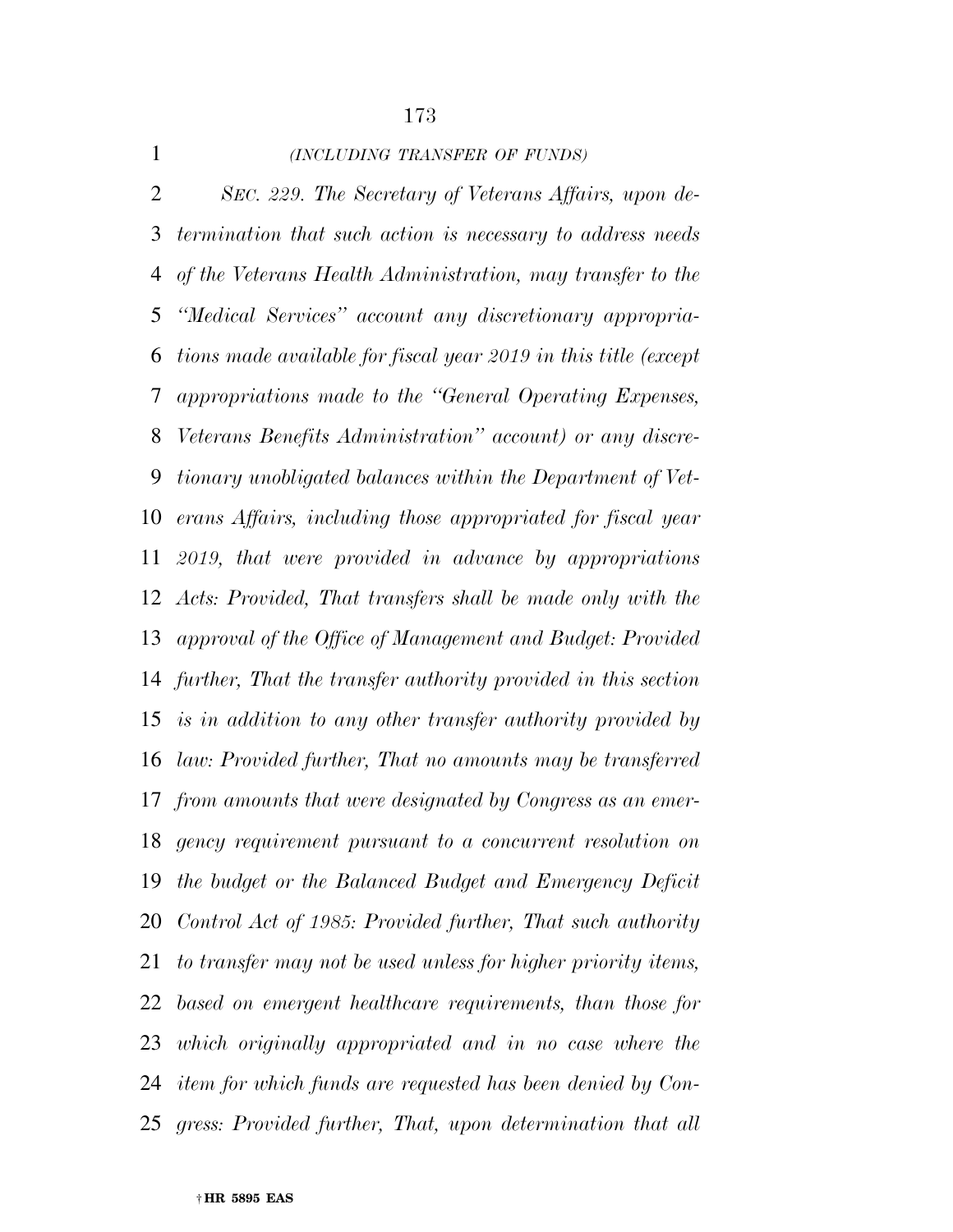*or part of the funds transferred from an appropriation are not necessary, such amounts may be transferred back to that appropriation and shall be available for the same purposes as originally appropriated: Provided further, That before a transfer may take place, the Secretary of Veterans Affairs shall request from the Committees on Appropriations of both Houses of Congress the authority to make the transfer and receive approval of that request.* 

# *(INCLUDING TRANSFER OF FUNDS)*

 *SEC. 230. Amounts made available for the Department of Veterans Affairs for fiscal year 2019, under the ''Board of Veterans Appeals'' and the ''General Operating Expenses, Veterans Benefits Administration'' accounts may be trans- ferred between such accounts: Provided, That before a trans- fer may take place, the Secretary of Veterans Affairs shall request from the Committees on Appropriations of both Houses of Congress the authority to make the transfer and receive approval of that request.* 

 *SEC. 231. The Secretary of Veterans Affairs may not reprogram funds among major construction projects or pro- grams if such instance of reprogramming will exceed \$7,000,000, unless such reprogramming is approved by the Committees on Appropriations of both Houses of Congress.*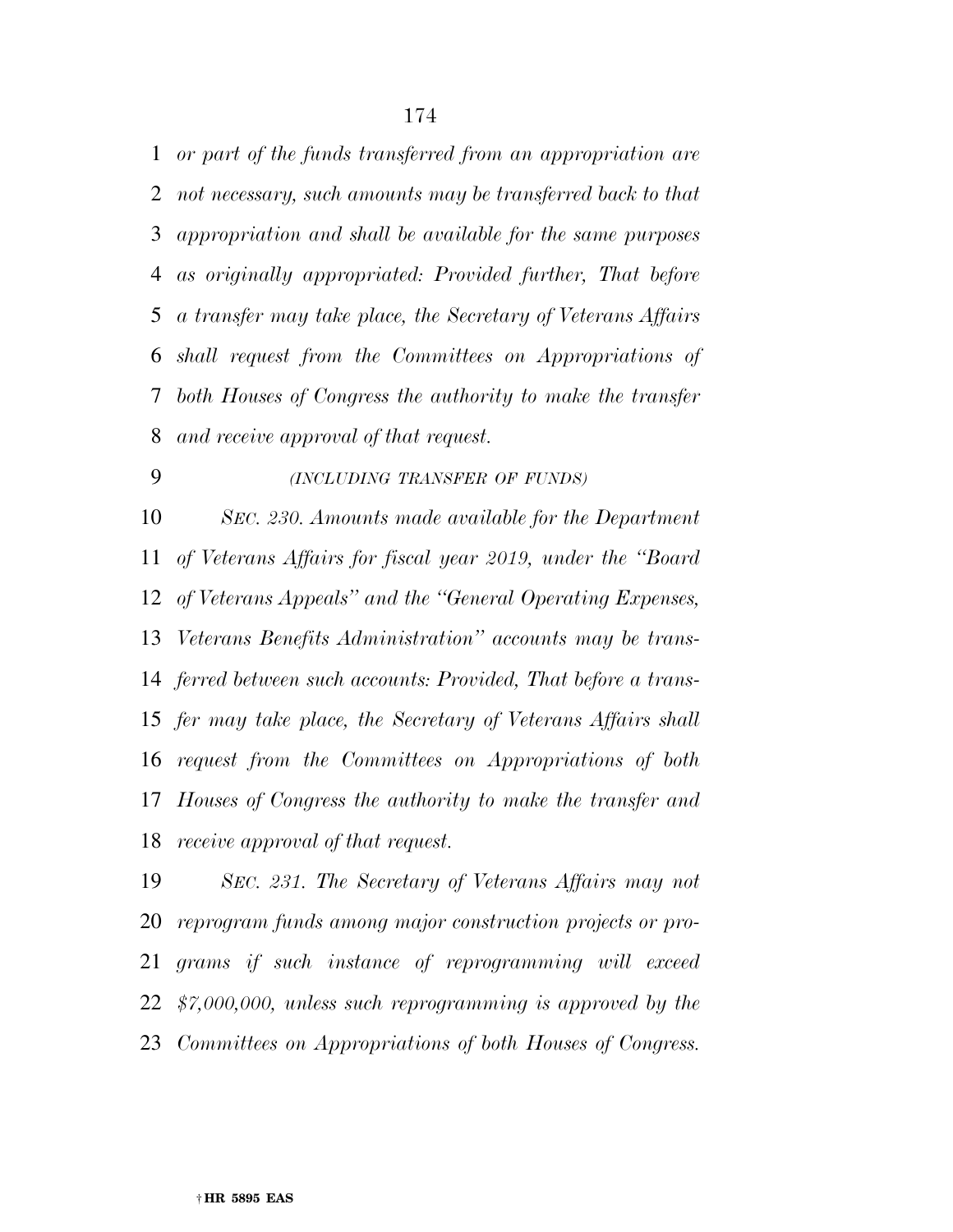| $\mathbf{1}$   | SEC. 232. (a) The Secretary of Veterans Affairs shall          |
|----------------|----------------------------------------------------------------|
| 2              | ensure that the toll-free suicide hotline under section        |
| 3              | $1720F(h)$ of title 38, United States Code—                    |
| $\overline{4}$ | $(1)$ provides to individuals who contact the hot-             |
| 5              | line immediate assistance from a trained professional;         |
| 6              | and                                                            |
| 7              | $(2)$ adheres to all requirements of the American              |
| 8              | Association of Suicidology.                                    |
| 9              | $(b)(1)$ None of the funds made available by this Act          |
| 10             | may be used to enforce or otherwise carry out any Executive    |
| 11             | action that prohibits the Secretary of Veterans Affairs from   |
| 12             | appointing an individual to occupy a vacant civil service      |
| 13             | position, or establishing a new civil service position, at the |
| 14             | Department of Veterans Affairs with respect to such a posi-    |
| 15             | tion relating to the hotline specified in subsection $(a)$ .   |
| 16             | $(2)$ In this subsection—                                      |
| 17             | $(A)$ the term "civil service" has the meaning                 |
| 18             | given such term in section $2101(1)$ of title 5, United        |
| 19             | States Code; and                                               |
| 20             | $(B)$ the term "Executive action" includes—                    |
| 21             | (i) any Executive order, presidential memo-                    |
| 22             | randum, or other action by the President; and                  |
| 23             | ( <i>ii</i> ) any agency policy, order, or other direc-        |
| 24             | tive.                                                          |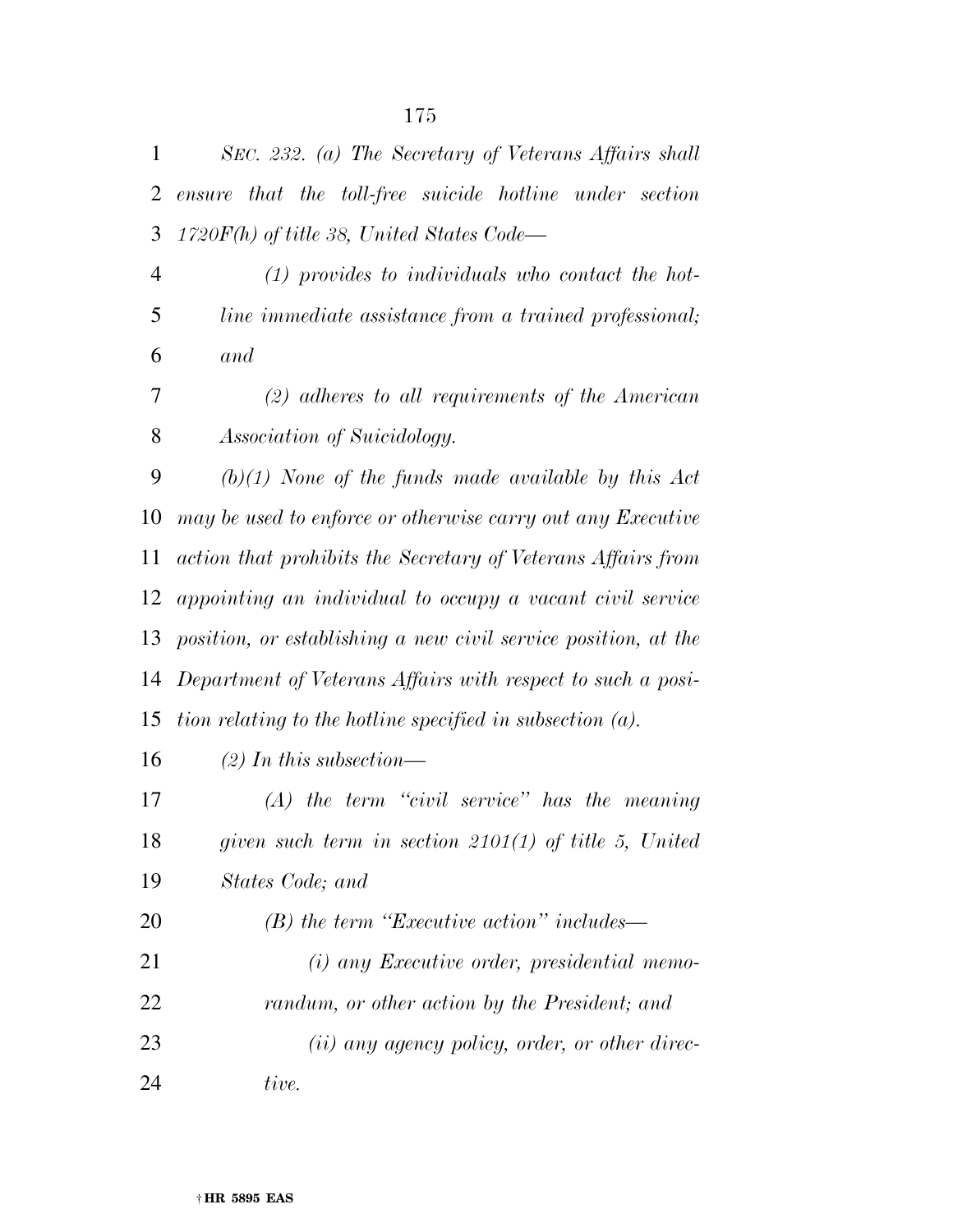*(c)(1) The Secretary of Veterans Affairs shall conduct a study on the effectiveness of the hotline specified in sub- section (a) during the five-year period beginning on Janu- ary 1, 2016, based on an analysis of national suicide data and data collected from such hotline.* 

 *(2) At a minimum, the study required by paragraph (1) shall—* 

 *(A) determine the number of veterans who con- tact the hotline specified in subsection (a) and who receive follow up services from the hotline or mental health services from the Department of Veterans Af-fairs thereafter;* 

 *(B) determine the number of veterans who con- tact the hotline who are not referred to, or do not con- tinue receiving, mental health care who commit sui-cide; and* 

 *(C) determine the number of veterans described in subparagraph (A) who commit or attempt suicide. SEC. 233. None of the funds in this or any other Act may be used to close Department of Veterans Affairs (VA) hospitals, domiciliaries, or clinics, conduct an environ- mental assessment, or to diminish healthcare services at ex- isting Veterans Health Administration medical facilities lo- cated in Veterans Integrated Service Network 23 as part of a planned realignment of VA services until the Secretary*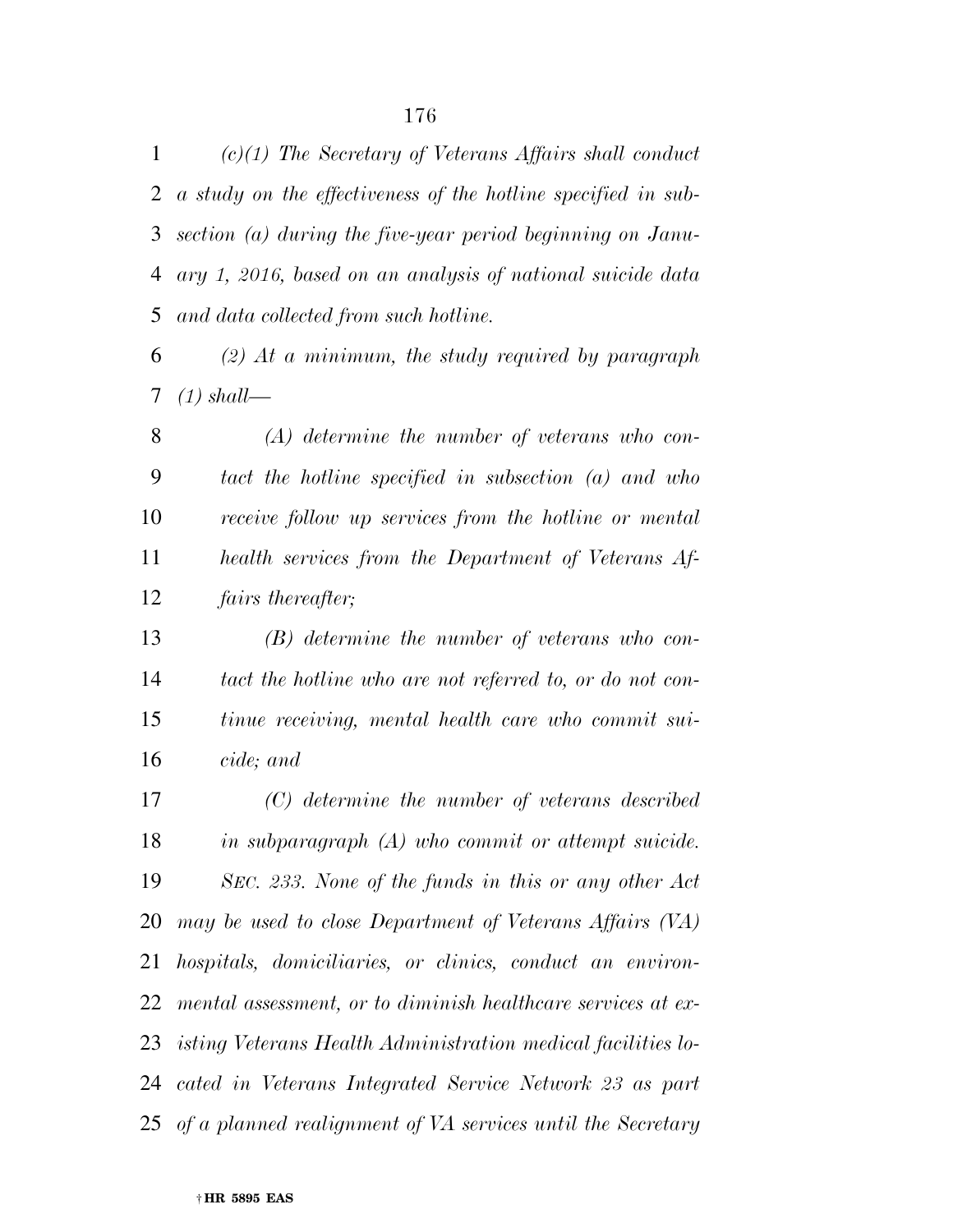*provides to the Committees on Appropriations of both Houses of Congress a report including the following ele-ments:* 

 *(1) a national realignment strategy that includes a detailed description of realignment plans within each Veterans Integrated Services Network (VISN), including an updated Long Range Capital Plan to implement realignment requirements;* 

 *(2) an explanation of the process by which those plans were developed and coordinated within each VISN;* 

 *(3) a cost versus benefit analysis of each planned realignment, including the cost of replacing Veterans Health Administration services with contract care or other outsourced services;* 

 *(4) an analysis of how any such planned re- alignment of services will impact access to care for veterans living in rural or highly rural areas, includ- ing travel distances and transportation costs to access a VA medical facility and availability of local spe-cialty and primary care;* 

 *(5) an inventory of VA buildings with historic designation and the methodology used to determine the buildings' condition and utilization;*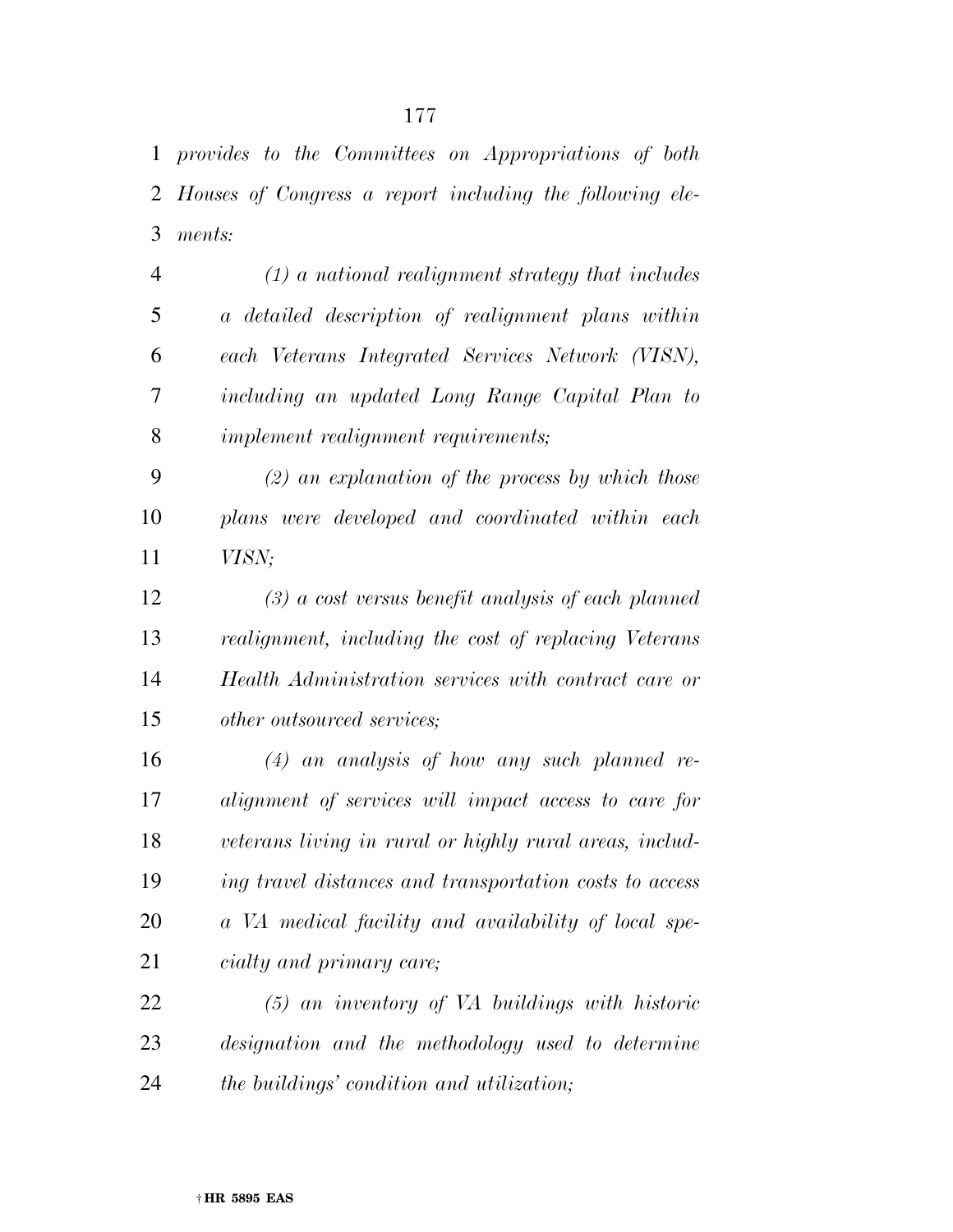|               | $(6)$ a description of how any realignment will be   |
|---------------|------------------------------------------------------|
|               | consistent with requirements under the National His- |
| $\mathcal{F}$ | <i>toric Preservation Act; and</i>                   |

 *(7) consideration given for reuse of historic buildings within newly identified realignment re- quirements: Provided, That, this provision shall not apply to capital projects in VISN 23, or any other VISN, which have been authorized or approved by Congress.* 

 *SEC. 234. None of the funds made available to the Sec- retary of Veterans Affairs by this or any other Act may be obligated or expended in contravention of the ''Veterans Health Administration Clinical Preventive Services Guid- ance Statement on the Veterans Health Administration's Screening for Breast Cancer Guidance'' published on May 10, 2017, as issued by the Veterans Health Administration National Center for Health Promotion and Disease Preven-tion.* 

 *SEC. 235. (a) Notwithstanding any other provision of law, the amounts appropriated or otherwise made available to the Department of Veterans Affairs for the ''Medical Services'' account may be used to provide—* 

 *(1) fertility counseling and treatment using as- sisted reproductive technology to a covered veteran or the spouse of a covered veteran; or*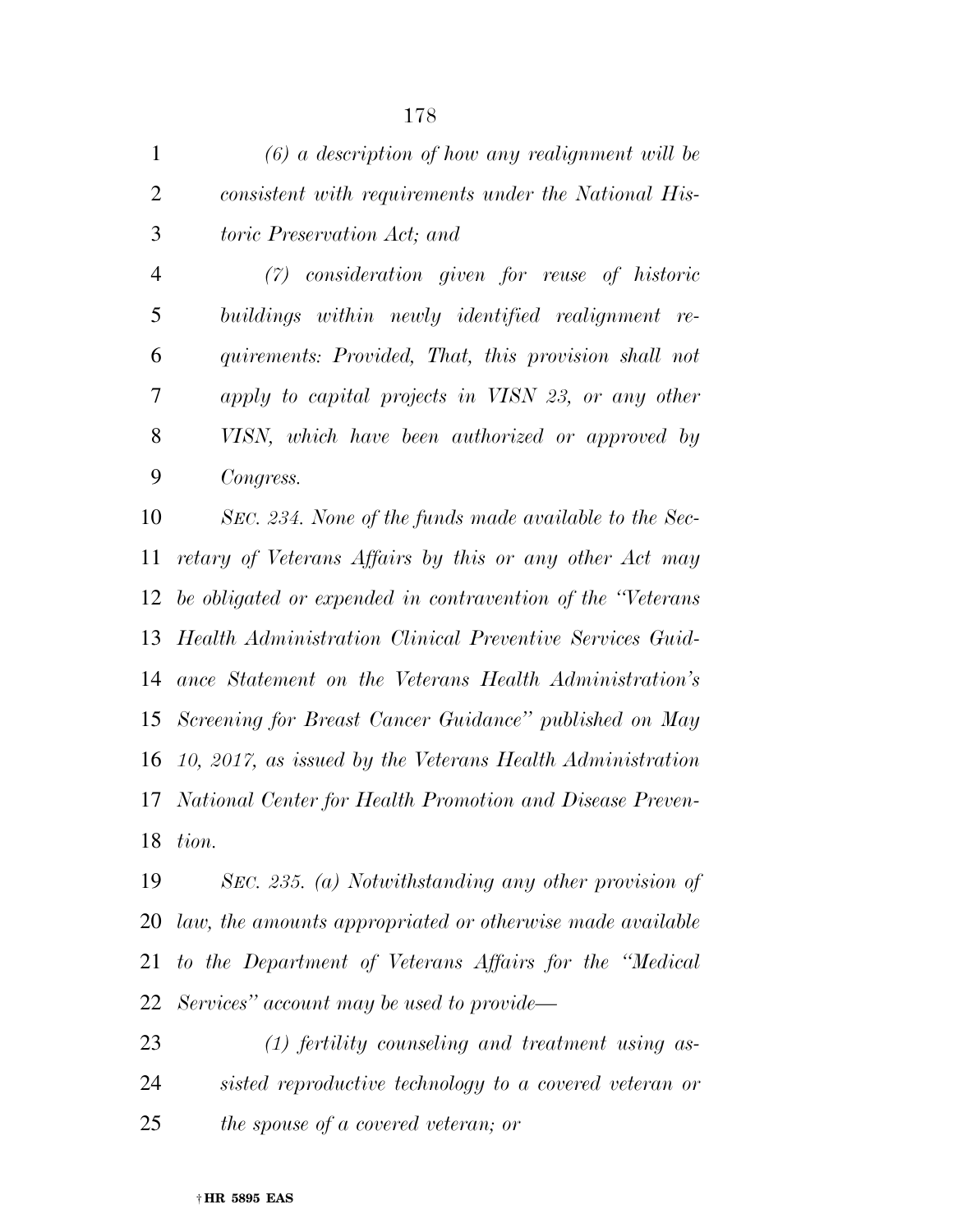| $\mathbf{1}$   | $(2)$ adoption reimbursement to a covered veteran.       |
|----------------|----------------------------------------------------------|
| $\overline{2}$ | $(b)$ In this section:                                   |
| 3              | $(1)$ The term "service-connected" has the mean-         |
| $\overline{4}$ | ing given such term in section 101 of title 38, United   |
| 5              | States Code.                                             |
| 6              | $(2)$ The term "covered veteran" means a veteran,        |
| 7              | as such term is defined in section $101$ of title 38,    |
| 8              | United States Code, who has a service-connected dis-     |
| 9              | ability that results in the inability of the veteran to  |
| 10             | procreate without the use of fertility treatment.        |
| 11             | $(3)$ The term "assisted reproductive technology"        |
| 12             | means benefits relating to reproductive assistance pro-  |
| 13             | vided to a member of the Armed Forces who incurs         |
| 14             | a serious injury or illness on active duty pursuant to   |
| 15             | section $1074(c)(4)(A)$ of title 10, United States Code, |
| 16             | as described in the memorandum on the subject of         |
| 17             | "Policy for Assisted Reproductive Services for the       |
| 18             | Benefit of Seriously or Severely Ill/Injured (Category   |
| 19             | II or III) Active Duty Service Members" issued by the    |
| 20             | Assistant Secretary of Defense for Health Affairs on     |
| 21             | April 3, 2012, and the guidance issued to implement      |
| 22             | such policy, including any limitations on the amount     |
| 23             | of such benefits available to such a member except       |
| 24             | $that$ —                                                 |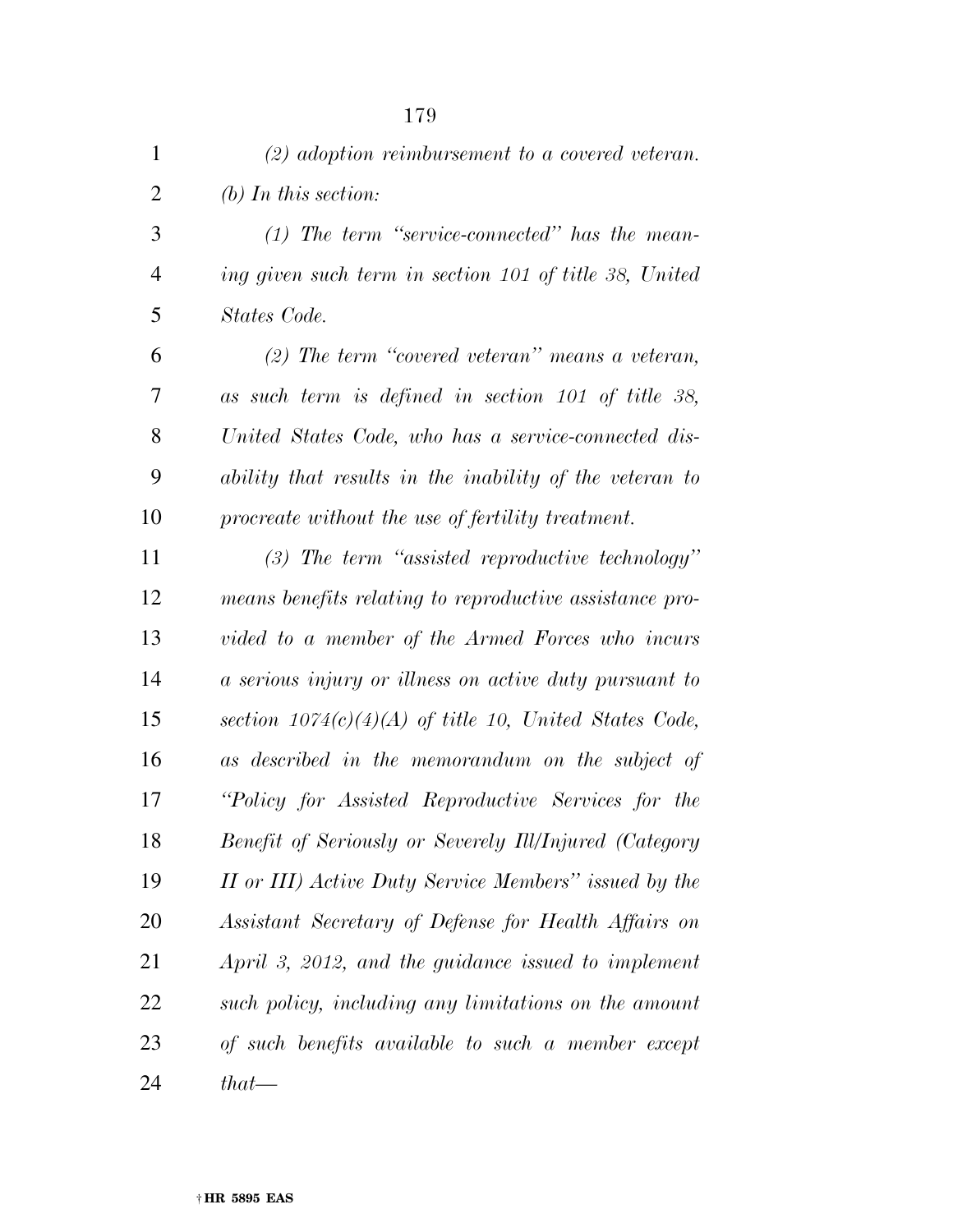| $\mathbf{1}$   | $(A)$ the time periods regarding embryo                         |
|----------------|-----------------------------------------------------------------|
| $\overline{2}$ | cryopreservation and storage set forth in part                  |
| 3              | $III(G)$ and in part $IV(H)$ of such memorandum                 |
| $\overline{4}$ | shall not apply; and                                            |
| 5              | (B)<br>such term includes<br>embryo                             |
| 6              | cryopreservation and storage without limitation                 |
| 7              | on the duration of such cryopreservation and                    |
| 8              | storage.                                                        |
| 9              | $(4)$ The term "adoption reimbursement" means                   |
| 10             | reimbursement for the adoption-related expenses for             |
| 11             | an adoption that is finalized after the date of the en-         |
| 12             | actment of this Act under the same terms as apply               |
| 13             | under the adoption reimbursement program of the De-             |
| 14             | partment of Defense, as authorized in Department of             |
| 15             | Defense Instruction 1341.09, including the reimburse-           |
| 16             | ment limits and requirements set forth in such in-              |
| 17             | struction.                                                      |
| 18             | (c) Amounts made available for the purposes specified           |
| 19             | in subsection $(a)$ of this section are subject to the require- |
| 20             | ments for funds contained in section 508 of division H of       |
|                |                                                                 |

 *the Consolidated Appropriations Act, 2018 (Public Law 115–141).* 

*(RESCISSION OF FUNDS)*

 *SEC. 236. Of the funds made available for fiscal year 2019 under the heading ''Department of Veterans Affairs—*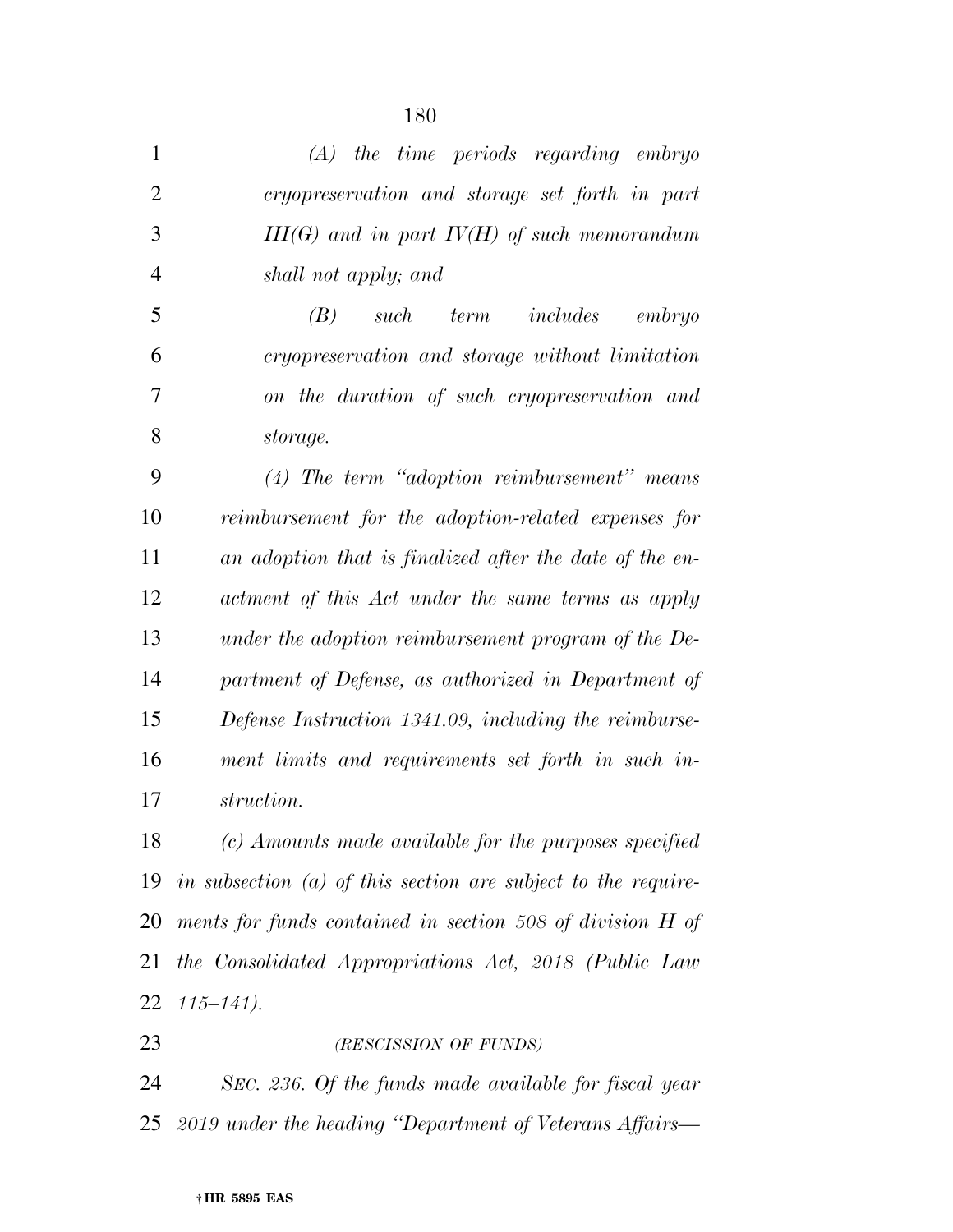*Veterans Health Administration—Medical Support and Compliance'' in title II of division J of the Consolidated Appropriations Act, 2018 (Public Law 115–141), \$211,000,000 is hereby rescinded.* 

 *SEC. 237. None of the funds appropriated or otherwise made available by this Act or any other Act for the Depart- ment of Veterans Affairs may be used in a manner that is inconsistent with: (1) section 842 of the Transportation, Treasury, Housing and Urban Development, the Judiciary, the District of Columbia, and Independent Agencies Appro- priations Act, 2006 (Public Law 109–115; 119 Stat. 2506); or (2) section 8110(a)(5) of title 38, United States Code. SEC. 238. Section 842 of Public Law 109–115 shall not apply to conversion of an activity or function of the Veterans Health Administration, Veterans Benefits Admin- istration, or National Cemetery Administration to con- tractor performance by a business concern that is at least 51 percent owned by one or more Indian tribes as defined in section 5304(e) of title 25, United States Code, or one or more Native Hawaiian Organizations as defined in sec-tion 637(a)(15) of title 15, United States Code.* 

 *SEC. 239. (a) Except as provided in subsection (b), the Secretary of Veterans Affairs, in consultation with the Sec- retary of Defense and the Secretary of Labor, shall dis-continue using Social Security account numbers to identify*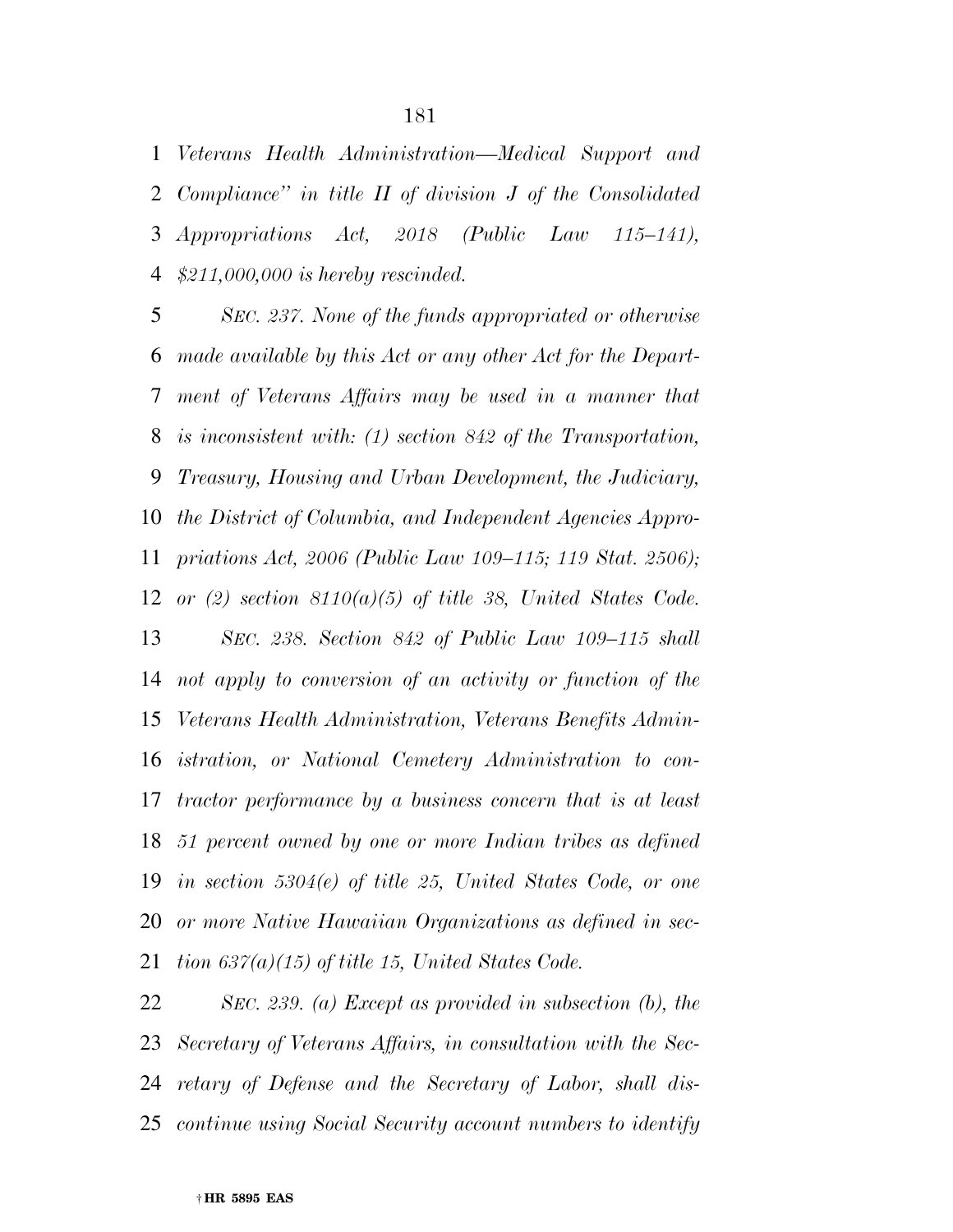*individuals in all information systems of the Department of Veterans Affairs as follows:* 

 *(1) For all veterans submitting to the Secretary of Veterans Affairs new claims for benefits under laws administered by the Secretary, not later than 5 years after the date of the enactment of this Act.* 

 *(2) For all individuals not described in para- graph (1), not later than 8 years after the date of the enactment of this Act.* 

 *(b) The Secretary of Veterans Affairs may use a Social Security account number to identify an individual in an information system of the Department of Veterans Affairs if and only if the use of such number is required to obtain information the Secretary requires from an information system that is not under the jurisdiction of the Secretary. SEC. 240. For funds provided to the Department of Veterans Affairs for each of fiscal year 2019 and 2020 for ''Medical Services'', section 239 of Division A of Public Law 114–223 shall apply.* 

 *SEC. 241. None of the funds appropriated in this or prior appropriations Acts or otherwise made available to the Department of Veterans Affairs may be used to transfer any amounts from the Filipino Veterans Equity Compensa- tion Fund to any other account within the Department of Veterans Affairs.*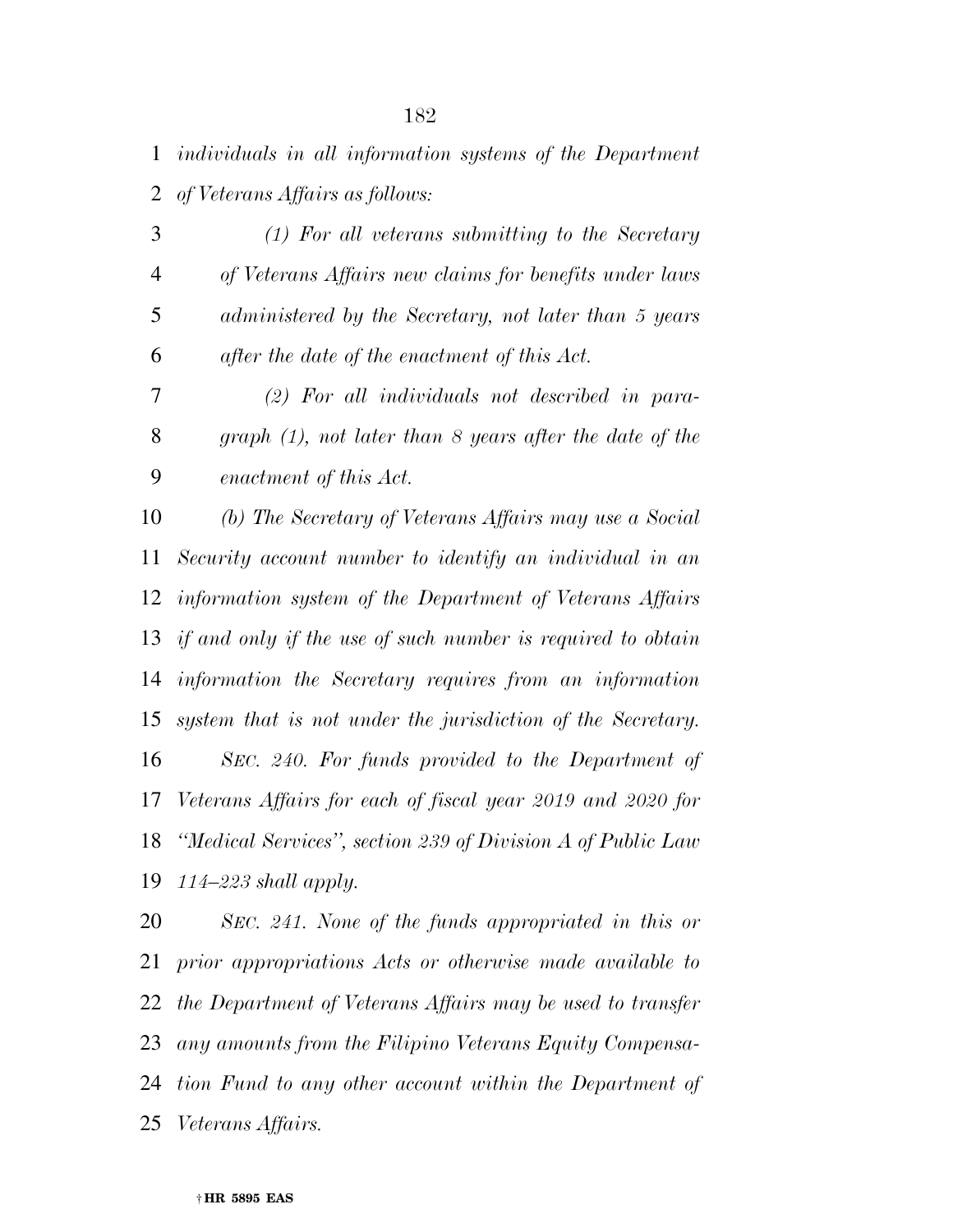*SEC. 242. Of the funds provided to the Department of Veterans Affairs for each of fiscal year 2019 and fiscal year 2020 for ''Medical Services'', funds may be used in each year to carry out and expand the child care program au- thorized by section 205 of Public Law 111–163, notwith-standing subsection (e) of such section.* 

 *SEC. 243. For funds provided to the Department of Veterans Affairs for each of fiscal year 2019 and 2020, sec- tion 248 of Division A of Public Law 114–223 shall apply. SEC. 244. (a) The Secretary of Veterans Affairs may use amounts appropriated or otherwise made available in this title to ensure that the ratio of veterans to full-time employment equivalents within any program of rehabilita- tion conducted under chapter 31 of title 38, United States Code, does not exceed 125 veterans to one full-time employ-ment equivalent.* 

 *(b) Not later than 180 days after the date of the enact- ment of this Act, the Secretary shall submit to Congress a report on the programs of rehabilitation conducted under chapter 31 of title 38, United States Code, including—* 

- *(1) an assessment of the veteran-to-staff ratio for each such program; and*
- *(2) recommendations for such action as the Sec- retary considers necessary to reduce the veteran-to-staff ratio for each such program.*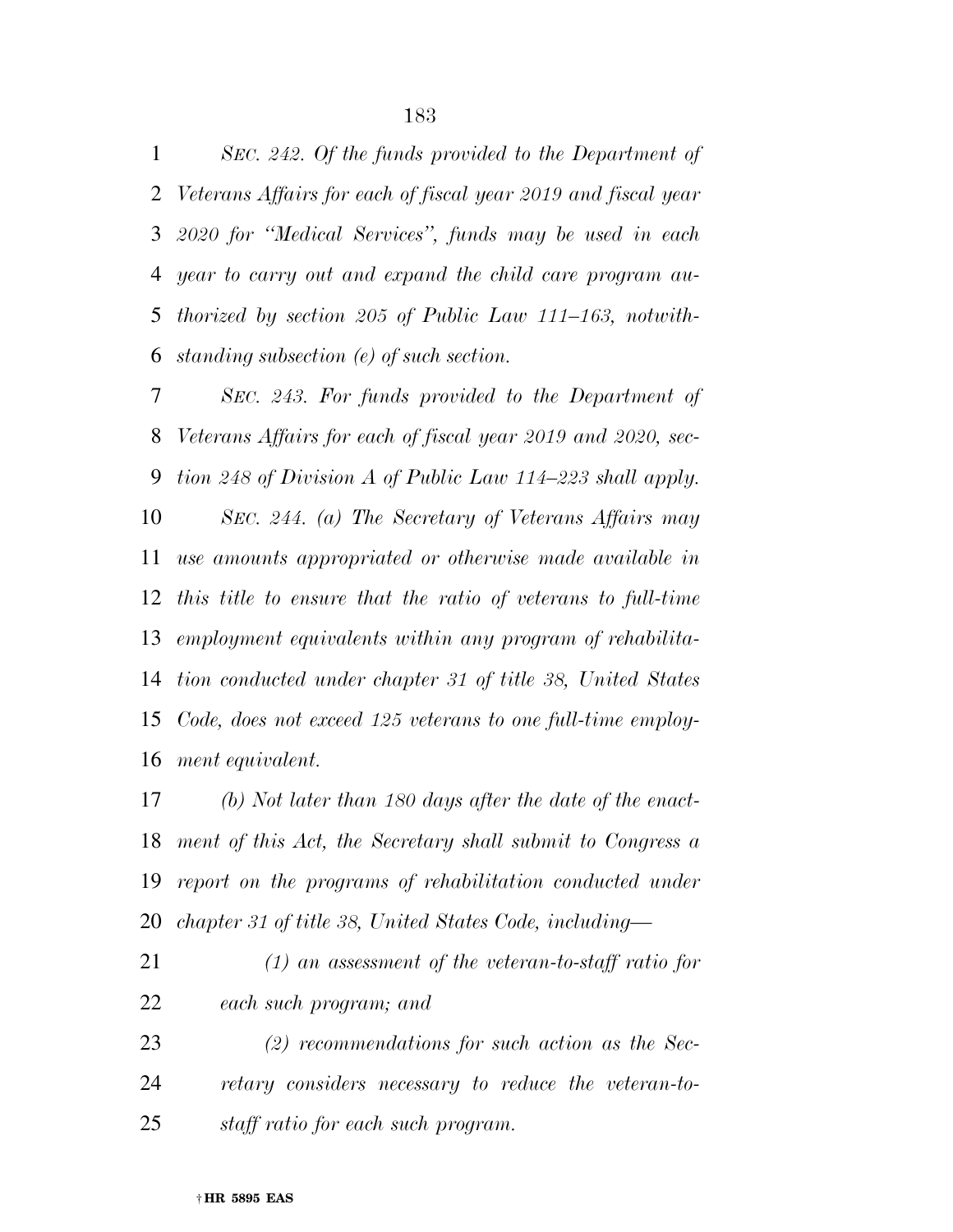*SEC. 245. None of the funds appropriated or otherwise made available in this title may be used by the Secretary of Veterans Affairs to enter into an agreement related to resolving a dispute or claim with an individual that would restrict in any way the individual from speaking to mem- bers of Congress or their staff on any topic not otherwise prohibited from disclosure by Federal law or required by Executive Order to be kept secret in the interest of national defense or the conduct of foreign affairs.* 

 *SEC. 246. For funds provided to the Department of Veterans Affairs for each of fiscal year 2019 and 2020, sec- tion 258 of Division A of Public Law 114–223 shall apply. SEC. 247. None of the funds appropriated or otherwise made available by this Act may be used to conduct research using canines unless: the scientific objectives of the study can only be met by research with canines; the study has been directly approved by the Secretary; and the study is consistent with the revised Department of Veterans Affairs canine research policy document released on December 18, 2017: Provided, That not later than 180 days after enact- ment of this Act, the Secretary shall submit to the Commit- tees on Appropriations of both Houses of Congress a de- tailed report outlining under what circumstances canine re- search may be needed if there are no other alternatives, how often it was used during that time period, and what proto-*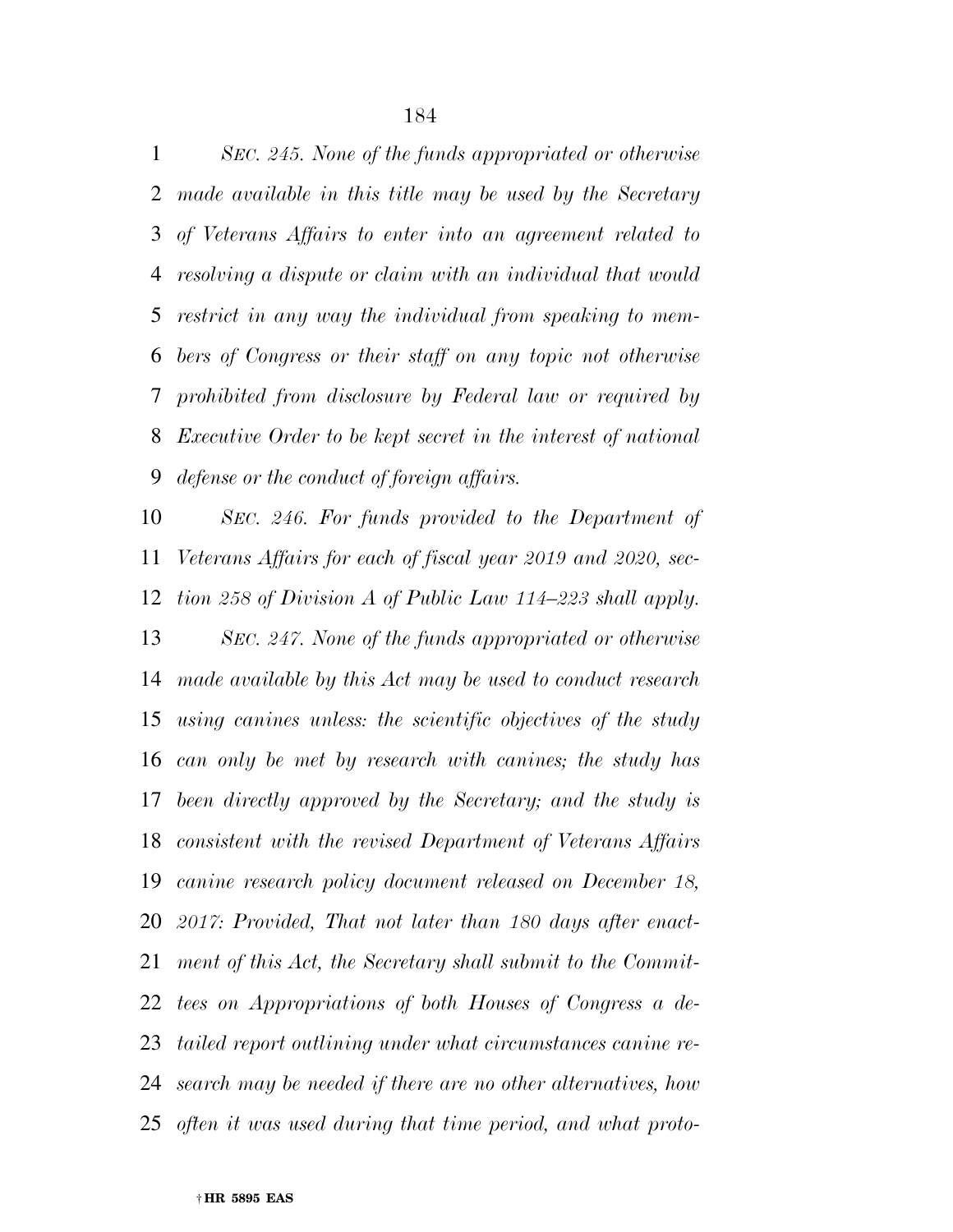*cols are in place to determine both the safety and efficacy of the research.* 

 *SEC. 248. For an additional amount for the Depart- ment of Veterans Affairs, \$2,000,000,000 to remain avail- able until expended, for infrastructure improvements, in- cluding new construction, and in addition to amounts oth- erwise made available in this Act for such purpose, of which:* 

 *(1) \$1,000,000,000 shall be for ''Veterans Health Administration—Medical Facilities'' to be used for non-recurring maintenance;* 

 *(2) \$500,000,000 shall be for ''Departmental Ad-ministration—Construction, Minor Projects''; and* 

*(3) \$500,000,000 shall be for ''Departmental Ad-*

*ministration—Construction, Major Projects'':* 

 *Provided, That the additional amounts appropriated for the purposes of non-recurring maintenance and minor con- struction may be used to carry out critical life-safety projects identified in the Department's annual facility con- dition assessments; sustainment projects; modernization projects; infrastructure repair; renovations at existing Vet- erans Health Administration medical centers and out- patient clinics; and projects included in the Strategic Cap- ital Investment Process plan: Provided further, That, of the funds made available under this section for ''Construction,*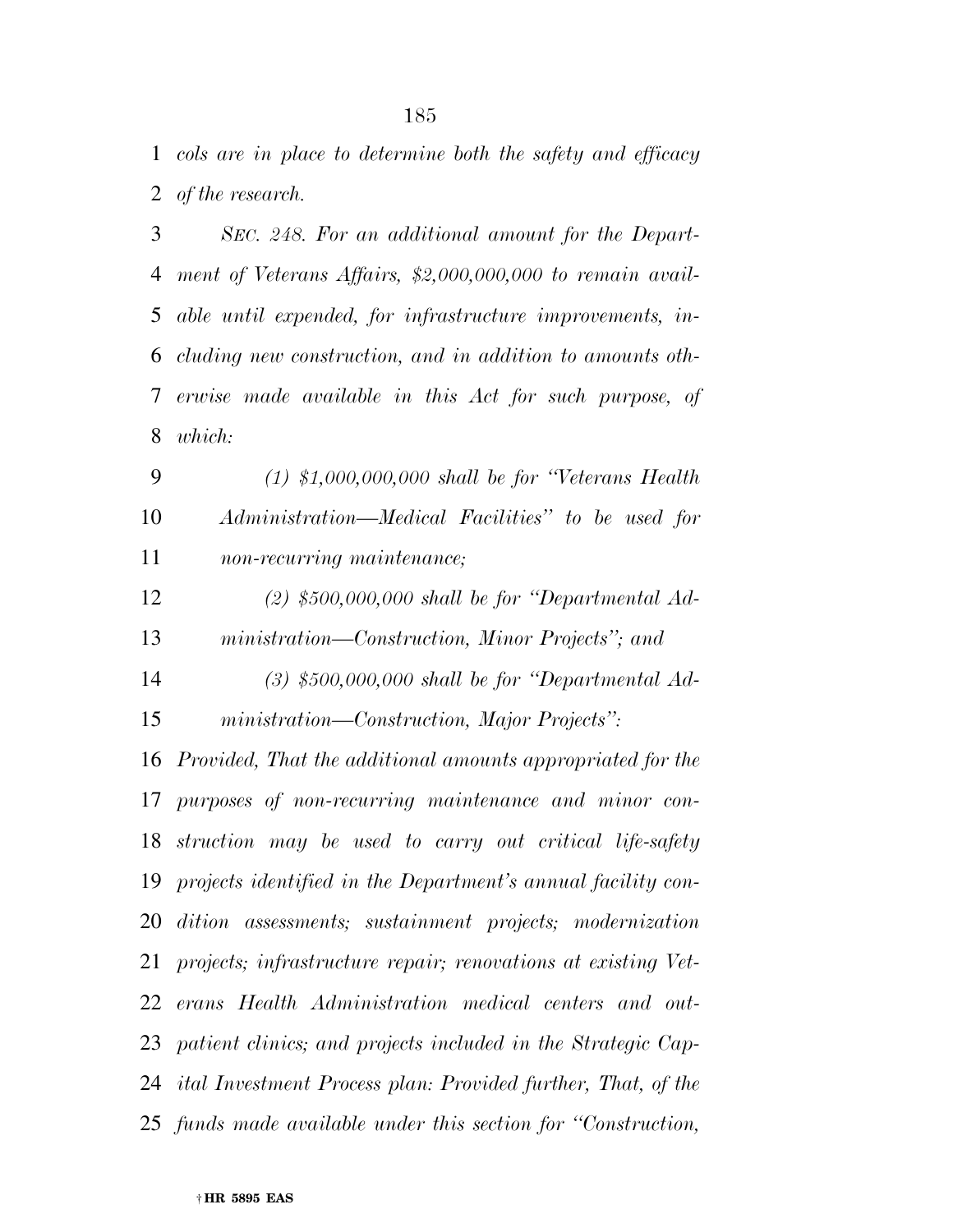*Major Projects'', \$300,000,000 shall be available for pre- viously authorized and partially funded major construction projects, and \$200,000,000 shall be available for seismic im- provement projects and seismic program management ac- tivities: Provided further, That the additional amounts ap- propriated under this section may not be obligated or ex- pended until the Secretary of Veterans Affairs submits to the Committees on Appropriations of both Houses of Con- gress, and such Committees approve, a detailed expenditure plan, including project descriptions and costs, for any non- recurring maintenance, minor construction, major con- struction, or seismic improvement project being funded with the additional amounts made available in this administra-tive provision.* 

 *SEC. 249. None of the funds appropriated or otherwise made available to the Department of Veterans Affairs in this Act may be used in a manner that would—* 

 *(1) interfere with the ability of a veteran to par- ticipate in a medicinal marijuana program approved by a State;* 

 *(2) deny any services from the Department to a veteran who is participating in such a program; or (3) limit or interfere with the ability of a health care provider of the Department to make appropriate*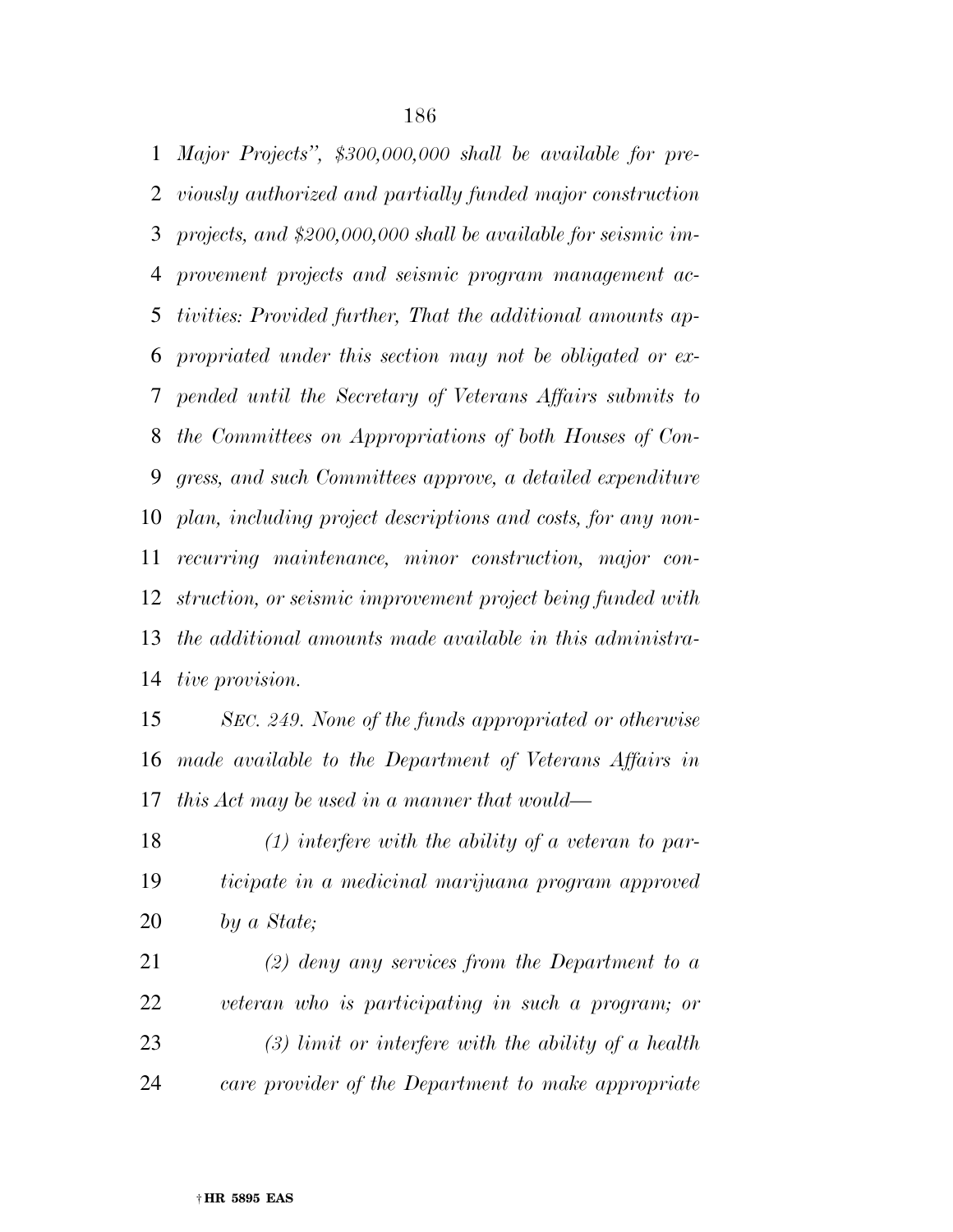*recommendations, fill out forms, or take steps to com-ply with such a program.* 

## *INSPECTORS GENERAL*

 *SEC. 250. (a) PROHIBITION ON USE OF FUNDS.—None of the funds appropriated or otherwise made available by this Act may be used to deny an Inspector General funded under this Act timely access to any records, documents, or other materials available to the department or agency of the United States Government over which such Inspector General has responsibilities under the Inspector General Act of 1978 (5 U.S.C. App.), or to prevent or impede the access of such Inspector General to such records, documents, or other materials, under any provision of law, except a provi- sion of law that expressly refers to such Inspector General and expressly limits the right of access of such Inspector General.* 

 *(b) TIMELY ACCESS.—A department or agency covered by this section shall provide its Inspector General access to all records, documents, and other materials in a timely manner.* 

 *(c) COMPLIANCE.—Each Inspector General covered by this section shall ensure compliance with statutory limita- tions on disclosure relevant to the information provided by the department or agency over which that Inspector General*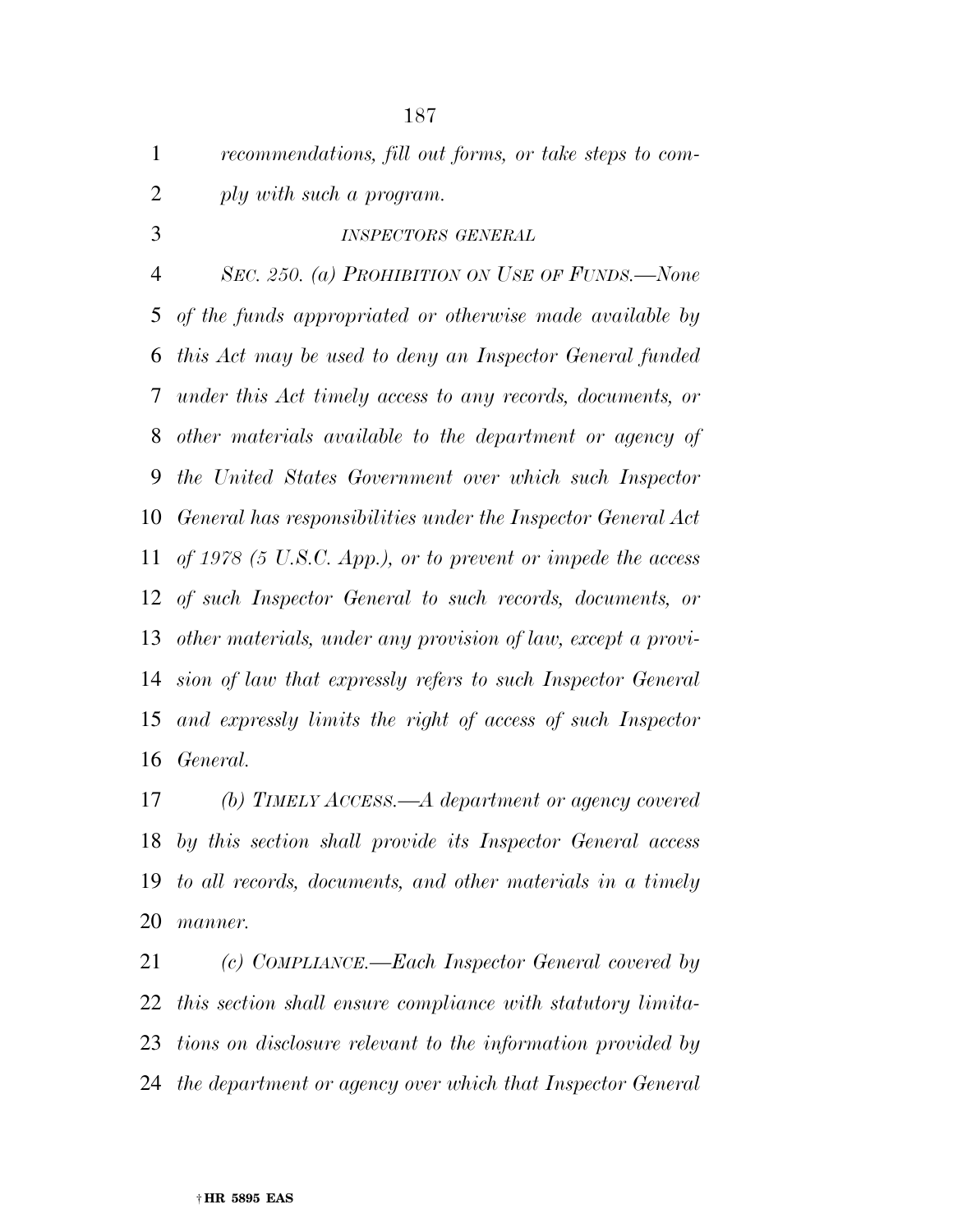*has responsibilities under the Inspector General Act of 1978 (5 U.S.C. App.).* 

 *(d) REPORT.—Each Inspector General covered by this section shall report to the Committee on Appropriations of the Senate and the Committee on Appropriations of the House of Representatives within 5 calendar days of any failure by any department or agency covered by this section to comply with this section.* 

 *SEC. 251. None of the funds made available by this Act may be used by the Secretary of Veterans Affairs to transfer funds made available for the following programs:* 

 *(1) The Homeless Providers Grant and Per Diem program.* 

 *(2) The Domiciliary Care for Homeless Veterans program.* 

 *(3) The Supportive Services for Veteran Families program.* 

 *(4) The Department of Housing and Urban De- velopment Department of Veterans Affairs Supported Housing (HUD–VASH) programs.* 

- *(5) The Health Care for Homeless Veterans pro-gram.*
- *REPORT ON CAREGIVER SUPPORT PROGRAM*
- *SEC. 252. Not later than 90 days after the date of the*
- *enactment of this Act, the Secretary of Veterans Affairs*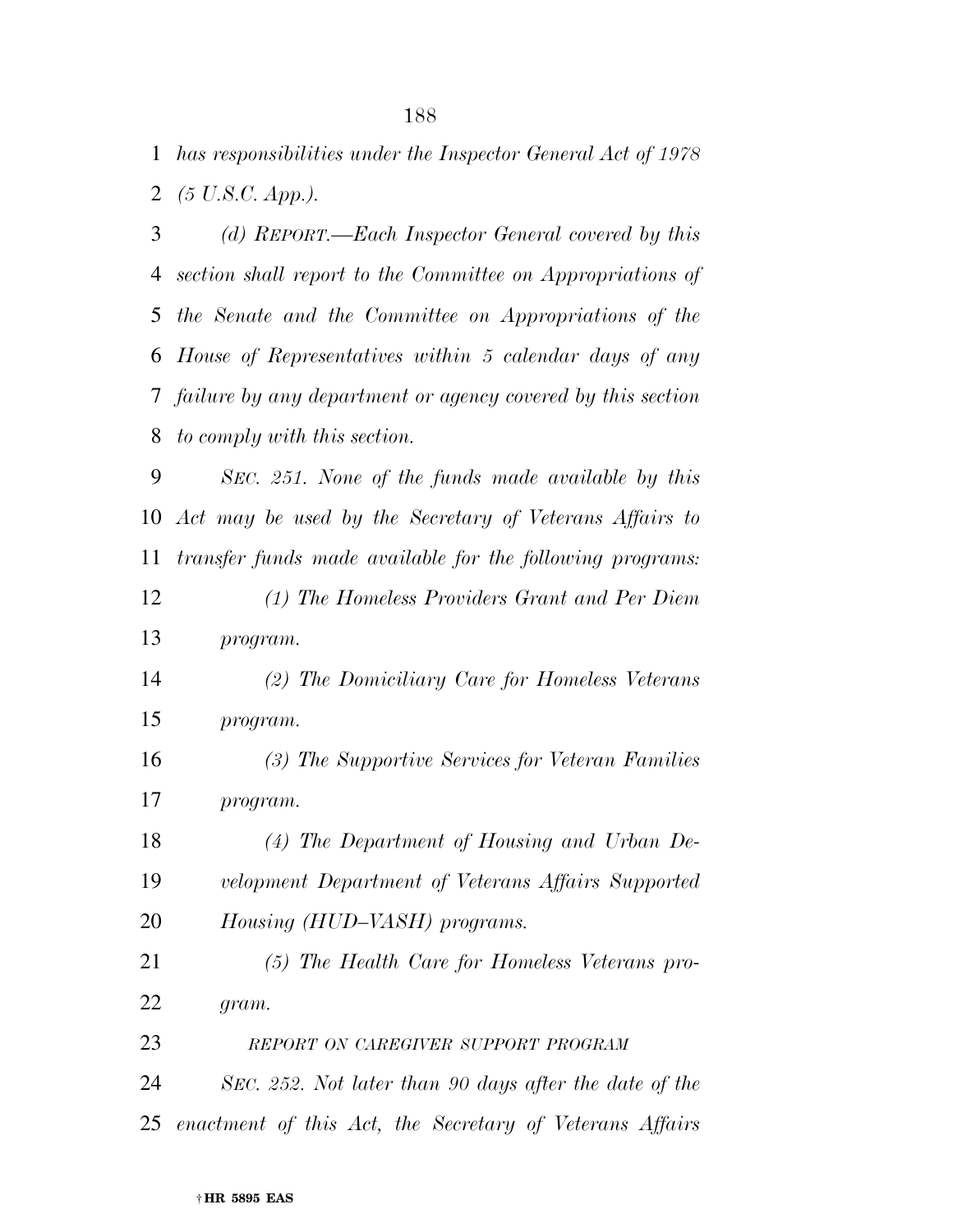*shall submit to the Committee on Appropriations and the Committee on Veterans' Affairs of the Senate and the Com- mittee on Appropriations and the Committee on Veterans' Affairs of the House of Representatives a report that con-tains—* 

 *(1) the number of coordinators of caregiver sup- port services under the program of support services for caregivers of veterans under section 1720G(b) of title 38, United States Code, at each medical center of the Department of Veterans Affairs;* 

 *(2) the number of staff assigned to appeals for such program at each such medical center; and* 

 *(3) a determination by the Secretary of the ap- propriate staff-to-participant ratio for such program. ESTABLISHMENT OF CENTER OF EXCELLENCE IN PREVEN- TION, DIAGNOSIS, MITIGATION, TREATMENT, AND RE- HABILITATION OF HEALTH CONDITIONS RELATING TO EXPOSURE TO BURN PITS AND OTHER ENVIRON-MENTAL EXPOSURES*

 *SEC. 253. (a) IN GENERAL.—Subchapter II of chapter 73 of title 38, United States Code, is amended by adding at the end the following new section:*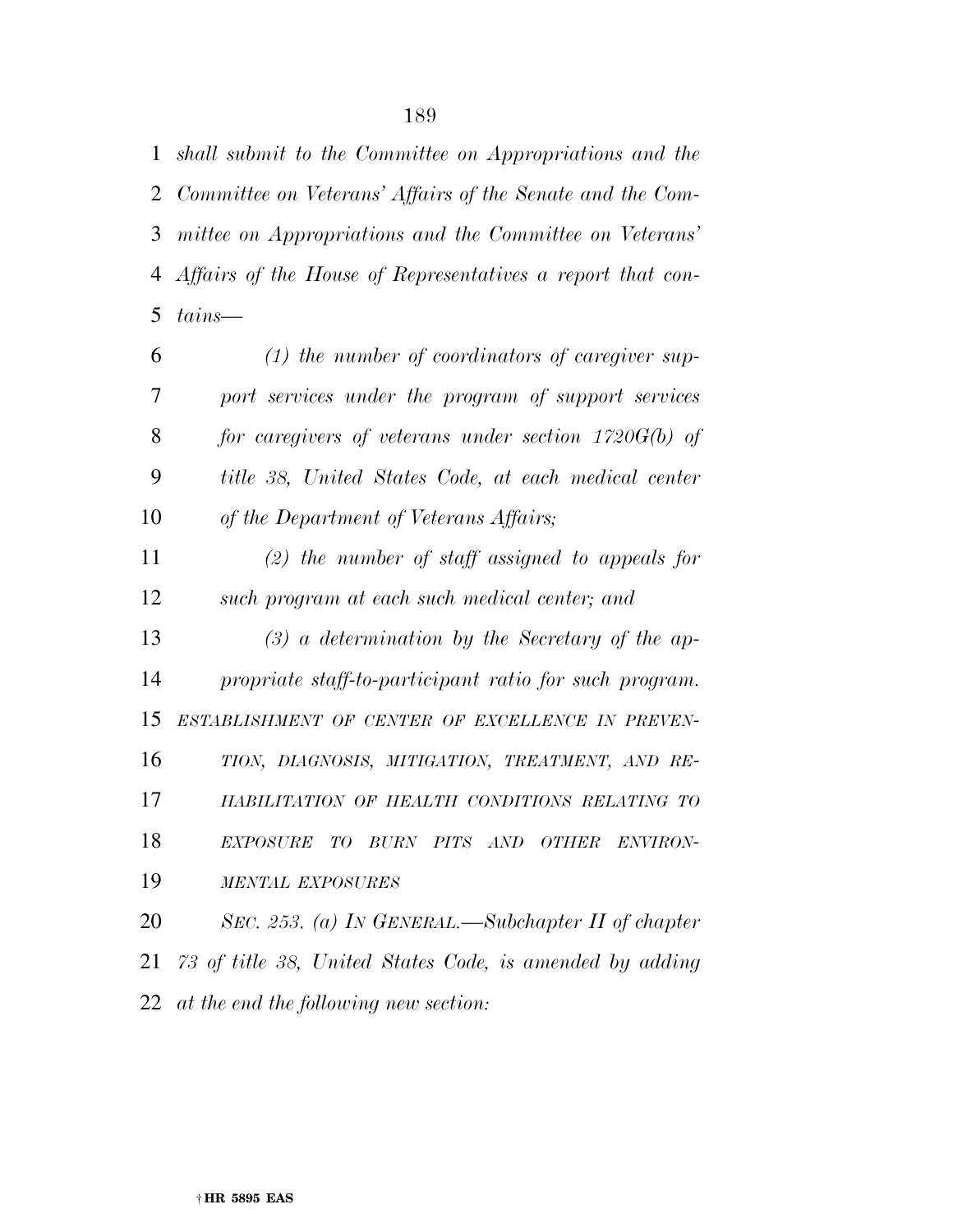| $\mathbf{1}$   | "§7330D. Center of excellence in prevention, diag-                 |
|----------------|--------------------------------------------------------------------|
| $\overline{2}$ | nosis, mitigation, treatment, and rehabili-                        |
| 3              | tation of health conditions relating to ex-                        |
| 4              | posure to burn pits and other environ-                             |
| 5              | mental exposures                                                   |
| 6              | "(a) ESTABLISHMENT.— $(1)$ The Secretary shall estab-              |
| 7              | lish within the Department a center of excellence in the pre-      |
| 8              | vention, diagnosis, mitigation, treatment, and rehabilita-         |
| 9              | tion of health conditions relating to exposure to burn pits        |
| 10             | and other environmental exposures to carry out the respon-         |
| 11             | sibilities specified in subsection $(d)$ .                         |
| 12             | $\lq(2)$ The Secretary shall establish the center of excel-        |
| 13             | lence under paragraph $(1)$ through the use of-                    |
| 14             | $\lq (A)$ the directives and policies of the Depart-               |
| 15             | ment in effect as of the date of the enactment of this             |
| 16             | section;                                                           |
| 17             | $\lq\lq(B)$ the recommendations of the Comptroller                 |
| 18             | General of the United States and Inspector General of              |
| 19             | the Department in effect as of such date; and                      |
| 20             | $\lq\lq C$ guidance issued by the Secretary of Defense             |
| 21             | under section 313 of the National Defense Authoriza-               |
| 22             | tion Act for Fiscal Year 2013 (Public Law 112–239;                 |
| 23             | 10 U.S.C. 1074 note).                                              |
| 24             | "(b) SELECTION OF SITE.—In selecting the site for the              |
| 25             | center of excellence established under subsection $(a)$ , the Sec- |
| 26             | retary shall consider entities that—                               |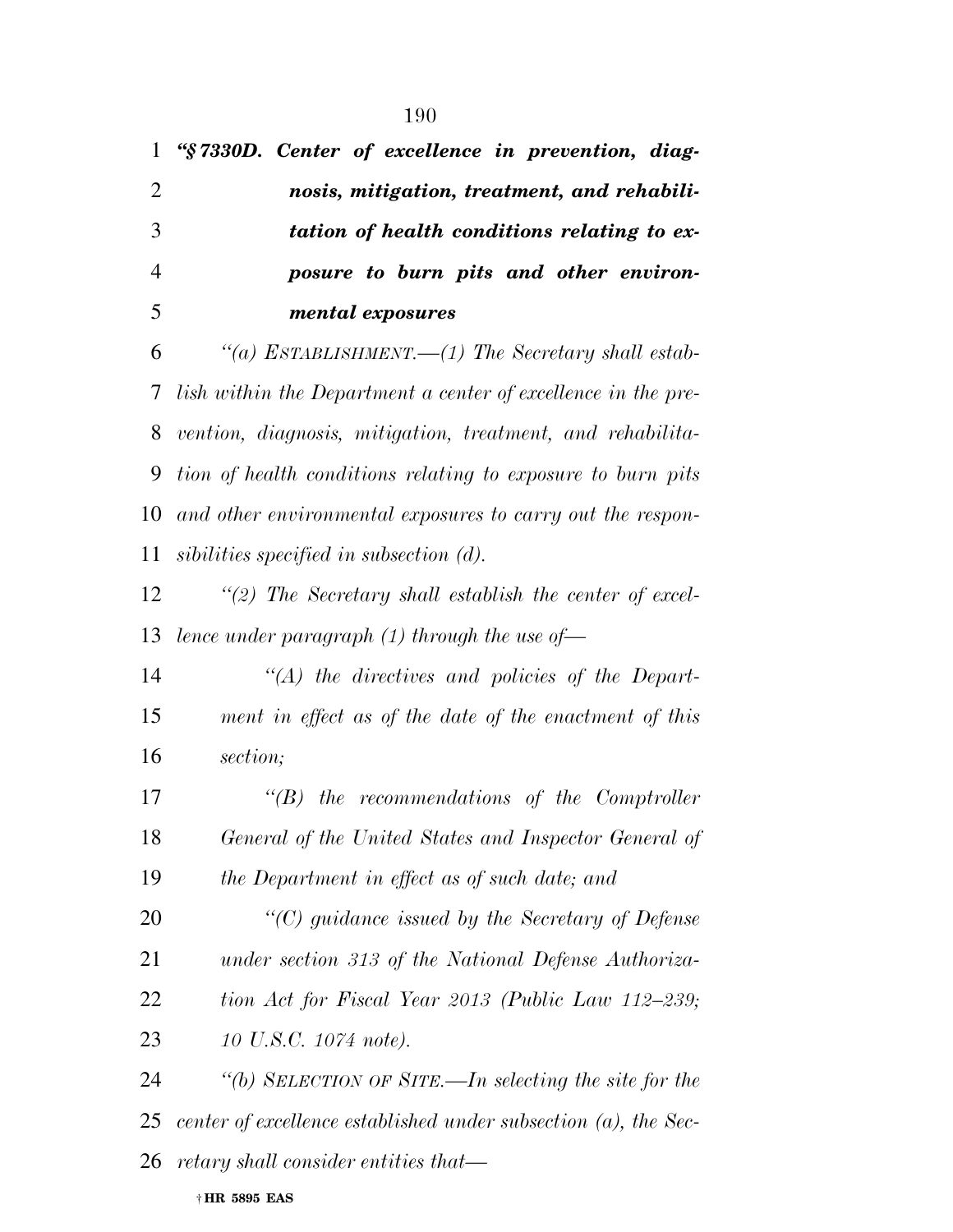| $\mathbf{1}$   | $\lq(1)$ are equipped with the specialized equipment         |
|----------------|--------------------------------------------------------------|
| $\overline{2}$ | needed to study, diagnose, and treat health conditions       |
| 3              | relating to exposure to burn pits and other environ-         |
| $\overline{4}$ | mental exposures;                                            |
| 5              | $\lq(2)$ have a track record of publishing informa-          |
| 6              | tion relating to post-deployment health exposures            |
| 7              | among veterans who served in the Armed Forces in             |
| 8              | support of Operation Iraqi Freedom and Operation             |
| 9              | <b>Enduring Freedom;</b>                                     |
| 10             | $\lq(3)$ have access to animal models and in vitro           |
| 11             | models of dust immunology and lung injury con-               |
| 12             | sistent with the injuries of members of the Armed            |
| 13             | Forces who served in support of Operation Iraqi Free-        |
| 14             | dom and Operation Enduring Freedom; and                      |
| 15             | $\lq(4)$ have expertise in allergy, immunology, and          |
| 16             | pulmonary diseases.                                          |
| 17             | COLLABORATION.—The Secretary shall ensure<br>``(c)           |
| 18             | that the center of excellence collaborates, to the maximum   |
| 19             | extent practicable, with the Secretary of Defense, institu-  |
| 20             | tions of higher education, and other appropriate public and  |
| 21             | private entities (including international entities) to carry |
| 22             | out the responsibilities specified in subsection (d).        |
| 23             | "(d) RESPONSIBILITIES.—The center of excellence shall        |
| 24             | have the following responsibilities:                         |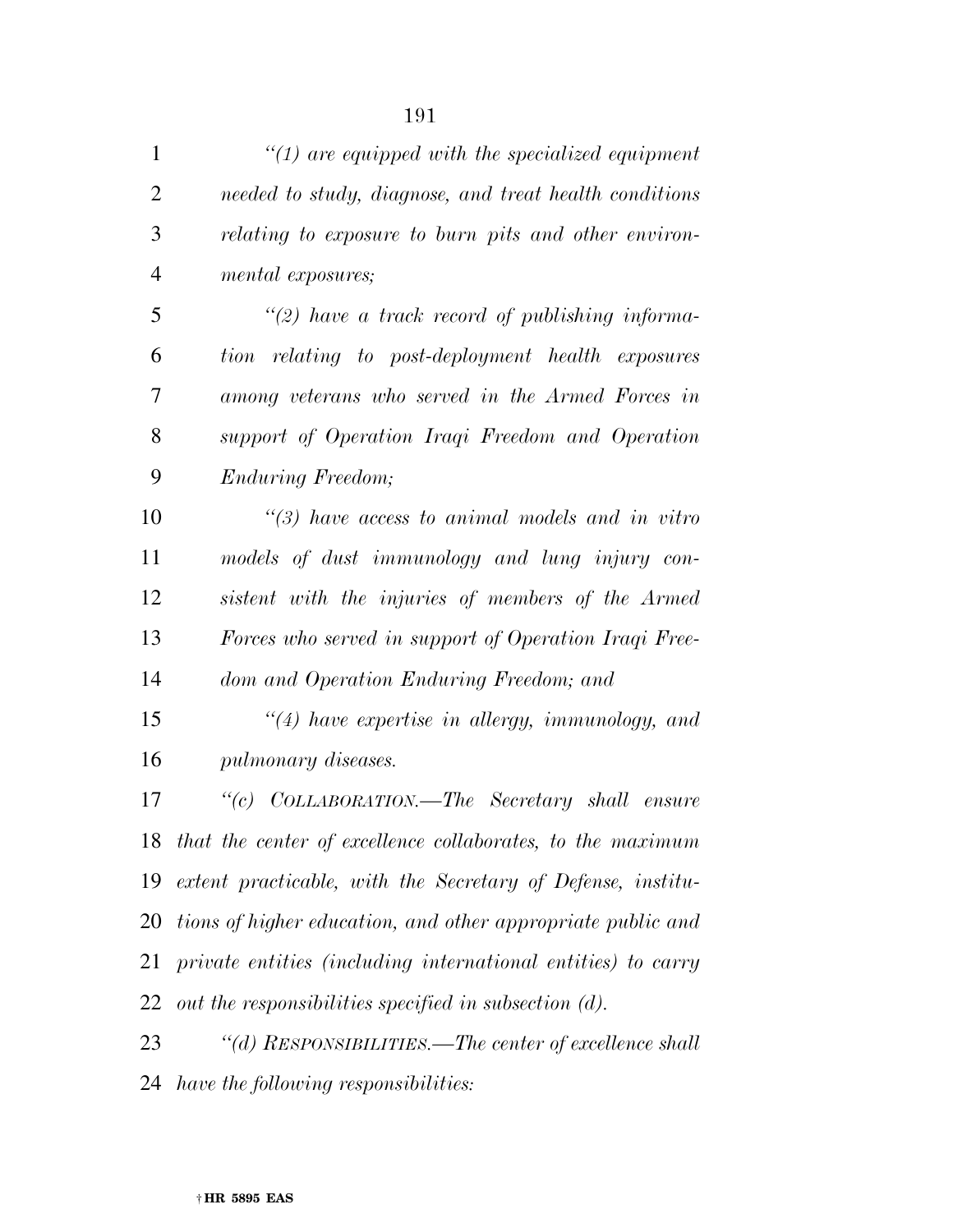| 1              | $\lq(1)$ To provide for the development, testing, and    |
|----------------|----------------------------------------------------------|
| $\overline{2}$ | dissemination within the Department of best practices    |
| 3              | for the treatment of health conditions relating to expo- |
| $\overline{4}$ | sure to burn pits and other environmental exposures.     |
| 5              | "(2) To provide guidance for the health systems          |
| 6              | of the Department and the Department of Defense in       |
| 7              | determining the personnel required to provide quality    |
| 8              | health care for members of the Armed Forces and vet-     |
| 9              | erans with health conditions relating to exposure to     |
| 10             | burn pits and other environmental exposures.             |
| 11             | $\lq(3)$ To establish, implement, and oversee a com-     |
| 12             | prehensive program to train health professionals of      |
| 13             | the Department and the Department of Defense in the      |
| 14             | treatment of health conditions relating to exposure to   |
| 15             | burn pits and other environmental exposures.             |
| 16             | $\lq(4)$ To facilitate advancements in the study of      |
| 17             | the short-term and long-term effects of exposure to      |
| 18             | burn pits and other environmental exposures.             |
| 19             | $\lq(5)$ To disseminate within medical facilities of     |
| 20             | the Department best practices for training health pro-   |
| 21             | fessionals with respect to health conditions relating to |
| 22             | exposure to burn pits and other environmental expo-      |
| 23             | sures.                                                   |
| 24             | "(6) To conduct basic science and translational          |
| 25             | research on health conditions relating to exposure to    |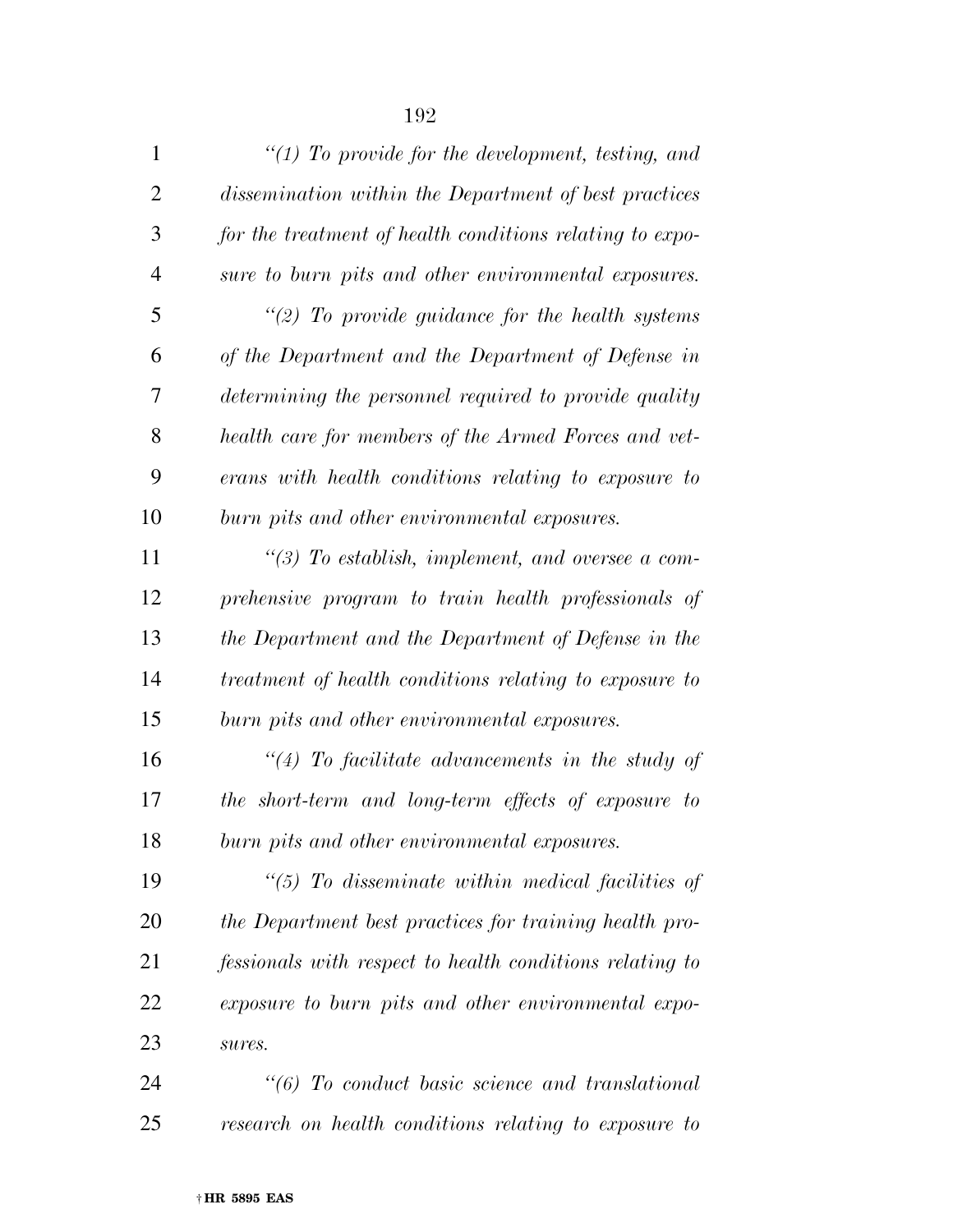*burn pits and other environmental exposures for the purposes of understanding the etiology of such condi- tions and developing preventive interventions and new treatments.* 

 *''(7) To provide medical treatment to veterans diagnosed with medical conditions specific to exposure to burn pits and other environmental exposures.* 

 *''(e) USE OF BURN PITS REGISTRY DATA.—In car- rying out its responsibilities under subsection (d), the center of excellence shall have access to and make use of the data accumulated by the burn pits registry established under sec- tion 201 of the Dignified Burial and Other Veterans' Bene- fits Improvement Act of 2012 (Public Law 112–260; 38 U.S.C. 527 note).* 

 *''(f) FUNDING.—The Secretary shall carry out this sec- tion using amounts appropriated to the Department for such purpose.* 

| 18 | "(q) DEFINITIONS.—In this section:                       |
|----|----------------------------------------------------------|
| 19 | "(1) The term 'burn pit' means an area of land           |
| 20 | located in Afghanistan or Iraq that—                     |
| 21 | "(A) is designated by the Secretary of De-               |
| 22 | fense to be used for disposing solid waste by            |
| 23 | burning in the outdoor air; and                          |
| 24 | $\lq\lq B$ does not contain a commercially man-          |
| 25 | <i>ufactured incinerator or other equipment specifi-</i> |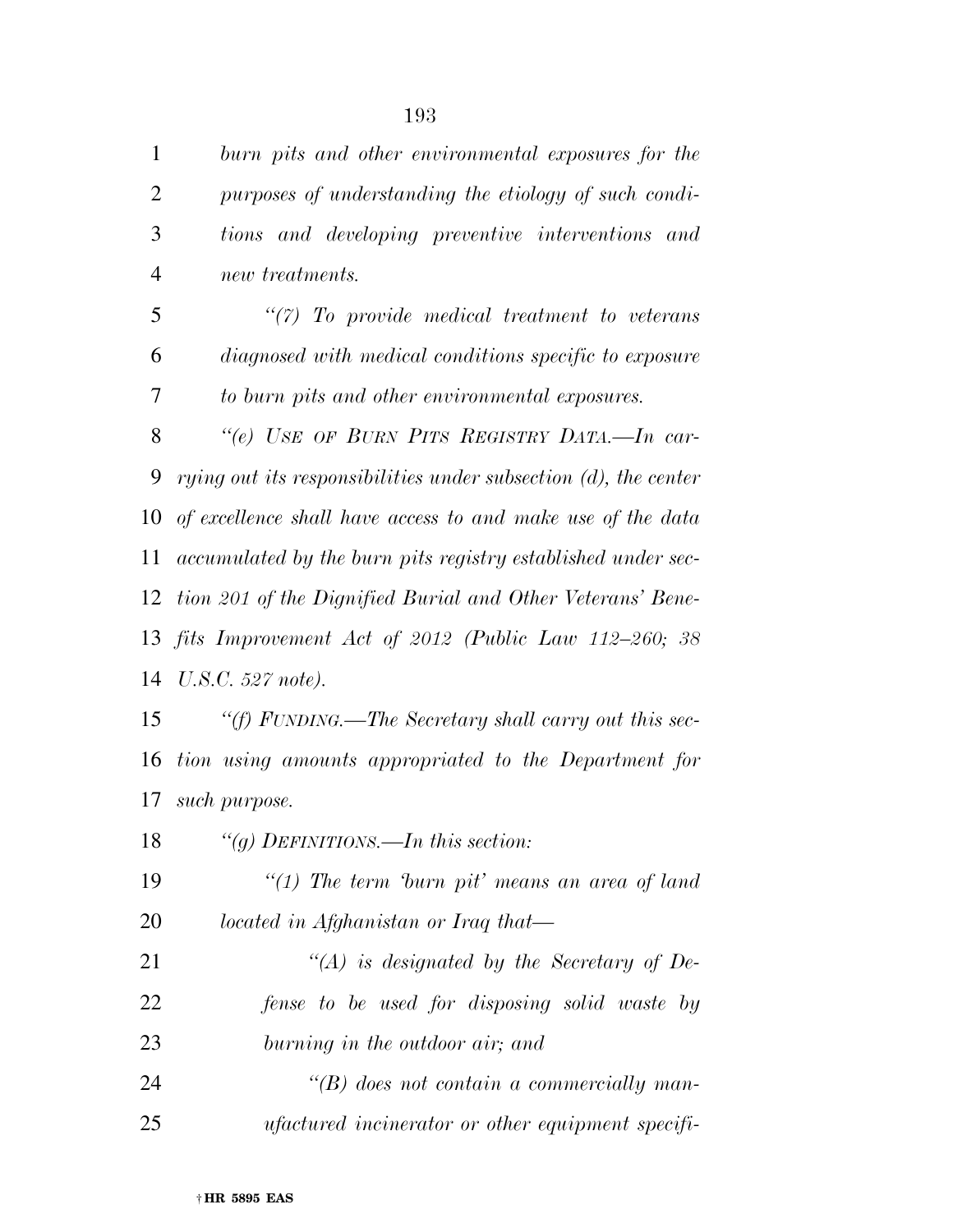| 1              | cally designed and manufactured for the burning                                                                                                                                                    |
|----------------|----------------------------------------------------------------------------------------------------------------------------------------------------------------------------------------------------|
| $\overline{2}$ | of solid waste.                                                                                                                                                                                    |
| 3              | $\lq(2)$ The term 'other environmental exposures'                                                                                                                                                  |
| 4              | means exposure to environmental hazards, including                                                                                                                                                 |
| 5              | burn pits, dust or sand, hazardous materials, and                                                                                                                                                  |
| 6              | waste at any site in Afghanistan or Iraq that emits                                                                                                                                                |
| 7              | smoke containing pollutants present in the environ-                                                                                                                                                |
| 8              | ment or smoke from fires or explosions.".                                                                                                                                                          |
| 9              | (b) CLERICAL AMENDMENT.—The table of sections at                                                                                                                                                   |
| 10             | the beginning of chapter 73 of such title is amended by in-                                                                                                                                        |
| 11             | serting after the item relating to section 7330C the following                                                                                                                                     |
| 12             | new item:                                                                                                                                                                                          |
|                | "7330D. Center of excellence in prevention, diagnosis, mitigation, treatment, and<br>rehabilitation of health conditions relating to exposure to burn<br>pits and other environmental exposures.". |
| 13             | PLAN TO AVOID CLINICAL MISTAKES BY EMPLOYEES OF                                                                                                                                                    |
| 14             | THE DEPARTMENT OF VETERANS AFFAIRS THAT RE-                                                                                                                                                        |
| 15             | SULT IN ADVERSE EVENTS THAT REQUIRE CERTAIN                                                                                                                                                        |
| 16             | <b>DISCLOSURES</b>                                                                                                                                                                                 |
| 17             | SEC. 254. (a) PLAN REQUIRED.—Not later than 90                                                                                                                                                     |
| 18             | days after the date of the enactment of this Act, the Sec-                                                                                                                                         |
| 19             | retary of Veterans Affairs shall submit to the appropriate                                                                                                                                         |
|                | 20 committees of Congress a plan to reduce the chances that                                                                                                                                        |
| 21             | clinical mistakes by employees of the Department of Vet-                                                                                                                                           |
| 22             | erans Affairs will result in adverse events that require insti-                                                                                                                                    |
| 23             | tutional or clinical disclosures and to prevent any unneces-                                                                                                                                       |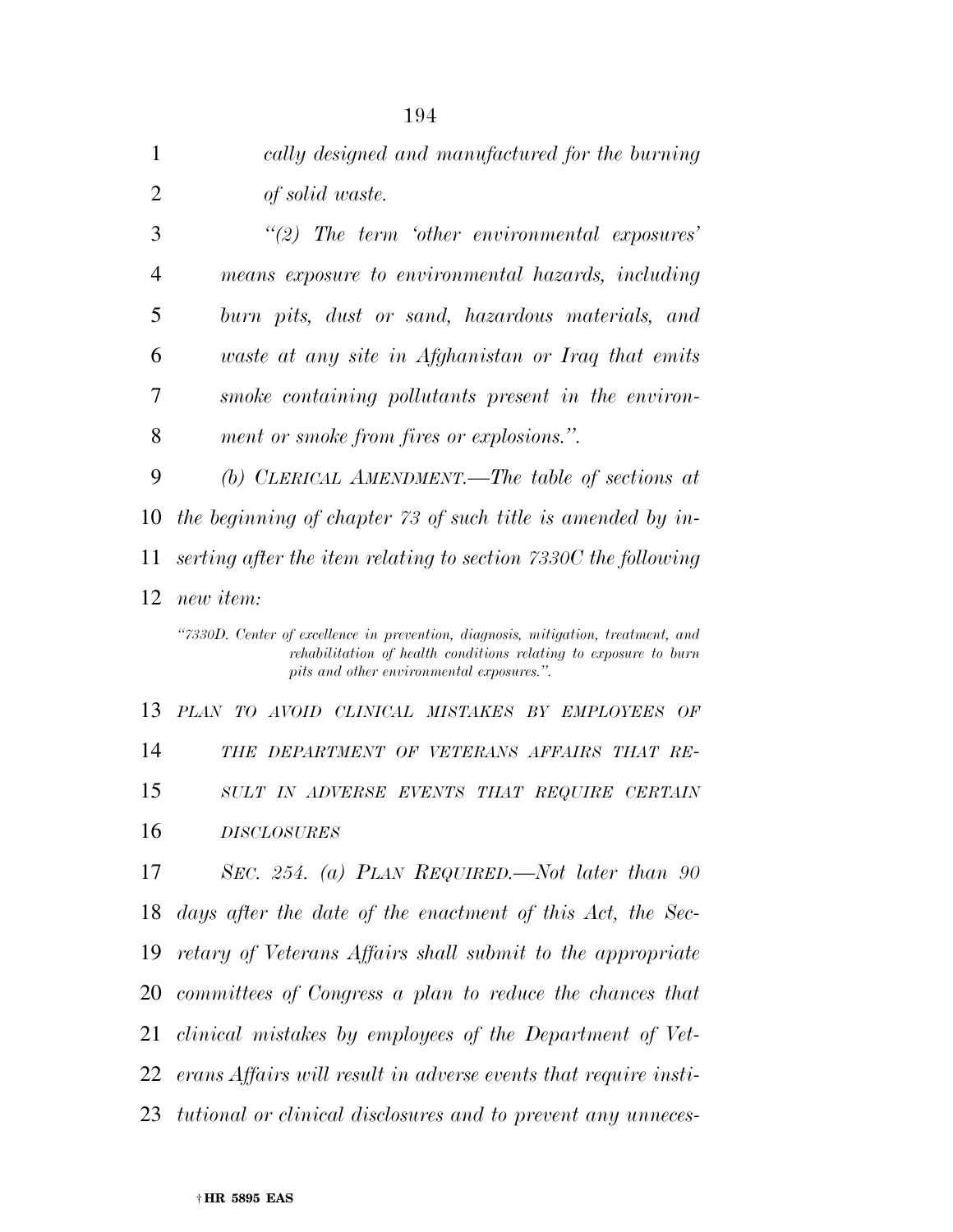| $\mathbf{1}$ | sary hardship for patients and families impacted by such     |
|--------------|--------------------------------------------------------------|
| 2            | adverse events.                                              |
| 3            | (b) ELEMENTS.—The plan required by subsection $(a)$          |
| 4            | shall include the following:                                 |
| 5            | $(1)$ A description of a process for the timely              |
| 6            | <i>identification of individuals impacted by disclosures</i> |
| 7            | described in subsection $(a)$ and the process for con-       |
| 8            | tacting those individuals or their next of kin.              |
| 9            | $(2)$ A description of procedures for expediting             |
| 10           | any remedial or follow-up care required for those in-        |
| 11           | dividuals.                                                   |
| 12           | $(3)$ A detailed outline of proposed changes to the          |
| 13           | process of the Department for clinical quality checks        |
| 14           | and oversight.                                               |
| 15           | $(4)$ A communication plan to ensure all facilities          |
| 16           | of the Department are made aware of any require-             |
| 17           | ments updated pursuant to the plan.                          |
| 18           | $(5)$ A timeline detailing the implementation of             |
| 19           | the plan.                                                    |
| 20           | $(6)$ An identification of the senior executive of           |
| 21           | the Department responsible for ensuring compliance           |
| 22           | with the plan.                                               |
| 23           | $(7)$ An identification of potential impacts of the          |
| 24           | plan on timely diagnoses for patients.                       |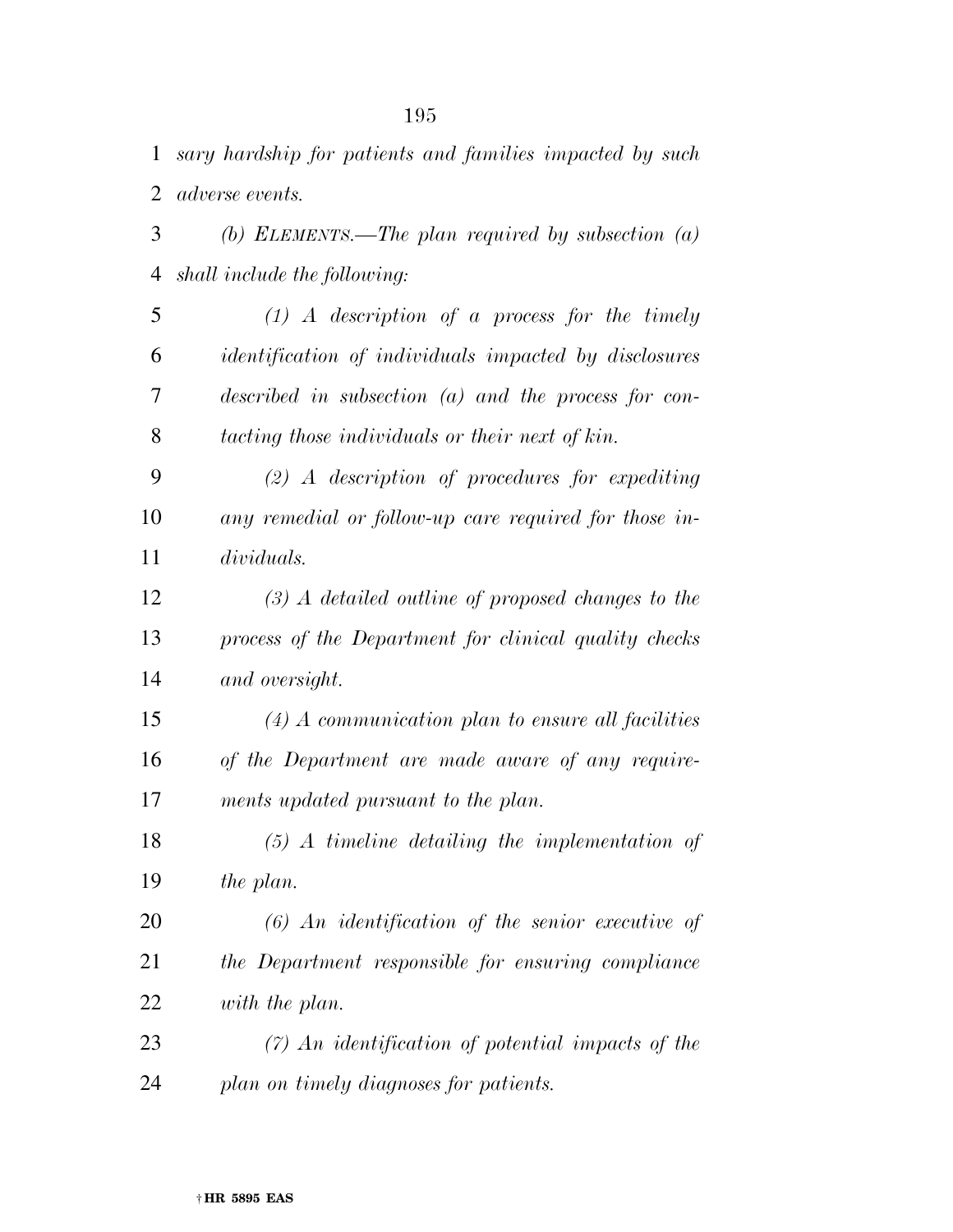| $\mathbf{1}$   | $(8)$ An identification of the processes and proce-            |
|----------------|----------------------------------------------------------------|
| $\overline{2}$ | dures for employees of the Department to make lead-            |
| 3              | ership at the facility and the Department aware of             |
| $\overline{4}$ | adverse events that are concerning and that result in          |
| 5              | disclosures and to ensure that the medical impact on           |
| 6              | veterans of such disclosures is minimized.                     |
| 7              | (c) APPROPRIATE COMMITTEES OF CONGRESS DE-                     |
| 8              | $FINED$ —In this section, the term "appropriate committees"    |
| 9              | of Congress" means—                                            |
| 10             | $(1)$ the Committee on Veterans' Affairs and the               |
| 11             | Subcommittee on Military Construction, Veterans Af-            |
| 12             | fairs, and Related Agencies of the Committee on Ap-            |
| 13             | propriations of the Senate; and                                |
| 14             | $(2)$ the Committee on Veterans' Affairs and the               |
| 15             | Subcommittee on Military Construction, Veterans Af-            |
| 16             | fairs, and Related Agencies of the Committee on Ap-            |
| 17             | propriations of the House of Representatives.                  |
| 18             | TRACKING AND MONITORING INFORMATION ABOUT DEBTS                |
| 19             | TO UNITED STATES INCURRED FROM OVERPAYMENT                     |
| 20             | BY DEPARTMENT OF VETERANS AFFAIRS OR<br><b>FOR</b>             |
| 21             | OTHER REASONS                                                  |
| 22             | SEC. 255. (a) IN GENERAL.—Not later than 180 days              |
| 23             | after the date of the enactment of this Act, the Secretary     |
|                | 24 of Veterans Affairs shall develop a means to track and mon- |
|                | 25 <i>itor information on</i> —                                |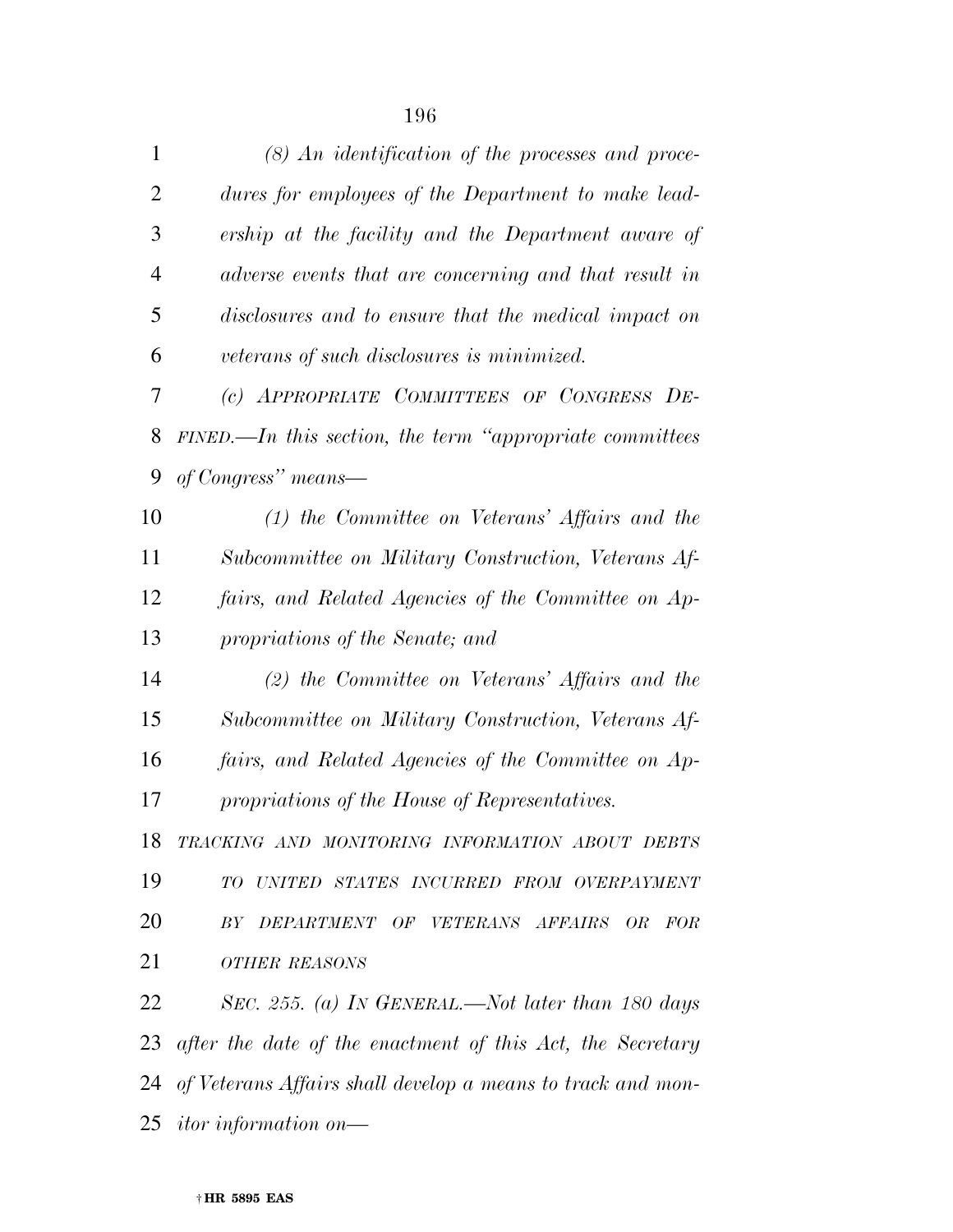| 1              | $(1)$ the age and amount of debts of persons to the                 |
|----------------|---------------------------------------------------------------------|
| $\overline{2}$ | United States by virtue of the persons' participation               |
| 3              | in a benefits program administered by the Secretary                 |
| $\overline{4}$ | of Veterans Affairs;                                                |
| 5              | $(2)$ whether such debts may be the result of                       |
| 6              | delays in Department of Veterans Affairs processing                 |
| 7              | of changes to beneficiary status or other actions of the            |
| 8              | Department; and                                                     |
| 9              | $(3)$ whether such debts are disputed by such per-                  |
| 10             | sons.                                                               |
| 11             | (b) REPORT.—The Department should also be required                  |
| 12             | to submit a report to congress no later than 90 days after          |
| 13             | development of the tracking means (so, 270 days after enact-        |
| 14             | ment).                                                              |
| 15             | PUBLICATION OF QUALITY RATING OF NURSING HOMES OF                   |
| 16             | THE DEPARTMENT OF VETERANS AFFAIRS                                  |
| 17             | SEC. 256. (a) In GENERAL.—Not later than 90 days                    |
|                | 18 after the date of the enactment of this Act, and not less fre-   |
|                | 19 quently than annually thereafter, the Secretary of Veterans      |
| 20             | Affairs shall submit to the appropriate committees of Con-          |
| 21             | gress and publish in the Federal Register and on a publicly         |
| 22             | <i>available Internet website of the Department of Veterans Af-</i> |
|                | 23 fairs the rating assigned by the Department to each nursing      |
| 24             | home of the Department with respect to quality of care, in-         |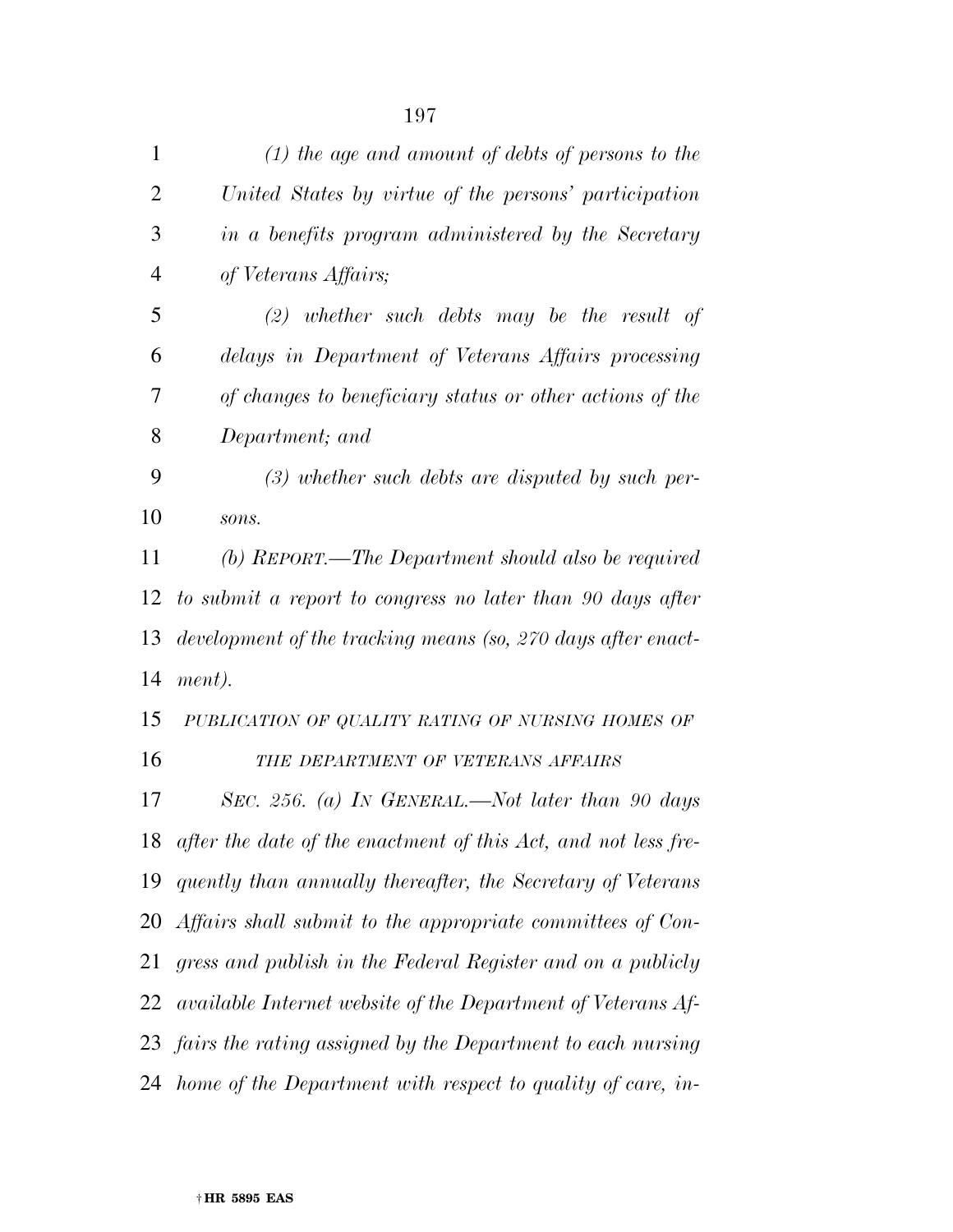*cluding all internal metrics and criteria used in deter-mining such rating.* 

 *(b) APPROPRIATE COMMITTEES OF CONGRESS DE- FINED.—In this section, the term ''appropriate committees of Congress'' means—* 

 *(1) the Committee on Appropriations and the Committee on Veterans' Affairs of the Senate; and* 

 *(2) the Committee on Appropriations and the Committee on Veterans' Affairs of the House of Rep-resentatives.* 

 *SEC. 257. The Inspector General of the Department of Veterans Affairs shall conduct an investigation of all nurs- ing homes of the Department of Veterans Affairs that had an overall one-star rating within the two full calendar years prior to the year of enactment, as determined by the rating system of the Department.* 

 *SEC. 258. None of the funds made available in this Act may be used in a manner that would increase wait times for veterans who seek care at medical facilities of the Department of Veterans Affairs.* 

 *SEC. 259. None of the funds made available by this Act may be used by the Department of Veterans Affairs for the modernization or realignment of facilities of the Vet- erans Health Administration in States in which the De-partment does not operate a full-service medical facility*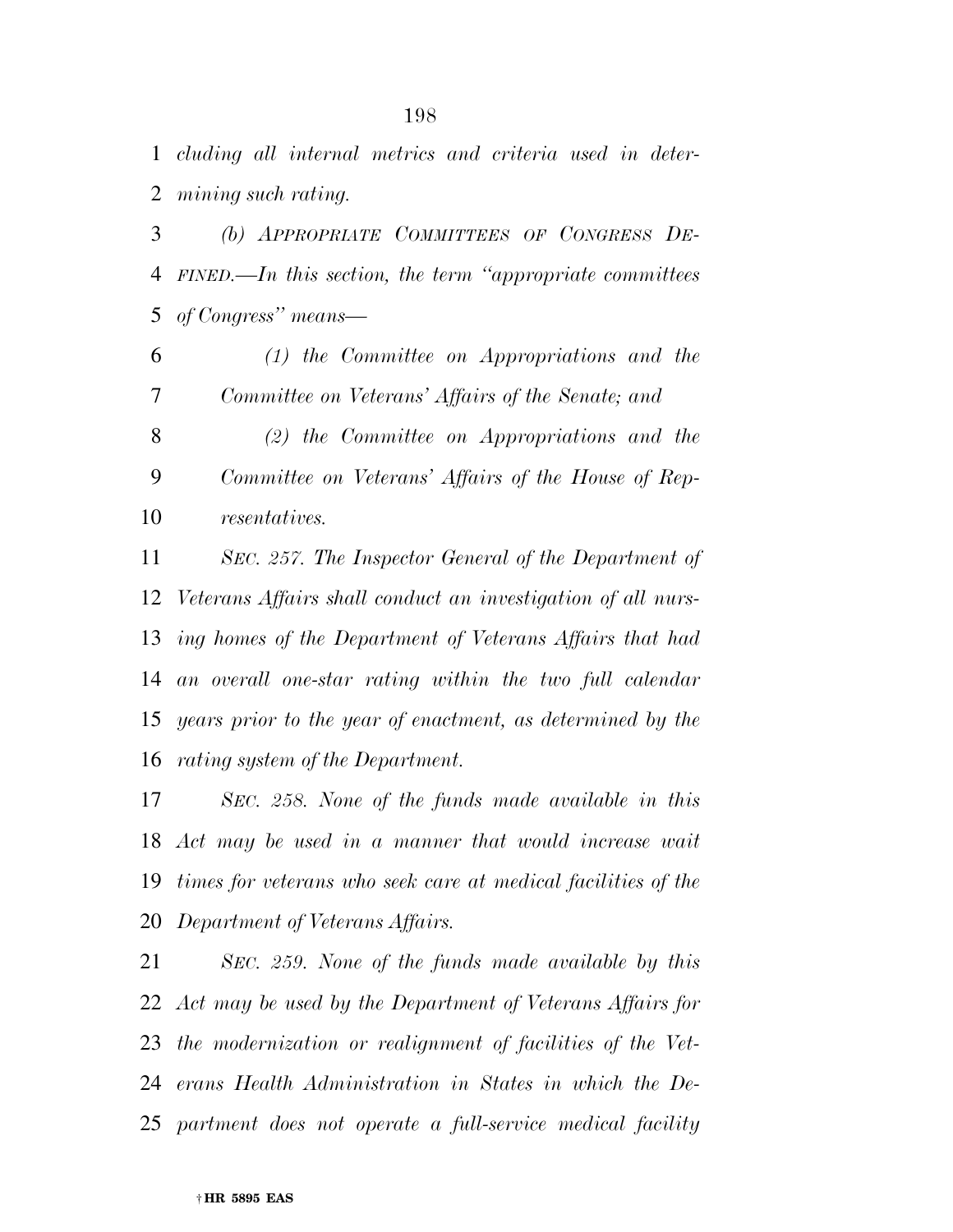*pursuant to recommendations by the Asset and Infrastruc- ture Review Commission under the VA Asset and Infra- structure Review Act of 2018 (subtitle A of title II of Public Law 115–182) until the Secretary of Veterans Affairs sub- mits to the Committee on Veterans' Affairs of the Senate, the Committee on Veterans' Affairs of the House of Rep- resentatives, and the Commission a report certifying that such modernization or realignment will not result in a dis- ruption or reduction of services for veterans residing in those States.* 

 *LIMITATION ON CONVERSION OF FUNDS FOR PROGRAM TO IMPROVE RETENTION OF HOUSING BY FORMERLY HOMELESS VETERANS AND VETERANS AT RISK OF BE-COMING HOMELESS*

 *SEC. 260. The Secretary of Veterans Affairs may not convert any of the amounts appropriated or otherwise made available in a fiscal year to carry out section 2013 of title 38, United States Code, from a specific purpose program to a general purpose program unless the Secretary included a proposal to do so in the budget justification materials submitted to Congress in support of the Department of Vet- erans Affairs budget for such fiscal year (as submitted with the budget of the President for such fiscal year under section 1105(a) of title 31, United States Code).*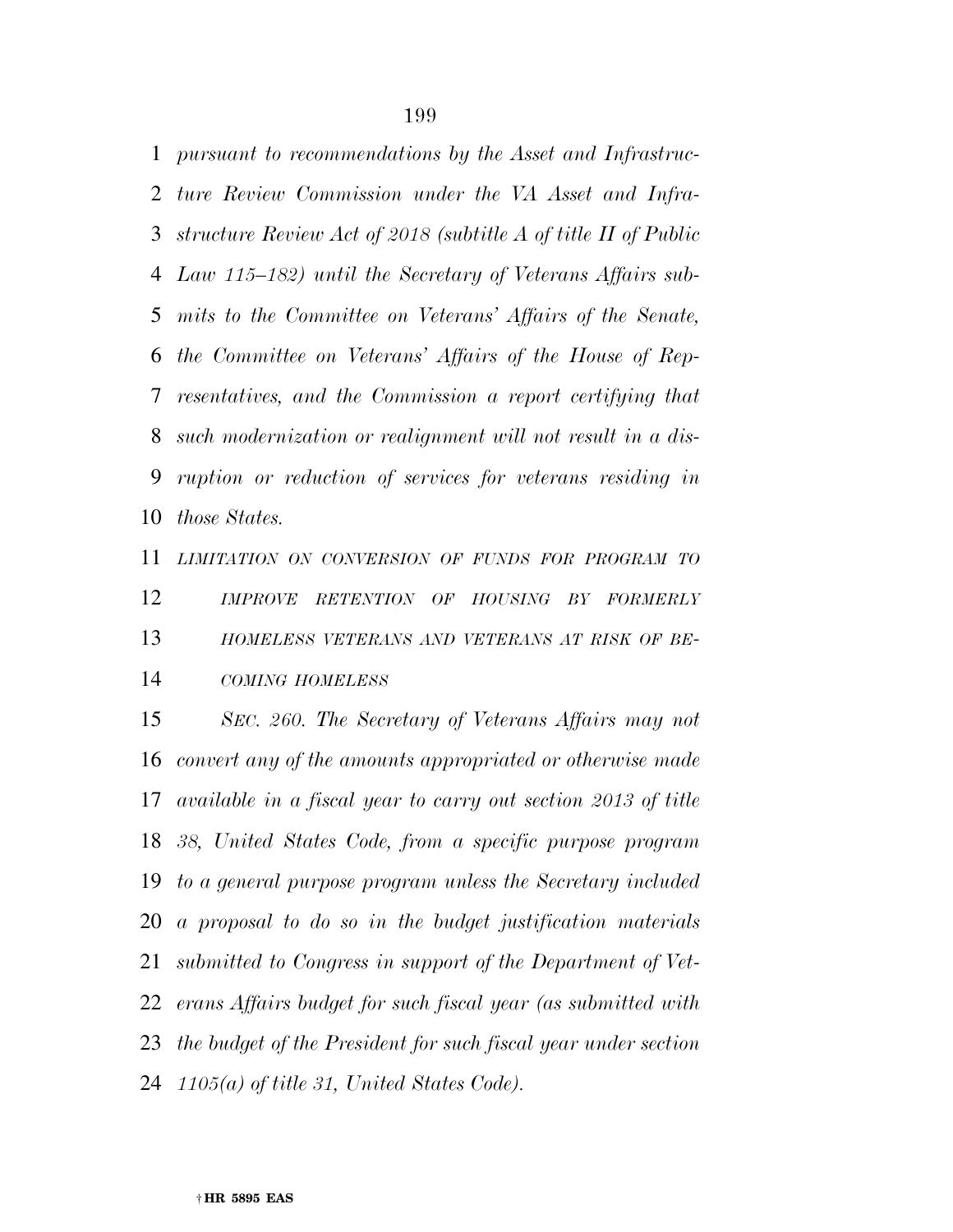| 1              | <b>TITLE III</b>                                                     |
|----------------|----------------------------------------------------------------------|
| $\overline{2}$ | <b>RELATED AGENCIES</b>                                              |
| 3              | <b>AMERICAN BATTLE MONUMENTS COMMISSION</b>                          |
| $\overline{4}$ | <b>SALARIES AND EXPENSES</b>                                         |
| 5              | For necessary expenses, not otherwise provided for, of               |
| 6              | the American Battle Monuments Commission, including the              |
| 7              | <i>acquisition of land or interest in land in foreign countries;</i> |
| 8              | purchases and repair of uniforms for caretakers of national          |
| 9              | cemeteries and monuments outside of the United States and            |
| 10             | its territories and possessions; rent of office and garage           |
| 11             | space in foreign countries; purchase (one-for-one replace-           |
| 12             | ment basis only) and hire of passenger motor vehicles; not           |
| 13             | to exceed $$42,000$ for official reception and representation        |
| 14             | expenses; and insurance of official motor vehicles in foreign        |
| 15             | countries, when required by law of such countries,                   |
| 16             | $$81,000,000,$ to remain available until expended.                   |
| 17             | FOREIGN CURRENCY FLUCTUATIONS ACCOUNT                                |

 *For necessary expenses, not otherwise provided for, of the American Battle Monuments Commission, such sums as may be necessary, to remain available until expended, for purposes authorized by section 2109 of title 36, United States Code.*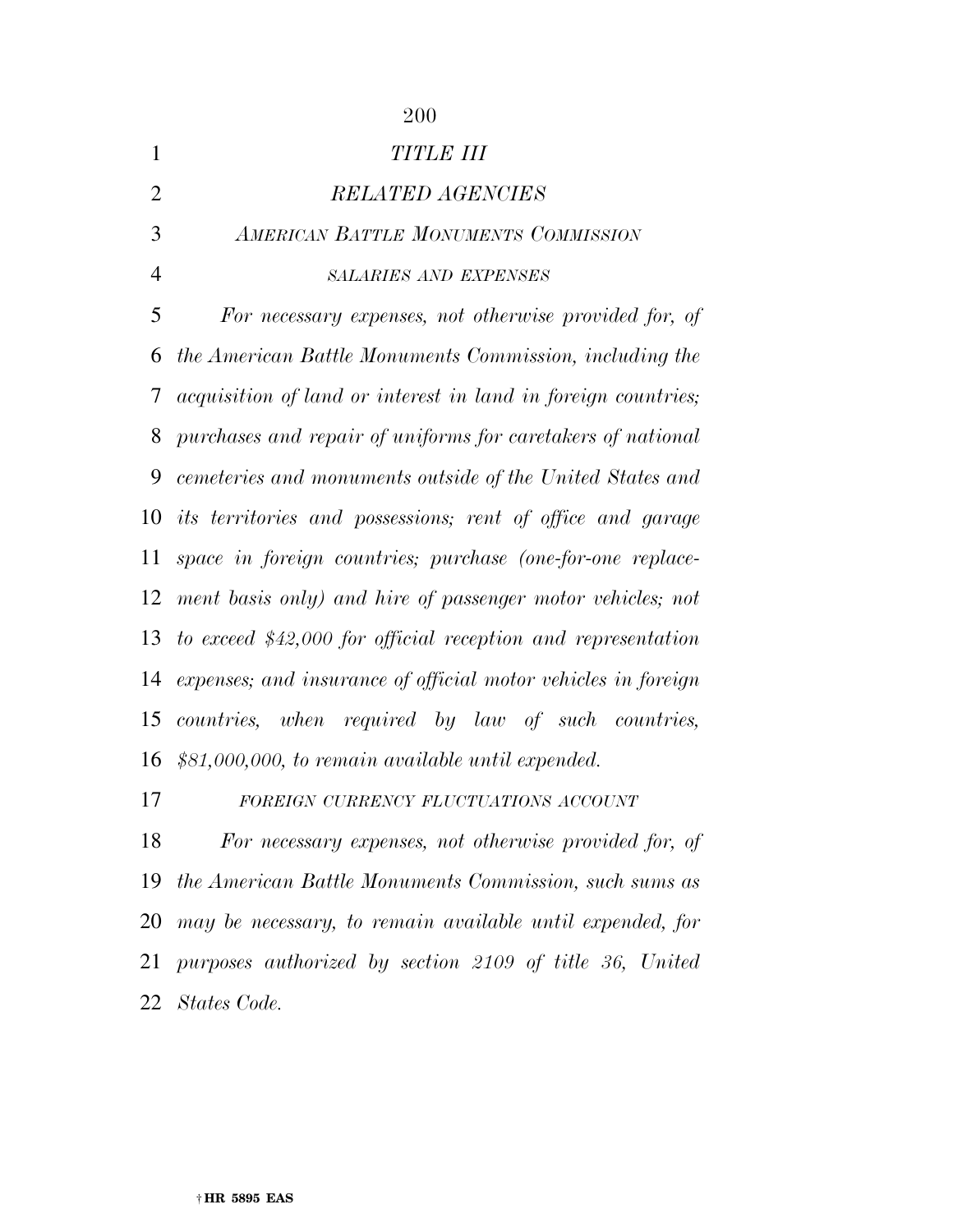| $\mathbf{1}$   | UNITED STATES COURT OF APPEALS FOR VETERANS                        |
|----------------|--------------------------------------------------------------------|
| $\overline{2}$ | <b>CLAIMS</b>                                                      |
| 3              | <b>SALARIES AND EXPENSES</b>                                       |
| $\overline{4}$ | For necessary expenses for the operation of the United             |
| 5              | States Court of Appeals for Veterans Claims as authorized          |
| 6              | by sections 7251 through 7298 of title 38, United States           |
| 7              | $Code, $34,955,000: Provided, That $2,580,000 shall be$            |
| 8              | <i>available for the purpose of providing financial assistance</i> |
| 9              | as described and in accordance with the process and report-        |
| 10             | ing procedures set forth under this heading in Public Law          |
| 11             | $102 - 229.$                                                       |
| 12             | <b>DEPARTMENT OF DEFENSE-CIVIL</b>                                 |
| 13             | CEMETERIAL EXPENSES, ARMY                                          |
| 14             | <b>SALARIES AND EXPENSES</b>                                       |
| 15             | For necessary expenses for maintenance, operation,                 |
| 16             | and improvement of Arlington National Cemetery and Sol-            |
|                |                                                                    |
| 17             | diers' and Airmen's Home National Cemetery, including              |
| 18             | the purchase or lease of passenger motor vehicles for replace-     |
| 19             | ment on a one-for-one basis only, and not to exceed \$2,000        |
|                | 20 for official reception and representation expenses,             |
| 21             | \$80,800,000, of which not to exceed \$15,000,000 shall re-        |
| 22             | main available until September 30, 2021. In addition, such         |
| 23             | sums as may be necessary for parking maintenance, repairs          |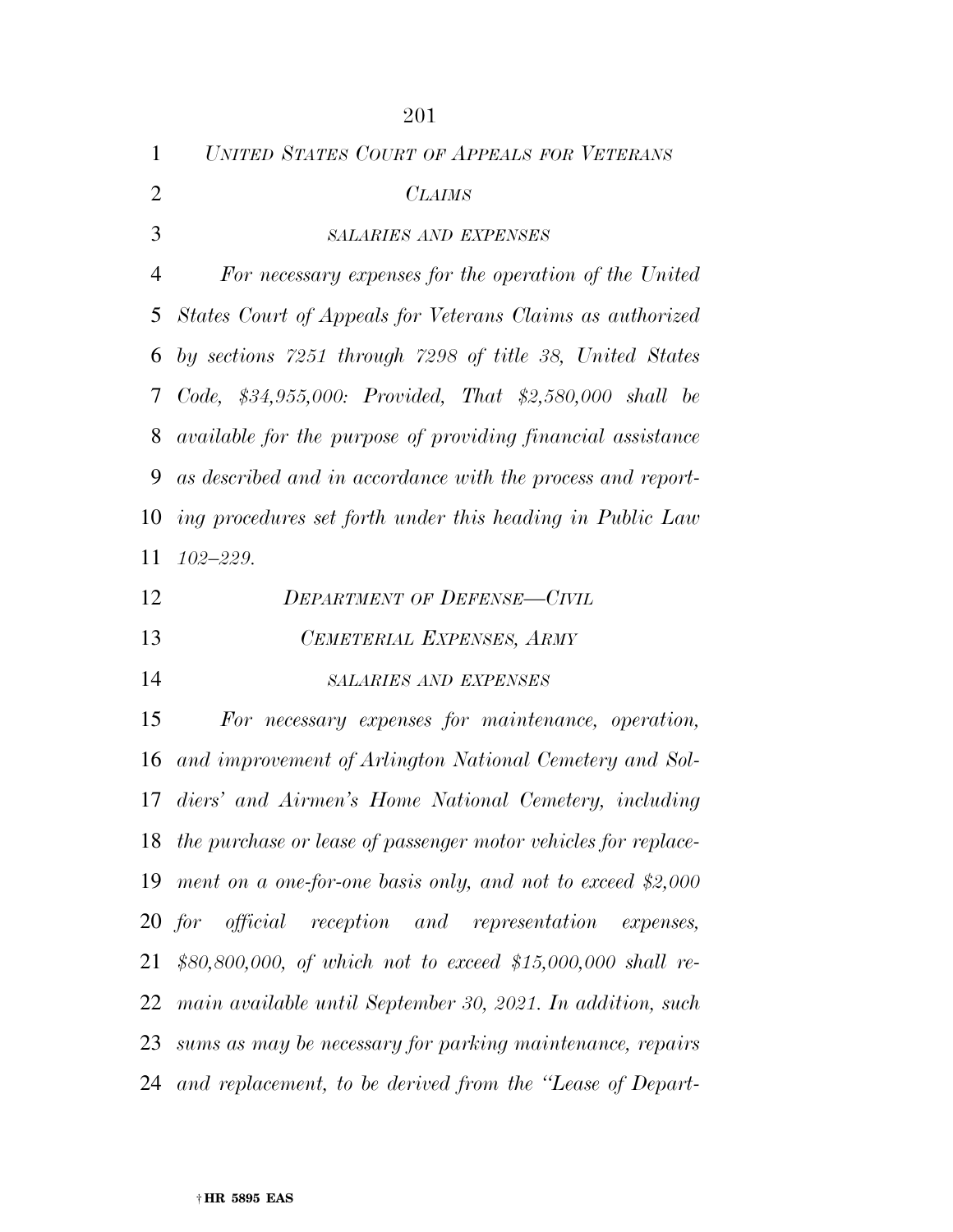*ment of Defense Real Property for Defense Agencies'' ac-count.* 

# *CONSTRUCTION*

 *For necessary expenses for planning and design and construction at Arlington National Cemetery and Soldiers' and Airmen's Home National Cemetery, \$56,600,000, to re- main available until expended, for planning and design and construction associated with the Southern Expansion project at Arlington National Cemetery.* 

*ARMED FORCES RETIREMENT HOME*

### *TRUST FUND*

 *For expenses necessary for the Armed Forces Retire- ment Home to operate and maintain the Armed Forces Re- tirement Home—Washington, District of Columbia, and the Armed Forces Retirement Home—Gulfport, Mississippi, to be paid from funds available in the Armed Forces Retire- ment Home Trust Fund, \$64,300,000, of which \$1,000,000 shall remain available until expended for construction and renovation of the physical plants at the Armed Forces Re- tirement Home—Washington, District of Columbia, and the Armed Forces Retirement Home—Gulfport, Mississippi: Provided, That of the amounts made available under this heading from funds available in the Armed Forces Retire- ment Home Trust Fund, \$22,000,000 shall be paid from the general fund of the Treasury to the Trust Fund.*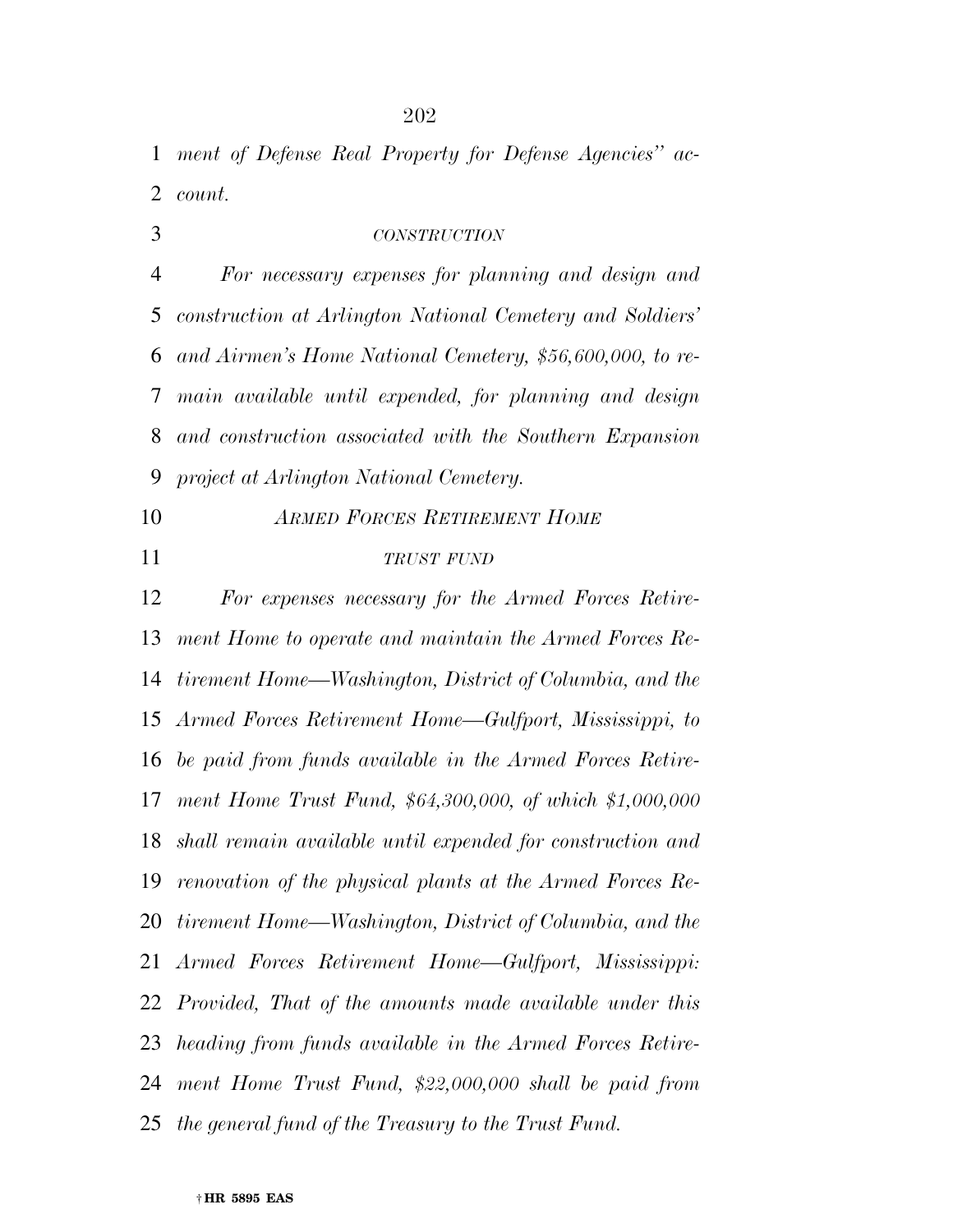| $\mathbf{1}$   | <b>ADMINISTRATIVE PROVISION</b>                                |
|----------------|----------------------------------------------------------------|
| $\overline{2}$ | SEC. 301. Amounts deposited into the special account           |
| 3              | established under 10 U.S.C. 4727 are appropriated and          |
| 4              | shall be available until expended to support activities at     |
| 5              | <i>the Army National Military Cemeteries.</i>                  |
| 6              | <b>TITLE IV</b>                                                |
| 7              | <b>OVERSEAS CONTINGENCY OPERATIONS</b>                         |
| 8              | DEPARTMENT OF DEFENSE                                          |
| 9              | MILITARY CONSTRUCTION, ARMY                                    |
| 10             | For an additional amount for "Military Construction,           |
| 11             | Army", \$192,250,000, to remain available until September      |
| 12             | 30, 2023, for projects outside of the United States: Provided, |
| 13             | That such amount is designated by the Congress for Over-       |
| 14             | seas Contingency Operations/Global War on Terrorism pur-       |
| 15             | suant to section $251(b)(2)(A)(ii)$ of the Balanced Budget     |
| 16             | and Emergency Deficit Control Act of 1985.                     |
| 17             | MILITARY CONSTRUCTION, NAVY AND MARINE CORPS                   |
| 18             | For an additional amount for "Military Construction,           |
| 19             | Navy and Marine Corps", \$227,320,000, to remain avail-        |
| 20             | able until September 30, 2023, for projects outside of the     |
| 21             | United States: Provided, That such amount is designated        |
| 22             | by the Congress for Overseas Contingency Operations/Glob-      |
| 23             | al War on Terrorism pursuant to section $251(b)(2)(A)(ii)$     |
| 24             | of the Balanced Budget and Emergency Deficit Control Act       |
| 25             | of 1985.                                                       |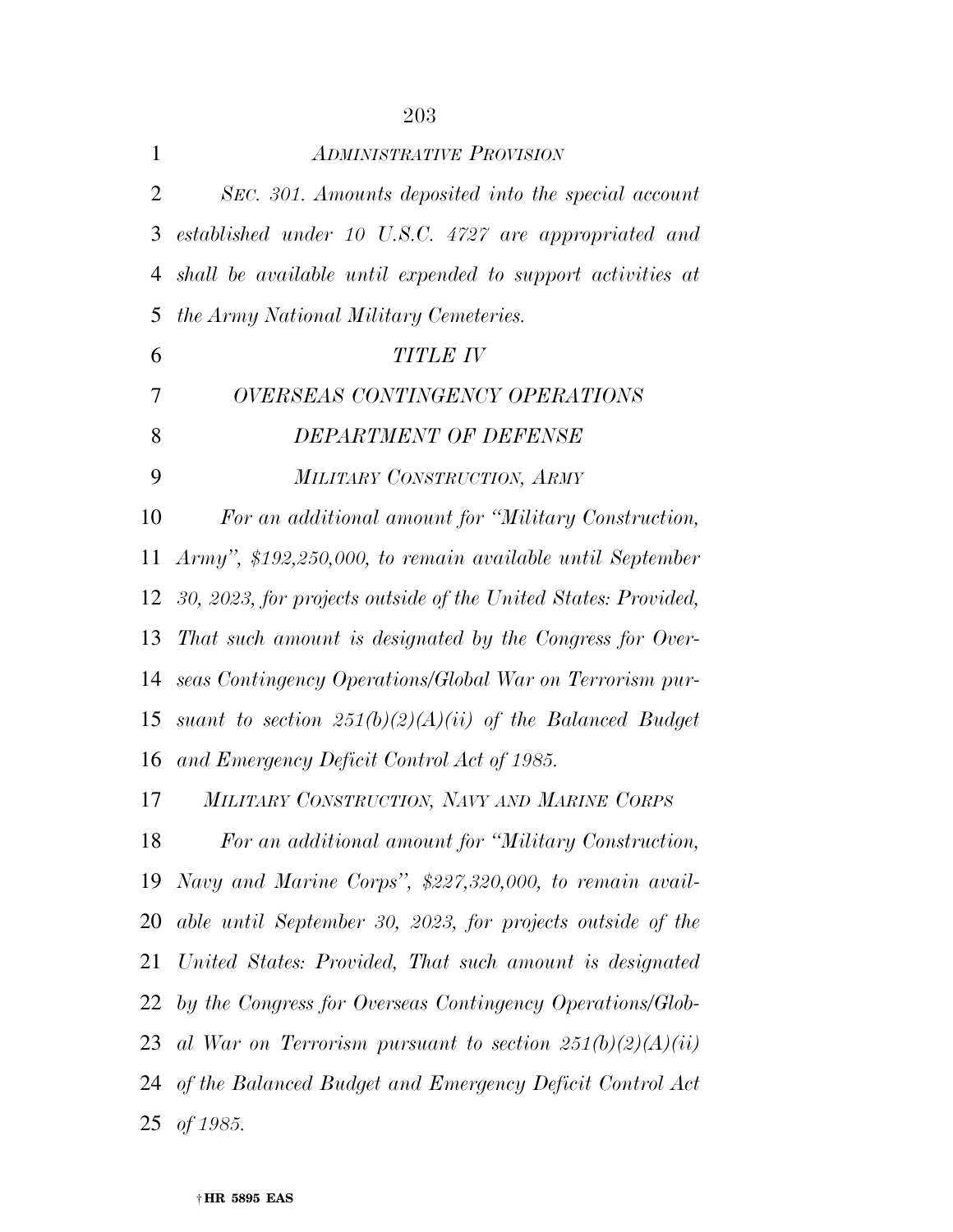| $\mathbf{1}$   | MILITARY CONSTRUCTION, AIR FORCE                              |
|----------------|---------------------------------------------------------------|
| $\overline{2}$ | For an additional amount for "Military Construction,          |
| 3              | Air Force" \$414,800,000, to remain available until Sep-      |
| 4              | tember 30, 2023, for projects outside of the United States:   |
| 5              | Provided, That such amount is designated by the Congress      |
| 6              | for Overseas Contingency Operations/Global War on Ter-        |
| 7              | rorism pursuant to section $251(b)(2)(A)(ii)$ of the Balanced |
| 8              | Budget and Emergency Deficit Control Act of 1985.             |
| 9              | MILITARY CONSTRUCTION, DEFENSE-WIDE                           |
| 10             | For an additional amount for "Military Construction,          |
| 11             | Defense-Wide", \$87,050,000, to remain available until Sep-   |
| 12             | tember 30, 2023, for projects outside of the United States:   |
|                | 13 Provided, That such amount is designated by the Congress   |
|                | 14 for Overseas Contingency Operations/Global War on Ter-     |
| 15             | rorism pursuant to section $251(b)(2)(A)(ii)$ of the Balanced |
| 16             | Budget and Emergency Deficit Control Act of 1985.             |
| 17             | <b>ADMINISTRATIVE PROVISIONS</b>                              |
| 18             | SEC. 401. Each amount designated in this Act by the           |
| 19             | Congress for Overseas Contingency Operations/Global War       |
| 20             | on Terrorism pursuant to section $251(b)(2)(A)(ii)$ of the    |
| 21             | Balanced Budget and Emergency Deficit Control Act of          |
| 22             | 1985 shall be available only if the President subsequently    |
| 23             | so designates all such amounts and transmits such designa-    |
| 24             | <i>tions to the Congress.</i>                                 |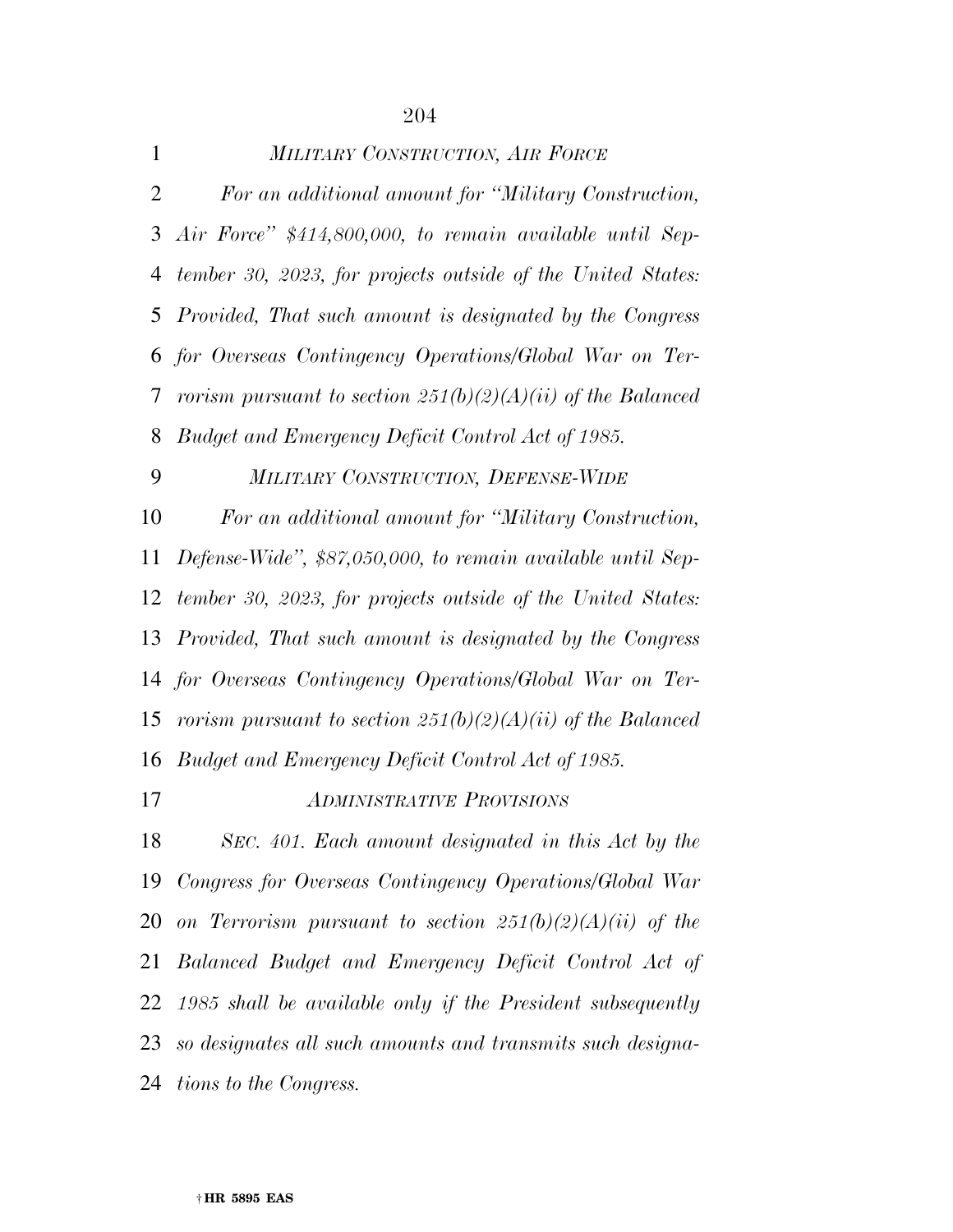*SEC. 402. Notwithstanding any other provision of law, the Secretary of Defense is directed to provide the congres- sional defense committees a future years defense program for funds appropriated to the Department of Defense for construction projects related to European Reassurance Ini- tiative and European Deterrence Initiative beginning in fiscal year 2020 and each subsequent fiscal year that fund- ing is requested for either initiative. Further, the Secretary of Defense is directed to submit the future years defense pro-gram with each fiscal year budget submission.* 

*TITLE V* 

*GENERAL PROVISIONS* 

 *SEC. 501. No part of any appropriation contained in this Act shall remain available for obligation beyond the current fiscal year unless expressly so provided herein.* 

 *SEC. 502. None of the funds made available in this Act may be used for any program, project, or activity, when it is made known to the Federal entity or official to which the funds are made available that the program, project, or activity is not in compliance with any Federal law relating to risk assessment, the protection of private property rights, or unfunded mandates.* 

 *SEC. 503. All departments and agencies funded under this Act are encouraged, within the limits of the existing statutory authorities and funding, to expand their use of*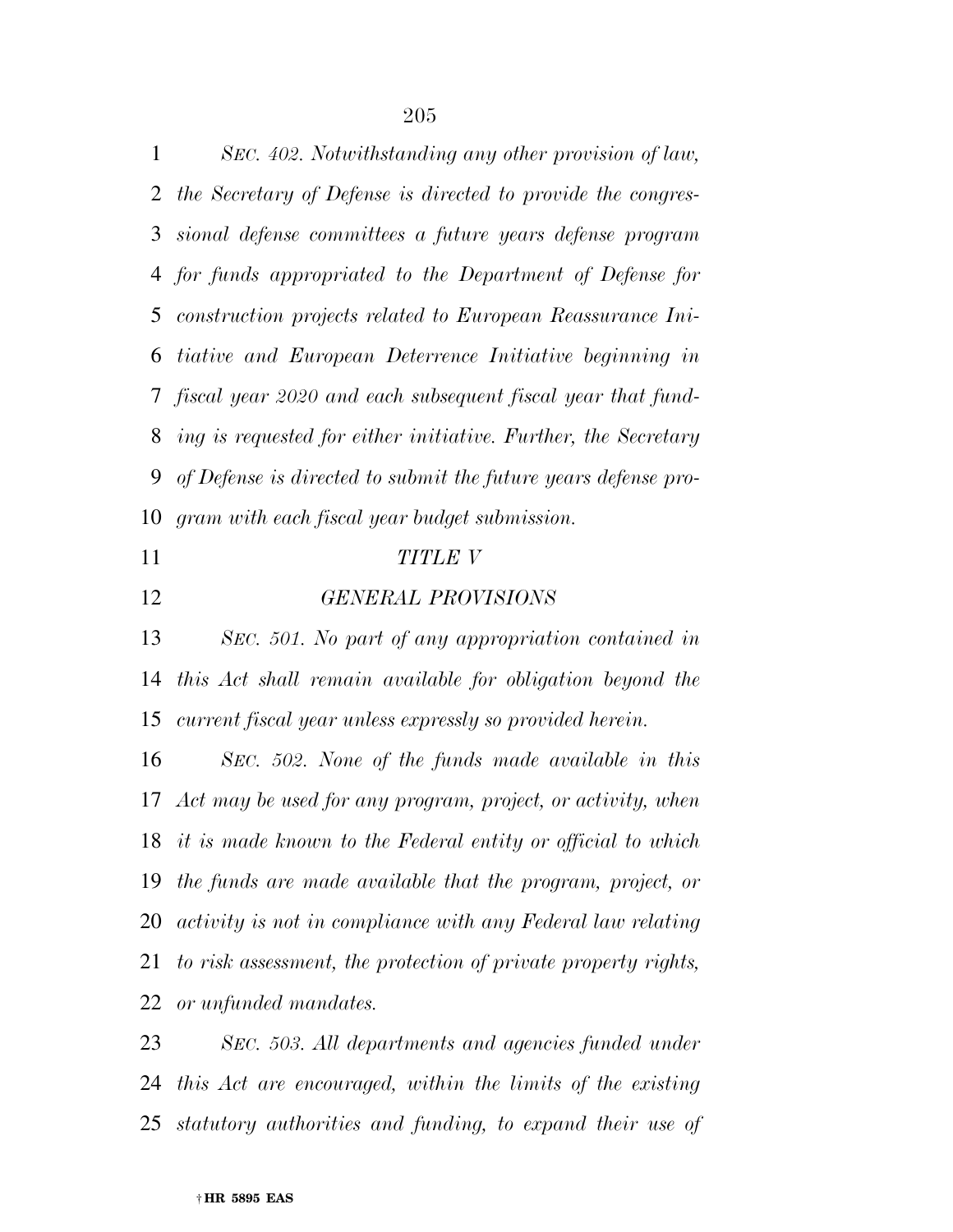*''E-Commerce'' technologies and procedures in the conduct of their business practices and public service activities.* 

 *SEC. 504. Unless stated otherwise, all reports and noti- fications required by this Act shall be submitted to the Sub- committee on Military Construction and Veterans Affairs, and Related Agencies of the Committee on Appropriations of the House of Representatives and the Subcommittee on Military Construction and Veterans Affairs, and Related Agencies of the Committee on Appropriations of the Senate. SEC. 505. None of the funds made available in this Act may be transferred to any department, agency, or in- strumentality of the United States Government except pur- suant to a transfer made by, or transfer authority provided in, this or any other appropriations Act.* 

 *SEC. 506. (a) Any agency receiving funds made avail- able in this Act, shall, subject to subsections (b) and (c), post on the public Web site of that agency any report re- quired to be submitted by the Congress in this or any other Act, upon the determination by the head of the agency that it shall serve the national interest.* 

- *(b) Subsection (a) shall not apply to a report if— (1) the public posting of the report compromises national security; or*
- *(2) the report contains confidential or propri-etary information.*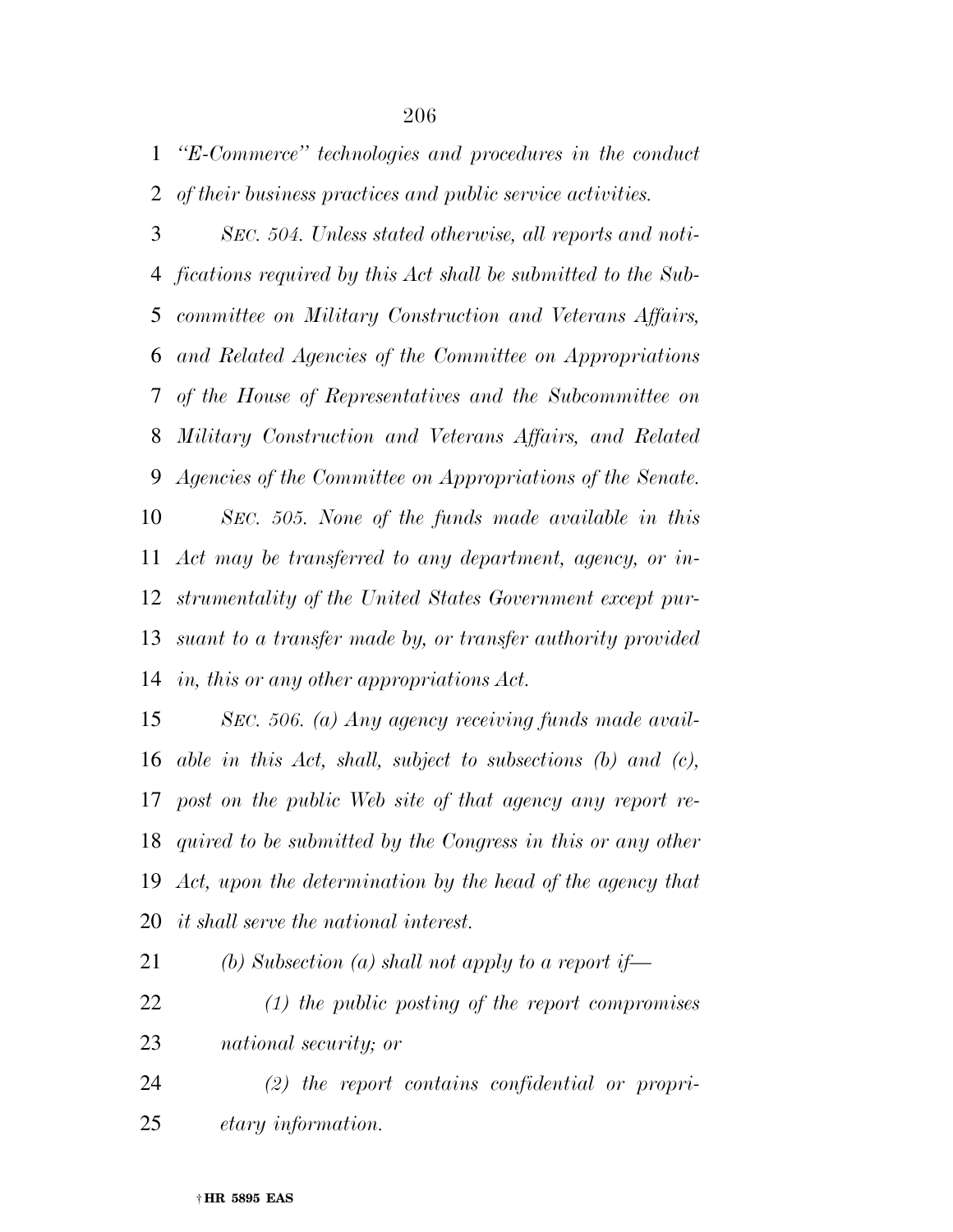*(c) The head of the agency posting such report shall do so only after such report has been made available to the requesting Committee or Committees of Congress for no less than 45 days.* 

 *SEC. 507. (a) None of the funds made available in this Act may be used to maintain or establish a computer net- work unless such network blocks the viewing, downloading, and exchanging of pornography.* 

 *(b) Nothing in subsection (a) shall limit the use of funds necessary for any Federal, State, tribal, or local law enforcement agency or any other entity carrying out crimi- nal investigations, prosecution, or adjudication activities. SEC. 508. None of the funds made available in this Act may be used by an agency of the executive branch to pay for first-class travel by an employee of the agency in contravention of sections 301–10.122 through 301–10.124 of title 41, Code of Federal Regulations.* 

 *SEC. 509. None of the funds made available in this Act may be used to execute a contract for goods or services, including construction services, where the contractor has not complied with Executive Order No. 12989.* 

 *SEC. 510. None of the funds made available by this Act may be used by the Department of Defense or the De- partment of Veterans Affairs to lease or purchase new light duty vehicles for any executive fleet, or for an agency's fleet*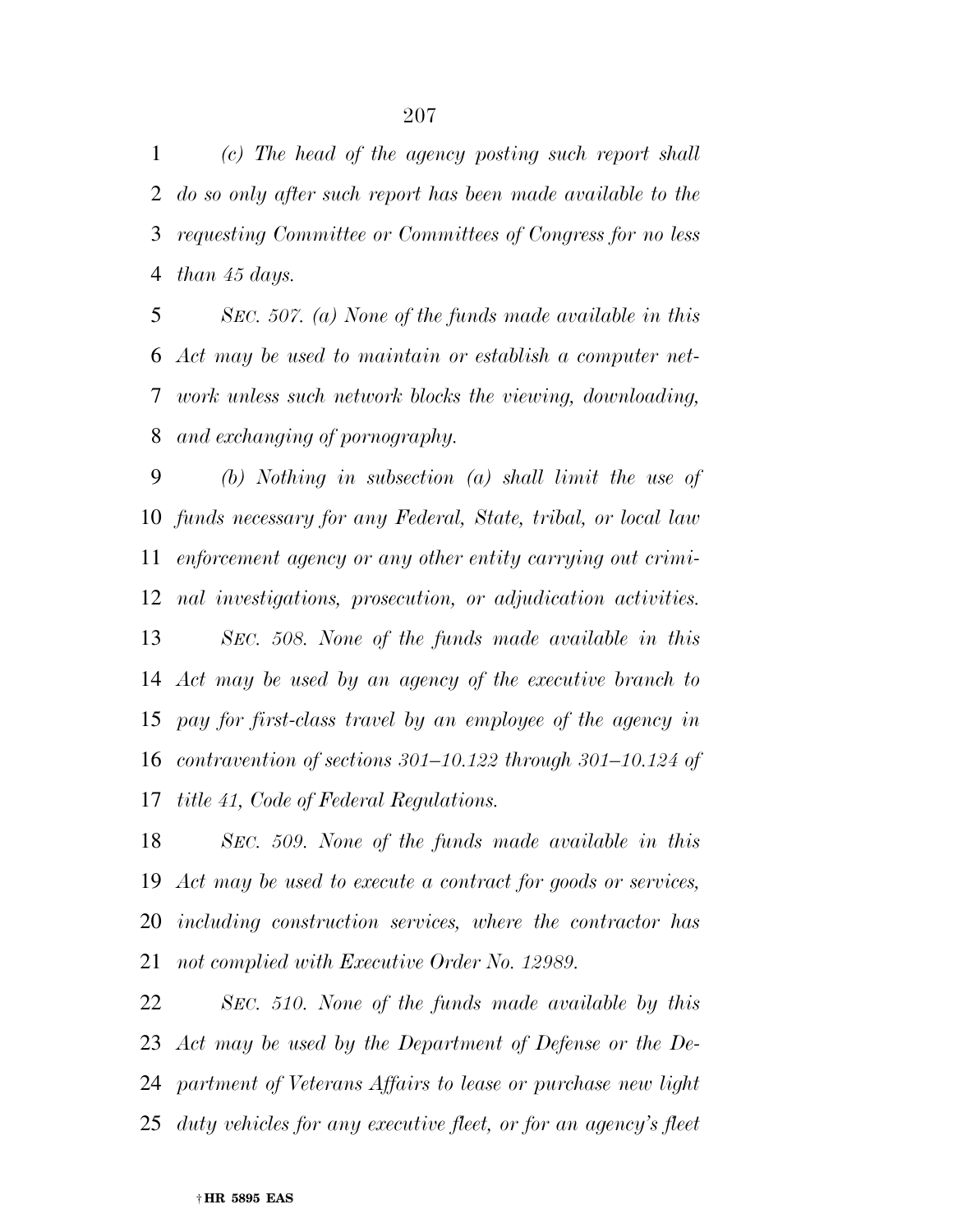*inventory, except in accordance with Presidential Memo- randum—Federal Fleet Performance, dated May 24, 2011. SEC. 511. (a) IN GENERAL.—None of the funds appro- priated or otherwise made available to the Department of Defense in this Act may be used to construct, renovate, or expand any facility in the United States, its territories, or possessions to house any individual detained at United States Naval Station, Guantánamo Bay, Cuba, for the pur- poses of detention or imprisonment in the custody or under the control of the Department of Defense.* 

 *(b) The prohibition in subsection (a) shall not apply to any modification of facilities at United States Naval Station, Guanta´namo Bay, Cuba.* 

 *(c) An individual described in this subsection is any individual who, as of June 24, 2009, is located at United States Naval Station, Guanta´namo Bay, Cuba, and who— (1) is not a citizen of the United States or a member of the Armed Forces of the United States; and (2) is— (A) in the custody or under the effective* 

*control of the Department of Defense; or* 

 *(B) otherwise under detention at United States Naval Station, Guanta´namo Bay, Cuba.*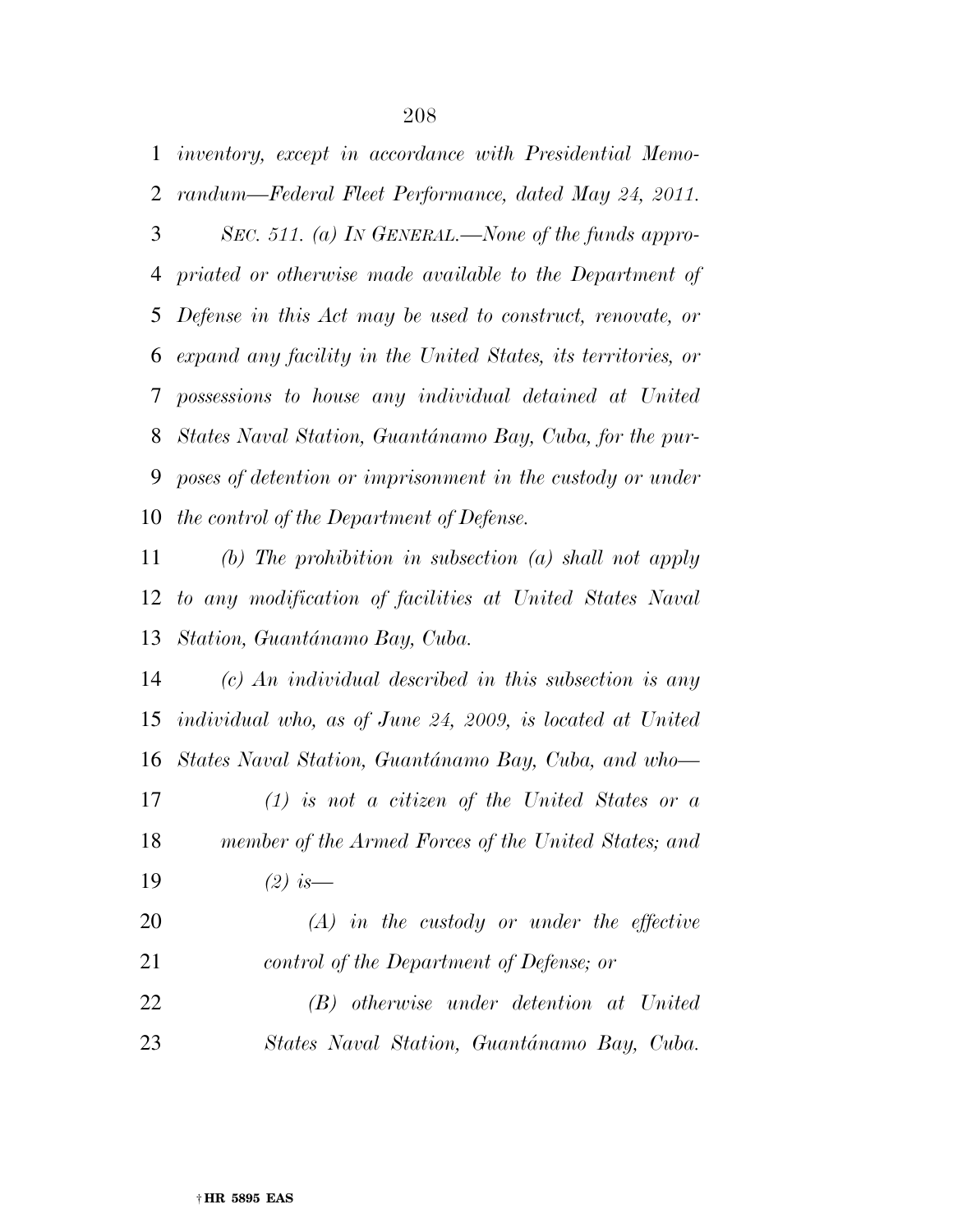- 2 *tion, Veterans Affairs, and Related Agencies Appropria-*
- 3 *tions Act, 2019''.*

Attest:

*Secretary.*